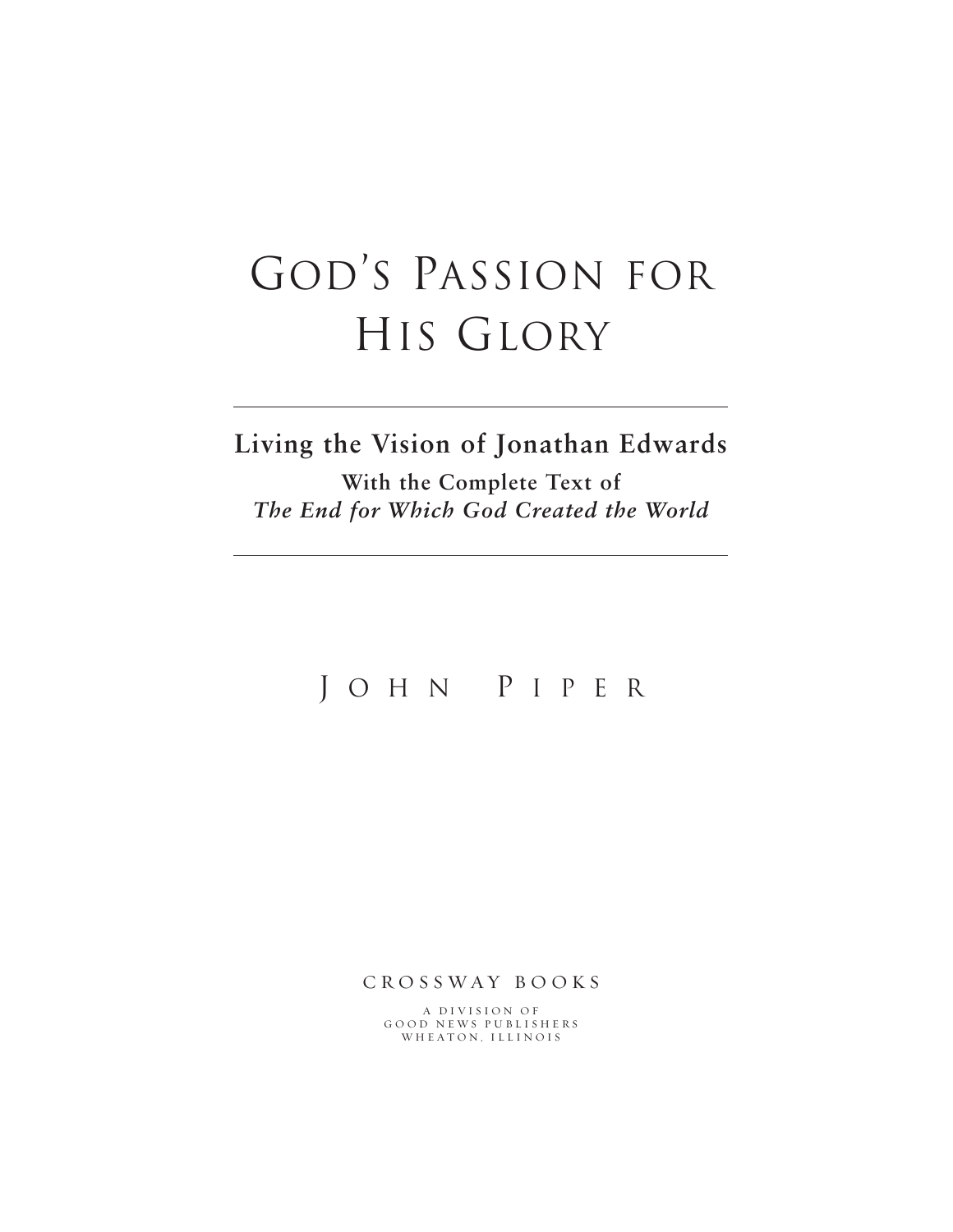*God's Passion for His Glory*

Copyright © 1998 by John Piper

Published by Crossway Books A division of Good News Publishers 1300 Crescent Street Wheaton, Illinois 60187

All rights reserved. No part of this publication may be reproduced, stored in a retrieval system or transmitted in any form by any means, electronic, mechanical, photocopy, recording or otherwise, without the prior permission of the publisher, except as provided by USA copyright law.

Unless otherwise indicated, Bible quotations are taken from *The New American Standard Bible*, copyright © 1960, 1962, 1963, 1968, 1971, 1972, 1975, 1977, and 1995 by The Lockman Foundation, and are used by permission.

Cover design: D2 DesignWorks

Cover Photo: Dale Sanders/Masterfile

First printing, 1998

Printed in the United States of America

|    |    |                    |                                   |    |    | Library of Congress Cataloging-in-Publication Data                                                                                        |    |    |    |    |   |    |                |    |
|----|----|--------------------|-----------------------------------|----|----|-------------------------------------------------------------------------------------------------------------------------------------------|----|----|----|----|---|----|----------------|----|
|    |    | Piper, John, 1946- |                                   |    |    |                                                                                                                                           |    |    |    |    |   |    |                |    |
|    |    |                    | by Jonathan Edwards / John Piper. |    |    | God's passion for his glory: living the vision of Jonathan Edwards<br>with the complete text of "The end for which God created the world" |    |    |    |    |   |    |                |    |
|    | p. |                    | cm.                               |    |    |                                                                                                                                           |    |    |    |    |   |    |                |    |
|    |    |                    |                                   |    |    | Includes bibliographical references and index.                                                                                            |    |    |    |    |   |    |                |    |
|    |    |                    | ISBN 1-58134-007-9                |    |    |                                                                                                                                           |    |    |    |    |   |    |                |    |
|    |    |                    |                                   |    |    | 1. Edwards, Jonathan, 1703-1758. 2. Creation—History of                                                                                   |    |    |    |    |   |    |                |    |
|    |    |                    |                                   |    |    | doctrines—18th century. 3. Glory of God—History of                                                                                        |    |    |    |    |   |    |                |    |
|    |    |                    |                                   |    |    | doctrines—18th century. 4. Edwards, Jonathan, 1703-1758. End for                                                                          |    |    |    |    |   |    |                |    |
|    |    |                    |                                   |    |    | which God created the world. 5. Creation—Early works to 1800.                                                                             |    |    |    |    |   |    |                |    |
|    |    |                    |                                   |    |    | 6. Glory of God—Early works to 1800. I. Title.                                                                                            |    |    |    |    |   |    |                |    |
|    |    |                    | BT695.P57 1998                    |    |    |                                                                                                                                           |    |    |    |    |   |    |                |    |
|    |    | 231.7'65-dc21      |                                   |    |    |                                                                                                                                           |    |    |    |    |   |    | 98-19029       |    |
| 15 | 14 | 13                 | 12                                | 11 | 10 | 09                                                                                                                                        | 08 | 07 | 06 | 05 |   | 04 | 0 <sub>3</sub> | 02 |
| 18 | 17 | 16                 | 15                                | 14 |    | 13 12 11                                                                                                                                  |    |    | 10 | 9  | 8 |    | 6              | 5  |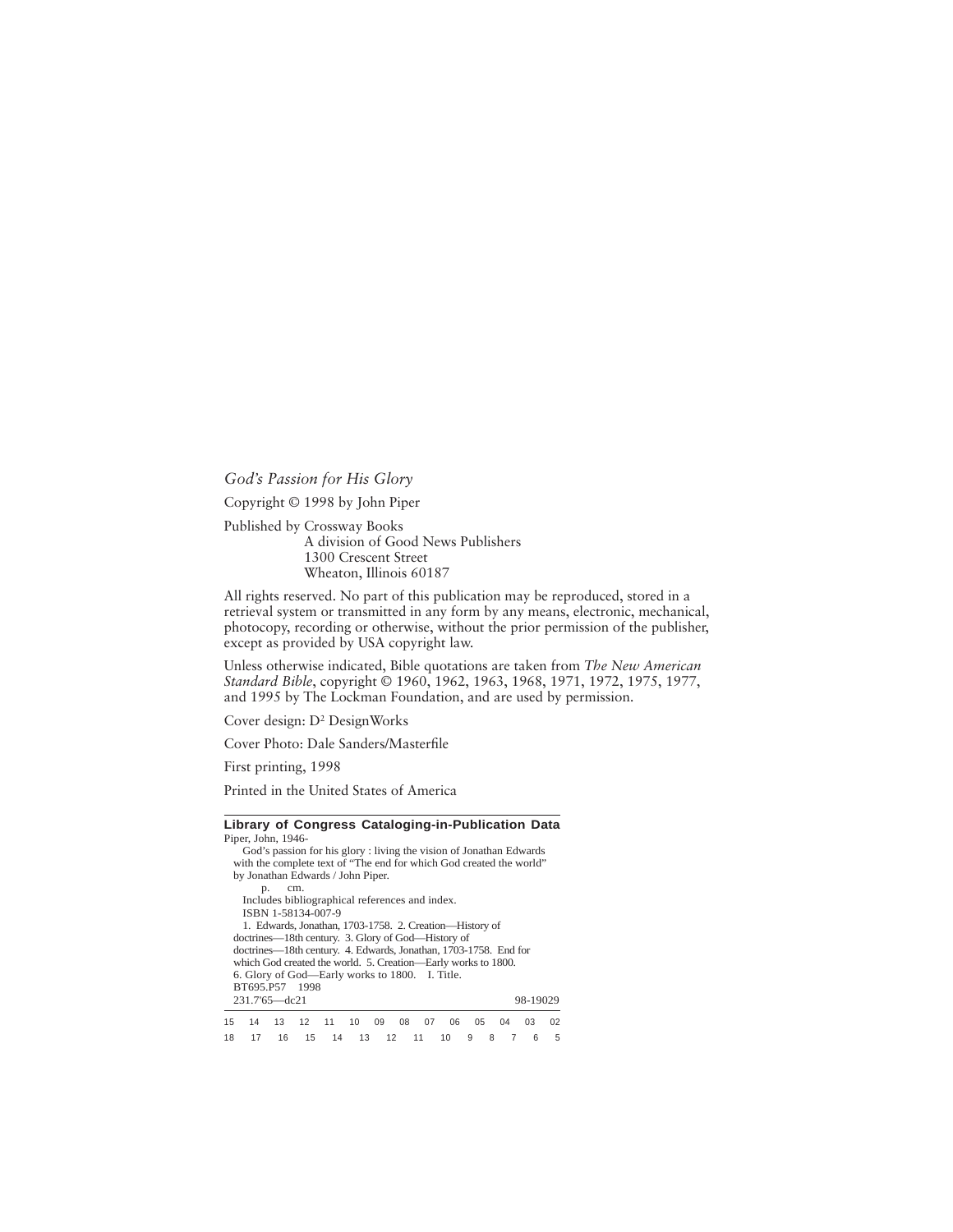#### **T O J ONATHAN E DWARDS**

*"God is not the God of the dead but of the living; for all live to Him."* LUKE 20:38

The emanation or communication of the divine fullness, consisting in the knowledge of God, love to him, and joy in him, has relation indeed both to *God* and the *creature*: but it has relation to God as its *fountain*, as the thing communicated is something of its internal fullness. The water in the stream is something of the fountain; and the beams of the sun are something of the sun. And again, they have relation to God as their *object*: for the knowledge communicated is the knowledge of God; and the love communicated, is the love of God; and the happiness communicated, is joy in God. In the creature's knowing, esteeming, loving, rejoicing in, and praising God, the glory of God is both *exhibited* and *acknowledged*, his fullness is *received* and *returned*. Here is both an *emanation* and *remanation*. The refulgence shines upon and into the creature, and is reflected back to the luminary. The beams of glory come from God, are something of God, and are refunded back again to their original. So that the whole is *of* God, and *in* God, and *to* God; and he is the beginning, and the middle, and the end.

> Jonathan Edwards *The End for Which God Created the World*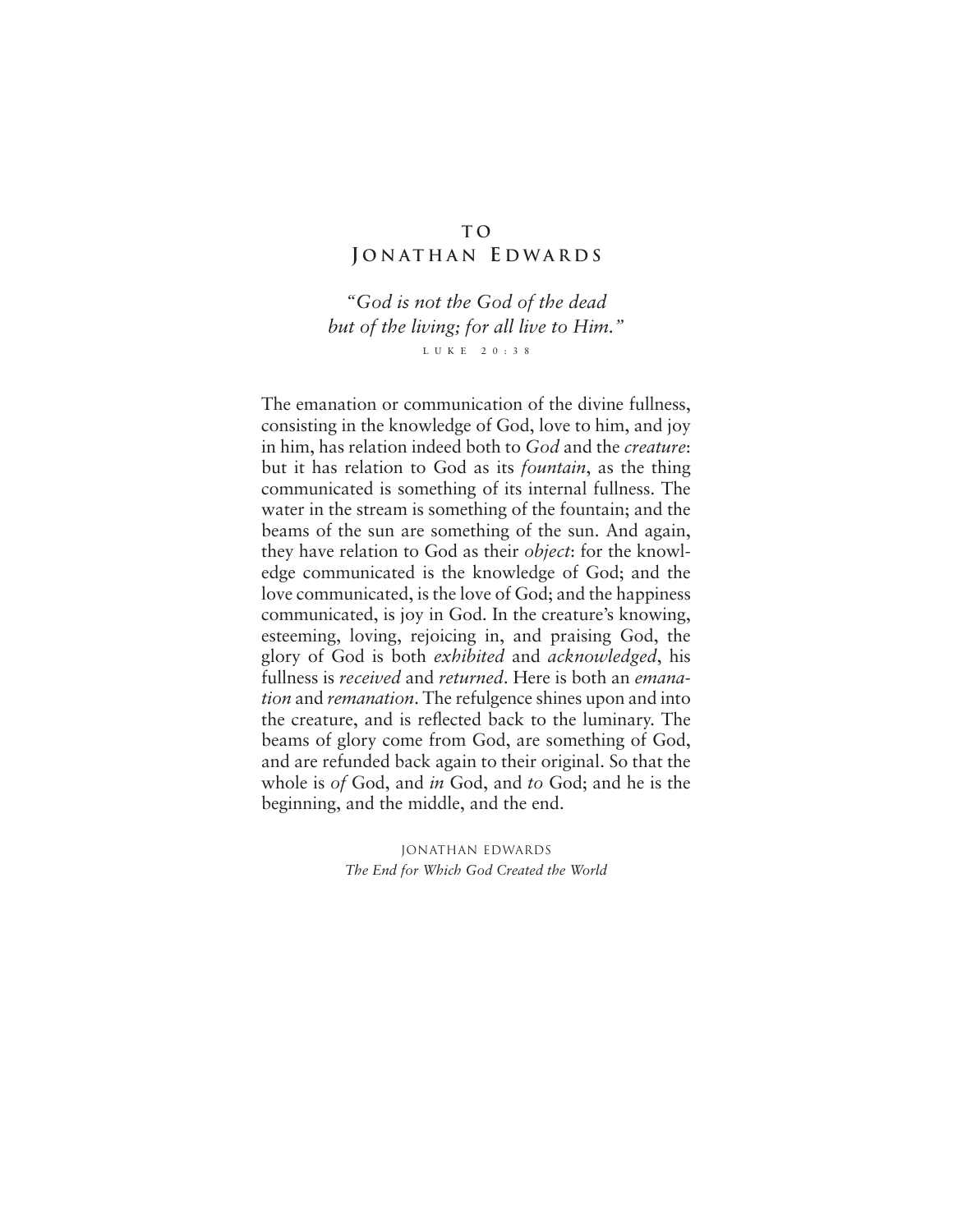## T ABLE OF C ONTENTS

| Preface         |        |
|-----------------|--------|
| Acknowledgments | $x\nu$ |

#### **PART ONE** *A Personal Encounter with Jonathan Edwards* **by John Piper**

| <b>CHAPTER ONE:</b>   | The End for Which God Created the World<br>Why Publish an Old Book?<br>A Personal and Public Concern           | 2.1 |
|-----------------------|----------------------------------------------------------------------------------------------------------------|-----|
| <b>CHAPTER TWO:</b>   | Jonathan Edwards, The Man and His Life<br>Learning from an Unmodern Evangelical                                | 49  |
| <b>CHAPTER THREE:</b> | Jonathan Edwards, A Mind in Love with God<br>The Private Life of a Modern Evangelical                          | 77  |
| <b>CHAPTER FOUR:</b>  | Jonathan Edwards, Enjoying God and the<br>Transformation of Culture<br>The Public Life of a Modern Evangelical | 99  |

#### **PART TWO** *The End for Which God Created the World*  **by Jonathan Edwards**

| A Note on How to Read<br>The End for Which God Created the World                       |                                                                                                                                    |      |  |  |
|----------------------------------------------------------------------------------------|------------------------------------------------------------------------------------------------------------------------------------|------|--|--|
| Concerning the Text Used in This Edition of<br>The End for Which God Created the World |                                                                                                                                    |      |  |  |
| INTRODUCTION:                                                                          | Containing Explanations of Terms and<br><b>General Positions</b>                                                                   | 12.5 |  |  |
| <b>CHAPTER ONE:</b>                                                                    | Wherein Is Considered What Reason Teaches<br>Concerning This Affair                                                                | 137  |  |  |
| SECTION ONE:                                                                           | Some things observed in general which<br>reason dictates                                                                           | 137  |  |  |
| SECTION TWO:                                                                           | Some further observations concerning those<br>things which reason leads us to suppose God<br>aimed at in the creation of the world | 146  |  |  |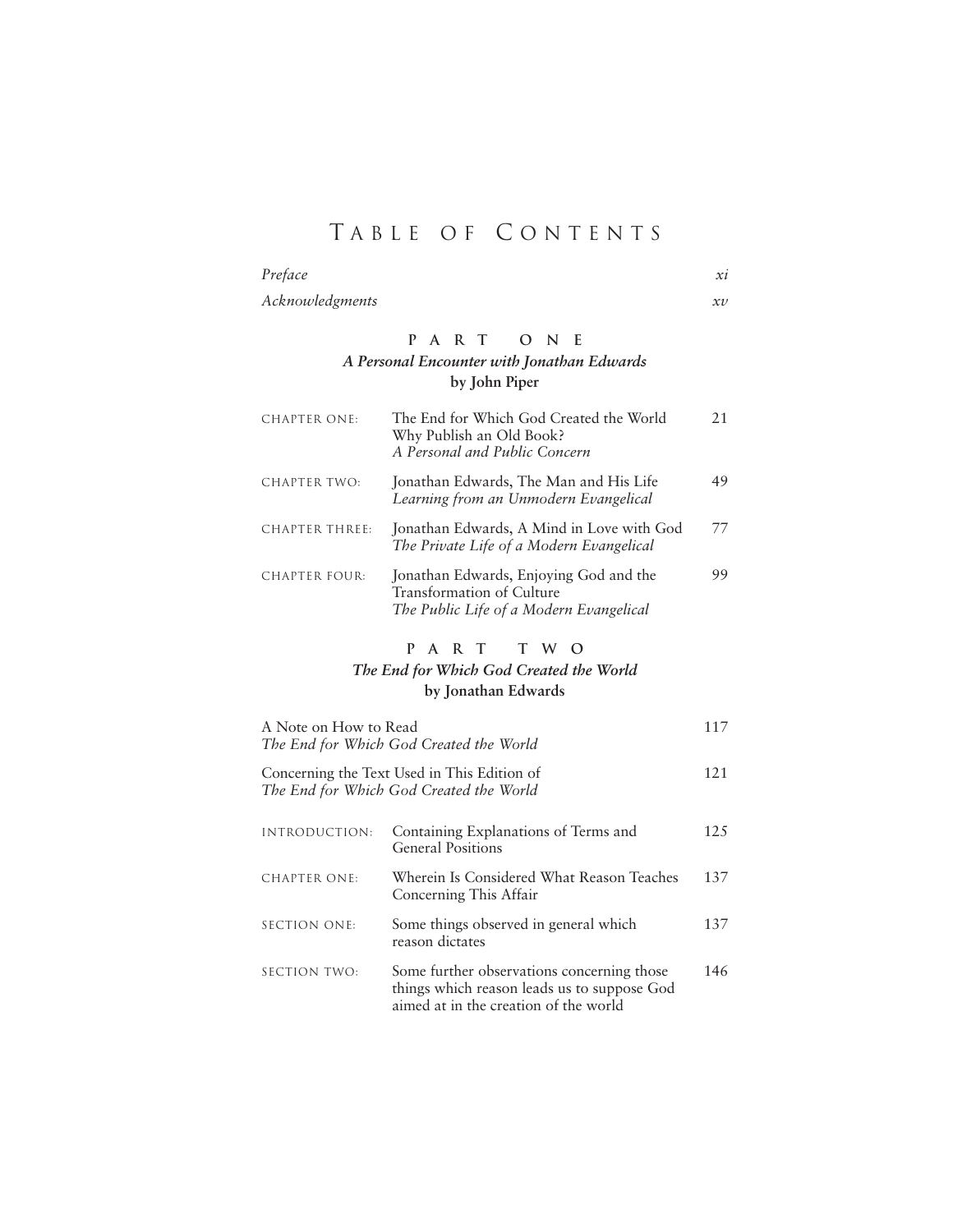| SECTION THREE:        | Wherein it is considered how, on the supposition<br>of God's making the aforementioned things his<br>last end, he manifests a supreme and ultimate<br>regard to himself in all his works | 152 |
|-----------------------|------------------------------------------------------------------------------------------------------------------------------------------------------------------------------------------|-----|
| <b>SECTION FOUR:</b>  | Some objections considered, which may be made<br>against the reasonableness of what has been<br>said of God making himself his last end                                                  | 162 |
| CHAPTER TWO:          | Wherein It Is Inquired What Is to Be Learned from<br>Holy Scriptures Concerning God's Last End<br>in the Creation of the World                                                           | 183 |
| SECTION ONE:          | The Scriptures represent God as making himself<br>his own last end in the creation of the world                                                                                          | 183 |
| SECTION TWO:          | Wherein some positions are advanced concerning a<br>just method of arguing in this affair from what we<br>find in the Holy Scriptures                                                    | 185 |
| <b>SECTION THREE:</b> | Particular texts of Scripture which show that God's<br>glory is an ultimate end of the creation                                                                                          | 191 |
| SECTION FOUR:         | Places of Scripture that lead us to suppose that God<br>created the world for his name, to make his<br>perfections known; and that he made it for his praise                             | 210 |
| SECTION FIVE:         | Places of Scripture from whence it may be argued<br>that communication of good to the creature was one<br>thing which God had in view as an ultimate end of<br>the creation of the world | 220 |
| SECTION SIX:          | Wherein is considered what is meant by the glory of 229<br>God and the name of God in Scripture, when spoken<br>of as God's end in his works                                             |     |
| SECTION SEVEN:        | Showing that the ultimate end of the creation<br>of the world is but one, and what that one end is                                                                                       | 241 |
|                       | A Note on Resources: Desiring God Ministries                                                                                                                                             | 253 |
| Scripture Index       |                                                                                                                                                                                          | 255 |
| Person Index          |                                                                                                                                                                                          | 261 |
| Subject Index         |                                                                                                                                                                                          | 263 |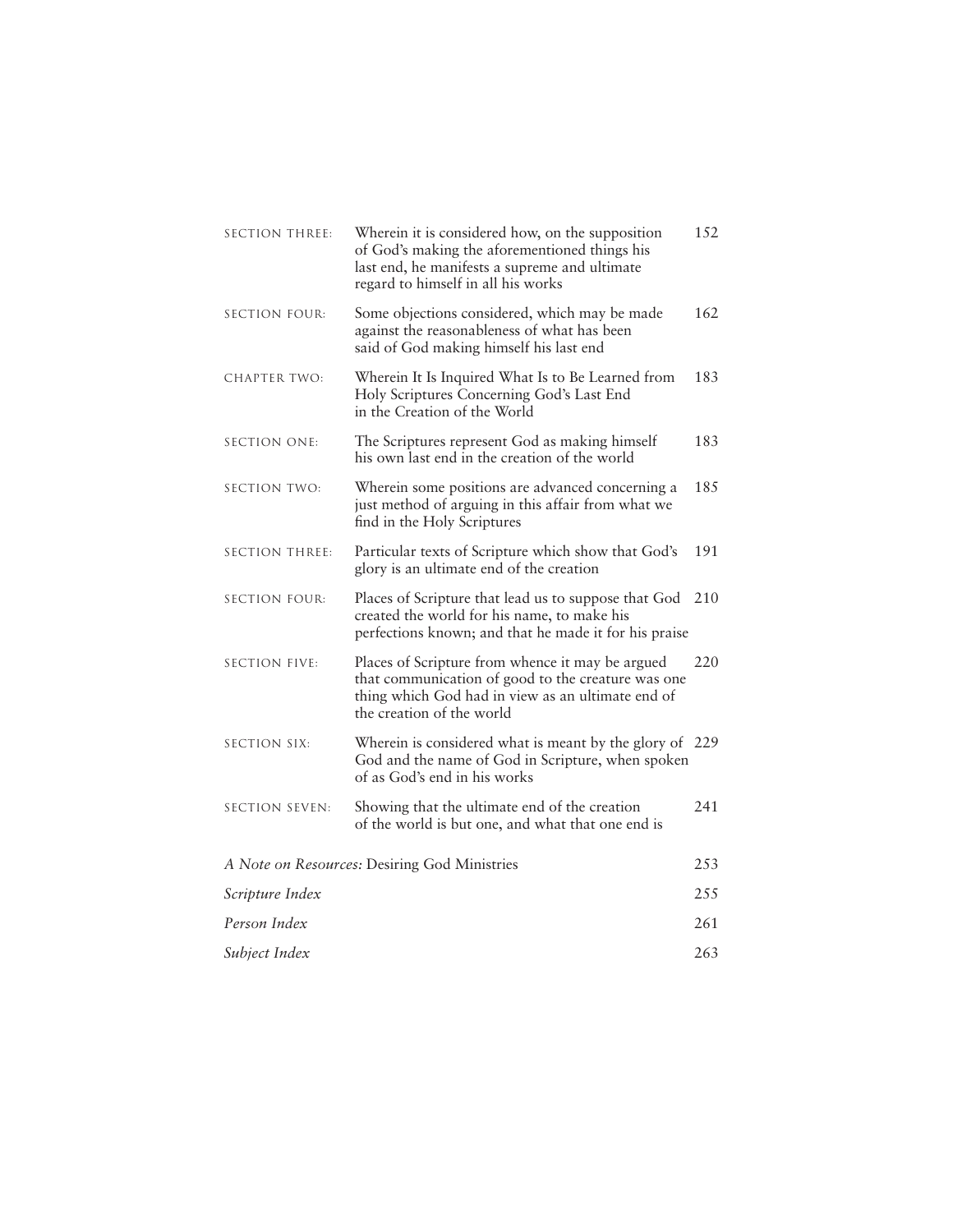### O THER B OOKS B Y THE A UTHOR

*Love Your Enemies: Jesus' Love Command in the Synoptic Gospels and the Early Christian Paraenesis* (Baker Book House, 1991, orig. 1979)

*The Justification of God: An Exegetical and Theological Study of Romans 9:1-23*; 2nd Edition (Baker Book House, 1993, orig. 1983)

*The Supremacy of God in Preaching* (Baker Book House, 1990)

*The Pleasures of God: Meditations on God's Delight in Being God* (Multnomah Press, 1991)

*Recovering Biblical Manhood and Womanhood: A Response to Evangelical Feminism* (edited with Wayne Grudem, Crossway Books, 1991)

*What's the Difference: Manhood and Womanhood Defined According to the Bible* (Crossway Books, 1991)

*Let the Nations Be Glad: The Supremacy of God in Missions* (Baker Book House, 1993)

*The Purifying Power of Living by Faith in Future Grace* (Multnomah Press, 1995)

*Desiring God: Meditations of a Christian Hedonist* (Multnomah Press, revised 1996)

*A Hunger for God: Desiring God through Fasting and Prayer* (Crossway Books, 1997)

*A Godward Life: Savoring the Supremacy of God in All of Life* (Multnomah Press, 1997)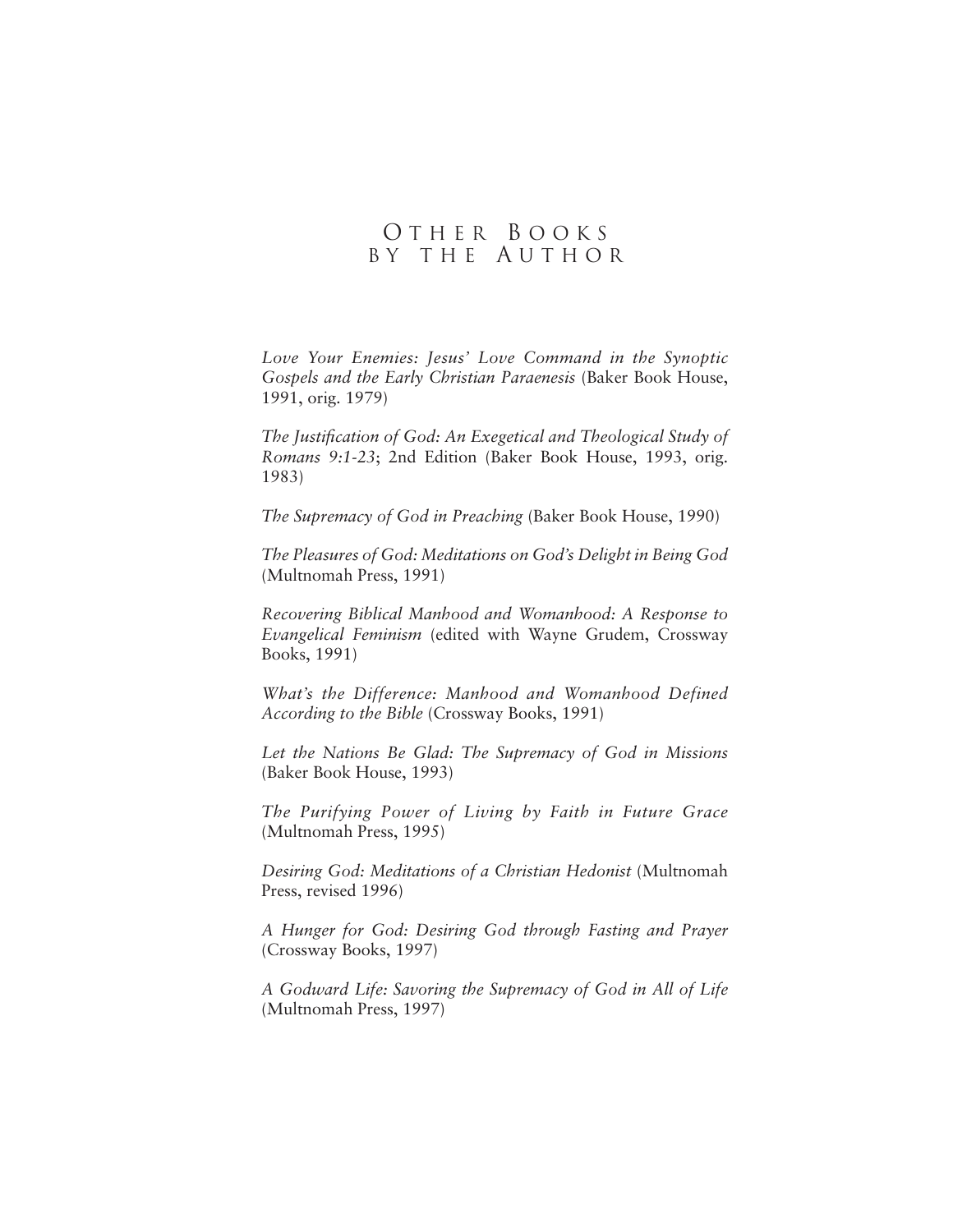## P R E F A C E

The longer I live, the more clearly I see my dependence on those who have gone before. The more I know of what others have thought, the less original my thinking appears. I those who have gone before. The more I know of what others have thought, the less original my thinking appears. I am content to have it so. For, at least in the realm of truth, the ancient Preacher does not overstate the case when he says: "There is nothing new under the sun" (Ecclesiastes 1:9).

This book is witness to my calling as a secondary teacher, not a primary one. Jonathan Edwards is a primary teacher in the Christian church; I am secondary. The difference was described by Mortimer Adler in 1939:

[The secondary teacher] should regard himself as learning from the masters along with his [students]. He should not act as if he were a primary teacher, using a great book as if it were just another textbook of the sort one of his colleagues might write. He should not masquerade as one who knows and can teach by virtue of his original discoveries. . . . The primary sources of his own knowledge should be the primary sources of learning for his students, and such a teacher functions honestly only if he does not aggrandize himself by coming between the great books and their . . . readers. He should not "come between" as a nonconductor, but he should come between as a mediator—as one who helps the less competent make more effective contacts with the best minds.1

This is the role I want to play in relation to Jonathan Edwards and his book,2 *The End for Which God Created the World*. Jonathan Edwards is in a class by himself in American history, perhaps in the history of Christendom. This will become plain in the pages that follow. Paul Ramsey, the editor of Edwards's *Ethical Writings*

<sup>1</sup> Mortimer Adler, *How to Read a Book* (New York: Simon and Schuster, 1940), p. 60.

<sup>2</sup> Strictly speaking, *The End for Which God Created the World* is half a book, since it was originally published in 1765 (seven years after Edwards's death) as the first of a pair of treatises entitled *Two Dissertations*. The other of the two was *The Nature of True Virtue*. Edwards saw the two as a pair and envisioned them published together. See Part One, Chapter One, footnote 3, p. 22 for why I believe publishing *The End for Which God Created the World* alone is warranted.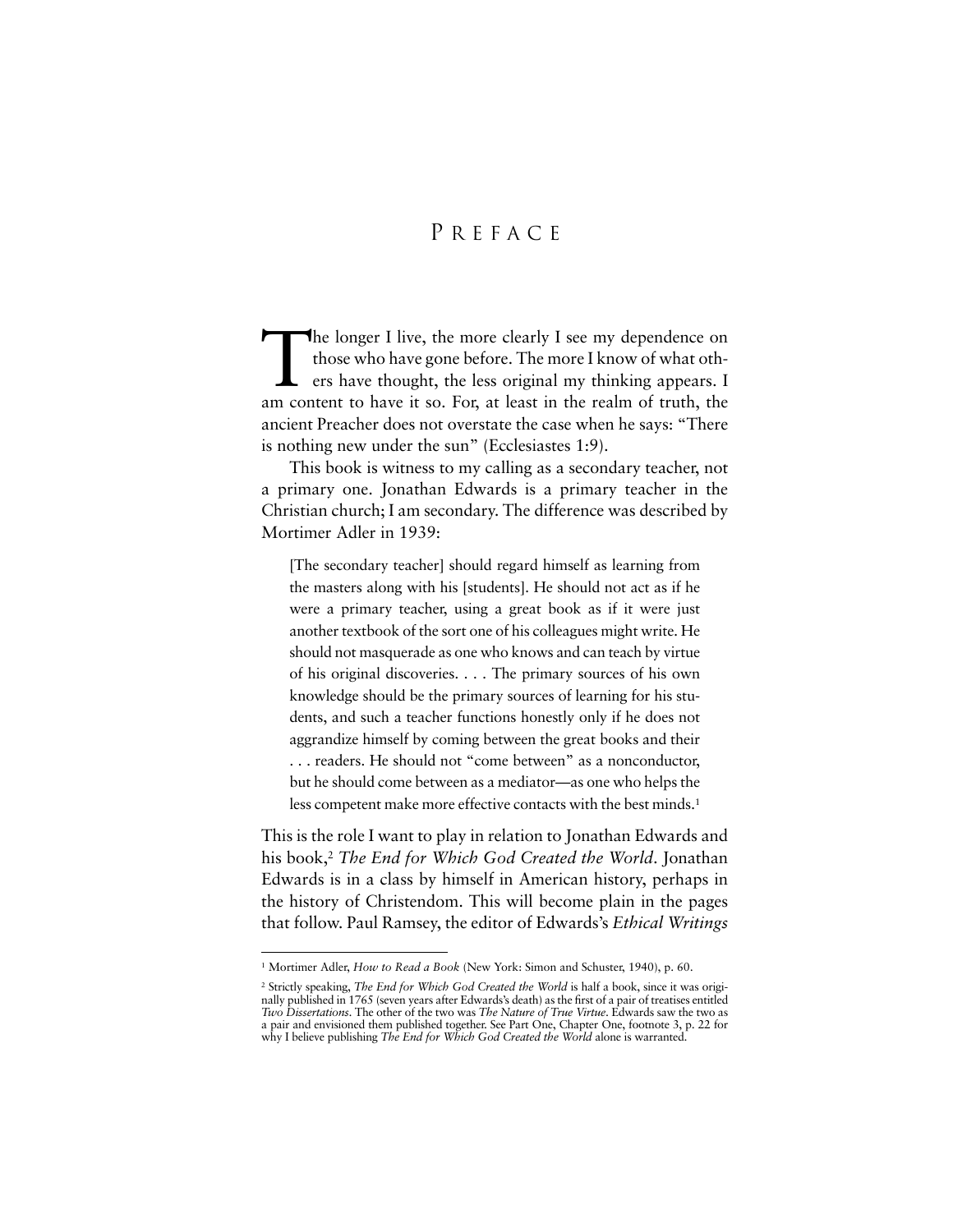in the Yale critical edition, agrees: "One studies the time and backgrounds of some men in order to understand them. Others have such rare greatness that one studies them in order to understand their times, or even to comprehend the deepest meaning of the intellectual and other influences that were effectual upon them. Jonathan Edwards was such an original."3 It is not so much that Edwards dealt with new reality but, as Vergilius Ferm said, he "seemed to have had the powers and the drive to set his own stamp upon anything which came to his purview."4

But even more important than making all things his own in unique ways was his riveted focus on God, and his unwavering passion to see all that could be seen of God in this life. "To live with all my might, while I do live"<sup>5</sup> was his resolution. He applied it mainly to the pursuit of God. Thus he resolved again, "When I think of any theorem in divinity to be solved, immediately to do what I can towards solving it, if circumstances do not hinder." The channel where this passion for God flowed was the channel of unremitting, prayerful thinking on the truths of Scripture. Hence he resolved once more "to study the Scriptures so steadily, constantly, and frequently, as that I may find, and plainly perceive, myself to grow in the knowledge of the same."

Which means in the end that Edwards too was a secondary teacher—as are all honest Christian pastors and theologians. "He was a man who put faithfulness to the Word of God before every other consideration."6 Seeing the unlimited expanse of divine Reality that is really there in Scripture, not imagining new things, was his passion. Over every vast field of divine knowledge Edwards erected this banner: "I think the Word of God teaches us more things concerning it . . . than has been generally believed, and that it exhibits many things concerning it exceeding glorious and

<sup>3</sup> Paul Ramsey, "Editor's Introduction" to *The Ethical Writings*, *The Works of Jonathan Edwards*, vol. 8 (New Haven: Yale University Press, 1989), p. 12.

<sup>4</sup> Vergilius Ferm, *Puritan Sage* (New York: Library Publishers, 1953), p. xiv.

<sup>5</sup> The seventy resolutions of the young Edwards are found in Sereno Dwight, *Memoirs of Jonathan Edwards*, in: *The Works of Jonathan Edwards*, vol. 1 (Edinburgh: The Banner of Truth Trust, 1974), pp. xx-xxi.

<sup>6</sup> Iain Murray, *Jonathan Edwards, A New Biography* (Edinburgh: The Banner of Truth Trust, 1987) p. 471. If the reader desires a good starting point in the study of the life and ministry of Jonathan Edwards, I recommend this biography very highly.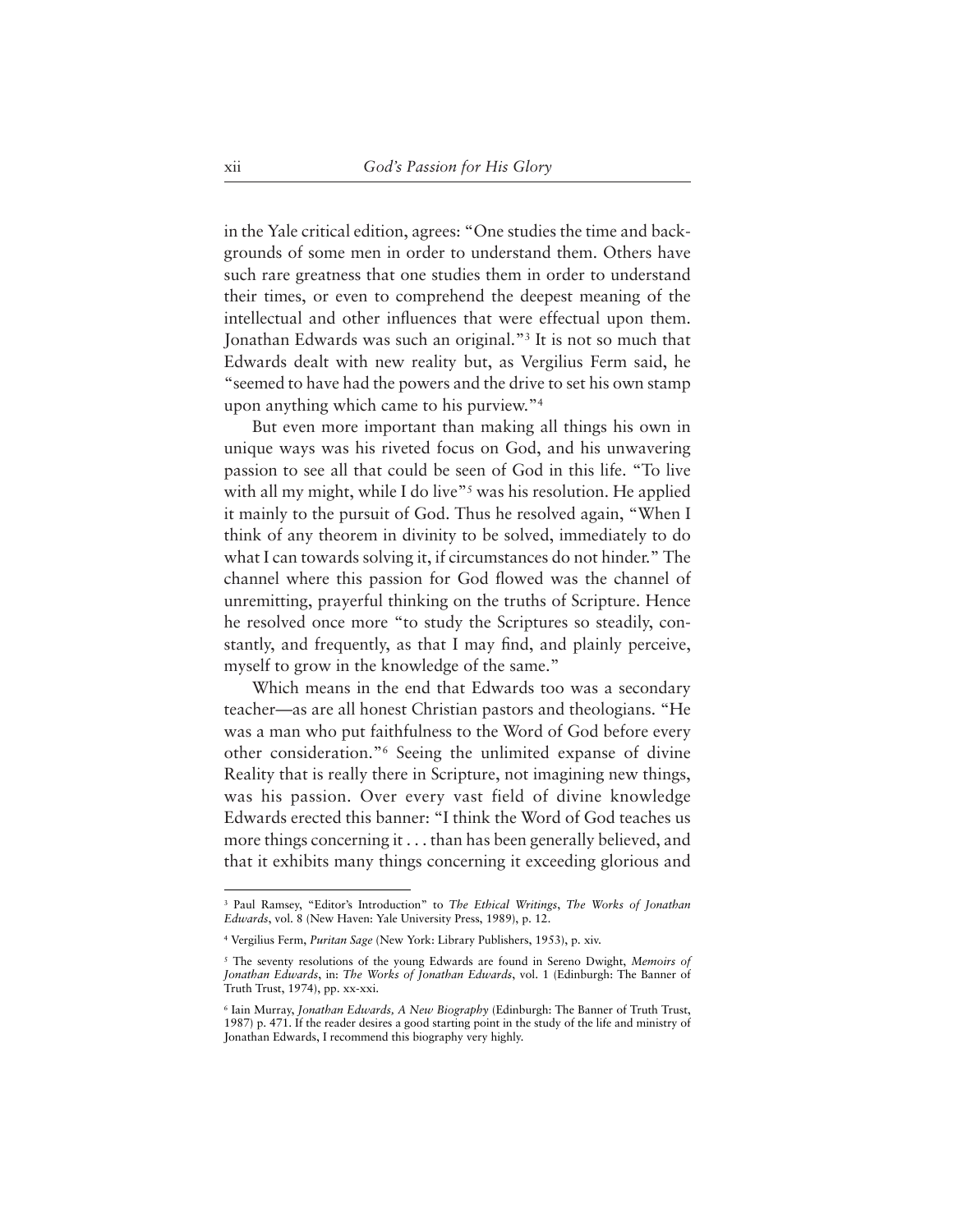wonderful than have been taken notice of."7 In simple modern English: we have scarcely begun to see all of God that the Scriptures give us to see, and what we have not yet seen is exceedingly glorious.

Thus, in the most profound sense we are all secondary teachers and secondary beings. Only One is Primary. Why he created us, and how to join him in fulfilling that end, are the most important questions in the world. Only he can reveal the answer. That is why Jonathan Edwards gave himself to the Word of God and wrote *The End for Which God Created the World* (printed as Part Two of this book), and that is why I take my stand on his shoulders and write about *God's Passion for His Glory*.

For over thirty years I have been trying to see and savor this God-centered, soul-satisfying, sin-destroying vision of reality. Part One of this book is a focused glimpse into the roots of this vision as I have come to see it in the life and thought of Jonathan Edwards. In the vein of other concerned evangelicals in our day,<sup>8</sup> Chapter One argues that modern evangelicalism is being doctrinally hollowed out by its love affair with pragmatism and numerical success. Edwards's relentless God-centeredness and devotion to the Biblical contours of doctrine are profoundly needed in our day. In the second half of that chapter I offer fifteen summary statements of the implications of Edwards's vision for Christian thought and life.

In Chapter Two the reader is given a mini-biography of Edwards. It's a story that enables the reader to enjoy the man, and see his theology in the flow of his life and ministry. It puts flesh on the theological bones. Here you may meet "one of the most holy, humble and heavenly-minded men, that the world has seen, since the apostolic age" (Ashbel Green, President of the College of New

<sup>7</sup> Jonathan Edwards, *An Essay on the Trinity,* in: *Treatise on Grace and Other Posthumously Published Writings,* ed. by Paul Helm (Cambridge: James Clarke and Co. Ltd., 1971), pp. 127-128.

<sup>8</sup> For example, Os Guinness, *Fit Bodies Fat Minds: Why Evangelicals Don't Think and What to Do About It* (Grand Rapids: Baker Books, 1994); Os Guinness and John Seel, eds., *No God But God: Breaking with the Idols of Our Age* (Chicago: Moody Press, 1992); Mark Noll, *The Scandal of the Evangelical Mind* (Grand Rapids: William B. Eerdmans Publishing Co., 1994); David Wells, *No Place for Truth: or Whatever Happened to Evangelical Theology?* (Grand Rapids: William B. Eerdmans Publishing Co., 1993); *God in the Wasteland: The Reality of Truth in a World of Fading Dreams* (Grand Rapids, William B. Eerdmans Publishing Co., 1994); *Losing Our Virtue: Why the Church Must Recover Its Moral Vision* (Grand Rapids: William B. Eerdmans Publishing Co., 1998), p. 26.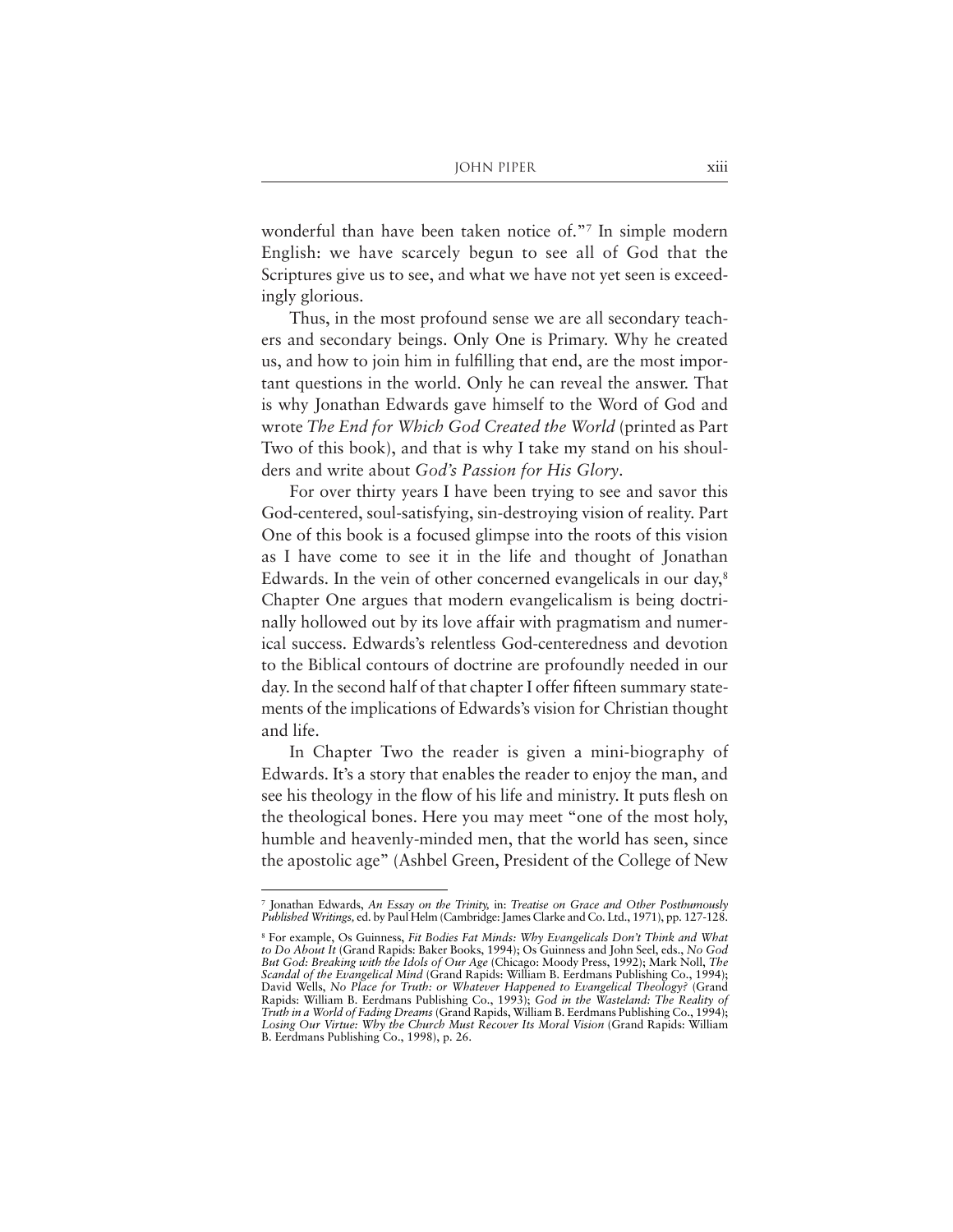Jersey, 1829), but also "the profoundest reasoner, and the greatest divine . . . that America ever produced" (Samuel Davies, 1759)—a man who was "greatest in his attribute of regnant permeating, irradiating spirituality" (John De Witt, 1912).<sup>9</sup>

In Chapter Three I take the reader on a personal tour along my thirty-year path of discovering the major writings of Jonathan Edwards. In this way I try to combine my own personal story with the life and writings of Edwards to show their meaning and relevance for at least one modern evangelical. My hope is that you will see at work in this chapter not just one, but two illustrations—one living and one dead—of "A Mind in Love with God."

Finally, in Chapter Four, I take up Edwards's radically Godcentered view of virtue—which is, in fact, the end for which God created the world—and apply its scathing relevance to cultural transformation and world evangelization. The rediscovery of Edwards's God-centered moral vision in *The End for Which God Created the World* is my aim. And I pray that this endeavor will serve the purpose of God in our day to fill the hollow sounds of our God-neglect and its fatal successes. May the Lord restore a passion for truth and a passion for his glory, which has largely "disappeared from the modern evangelical world."10

<sup>9</sup> These quotes are taken from Iain Murray, *Jonathan Edwards, A New Biography* (Edinburgh: The Banner of Truth Trust, 1989), pp. vx-vxii.

<sup>10</sup> "It is this God, majestic and holy in his being, this God whose love knows no bounds because his holiness knows no limits, who has disappeared from the modern evangelical world" (David Wells, *No Place for Truth*, p. 300).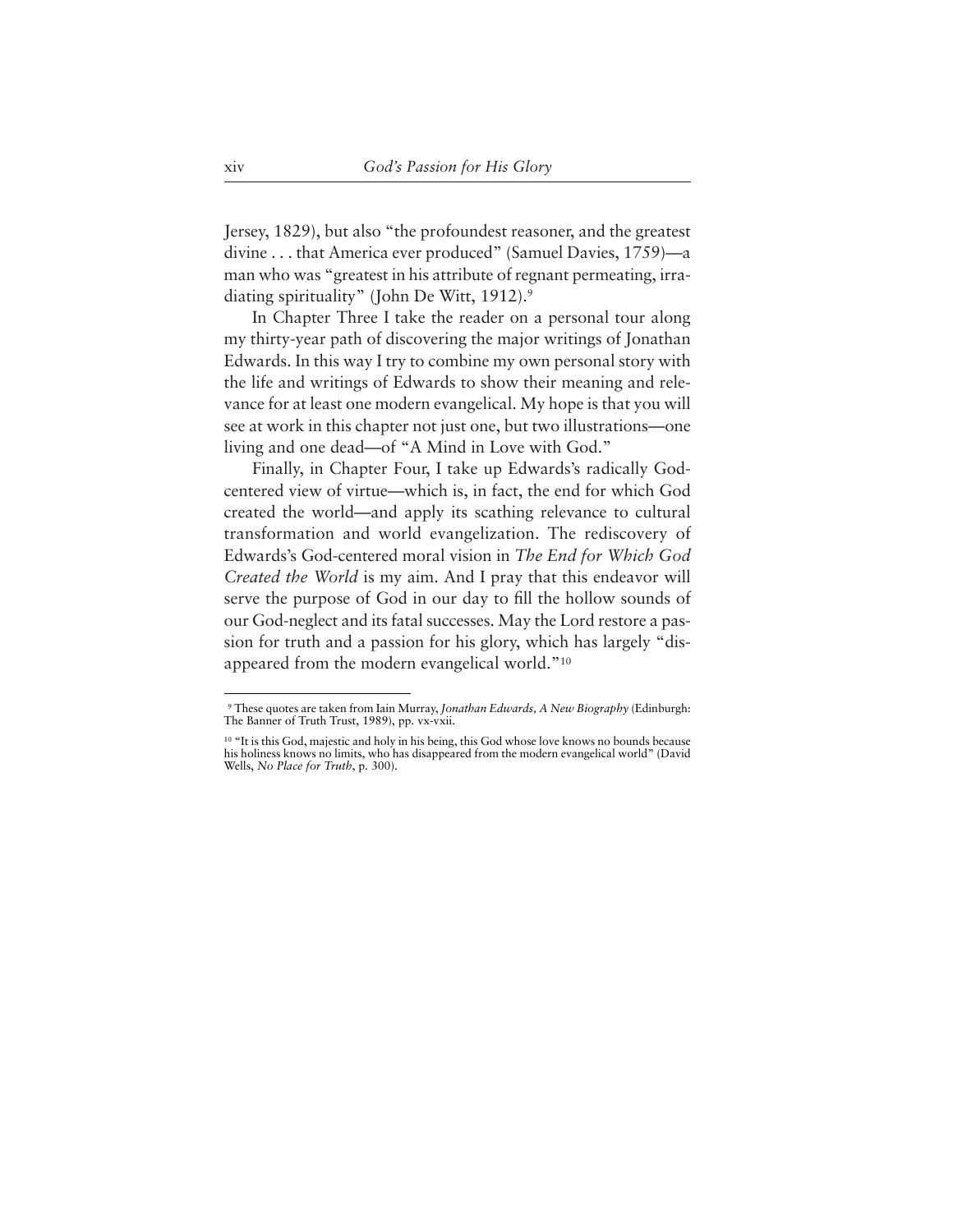### A CKNOWLEDGMENTS

Od's gifts in this project have been many. Eric Johnson,<br>Professor of Interdisciplinary Studies at Northwestern<br>College (St. Paul, Minnesota), believed that Jonathan<br>Edwards's *The End for Which God Created the World* was Professor of Interdisciplinary Studies at Northwestern College (St. Paul, Minnesota), believed that Jonathan Edwards's *The End for Which God Created the World* was worthy of publication because of its God-centered vision of reality. He encouraged me all along the way and said he hoped to use the book as part of his curriculum in helping students grasp the supremacy of God in *all* of their studies. Not only that, he worked through the complex thought of Edwards's entire book twice, seeking the best way to handle its eighteenth-century features for the sake of modern readers. If more changes were not made to the original (see "Concerning the Text", pp. 121-123), chalk it up to my stubborn commitment to stay close to Edwards's own wording. Thank you, Eric, for your gentle and unwavering allegiance to the supremacy of God in all branches of learning and life.

The hard work of getting the actual words of Edwards from the Edward Hickman 1834 edition into electronic form for editing was done by Debra Lacher, whose work was as near to flawless as a human being this side of heaven can make it. I was simply amazed as I worked my way through it making comparisons with other editions. Thank you, Deb, for your love of the truth and the glory of God, and for channeling that love through the remarkable gifts God has given you for the sake of God's people.

The actual edition of Edwards's *The End for Which God Created the World* on which we leaned was The Banner of Truth republication of the Hickman edition (Edinburgh, 1974). Thanks to Mervyn T. Barter, General Manager of The Banner of Truth Trust, and the other members of the Trust for giving us permission to stand on your publishing shoulders. Your two-volume *Works of Jonathan Edwards* continues to serve the cause of Christ in extraordinary ways. I thank God that you keep it in print.

Thanks to Pedro Govantes, President of The Jonathan Edwards Institute, for inviting me to address the annual conference of the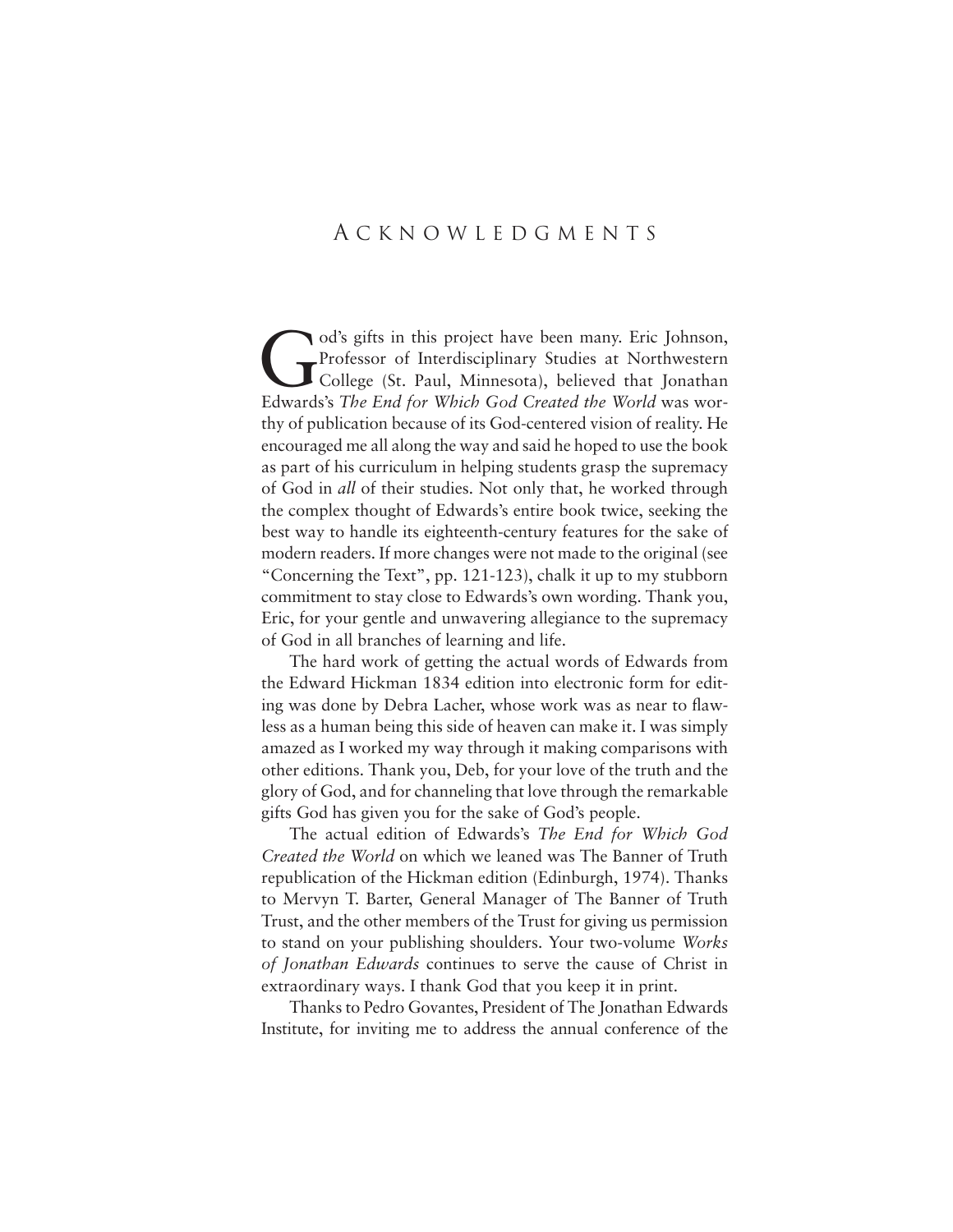Institute in the summer of 1997. Chapters Three and Four of this book are adapted from those two lectures. It was an honor to be associated with an Institute devoted to exalting the God of Jonathan Edwards. In addition, thanks to the former editors of *The Reformed Journal* (November, 1978, Vol. 28, Issue 11, pp. 13-17) where some of the material in Chapters Two and Three was first published.

The final preparation of this work was done during a fourweek writing leave that I was generously given by my fellow elders of Bethlehem Baptist Church, Minneapolis, Minnesota. I do not take this for granted, because all the staff and elders bear a greater load when one of us is not there. Thanks to all of you for loving what this book is about enough to rejoice in my being away—and for wanting me back.

I have in my library a photocopy of *The End for Which God Created the World* from an old edition that I bought during seminary days. It is now triple-marked in different colors, with worshipful slashes, checks and asterisks scattered throughout. I owe the purchase of this copy, and my introduction to the theology of Jonathan Edwards, to Daniel Fuller, who led me into the truth, not through the door of the eighteenth century, but through the firstcentury door of Romans and Galatians and The Sermon on the Mount, and tied it all together in the final class called The Unity of the Bible.1 The severe discipline of exegesis, proposition by proposition, sentence-diagram by sentence-diagram, and arc by arc, opened a window on a world of glory that has never been shut. Thank you again, Dan. The debt will never be repaid.

Rick Gamache tracked down obscure references for me and gave my four chapters such a careful reading that I was spared mistakes that three other readers did not catch. Carol Steinbach stands ever ready to help me make every book as useful as possible by creating indexes. I'm a stickler for indexes for one simple reason: I want to know where the things are that I have written. Where is that great quote by Mark Noll? Just look up Noll in the index, and I have it! Carol and I assume a few others might want to do the same. Hence the labor of indexing. Thanks again, Carol.

<sup>1</sup> See the published fruit of that class in Daniel Fuller, *The Unity of the Bible: Unfolding God's Plan for Humanity* (Grand Rapids: Zondervan Publishing House, 1992).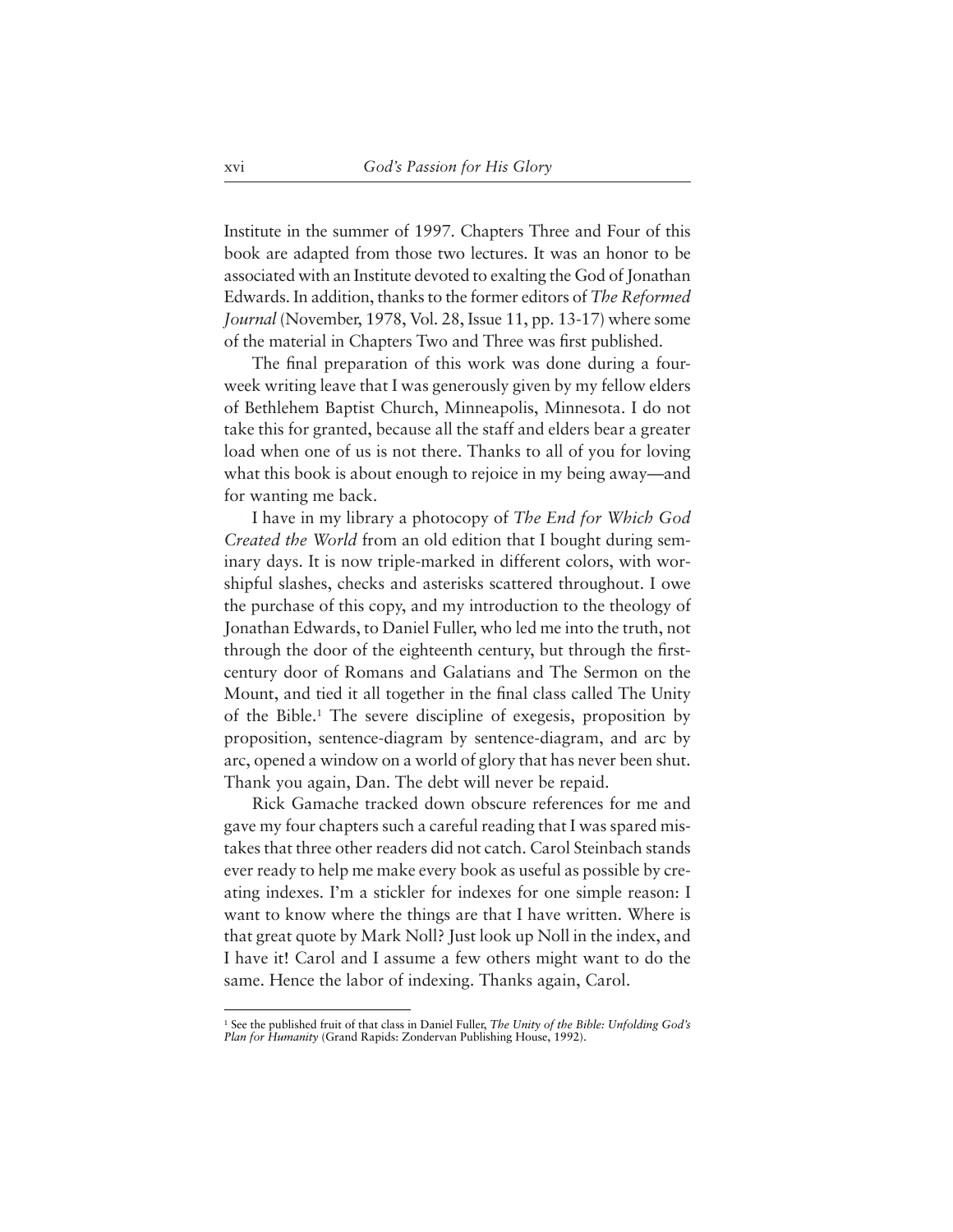What I owe to Jonathan Edwards is expressed in part by the existence of this book. My "personal encounter" with him has been a thirty-year-long journey into some very high places. He may not have been the ideal pastor, since he studied too much and mingled too little. But for all that, he has been a pastor to many of us hungry shepherds. And because of that I am sure the disgruntled saints of Northampton have long since forgiven him.

The same thirty years have been spent in marriage to you, Noël. You have read and shaped every book I have written. I am thankful for every one of the ten thousand suggestions you have made—even the ones I declined. You have gotten your Edwards distilled (imperfectly, I am sure) through your husband's theological brewing. I do not doubt that, under God's incomparable grace, this is one reason that we have an "uncommon union."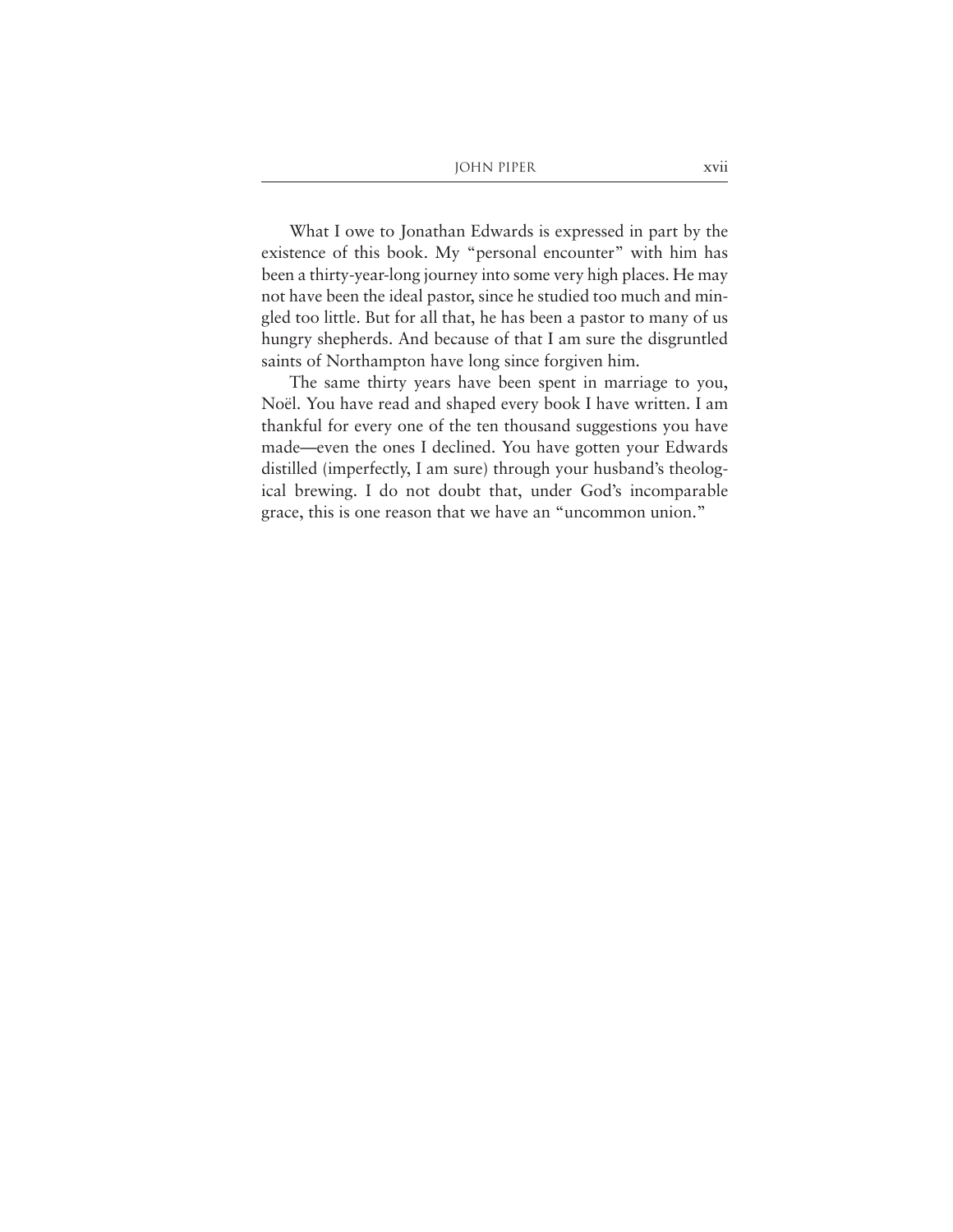## **A PERSONAL ENCOUNTER WITH JONATHAN EDWARDS**

*by John Piper*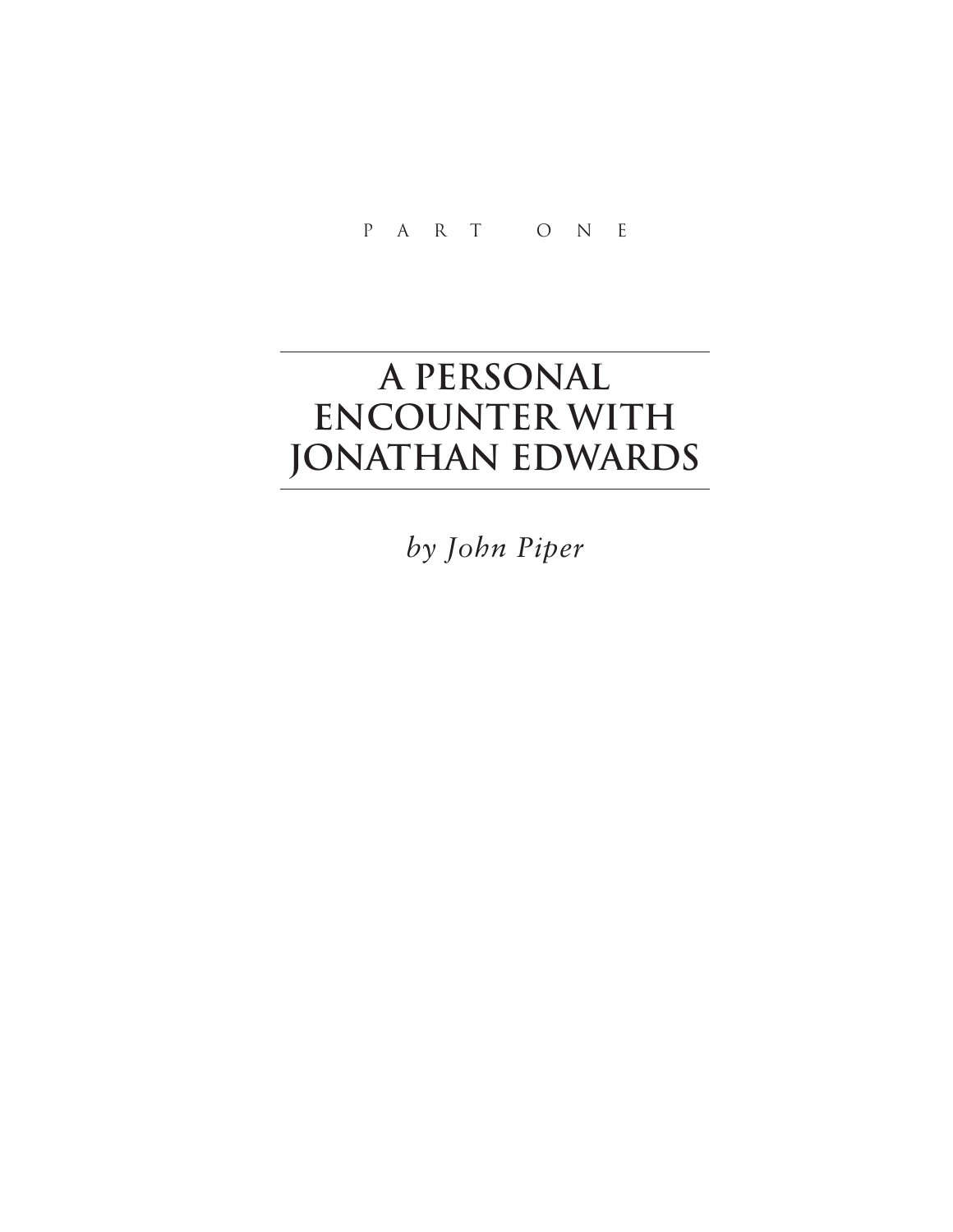No man is more relevant to the present condition of Christianity than Jonathan Edwards.

> D. Martyn Lloyd-Jones *The Puritan Experiment in the New World*

Edwards's *piety* continued on in the revivalist tradition, his *theology* continued on in academic Calvinism, but there were no successors to his God-entranced worldview or his profoundly theological philosophy. The disappearance of Edwards's perspective in American Christian history has been a tragedy.

Mark Noll "Jonathan Edwards's Moral Philosophy, and the Secularization of American Christian Thought" in *The Reformed Journal*

It is my belief that the prayers and work of those who love and obey Christ in our world may yet prevail as they keep the message of such a man as Jonathan Edwards.

> Charles Colson *"Introduction"* to Jonathan Edwards's *Religious Affections*

The happiness of the creature consists in rejoicing in God, by which also God is magnified and exalted.

> Jonathan Edwards *The End for Which God Created the World*

*The End for Which God Created the World* [is] . . . unsurpassed in terms of its theological grandeur.

> David Brand *Profile of the Last Puritan*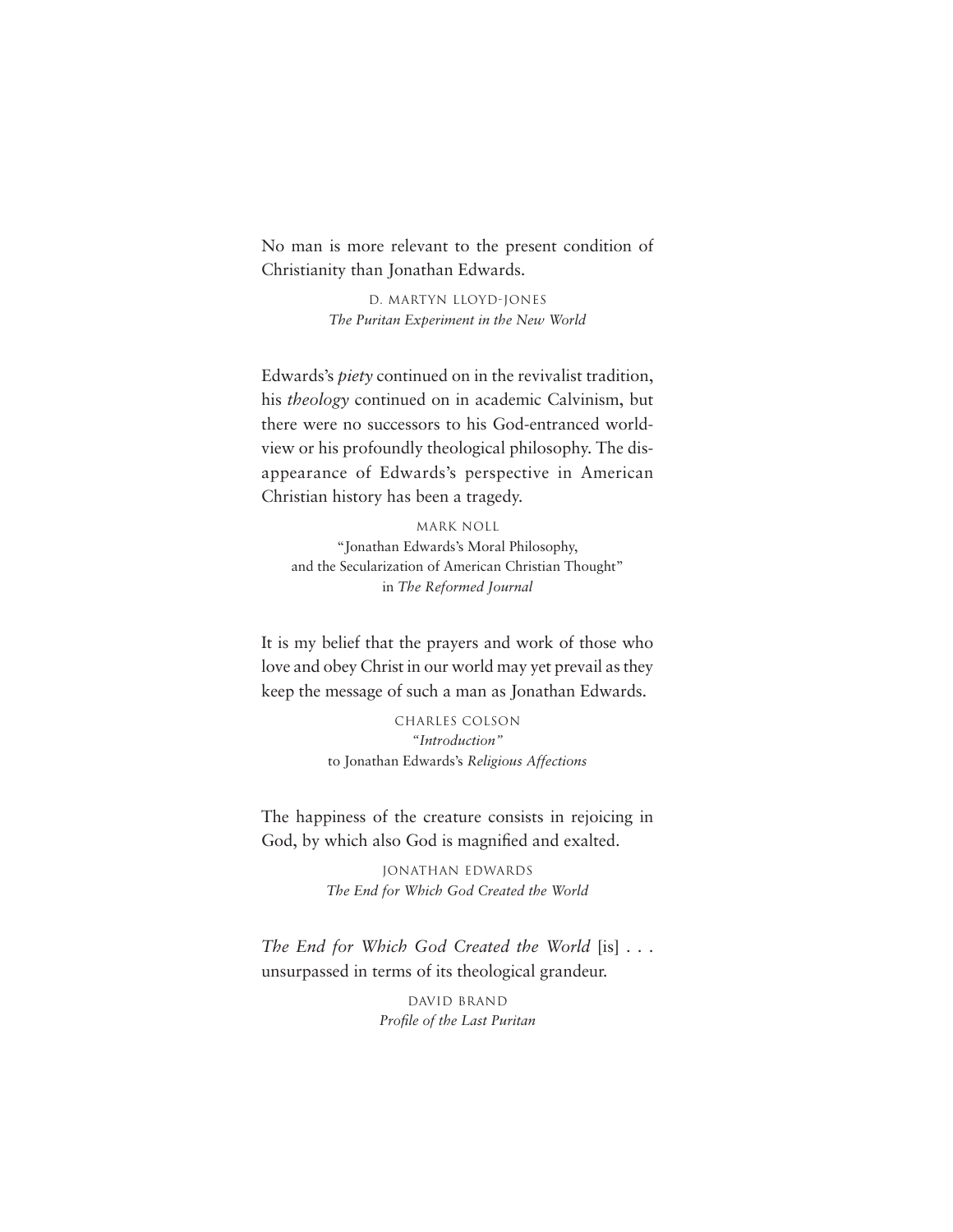## **THE END FOR WHICH GOD CREATED THE WORLD WHY PUBLISH AN OLD BOOK?**

*A Personal and Public Concern*

The message of Jonathan Edwards in *The End for Which*<br>God Created the World is an intensely personal concern<br>for me and a word of great public significance. In that<br>hook a vision of God is displayed that took me cantive t *God Created the World* is an intensely personal concern for me and a word of great public significance. In that book, a vision of God is displayed that took me captive thirty years ago and has put its stamp on every part of my life and ministry. But, more important than my own experience, is the immense significance of Edwards's vision of God for the wider public of our day.

#### **SECTION ONE**

#### *An American Tragedy*

Jonathan Edwards is one of the great fathers of evangelical Christianity in America. But it is a great tragedy, as Mark Noll observes, that "the theocentric emphasis of Edwards has played a remarkably small role in the history of evangelical Protestants."1 There are reasons for this. Partly it is because our whole culture is

<sup>1</sup> Mark Noll, "God at the Center: Jonathan Edwards on True Virtue," *Christian Century*, September 8-15, 1993, p. 857.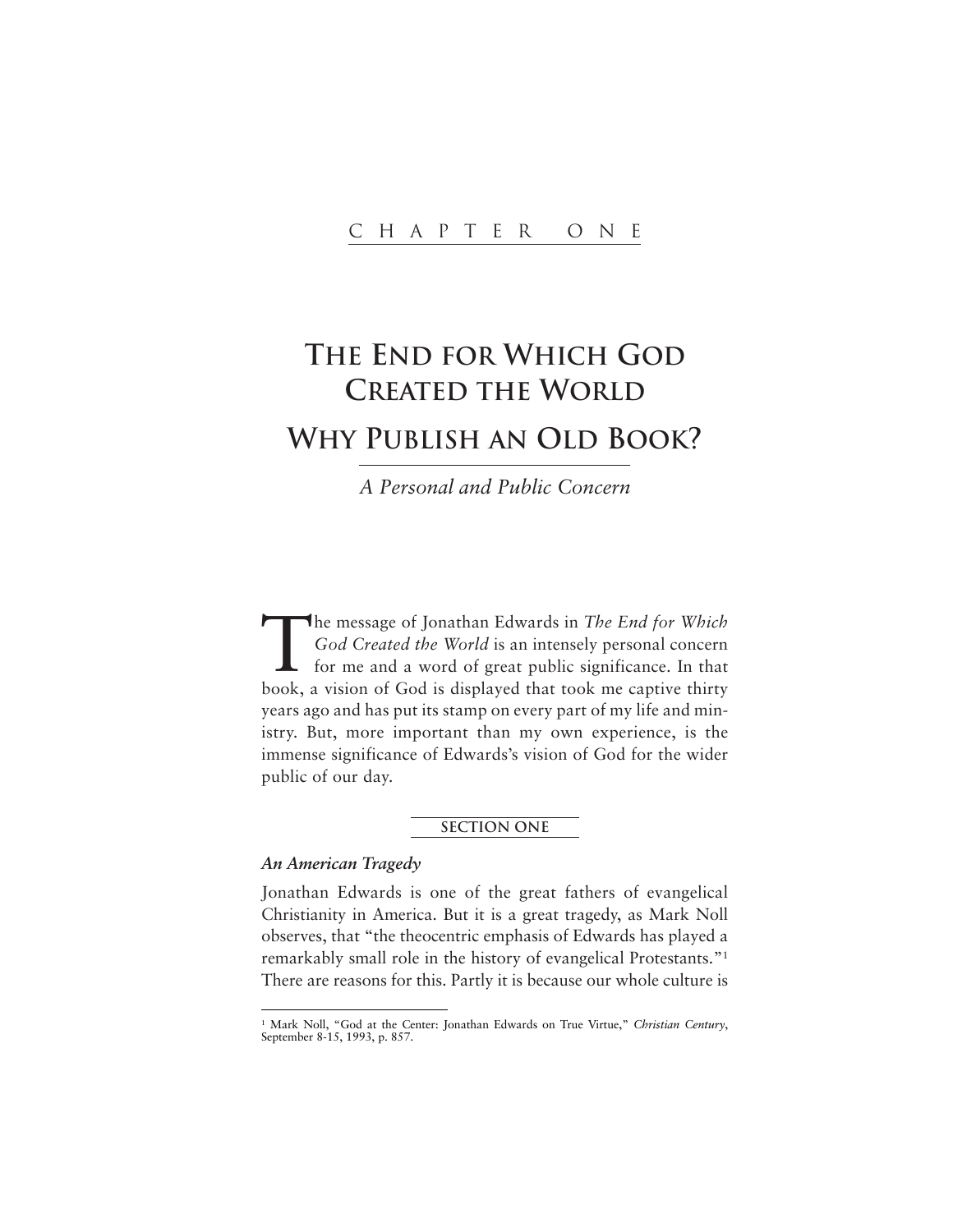inhospitable to such a radically God-centered vision of life. Noll argues that since Edwards's day 250 years ago,

evangelicals have not thought about life from the ground up as Christians, because their entire culture has ceased to do so. Edwards's *piety* continued on in the revivalist tradition, his *theology* continued on in academic Calvinism, but there were no successors to his God-entranced worldview or his profoundly theological philosophy. The disappearance of Edwards's perspective in American Christian history has been a tragedy.<sup>2</sup>

#### *Unsurpassed in Theological Grandeur*

This is why the publication of *The End for Which God Created the World* is a cultural, religious, and evangelical concern. Edwards's book (together with *True Virtue*3), Noll suggests, is "perhaps the best place to encounter both the breathtaking vision of divine glory and the human strain required to take in that vision."4 I agree. So does David Brand in his book, *Profile of the Last Puritan*. *The End for Which God Created the World*, he says,

<sup>2</sup> Mark Noll, "Jonathan Edwards's Moral Philosophy, and the Secularization of American Christian Thought," *Reformed Journal*, February, 1983, p. 26. Noll, who teaches at Wheaton College, summarized Edwards's unusual juxtapositions in another place: "Although his biography presents many dramatic contrasts, these were in reality only different facets of a common allegiance to a sovereign God. Thus, Edwards both preached ferocious hell-fire sermons and expressed lyrical appreciations of nature because the God who created the world in all its beauty was also perfect in holiness. Edwards combined herculean intellectual labors with child-like piety because he perceived God as both infinitely complex and blissfully simple. In his Northampton church his consistent exaltation of divine majesty led to very different results—he was first lionized as a great leader and then dismissed from his pulpit. Edwards held that the omnipotent deity required repentance and faith from his human creatures so he proclaimed both the absolute sovereignty of God and the urgent responsibilities of men" (Caption under Edwards's portrait in *Christian History*, vol. iv, no. 4, p. 3).

<sup>3</sup> *The End for Which God Created the World* and *The Nature of True Virtue* were intended by Edwards to be published together. See Part Two, footnote 53, and Preface footnote 3. In spite of Edwards's intention that the *Two Dissertations* (the title given to the first edition in 1765) go together, there is little doubt that they *are* two and not one. Therefore I have felt free to publish *The End for Which God Created the World* on its own, especially in view of several other factors. For example, most criticism has been leveled against reading *True Virtue* without reading *The End* rather than vice versa, because *True Virtue* does not deal with Scripture, and some have argued that Edwards moved away from his Biblical base into a mere philosophical concern. The answer to this is that his Scripture argumentation was provided in Part Two of *The End for Which God Created the World* and is presupposed in *True Virtue*. Not only that, the main point of *True Virtue* is essentially contained in *The End for Which God Created the World*. Finally, *True Virtue* has already been published in a single volume, so that the need to make it accessible is not so great. *The Nature of True Virtue*, ed. by William Frankena (Ann Arbor, MI: The University of Michigan Press, 1960). Of course both treatises are available in the more expensive Banner of Truth edition (vol. 1) and Yale edition (vol. 8) of *The Works of Jonathan Edwards*.

<sup>4</sup> "God at the Center," p. 858.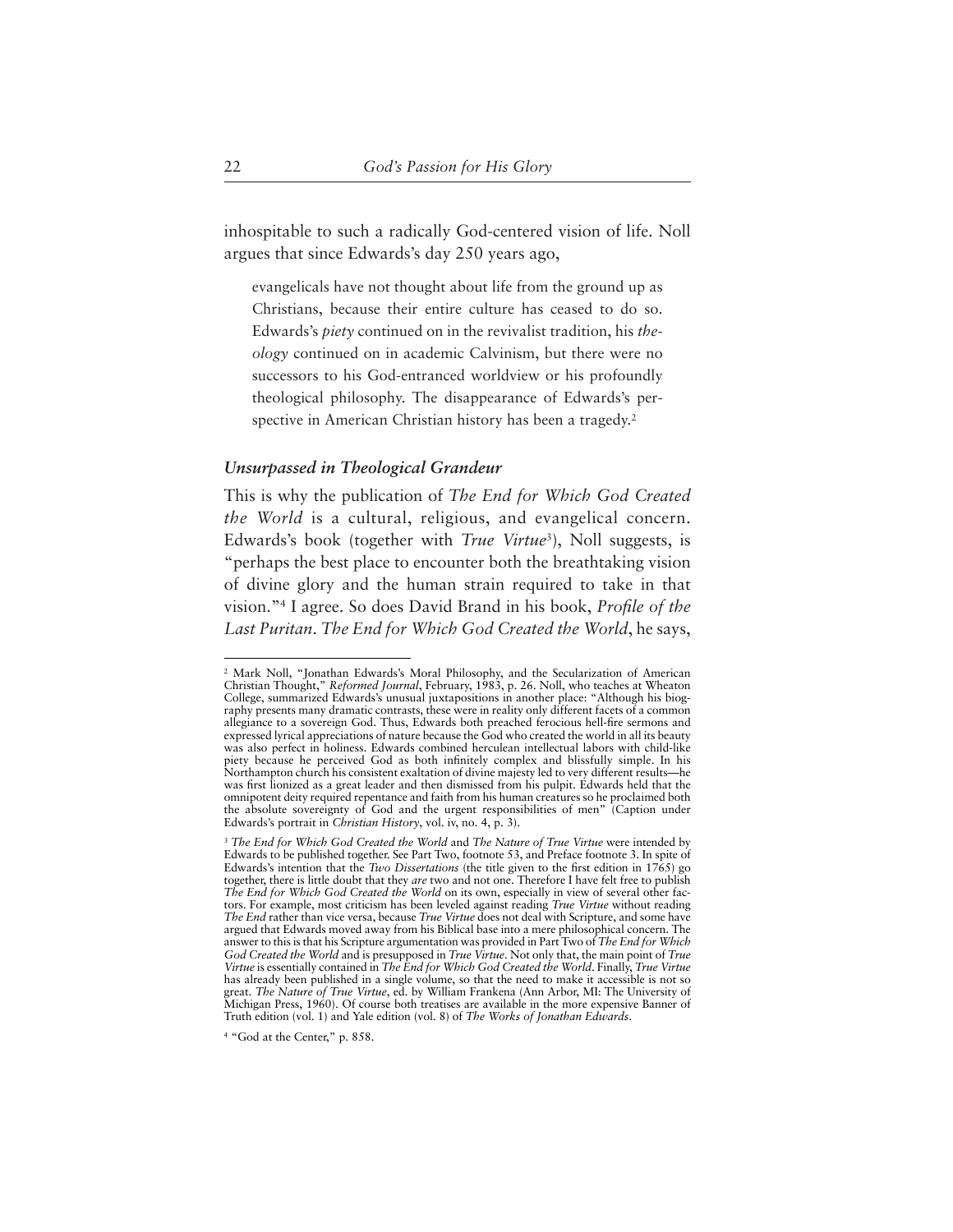is "a work which I have come to regard as unsurpassed in terms of its theological grandeur."5

My prayer is that the evangelical church today would stand in awe of the "breath-taking vision of divine glory" declared with "theological grandeur" in *The End for Which God Created the World*. This is one reason why I have undertaken to publish the book below on pages 115-251.

#### *Hard and Helpful for Impatient Pragmatists*

The difficulties that stand in the way of seeing this vision are daunting, but hopeful. They are daunting because, as Noll hinted, "the human strain required to take in that vision" is immense. The book is hard to read. It was hard to read in its own day<sup>6</sup> and it is harder today. Americans, as a whole (and evangelicals are little different in this), are not given to thinking much, let alone thinking at the level Edwards demands of us. This is especially true about doctrine. We are pragmatic. We demand quick solutions. We define success in measurable quantities. We have little patience with doctrinal precision. And we pastors who are infected with the pragmatic virus tend to justify our indifference to doctrine mainly by the fact that such reflection is not what the audience is looking for. Besides, it is stressful for relationships.

The recent lamentations<sup>7</sup> over the drift of evangelicalism into pragmatic, doctrinally vague, audience-driven, culturally uncritical Christianity are, in my judgment, warranted and needed, in spite of the fact that, at the level of professional scholarship, there have been remarkable advances in the last fifty years.<sup>8</sup> As a whole, and in the dominant shaping forces of evangelicalism, the criticism

<sup>5</sup> *Profile of the Last Puritan: Jonathan Edwards, Self-Love, and the Dawn of the Beatific* (Atlanta: Scholars Press, 1991), p. x.

<sup>&</sup>lt;sup>6</sup> The original preface in the 1765 edition says, "Some readers may find the labor hard to keep pace with the writer, in the advances he makes, when the ascent is arduous." *Two Dissertations*, in *Ethical Writings*, ed. by Paul Ramsey, *The Works of Jonathan Edwards*, vol. 8 (New Haven: Yale University Press, 1989), p. 402.

<sup>7</sup> This view of the state of thinking in evangelicalism is laid out in Os Guinness, *Fit Bodies Fat Minds: Why Evangelicals Don't Think and What to Do about It* (Grand Rapids: Baker Books, 1994), Mark Noll, *The Scandal of the Evangelical Mind* (Grand Rapids: William B. Eerdmans Publishing Co., 1994), David Wells, *No Place for Truth: or Whatever Happened to Evangelical Theology?* (Grand Rapids: William B. Eerdmans Publishing Co., 1993).

<sup>8</sup> For a balancing, more positive, portrait of evangelicalism see Alister McGrath, *Evangelicalism and the Future of Christianity* (Downers Grove, IL: InterVarsity Press, 1995).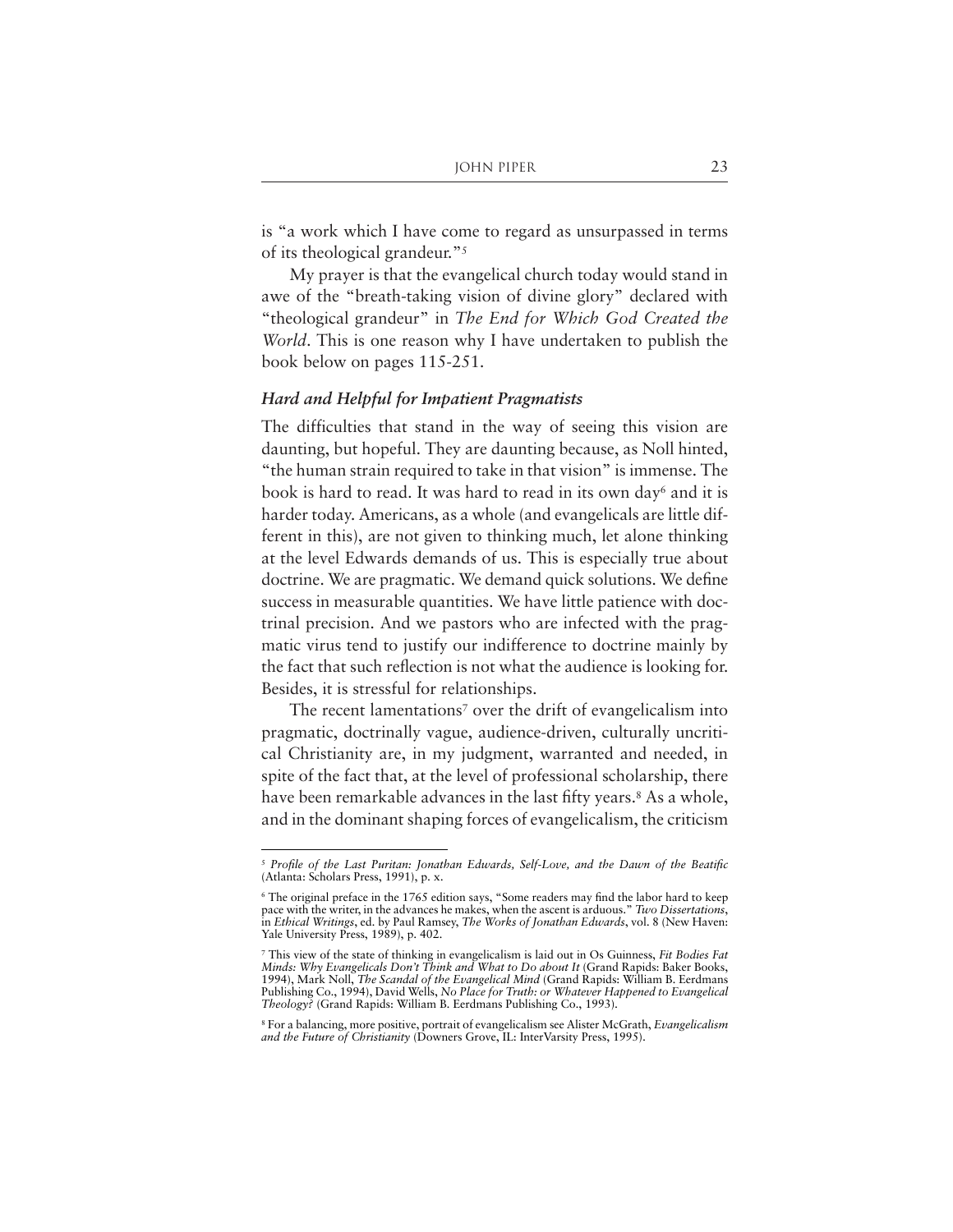of Harry Blamires in 1963 is probably more true than ever: "There is no Christian Mind. . . . The Christian Mind has succumbed to the secular drift with a degree of weakness unmatched in Christian History."9

The increasing abandonment of truth and moral absolutes<sup>10</sup> in our culture, as militant diversity threatens all firm conviction, has dramatically influenced the evangelical mindset. The political spin doctors who specialize in deflecting attention away from truth onto feelings and relationships and styles have their counterpart in the evangelical tendency to avoid doctrinal disputes by casting issues in terms of demeanor and method rather than truth. Serious disagreements are covered over, while vague language and pragmatic concerns preserve hollow unity at the expense of theological substance and Biblical clarity and power.

#### *A Voice of Lament from Sri Lanka*

The lament over the pragmatic hollowing out of evangelical conviction may be felt with unusual poignancy when it comes, not just from the intellectual elite, but from a person like Ajith Fernando, who leads Youth for Christ in Sri Lanka. He not only delivers solid exposition around the world, but also works among the poor and has wept over the horrors of 50,000 casualties of insurgency in one year of Sri Lanka's unrest. That was 1989, and he says, simply, "I struggled much with despair that year."<sup>11</sup>

His strength, he says, came from the truth, and in that context he laments what he sees happening in the West: "A major shift . . . has taken place in western evangelicalism where truth has been replaced by pragmatism as the major influencer of thought and life. This path is suicidal." He is heartened that voices are being raised, but then he says, "However, I feel that many evangelical leaders are so caught up in and blinded by this bondage to pragmatism that even though they may heartily endorse pleas to return to

<sup>9</sup> Harry Blamires, *The Christian Mind* (London: SPCK, 1963), pp. vii, 3.

<sup>10</sup> David Wells records in 1998 that 67% of Americans do not believe in moral absolutes and 70% do not believe in absolute truth—truth that should be believed by all people in all places and all times. David Wells, *Losing Our Virtue: Why the Church Must Recover Its Moral Vision* (Grand Rapids: William B. Eerdmans Publishing Co., 1998), p. 26.

<sup>11</sup> Ajith Fernando, *The Supremacy of Christ* (Wheaton, IL: Crossway Books, 1995), p. 117.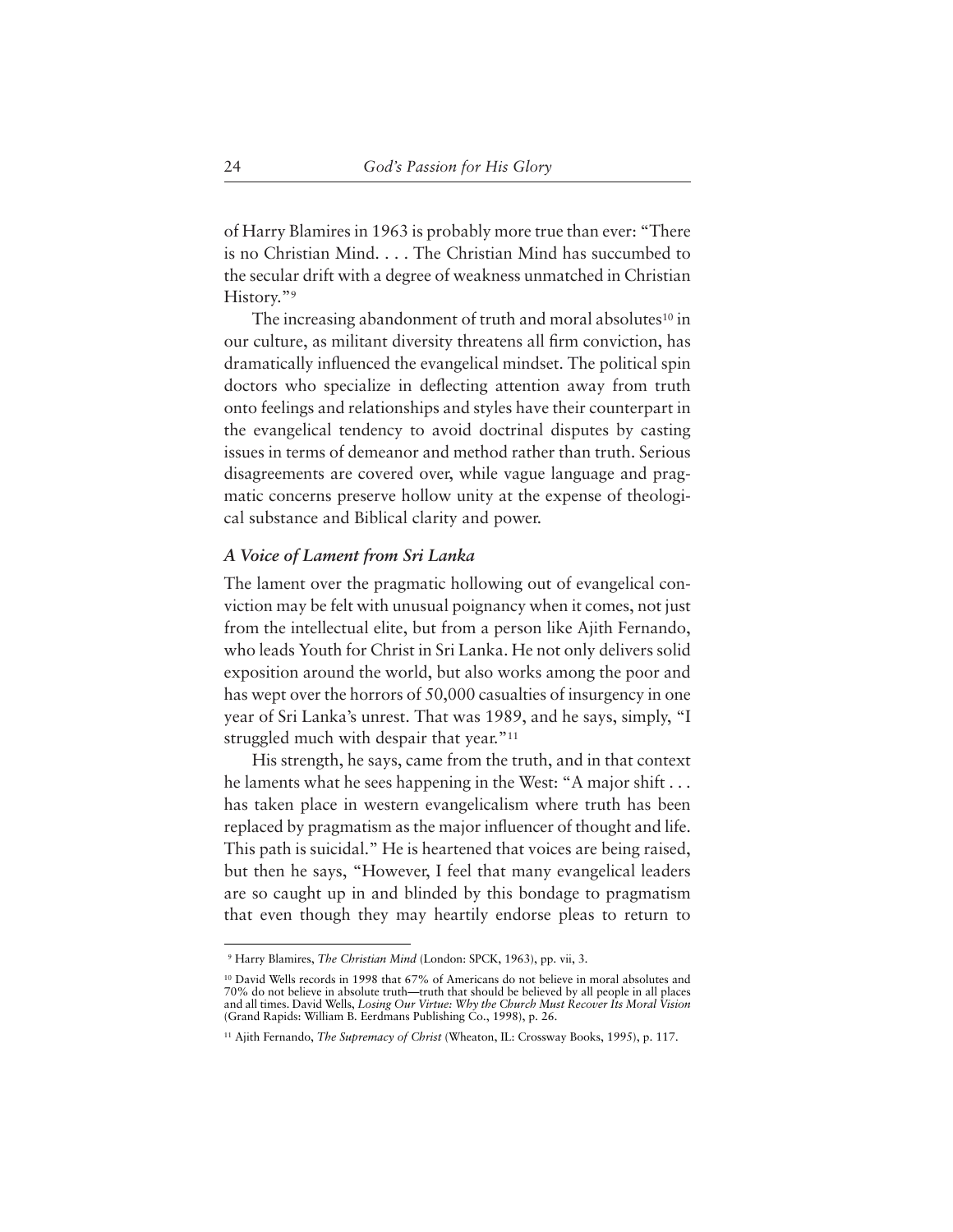greater dependence on truth, endorsements make minimal inroads into their ministry styles and strategies."12 There is simply too little patience with the particularities of Biblical propositions that embody precious, life-sustaining doctrine.

#### *So Much of Man, So Little of God*

Jonathan Edwards had a profound insight into this very state of affairs, and it has to do directly with the absence of Godcenteredness: "It is one great reason why speculative points [of doctrine] are thought to be of so little importance, that the modern religion consists so little in respect to the divine Being, and almost wholly in benevolence to men."13 In other words, the sickness that needs healing is the main hindrance to the remedy.

This means that Jonathan Edwards's "grand style of feeling and thinking is not ours and is alien to our way of life."14 Edwards's utter seriousness—his "blood-earnestness," as Thomas Chalmers called it—puts him out of sync with our chatty, humorous, entertainmentoriented, cartoon-illustrated spirituality.15 Edwards's sense of the desperate condition of mankind without God is so weighty that it takes our breath away. H. Richard Niebuhr commented that Edwards's awareness of the precariousness of life put him in a rare class: "He recognized what Kierkegaard meant when he described life as treading water with ten thousand fathoms beneath us."<sup>16</sup>

<sup>12</sup> *The Supremacy of Christ*, pp. 112-113. From another standpoint, Henri Nouwen, the popular Catholic writer on spirituality, gave a similar critique of the wider religious scene. "Few ministers and priests think theologically. Most of them have been educated in a climate in which the behavioral sciences, such as psychology and sociology, so dominated the educational milieu that no true theology was being learned. Most Christian leaders today raise psychological and sociological questions even though they frame them in scriptural terms. Real theological thinking, which is thinking with the mind of Christ, is hard to find in the practice of ministry. Without solid theological reflection, future leaders will be little more than pseudo-psychologists, pseudosociologists, pseudo-social workers. They will think of themselves as enablers, facilitators, role models, father or mother figures, big brothers or big sisters, and so on, and thus join the countless men and women trying to help their fellow human beings to cope with the stresses and strains of everyday living. But that has little to do with Christian leadership." Henri Nouwen, *In the Name of Jesus* (New York: Crossroad, 1993), pp. 65-66.

<sup>13</sup> Quoted in Perry Miller, *Jonathan Edwards* (Westport, CT: Greenwood Press, Publishers, 1949), p.118.

<sup>14</sup> Joseph Haroutunian, "Preface" to *The Philosophical Theology of Jonathan Edwards*, by Douglas J. Elwood (New York: Columbia University Press, 1960), p. x.

<sup>15</sup> J. W. Alexander, *Thoughts on Preaching* (Edinburgh: The Banner of Truth Trust), p. 264.

<sup>16</sup> Quoted in Douglas J. Elwood, *The Philosophical Theology of Jonathan Edwards* (New York: Columbia University Press, 1960), p. 4.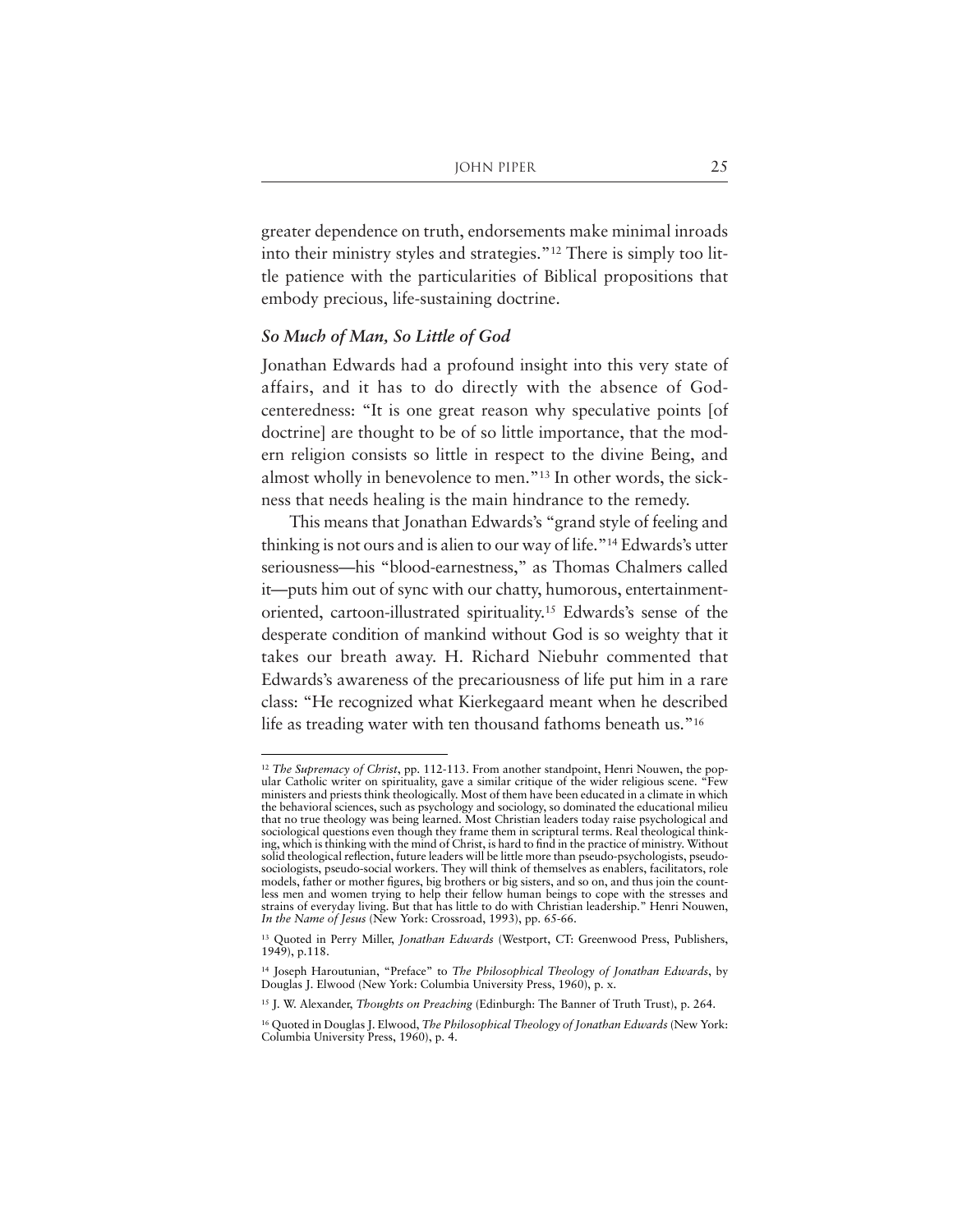#### *We Need So Much More Than Benjamin Franklin*

But at this very point the daunting difficulties in seeing Edwards's great vision of God may give way to hope. It may be that the theological impoverishment of the American church, and the precariousness of life, and the weariness with "successful" superficiality will make the voice of Jonathan Edwards more compelling than he has been for centuries.

Several others have held out this hope as they have contrasted the influence of Edwards and his contemporary Benjamin Franklin. Randall Stewart argues that

Franklin started us on the road which has led to a gadgeteers' paradise. But now that it is becoming startlingly clear that gadgets can't save us, and may all too readily destroy us . . . now that Dr. Franklin's lightning rod begins to look, from one viewpoint, like a pathetic symbol of human pride and inadequacy, while Edwards's soul-probings seem more searching to this generation of readers perhaps than they have ever seemed before, it is possible that Edwards will yet emerge, is already emerging, as the more useful, the more truly helpful, of the two.17

Perry Miller, who professed no share in Edwards's faith, had a similar view of our condition: "[Edwards] is a reminder that, although our civilization has chosen to wander in the more genial meadows to which Franklin beckoned it, there come periods, either through disaster or through self-knowledge, when applied science and Benjamin Franklin's *The Way to Wealth* seem not a sufficient philosophy of national life."18 That statement, made in 1949, seems to me like a thunderous understatement as the century closes. Franklin's pragmatism is theologically, morally, and spiritually bankrupt. That very cultural bankruptcy may awaken evangelicals from the folly of imitation.

#### *Edwards vs. "Enlightened Human Intelligence"*

In the heyday of nineteenth-century optimism, Oliver Wendell Holmes scoffed at Edwards's convictions as

<sup>17</sup> Randall Stewart, *American Literature and Christian Doctrine* (Baton Rouge: Louisiana State University Press, 1958), p. 34.

<sup>18</sup> Perry Miller, *Jonathan Edwards*, p. xiii.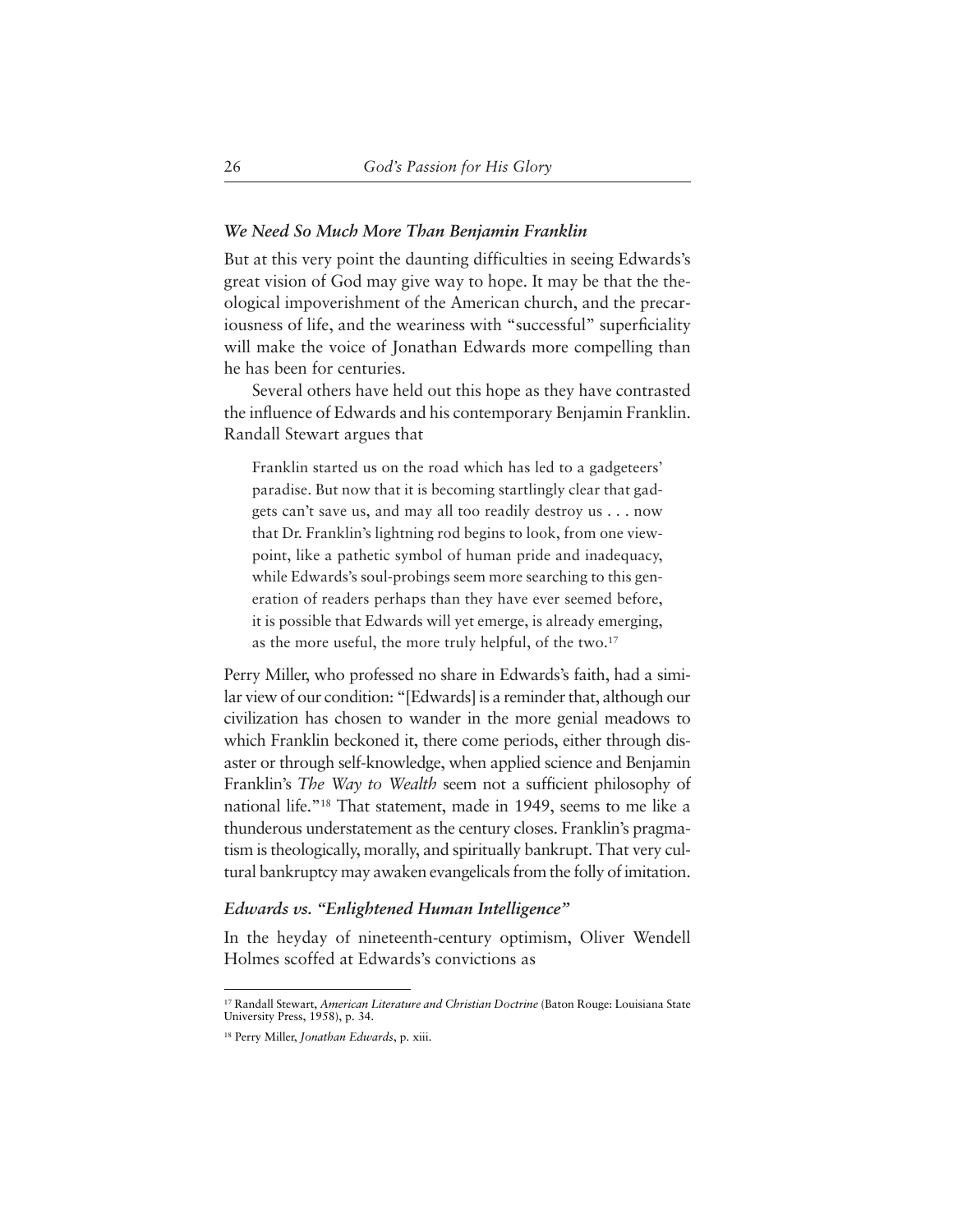not only false, not only absurd, but . . . *disorganizing forces* in the midst of the thinking apparatus. Edwards's system seems, in the light of today, to the last degree barbaric, mechanical, materialistic, pessimistic. If he had lived a hundred years later, and breathed the air of freedom, he could not have written with such old-world barbarism. . . . The truth is that [his] whole system of beliefs . . . is gently fading out of enlightened human intelligence, and we are hardly in a condition to realize what a tyranny it once exerted over many of the strongest minds.<sup>19</sup>

Edwards's vision has not faded. It is being recovered and reconsidered more extensively and with more vigor today, perhaps, than at any time since his own day.20 The reason Oliver Wendell Holmes wrote him off, and the reason there is hope that we may not, is that our century has shown Holmes's "enlightened human intelligence" to be the factory of the greatest global evils ever perpetrated in human history. Mark Noll comments, "Since most of the 20th century has been such a [dark] period, we may be in a position to hear Edwards more clearly than was the progressive generation of Holmes."21 In other words, in this case, the disease may make the remedy intelligible.

#### *C. S. Lewis on the Necessity of Old Books*

C. S. Lewis points to another reason we might see our darkening days as a hopeful opening to Edwards's *End for Which God Created the World*. Lewis was born in 1898 and died the same day as John F. Kennedy in 1963. His life was virtually coextensive with the twentieth century up to that point. From that perspective he

<sup>19</sup> Quoted in Mark Noll, "God at the Center," p. 856.

<sup>20</sup> "Interest in Edwards—and especially his theology—may be higher now than it ever has been, even in his own day. Edwards's biographer, M. X. Lesser, has estimated that the number of academic dissertations on Edwards has doubled every decade over the last forty years. The threevolume *Encyclopedia of the American Religious Experience*, published by Scribner's in 1988, contains far more references to Edwards than to any other single figure" (Mark Noll, "God at the Center," p. 857). How fickle history is in her judgments may be seen from the fact that when Samuel Hopkins, Edwards's friend, published the *Two Dissertations* in 1765, as well as some sermons and his own *Life of Edwards*, the response was so poor that he gave up publishing more of Edwards's works and his *Life of Edwards* was not sought out in America for another forty years. Murray comments: "Edwards was not regarded in his own age, in his own country, with the general esteem which he received at a later period" (Iain Murray, *Jonathan Edwards*, p. 449).

<sup>21</sup> "God at the Center," p. 856.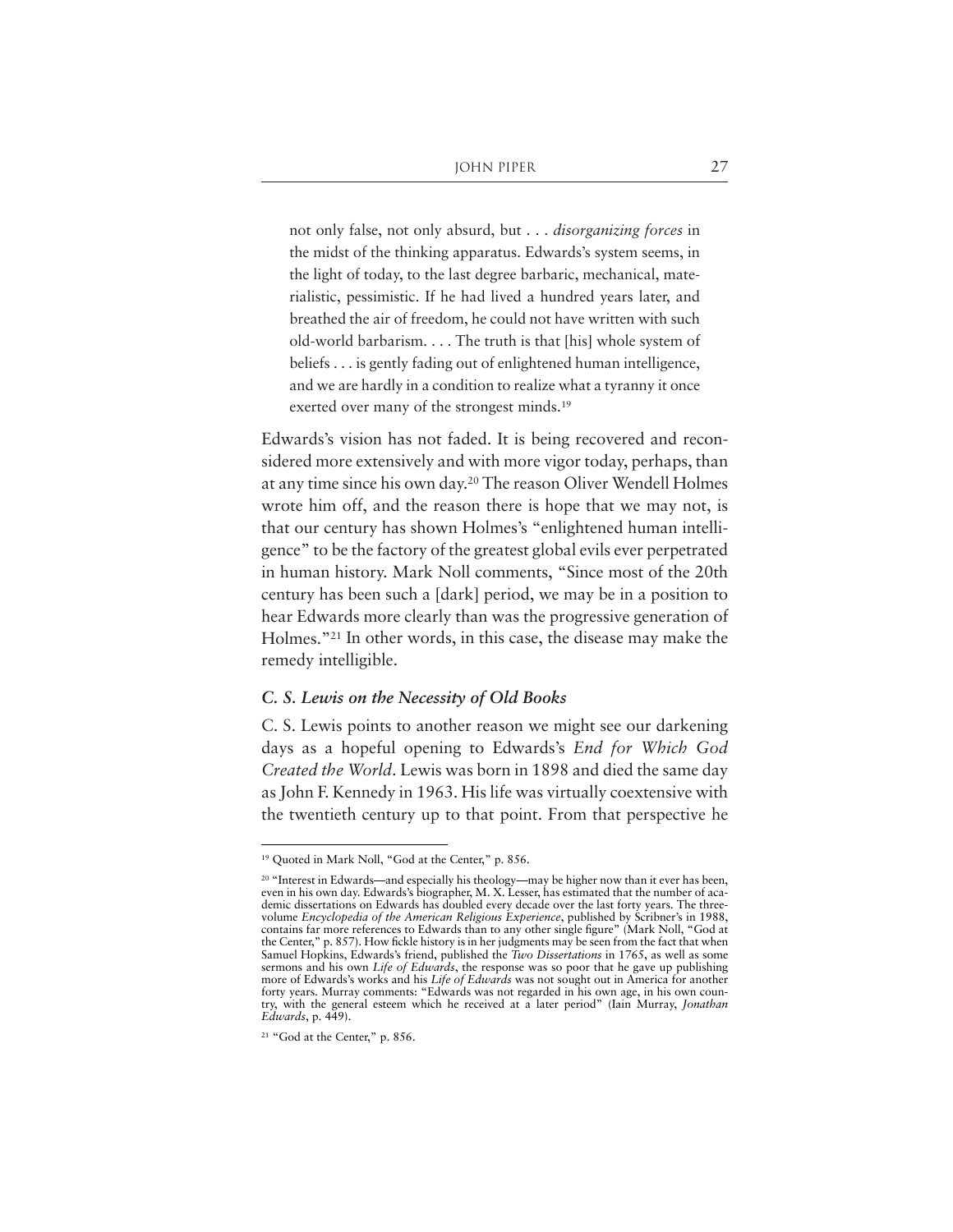said, "I have lived nearly sixty years with myself and my own century and am not so enamoured of either as to desire no glimpse of a world beyond them."22 Yes, and if he had lived to the end of the century, he would have been even less enamored of his own century than at the halfway mark.

From this Lewis goes on to stress that he wants and needs to read books from outside his own century. His reasons may open the wise to read Jonathan Edwards.

There is a strange idea abroad that in every subject the ancient books should be read only by the professionals, and that the amateur should content himself with the modern books. . . . This mistaken preference for the modern books and this shyness of the old ones is nowhere more rampant than in theology. . . . Now this seems to me topsy-turvy. Naturally, since I myself am a writer, I do not wish the ordinary reader to read no modern books. But if he must read only the new or only the old, I would advise him to read the old. . . . It is a good rule, after reading a new book, never to allow yourself another new one till you have read an old one in between. If that is too much for you, you should at least read one old one to every three new ones. . . . We all . . . need the books that will correct the characteristic mistakes of our own period. And that means the old books. . . . We may be sure that the characteristic blindness of the twentieth century . . . lies where we have never suspected it. . . . None of us can fully escape this blindness. . . . The only palliative is to keep the clean sea breeze of the centuries blowing through our minds, and this can be done only by reading old books.23

If Lewis is right, the very foreignness of Edwards's greatness is a hope-filled reason to read him. Yes, his way of writing is elevated; ours tends to be mundane and conversational. His thought is complex; ours tends to be elementary. His vision of reality is steadily

<sup>22</sup> Quoted from *Studies in Medieval and Renaissance Literature*, in *The Quotable Lewis*, ed. by Wayne Martindale and Jerry Root (Wheaton, IL: Tyndale House Publishers, Inc., 1989), p. 509.

<sup>23</sup> C. S. Lewis, "On The Reading of Old Books," in *God in the Dock* (Grand Rapids: William B. Eerdmans Publishing Co., 1970), pp. 200-207. This essay was first published as the introduction to St. Athanasius' *The Incarnation of the Word of God*, trans. by A. Religious of C.S.M.V (London, 1944), pp. 200-202.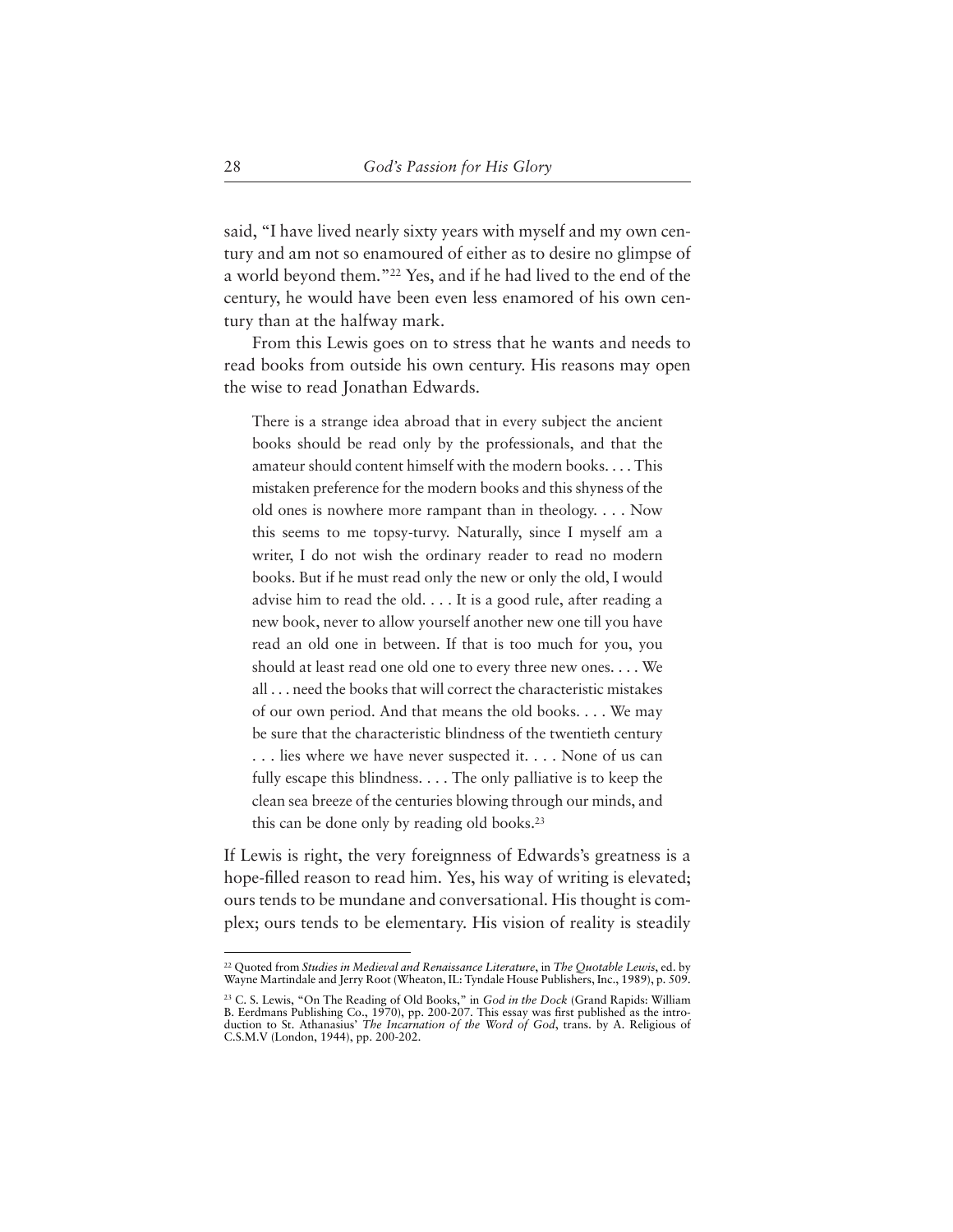God-centered; ours tends to be man-centered with occasional attention to God. He is relentlessly serious; we incline to lightheartedness and comic relief. He is truth-focused and cherishes the contours of doctrine; we tend to be feeling-focused and suspicious of the claim that doctrine has contours. Yes, but in spite of all that—and Lewis would say, *because of all that*—the effort to read Edwards would be well spent.

#### *Mortimer Adler on the Necessity of Hard Books*

Mortimer Adler would use another argument to persuade us. In his classic, *How to Read a Book*, he makes a passionate case that the books that enlarge our grasp of truth and make us wiser must feel, at first, beyond us. They "must make demands on you. They must seem to you to be beyond your capacity."24 If a book is easy and fits nicely into all your language conventions and thought forms, then you probably will not grow much from reading it. It may be entertaining, but not enlarging to your understanding. It's the hard books that count. Raking is easy, but all you get is leaves; digging is hard, but you might find diamonds.

Evangelical Christians, who believe God reveals himself primarily through a book, the Bible, should long to be the most able readers they can be. This means that we should want to become clear, penetrating, accurate, fair-minded thinkers, because all good reading involves asking questions and thinking.25 This is one reason why the Bible teaches us, "Do not be children in your *thinking*; be babes in evil, but in *thinking* be mature" (1 Cor. 14:20 RSV). It's why Paul said to Timothy, "*Think over* what I say, for the Lord will grant you understanding in everything" (2 Tim. 2:7). God's gift of understanding is through thinking, not instead of thinking.26

Adler underlines his plea for the "major exertion" of reading

<sup>24</sup> Mortimer Adler and Charles Van Doren, *How to Read a Book* (New York: Simon and Schuster, 1972), p. 339.

<sup>&</sup>lt;sup>25</sup> "Reading a book on any level beyond the elementary is essentially an effort on our part to ask it questions (and to answer them to the best of our ability). . . . That is why there is all the difference in the world between the demanding and the undemanding reader. The latter asks no questions—and gets no answers" (*How to Read a Book*, p. 47).

<sup>26</sup> For an expanded meditation on 2 Timothy 2:7, see John Piper, *A Godward Life: Savoring the Supremacy of God in All of Life* (Sisters, OR: Multnomah Press, 1997), pp. 122-123.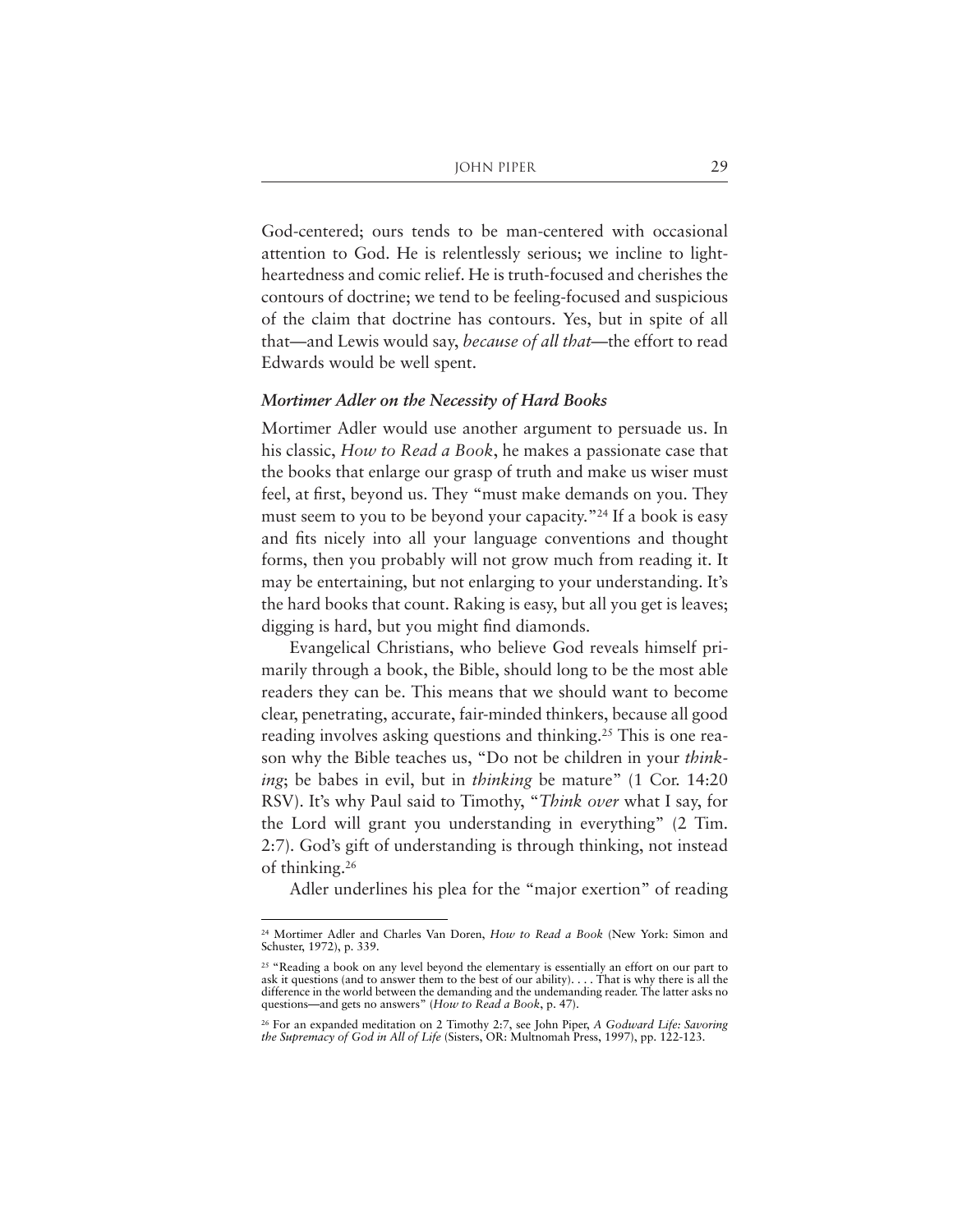great books with the warning that such mental exercise may lengthen your life, and television may be deadly.

The mind can atrophy, like the muscles, if it is not used. . . . And this is a terrible penalty, for there is evidence that atrophy of the mind is a mortal disease. There seems to be no other explanation for the fact that so many busy people die so soon after retirement. . . .Television, radio, and all the sources of amusement and information that surround us in our daily lives are . . . artificial props. They can give us the impression that our minds are active, because we are required to react to stimuli from outside. But the power of those external stimuli to keep us going is limited. They are like drugs. We grow used to them, and we continuously need more and more of them. Eventually, they have little or no effect.<sup>27</sup>

#### *The Climb Will Be Worth It*

Making the effort to read Jonathan Edwards merely for the sake of living longer would be a great irony. His aim is not to help us live long, nor even to live forever, but to help us live for God and *that* forever. And since our media-intoxicated culture is neither given to thinking, nor to straining Godward, the challenge and the potential of reading Edwards is doubled. *The End for Which God Created the World* may prove to be a life-giving fountain in more ways than we know—all the better for its mountain-height, and all the strain to climb worthwhile.

#### *Attempting a Luther-like Copernican Revolution*

In all this I long to persuade you to read and embrace Jonathan Edwards's *The End for Which God Created the World*. The public significance of this vision of God, known and embraced, would be epoch-making. Mark Noll compares Edwards's effort in this book to the aim of Martin Luther, who turned the world upsidedown by restoring God to his rightful place. It "attempt[s] in the 18th century what Philip Watson once described as Martin Luther's main concern in the 16th century—the promotion of a

<sup>27</sup> *How to Read a Book*, pp. 345-346.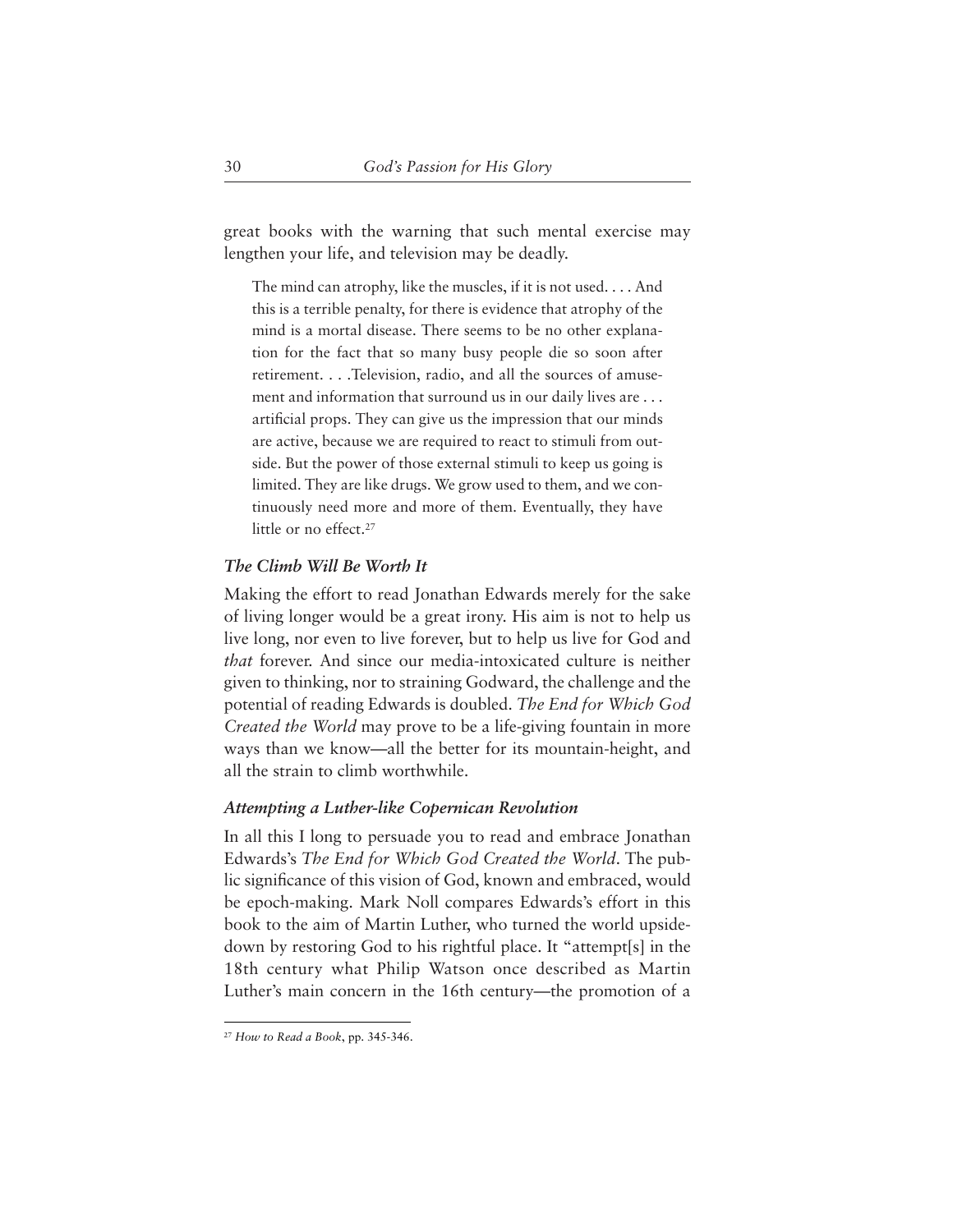theological 'Copernican Revolution' in which anthropocentric instincts are transformed into a theocentric picture of reality."28

Edwards is strongest where we are weakest. He knows God. He sees and savors the supremacy of God in all things. Our culture is dying for want of this vision and this food. And, therefore, the publication of *The End for Which God Created the World* is a matter of great public significance.

#### **SECTION TWO**

#### *A Personal Concern*

Publishing *The End for Which God Created the World* is also an intensely personal concern for me. As I said at the beginning, the vision of God displayed in that book took me captive thirty years ago and has put its stamp on every part of my life and ministry. I believe and love its message. My personal reason for making the book more accessible is to join God in pursuing the invincible end for which he created the world. That end, Edwards says, is, first, that the glory of God might be magnified in the universe, and, second, that Christ's ransomed people from all times and all nations would rejoice in God above all things.

#### *God's Glory Manifest in the Happiness of the Saints*

But the depth and wonder and power of this book is the demonstration that these two ends are one. The *rejoicing* of all peoples in God, and the *magnifying* of God's glory are one end, not two. Why this is so, how it can be, and what difference it makes is what this book, and my life and Jonathan Edwards's theology, are about. The first biographer of Edwards describes *The End for Which God Created the World* like this: "From the purest principles of reason, as well as from the fountain of revealed truth, he demonstrates that the *chief* and *ultimate* end of the Supreme Being, in the works of creation and providence, was the manifestation of his own glory in the highest happiness of his creatures."29

<sup>28</sup> "God at the Center," pp. 855. Noll makes this claim for the combined impact of *The End for Which God Created the World* along with *The Treatise on True Virtue*.

<sup>29</sup> Sereno Dwight, *Memoirs of Jonathan Edwards*, in *The Works of Jonathan Edwards*, vol. 1 (Edinburgh: The Banner of Truth Trust, 1974), p. clxiii.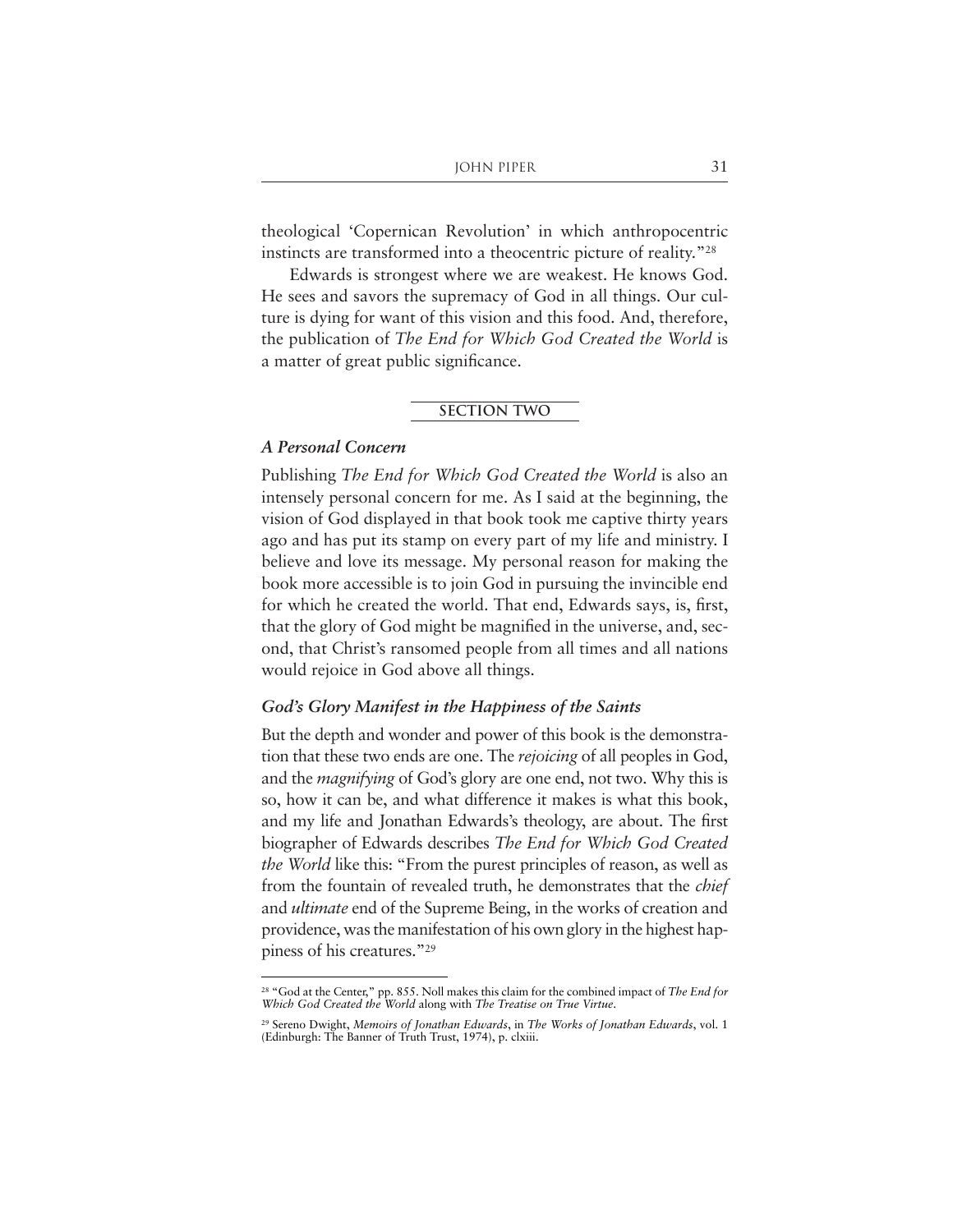"The manifestation of his own glory in the highest happiness of his creatures." Virtually everything I preach and write and do is shaped by this truth: that the exhibition of God's glory and the deepest joy of human souls are one thing. It has been a thirty-year quest, since I was first awakened to this vision through C. S. Lewis<sup>30</sup> and Daniel Fuller.<sup>31</sup> The quest goes on. But, over time, my most experienced and reliable guide in the Himalayas of Holy Scripture has been Jonathan Edwards. He said it like this: "The end of the creation is that the creation might glorify [God]. Now what is glorifying God, but a rejoicing at that glory he has displayed?"32 "The happiness of the creature consists in rejoicing in God, by which also God is magnified and exalted."33

The implications of this vision are far-reaching. After spending thirty years pursuing the high paths of God's written revelation, I feel like I am just beginning to breathe the air of this lofty reality. Not to make you ferret out all the implications for yourself, I will mention in what follows fifteen of them. Keep in mind what I am illustrating. The further up you go in the revealed thoughts of God, the clearer you see that God's aim in creating the world was to display the value of his own glory, and that this aim is no other than the endless, ever-increasing joy of his people in that glory.

#### *How Does Edwards Say It?*

Let Edwards speak again for himself on this issue. How are God's glory and your joy related? He says it in many ways:

<sup>30</sup> I tell the story of the key encounters with C. S. Lewis in *Desiring God: Meditations of a Christian Hedonist* (Sisters, OR: Multnomah Press, 1996), pp. 16-19. One of the most awakening sentences of my life has proved to be, "I think we delight to praise what we enjoy because the praise not merely expresses but completes the enjoyment; it is its appointed consummation" (C. S. Lewis, *Reflections on the Psalms* [New York: Harcourt, Brace and World, 1958], p. 95).

<sup>31</sup> The importance of Fuller's impact is narrated in the foreword which I wrote to his book *Unity of the Bible: Unfolding God's Plan for Humanity* (Grand Rapids: Zondervan Publishing House, 1992), pp. x-xii. David Brand pays tribute to the same impact of Edwards through Daniel Fuller in his excellent book, *Profile of the Last Puritan*, p. x.

<sup>32</sup> Miscellany #3 in: Jonathan Edwards, *The Miscellanies,* ed. by Thomas Schafer, *The Works of Jonathan Edwards*, vol. 13 (New Haven: Yale University Press, 1994), p. 199. The Miscellanies are Edwards's private notebooks where he did his thinking, which later made its way into his sermons and books. The date for Miscellany #3 is estimated to be from Edwards's twentieth year. See Schafer's dating efforts in *The Miscellanies*, pp. 156-157.

<sup>33</sup> See below, *The End for Which God Created the World*, ¶ 72 and footnote 40.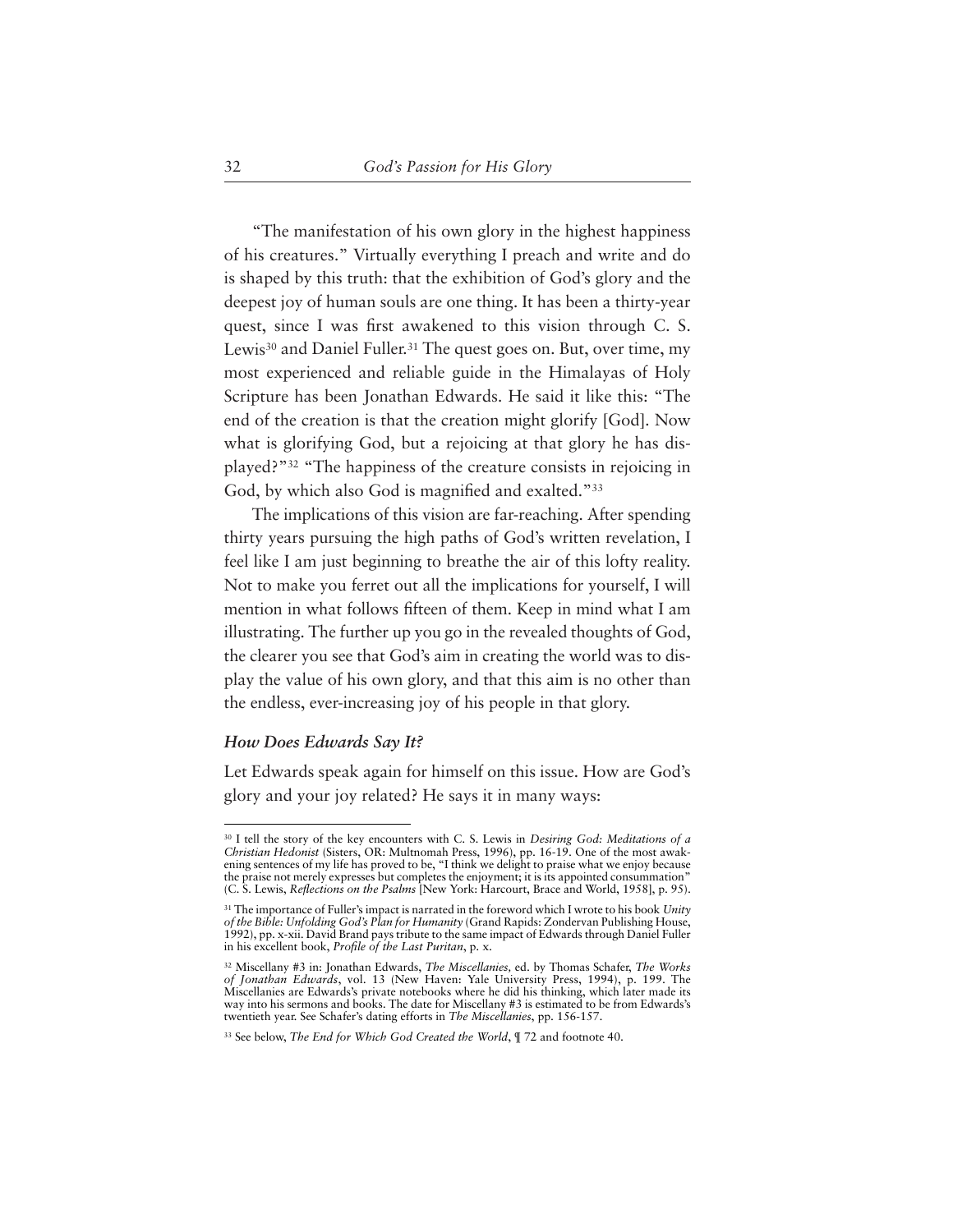God in seeking his glory seeks the good of his creatures, because the emanation of his glory . . . implies the . . . happiness of his creatures. And in communicating his fullness for them, he does it for himself, because their good, which he seeks, is so much in union and communion with himself. God is their good. Their excellency and happiness is nothing but the emanation and expression of God's glory. God, in seeking their glory and happiness, seeks himself, and in seeking himself, *i.e.* himself diffused ... he seeks their glory and happiness.<sup>34</sup>

Thus it is easy to conceive how God should seek the good of the creature . . . even his happiness, from a supreme regard to *himself*; as his happiness arises from . . . the creature's exercising a supreme regard to God . . . in beholding God's glory, in esteeming and loving it, and rejoicing in it.35

God's respect to the creature's good, and his respect to himself, is not a divided respect; but both are united in one, as the happiness of the creature aimed at is happiness in union with himself.36

Thus the exhibition of God's glory and the deepest joy of human souls are one thing. The implications of this are breathtaking. I mention fifteen in acorn-form. Any one of them could become a great oak tree with book-length branches.

#### *Two Great Passions Not at Odds*

**Implication #1.** *God's passion for his own glory and his passion for my joy in him are not at odds.* God's righteousness<sup>37</sup> is not the enemy of his mercy. His commitment to uphold the worth of his name does not consign me to destruction, though I have besmeared

<sup>34</sup> *The End for Which God Created the World*, ¶ 114.

<sup>35</sup> *The End for Which God Created the World*, ¶ 277.

<sup>36</sup> *The End for Which God Created the World*, ¶ 278.

<sup>&</sup>lt;sup>37</sup> God's righteousness is his unwavering commitment to uphold and display the infinite worth of his glory in all that he does, which would seem to require punishment for all who have "fallen short of the glory of God" (Rom. 3:23). But since God's righteousness (his commitment to his glory) and his mercy (his commitment to our joy) are not ultimately at odds, he made a way to "be both just and the justifier of him who has faith in Jesus" (Rom. 3:26). See footnote 21 in Jonathan Edwards, *The End for Which God Created the World*, p. 141.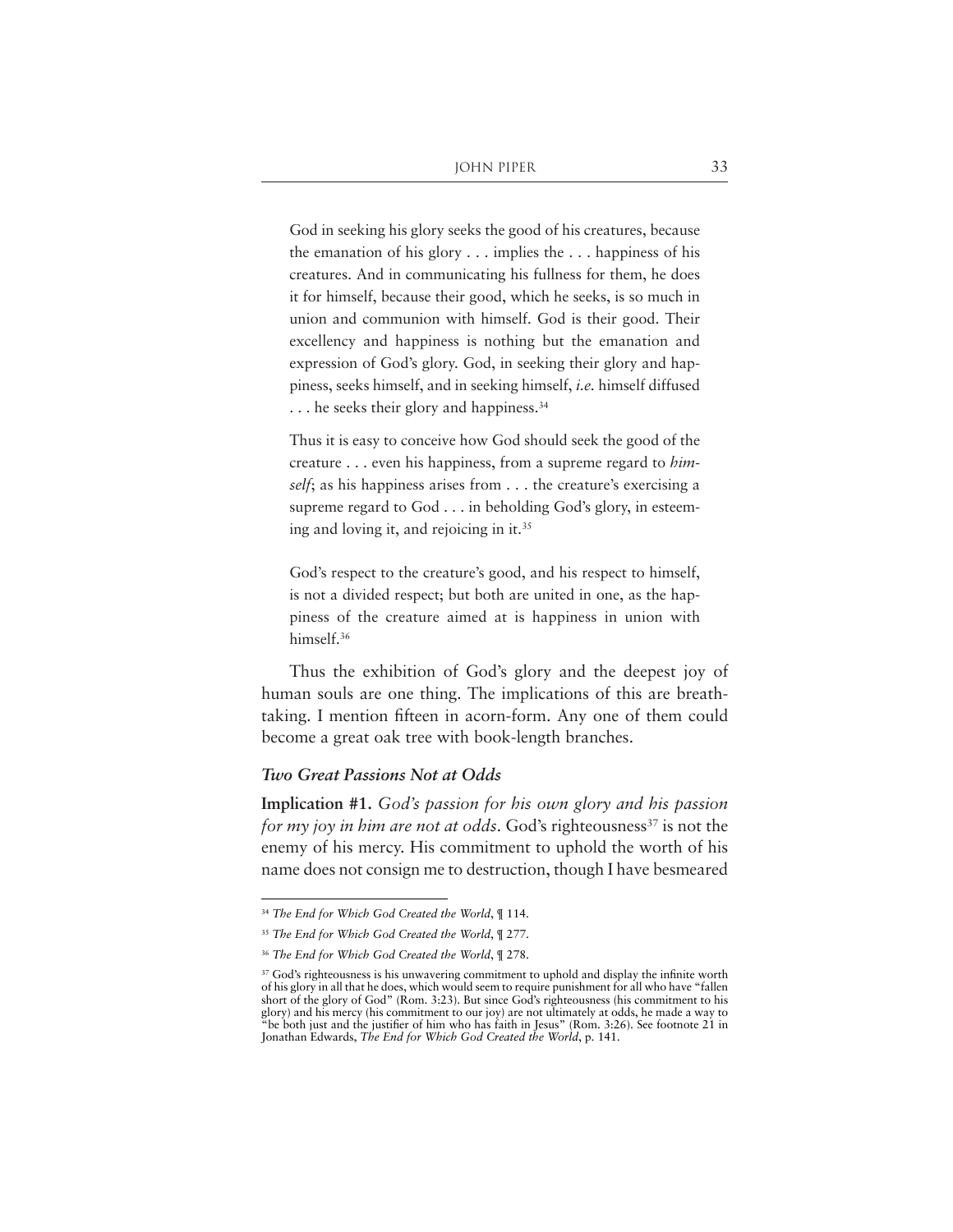his name by indifference and distrust. Rather, in the death of his Son, Jesus Christ, God conspired to vindicate his righteousness and justify sinners in one act. Which means that his zeal to be glorified and his zeal to save sinners are one.38

#### *God Is Committed to the Joy of the Saints*

**Implication #2.** *Therefore, God is as committed to my eternal and ever-increasing joy in him as he is to his own glory*. This gives us a glimpse into the massive theological substructure beneath some of the sweetest promises in the Bible—the ones that say God exerts omnipotent zeal to do us good. For example, 2 Chronicles 16:9, "For the eyes of the LORD run to and fro throughout the whole earth, to show his might in behalf of those whose heart is blameless toward him" (RSV). Psalm 23:6, "Surely goodness and mercy shall pursue<sup>39</sup> me all the days of my life" (author's translation). Zephaniah 3:17, "The LORD your God . . . will exult over you with joy, He will be quiet in His love, He will rejoice over you with shouts of joy." Luke 12:32, "Fear not, little flock, for it is your Father's good pleasure to give you the kingdom" (RSV).<sup>40</sup>

#### *The Essence of God's Love for You*

**Implication #3.** *The love of God for sinners is not his making much of them, but his graciously freeing and empowering them to enjoy*

<sup>38</sup> See especially Romans 3:25-26, "God displayed [Christ] publicly as a propitiation in His blood through faith. This was to demonstrate His righteousness, because in the forbearance of God He passed over the sins previously committed; for the demonstration, I say, of His righteousness at the present time, so that He would be just and the justifier of the one who has faith in Jesus." See my exposition of this text in the wider Biblical context of this truth in *The Pleasures of God: Meditations on God's Delight in Being God* (Sisters, OR: Multnomah Press, 1991), pp. 160-184.

 $39$  The traditional translation "follow" in Psalm 23:6 misses the uniform meaning of the Hebrew *radaph*, namely "pursue, chase or persecute." The verse does not mean that God's goodness and mercy follow us as though we were leaders and they were loyal subjects. It means they pursue us as though we were in constant need of omnipotent help—which we are. Daniel Fuller captures the force of this verse: "In that his goodness and mercy pursue after his people every day of their lives (see Ps. 23:6), God himself is modeling the benevolent love of 1 Corinthians 10:24: 'Nobody should seek his own good, but the good of others.' But this seeking the welfare of the creature does not contradict the oft-stated affirmation in Scripture that 'to [God] be the glory for ever! Amen' (e.g., Rom. 11:36), for the blessing of knowing God, enjoyed by believing people as his mercy and goodness pursue them daily, causes their hearts to well up constantly in praise to him" (*Unity of the Bible*, p. 136).

<sup>40</sup> See *The End for Which God Created the World*, Chapter Two, Section Five (¶¶ 226-240) for Edwards's collection of Biblical texts that show God created the world with a view to pursuing the creature's good.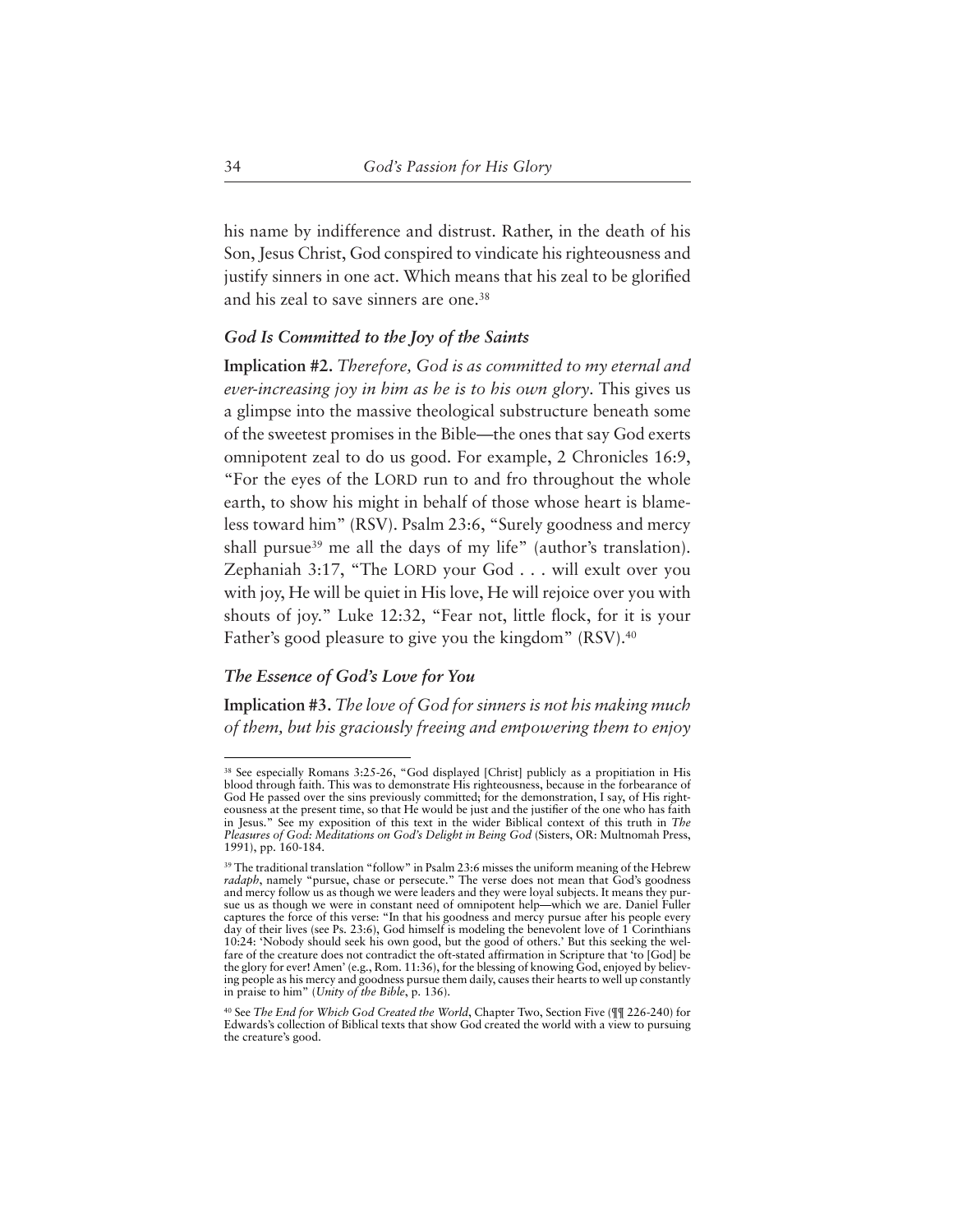*making much of him.* As Edwards says, "God is their good." Therefore if God would do us good, he must direct us to his worth, not ours. The truth that God's glory and our joy in God are one radically undermines modern views of self-centered love. God-centered grace nullifies the gospel of self-esteem. Today, people typically feel loved if you make much of them and help them feel valued. The bottom line in their happiness is that they are made much of.

Edwards observes, with stunning modern relevance, "True saints have their minds, in the first place, inexpressibly pleased and delighted with . . . the things of God. But the dependence of the affections of hypocrites is in a contrary order: they first rejoice . . . that they are made so much of by God; and then on that ground, he seems in a sort, lovely to them."41 In other words, in his view, the bottom line of happiness is that we are granted to see the infinite beauty of God and make much of him forever. Human beings do, in fact, have more value than the birds (Matt. 6:26). But that is not the bottom line of our happiness. It simply means that we were created to magnify God's glory by enjoying him in a way birds never can.

#### *What Is the Essence of True Virtue?*

**Implication #4.** If the exhibition of God's glory and the deepest joy of human souls are one thing, then *all true virtue among human beings must aim at bringing people to rejoice in the glory of God*. No act is truly virtuous—that is, truly loving—that does not come from and aim at joy in the glory of God. The ground for this truth is laid in Edwards's *The End for Which God Created the World*, but the exposition of it was given in *The Nature of True Virtue* which Edwards wrote at the same time (1755) and intended to publish bound together with *The End* in one volume. There he said, "If there could be . . . a cause determining a person to benevolence towards the whole world of mankind . . . exclusive of . . . love to God,  $\dots$  it cannot be of the nature of true virtue."<sup>42</sup>

<sup>41</sup> Jonathan Edwards, *The Religious Affections*, ed. by John Smith, *The Works of Jonathan Edwards*, vol. 2 (New Haven: Yale University Press, 1959), pp. 249-250.

<sup>42</sup> Jonathan Edwards, *The Nature of True Virtue*, in *Ethical Writings*, *The Works of Jonathan Edwards*, vol. 8, ed. by Paul Ramsey (New Haven: Yale University Press, 1989), pp. 602-603.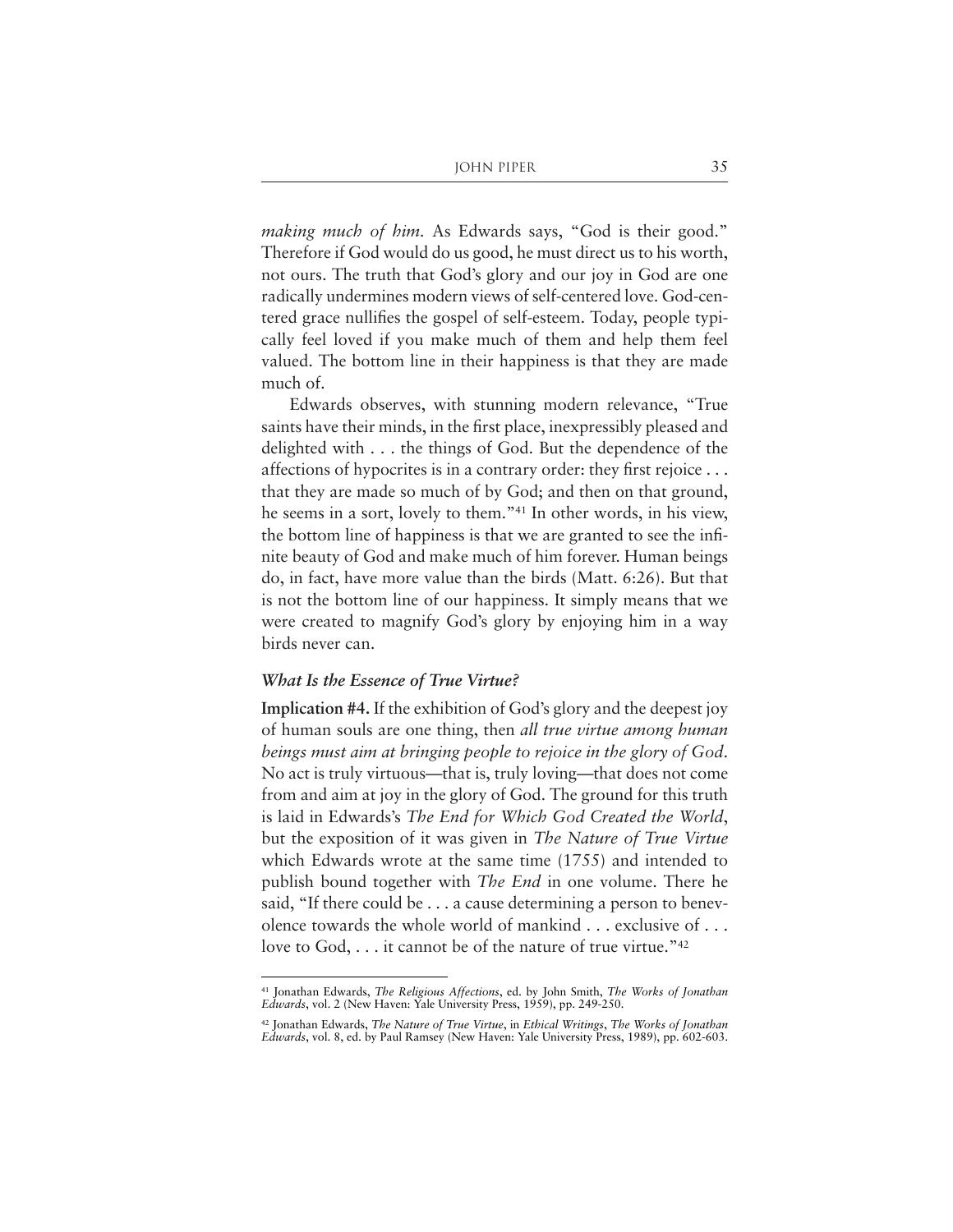The reason for this sweeping indictment of God-neglecting "virtue" is not hard to see in Edward's God-centered universe: "So far as a virtuous mind exercises true virtue in benevolence to created beings, it chiefly seeks the good of the creature, consisting in its knowledge or view of God's glory and beauty, its union with God, and conformity to him, love to him, and joy in him."43 In other words, if God's glory is the only all-satisfying reality in the universe, then to try to do good for people, without aiming to show them the glory of God and ignite in them a delight in God, would be like treating fever with cold packs when you have penicillin. The apostle Paul warns that I can "give all my possessions to feed the poor*,* and . . . deliver my body to be burned," and still "not have love" (1 Cor. 13:3). The final reason for this is that man is not the center of true virtue, God is. So "whatever you do, do all to the glory of God" (1 Cor. 10:13).

#### *Sin Is Sacrilege and Suicide*

**Implication #5.** *It also follows that sin is the suicidal exchange of the glory of God for the broken cisterns of created things*. Paul said, "All have sinned and fall short of the glory of God" (Rom. 3:23). Sinning is a "falling short" of the glory of God. But the Greek word for "falling short" (*husterountai*) means "lack." The idea is not that you shot an arrow at God's glory and the arrow fell short, but that you could have had it as a treasure, but you don't. You have chosen something else instead. This is confirmed in Romans 1:23 where people "exchanged the glory of the incorruptible God for an image." That is the deepest problem with sin: it is a suicidal exchange of infinite value and beauty for some fleeting, inferior substitute. This is the great insult.

In the words of Jeremiah, God calls it appalling. "Be appalled, O heavens, at this, and shudder, be very desolate, declares the LORD. For My people have committed two evils: They have forsaken Me, the fountain of living waters, to hew for themselves cisterns, broken cisterns that can hold no water" (Jer. 2:12-13). What is the essence of evil? It is forsaking a living fountain for broken cisterns. God gets derision and we get death. They are one:

<sup>43</sup> *The Nature of True Virtue*, p. 559.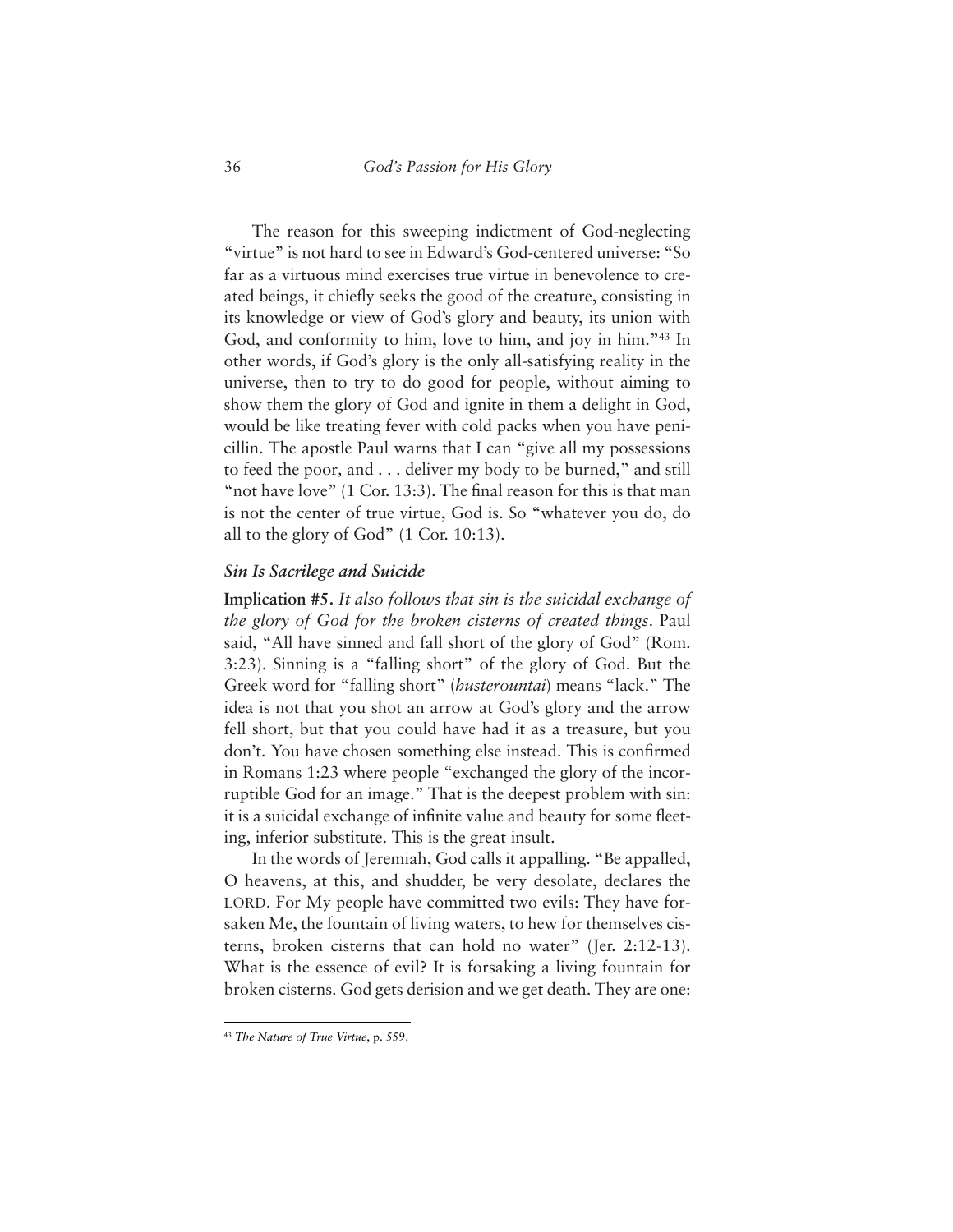in choosing sugarcoated misery we mock the lifegiving God. It was meant to be another way: God's glory exalted in our everlasting joy.

#### *Ever-increasing Joy in an Inexhaustible God*

**Implication #6.** *Heaven will be a never-ending, ever-increasing discovery of more and more of God's glory with greater and evergreater joy in him.* If God's glory and our joy in him are one, and yet we are not infinite as he is, then our union with him in the allsatisfying experience of his glory can never be complete, but must be increasing with intimacy and intensity forever and ever. The perfection of heaven is not static. Nor do we see at once all there is to see—for that would be a limit on God's glorious self-revelation, and therefore, his love. Yet we do not become God. Therefore, there will always be more, and the end of increased pleasure in God will never come.

Here is the way Edwards puts it: "I suppose it will not be denied by any, that God, in glorifying the saints in heaven with eternal felicity, aims to satisfy his infinite grace or benevolence, by the bestowment of a good [which is] infinitely valuable, because eternal: and yet there never will come the moment, when it can be said, that *now* this infinitely valuable good has been actually bestowed."44 Moreover, he says, our eternal rising into more and more of God will be a "rising higher and higher through that infinite duration, and . . . not with constantly diminishing (but perhaps an increasing) celerity [that is, velocity]  $\ldots$  [to an] infinite height; though there never will be any particular time when it can be said already to have come to such a height."45 This is what we see through a glass darkly in Ephesians 2:7, "[God seats us in heaven with Christ] so that in the ages to come He might show the surpassing riches of His grace in kindness toward us in Christ Jesus." It will take an infinite number of ages for God to be done glorifying the wealth of his grace to us—which is to say he will never be done.

<sup>44</sup> *The End for Which God Created the World*, ¶ 285.

<sup>45</sup> *The End for Which God Created the World*, ¶ 279. See footnote 45 in *The End for Which God Created the World,* p. 160.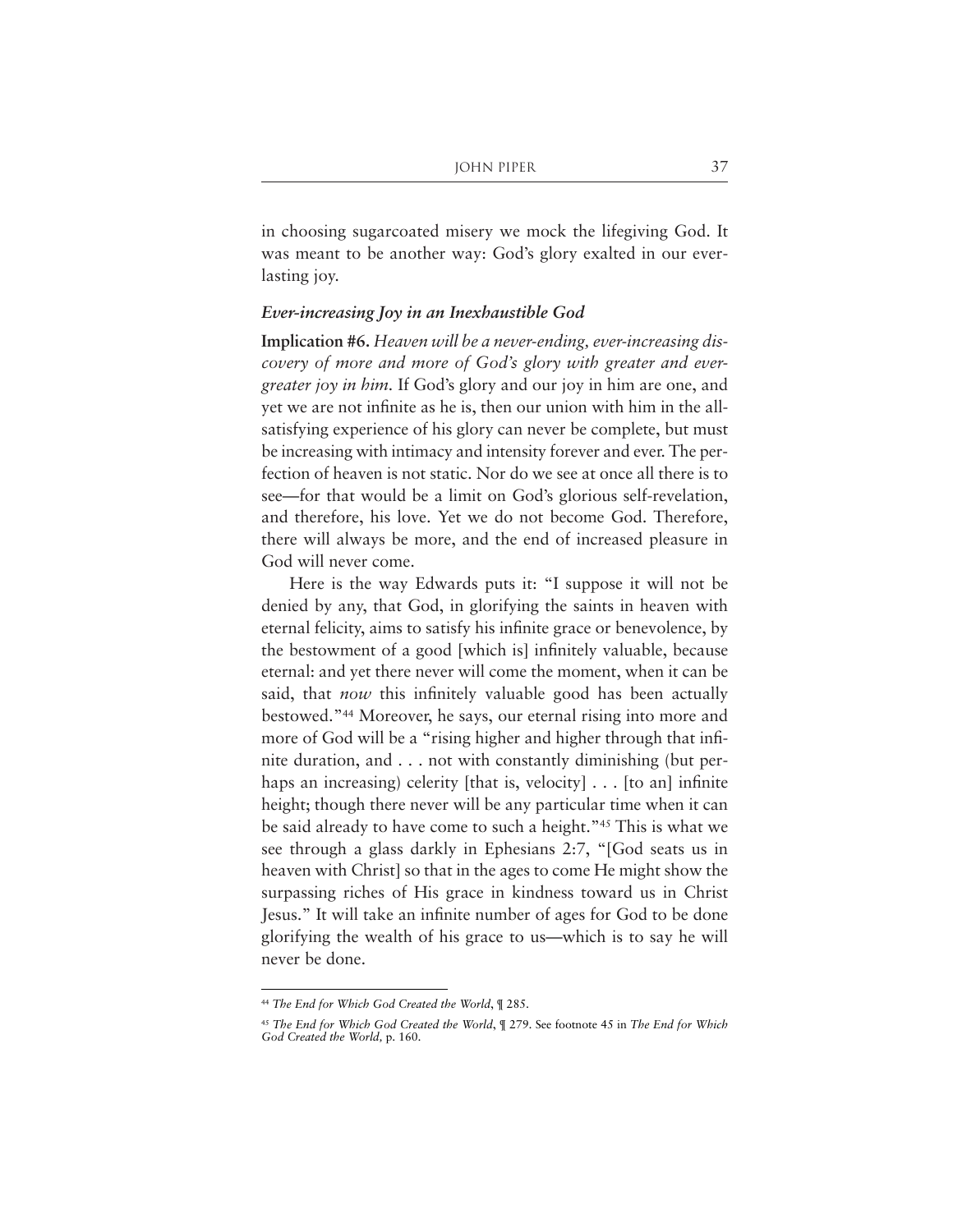#### *When Creatures Refuse to Be Happy in God*

**Implication #7.** *Hell is unspeakably real, conscious, horrible and eternal—the experience in which God vindicates the worth of his glory in holy wrath on those who would not delight in what is infinitely glorious*. If infinitely valuable glory has been spurned, and the offer of eternal joy in God has been finally rejected, an indignity against God has been committed so despicable as to merit eternal suffering. Thus, Edwards says, "God aims at satisfying justice in the eternal damnation of sinners; which will be satisfied by their damnation, considered no otherwise than with regard to its eternal duration. But yet there never will come that particular moment, when it can be said, that now justice is satisfied."<sup>46</sup> Of the love of God and the wrath of God, Edwards says simply, "Both will be unspeakable."47

The words of Jesus and the words of his apostle confirm this: it will be unspeakable. Thus the Lord said, "Depart from Me, accursed ones, into the eternal fire which has been prepared for the devil and his angels. . . . These will go away into eternal punishment, but the righteous into eternal life" (Matt. 25:41, 46). And Saint Paul said that when Jesus returns, he will come "dealing out retribution to those who do not know God and to those who do not obey the gospel of our Lord Jesus [which means joyfully trusting the all-sufficient love of God in Christ]. These will pay the penalty of eternal destruction, away from the presence of the Lord and from the glory of His power" (2 Thess. 1:8-9).

#### *Evangelism: Laboring to Waken a Taste for God*

**Implication #8.** If the exhibition of God's glory and the deepest joy of human souls are one thing, then *evangelism means depicting the*

<sup>46</sup> *The End for Which God Created the World*, ¶ 285. For the Biblical evidence of hell's eternal conscious torment and the justice of it, see John Piper, *Let the Nations Be Glad*: *The Supremacy of God in Missions* (Grand Rapids: Baker Book House, 1993), pp. 115-128; and Jonathan Edwards, "The Justice of God in the Damnation of Sinners," in *The Works of Jonathan Edwards*, vol. 1 (Edinburgh: The Banner of Truth Trust, 1974), pp. 668-669; and Jonathan Edwards, "The Torments of Hell Are Exceeding Great," *Sermons and Discourses, 1723-1729*, ed. by Kenneth Minkema, in: *The Works of Jonathan Edwards*, vol. 14 (New Haven: Yale University Press, 1997), pp. 297-328.

<sup>47</sup> Unpublished sermon on Exodus 9:12, quoted in John Gerstner, *Jonathan Edwards on Heaven and Hell* (Grand Rapids: Baker Book House, 1980), p. 3. This entire book illustrates Edwards's capacity to show that heaven is unspeakably wonderful and hell is unspeakably horrible.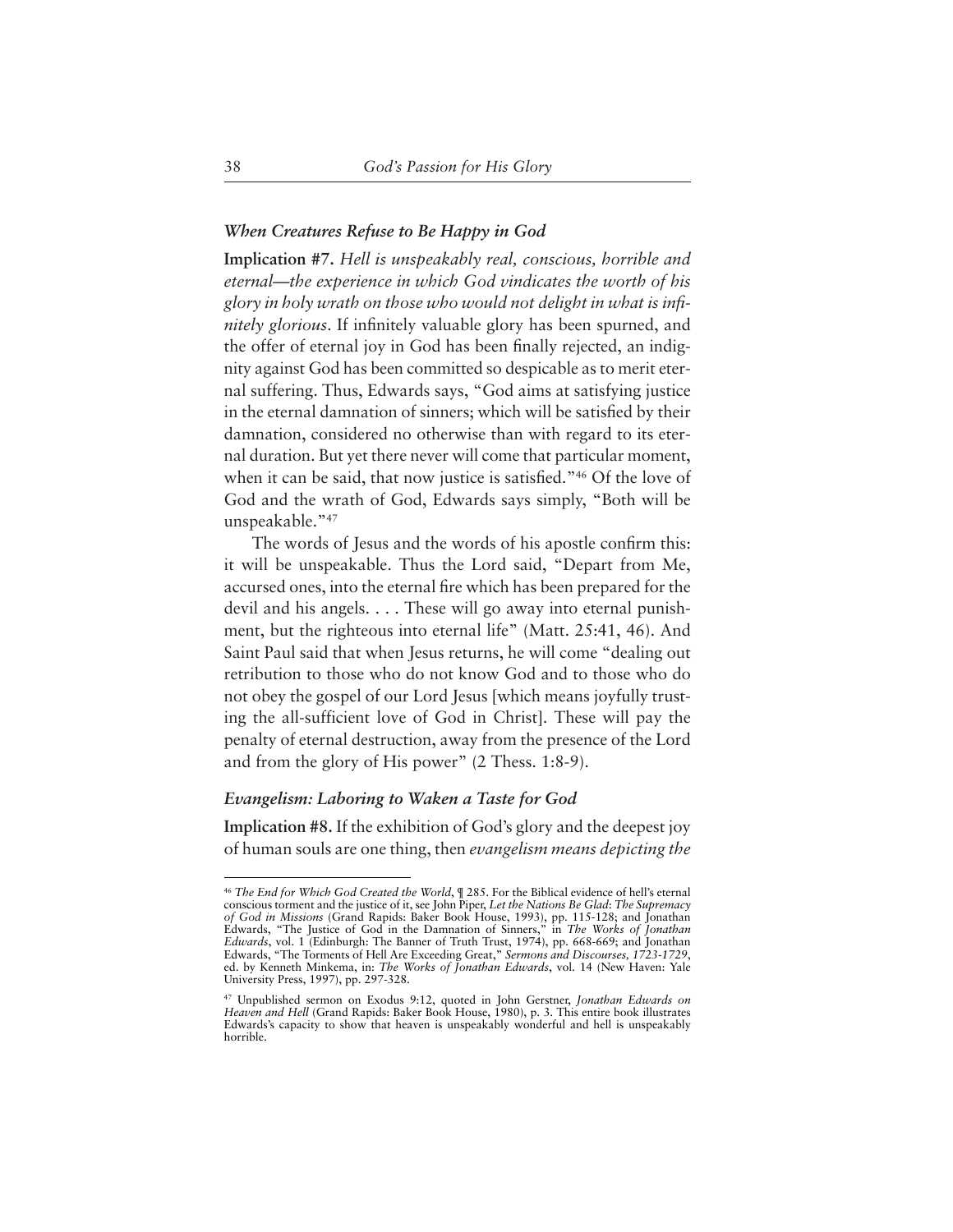*beauty of Christ and his saving work with a heartfelt urgency of love that labors to help people find their satisfaction in him*. The most important common ground with unbelievers is not culture but creation, not momentary felt needs but massive real needs.<sup>48</sup> Augustine's famous prayer is all important: "You made us for yourself and our hearts find no peace till they rest in you."49 If a person realizes that the *image of God* in man is man's ineffably profound fitness to image forth Christ's glory through everlasting joy in God, then he will not gut the great gospel of its inner life and power.

The gospel is not the good news that God makes much of me; it is "the gospel of *the glory of Christ*." And evangelism, St. Paul says, is the outshining of "*the light of the gospel* of the glory of Christ, who is the image of God" (2 Cor. 4:4). And when, by the agency of prayer and witness and the illuminating grace of the Holy Spirit, unbelievers suddenly see the glory of God in Christ and rejoice in hope, it is because the Creator of the universe "has shone in [their] hearts to give the Light of the knowledge of the glory of God in the face of Christ" (2 Cor. 4:6). Our evangelistic task is not to persuade people that the gospel was made for their felt needs, but that they were made for the soul-satisfying glory of God in the gospel.

#### *Preaching: Luring out People to God*

**Implication #9.** *Similarly, Christian preaching, as part of the corporate worship of Christ's church, is an expository exultation over the glories of God in his word, designed to lure God's people from the fleeting pleasures of sin into the sacrificial path of obedient satisfaction in him*. If preaching should aim to magnify God, and if God is magnified when his people prefer him over all "the riches and pleasures of life" (Luke 8:14), then preaching must aim to

<sup>&</sup>lt;sup>48</sup> I owe this way of saying it to David Wells in personal conversation. Few people today are making wiser, more penetrating observations about this distinction than Wells in his three books, *No Place for Truth: Or Whatever Happened to Evangelical Theology?* (Grand Rapids: William B. Eerdmans Publishing Co., 1993); *God in the Wasteland: The Reality of Truth in a World of Fading Dreams* (Grand Rapids: William B. Eerdmans Publishing Co., 1994); *Losing Our Virtue: Why the Church Must Recover Its Moral Vision* (Grand Rapids: William B. Eerdmans Publishing Co., 1998).

<sup>49</sup> St. Augustine, *Confessions,* trans. by R. S. Pine-Coffin (New York: Penguin Books, 1961), p. 21, (I, 1).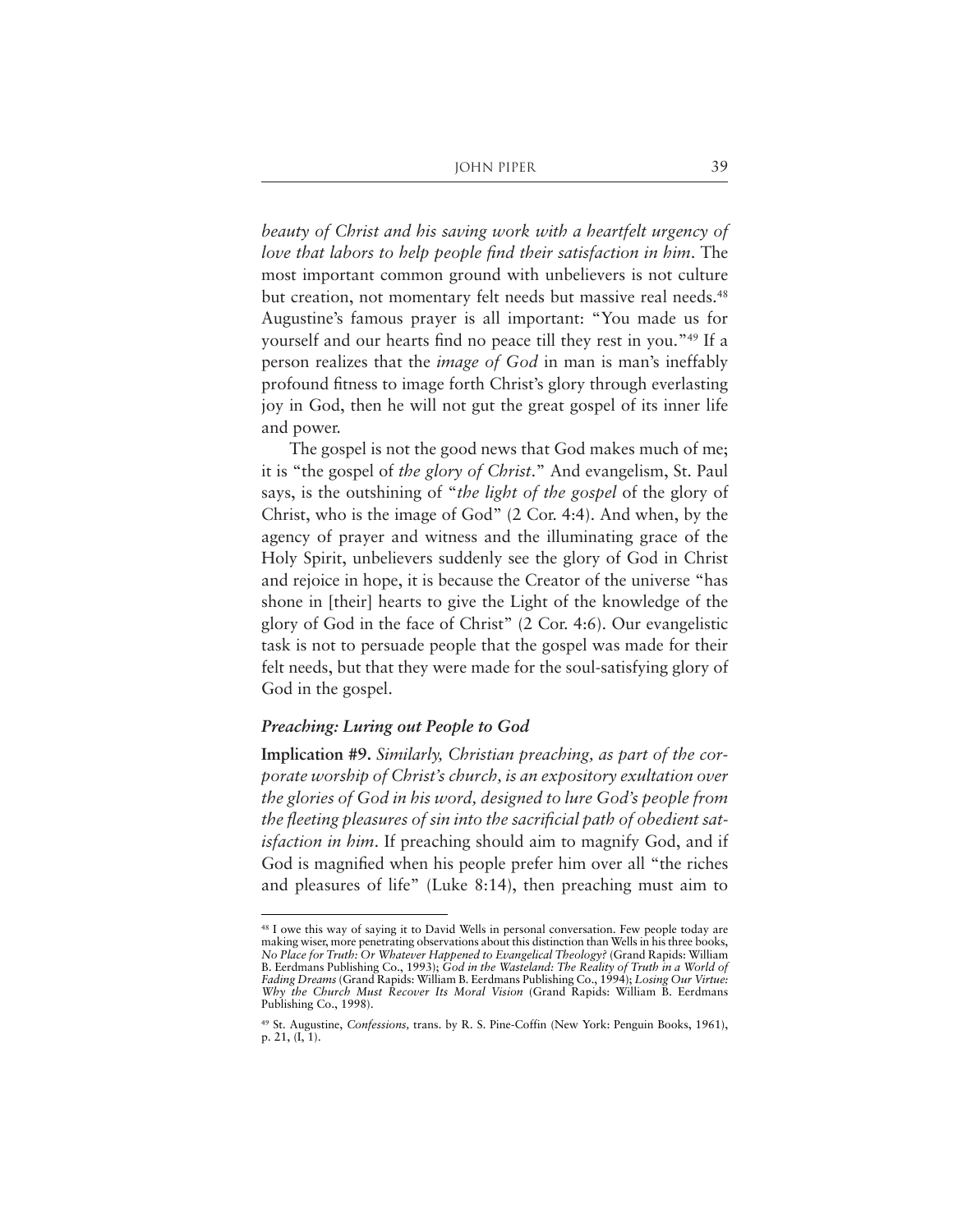expose the suicidal pleasures of sin and waken fullness of joy in God. The ever-present refrain will be,

> *Ho! Every one who thirsts, come to the waters; And you who have no money, come, buy and eat. Come, buy wine and milk Without money and without cost. Why do you spend money for what is not bread, And your wages for what does not satisfy? Listen carefully to Me, and eat what is good, And delight yourself in abundance. Incline your ear and come to Me. Listen, that you may live.* (Isaiah 55:1-3)

When Edwards pondered the aims of preaching for the glory of God he said, "I should think myself in the way of my duty to raise the affections of my hearers as high as possibly I can, provided that they are affected with nothing but truth, and with affections that are not disagreeable to the nature of what they are affected with."50 High affections rooted in, and proportioned by, the truth—that is the goal of preaching. The truth is the manifold glory of God in his word; and the high affections are the delight of knowing God and the dread of not being happy in him. "Because you did not serve the LORD your God with joy and a glad heart . . . therefore you shall serve your enemies" (Deut. 28:47-48).

#### *Corporate Worship: The Heart Hunger That Honors God*

**Implication #10.** *The essence of authentic, corporate worship is the collective experience of heartfelt satisfaction in the glory of God, or a trembling that we do not have it and a great longing for it.* Worship is for the sake of magnifying God, not ourselves, and God is magnified in us when we are satisfied in him. Therefore, the unchanging essence of worship (not the outward forms which do change) is heartfelt satisfaction in the glory of God, the trembling when we do not have it and the longing for it.

<sup>50</sup> Jonathan Edwards, *Some Thoughts Concerning the Revival*, *The Great Awakening*, ed. by C. C. Goen, *The Works of Jonathan Edwards*, vol. 4 (New Haven: Yale University Press, 1972), p. 387.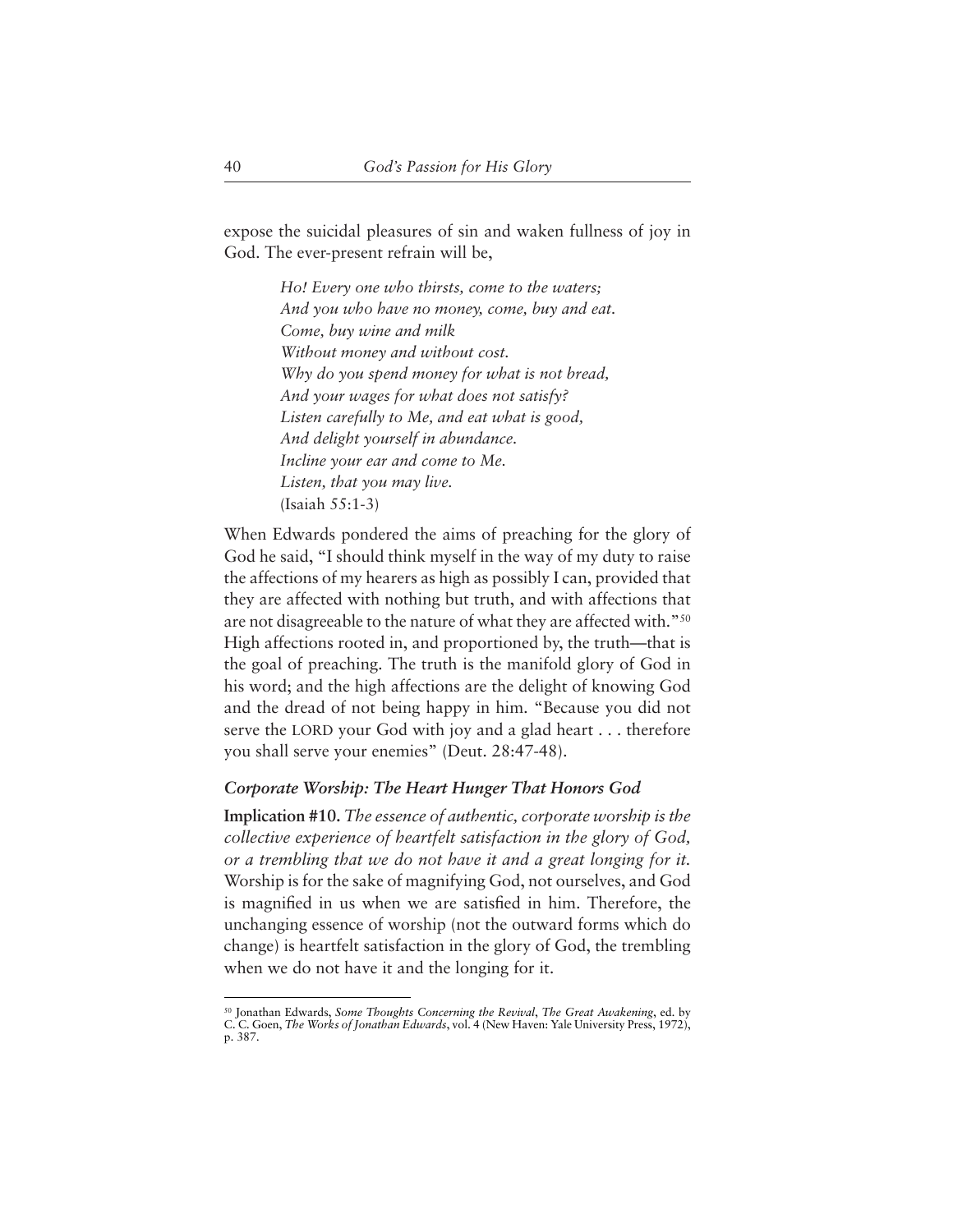The basic movement of worship on Sunday morning is not to come with our hands full to give to God, as though he needed anything (Acts 17:25), but to come with our hands empty, to receive from God. And what we receive in worship is the fullness of God, not the feelings of entertainment. We ought to come hungry for God. We should come saying, "As the deer pants for the water brooks, so my soul pants for You, O God. My soul thirsts for God, for the living God" (Ps. 42:1-2). God is mightily honored when a people know that they will die of hunger and thirst unless they have God.

Nothing makes God more supreme and more central in worship than when a people are utterly persuaded that nothing—not money or prestige or leisure or family or job or health or sports or toys or friends—nothing is going to bring satisfaction to their sinful, guilty, aching hearts besides God. This conviction breeds a people who go hard after God on Sunday morning. They are not confused about why they are in a worship service. They do not view songs and prayers and sermons as mere traditions or mere duties. They see them as means of getting to God or God getting to them for more of his fullness—no matter how painful that may be for sinners in the short run.

If the focus in corporate worship shifts onto our giving to God, one result I have seen again and again is that subtly it is not God that remains at the center but the quality of our giving. Are we singing worthily of the Lord? Do the instrumentalists play with a quality befitting a gift to the Lord? Is the preaching a suitable offering to the Lord? And little by little the focus shifts off the utter indispensability of the Lord himself onto the quality of our performances. And we even start to define excellence and power in worship in terms of the technical distinction of our artistic acts. Nothing keeps God at the center of worship like the Biblical conviction that the essence of worship is deep, heartfelt satisfaction in him, and the conviction that the trembling pursuit of that satisfaction is why we are together.

Furthermore, this vision of worship prevents the pragmatic hollowing out of this holy act. If the essence of worship is satisfaction in God, then worship can't be a means to anything else. We simply can't say to God, "I want to be satisfied in you so that I can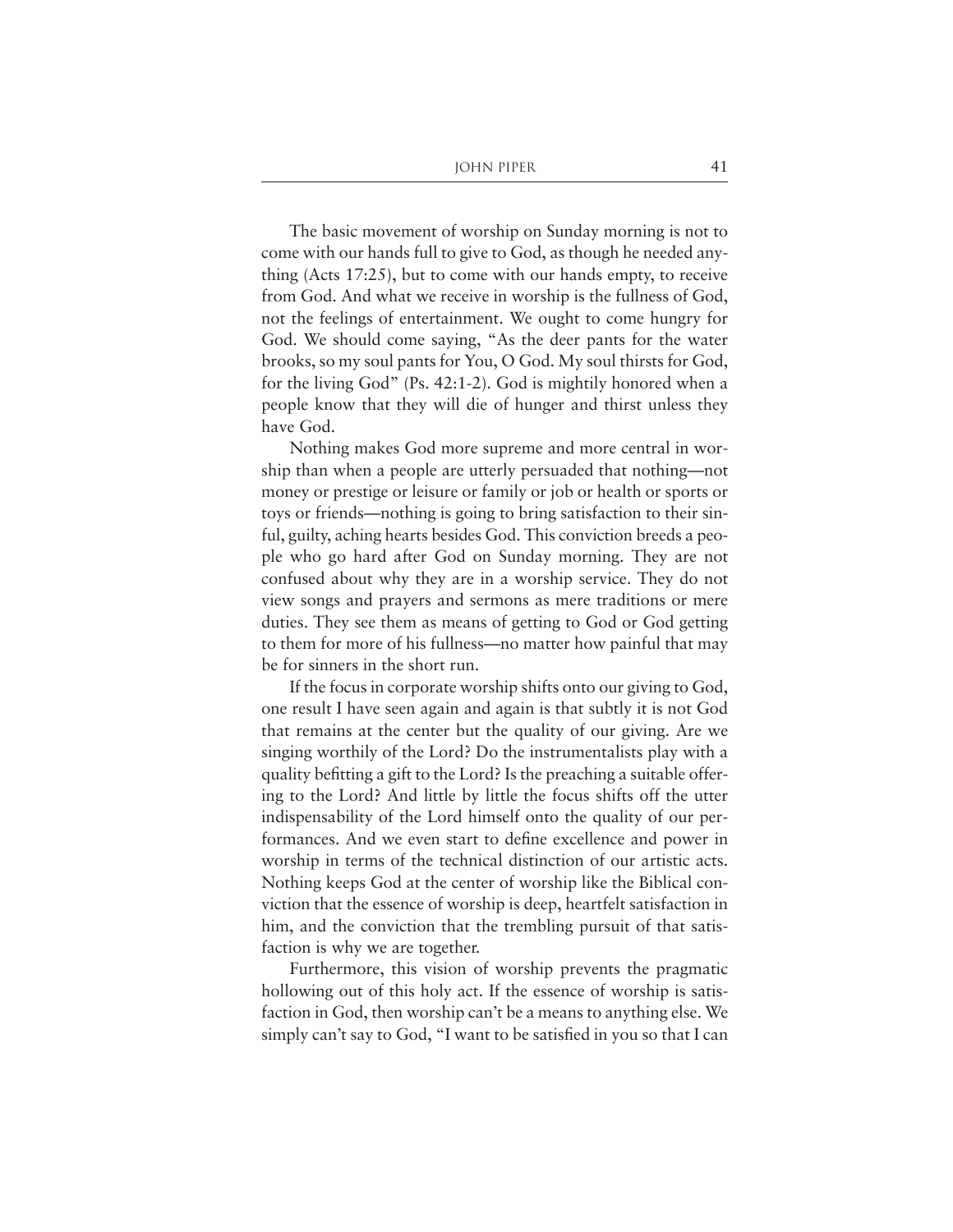have something else." For that would mean that we are not really satisfied in God but in that something else. And that would dishonor God, not worship him.

But, in fact, for thousands of people, and for many pastors, the event of "worship" on Sunday morning is conceived of as a means to accomplish something other than worship. We "worship" to raise money; we "worship" to attract crowds; we "worship" to heal human hurts; to recruit workers; to improve church morale; to give talented musicians an opportunity to fulfill their calling; to teach our children the way of righteousness; to help marriages stay together; to evangelize the lost; to motivate people for service projects; to give our churches a family feeling.

In all of this we bear witness that we do not know what true worship is. Genuine affections for God are an end in themselves. I cannot say to my wife: "I feel a strong delight in you so that you will make me a nice meal." That is not the way delight works. It terminates on her. It does not have a nice meal in view. I cannot say to my son, "I love playing ball with you—so that you will cut the grass." If your heart really delights in playing ball with him, that delight cannot be performed as a means to getting him to do something.

I do not deny that authentic corporate worship may have a hundred good effects on the life of the church. It will, just like true affection in marriage, make everything better. My point is that to the degree that we do "worship" for these reasons, to that degree it ceases to be authentic worship. Keeping satisfaction in God at the center guards us from that tragedy.

## *World Missions: A Passion for God's Glory in the Joy of All Peoples*

**Implication #11.** If the exhibition of God's glory and the deepest joy of human souls are one thing, then *world missions is a declaration of the glories of God among all the unreached peoples, with a view to gathering worshippers who magnify God through the gladness of radically obedient lives.* "Tell of his *glory* among the nations," is one way to say the Great Commission (Ps. 96:3). "Let the nations be *glad* and sing for joy," is another way (Ps. 67:4).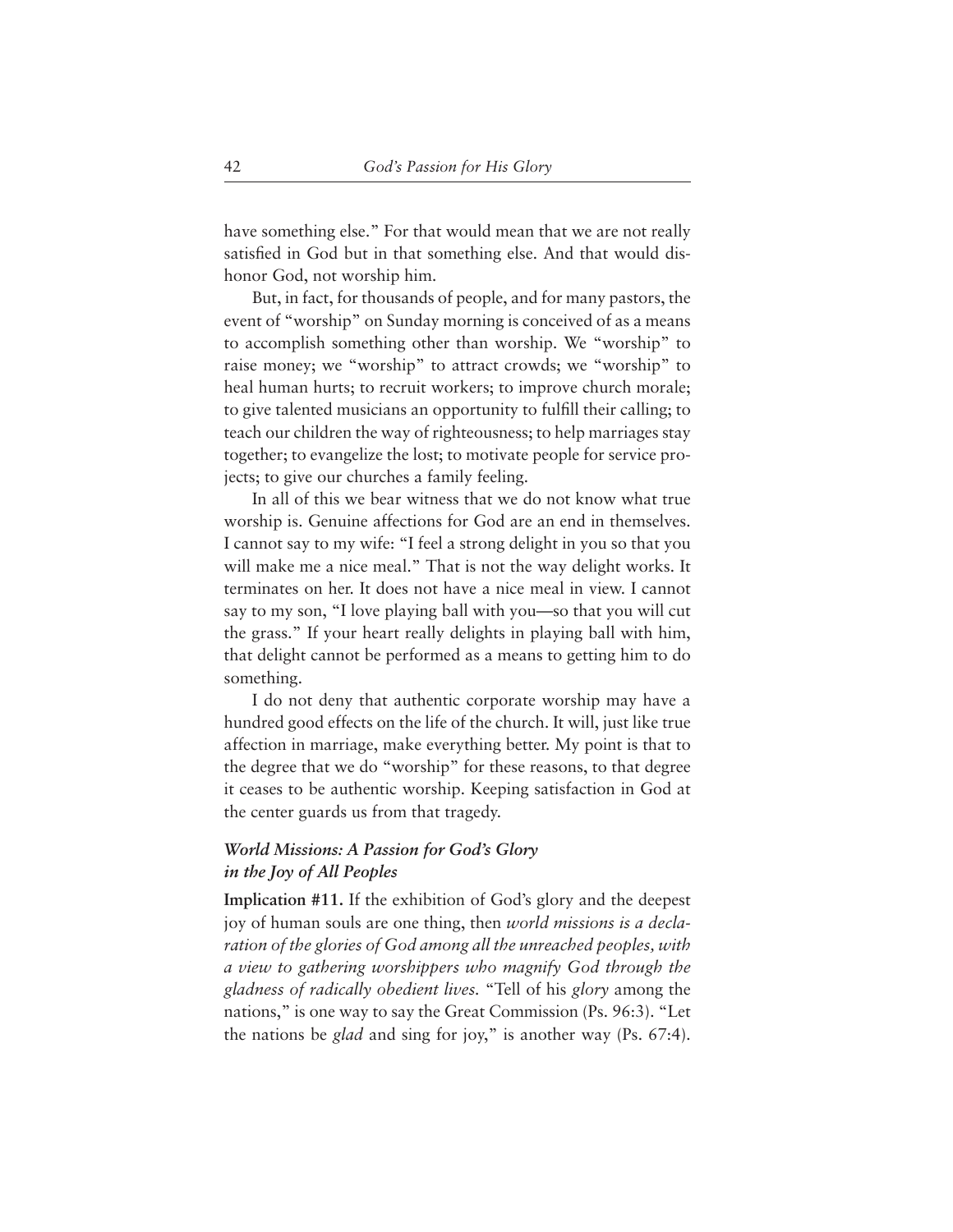They have one aim: the glory of God exalted in the gladness of the nations.

The apostle Paul combined the *glory* of God and the *gladness* of the nations by saying that the aim of the Incarnation was "to show God's truthfulness . . . in order that the Gentiles might *glorify God* for his mercy. As it is written . . . '*Rejoice*, O Gentiles, with his people'" (Rom. 15:8-10, RSV). In other words, rejoicing in God and glorifying God are one, and that one thing is the aim of world missions.

#### *We Get the Help, He Gets the Glory*

**Implication #12.** *Prayer is calling on God for help; so it is plain that he is gloriously resourceful and we are humbly and happily in need of grace*. The Giver gets the glory. We get help. That is the story of prayer. "Call upon me in the day of trouble; I will deliver you, and you shall glorify me" (Ps. 50:15, RSV). Jesus said to aim at two things in prayer: your joy and God's glory. "Ask and you will receive, so that *your joy* may be made full" (John 16:24). "Whatever you ask in My name, that will I do, so that *the Father may be glorified* in the Son" (John 14:13). These are not two aims, but one. When we delight ourselves in the Lord, the Lord is glorified in giving the desires of our heart (Ps. 37:4).

## *Scholarship: Seeing and Savoring God in Every Branch of Learning*

**Implication #13.** *The task of Christian scholarship is to study reality as a manifestation of God's glory, to speak about it with accuracy, and to savor the beauty of God in it.* I think Edwards would regard it as a massive abdication of scholarship that so many Christians do academic work with so little reference to God. If all the universe and everything in it exists by the design of an infinite, personal God, to make his manifold glory known and loved, then to treat any subject without reference to God's glory is not scholarship but insurrection.

Moreover, the demand is even higher: Christian scholarship must be permeated by spiritual affections for the glory of God in all things. Most scholars know that without the support of truth, affections degenerate into groundless emotionalism. But not as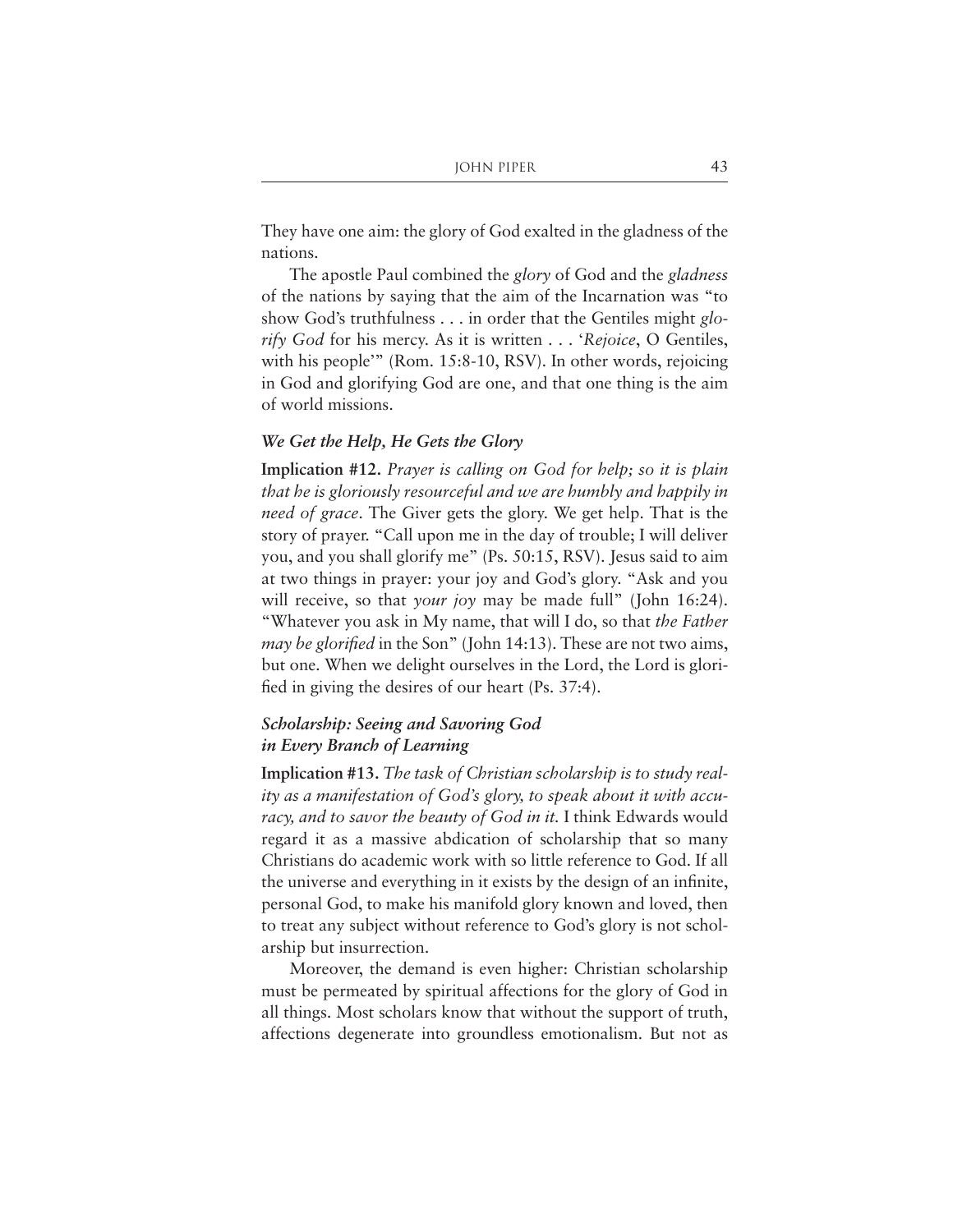many scholars recognize the converse: that without the awakening of true spiritual affections, seeing the fullness of truth in all things is impossible. Thus Edwards says, "Where there is a kind of light without heat, a head stored with notions and speculations, with a cold and unaffected heart, there can be nothing divine in that light, that knowledge is no true spiritual knowledge of divine things."<sup>51</sup>

One might object that the subject matter of psychology or sociology or anthropology or history or physics or chemistry or English or computer science is not "divine things" but "natural things." But that would miss the first point: to see reality in truth we must see it in relation to God, who created it, and sustains it, and gives it all the properties it has and all its relations and designs. To see all these things in each discipline is to see the "divine things"—and in the end, they are the main things. Therefore, Edwards says, we cannot see them, and therefore we cannot do Christian scholarship, if we have no spiritual sense or taste for God—no capacity to apprehend his beauty in the things he has made.

This sense, Edwards says, is given by God through supernatural new birth, effected by the Word of God. "The first effect of the power of God in the heart in regeneration, is to give the heart a divine taste or sense; to cause it to have a relish of the loveliness and sweetness of the supreme excellency of the divine nature."52 Therefore, to do Christian scholarship, a person must be born again; that is, a person must not only *see* the effects of God's work, but also *savor* the beauty of God's nature.

It is not in vain to do rational work, Edwards says, even though everything hangs on God's free gift of spiritual life and sight. The reason is that "the more you have of a rational knowledge of divine things, the more opportunity will there be, when the Spirit shall be breathed into your heart, to see the excellency of these things, and to taste the sweetness of them."53

<sup>51</sup> *The Religious Affections*, p. 120.

<sup>52</sup> Jonathan Edwards, *Treatise on Grace,* in: *Treatise on Grace and Other Posthumously Published Writings*, ed. by Paul Helm (Cambridge: James Clarke and Co. Ltd., 1971), p. 49.

<sup>53</sup> "Christian Knowledge," in *The Works of Jonathan Edwards*, vol. 2 (Edinburgh: Banner of Truth Trust, 1974), p. 162.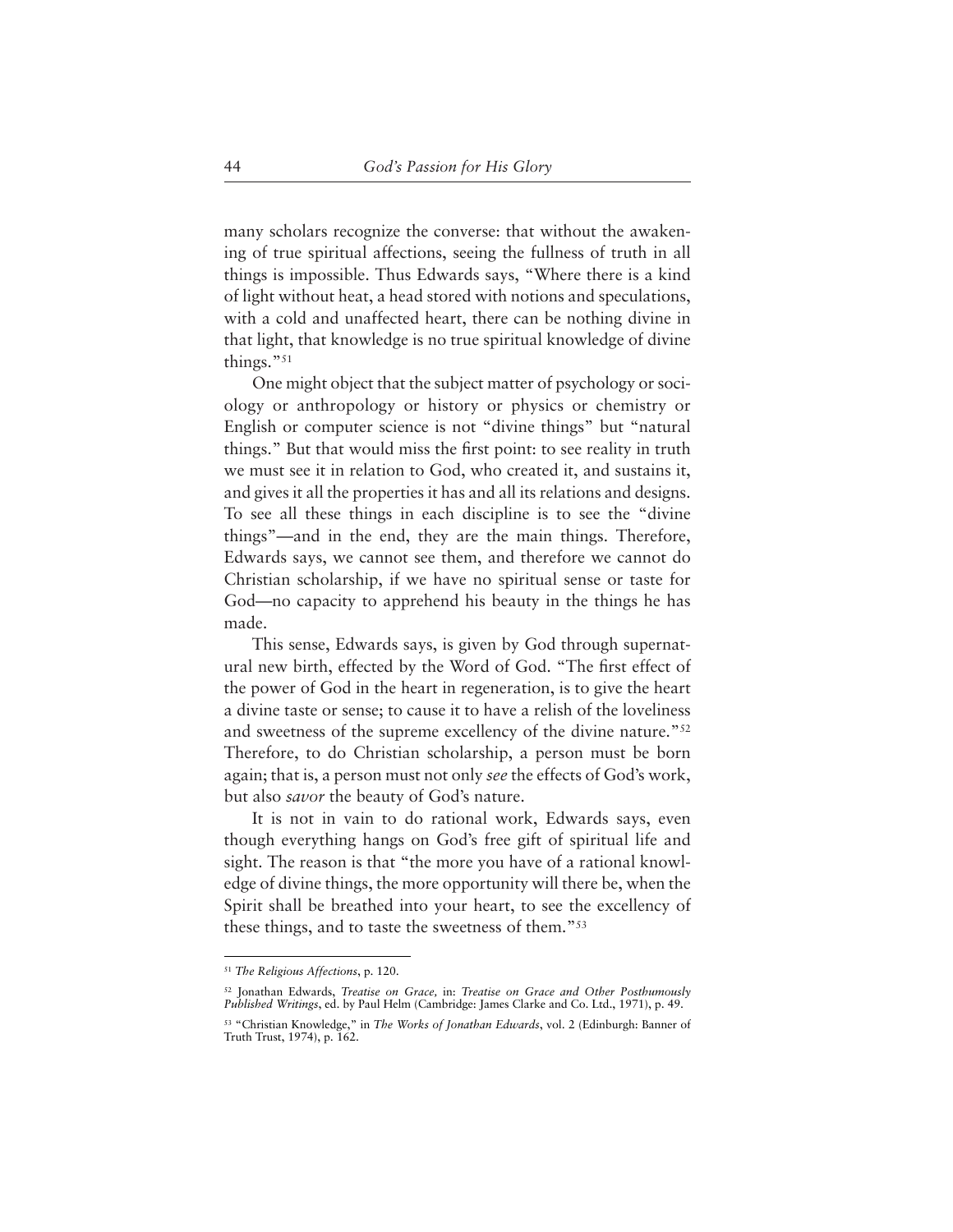It is evident here that what Edwards means by "rational knowledge" is not to be confused with modern *rationalism* that philosophically excludes "divine things." Even more relevant for the present issue of Christian scholarship is the fact that "rational knowledge" for Edwards would also exclude a Christian *methodological imitation* of rationalism in scholarly work. Edwards would, I think, find some contemporary Christian scholarship methodologically unintelligible because of the *de facto* exclusion of God and his word from the thought processes. The motive of such scholarship seems to be the obtaining of respect and acceptance in the relevant guild. But the price is high. And Edwards would, I think, question whether, in the long run, compromise will weaken God-exalting, Christian influence, because the concession to naturalism speaks more loudly than the goal of God's supremacy in all things. Not only that, the very nature of reality will be distorted by a scholarship that adopts a methodology that does not put a premium on the ground, the staying power, and the goal of reality, namely, God. Where God is methodologically neglected, faithful renderings of reality will be impossible.

How then is this view of Christian scholarship an outworking of the truth that the exhibition of God's glory and the deepest joy of human souls are one thing? God exhibits his glory in the created reality being studied by the scholar (Ps. 19:1; 104:31; Col. 1:16-17). Yet God's end in this exhibition is not realized if the scholar does not see it and savor it. Thus the savoring, relishing, and delighting of the scholar in the beauty of God's glory is an occasion when the exhibition of the glory is completed. In that moment, the two become one: the magnifying of God's glory is in and through the seeing and savoring of the scholar's mind and heart. When the echo of God's glory echoes in the affections of God's scholar and resounds through his speaking and writing, God's aim for Christian scholarship is achieved.

#### *God Is Glorified When Death Is Gain*

**Implication #14.** *The way to magnify God in death is by meeting death as gain*. Paul said his passion was that "Christ be exalted in [his] body, whether by life or by death." And then he added the words that show how Christ would be exalted in his death: "For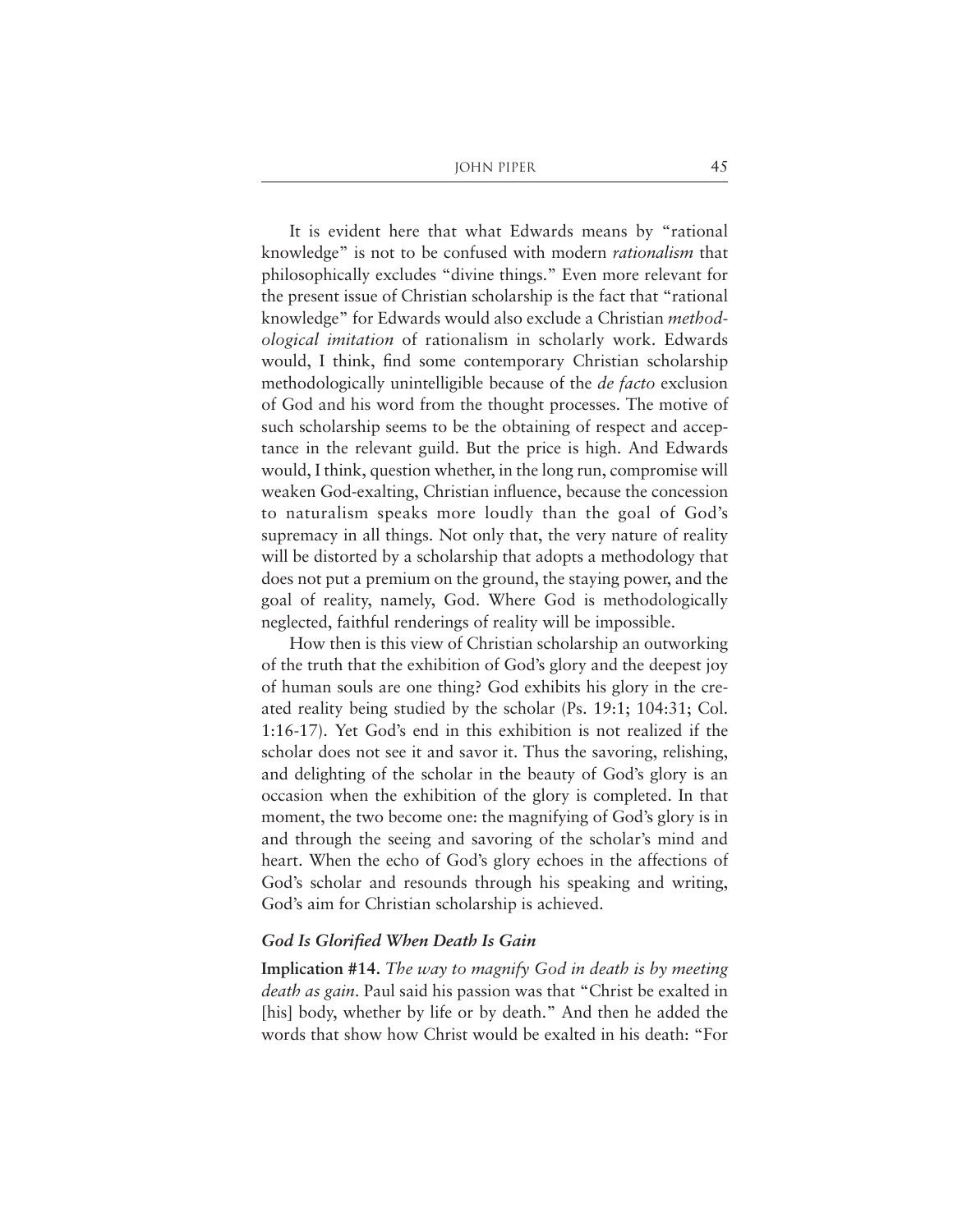to me, to live is Christ and to die is gain" (Phil. 1:20-21). Christ is shown as great, when death is seen as gain. The reason for this is plain: the glory of Christ is magnified when our hearts are more satisfied in him than in all that death takes from us. If we count death gain, because it brings us closer to Christ (which is what Phil. 1:23 says it does), then we show that Christ is more to be desired than all this world can offer.

#### *The Great Duty: Be as Happy as You Can—in God Forever*

**Implication #15.** Finally, if the exhibition of God's glory and the deepest joy of human souls are one thing, then, as C. S. Lewis said, "*It is a Christian duty, as you know, for everyone to be as happy as he can.*"54 Jonathan Edwards expressed this duty with tremendous forcefulness in one of his seventy resolutions before he was twenty years old: "Resolved, To endeavor to obtain for myself as much happiness in the other world as I possibly can, with all the power, might, vigor, and vehemence, yea violence, I am capable of, or can bring myself to exert, in any way that can be thought of."55 And, of course, the duty is established by explicit commands of Scripture: "Delight yourself in the LORD" (Ps. 37:4); "Serve the LORD with gladness" (Ps. 100:2); "Rejoice in the Lord always; again I will say, rejoice!" (Phil. 4:4); and many more.

Sometimes people ask: should we pursue obedience to God or joy in God? Edwards would answer: The question involves a category confusion. It's like asking: should I pursue fruit or apples? Obedience is doing what we are told. And we are told to delight ourselves in the Lord. Therefore pursuing joy in God *is* obedience. In fact, when the psalm says, "Serve the Lord with gladness," it implies that the pursuit of joy must be part of *all* our obedience, which is what Implication #4 above already said. It could not be otherwise if joy in God is essential to magnifying the surpassing worth of God.

I hope it is evident now that this duty to be satisfied in God is not just a piece of good advice for the sake of our mental health.

<sup>54</sup> From a personal letter to Sheldon Vanauken in Vanauken's book, *A Severe Mercy* (New York: Harper and Row, 1977), p. 189.

<sup>55</sup> Resolution #22 in Edwards's *Memoirs,* in: *The Works of Jonathan Edwards*, vol. 1 (Edinburgh), p. xxi.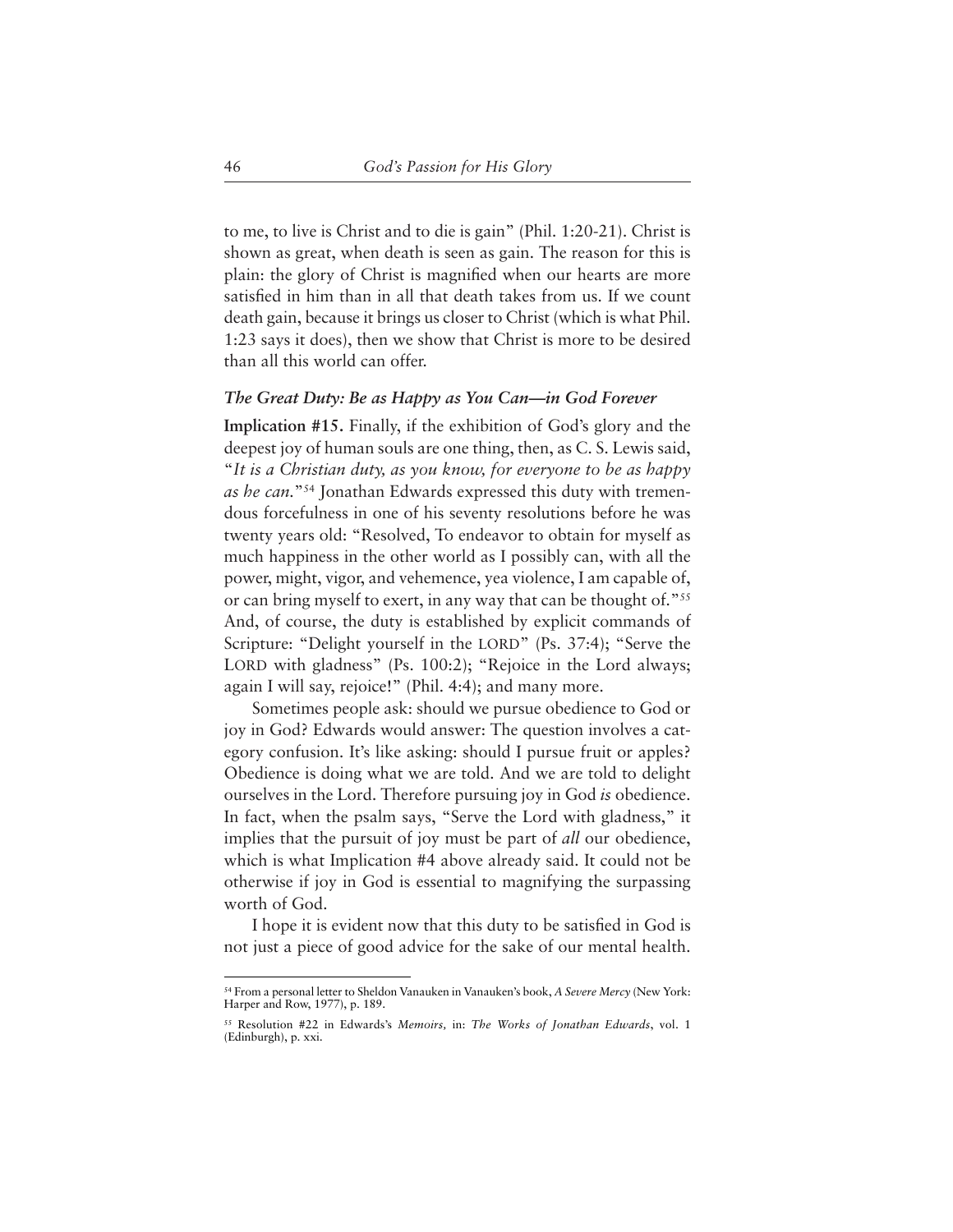It is rooted in the very nature of God as one who overflows with the glory of his fullness, which is magnified in being known and loved and enjoyed by his creatures. Which is why I say again that this discovery has made all the difference in my life. What I owe Jonathan Edwards for guiding me in these things is incalculable. I love his words, "The happiness of the creature consists in rejoicing in God, by which also God is magnified and exalted."56 But I also love to say it my way: God is most glorified in us when we are most satisfied in him.

#### *A Final Plea and Prayer*

Edwards's central insight—that God created the world to exhibit the fullness of his glory in the God-centered joy of his people—has made all the difference for me. Aside from all the other riches in Edwards's vision of God this alone would warrant Charles Colson's recommendation of Jonathan Edwards:

The western church—much of it drifting, enculturated, and infected with cheap grace—desperately needs to hear Edwards's challenge. . . . It is my belief that the prayers and work of those who love and obey Christ in our world may yet prevail as they keep the message of such a man as Jonathan Edwards.<sup>57</sup>

O how I pray that these words, and all that I have written, will persuade many of you to read and embrace Edwards's great vision of God's passion for his glory in *The End for Which God Created the World*, printed as the second part of this book!

<sup>56</sup> *The End for Which God Created the World*, ¶ 72 and footnote 40.

<sup>57</sup> Charles Colson, "Introduction" to Jonathan Edwards, *Religious Affections* (Sisters, OR: Multnomah Press, 1984), pp. xxiii, xxxiv.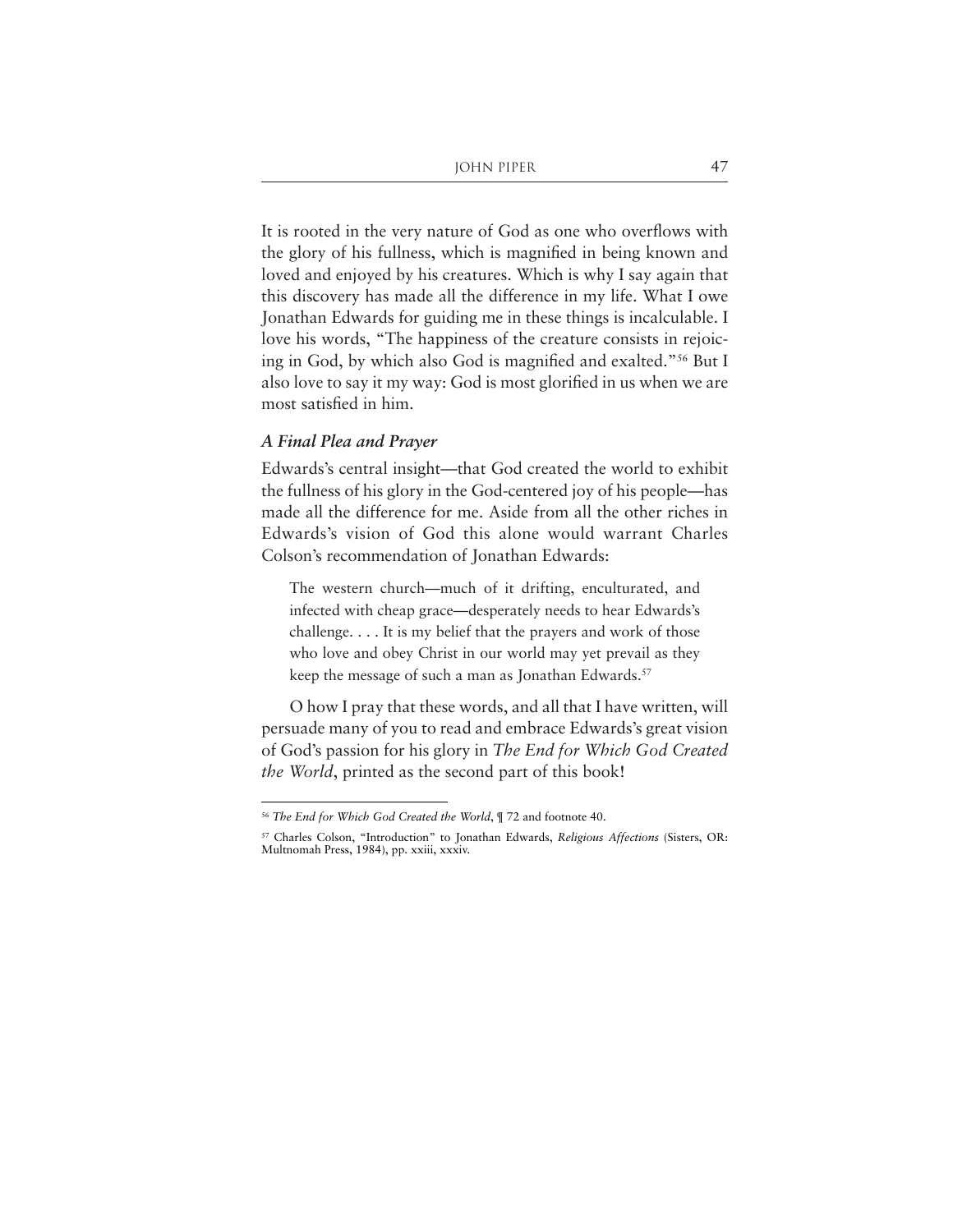The man we so often call our greatest American Divine . . . was the greatest in his regnant, permeating, irradiating spirituality.

> John De Witt "Jonathan Edwards: A Study"

One of the most holy, humble and heavenly minded men, that the world has seen, since the apostolic age . . .

> Ashbel Green *Discourses Delivered in the College of New Jersey*

As God delights in his own beauty, he must necessarily delight in the creature's holiness which is a conformity to and participation of it, as truly as [the] brightness of a jewel, held in the sun's beams, is a participation or derivation of the sun's brightness, though immensely less in degree.

> Jonathan Edwards *The End for Which God Created the World*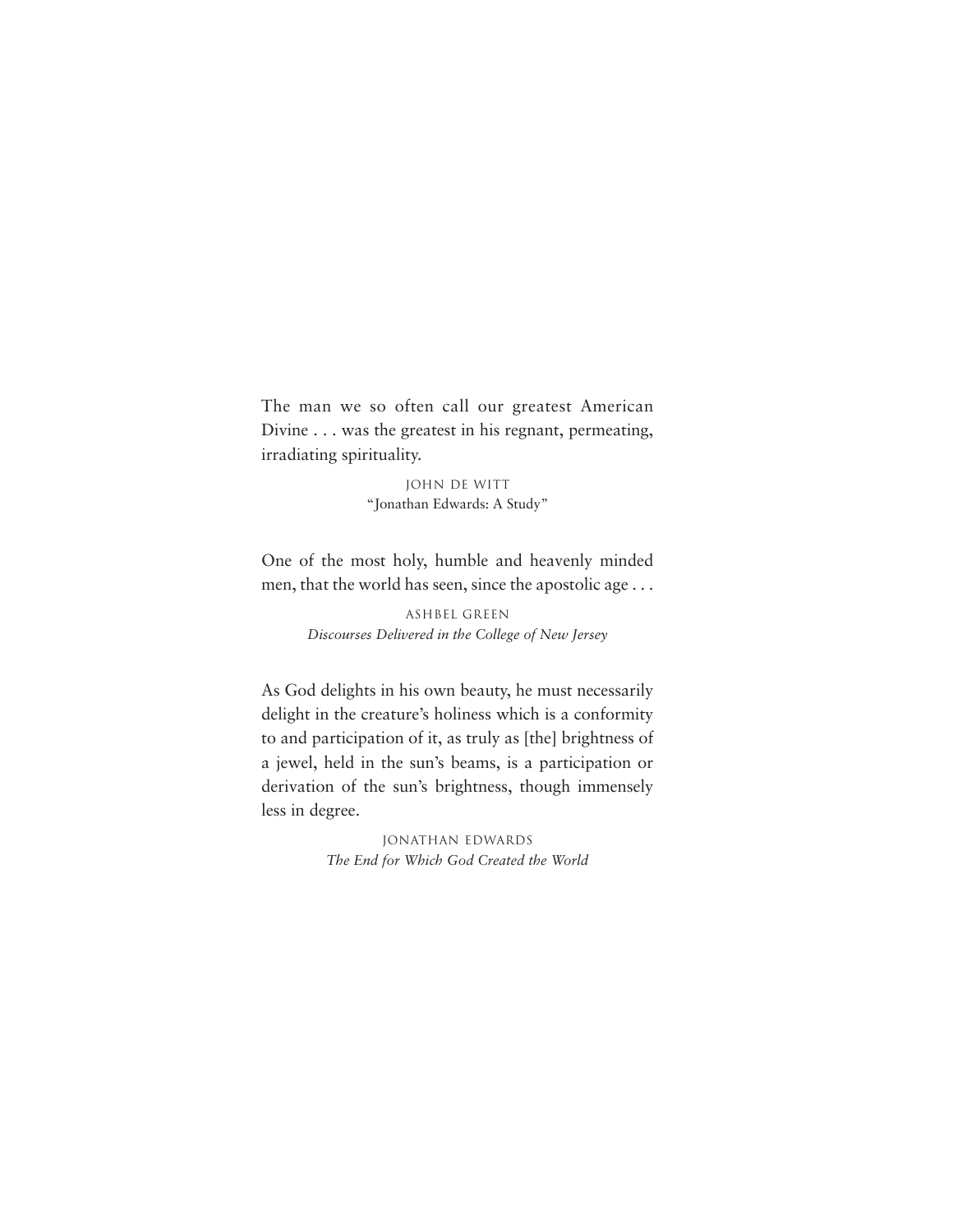# **JONATHAN EDWARDS, THE MAN AND HIS LIFE**

*Learning from an Unmodern*<sup>1</sup> *Evangelical*

## *Why Biography?*

Besides the fact that reading biography is enjoyable, what<br>other warrant for this chapter is there? Jonathan Edwards<br>himself gives one, and the Bible gives one. Edwards published<br>The Life of David Brainard in 1749, and exp other warrant for this chapter is there? Jonathan Edwards himself gives one, and the Bible gives one. Edwards published *The Life of David Brainerd* in 1749, and explained in his preface why he did so: "There are two ways of recommending true religion and virtue in the world, which God hath made use of: the one is by doctrine and precept; the other by instance and example."2 What he said to justify telling Brainerd's life justifies the telling of his own.

<sup>1</sup> I am aware that Perry Miller, who is largely responsible for the revival of interest in Jonathan Edwards among scholars, said that he was "intellectually the most modern man of his age," and that "he speaks with an insight into science and psychology so much ahead of his time that our own can hardly be said to have caught up with him" (*Jonathan Edwards* [Westport, CT: Greenwood Press, Publishers, 1949], p. 305, xiii). Sang Lee goes even farther and says, "My contention . . . is that Edwards was actually more radically 'modern' than Miller himself might have realized. . . . Edwards departed from the traditional Western metaphysics of substance and form and replaced it with a strikingly modern conception of reality as a dynamic network of dispositional forces and habits. . . . It is this dispositional ontology that provides the key to the particular character of Edwards's modernity" (*The Philosophical Theology of Jonathan Edwards* [Princeton, NJ: Princeton University Press, 1988], pp. 3-4). But what I have in mind is Edwards's utter supernaturalism and Godwardness. If anything marks the modern period, it is the marginalizing of God. That is how Edwards is gloriously unmodern. The reality and supremacy of a personal, supernatural God is the center and the ground and the goal of all his thought and action.

<sup>2</sup> Jonathan Edwards, *An Account of the Life of the Reverend Mr. David Brainerd*, ed. by Norman Pettit, *The Works of Jonathan Edwards*, vol. 7 (New Haven: Yale University Press, 1985), p. 89.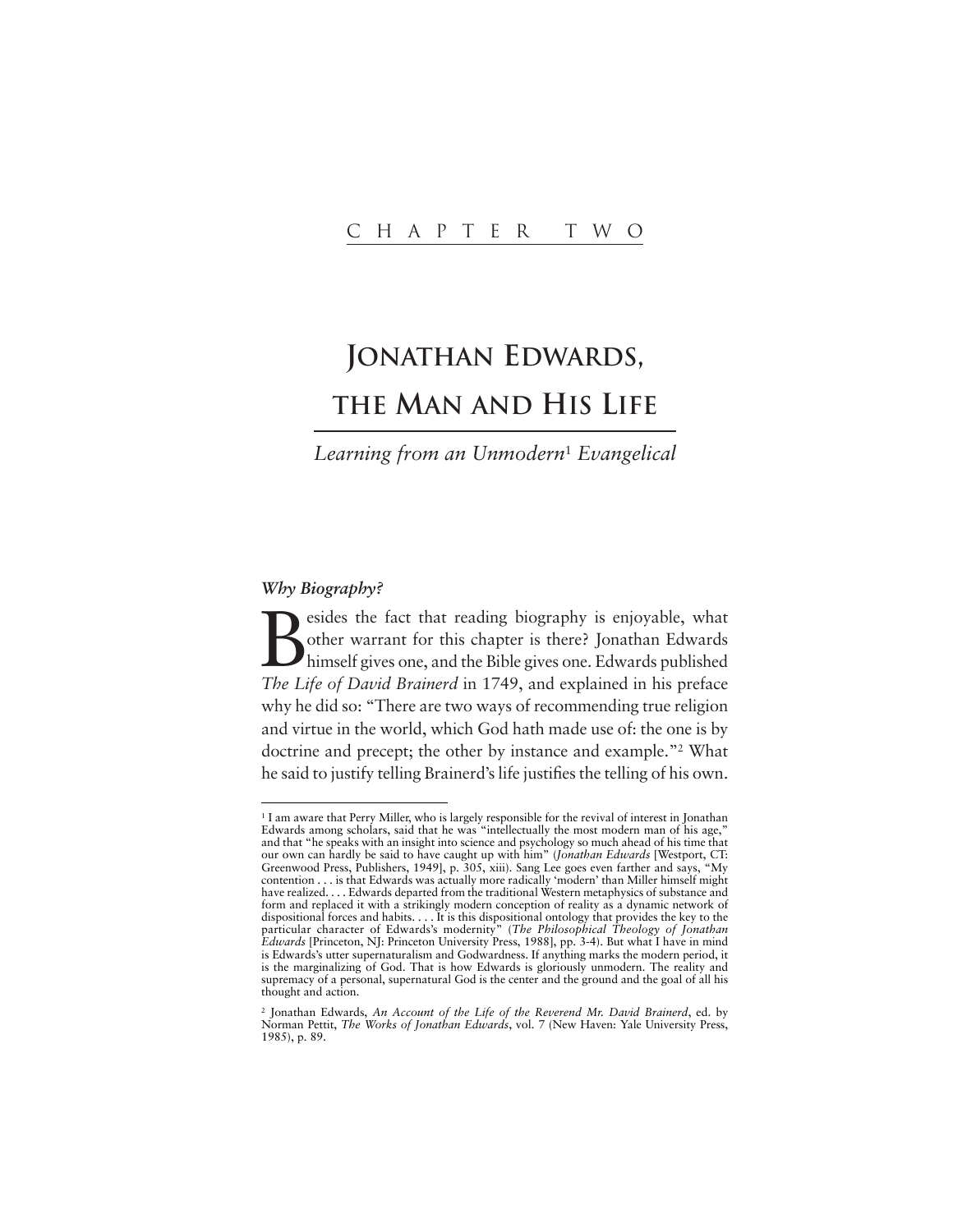The story of a good and holy life is a strong defense and confirmation of true Christianity and the beauty of goodness. Similarly, the Bible says, "Remember your leaders, those who spoke to you the word of God; consider the outcome of their life, and imitate their faith" (Heb. 13:7, RSV). So we are commanded to ponder the lives of faithful leaders, and trace out the issue of their lives to the end, and imitate the way faith shaped their conduct.

Edwards was a leader who spoke to us the word of God—and still speaks. What he spoke (and wrote) in *The End for Which God Created the World* would be enough to warrant the publication of this book. But his speaking and writing are what they are because of what he was. And we will be helped most if we see something of what John De Witt meant when he wrote, "[Edwards] was greatest in his attribute of regnant, permeating, irradiating spirituality."3 Behind the greatness of his thought was the greatness of his soul. And his soul was great because it was filled with the fullness of God. In our day we need to see his God and to see the soul that saw this God.

## *How Not to Imitate the Great*

Of course imitation across centuries and cultures is a delicate business. Slavish, external simulations of style or language will betray a failure to grasp what Edwards himself was pursuing in the creative adaptation of solid, ancient, Biblical truth to his own day. It takes wisdom to discern how the strengths of an old saint should appear in another time. As it is with proverbs, so it is with biography: "Like a thorn that goes up into the hand of a drunkard, is a proverb in the mouth of fools" (Prov. 26:9, RSV). "Like a lame man's legs, which hang useless, is a proverb in the mouth of fools" (Prov. 26:7, RSV). Therefore, let us beware lest we put on Edwards's waistcoat and wig and make ourselves fools. He has too much to give us that we desperately need.

## *Birth, Family, Youthful Intellect*

Jonathan Edwards was born October 5, 1703, in Windsor, Connecticut. He was the only son among the eleven children of

<sup>3</sup> Quoted from "Jonathan Edwards: A Study," in *Biblical and Theological Studies* by Members of the Faculty of Princeton Theological Seminary, 1912, p. 136, in Iain Murray, *Jonathan Edwards: A New Biography* (Edinburgh: Banner of Truth Trust, 1987), p. xvii.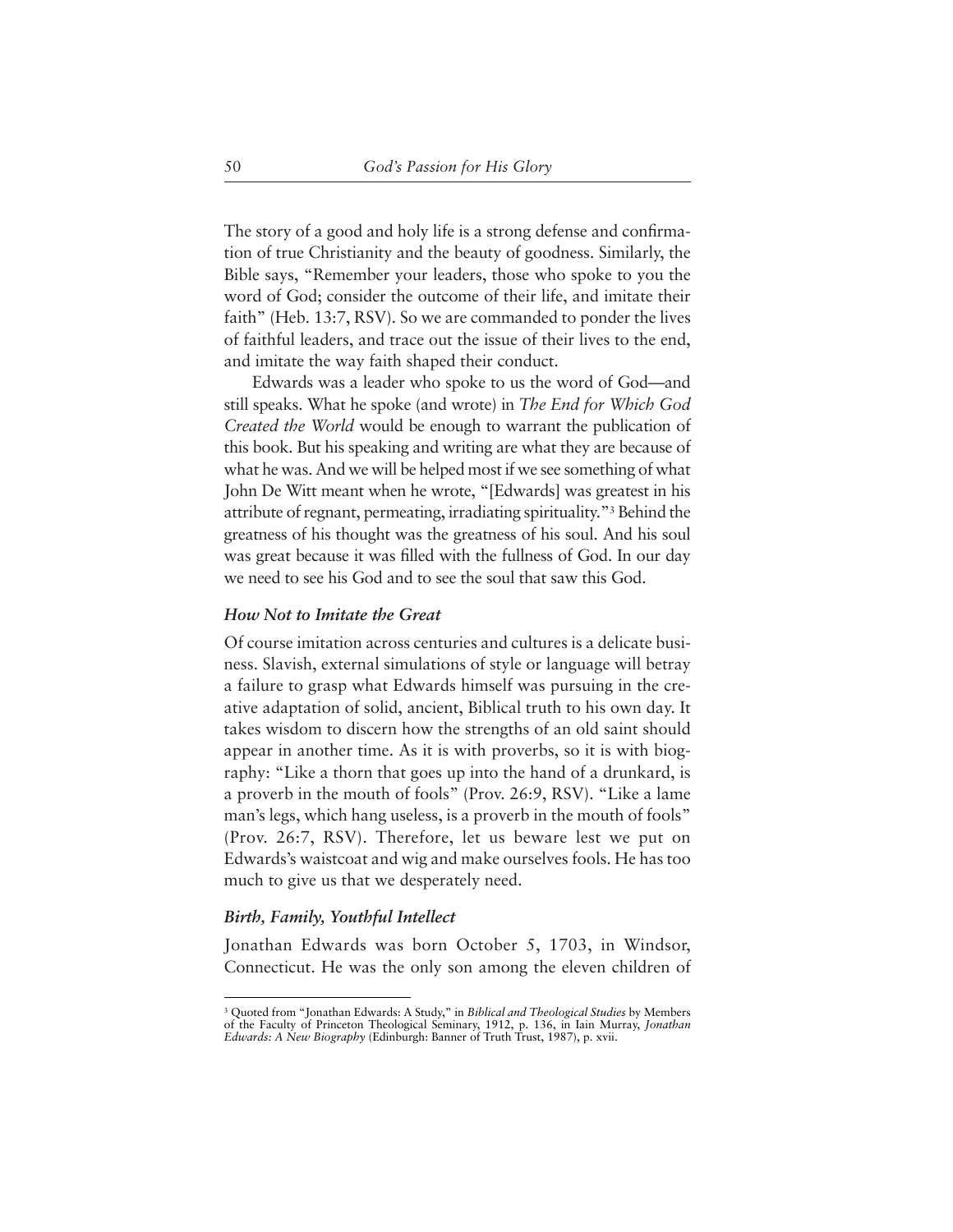Timothy Edwards, the local Congregational pastor. Tradition has it that Timothy used to say God had blessed him with sixty feet of daughters. He taught Jonathan Latin when he was six and sent him off to Yale at twelve. The school was fifteen years old at the time and struggling to stay afloat. But it became a place of explosive intellectual excitement and growth for Jonathan Edwards.

As a student there at fifteen he read what was to be a seminal influence in his thought, John Locke's *Essay on Human Understanding*. He said later that he got more pleasure out of it "than the most greedy miser finds when gathering up handfuls of silver and gold from some newly discovered treasure."4 Already at this early age he began a pattern of writing and thinking that would channel his great powers of mind and heart into extraordinary literary productivity.

Even while a boy, he began to study *with his pen in his hand*; not for the purpose of copying off the thoughts of others, but for the purpose of writing down, and preserving the thought suggested to his own mind, from the course of study that he was pursuing. This most useful practice he commenced in several branches of study very early; and he steadily pursued it in all his studies through life. His pen appears to have been in a sense always in his hand. From this practice steadily persevered in, he derived the very great advantages of thinking continually during each period of study; of thinking accurately; of thinking connectedly; of thinking habitually at all times.<sup>5</sup>

He graduated from Yale in 1720, gave the valedictory address in Latin, and then continued his studies there two more years preparing for the ministry. At nineteen he was licensed to preach and took a pastorate at the Scotch Presbyterian Church in New York for eight months from August, 1722 until April, 1723.

<sup>4</sup> Sereno Dwight, *Memoirs of Jonathan Edwards*, in: *The Works of Jonathan Edwards*, vol. 1 (Edinburgh: Banner of Truth Trust, 1974), p. xvii. Norman Fiering cautions us against assuming that this enthusiasm meant agreement. "It is not clear from [the above quote] what it was specifically that gave Edwards such pleasure. It was surely not Locke's empiricism or his tendencies toward skepticism and positivism, nor could it have been the materialist implications of his work. For if one thing is certain, it is that Edwards remained a philosophical rationalist, a supernaturalist, and a metaphysician all of his life." Thus "an understanding of Edwards's moral thought can be seriously skewed if the myth that Edwards began his career as a disciple of John Locke is not laid to rest" (*Jonathan Edwards's Moral Thought and Its British Context* [Chapel Hill: University of North Carolina Press, 1981], pp. 35-36).

<sup>5</sup> *Memoirs*, p. xviii.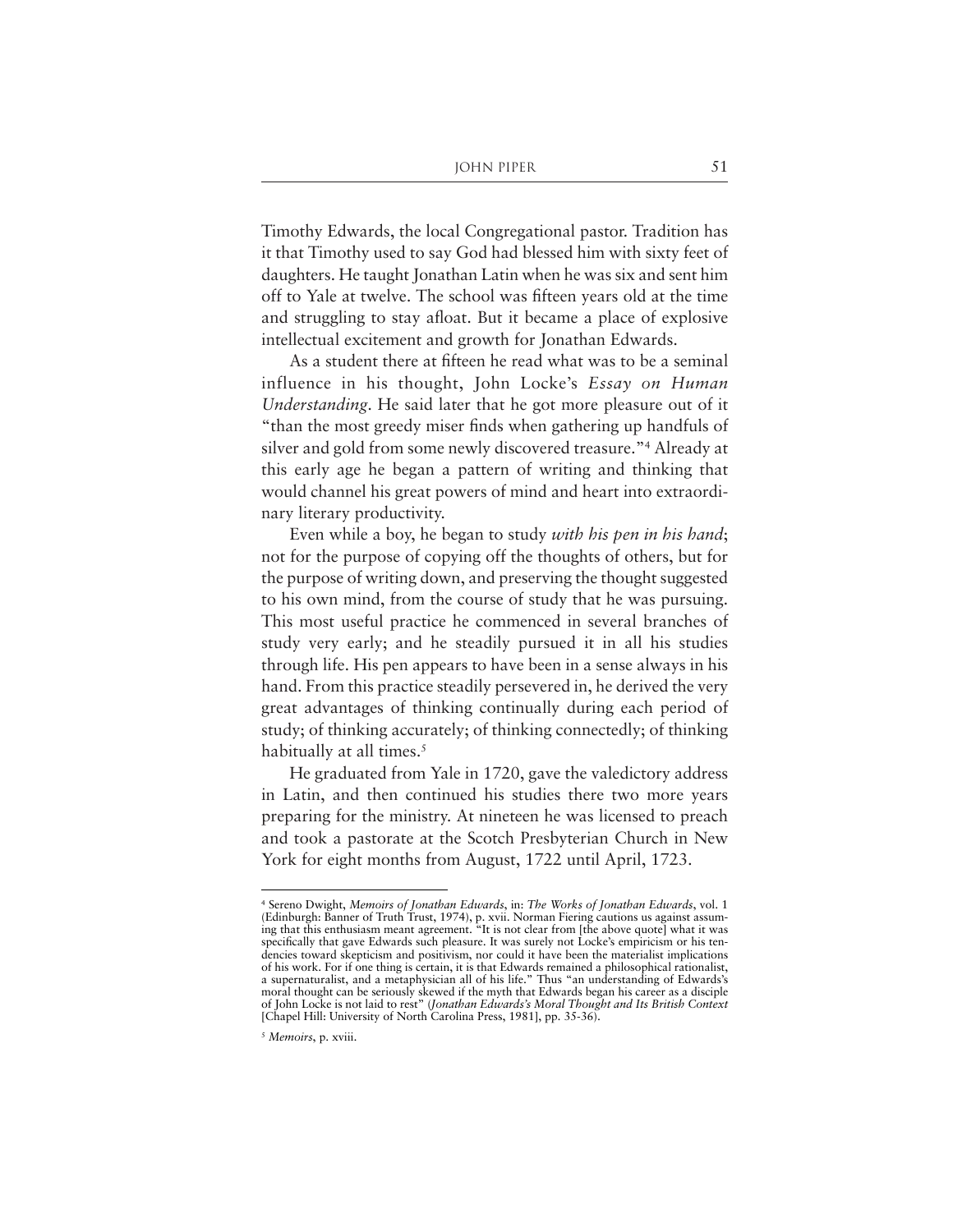## *The Intensity and Single-mindedness of His Inner Life*

The intensity of his inner life in these early years was extraordinary. His famous "Resolutions" capture some of the remarkable passion of this season of his life. There was a single-mindedness that governed his life and enabled him to accomplish amazing things. For example, Resolution #44 says, "Resolved, That no other end but religion shall have any influence at all in any of my actions; and that no action shall be, in the least circumstance, any otherwise than the religious end will carry it."6 And Resolution #61 says, "Resolved, That I will not give way to that listlessness which I find unbends and relaxes my mind from being fully and fixedly set on religion, whatever excuse I may have for it."7

This was a radical application of the Biblical dictum, "No soldier on service gets entangled in civilian pursuits, since his aim is to satisfy the one who enlisted him" (2 Tim. 2:4). It was precisely this single-minded focus on "religion" that yielded a lifetime of Godward study and writing. Religion, for Edwards, meant Christian living and thinking. And it was all rooted in a body of knowledge—a glorious "science" called divinity. He once preached a sermon on Hebrews 5:12 ("Ye ought to be teachers") in which he described what he was single-minded about, namely,

God himself, the eternal Three in one, is the chief object of this science; and next Jesus Christ, as God-man and Mediator, and the glorious work of redemption, the most glorious work that ever was wrought: then the great things of the heavenly world, the glorious and eternal inheritance purchased by Christ, and promised in the gospel; the work of the Holy Spirit of God on the hearts of men; our duty to God, and the way in which we ourselves may become . . . like God himself in our measure. All these are objects of this science.<sup>8</sup>

O that this would be the central and all-pervasive focus of pastors and Christian leaders in our day! But there has been a great

<sup>6</sup> *Memoirs*, p. xxi.

<sup>7</sup> *Memoirs*, p. xxii.

<sup>8</sup> "Christian Knowledge: or The Importance and Advantage of a Thorough Knowledge of Divine Truth," in: *The Works of Jonathan Edwards*, vol. 2 (Edinburgh: The Banner of Truth Trust, 1974), p. 159.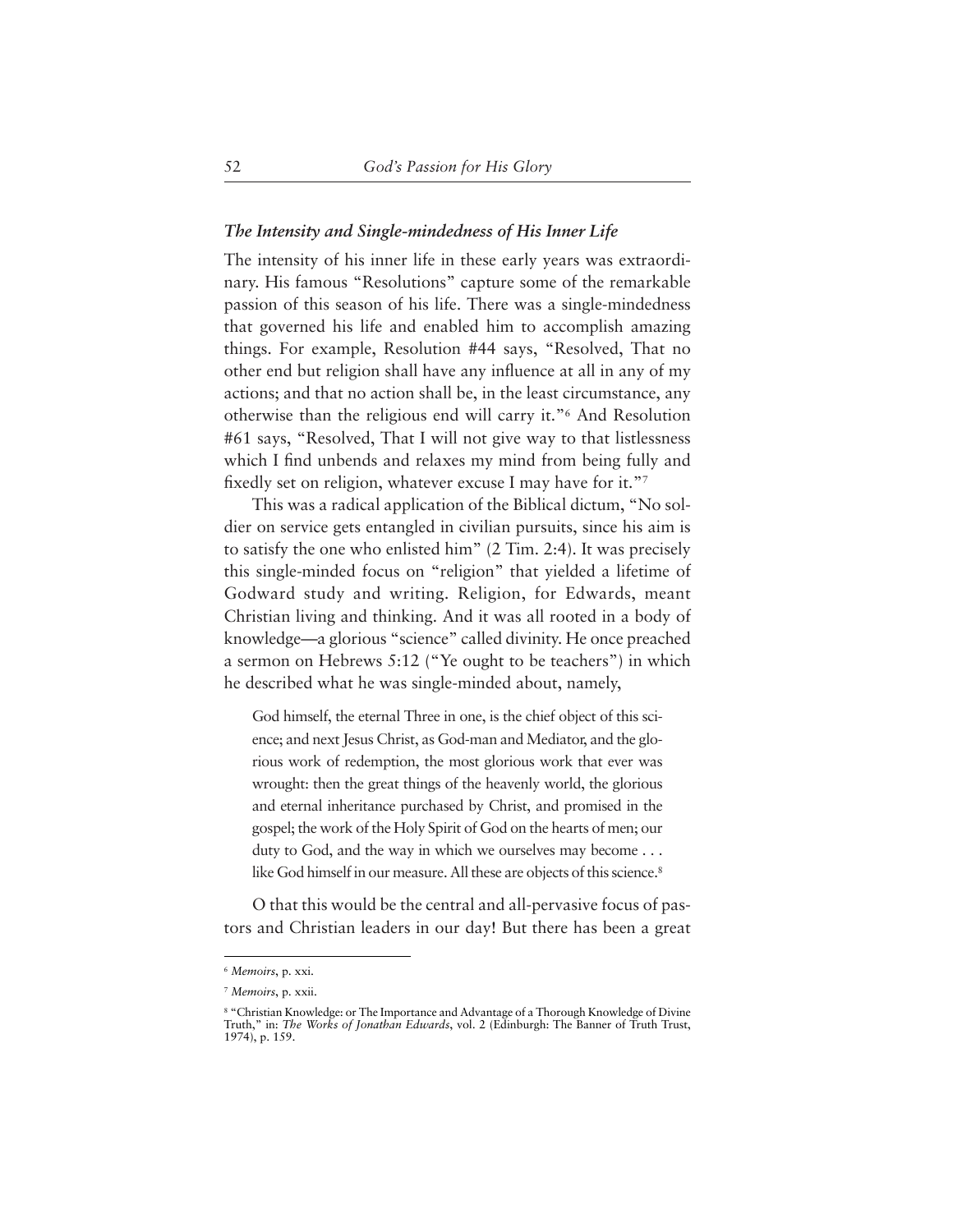loss of confidence that such a focus and devotion of energy will be "successful." This is one reason why Edwards's writings and his example is so needful in our time.

#### *Falling in Love*

In the summer of 1723, between his first short pastorate and his returning to Yale, he fell in love with Sarah Pierrepont. On the front page of his Greek grammar he wrote the only kind of love song his heart was capable of:

They say there is a young lady in [New Haven] who is loved of that Great Being who made and rules the world and that there are certain seasons in which this Great Being, in some way or other invisible, comes to her and fills her mind with exceeding sweet delight; and that she hardly cares for anything except to meditate on him. . . . She is of a wonderful sweetness, calmness and universal benevolence of mind, especially after this great God has manifested himself to her. She will sometimes go about from place to place, singing sweetly, and seems to be always full of joy and pleasure; and no one knows for what. She loves to be alone walking in the fields and groves, and seems to have someone invisible always conversing with her.9

Sarah was thirteen years old at the time! But four years later, five months after Edwards had been installed as pastor of the prestigious church of Northampton, Massachusetts, they were married on July 28, 1727. He was twenty-three and she was seventeen. In the next twenty-three years they had eleven children of their own, eight daughters and three sons.

#### *Education and Settled Ministry*

In September, 1723, Edwards returned to Yale for two more years of study. He earned his M.A. degree and became a tutor. But in September, 1726, he resigned his teaching post to accept a call to be the assistant to his grandfather, Solomon Stoddard, who had been the pastor at the prestigious Congregational Church of Northampton, Massachusetts, since 1672. In 1707, Stoddard had

<sup>9</sup> *Memoirs*, p. xxxix.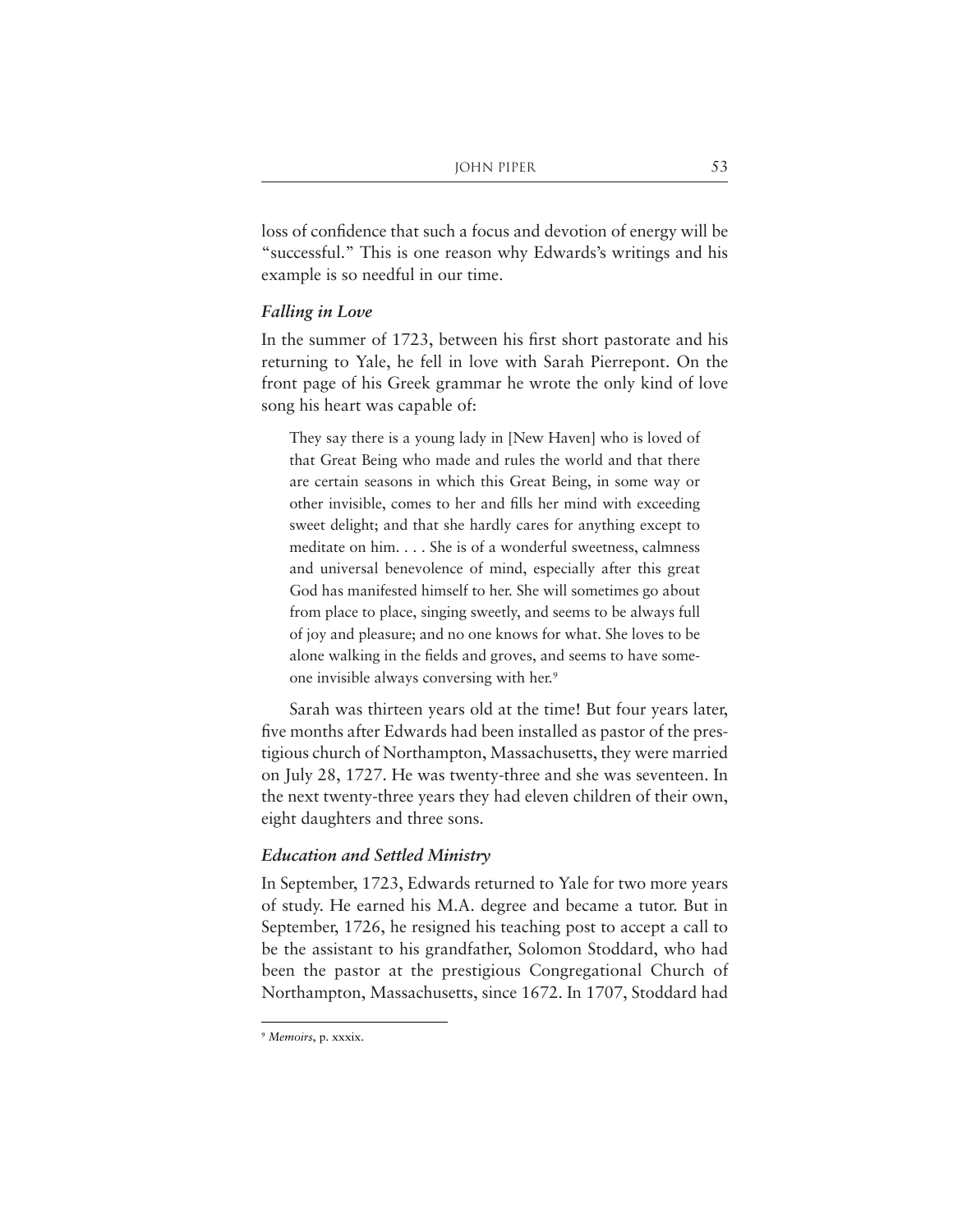introduced a view of the Lord's Supper that treated it as a "converting ordinance" and people with no claim to regeneration were encouraged to join the church. This would prove ominous for Jonathan Edwards later when he came to a very different conclusion. In the meantime, one of the effects on the congregation was to produce a very lax and degenerate people at the time of Edwards's arrival.

The young became addicted to habits of dissipation and licentiousness; family government too generally failed; the Sabbath was extensively profaned; and the decorum of the sanctuary was not infrequently disturbed. There had also long prevailed in the town a spirit of contention between two parties, into which they had for many years been divided, which kept alive a mutual jealousy and prepared them to oppose one another in all public affairs. Such were the circumstances in which Mr. Edwards entered on his ministry at Northampton.<sup>10</sup>

Stoddard died on February 22, 1729, and Edwards became the pastor of the church for the next 23 years. It was a traditional Congregational church which in 1735 had 620 communicants.11 During his ministry at this church Edwards delivered the usual two two-hour messages each week, catechized the children, and counseled people in his study. He did not visit regularly from house to house, though "he used to preach frequently at private meetings, in particular neighborhoods."12 This meant that he could spend thirteen or fourteen hours a day in his study.13 This may not have been pastorally wise. But Edwards thought pastors should "consult their own talents and circumstances, and visit more or less, according to the degree in which they could hope thereby to promote the great ends of the ministry. . . . It appeared to him, that he could do the greatest good to the souls of men, and most promote

<sup>10</sup> *Memoirs,* p. xxxviii.

<sup>11</sup> Jonathan Edwards, *A Narrative of Surprising Conversions*, in: *The Works of Jonathan Edwards*, vol. 1 Edinburgh: (Banner of Truth Trust, 1974), p. 350.

<sup>12</sup> *Memoirs,* p. xxxviii.

<sup>&</sup>lt;sup>13</sup> Memoirs, p. xxxix. "He commonly spent thirteen hours every day in his study; and these hours were passed, not in perusing or treasuring up the thoughts of others, but in employments far more exhausting—in the investigation of difficult subjects, in the origination and arrangement of thoughts, in the invention of arguments, and in the discovery of truths and principles."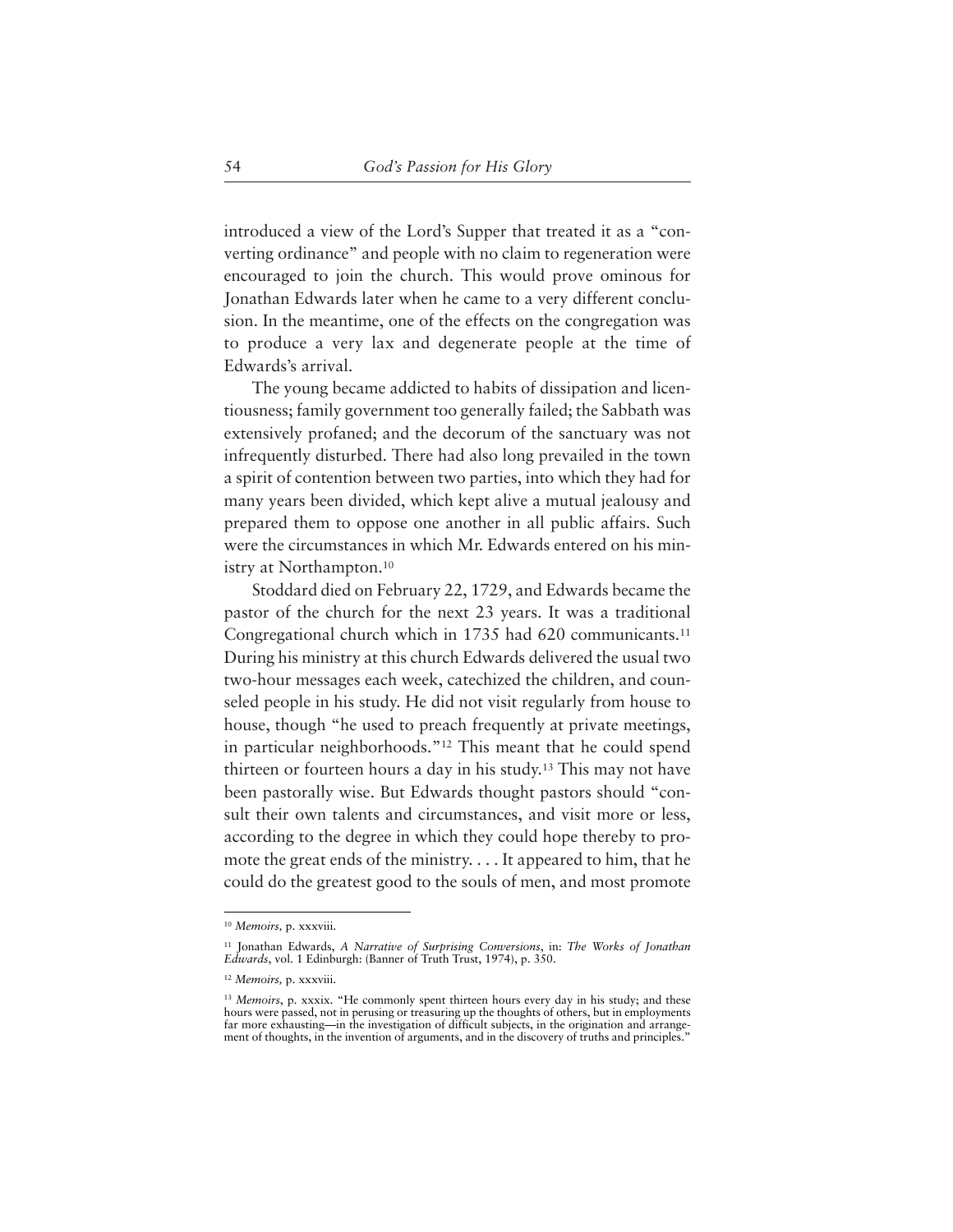the cause of Christ, by preaching and writing, and conversing with persons under religious impressions in his study."14

#### *The Assiduous, Pastoral Student of Scripture*

Thus Edwards set for himself a course in ministry that would be preponderantly study and preaching. And most of that effort went into the direct study of the Scriptures. His great-grandson, Sereno Dwight, said that when Edwards came to the pastorate in Northampton, "he had studied theology, not chiefly in systems or commentaries, but in the Bible."15 This was consistent with Edwards's counsel to all Christians, "Be assiduous in reading the Holy Scriptures. This is the fountain whence all knowledge in divinity must be derived. Therefore let not this treasure lie by you neglected."16

And he set an amazing example of his own counsel to study the Bible itself. I visited Yale's Beinecke Library where most of Edwards's unpublished works are stored. A friend took me down to the lower level into a little room where two or three men were working on old manuscripts with microscopes and special lighting. I was allowed to see some of Edwards's sermon manuscripts (including "Sinners in the Hands of an Angry God") and his catalogue of reading, and his interleaved Bible.

The interleaved Bible he had evidently made himself. He had taken a large Bible apart page by page and inserted a blank sheet of paper between each page and then resewn the book together. Then he drew a line down the center of each blank page in order to make two columns for notes. On page after page in even the remotest parts of Scripture there were extensive notes and reflections in his tiny, almost illegible, handwriting.

Thus there is good reason to believe that Edwards really did follow through on his 28th resolution: "Resolved: To study the Scriptures so steadily, constantly, and frequently, as that I may find, and plainly perceive, myself to grow in the knowledge of the same."17 This was Edwards's personal application of 2 Peter 3:18, "Grow in

<sup>14</sup> *Memoirs*, p. xxxix.

<sup>15</sup> *Memoirs*, p.xxxvii.

<sup>&</sup>lt;sup>16</sup> "Christian Knowledge," p. 162.

<sup>17</sup> *Memoirs*, p. xxi.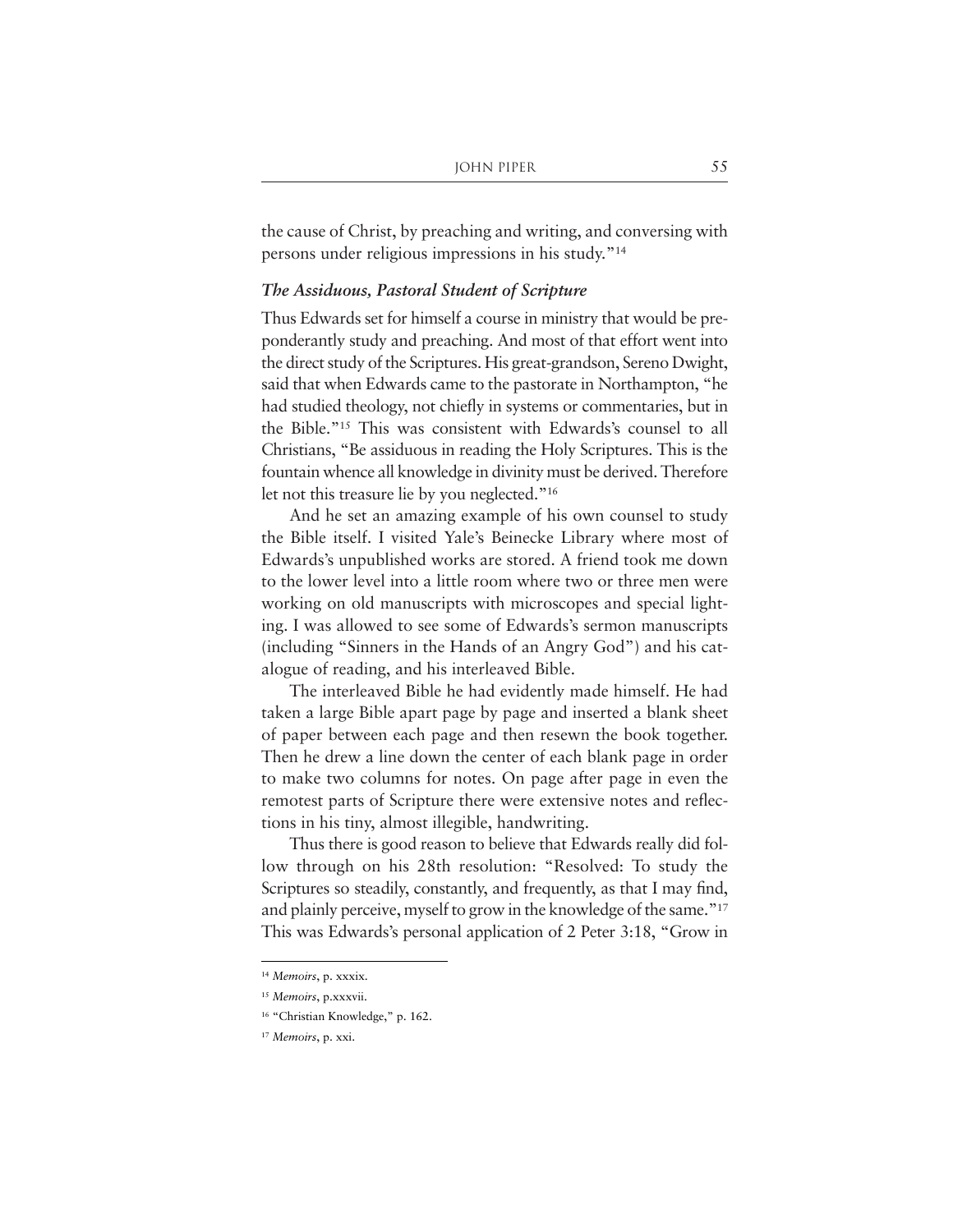the . . . knowledge of our Lord and Savior Jesus Christ." He gave himself "assiduously" to study the very words of God, and would not allow them to lie by him neglected. This was the wellspring of his profoundly Biblical re-thinking of great theological questions.

## *Extraordinary Discipline for the Sake of Labor*

Edwards's six-foot-one frame was not robust, and his health was always precarious. Nevertheless, "not at any time in his stormy career is there the slightest hint of either mental or emotional instability."18 He maintained the rigor of his study schedule only with strict attention to diet and exercise. Everything was calculated to optimize his efficiency and power in study. Dwight tells us that he "carefully observed the effects of the different sorts of food, and selected those which best suited his constitution, and rendered him most fit for mental labor."19 Thus he abstained from every quantity and kind of food that made him sick or sleepy. Edwards had set this pattern when he was 21 years old when he wrote in his diary, "By a sparingness in diet, and eating as much as may be what is light and easy of digestion, I shall doubtless be able to think more clearly, and shall gain time: 1. By lengthening out my life; 2. Shall need less time for digestion, after meals; 3. Shall be able to study more closely, without injury to my health; 4. Shall need less time for sleep; 5. Shall more seldom be troubled with the head-ache."20 Hence he was "Resolved, To maintain the strictest temperance in eating and drinking."21

In addition to watching his diet so as to maximize his mental powers, he also took heed to his need for exercise. In the winter he would chop firewood a half-hour each day, and in the summer he would ride into the fields and walk alone in meditation. But there was more than mental efficiency in these trips to the woods.

#### *A Lover of Nature and the God of Nature*

For all his rationalism, Edwards had a healthy dose of the romantic and mystic in him. He wrote in his diary: "Sometimes

<sup>18</sup> Ola Winslow, *Jonathan Edwards* (New York: Octagon Books, 1973), p. 20.

<sup>19</sup> *Memoirs*, p. xxxviii.

<sup>20</sup> *Memoirs*, p. xxxv.

<sup>21</sup> *Memoirs*, p. xxi.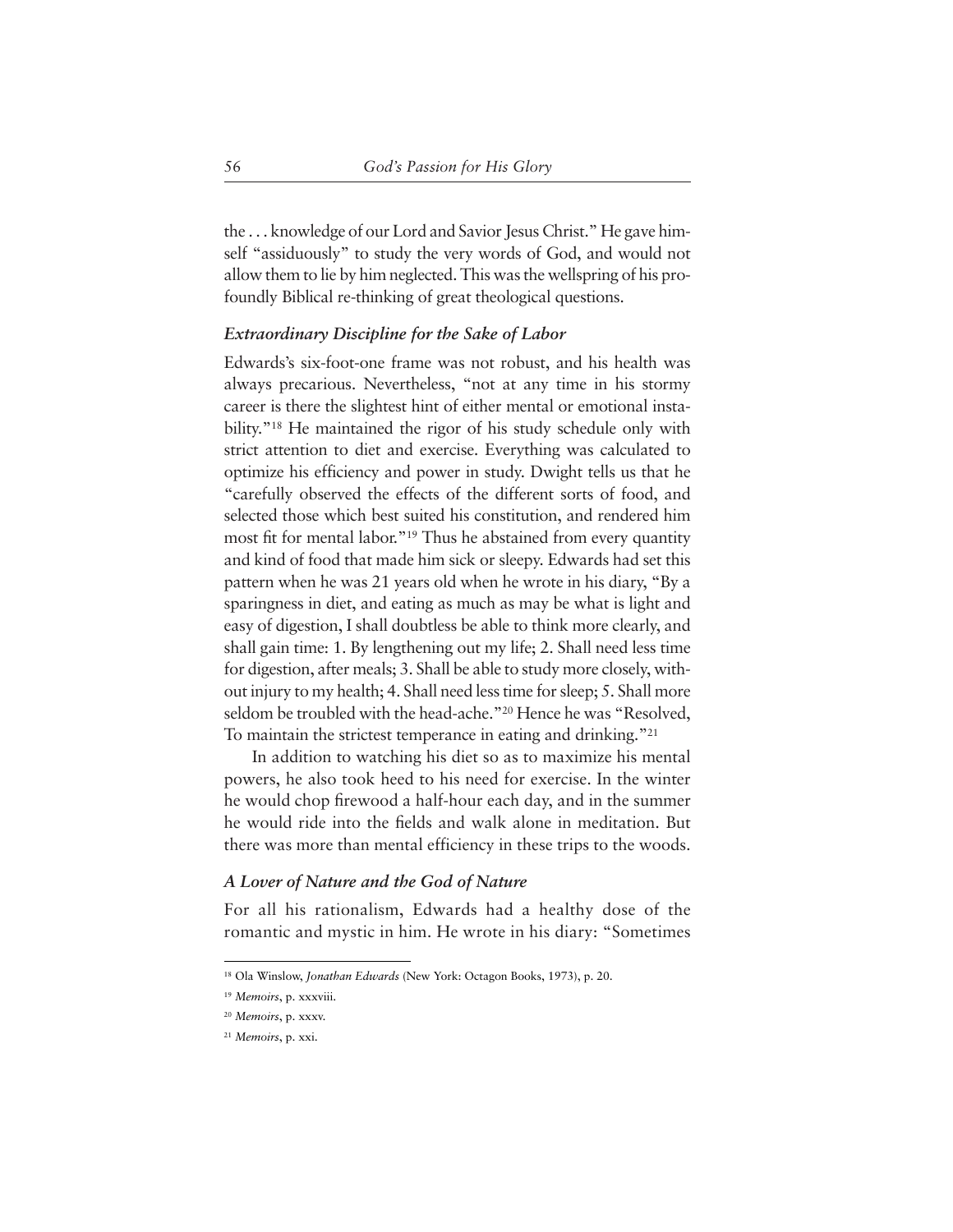on fair days I find myself more particularly disposed to regard the glories of the world than to betake myself to the study of serious religion."22 But romanticism is not at the bottom of such experiences in nature. Mark Noll comes closer to the explanation when he says, "Edwards both preached ferocious hell-fire sermons and expressed lyrical appreciation of nature because the God who created the world in all its beauty was also perfect in holiness."23 Edwards really believed that "The heavens are telling the glory of God" (Ps. 19:1). He describes one of his experiences:

Once as I rode out into the woods for my health in 1737, having alighted from my horse in a retired place, as my manner commonly has been, to walk for divine contemplation and prayer, I had a view, that for me was extraordinary, of the glory of the Son of God, as Mediator between God and man, and his wonderful, great, full, pure and sweet grace and love and meek, gentle condescension. This grace that appeared so calm and sweet appeared also great above the heavens. The person of Christ appeared ineffably excellent, with an excellency, great enough to swallow up all thought and conception—which continued, as near as I can judge, about an hour; which kept me the greater part of the time in a flood of tears, and weeping aloud.24

With such words in our ears it is not as difficult to believe the words of Elisabeth Dodds when she says, "The mythic picture of him is of the stern theologian. He was in fact a tender lover and a father whose children seemed genuinely fond of him."25 It is not easy to know what his family life looked like under the kind of rigorous study schedule we have seen. We do know that he believed in filling every moment of life to the full and wasting none of them. His sixth resolution was simple and powerful: "Resolved: To live with all my might while I do live." And the fifth was similar:

<sup>22</sup> Quoted by Elisabeth Dodds, *Marriage to a Difficult Man (*Philadelphia: The Westminster Press, 1971), p. 22.

<sup>23</sup> Mark Noll, in a caption under Edwards's portrait in *Christian History*, vol. 4, no. 4, p. 3.

<sup>24</sup> *Memoirs*, p. xlvii.

<sup>25</sup> *Marriage to a Difficult Man*, p. 7.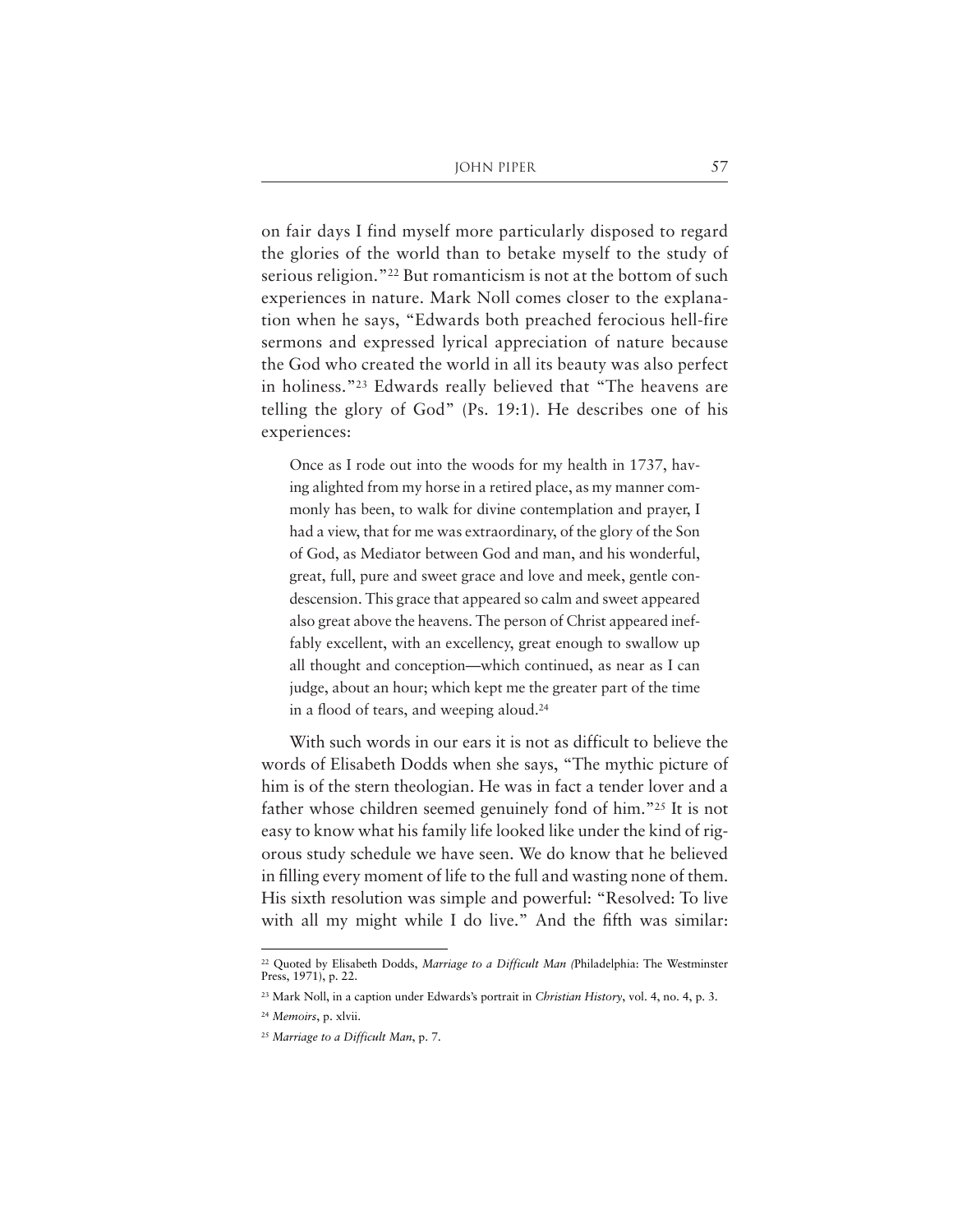"Resolved: Never to lose one moment of time, but to improve it in the most profitable way I possibly can."26

#### *A Family Man*

We have some reason to think that Edwards regarded his family as worthy of that kind of unwasted time. Sereno Dwight says, "In the evening, he usually allowed himself a season of relaxation, in the midst of his family."27 But in another place Edwards himself says (in 1734, when he was thirty-one years old), "I judge that it is best, when I am in a good frame for divine contemplation, or engaged in reading the Scriptures, or any study of divine subjects, that, ordinarily, I will not be interrupted by going to dinner, but will forego my dinner, rather than be broke off."28 One might think that Sarah Edwards would resent this and become disillusioned with her husband's theology. But it was not so. Her hospitality and piety are legendary.29 I think it would be fair to say that the indispensable key to raising eleven believing children30 in the Edwards's home was an "uncommon union" that Edwards enjoyed with his wife, rooted in a great theology of joy. Her great-grandson said, "Her religion had nothing gloomy or forbidding in its character. Unusual as it was in degree, it was eminently the religion of joy."31 Sarah's story is well told in Elisabeth Dodds's *Marriage to a Difficult Man*, and given a historical-fictional rendering by Edna Gerstner in *Jonathan and Sarah Edwards: An Uncommon Union*. 32

#### *A Leader in the Great Awakening*

About five years into Edwards's ministry as the pastor at Northampton, tremors of revival were felt. They were to continue

<sup>26</sup> *Memoirs*, p. xx.

<sup>27</sup> *Memoirs*, p. xxxviii.

<sup>28</sup> *Memoirs*, p. xxxvi.

<sup>29</sup> A short sketch of these strengths is found in the *Memoirs*, p. xlvi.

<sup>30</sup> One remarkable tribute to the grace of God through the lives and family of Jonathan and Sarah Edwards is the account by A. E. Winship of what became of their heirs over the next 150 years, in comparison with another family pseudonymously called the "Jukes." Of the Edwards came 13 college presidents, 65 professors, 100 lawyers, a dean of a law school, 30 judges, 66 physicians, 80 office holders, etc. See the whole comparison in Elisabeth Dodds, *Marriage to a Difficult Man*, pp. 37-39.

<sup>31</sup> *Memoirs*, p. xlvi.

<sup>32</sup> Elisabeth Dodds, *Marriage to a Difficult Man* (see footnote 22); Edna Gerstner, *Jonathan and Sarah Edwards: An Uncommon Union* (Morgan, PA: Soli Deo Gloria Publications, 1995).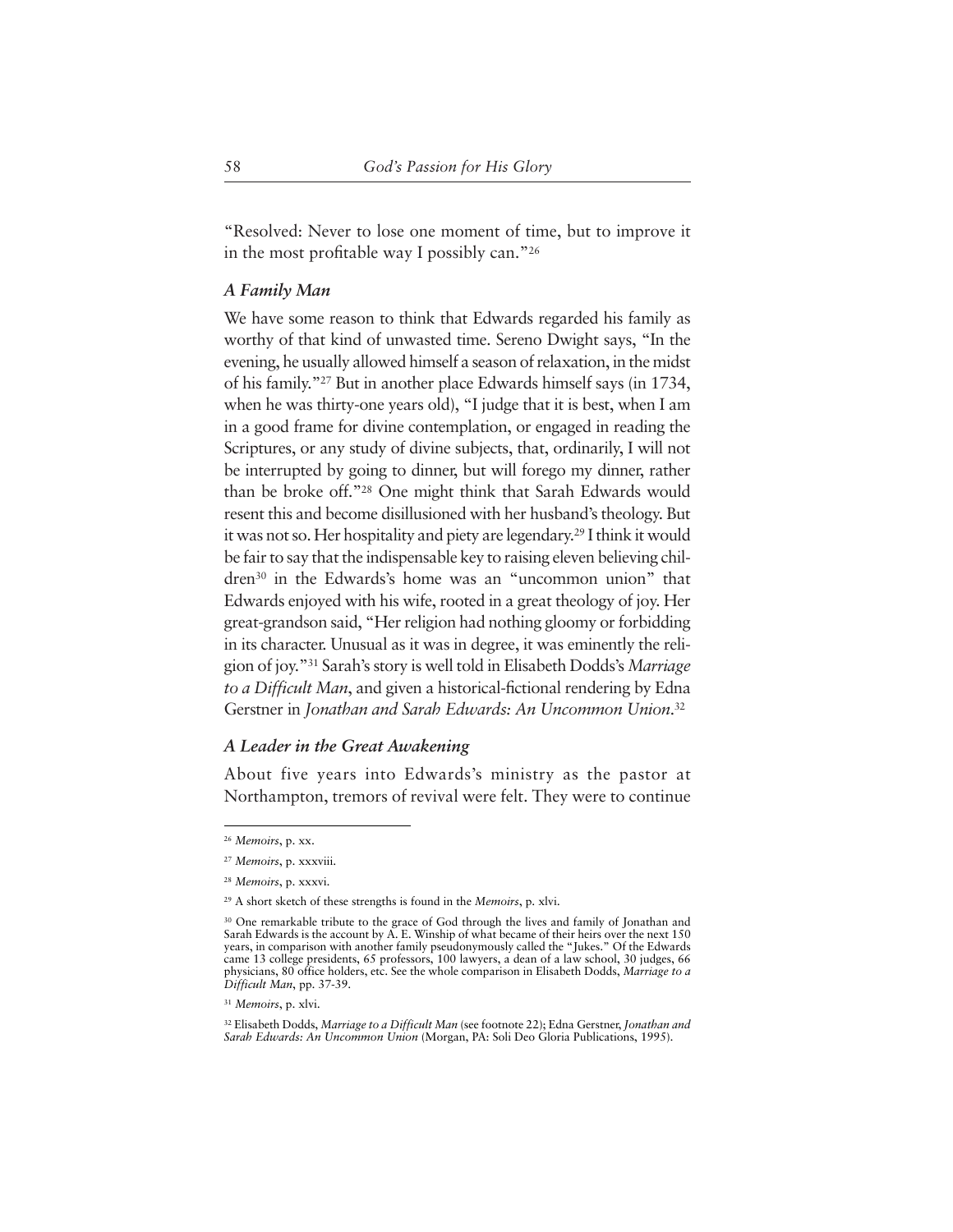on and off for about fifteen years, with the peak of the Great Awakening felt in Edwards's church in the mid-1730s and the early 1740s. Edwards was at the heart of this awakening, sparking it, defending it, analyzing it, and recounting it. He was known throughout New England as a leader in this awakening and was willing to take "missionary tours" to promote it. For example, on July 8, 1741, he preached "Sinners in the Hands of an Angry God" in Enfield, Connecticut, "which was the cause of an immediate revival of religion throughout the place."33

A series of sermons that he preached in 1742 and 1743, as the last crest of intense religious fervor was subsiding in Northampton, was published in 1746 under the title *Treatise Concerning the Religious Affections*. This book is the mature, seasoned reflection of Edwards, and the most profound analysis of the difference between true and false Christian experience that emerged from the season of the Great Awakening. In fact, it is probably one of the most penetrating and heart-searching Biblical treatments ever written of the way God works in saving and sanctifying the human heart. I often tell people that this would be a great place to start in their wider reading of Edwards.

#### *The Lasting, Worldwide Fruit of a Young Man's Life and Death*

What we owe to the unexpected and unplanned providences of life is incalculable.34 In 1743, Jonathan Edwards met David Brainerd in New Haven. Brainerd was a young missionary to the Indians, whose life would have passed into the annals of heaven, but not earth, without this fortuitous encounter with Edwards. There was a bond established. In March, 1747, Brainerd was dying of tuberculosis and came to live with the Edwards family. He was cared for by Jerusha, Edwards's seventeen-year-old daughter. Brainerd died on October 9, 1747 at the age of twenty-nine. To her father's distress, Jerusha died five months later on February 14, 1748. Edwards lamented,

<sup>33</sup> *Memoirs*, p. li.

<sup>34</sup> "Providence" was Edwards's own designation of what is described here: "I have for the present, been diverted . . . by something . . . that Divine Providence unexpectedly laid in my way, and seemed to render unavoidable, viz. publishing Mr. Brainerd's Life." Quoted from a letter dated August 31, 1748, Jonathan Edwards, *Freedom of the Will*, ed. by Paul Ramsey, *The Works of Jonathan Edwards*, vol. 1 (New Haven: Yale University Press, 1957), pp. 3-4.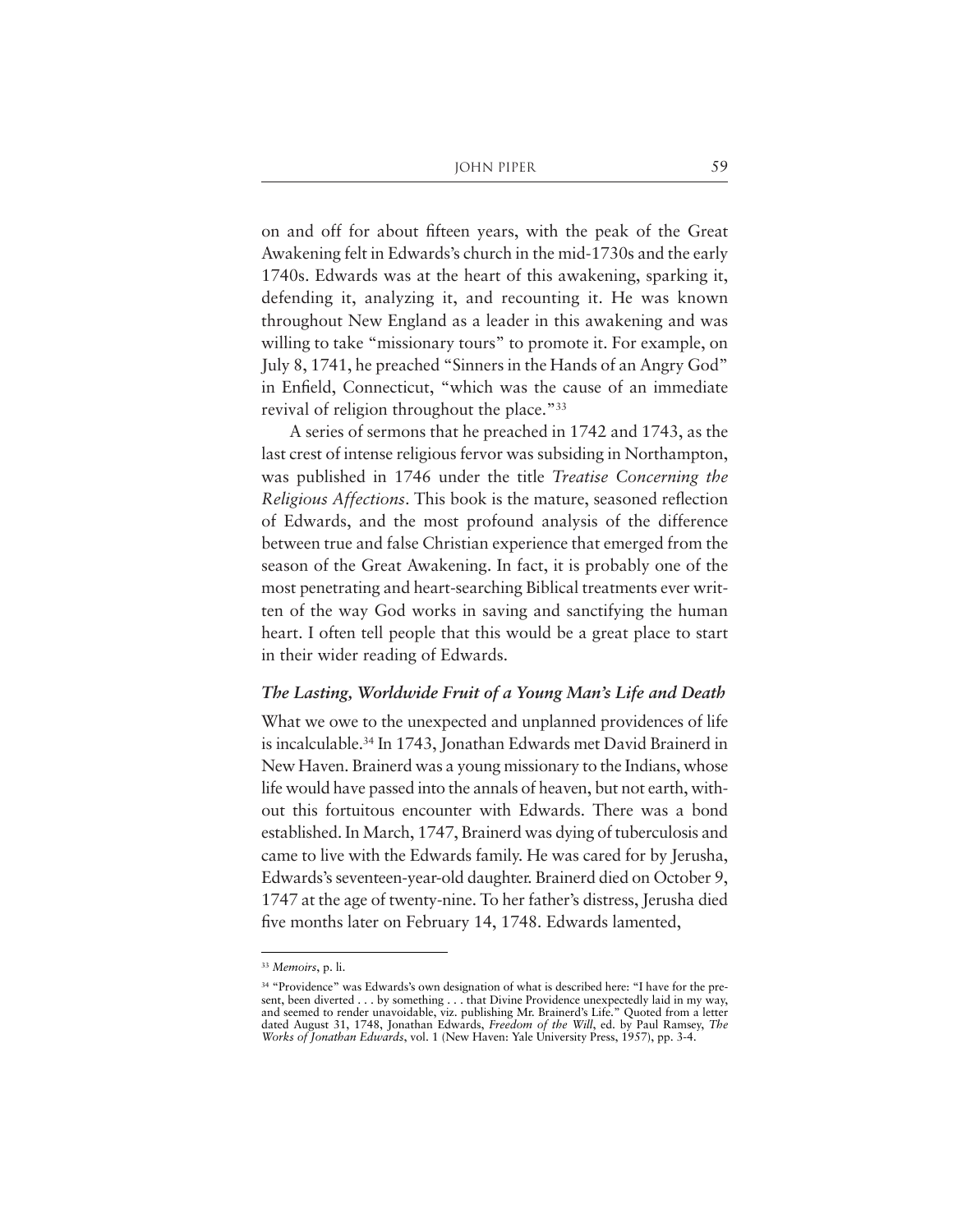It has pleased a holy and sovereign God, to take away this my dear child by death, on the 14th of February, next following , after a short illness of five days, in the 18th year of her age. She was a person of much the same spirit with Brainerd. She had constantly taken care of and attended him in this sickness, for nineteen weeks before his death; devoting herself to it with great delight, because she looked on him as an eminent servant of Jesus Christ.35

Her father shared her estimate, so much so that he undertook to edit and publish Brainerd's journals—an act of devotion to Brainerd and to the great cause of world evangelization that his short life stood for. The reverberations for the sake of world missions in the following 250 years have been, as I said, incalculable. The book has never been out of print.

Almost immediately it challenged the spirit of God's great adventurers. Gideon Hawley, one of Edwards's missionary protégés, carried it in his saddlebag as the only other book besides his Bible, as he traveled among the Indians.<sup>36</sup> John Wesley put out a shortened version of Edwards's *Life of Brainerd* in 1768, ten years after Edwards's death. He disapproved of Edwards's and Brainerd's Calvinism,<sup>37</sup> but said that preachers of David Brainerd's spirit would be invincible.

The rise of the modern Protestant missionary movement took great inspiration from Edwards and Brainerd. For example, in the early 1800s in India, William Carey drew up a covenant for his missionary band that included the words, "Let us often look at Brainerd."38 Andrew Fuller, the great "rope holder" back home in England, was dismayed several months before his death in 1815 to hear that people were belittling the influence of Jonathan Edwards on his colleague John Sutcliff and, by implication, on the

<sup>35</sup> *Memoirs*, p. xciv.

<sup>36</sup> Iain Murray, *Jonathan Edwards*, p. 470.

<sup>37</sup> Murray comments on this edition, "Wesley's judgment of priorities was right even if the liberties which he took in editing and abridging (with no leave from Edwards) are surprising by present-day standards. For besides popularizing Edwards, Wesley was also concerned 'to separate the rich ore of evangelical truth from the base alloy of . . . Calvinian error.'" *Jonathan Edwards*, *A New Biography* (Edinburgh: The Banner of Truth Trust, 1989), pp. 456-457.

<sup>38</sup> Quoted from S. Pearce Carey's biography of William Carey in Iain Murray, *Jonathan Edwards*, p. 470.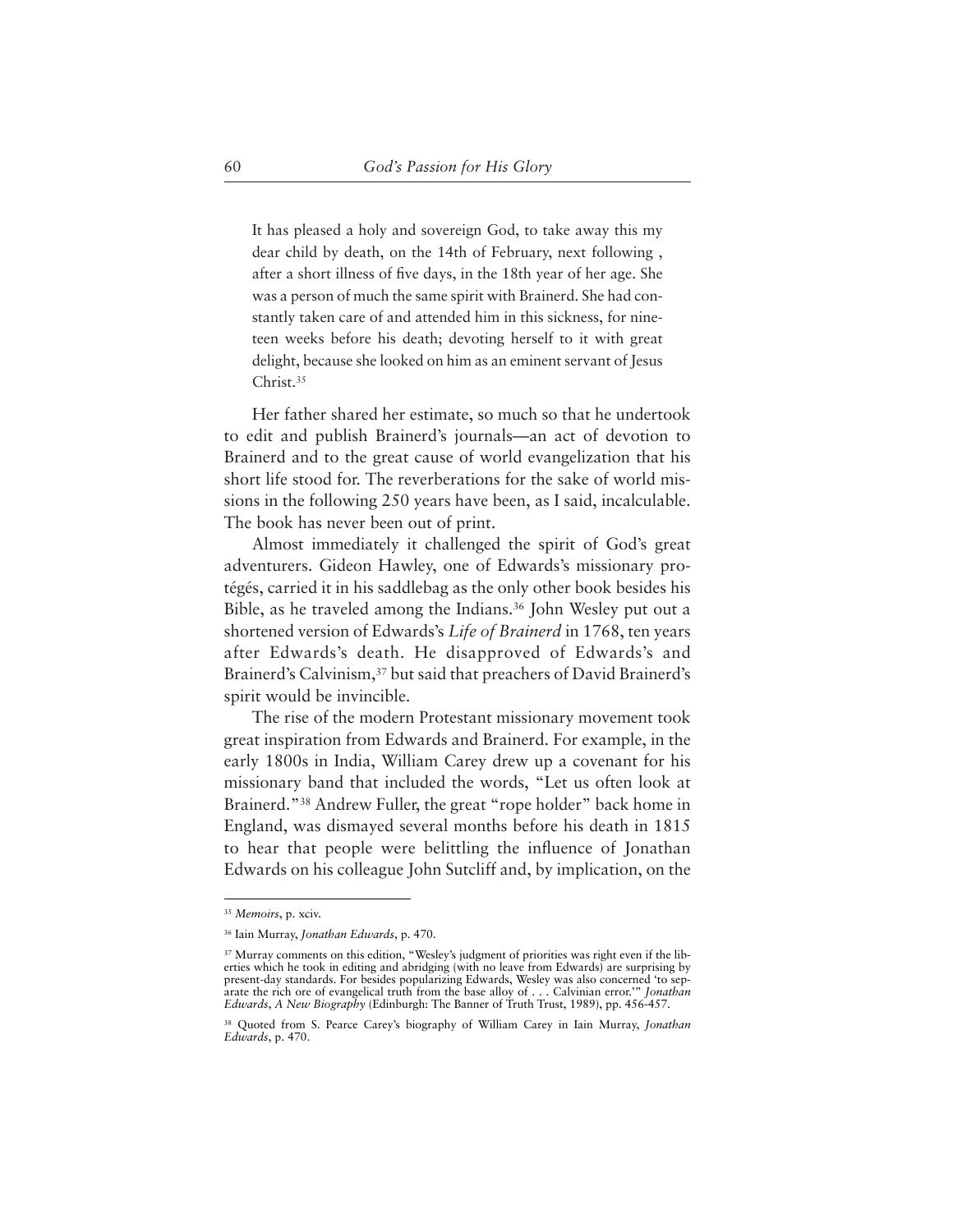like-minded band who had gone to India. He wrote a letter to his friend John Ryland:

We have some who have been giving out, of late, that "If Sutcliff and some other had preached more of Christ, and less of Jonathan Edwards, they would have been more useful." If those who talked thus preached Christ half as much as Jonathan Edwards did, and were half as useful as he was, their usefulness would be double what it is. It is very singular that the mission to the East should have originated with men of these principles and, without pretending to be a prophet, I may say, If ever it falls into the hands of men who talk in this strain, it will soon come to nothing.39

The list of missionaries who testify to the inspiration of Jonathan Edwards's influence through the labor of love he expended in writing *The Life of David Brainerd<sup>40</sup>* is longer than any of us knows: Francis Asbury, Thomas Coke, William Carey, Henry Martyn, Robert Morrison, Samuel Mills, Fredrick Schwartz, Robert M'Cheyne, David Livingstone, Andrew Murray. A few days before he died, Jim Elliot, who was martyred by the Aucas in 1956, entered in his diary, "Confession of pride—suggested by David Brainerd's *Diary* yesterday—must become an hourly thing with me."41 For 250 years Edwards has been fueling the missionary movement with his biography of David Brainerd.

This impact on the modern missionary movement was not planned by Jonathan Edwards, as most of the turns of our lives are not planned by us. Brainerd came into his life, he died in Edwards's house, Edwards's daughter died soon after, and then there were all these journals to deal with in heartache and in longing for some good to come of it all.

<sup>39</sup> Andrew Fuller, *The Complete Works of the Rev. Andrew Fuller*, vol. 1 (Harrisonburg, VA: Sprinkle Publications, 1988, orig. 1845), p. 101.

<sup>40</sup> Jonathan Edwards, *An Account of the Life of the Reverend Mr. David Brainerd*, ed. by Norman Pettit, *The Works of Jonathan Edwards,* vol. 7. (Yale University Press, 1985).

<sup>41</sup> Elisabeth Elliot, ed., *The Journals of Jim Elliot* (Grand Rapids: Fleming H. Revell, 1978), p. 143.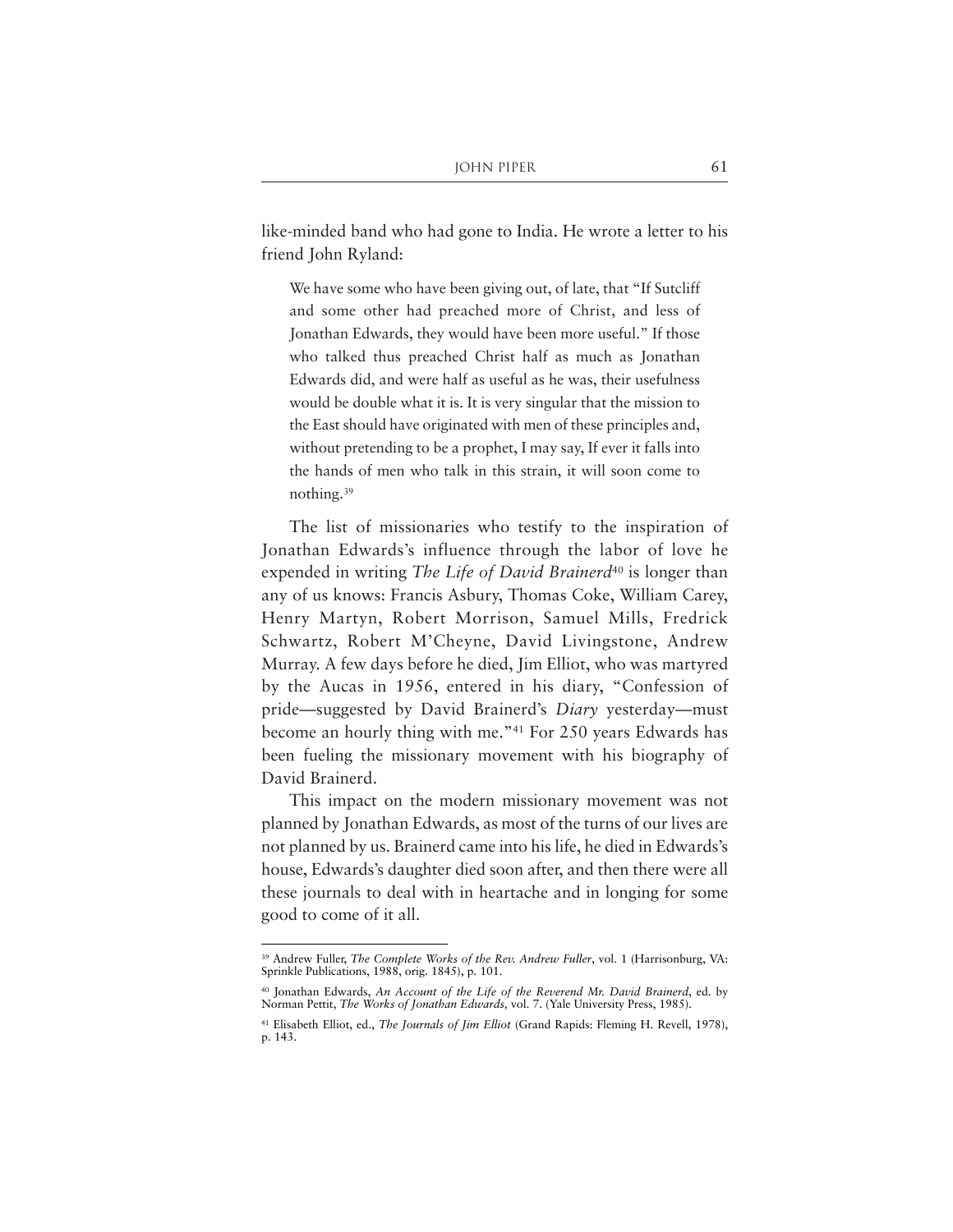#### *The Inglorious Dismissal*

Similarly Edwards did not plan the last chapter of his life in which he himself would be a missionary to the Indians, and in which he would write four of his most significant books. It all happened in a way that he would have never planned or wanted.

In 1750, Edwards was dismissed ingloriously from his pastorate after twenty-three years of ministry. Such things are always more convoluted and painful than anyone can know, but there are some reasons that we can point to. In 1744, some young people in Edwards's congregation were circulating "licentious books" and using obscene language. It came to Edwards's attention and he called a council with church approval, but then, unwisely it seems, read publicly the list of youths who were to report to his home without distinguishing in the list between the accused and the witnesses. So much resistance emerged among the people, Sereno Dwight says, that "it seemed in a great measure to put an end to his usefulness at Northampton and doubtless laid the foundation for his removal."42

But the decisive conflict emerged in the spring of 1749. It became generally known that Edwards had come to reject the former pastor's view on who should be admitted to the Lord's Supper. Solomon Stoddard had believed that the Lord's Supper could be a converting ordinance and that people could take communion in the hope of obtaining conversion by it. In August, Edwards wrote a detailed treatise to prove "that none ought to be admitted to the communion and privileges of members of the visible church of Christ in complete standing, but such as are in profession, and in the eye of the church's Christian judgment, godly or gracious persons."<sup>43</sup> The treatise was scarcely read, and there was a general outcry to have Edwards dismissed.

#### *The Farewell Sermon*

After almost a year of stressful controversy, the decision for dismissal was read to the people on June 22, 1750. Nine days later

<sup>42</sup> *Memoirs*, p. cxv.

<sup>43</sup> Jonathan Edwards, *A Humble Inquiry*, in : *The Works of Jonathan Edwards*, vol. 1 (Edinburgh: Banner of Truth Trust, 1974), p. 436.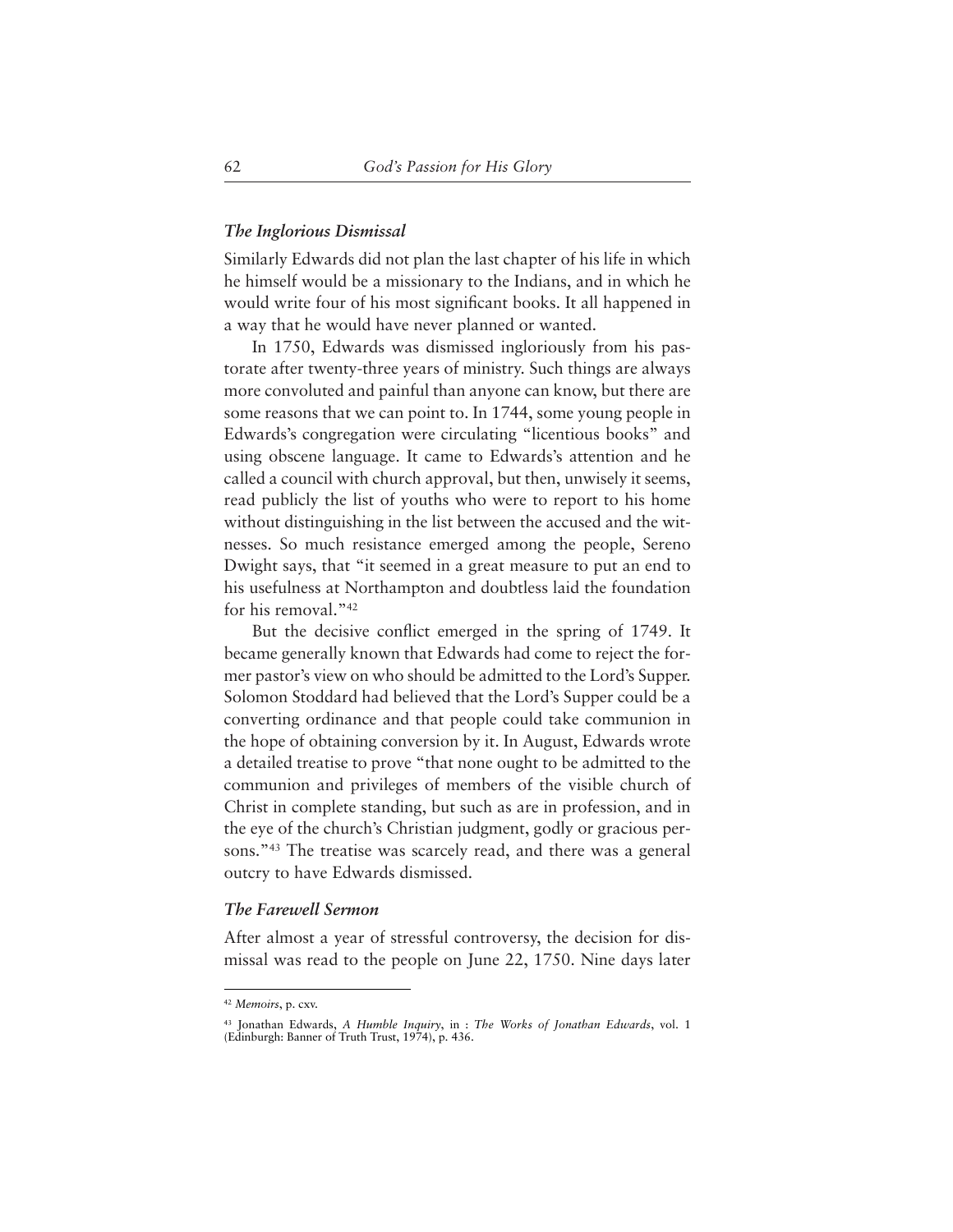on July 1, Edwards preached his famous Farewell Sermon, which is printed in the Banner of Truth edition of his *Works*. <sup>44</sup> It was a message, as were all his messages, utterly serious and without personal rancor. It closes with words of gracious yearning for the good of his people:

I now take leave of you and bid you all, farewell; wishing and praying for your best prosperity. I would now commend your immortal souls to him, who formerly committed them to me, expecting the day when I must meet you again before him, who is the Judge of quick and dead. I desire that I may never forget this people, who have been so long my special charge, and that I may never cease fervently to pray for your prosperity. May God bless you with a faithful pastor, one that is well acquainted with his mind and will, thoroughly warning sinners, wisely and skillfully searching professors and conducting you in the way to eternal blessedness. May you have truly a burning and shining light set up in this candlestick; and may you, not only for a season, but during his whole life, that a long life, be willing to rejoice in his light.

And let me be remembered in the prayers of all God's people that are of a calm spirit, and are peaceable and faithful in Israel, of whatever opinion they may be with respect to terms of church communion. And let us all remember, and never forget our future solemn meeting on that great day of the Lord; the day of infallible decision, and of the everlasting and unalterable sentence. Amen.<sup>45</sup>

Edwards was forty-six years old. He had nine children to support, the youngest, his son Pierrepont, having been born three months before his dismissal. Jerusha had died in 1747, and Sarah, the oldest, had married Elihu Parsons on June 11, just eleven days before Edwards was dismissed. We can feel some of the crisis in Edwards's own words from a letter written a week after his dismissal:

I am now separated from the people between whom and me there was once the greatest union. Remarkable is the providence of God in this matter. In this event we have a striking instance of

<sup>44</sup> *Memoirs*, pp. cxcviii-ccvii.

<sup>45</sup> *Memoirs*, p. ccvii.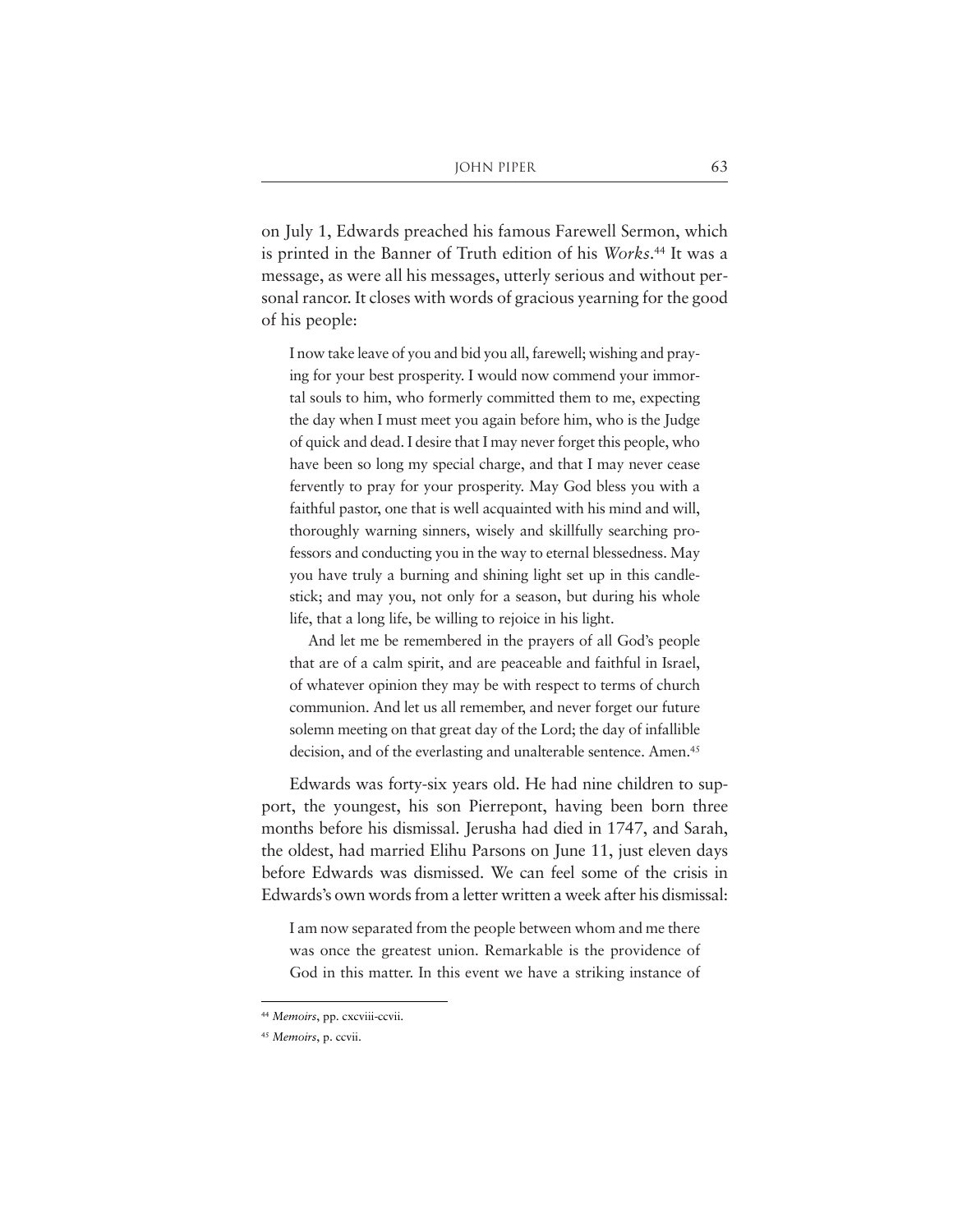the instability and uncertainty of all things here below. The dispensation is indeed awful in many respects, calling for serious reflection and deep humiliation in me and my people. The enemy, far and near, will now triumph; but God can overrule all for his own glory. I have nothing visible to depend upon for my future usefulness, or the subsistence of my numerous family. But I hope we have an all-sufficient, faithful, covenant God, to depend upon. I desire that I may ever submit to him, walk humbly before him, and put my trust wholly in him. I desire, dear Sir, your prayers for us, under our present circumstances.46

#### *The Move to Stockbridge*

The church gave him support in the immediately following months, even asking him to preach at times. In early December of 1750, the church in Stockbridge, Massachusetts, about forty miles west of Northampton and very much a frontier village on the edge of settled New England, called Edwards to consider being their pastor. Simultaneously the Society in London for Propagating the Gospel in New England and the Parts Adjacent also called him to evangelize the Housatonnuck River Indians at Stockbridge. In January, 1751, Edwards went to visit Stockbridge and stayed the winter. In June he accepted the call and moved alone to the village to assume his responsibilities. His family moved to join him in August and on August 8, 1751, he was installed as the pastor of the little church made up of colonists and Indians.

In Northampton, Edwards had been financially well off, receiving (in his own words) "the largest salary of any country minister in New England."47 But in Stockbridge he was so pressed for funds before selling his home in Northampton, that he lacked the necessary paper for writing. The mission and church in Stockbridge were beset with problems that demanded Edwards's attention. A house had to be built, sermons had to be prepared and preached (often through his Indian interpreter, John Wonwanonpequunnonnt), 48

<sup>46</sup> *Memoirs*, p. cxxii.

<sup>47</sup> *Memoirs*, p. cxli.

<sup>48</sup> *Freedom of the Will*, p. 5.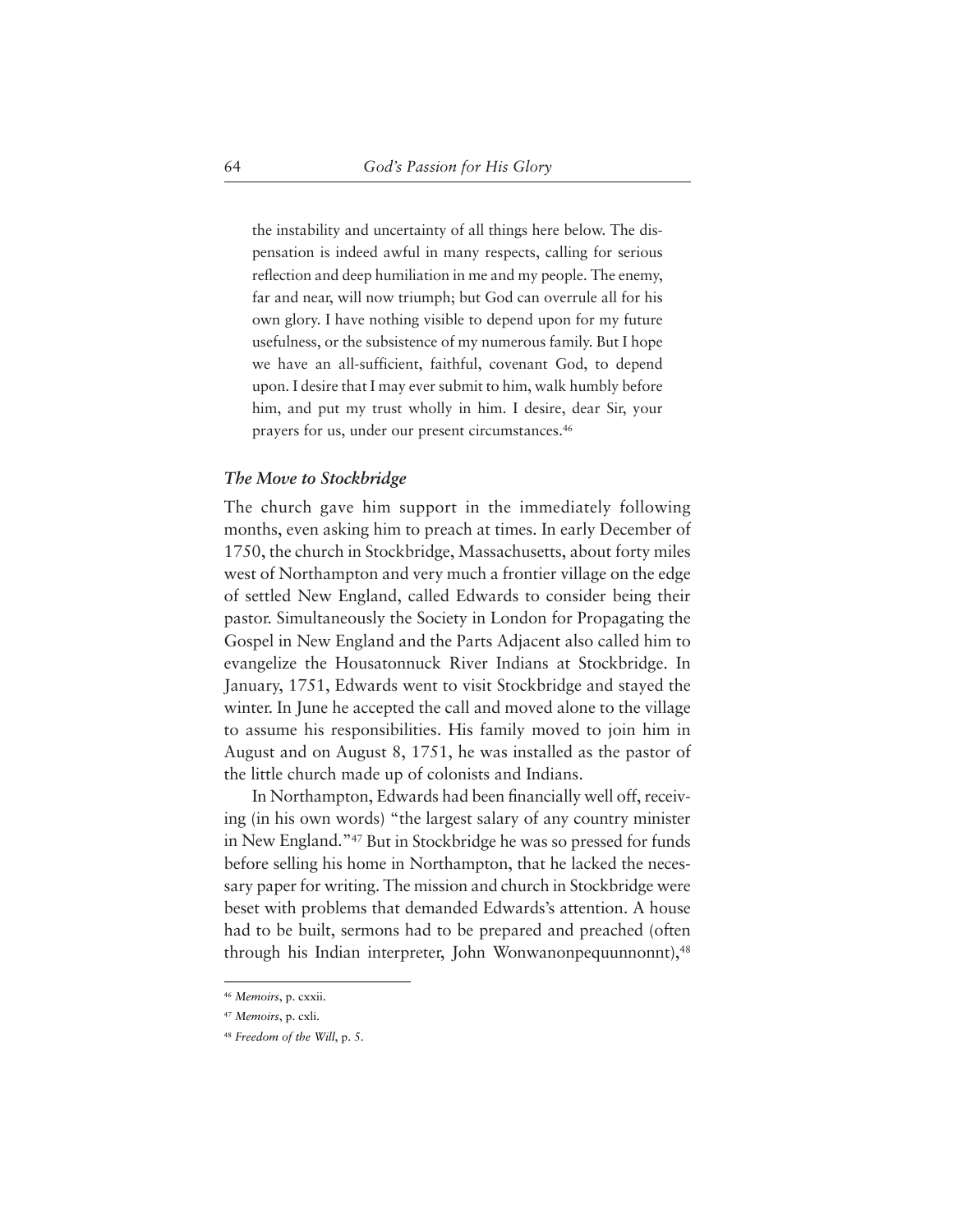special concerns of the Indian converts had to be addressed (e.g., the language issue and what sorts of schools to provide), parties had to be reconciled, misuse of mission funds had to be confronted. Edwards gave himself to these duties with faithfulness.

#### *The Greater Purposes of God in Pain*

But the greater purposes of God in this strange and painful providence of Edwards's removal to Stockbridge, I would venture, are in the thinking and writing that Edwards did in these seven years before he was called to be the president of Princeton. Four of Edwards's weightiest, most influential, books were written in the years 1752-1757. Paul Ramsey says that they "are not wholly undeserving of such high praise as 'four of the ablest and most valuable works which the Church of Christ has in its possession.'"49 I describe my own personal encounter with these books in Chapter Three (pp. 77-97). That Edwards would interact with the dominant philosophical writings of his time and write theological-philosophical books in this out-of-the-way place under these primitive conditions is a wonder.

#### *The Passion for Philosophical Engagement*

There are few models for grasping the passion of Edwards to vindicate Christianity philosophically in the context of a pastoral and missionary life. Norman Fiering has argued that "his goal, if it can be put in one sentence, was to give seventeenth-century Puritan pietism a respectable philosophical structure, which would make it rationally credible and more enduring than it could be without the aid of philosophy."50 A more sympathetic way of saying it would be that Edwards believed his Biblical theology was, in fact, a true rendering of reality, and therefore could stand confidently in the marketplace of philosophical ideas and give an account of itself—which in his hands it would do.

But Fiering is right that Edwards is not fully "comprehensible in terms of his New England Puritan background alone. He was

<sup>49</sup> *Freedom of the Will*, p. 8.

<sup>50</sup> *Jonathan Edwards's Moral Thought and Its British Context* (Chapel Hill: North Carolina University Press, 1981) p. 60.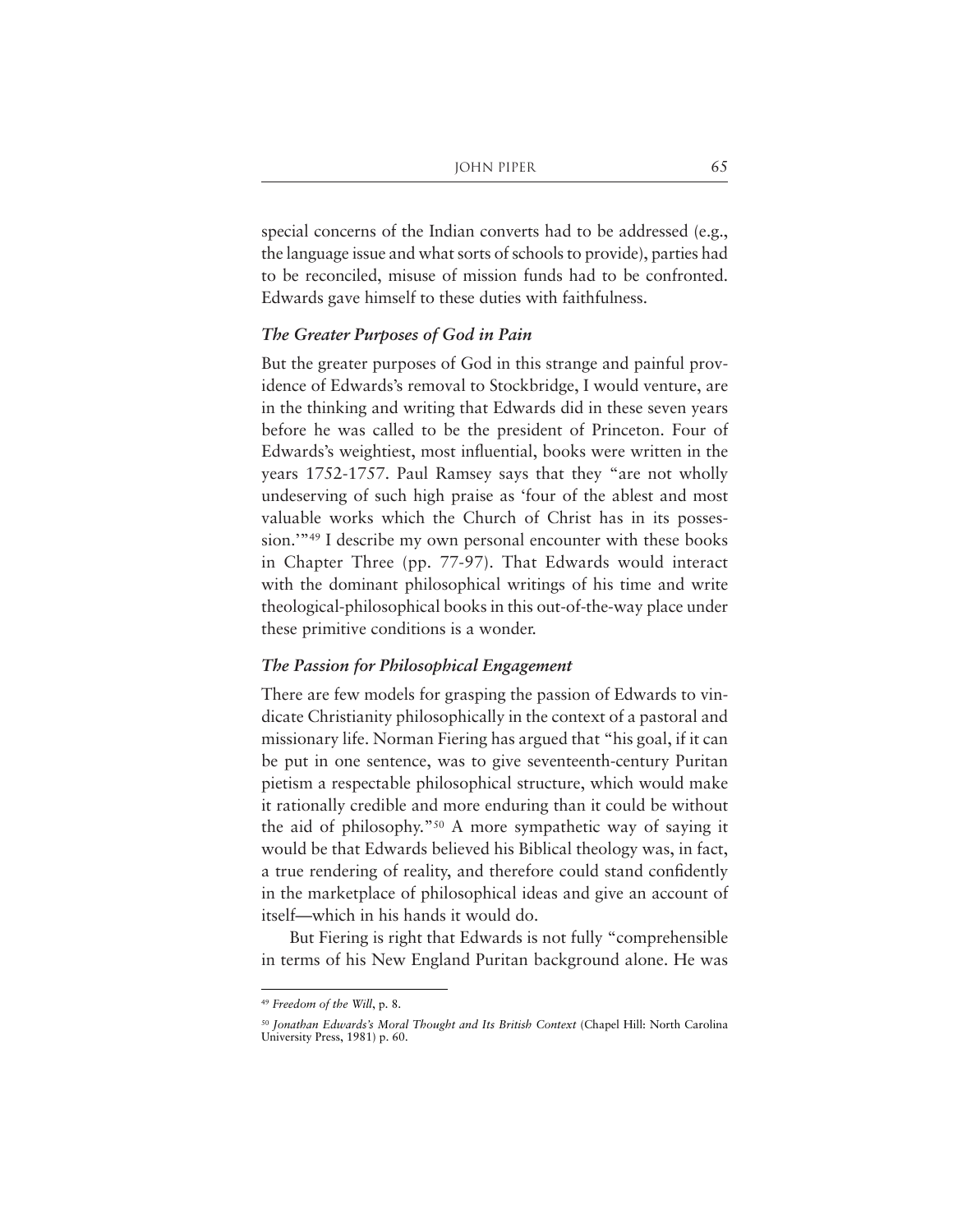too much of a philosopher for that context; his speculations carried him beyond the immediate concerns of the ministry to an engagement with metaphysics and ethics that was more than a collegiate exercise."51 One of the reasons this dimension of Edwards's ministry is missed is that the middle, more well-known, part of his life was not spent mainly in philosophical pursuits but in the experience and analysis of the Great Awakening. But Fiering points out that "Edwards's strictly philosophical interests emerged in two phases. The first began in his earliest college days, extended through his tutorship at Yale, and lasted until he assumed pastoral duties in Northampton in 1727. The second phase began about 1746 and lasted until his death in 1758. The twenty years between 1727 and 1746 were in large part absorbed in working out the questions for the religious life posed by the Great Awakening, as well as by pastoral problems and responsibilities."<sup>52</sup>

So in this last part of Edwards's life, spent in Stockbridge far from the academic centers of philosophical learning, Edwards's mind turned again to the philosophical standing of his cherished Biblical vision of reality. Yet this was not a turning away from Biblical and theological foundations, as will be clear from *The End for Which God Created the World,* Part Two of this book. Fiering depicts Edwards's "method of utilizing moral philosophy in his arguments, but ultimately relying on moral theology for his conclusions."53 Which meant, simply, for Edwards, that in the end he relied on the Bible.

As Iain Murray makes plain, even in Edwards's more philo-

<sup>51</sup> *Jonathan Edwards's Moral Thought and Its British Context*, p. 47.

<sup>52</sup> *Jonathan Edwards's Moral Thought and Its British Context*, p.106, note 2. One evidence for this division of Edwards's life is the remarkable fact that the concept of "consent" to being, which Edwards evidently hit upon early in his twenties, did not appear in print until thirty years later in his treatise on *True Virtue* (*Jonathan Edwards's Moral Thought and Its British Context*, p. 74). (The concept of "consent" to being is roughly equivalent to benevolence toward ultimate being, that is, God, or agreement and affirmation of being—willing that ultimate being be pleased and glorified.)

<sup>53</sup> *Jonathan Edwards's Moral Thought and Its British Context*, p. 55. Paul Ramsey is skeptical about Fiering's depiction of Edwards's ethics as "synthetic ethics" and "critical ethics" and warns that "to abstract moral philosophy from its theological context tends to obscure JE's extraordinary confidence that the truths of faith and of reason are *one*" (*Ethical Writings*, ed. by Paul Ramsey, *The Works of Jonathan Edwards*, vol. 8 [New Haven: Yale University Press, 1989], p. 6, note 5). David Brand makes the same point, perhaps even more forcefully, that "philosophy was useful to Edwards as a means of setting forth, synthesizing, and clarifying theological issues, it was subordinated to divine revelation." *Profile of the Last Puritan: Jonathan Edwards, Self-Love and the Dawn of the Beatific* (Atlanta: Scholars Press, 1991), p. 145.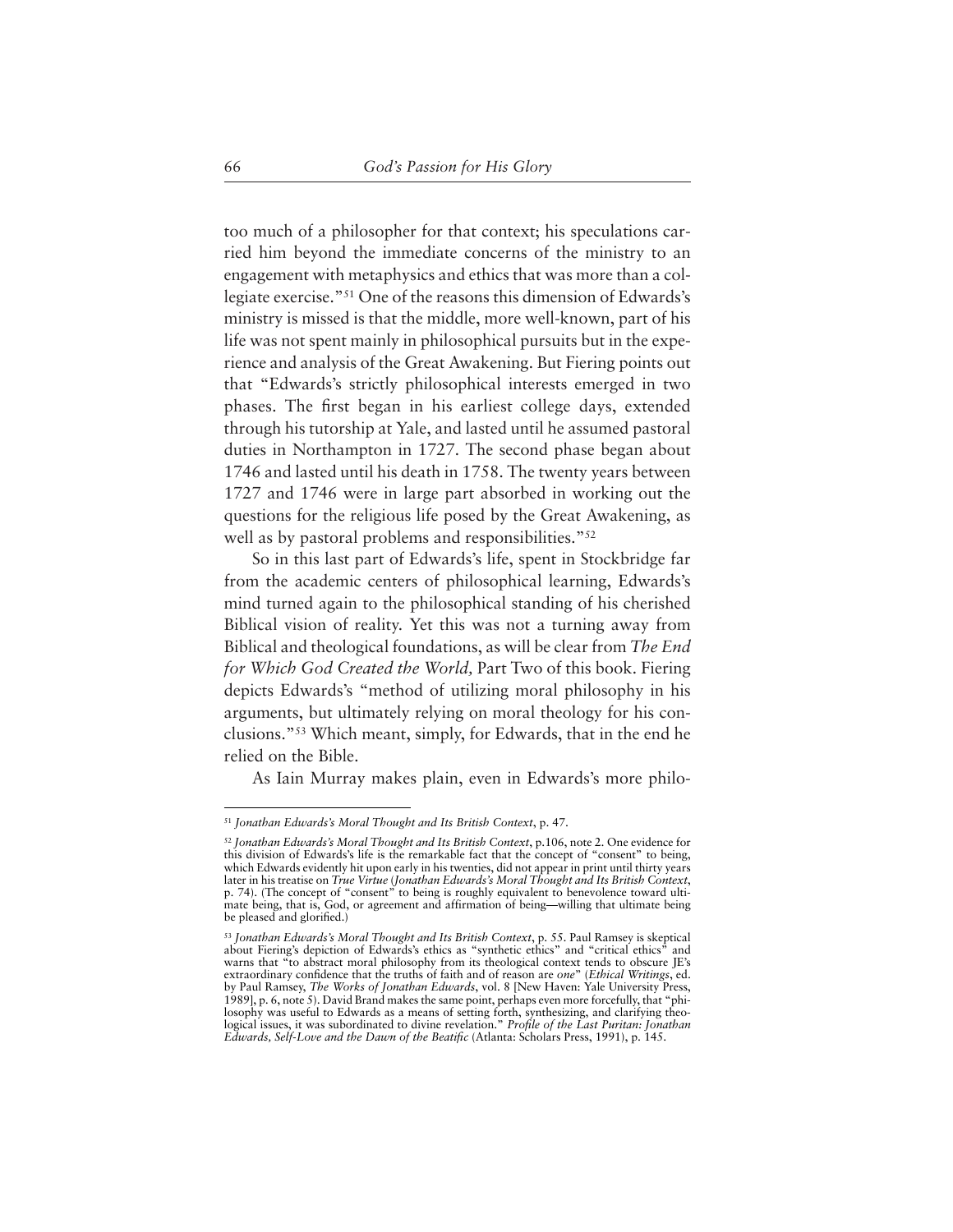sophical works, "The key to understanding Jonathan Edwards is that he was a man who put faithfulness to the Word of God before every other consideration."54 Thus, "Edwards belongs properly in the company of Leibniz, Malebranche, and Pascal fifty years earlier, figures who like him philosophized freely, but did so *within* a dogmatic tradition."55 Such people may have penetrated the deeper into reality because of their Biblically grounded theological insight, but they "confused and irritated opponents precisely because they loved God more than philosophy."<sup>56</sup>

### *The Freedom of the Will*

The first of Edwards's four great works from this Stockbridge period was *Freedom of the Will*. <sup>57</sup> The editor of this book in the Yale critical edition, Paul Ramsey, says that this work "with ample reason has been called Edwards's greatest literary achievement."58 It is all the more remarkable because of the condition of its composition, which is probably typical of the conditions for each of the four major works:

Let it be remembered, that the Essay on the Freedom of the Will . . . was written within the space of four months and a half; and those not months of leisure, but demanding the additional duties of a parish, and of two distinct Indian missions; and presenting, also, all the cares, perplexities, and embarrassments of a furious controversy, the design of which was to deprive the author, and his family of their daily bread.59

#### *The Fruit of a Lifetime of Redeeming the Time*

The book was finished by April, 1753, and was published a year later after subscriptions came in from Scotland to the Boston publisher. The practical key to composing under such imperfect cir-

<sup>54</sup> *Jonathan Edwards: A New Biography*, p. 471.

<sup>55</sup> *Jonathan Edwards's Moral Thought and Its British Context*, p. 51.

<sup>56</sup> *Jonathan Edwards's Moral Thought and Its British Context*, p. 51.

<sup>&</sup>lt;sup>57</sup> On the main content and argument of this book see my comments in Chapter Three, pp. 86-89.

<sup>58</sup> *Freedom of the Will*, p. 1.

<sup>59</sup> *Memoirs*, p. clx.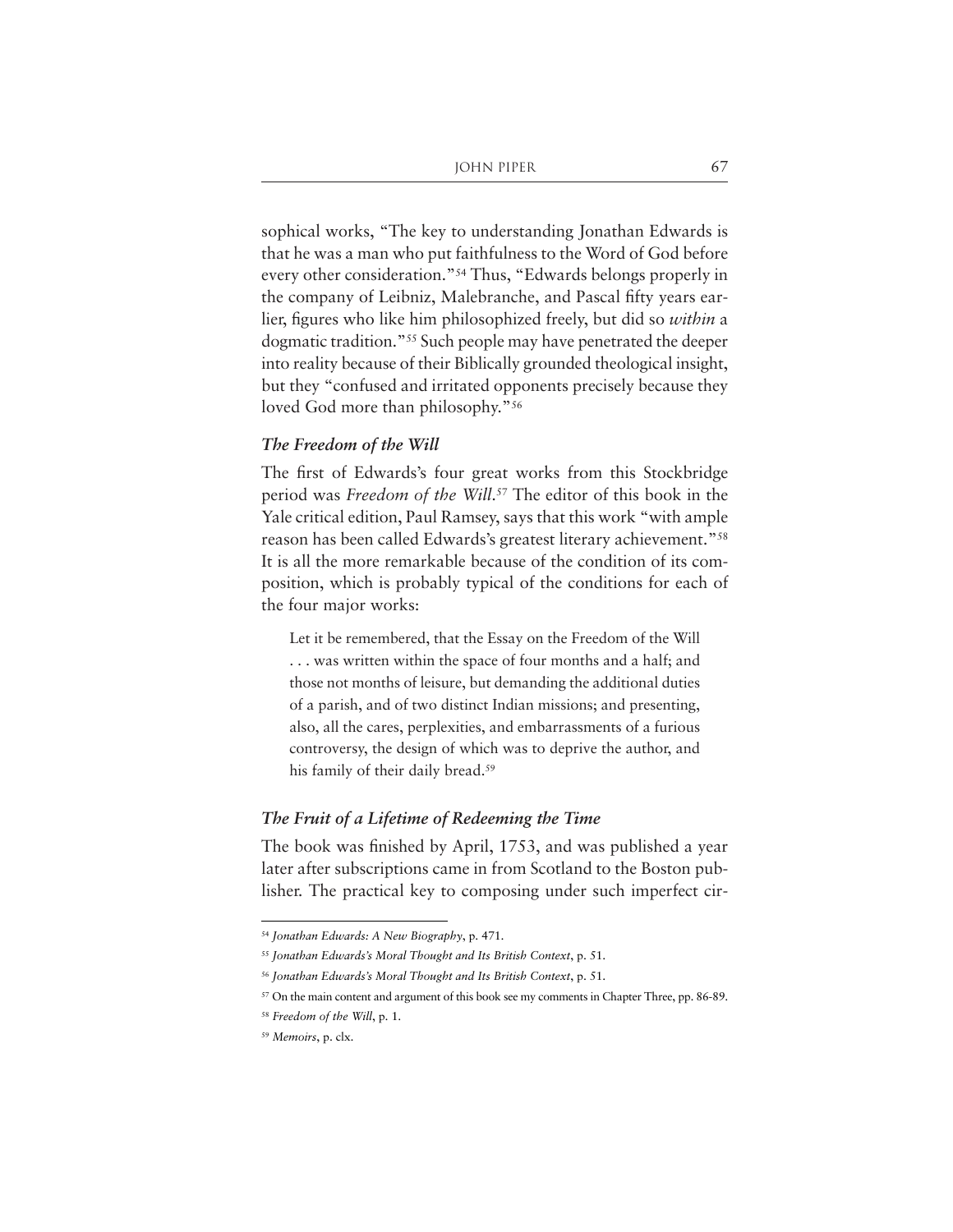cumstances was to redeem every moment of time, which Edwards had learned to do through years of rigorous discipline. Even in his early resolutions he had steeled himself against the depleting power of procrastination. Resolution #11 says, "Resolved: When I think of any theorem in divinity to be solved, immediately to do what I can towards solving it, if circumstances do not hinder."60

Add to this that Edwards for over thirty years had not been a passive reader. He read with a view to solving problems and retaining his thoughts in writing. Most people have a lamentable penchant toward passive reading. They read the way people watch television. They don't ask questions, which Mortimer Adler says is the essence of active reading.<sup>61</sup> But we have seen already<sup>62</sup> that Edwards read with riveted focus and with a view to solving theological problems, ever writing and recording his thoughts. It has been said that "perhaps no person ever lived who so habitually and carefully committed his thoughts, on almost every subject, to writing, as the elder President Edwards. His ordinary studies were pursued pen in hand, and with his notebooks before him; and he not only often stopped in his daily rides by the wayside, but frequently rose even at midnight to commit to paper any important thought that had occurred to him."63

Even without book in hand, his mind was working. Edwards's great-grandson tells us how he used the many hours that it took on horseback to get from one town to another, thinking through an issue to some conclusion, and then pinning a piece of paper on his coat and charging his mind to remember the sequence of thought when he took the paper off at home.<sup>64</sup>

He maximized the opportunity for study also by rising early. In fact, he was probably entirely serious when he wrote in his diary in 1728, "I think Christ has recommended rising early in the morn-

<sup>60</sup> *Memoirs*, p. xx.

<sup>&</sup>lt;sup>61</sup> "Reading a book . . . is essentially an effort on your part to ask it questions (and to answer them to the best of your ability)." Mortimer Adler and Charles Van Doren, *How to Read a Book* (New York: Simon and Schuster, 1972), p. 47.

<sup>62</sup> *Memoirs*, xviii. See above p. 51 footnote 5.

<sup>63</sup> From Tryon Edwards's Introduction to *Charity and Its Fruits*, *Ethical Writings*, ed. by Paul Ramsey, *The Works of Jonathan Edwards*, vol. 8 (New Haven: Yale University Press, 1989), p. 125.

<sup>64</sup> *Memoirs*, p. xxxviii.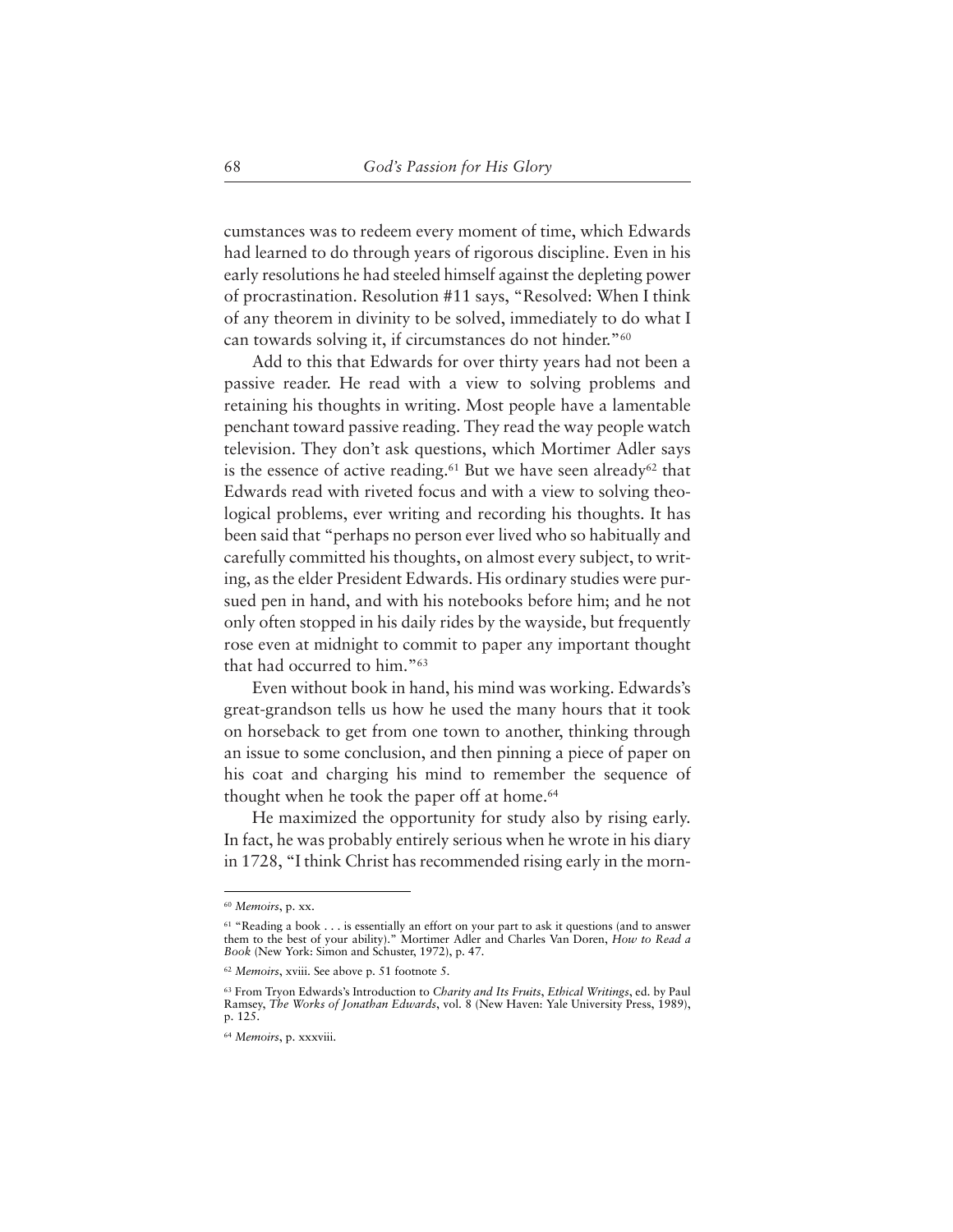ing, by his rising from the grave very early."65 So he rose between 4:00 and 5:00 to study, always with pen in hand, thinking out every burst of insight as far as he could and recording it in his notebooks.66 After a lifetime of this discipline, it is not as though he were starting any of his four great Stockbridge works from scratch. There were thousands of notes and thirty years of reflection ready to pour into these books.

#### *Two More Books: What Is the End and What Is the Good?*

This is especially true of the next two works that Edwards began to write, *The End for Which God Created the World* and *The Nature of True Virtue*, which Edwards intended to be published together (which we know because in *True Virtue* Edwards refers several times to *The End* as "the foregoing Treatise"). He began the composition in the spring of 1755 after the longest, most painful illness of his life. "I should have written long ago," he writes to a friend on April 15, 1755, "had I not been prevented by the longest and most tedious sickness that ever I had in my life: It being followed with fits of ague which came upon me about the middle of last July, and were for a long time very severe, and exceedingly wasted my flesh and strength, so that I became like a skeleton."67 The *Two Dissertations* were not published until 1765, seven years after Edwards's death. This is probably owing to the fact that, even though they were basically complete, Edwards intended some additional work on them.68

We know from Edwards's *Miscellanies* that he had copious notes ready to pour into these works when the time came to write them. He had wrestled all his life, for example, with the issue of the end for which God created the world. Harvey Townsend lists a sampling of twenty-three entries in Edwards's notebooks that

<sup>65</sup> *Memoirs*, p. xxxvi.

<sup>66</sup> *Memoirs*, p. xviii.

<sup>67</sup> *Memoirs*, p. clxv.

<sup>68</sup> Samuel Hopkins, the first Editor of the *Dissertations*, wrote a Preface to go with both works in 1765 and commented that "'tis probable, that if his life had been spared, [Edwards] would have revised them and rendered them in some respects more complete. Some new sentiments, here and there, might probably have been added; and some passages brightened with farther illustrations. This may be conjectured from some brief hints or sentiments minuted down on loose papers, found in the manuscripts." *Ethical Writings*, p. 401.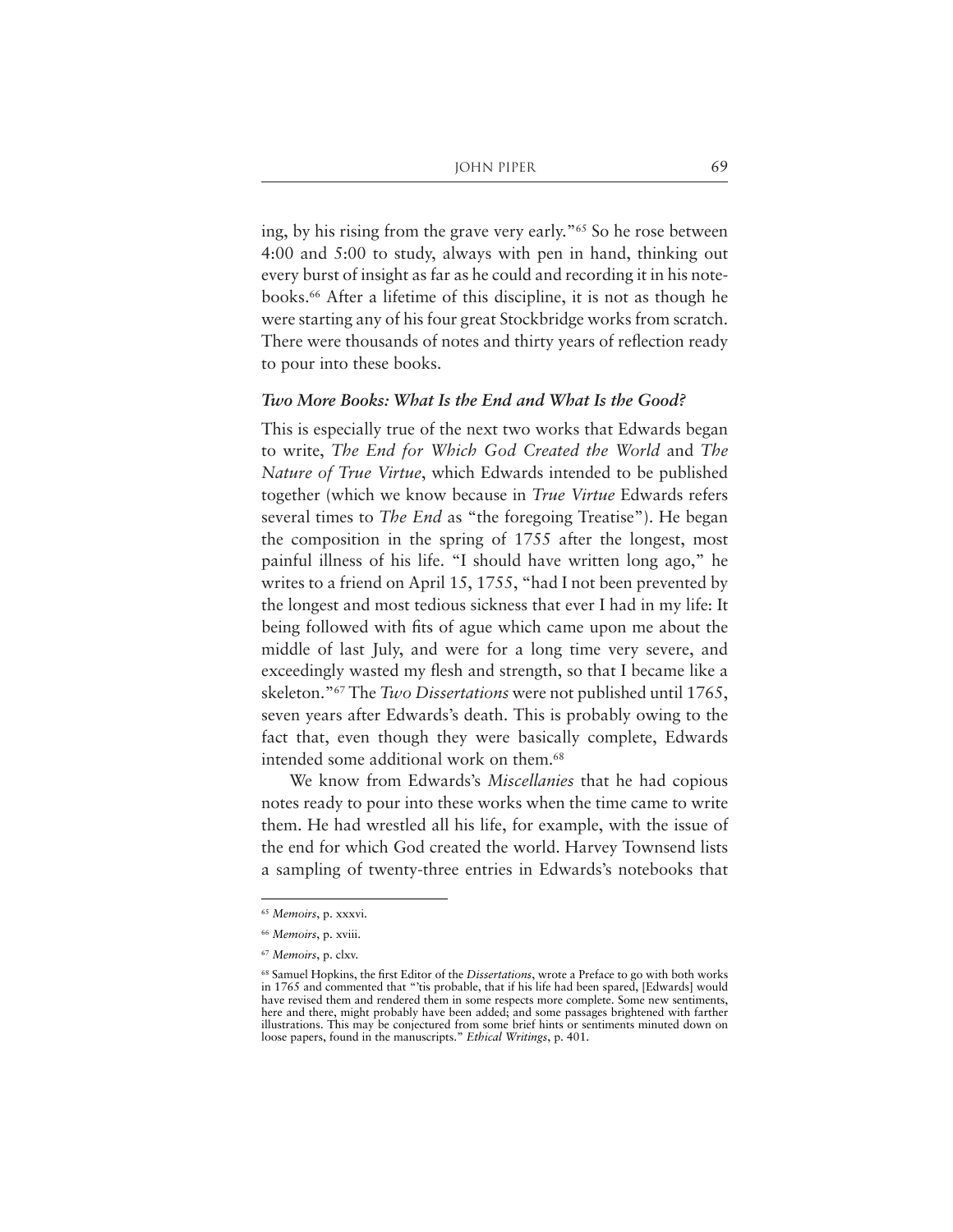deal with this question, some of them as long as nine pages, and some dating from his twenties.69 In these two *Dissertations* it is true, as Iain Murray says, that Edwards, in essence, "is saying nothing more than he taught the Indian children on 'man's chief end' from the first question of the Shorter Catechism."70 Nevertheless, much more than this was also going on. His mind "soars like an eagle towards the sun,"71 and with a radically Godcentered vision of creation and virtue "he responds to . . . the 'new moral philosophy' of the 18th century—that is, the sentimental ethics that was sweeping the English-speaking world in the works of the Earl of Shaftesbury (1671-1713), Francis Hutcheson (1694- 1746) and Samuel Clarke (1675-1720)."72

#### *The Last Work*

Edwards's last literary labor was *The Great Christian Doctrine of Original Sin*, <sup>73</sup> which he finished in May, 1757. The book was not written in a vacuum, of course, but in direct response to a particular attack on the historic orthodox doctrine. This is evident from the rest of the title: "*Evidences of its Truth produced, and Arguments to the Contrary answered, Containing in particular, A Reply to the Objections and Arguings of Dr. John Taylor, in his Book, Intitled, 'The Scripture-Doctrine of Original Sin proposed to free and candid Examination, etc*'."

#### *Another Strange and Painful Providence*

Four months after the completion of this last great work, Edwards's son-in-law and president of Princeton College, Aaron Burr, died on September 24, 1757. Two days later, the "corporation of the college" met and "made the choice of Mr. Edwards as

<sup>69</sup> Harvey Townsend, *The Philosophy of Jonathan Edwards* (Westport, CT: Greenwood Press, Publishers, 1955), pp. 126-153. On the dating of the Miscellanies, see Jonathan Edwards, *The Miscellanies,* ed. by Thomas Schafer, *The Works of Jonathan Edwards*, vol. 13 (New Haven: Yale University Press, 1994), p. 156.

<sup>70</sup> Iain Murray, *Jonathan Edwards*, p. 428.

<sup>71</sup> Iain Murray, *Jonathan Edwards*, p. 428.

<sup>72</sup> Mark Noll, "God at the Center: Jonathan Edwards on True Virtue," *Christian Century*, September 8-15, 1993, p. 855.

<sup>73</sup> The book is 435 pages in the Yale edition, Jonathan Edwards, *Original Sin*, ed. by Clyde A. Holbrook, *The Works of Jonathan Edwards*, vol. 3 (New Haven: Yale University Press, 1970).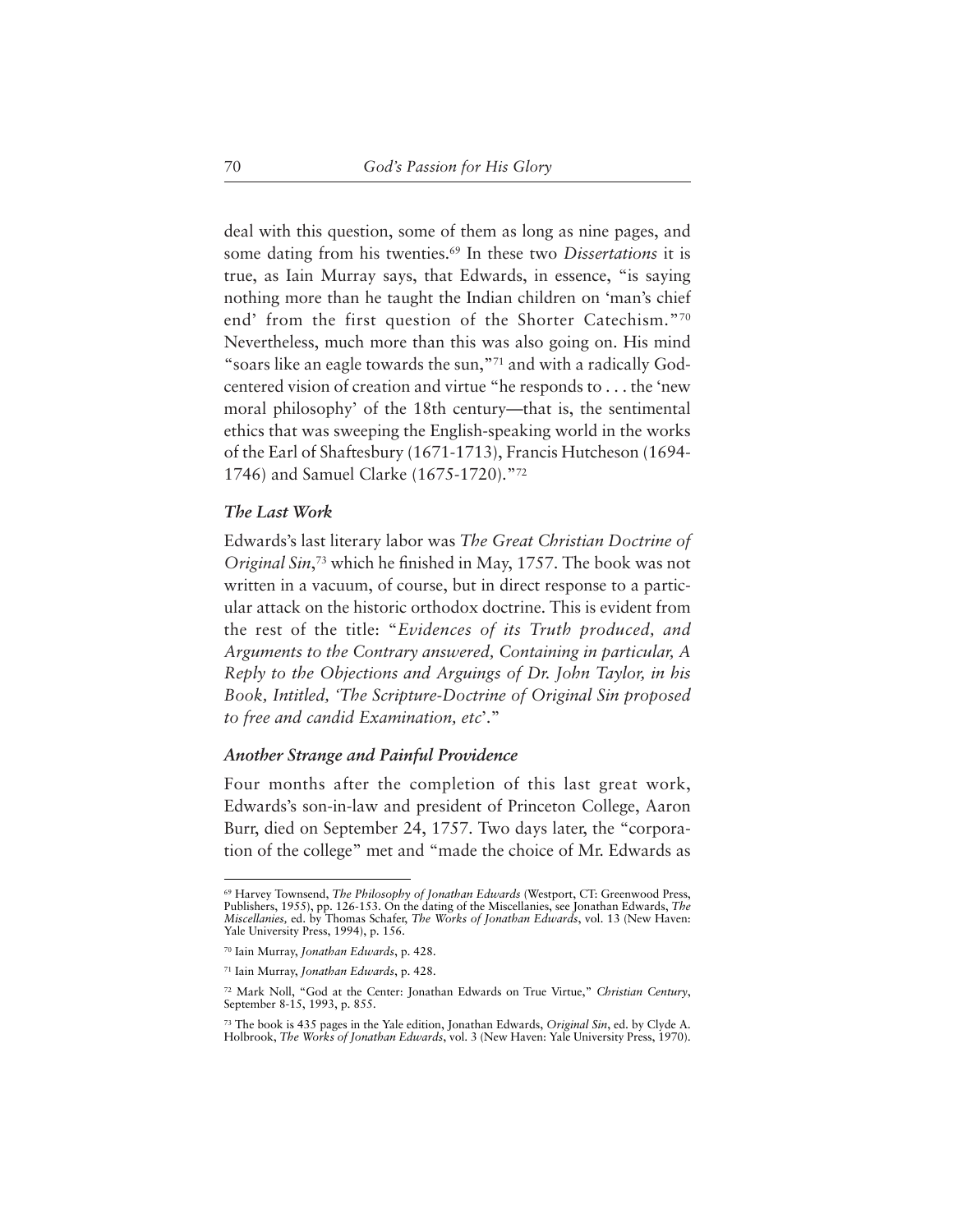his successor."<sup>74</sup> It is a tribute to Edwards's faith and fatherhood that his widowed daughter Esther, who had been married only five years, responded with such confidence in God's sovereign goodness. In a letter to her mother two weeks after the death of her husband she wrote,

I would speak it to the glory of God's name, that I think he has, in an uncommon degree, discovered himself to be an all-sufficient God, a full fountain of all good. Although all streams were cut off, yet the fountain is left full. I think I have been enabled to cast my care upon him, and have found great peace and calmness in my mind, such as this world cannot give nor take. . . . Give me leave to entreat you both, to request earnestly of the Lord, that I may never despise his chastenings, nor faint under this his severe stroke.<sup>75</sup>

#### *His Futile Resistance to the Princeton Call*

Within seven months, her mother would write a similar letter to her daughter that the same "severe stroke" had struck her husband Jonathan. But none of that could be seen now, and Edwards was "not a little surprised" to receive word that he had been elected president of Princeton, if he would accept. He was not at all sure this was a wise choice. In a letter to the corporation on October 19, 1757, he outlined his hesitancies. Besides having "just begun to have our affairs in a comfortable situation," he deprecated his fitness for the role of president:

I have a constitution, in many respects, peculiarly unhappy, attended with flaccid solids, vapid, sizy, and scarce fluids, and a low tide of spirits; often occasioning a kind of childish weakness and contemptibleness of speech, presence, and demeanor, with a disagreeable dullness and stiffness, much unfitting me for conversation, but more especially for the government of a college. . . . I am also deficient in some parts of learning, particularly in algebra, and the high parts of mathematics, and the Greek classics; my Greek learning having been chiefly in the New Testament.76

<sup>74</sup> *Memoirs*, p. clxxiii.

<sup>75</sup> *Memoirs*, p. clxxiii-clxxiv.

<sup>76</sup> *Memoirs*, p. clxxiv.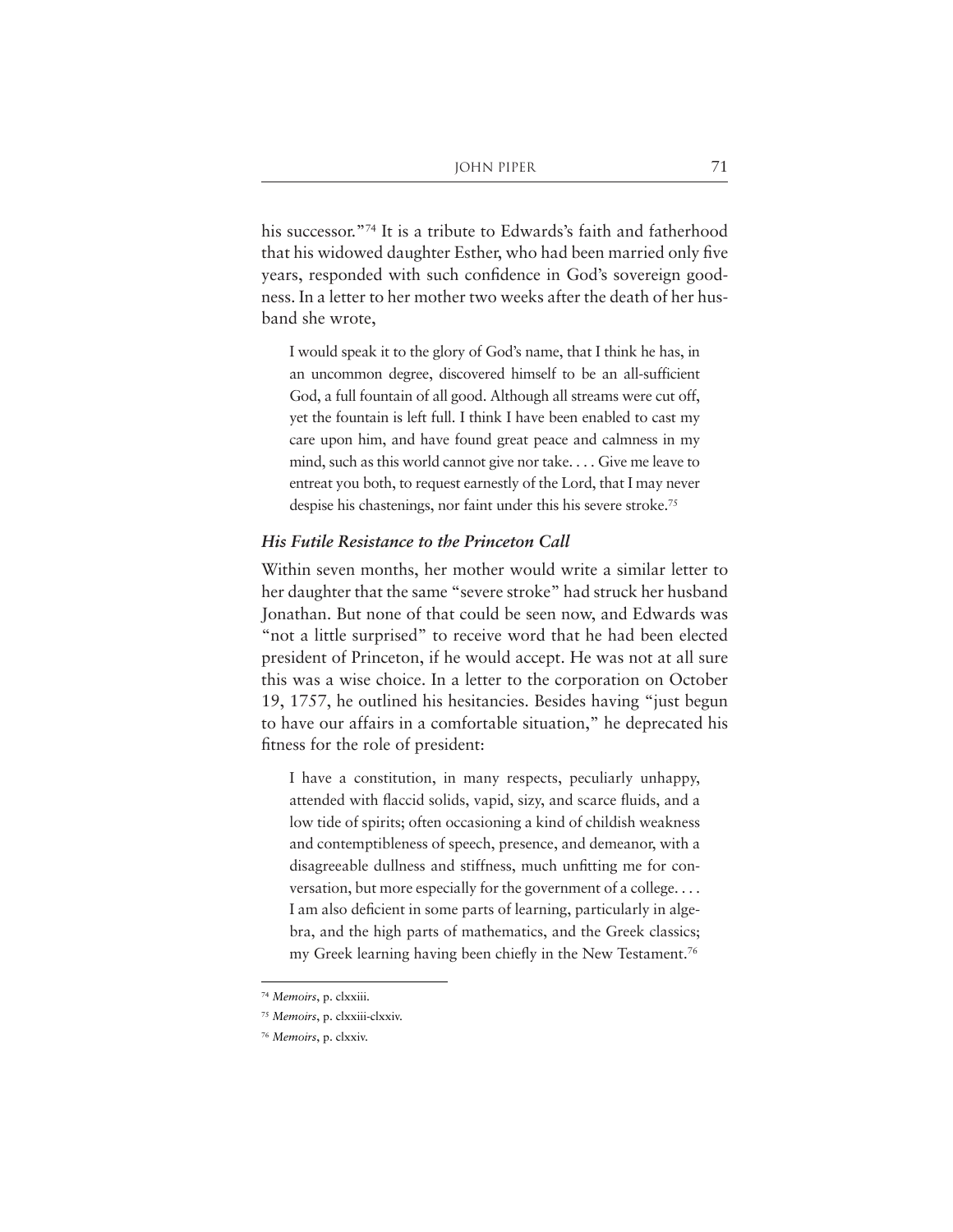Besides this personal unfitness, as he saw it, he had writing projects in view that would consume the rest of his life and he described them in some detail in the letter. Then he said, "I think I can write better than I can speak. My heart is so much in these studies, that I cannot find it in my heart to be willing to put myself into an incapacity to pursue them any more in the future part of my life."77 But he closed the letter with the promise to seek counsel and take the matter seriously.

The advisory council was held January 4, 1758, in Stockbridge and decided it was Edwards's duty to accept the call. When he was told of the decision he "fell into tears on the occasion, which was very unusual for him in the presence of others."78 He remonstrated that they too easily overlooked his arguments, but in the end he acquiesced. The missionary society with whom he served gave their permission, and he left for Princeton in January, planning to move his family in the spring.

## *Great Faith Before the Fatal Defense of Life*

On February 13, 1758, one month after he had assumed the presidency of Princeton, Edwards was inoculated for smallpox. It had the opposite effect from that intended. The pustules in his throat became so large that he could take no fluids to fight the fever. When he knew that there was no doubt he was dying, he called his daughter Lucy—the only one of his family in Princeton—and gave her his last words. There was no grumbling over being taken in the prime of his life with his great writing dreams unfulfilled, but instead, with confidence in God's good sovereignty, he spoke words of consolation to his family:

Dear Lucy, it seems to me to be the will of God that I must shortly leave you; therefore give my kindest love to my dear wife, and tell her, that the uncommon union, which has so long subsisted between us, has been of such a nature as I trust is spiritual and therefore will continue for ever: and I hope she will be supported under so great a trial, and submit cheerfully to the will of God. And as to my chil-

<sup>77</sup> *Memoirs*, p. clxxv.

<sup>78</sup> *Memoirs*, p. clxxvii.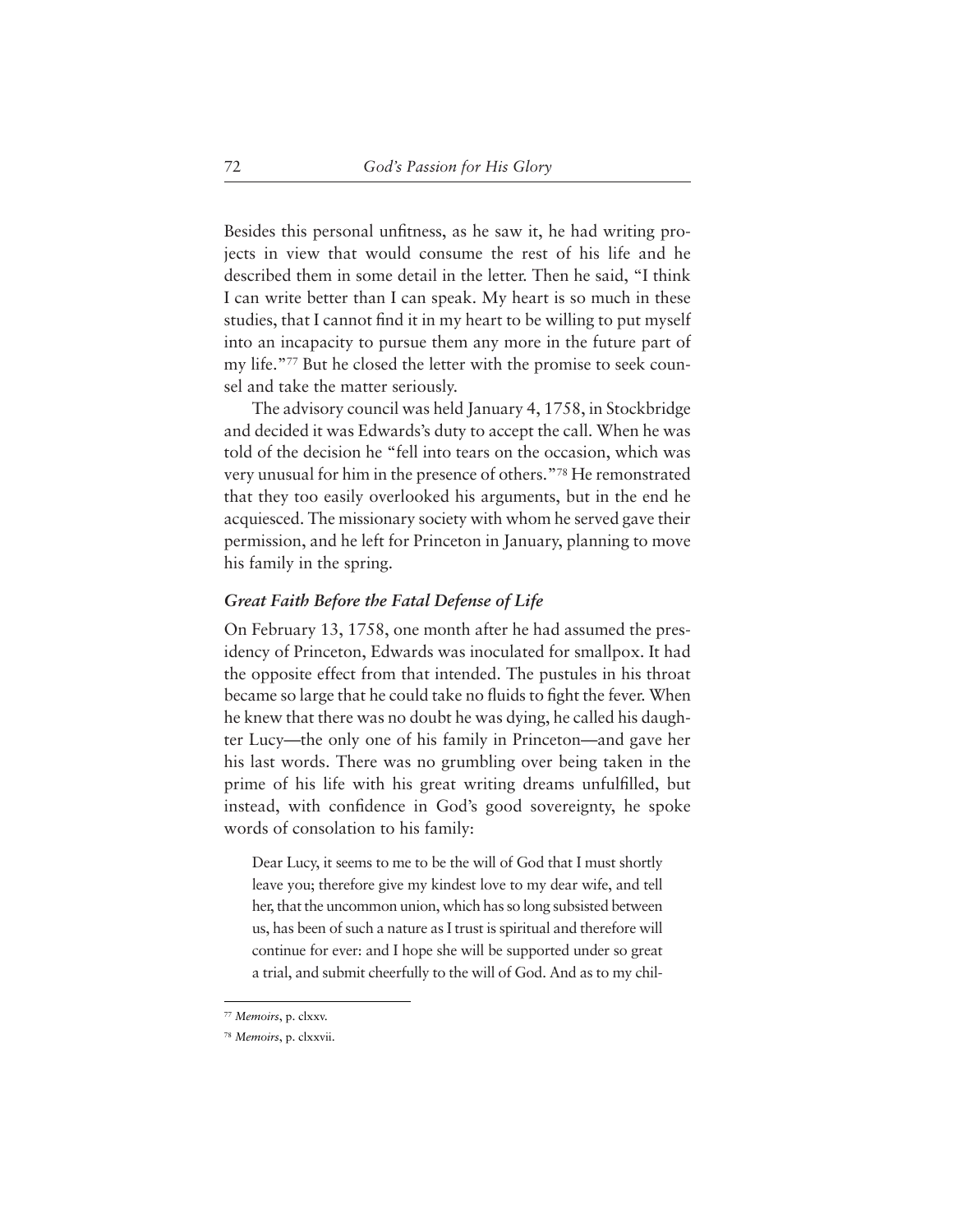dren you are now to be left fatherless, which I hope will be an inducement to you all to seek a father who will never fail you.79

He died on March 22. His physician wrote the hard letter to his wife, who was still in Stockbridge. She was quite sick when the letter arrived, but the God who held her life was the God whom Jonathan Edwards preached. So on April 3 she wrote to her daughter Esther:

What shall I say: A holy and good God has covered us with a dark cloud. O that we may kiss the rod, and lay our hands on our mouths! The Lord has done it, he has made me adore his goodness that we had him so long. But my God lives; and he has my heart. O what a legacy my husband, and your father, has left to us! We are all given to God: and there I am and love to be.

> Your ever affectionate mother, *Sarah Edwards*<sup>80</sup>

#### *The Quest for Spiritual Sight*

Thus ended the earthly life of one whose passion for the supremacy of God was perhaps unsurpassed in the history of the church. The pursuit was with vehemence because he knew what was at stake, and he knew that no mere speculative or rational knowledge of God would save his soul or bless the church. All his energy was bent on serving the true end of all things, namely, the manifestation of the glory of God in a spiritual sight and enjoyment of that glory.

A true sense of the glory of God is that which can never be obtained by speculative [reasoning]; and if men convince themselves by argument that God is holy, that never will give a sense of his amiable [i.e., pleasing, admirable] and glorious holiness. If they argue that he is very merciful, that will not give a sense of his glorious grace and mercy. It must be a more immediate, sensible discovery that must give the mind a real sense of the excellency and beauty of God.<sup>81</sup>

<sup>79</sup> *Memoirs,* p. clxxviii.

<sup>80</sup> *Memoirs*, p. clxxxix.

<sup>81</sup> Sermon on Matthew 5:8 ("Blessed are the pure in heart; for they shall see God.") in: *The Works of Jonathan Edwards*, vol. 2 (Edinburgh: Banner of Truth Trust, 1974), p. 906.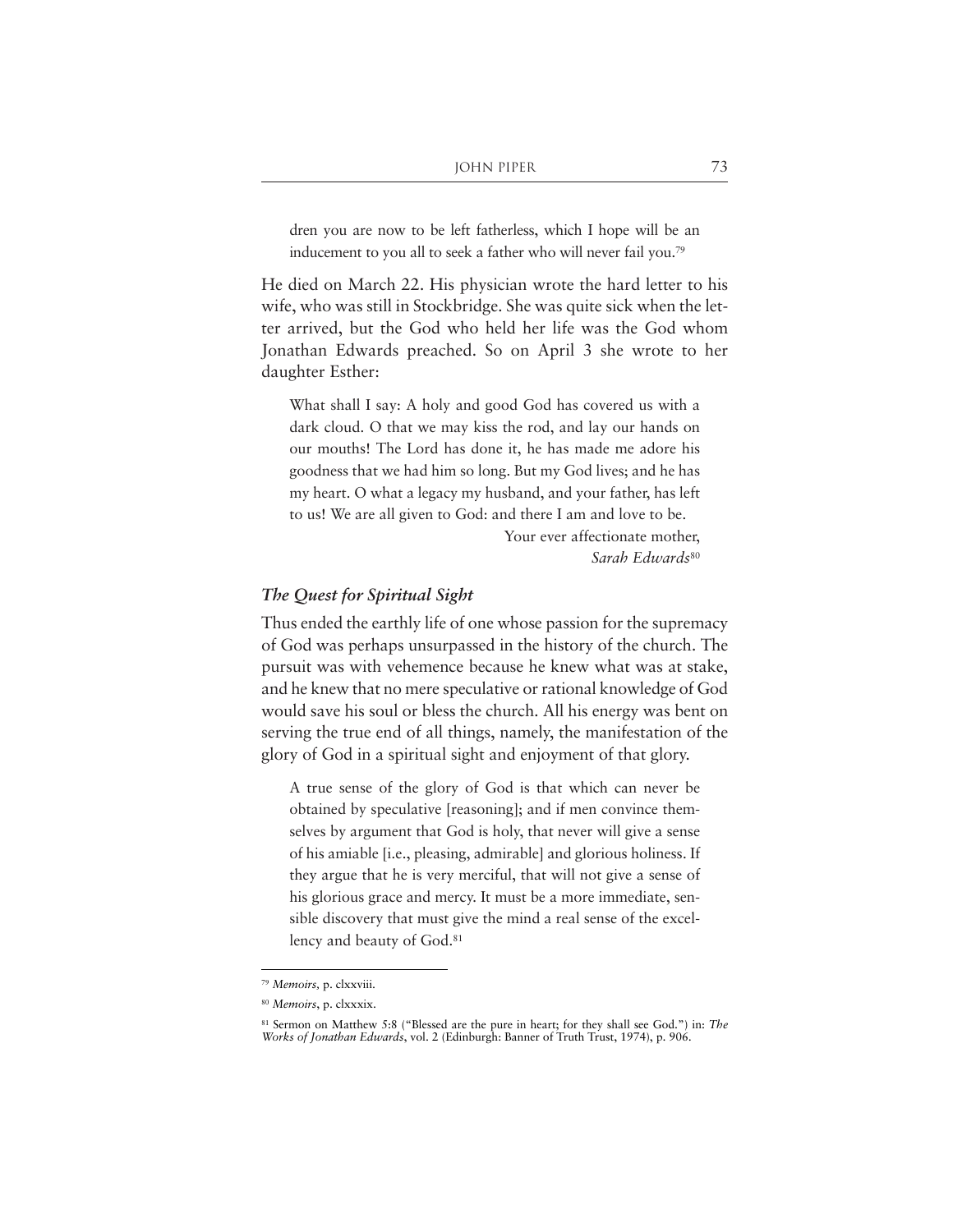In other words, it is to no avail merely to believe *that* God is holy and merciful. For that belief to be of any saving value, we must "sense" God's holiness and mercy. That is, we must have a true taste for it and delight in it for what it is in itself. Otherwise the knowledge is no different than what the devils have.

#### *The Aim of Life in the Labor of Thought*

Does this mean that all his rational study and thinking was in vain? No. Because he says, "The more you have of a rational knowledge of divine things, the more opportunity will there be, when the Spirit shall be breathed into your heart, to see the excellency of these things, and to taste the sweetness of them."82 But the goal of all his study was this spiritual taste, not just knowing God but delighting in him, savoring him, relishing him. And so for all his intellectual might, Edwards was the farthest thing from a cool, detached, neutral, disinterested academician.

He said in his 64th Resolution, "Resolved, When I find those 'groanings which cannot be uttered,' of which the apostle speaks, and those 'breathings of soul for the longing it hath,' of which the psalmist speaks . . . I will not be weary of earnestly endeavoring to vent my desires, nor of the repetitions of such earnestness."83

In other words, he was as intent on cultivating his passion for God as he was of cultivating his knowledge of God. He strained forward in the harness of his flesh not only for truth, but also for more grace. The 30th Resolution says, "Resolved, To strive every week to be brought higher in religion, and to a higher exercise of grace, than I was the week before."84

And that advancement was for Edwards intensely practical. He said to his people what he sought for himself,

Seek not to grow in knowledge chiefly for the sake of applause, and to enable you to dispute with others; but seek it for the ben-

<sup>82</sup> "Christian Knowledge," p. 162.

<sup>83</sup> *Memoirs*, p. xxii.

<sup>84</sup> *Memoirs*, p. xxi.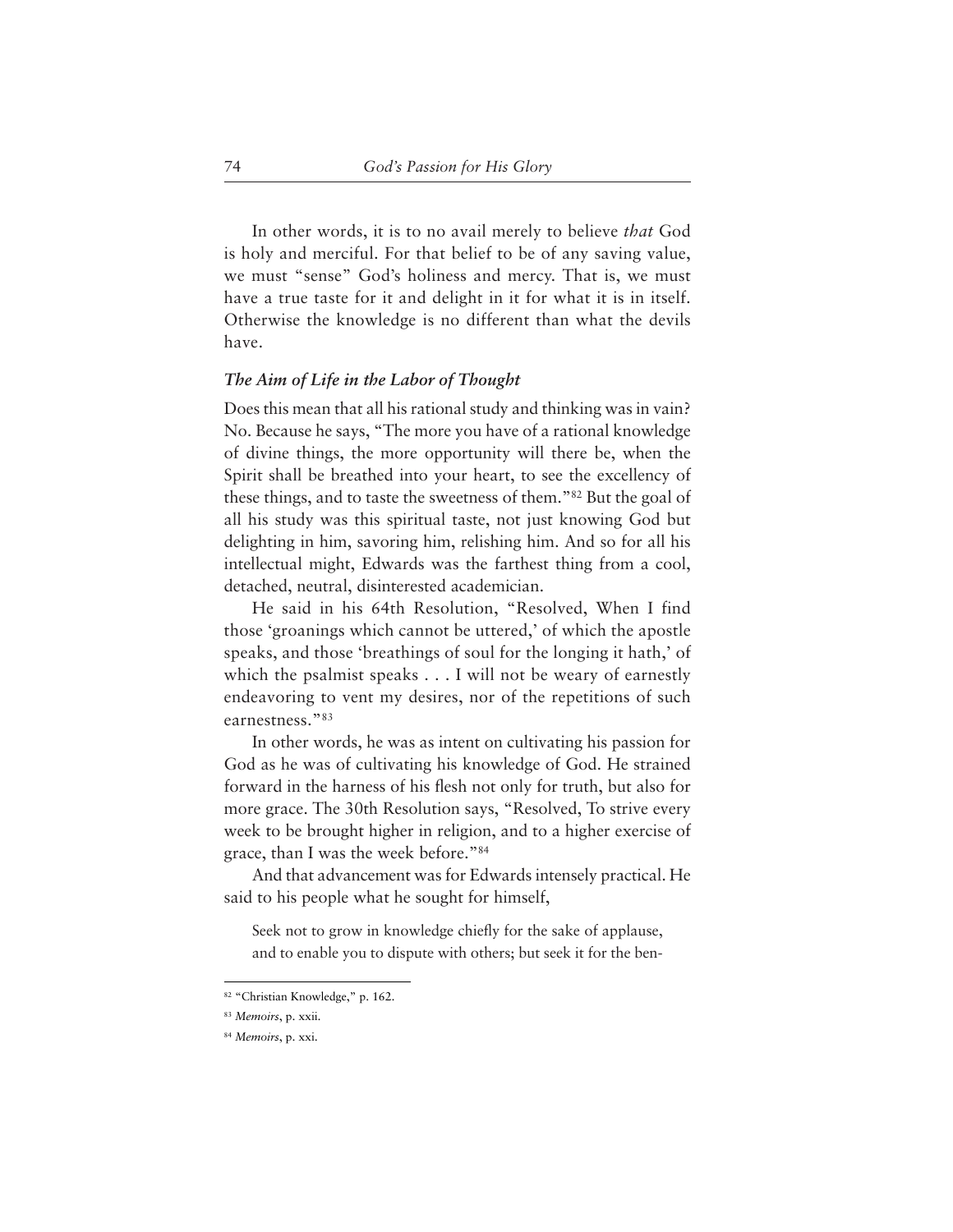efit of your souls, and in order to practice. . . . Practice according to what knowledge you have. This will be the way to know more. . . . [According to Ps. 119:100] "I understand more than the ancients, because I keep thy precepts."85

The great end of all study—all theology—is a heart for God and a life of holiness. The great goal of all Edwards's work was the glory of God. And the greatest thing I have ever learned from Edwards, and the driving vision of this book, is that God is glorified most not merely by being known, nor by merely being dutifully obeyed, but by being enjoyed in the knowing and the obeying.

God made the world that he might communicate, and the creature receive, his glory; but that it might [be] received both by the mind and heart. He that testifies his having an idea of God's glory [doesn't] glorify God so much as he that testifies also his approbation of it and his delight in it.<sup>86</sup>

And so the final and most important exhortation to us from the life and work of Jonathan Edwards is this: in all our life and all our study and all our ministry let us seek to glorify God by being satisfied in him above all things. Let us press on to know in the depth of our being that "the steadfast love of the Lord is better than life" (Ps. 63:3). And so let us find the God-exalting freedom from this world that will make us the most radical, sacrificial servants of good on earth—that men may see our good works and join us in glorifying God by enjoying him forever.

The enjoyment of [God] is the only happiness with which our souls can be satisfied. To go to heaven, fully to enjoy God, is infinitely better than the most pleasant accommodations here. Fathers and mothers, husbands, wives, or children, or the company of earthly friends, are but shadows; but God is the substance. These are but scattered beams, but God is the sun. These are but streams. But God is the ocean.87

<sup>85</sup> "Christian Knowledge," p. 162-163.

<sup>86</sup> Miscellany #448, *The "Miscellanies,"* ed. by Thomas Schafer, *The Works of Jonathan Edwards*, vol. 13 (New Haven: Yale University Press, 1994), p. 495.

<sup>87</sup> Jonathan Edwards, "The Christian Pilgrim," *The Works of Jonathan Edwards*, vol. 2 (Banner of Truth Trust, 1974), p. 244.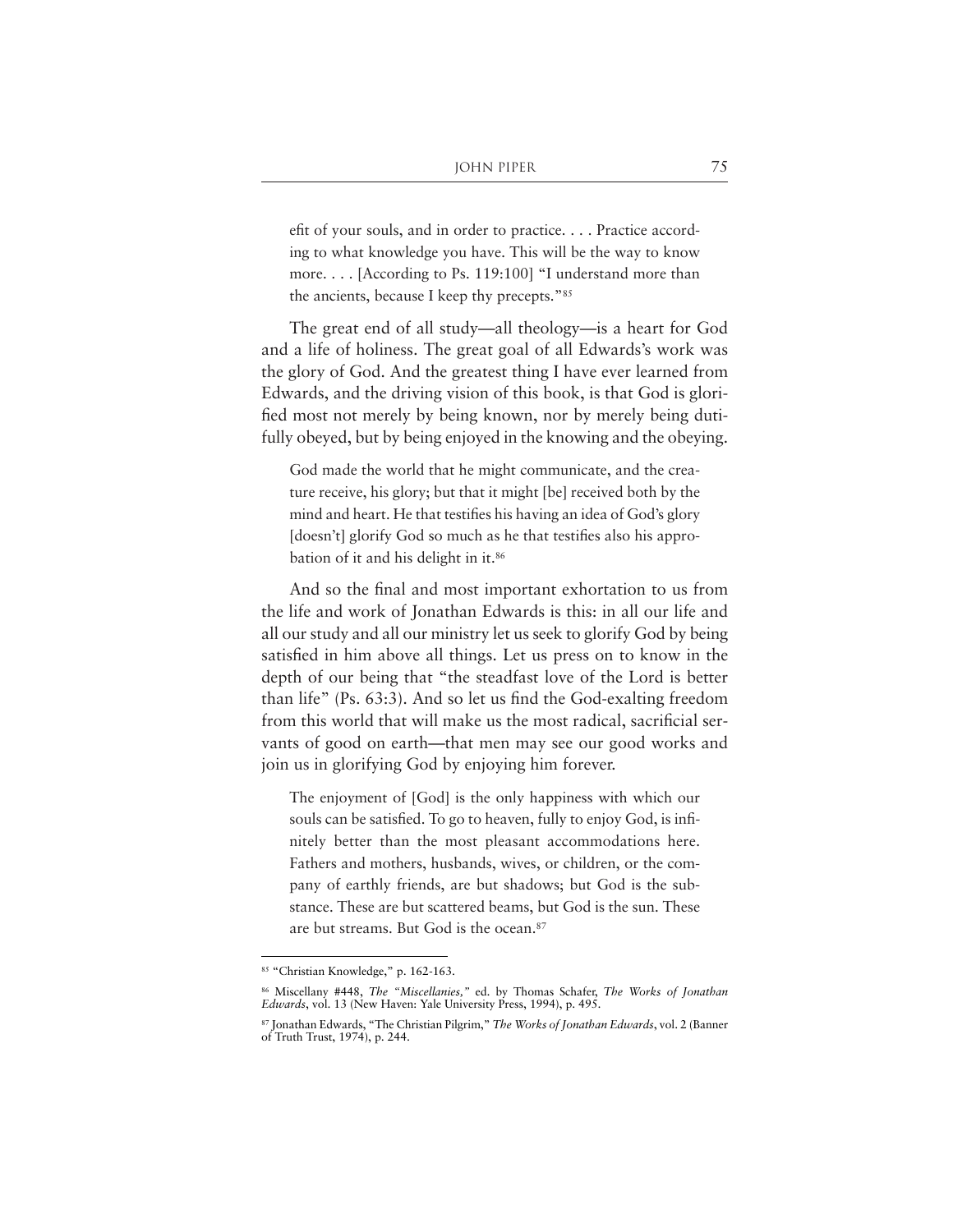God is glorified not only by His glory's being seen, but by its being rejoiced in. When those that see it delight in it, God is more glorified than if they only see it. His glory is then received by the whole soul, both by the understanding and by the heart. God made the world that He might communicate, and the creature receive, His glory; and that it might [be] received both by the mind and heart. He that testifies his idea of God's glory [doesn't] glorify God so much as he that testifies also his approbation of it and his delight in it.

#### Jonathan Edwards *Miscellanies*

Even while a boy, he began to study with his pen in his hand; not for the purpose of copying off the thoughts of others, but for the purpose of writing down, and preserving the thought suggested to his own mind, from the course of study which he was pursuing. This most useful practice he commenced in several branches of study very early; and he steadily pursued it in all his studies through life. His pen appears to have been in a sense always in his hand. From this practice steadily persevered in, he derived the very great advantages of thinking continually during each period of study; of thinking accurately; of thinking connectedly; of thinking habitually at all times.

Perhaps no person ever lived who so habitually and carefully committed his thoughts, on almost every subject, to writing, as the elder President Edwards. His ordinary studies were pursued pen in hand, and with his notebooks before him; and he not only often stopped in his daily rides by the wayside, but frequently rose even at midnight to commit to paper any important thought that had occurred to him.

> Sereno Dwight *Memoirs of Jonathan Edwards*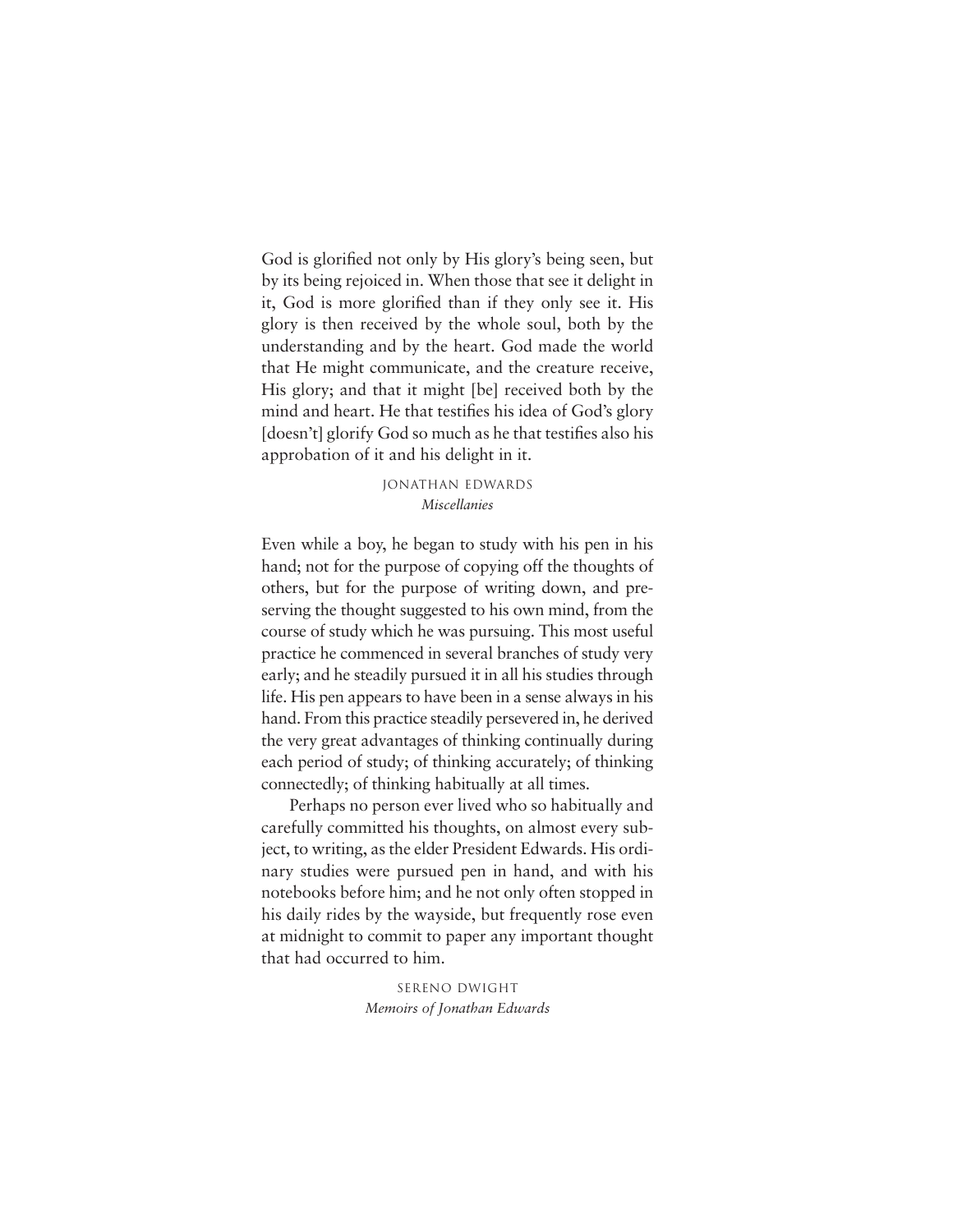# **JONATHAN EDWARDS, A MIND IN LOVE WITH GOD**

*The Private Life of a Modern Evangelical*

We approach in this present chapter will be to take you on a guided tour of my own personal encounter with Edwards over the last thirty years. I hope I can introon a guided tour of my own personal encounter with duce you to his writings and thought, as it became powerful in my own life. In this way, perhaps I can mingle enough biblical theology, biography, and autobiography so that you not only have a fresh meeting with Edwards, but also see how his life and thought have shaped one modern evangelical. The point of the title is to say that the life and thought of Jonathan Edwards is relevant for the way modern evangelicals think and feel about God in relation to our own devotion, study, and worship.

## *The Doctrinal Weakening of Evangelicalism*

I resonate with the lament of Os Guinness and David Wells that evangelicalism today is basking briefly in the sunlight of hollow success. Evangelical industries of television and radio and publishing and music recordings, as well as hundreds of growing mega-churches and some highly visible public figures and political movements, give outward impressions of vitality and strength. But both Wells and Guinness, in their own ways, have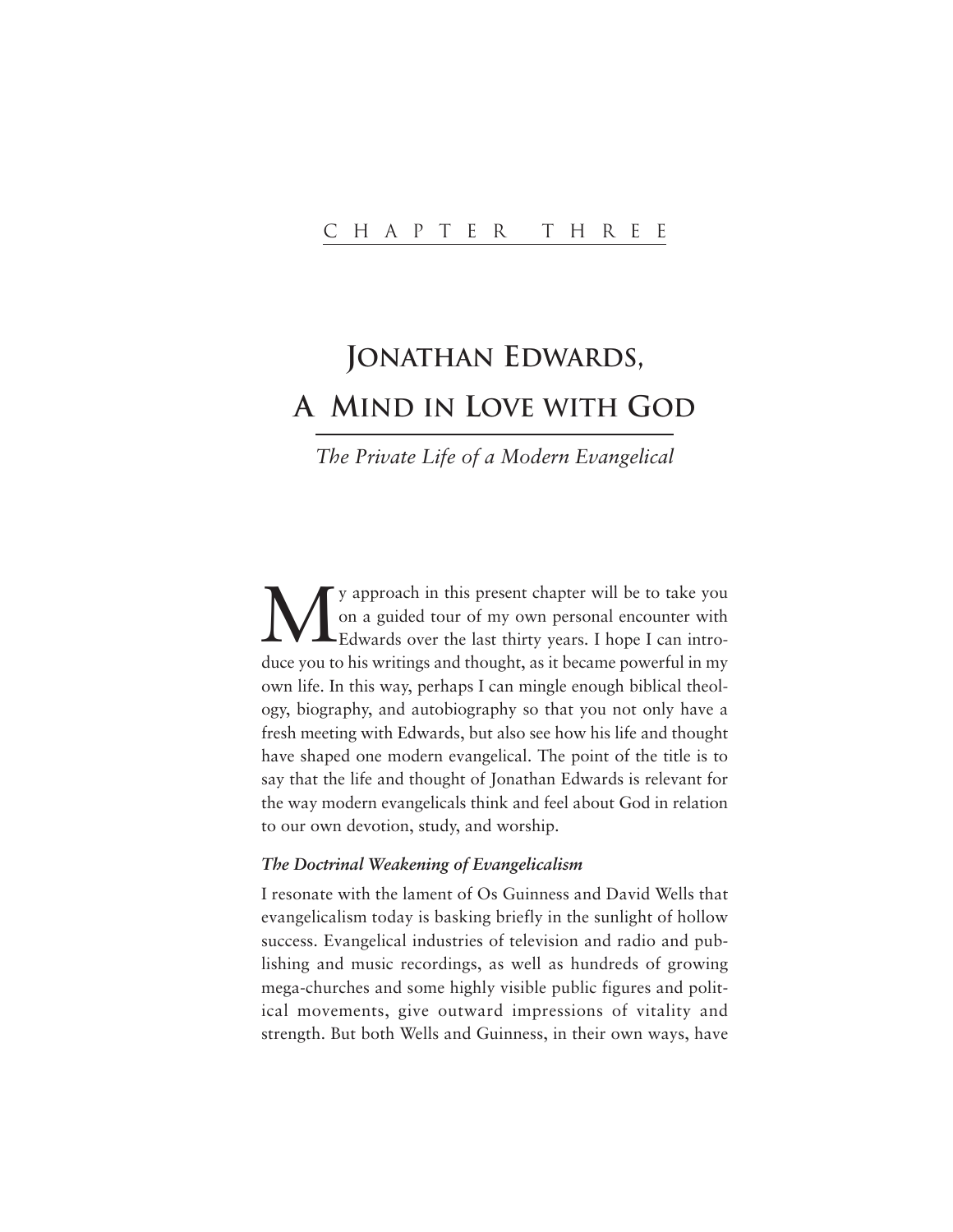called attention to the hollowing out of evangelicalism from within.<sup>1</sup>

In other words, the strong timber of the tree of evangelicalism has historically been the great doctrines of the Bible—God's glorious perfections, man's fallen nature, the wonders of redemptive history, the magnificent work of redemption in Christ, the saving and sanctifying work of grace in the soul, the great mission of the church in conflict with the world and the flesh and the devil, and the greatness of our hope of everlasting joy at God's right hand. These things once defined us and were the strong fiber and timber beneath the fragile leaves and fruit of our religious experiences. But this is the case less and less. And that is why the waving leaves of success and the sweet fruit of prosperity are not as auspicious to David Wells and Os Guinness as they are to many. It is a hollow triumph, and the tree is getting weaker and weaker while the branches are waving in the sun.

# *Edwards: Beware of Pragmatic Criticisms of Pragmatism*

But right at this point Jonathan Edwards comes to our aid. And the first thing he would say is this: Beware lest even in your description of the problem your diagnosis falls prey to the very categories of pragmatism that constitute the problem. In other words, don't bemoan the condition of evangelicalism because it is hollow and therefore weakening—as if the real goal is *lasting* prominence

<sup>&</sup>lt;sup>1</sup> "In one generation the evangelical movement has experienced a sea of change: It has moved from being, in large part, confessionally defined to being a fraternity of institutions to being virtually a coalition of causes to being a movement in plain disarray. Worst of all, there is neither an agreed defining character of 'evangelical' around which reformation and regrouping can occur nor any evident leadership willing or able to assert it. . . . The truth is, for those who think, the present state of American evangelicalism is appalling. As a spiritually and theologically defined community of faith, evangelicalism is weak or next to nonexistent; as a subculture, it is stronger but often embarrassing and downright offensive" (Os Guinness, *Fit Bodies Fat Minds: Why Evangelicals Don't Think and What to Do About It* [Grand Rapids: Baker Books, 1994], p.15). In his recent book, *Losing Our Virtue,* David Wells continues the lament: "Twenty-five years ago, I am quite certain, I could have cheerfully used the word *theology* without having to reach for the smelling salts. . . . It was a time when evangelical beliefs were more certain than they are now, theology was a more honorable word, and there was a sense of mission that was infectious. That was the day when the trees that stood tall in this world were usually made so by their theological conviction and not simply by their money, the size of their church, or the expansiveness of their organization. . . . [To be sure there has been growth, but] along with this astounding growth—indeed, we might even say, conquest—there has nevertheless come a hollowing out of evangelical conviction, a loss of the biblical Word in its authoritative function, and an erosion of character to the point that today, no discernible ethical differences are evident in behavior when those claiming to have been reborn and secularists are compared" (*Losing Our Virtue: Why the Church Must Recover Its Moral Vision* [Grand Rapids: William B. Eerdmans Publishing Co., 1998], pp. 2-3).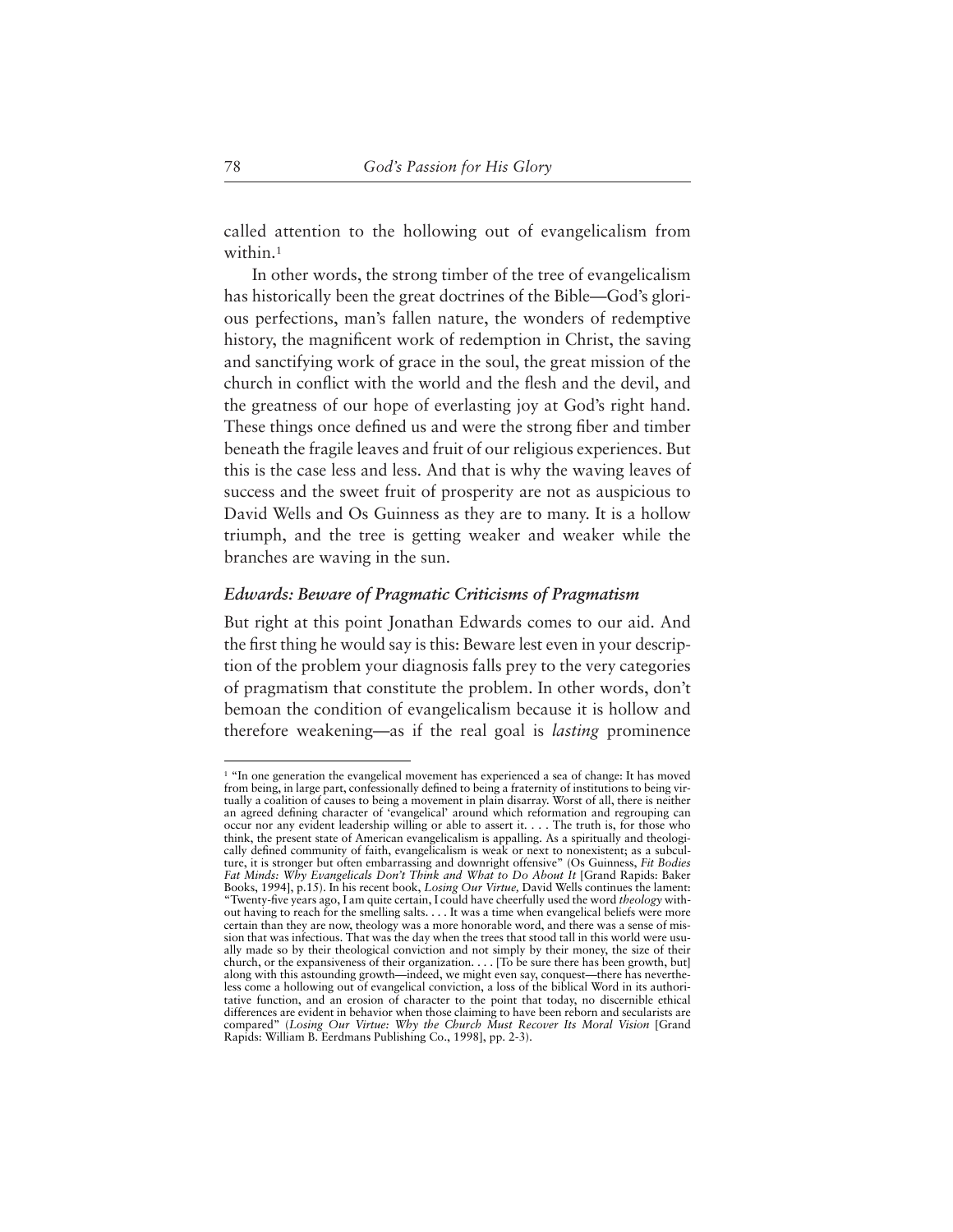rather than *temporary* prominence. Instead, bemoan the condition of evangelicalism because it contradicts the truth of God and belittles his worth.

What would he mean? He would mean something implied in the title of this chapter—"Jonathan Edwards, A Mind in Love with God." Here you have two words orienting on God: *Mind* and *Love*. These two words correspond to one of the deepest lessons Edwards ever taught. *Mind* (or understanding) and *love* (or affection) correspond to two great acts of the Godhead, and two ways that humans in his image reflect back to God his own glory. Here's the way he put it in his notebooks called the *Miscellanies*, many of which formed the basis of *The End for Which God Created the World* (Part Two of this book):

God is glorified within Himself these two ways: 1. By appearing . . . to Himself in His own perfect idea [of Himself], or in His Son, who is the brightness of His glory. 2. By enjoying and delighting in Himself, by flowing forth in infinite love and delight towards Himself, or in his Holy Spirit. . . . So God glorifies Himself toward the creatures also in two ways: 1. By appearing to . . . their understanding. 2. In communicating Himself to their hearts, and in their rejoicing and delighting in, and enjoying, the manifestations which He makes of Himself. . . . *God is glorified not only by His glory's being seen, but by its being rejoiced in*. When those that see it delight in it, God is more glorified than if they only see it. His glory is then received by the whole soul, both by the understanding and by the heart. God made the world that He might communicate, and the creature receive, His glory; and that it might [be] received both by the mind and heart. He that testifies his idea of God's glory [doesn't] glorify God so much as he that testifies also his approbation of it and his delight in it.<sup>2</sup>

## *Glorifying God by Enjoying Him Forever*

This is the same vision of God that we saw in Chapter One. And as I said there, I can scarcely overstate what it has meant in my

<sup>2</sup> Jonathan Edwards, *The Miscellanies,* ed. by Thomas Schafer, *The Works of Jonathan Edwards*, vol. 13 (New Haven: Yale University Press, 1994), p, 495. Miscellany #448; see also #87, pp. 251-252; #332, p. 410. Emphasis added.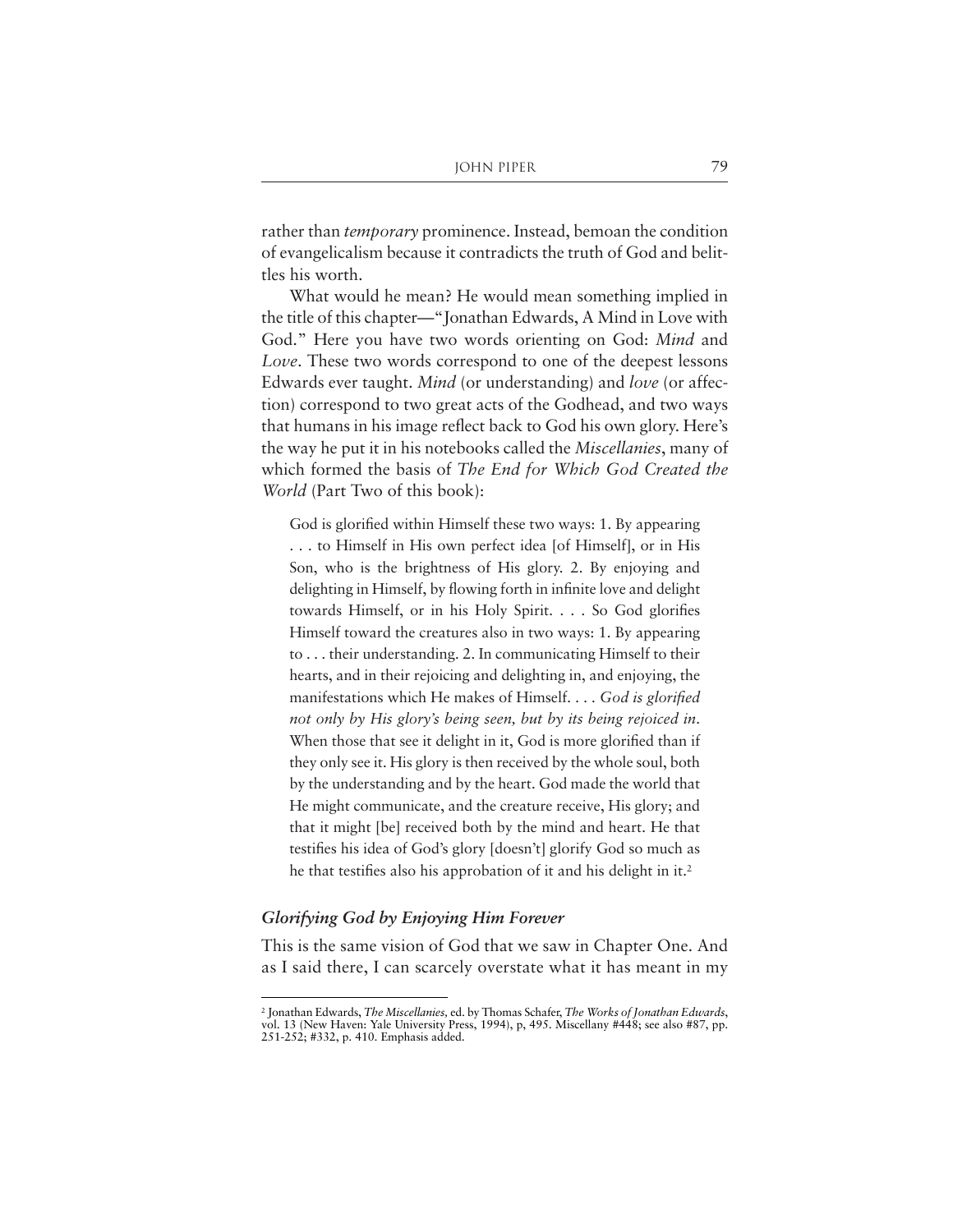life and theology and preaching. Virtually everything I write is an effort to explain and illustrate that truth. In Chapter One I paraphrased Edwards with the words, "God is most glorified in us when we are most satisfied in him." Here my paraphrase is: "The chief end of man is to glorify God *by* enjoying him forever." This is the essence of what I call "Christian hedonism."3 There is no final conflict between God's passion to be glorified and man's passion to be satisfied. Here is another way that Edwards says it:

Because [God] infinitely values his own glory, consisting in the knowledge of himself, love to himself, [that is,] complacence<sup>4</sup> and joy in himself; he therefore valued the image, communication or participation of these, in the creature. And it is because he values himself, that he delights in the knowledge, and love, and joy of the creature; as being himself the object of this knowledge, love and complacence [i.e., satisfaction, delight]. . . . [Thus] *God's respect to the creature's good [that is, our passion to be satisfied], and his respect to himself [that is, his passion to be glorified], is not a divided respect; but both are united in one, as the happiness of the creature aimed at, is happiness in union with himself*. 5

# *You Can't Love Your Own Happiness Too Much*

It follows from all this that it is impossible that anyone can pursue joy or satisfaction with too much passion and zeal and intensity. Edwards said, "I do not suppose it can be said of any, that their love to their own happiness . . . can be in too high a degree."6 It can be misdirected to wrong objects, but not too strong. It's the

<sup>&</sup>lt;sup>3</sup> The concept of Christian Hedonism and the vision of God and life behind it are unfolded in *Desiring God: Meditations of a Christian Hedonist* (Sisters, OR: Multnomah Press, 1996).

<sup>4</sup> The term "complacence" in Edwards's writings has none of the negative connotations of indifference or apathy that we give the word. It was a positive and strong sense of satisfaction or delight or contentment in something because of its worth or beauty. He distinguished between a love of complacence (taking delight in what something is) and a love of benevolence (willing that good come to a person).

<sup>5</sup> *The End for Which God Created the World,* ¶ 278. Emphasis added.

<sup>6</sup> Jonathan Edwards, *Charity and Its Fruits*, in: *Ethical Writings*, *The Works of Jonathan Edwards*, vol. 8, ed. by Paul Ramsey (New Haven: Yale University Press, 1989), p. 255.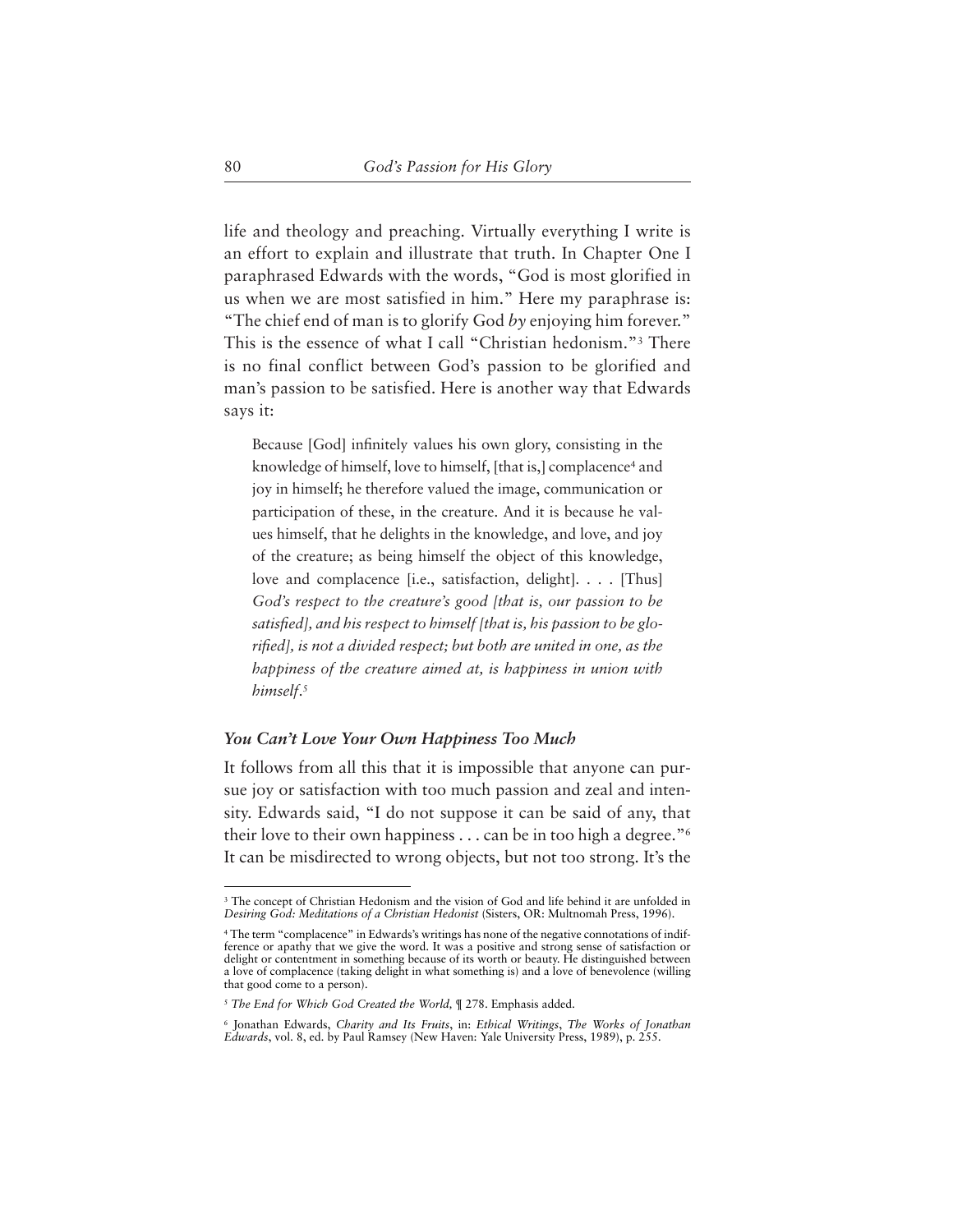same thing C. S. Lewis said in that fateful passage that began to turn my world upside-down in 1968:

If we consider the unblushing promises of reward and the staggering nature of the rewards promised in the Gospels, it would seem that our Lord finds our desires not too strong, but too weak. We are half-hearted creatures, fooling about with drink and sex and ambition when infinite joy is offered us, like an ignorant child who wants to go on making mud pies in a slum because he cannot imagine what is meant by the offer of a holiday at the sea. We are far too easily pleased.7

# *Sin Is the Suicidal Abandonment of Joy*

In other words, the pursuit of our soul's satisfaction—our joy and delight and happiness—is not sin. Sin is the exact opposite: pursuing happiness where no lasting happiness can be found. "My people have committed two evils: they have forsaken me, the fountain of living waters, and hewed out cisterns for themselves, broken cisterns, that can hold no water" (Jer. 2:13, RSV). Sin is trying to quench our unquenchable soul-thirst anywhere but in God. Or, more subtly, sin is pursuing satisfaction in the *right* direction, but with lukewarm, halfhearted affections (Rev. 3:16).

### *"To Live with All My Might"*

Virtue, on the other hand, is to pursue the enjoyment of God with all our might. No halfhearted, polite, dutiful religiosity here! One of Edwards's resolutions that he recorded in his notebooks early in life and seems to have kept all his days was #6: "Resolved: To live with all my might, while I do live."8 Pursuing delight in God is not something one may do halfheartedly, if he realizes who he is pursuing and what is at stake. The cultivation of spiritual appetite is a great duty for all the saints. So Edwards says in a sermon on the Song of Solomon, "Men . . . ought to indulge those

<sup>7</sup> C. S. Lewis, *The Weight of Glory, and Other Addresses* (Grand Rapids: Eerdmans Publishing Company, 1965), p. 2.

<sup>8</sup> Jonathan Edwards's "Resolution #6," in: *The Works of Jonathan Edwards,* vol. I (Edinburgh: The Banner of Truth Trust), p. xx.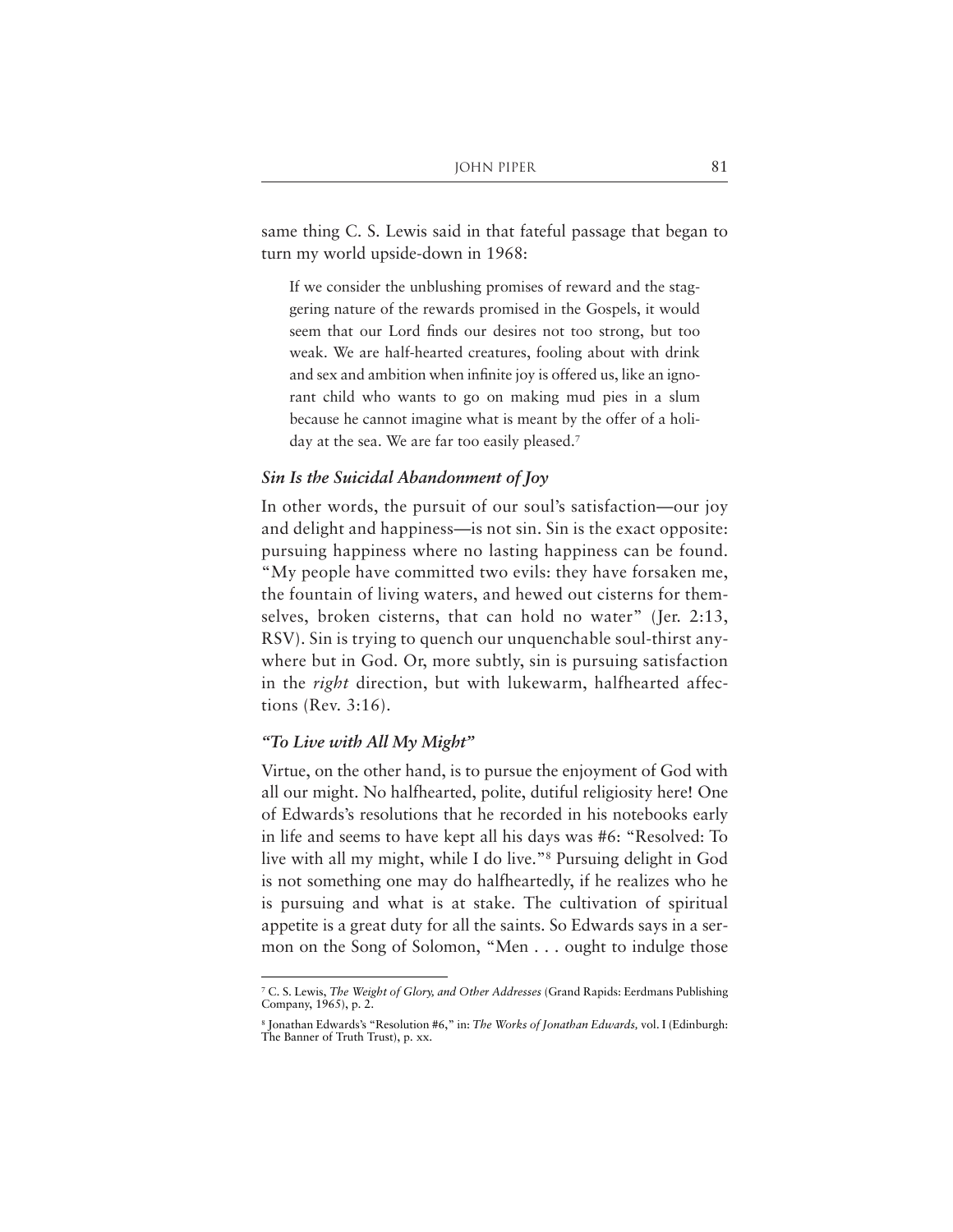appetites. To obtain as much of those spiritual satisfactions as lies in their power."9

# *Doctrine to Be Seen and Glory to Be Savored*

Now connect all this with the title of this chapter and those two words that I said correspond to two great acts of the Godhead—and two ways that humans in God's image reflect back to God his own glory: "Jonathan Edwards, A Mind in Love with God." *Mind* corresponds to the understanding of the truth of God's perfections. *Love* corresponds to the delight in the worth and beauty of those perfections. God is glorified both by being understood and by being delighted in. He is not glorified so much by one brand of evangelicals who divorce delight from understanding. And he is not glorified so much by another branch of evangelicals who divorce understanding from delight. There is truth to be known aright, and there is beauty to be cherished aright. There is doctrine to be seen, and there is glory to be savored.

# *At Stake Is the Loss of God*

What is at stake in the doctrinal hollowing out of contemporary evangelicalism is the loss of God. And with him the loss of his truth and beauty. And with the loss of divine truth and beauty, the loss of truly seeing God and savoring God. Soon we may wake up and discover the evangelical king has no clothes on. The successes are hollow. And worst of all, our very reason for being may be lost—the capacity to know and love the glory of God. And if we lose the true knowledge of God and the true love of God—the seeing and savoring of God—then we lose our ability to reflect his truth and beauty in the world. And the world loses God. That is finally what is at stake.

I turn now to the story of my personal encounter with Edwards, and the pilgrimage of the last thirty years of friendship with him. The point here is to whet your appetite for his

<sup>9</sup> I owe this quote to Professor Don Westblade of Hillsdale College, who transcribed the unpublished sermon of Edwards (from the Jonathan Edwards Project at Yale University) on Canticles 5:1, with the doctrine stated: "That persons need not and ought not to set any bounds to their spiritual and gracious appetites.'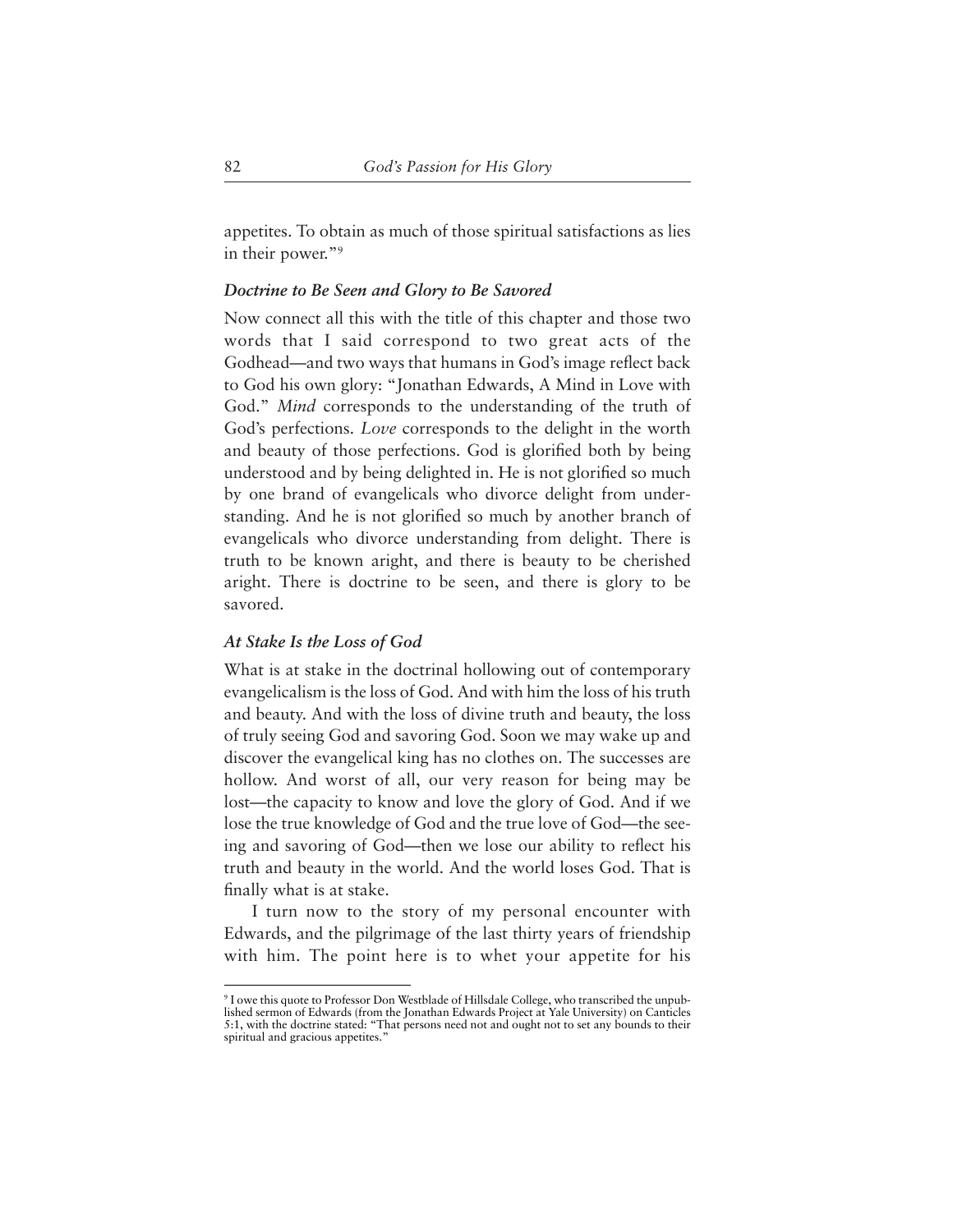works—especially the one in Part Two of this book—and to supplement the account of Edwards's life in Chapter Two by giving the gist of his main writings. My conviction is that if I can infect you with Edwards, you will have a very powerful inoculation against the hollowing disease of our times.

## *Sinking One Deep Shaft*

When I was in seminary, a wise professor told me that besides the Bible I ought to choose one great theologian and apply myself throughout life to understanding and mastering his thought, to sink at least one shaft deep into reality rather than always dabbling on the surface of things. I might in time become this man's peer and know at least one system with which to bring other ideas into fruitful dialogue. It was good advice.

The theologian I have devoted myself to more than any other is Jonathan Edwards. All I knew of Edwards when I went to seminary was that he had preached a sermon called "Sinners in the Hands of an Angry God," in which he said something about hanging over hell by a slender thread.10 This is typical of the caricature of Edwards portrayed in literature and history classes. Identifying Jonathan Edwards with "Sinners in the Hands of an Angry God" is like identifying Jesus with the woes against Chorazin and Bethsaida. This is a fraction of the whole, and it is not the main achievement.

I was unaware of assessments like those of Samuel Davies (in 1759), that Edwards "was the profoundest reasoner, and the greatest divine . . . that America ever produced"; or of Ashbel Green (in

<sup>&</sup>lt;sup>10</sup> "The God that holds you over the pit of hell, much as one holds a spider, or some loathsome insect, over the fire, abhors you, and is dreadfully provoked: his wrath towards you burns like fire; he looks upon you as worthy of nothing else, but to be cast into the fire; he is of purer eyes than to bear to have you in his sight; you are ten thousand times more abominable in his eyes, than the most hateful venomous serpent is in ours" (Jonathan Edwards, "Sinners in the Hands of an Angry God," a sermon on Deuteronomy 32:35, "Their foot shall slide in due time," in: *The Works of Jonathan Edwards*, vol. 2 [Edinburgh: The Banner of Truth Trust, 1974], p. 10). Edwards believes that the words of Scripture on hell "are exceeding terrible," which they certainly are: "the winepress of the fierceness and wrath of Almighty God" (Rev. 19:15); "the furnace of fire . . . weeping and gnashing of teeth" (Matt. 13:42); "this place of torment" (Luke 16:28), "their worm does not die and their fire is not quenched" (Mark 9:48). Thus his own words are also "exceedingly terrible." When the horror has been seen the offer of mercy comes in the sermon: "Now God stands ready to pity you; this is a day of mercy; you may cry now with some encouragement of obtaining mercy. . . . You have an extraordinary opportunity, a day wherein Christ has thrown the door of mercy wide open, and stands in calling, and crying with a loud voice to poor sinners" (pp. 10-11).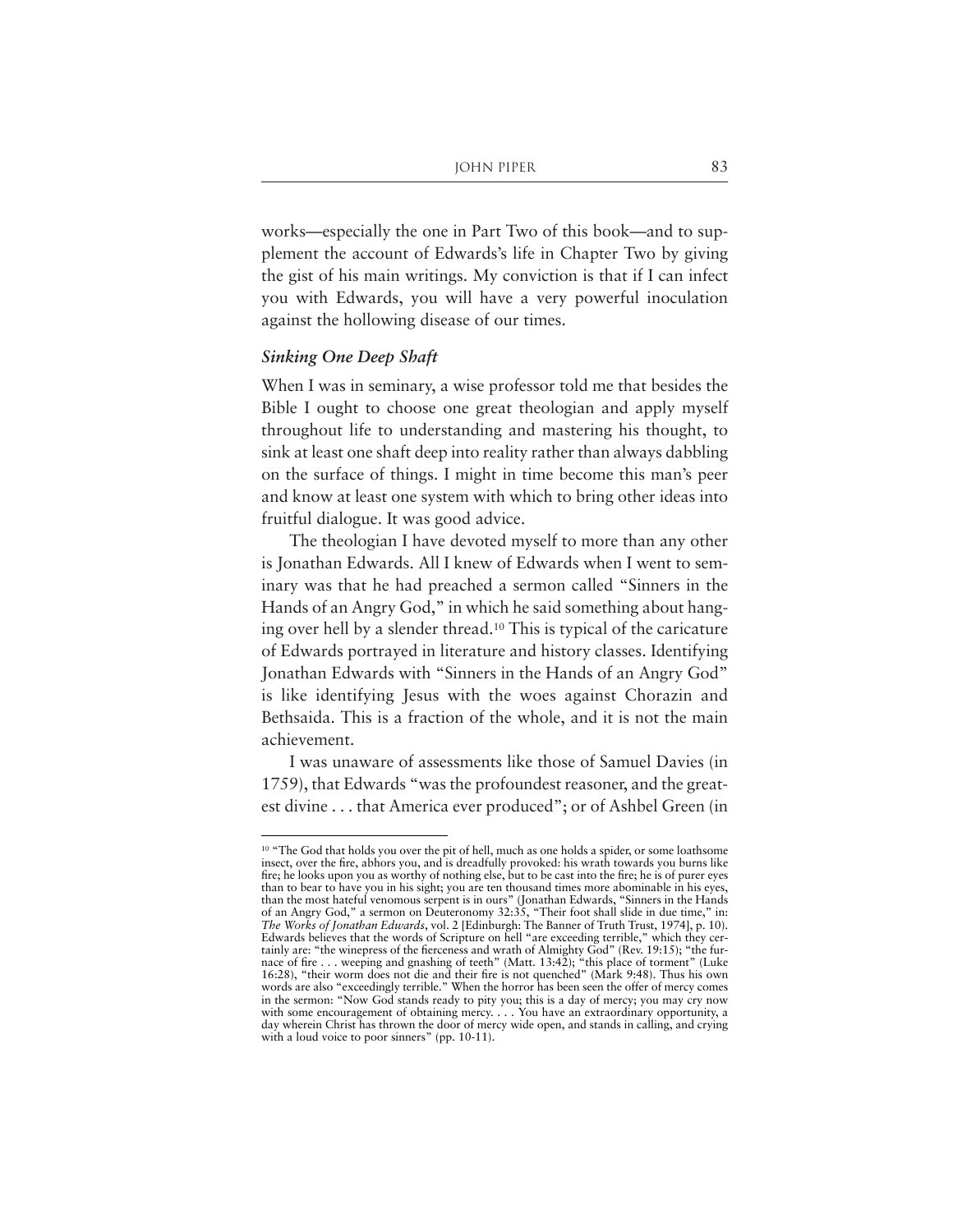1822), that "He was . . . one of the most holy, humble and heavenly minded men, that the world has seen, since the apostolic age"; or of Thomas Chalmers, that "Never was there a happier combination of great power with great piety"; or Benjamin Warfield, that "Jonathan Edwards, saint and metaphysician, revivalist and theologian, stands out as the one figure of real greatness in the intellectual life of colonial America."11 Now I know this from the inside out and don't need witnesses anymore. But I would become a witness for others. And to that I now turn.

#### *Encountering the Trinity*

My first real encounter with Edwards was in a church history course with Geoffrey Bromiley when I chose to write a paper on Edwards's "Essay on the Trinity." It was one of those defining moments when my view of God's being was forever stamped. The Son of God is the eternal idea or image that God has of himself. And the image that he has of himself is so perfect and so complete and so full as to *be* the living, personal reproduction (or begetting) of God the Father. And this living, personal image or radiance or form of God *is* God, namely, God the Son. And therefore God the Son is coeternal with God the Father and equal in essence and glory.

And between the Son and the Father there arises eternally an infinitely holy personal communion of love. "The divine essence itself flows out and is, as it were, breathed forth in love and joy. So that the Godhead therein stands forth in yet another manner of subsistence, and there proceeds the third person in the Trinity, the Holy Spirit."12 He sums up his vision of the Trinity with these words:

This I suppose to be that blessed Trinity that we read of in the holy Scriptures. The Father is the deity subsisting in the prime, unoriginated and most absolute manner, or the deity in its direct existence. The Son is the deity generated by God's understand-

<sup>11</sup> These are all quoted in Iain Murray, *Jonathan Edwards, A New Biography* (Edinburgh: The Banner of Truth Trust, 1987), pp. xv-xvii.

<sup>12</sup> Jonathan Edwards, "An Essay on the Trinity," in *Treatise on Grace and Other Posthumously Published Writings*, ed. by Paul Helm (Cambridge: James Clarke and Co. Ltd., 1971), p. 108.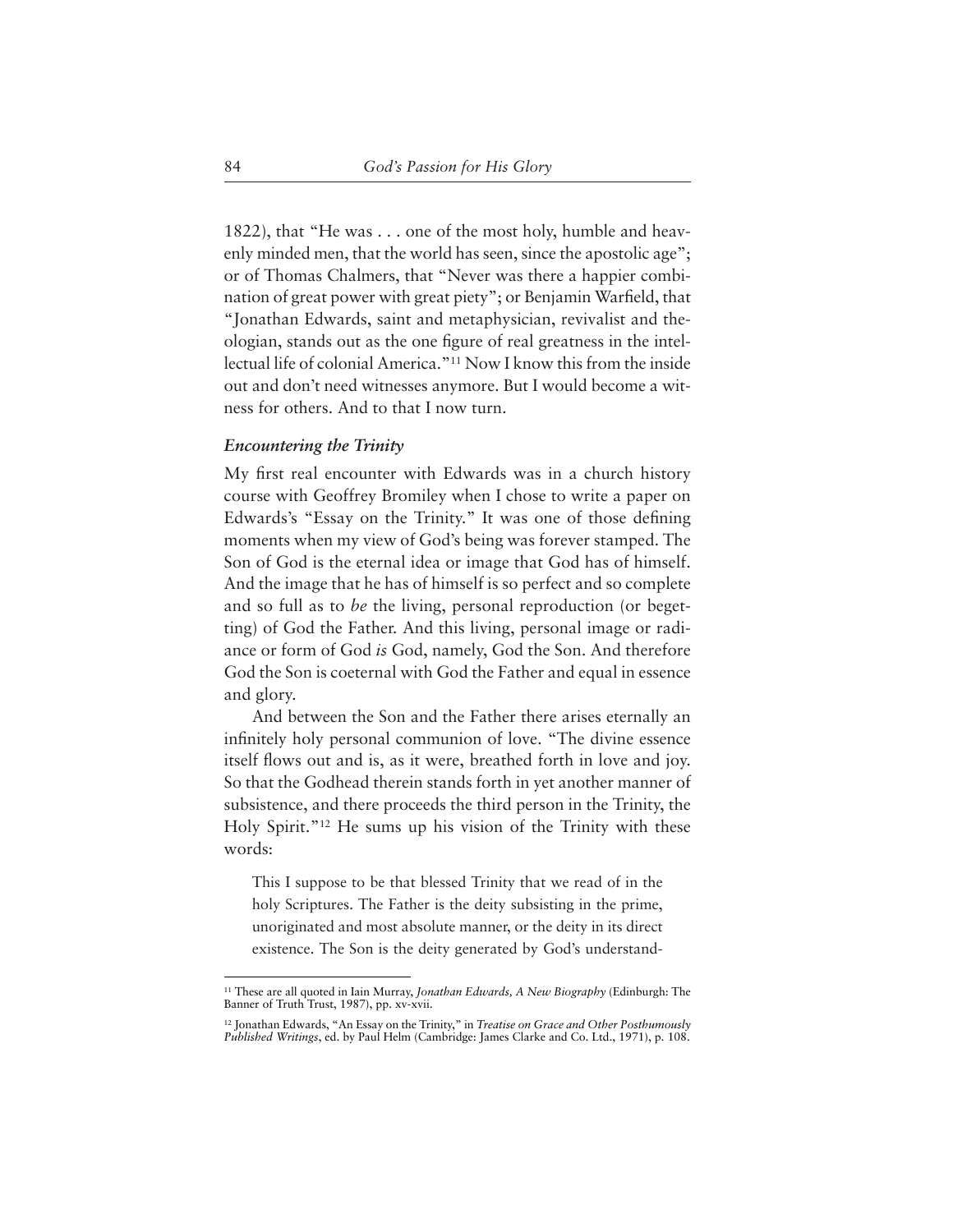ing, or having an idea of Himself and subsisting in that idea. The Holy Ghost is the deity subsisting in act, or the divine essence flowing out and breathed forth in God's infinite love to and delight in Himself. And I believe the whole Divine essence does truly and distinctly subsist both in the Divine idea and Divine love, and that each of them are properly distinct persons.<sup>13</sup>

You can see how this understanding of the Trinity coheres with what Edwards says about the conception of God glorifying himself in two ways: by being known and being loved or enjoyed.<sup>14</sup> That corresponds to the very way the Godhead exists: the Son is the standing forth of God *knowing* himself perfectly, and the Spirit is the standing forth of God *loving* himself perfectly. You can perhaps feel the fire that began to burn in my bones as I saw a more profound unity in the nature of things than I had ever imagined.

# *The Mystery Is Greater for Knowing More*

Nevertheless Edwards was not simplistic and did not leave me with naïve notions that I now had the Trinity in my back pocket. Far from it. Those who have climbed highest see more clearly than those in the cloudy regions below how much higher the reaches of the mountains of God really are. Below we talk about mystery because we cannot see above the clouds. Above the clouds Edwards talks of mystery because the peaks of divinity stretch out into space without end. Here is the way he cautioned and sobered me.

I am far from affording this as any explication of this mystery, that unfolds and renews the mysteriousness and incomprehensibleness of it, for I am sensible that however by what has been said some difficulties are lessened, others that are new appear, and the number of those things that appear mysterious, wonderful and incomprehensible, is increased by it. I offer it only as a farther manifestation of what of divine truth the Word of God exhibits to the view of our minds concerning this great mystery. I think the Word of God teaches us more things concerning it to be believed by us than have been generally believed, and that it

<sup>&</sup>lt;sup>13</sup> "Essay on the Trinity," p. 118.

<sup>&</sup>lt;sup>14</sup> See above, footnote 2.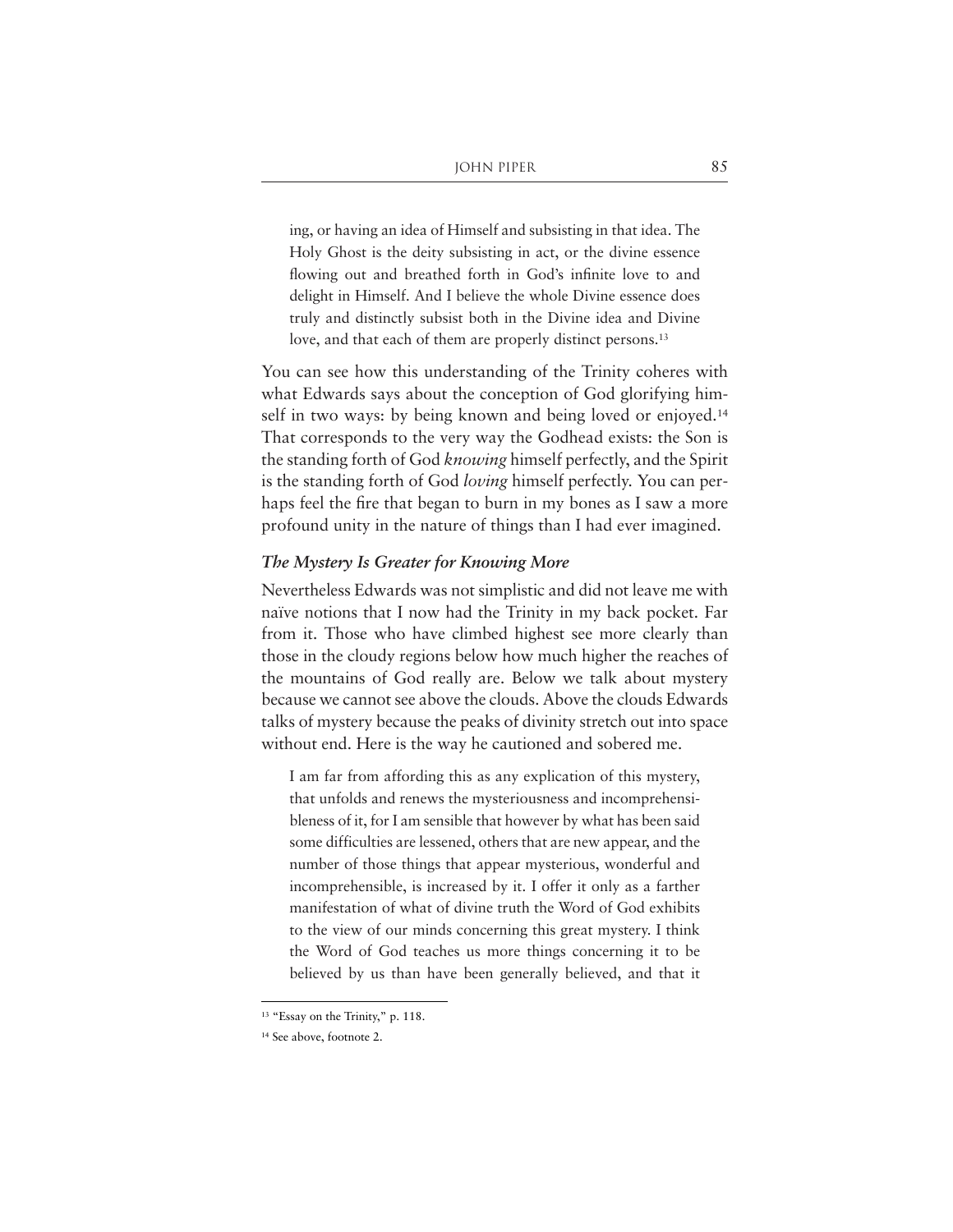exhibits many things concerning it exceeding glorious and wonderful than have been taken notice of.<sup>15</sup>

This encounter with Edwards and his vision of the Trinity happened in 1969, and I knew that the Edwards I had met in high school was a caricature.

#### *The Greatest Work: Freedom of the Will*

The next work of Edwards that I read was *The Freedom of the Will.* I found it to be in harmony with my exegetical efforts in classes on Romans and Galatians, and I found it compelling philosophically. Thus Saint Paul and Jonathan Edwards conspired to demolish my previous notions about freedom. The book was a defense of Calvinistic theology, but Edwards says in the preface, "I should not take it at all amiss, to be called a Calvinist, for distinction's sake: though I utterly disclaim a dependence on Calvin, or believing the doctrines which I hold, because he believed and taught them, and cannot justly be charged with believing in everything just as he taught."16

In a capsule, the book argues that "God's moral government over mankind, his treating them as moral agents, making them the objects of his commands, counsels, calls [and] warnings . . . is not inconsistent with a *determining disposal* of all events, of every kind throughout the universe, *in his providence;* either by positive efficiency or permission."17 There is no such thing as freedom of the will in the Arminian sense of a will that ultimately determines itself. The will rather is determined by "that motive which, as it stands in the view of the mind, is the strongest."18 But motives are given, not ultimately controllable by the will.

#### *For Augustine It Is the Delight That Guides the Will*

Here Edwards found himself squarely in the great Reformed-Augustinian tradition. Augustine, the African Bishop of Hippo,

<sup>&</sup>lt;sup>15</sup> "Essay on the Trinity," pp. 127-128.

<sup>16</sup> Jonathan Edwards, *The Freedom of the Will*, in: *The Works of Jonathan Edwards,* vol. 1, ed. by Paul Ramsey (Yale University Press, 1957), p. 131.

<sup>17</sup> *The Freedom of the Will*, p. 431.

<sup>18</sup> *The Freedom of the Will*, p. 141.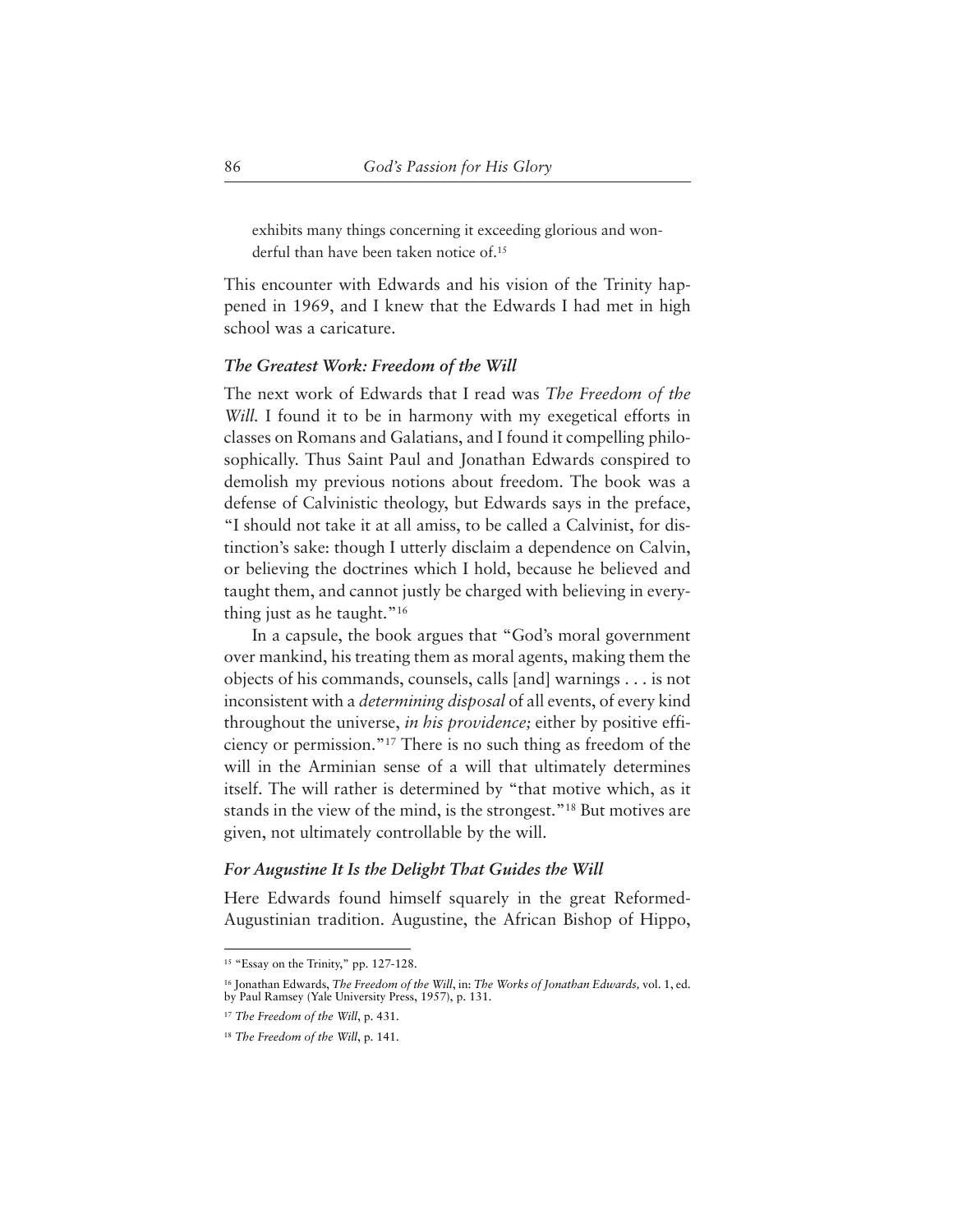had analyzed his own motives down to this root: Everything springs from delight. He saw this as a universal: "Every man, whatsoever his condition, desires to be happy. There is no man who does not desire this, and each one desires it with such earnestness that he prefers it to all other things; whoever, in fact, desires other things, desires them for this end alone."19 This is what guides and governs the will, namely, what we consider to be our delight. But the catch that made Pelagius, Augustine's antagonist, so angry was that it is not in our power to determine what this delight will be. Thus Augustine asks,

Who has it in his power to have such a motive present to his mind that his will shall be influenced to believe? Who can welcome in his mind something which does not give him delight? But who has it in his power to ensure that something that will delight him will turn up? Or that he will take delight in what turns up? If those things delight us which serve our advancement towards God, that is due not to our own whim or industry or meritorious works, but to the inspiration of God and to the grace which he bestows.20

So saving grace, converting grace, for Augustine is *God's giving us a sovereign joy in God* that triumphs over all other joys and therefore sways the will. The will is free to move toward whatever it delights in most fully, but it is not within the power of our will to determine what that *sovereign joy* will be.

Therefore Augustine concludes, "A man's free-will, indeed, avails for nothing except to sin, if he knows not the way of truth; and even after his duty and his proper aim shall begin to become known to him, unless he also take delight in and feel a love for it, he neither does his duty, nor sets about it, nor lives rightly. Now, in order that such a course may engage our affections, God's 'love is shed abroad in our hearts' not through the free-will which arises

<sup>19</sup> Thomas A. Hand, *Augustine On Prayer* (New York: Catholic Book Publishing Co., 1986), p. 13 (Sermon 306). See Aurelius Augustine, *Confessions*, p. 228 (x, 21): "Without exception we all long for happiness. . . . All agree that they want to be happy. . . . They may all search for it in different ways, but all try their hardest to reach the same goal, that is, joy."

<sup>20</sup> Quote from Augustine's *To Simplician* (ii, 21) in T. Kermit Scott, *Augustine: His Thought in Context* (New York: Paulist Press, 1995), p. 203.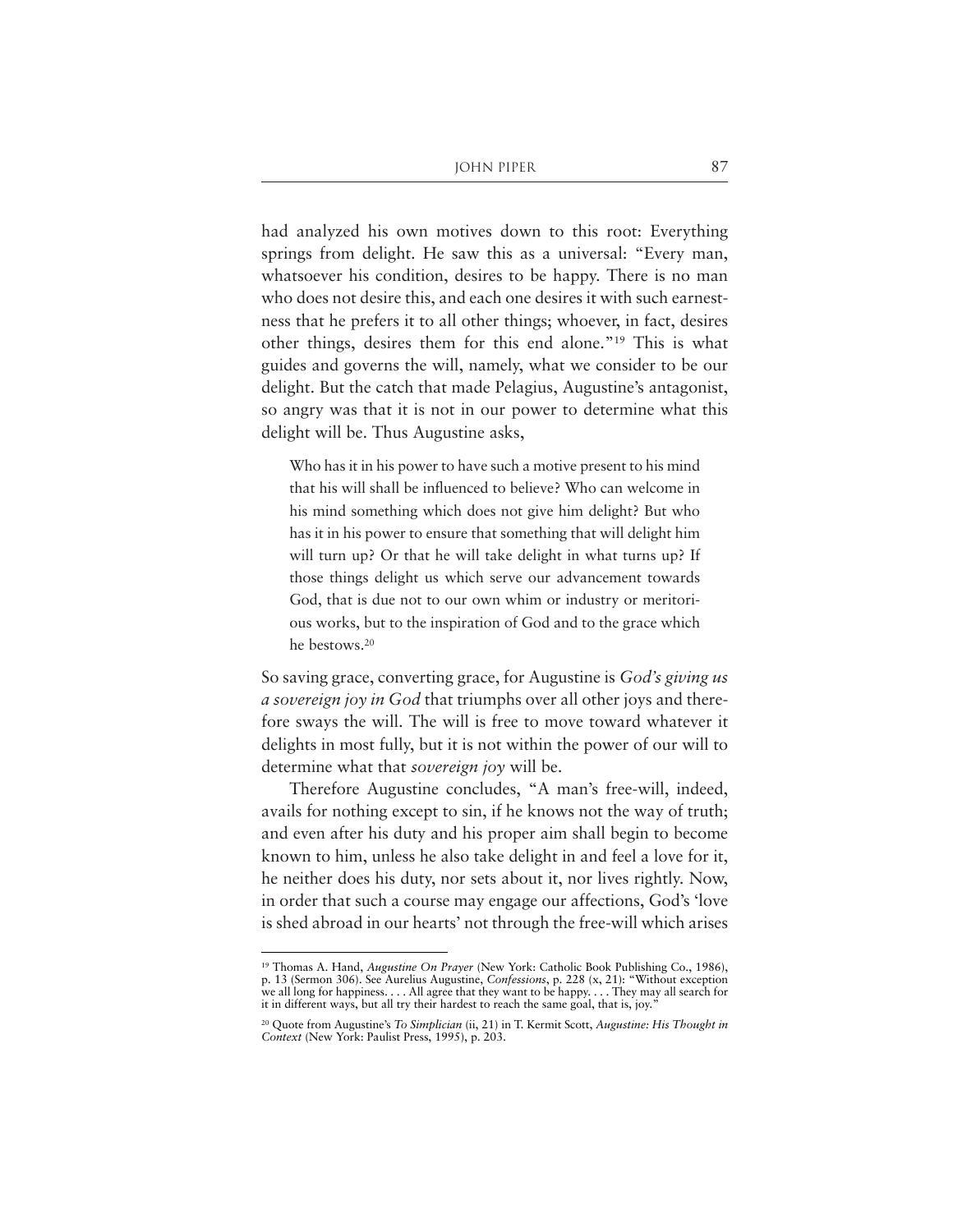from ourselves, but 'through the Holy Ghost, which is given to us' (Romans 5:5)."21

# *An Inability That Leaves Responsibility in Place*

In this tradition, Jonathan Edwards explained that all people are enslaved, as Saint Paul says, either to sin or to righteousness (Rom. 6:16-23; see also John 8:34; 1 John 3:9); but slavery to sin, inability to love and trust God (see Rom. 8:8), does not excuse the sinner, for this inability is moral, not physical. It is not an inability that prevents a man from believing when he would like to believe; rather, it is a moral corruption of the heart that renders motives to believe ineffectual. The person thus enslaved to sin cannot believe without the miracle of regeneration, but is nevertheless accountable because of the evil of his heart, which disposes him to be unmoved by reasonable motives in the gospel.

In this way Edwards tried to show that the Arminian notion of the will's ability to determine itself is *not* a prerequisite of moral accountability. Rather, in Edwards's words, "All inability that excuses may be resolved into one thing, namely, want of natural capacity or strength; either capacity of understanding, or external strength."22

A pastor and missionary all his life, Jonathan Edwards wrote what is probably the greatest defense and explanation of the Augustinian-Reformed view of the will. It is primarily due to this book, *The Freedom of the Will,* that many subsequent scholars have called Edwards the greatest American philosopher-theologian. Paul Ramsey, who edited the book for the Yale edition of the collected works, agrees that it is "Edwards's greatest literary achievement."23 Aside from its intrinsic power, the clearest witness to its merit is its enduring impact in theology and philosophy.

## *Finney's Fury*

When evangelist Charles G. Finney a hundred years later wanted to level his guns against the Calvinistic view of the will, he did not

<sup>21</sup> T. Kermit Scott, *Augustine: His Thought in Context*, p. 208 (*Spirit and Letter*, v).

<sup>22</sup> *The Freedom of the Will*, p. 310.

<sup>23</sup> *The Freedom of the Will*, p. 1.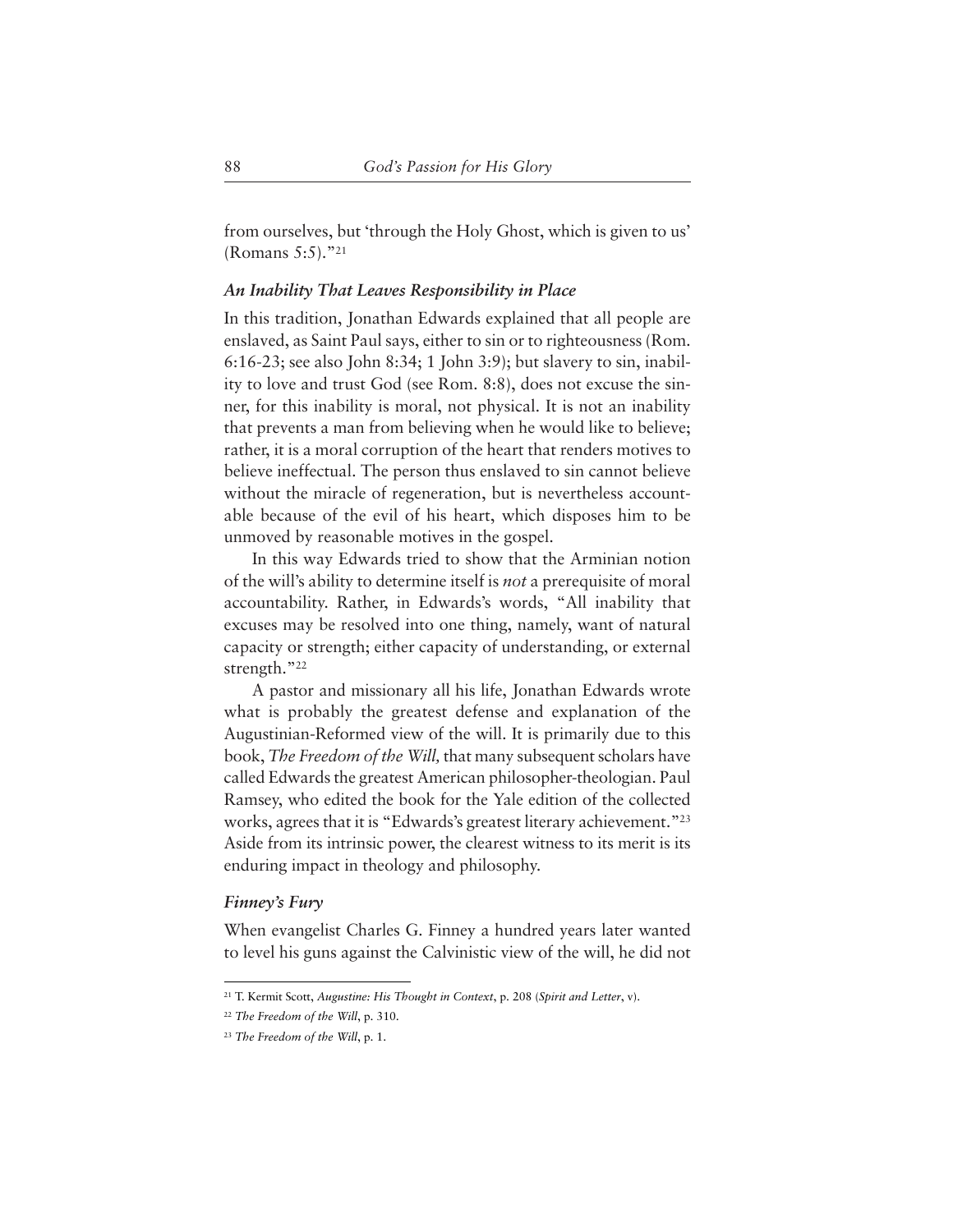see any of his own contemporaries or even Calvin himself as the chief adversary. There was one great opponent among the Calvinists that had to be defeated: Jonathan Edwards's *Freedom of the Will.* Finney's assessment of the book in a word: "Ridiculous! Edwards I revere; his blunders I deplore. I speak thus of this Treatise on the Will, because while it abounds with unwarrantable assumption, distinctions without difference, and metaphysical subtleties, it has been adopted as the textbook of a multitude of what are called Calvinistic divines for scores of years."24

But for all its vehemence, Finney's shot missed the mark, and Edwards's great vision of God's sovereignty over the fallen human will endures today, relentlessly exerting its power in theology and philosophy alike. In 1949, Perry Miller would chastise academics for their prejudice against Edwards and their frequent caricatures of him as an antiquarian specimen of hell-fire preaching from the long-lost times of the Great Awakening. Miller's own assessment: "He speaks with an insight into science and psychology so much ahead of his time that our own can hardly be said to have caught up with him."25

#### *Cementing the Truth of God's Supremacy in All Things*

Beginning in 1957, Yale University Press began to publish a new critical edition of Edwards's works, which is scheduled for completion in 2003, the tercentennial of Edwards's birth. It is not surprising that the first work they chose to publish was *The Freedom of the Will*. It is simply without peer. We would live in a different and better world of evangelicalism if Christians would read it and embrace its truth. Nothing cements the truth of God's supremacy in all things for the joy of all peoples like an unshakable Biblical confidence in the sovereignty of God over the will of man.

#### *Georgia Woods and The Nature of True Virtue*

That was all of Edwards that I read in seminary. After graduation in 1971, before graduate work in Germany, my wife and I

<sup>24</sup> Charles Finney, *Finney's Systematic Theology (*Minneapolis: Bethany Fellowship, Inc., 1976), p. 269.

<sup>25</sup> Perry Miller, *Jonathan Edwards* (Westport, CT: Greenwood Press, Publishers, 1973, orig. 1949), p. xiii.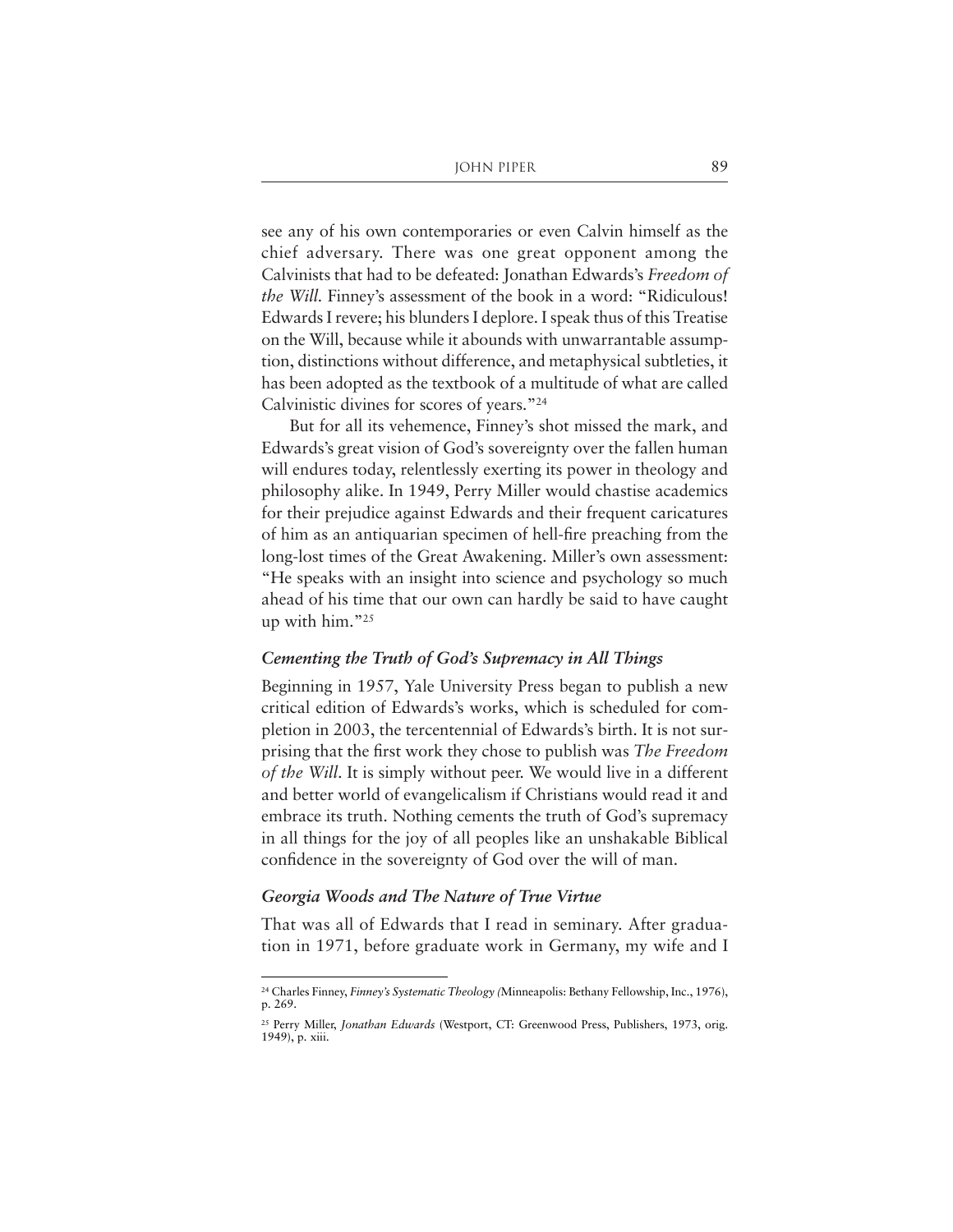spent some restful days at her folks' place in rural Georgia. Here I had my third encounter with Edwards. Sitting on one of those old-fashioned two-seater swings in the backyard under a big hickory tree, with pen in hand, I read *The Nature of True Virtue.* This is Edwards's only purely non-polemical work. If you have ever felt a sense of aesthetic awe at beholding a pure idea given lucid expression, you may understand what I mean when I say that this book aroused in me a deeply pleasurable aesthetic experience. But more importantly it gave me a brand-new awareness that the categories of morality resolve ultimately into categories of spiritual aesthetics, and one of the last things you can say about virtue is that it is "a kind of beautiful nature, form or quality."26

Perry Miller said that "the book is not a reasoning about virtue but a beholding it." Edwards gazes on the conception of virtue "until it yields up meaning beyond meaning, and the simulacra fall away. The book approaches, as nearly as any creation in our literature, a naked idea."27 I think it was perfectly in accord with Edwards's intention that when I finished that book I not only had a deep longing to be a good man, but I also wrote a poem called "Georgia Woods," because nothing looked the same when I put the book down.

# *Clothing the Naked Idea of Virtue with Love*

Noël and I left for Germany in the fall of 1971 to study at the University of Munich for three years. The field was New Testament, not systematic theology. But I would venture to say that Edwards was as inspiring and helpful in my studies as any New Testament scholar I read. During those years I read three more works by Edwards and biographies by Samuel Hopkins and Henry Pamford Parkes. For our family time in the evenings Noël and I read to each other a collection of his sermons called *Charity and* Its Fruits,<sup>28</sup> a 360-page exposition (in our old edition) of 1 Corinthians 13. We agreed that it was verbose and repetitive, but

<sup>26</sup> Jonathan Edwards, *The Nature of True Virtue*, in: *The Works of Jonathan Edwards*, vol. 8 (New Haven: Yale University Press, 1989), p. 619.

<sup>27</sup> *Jonathan Edwards,* p. 286.

<sup>28</sup> *Charity and Its Fruits*, in: *Ethical Writings*, ed. by Paul Ramsey, *The Works of Jonathan Edwards*, vol. 8 (New Haven: Yale University Press, 1989), pp. 123-398.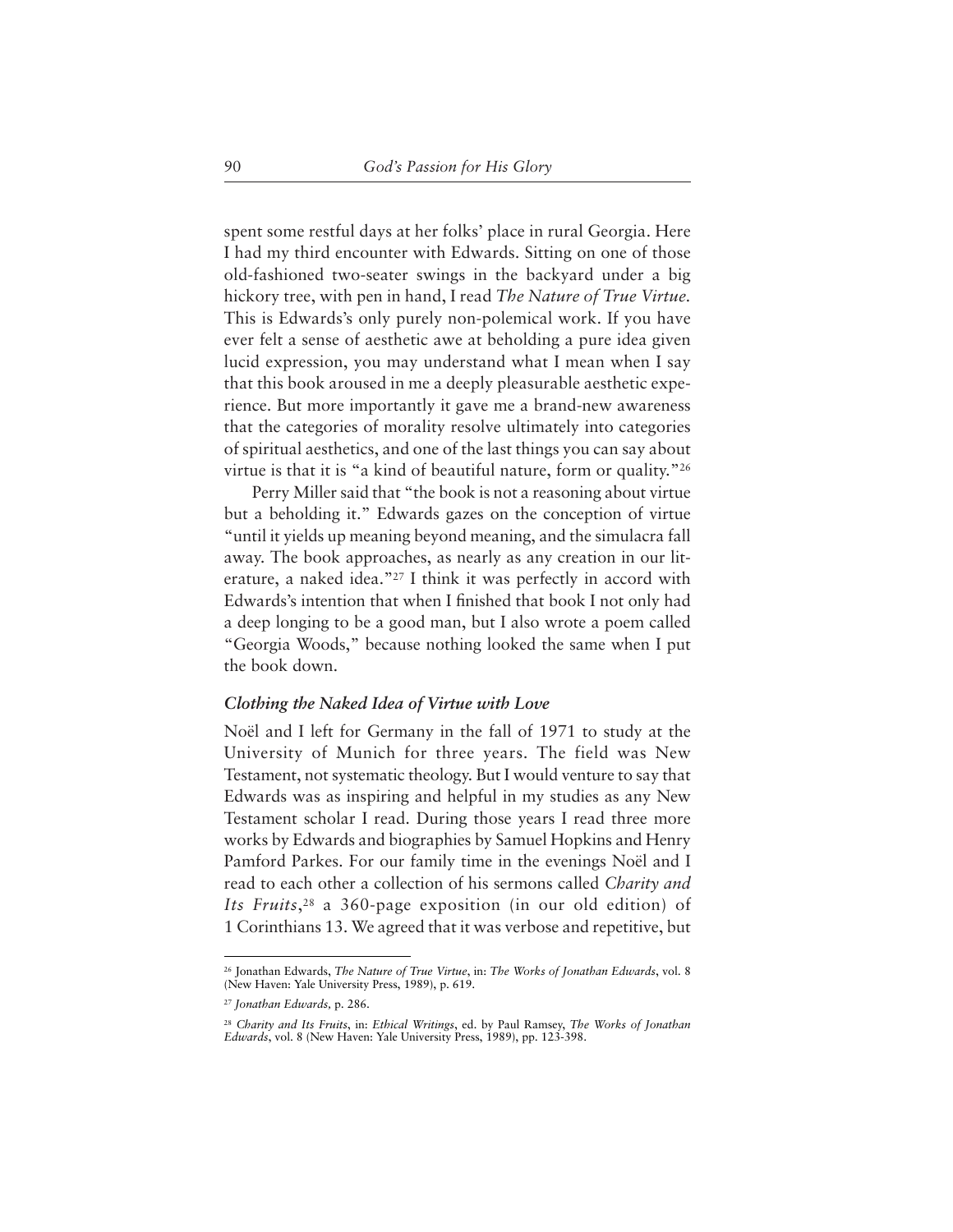it did help me clothe with nitty-gritty experience that "naked idea" in *The Nature of True Virtue.* 

# *Is Love Allowed to "Seek Its Own" Joy?*

Perhaps the most important insight we saw related to my emerging Christian Hedonism. Is 1 Corinthians 13:5 ("Love seeks not its own") contrary to the conviction—which I learned from Edwards—that we should glorify God by *seeking our holy joy* in all that we do? Is that pursuit of our own joy contrary to the truth, "Love seeks not its own"? Here is Edwards's answer:

Some, although they love their own happiness, do not place that happiness in their own confined good, or in that good which is limited to themselves, but more in the common good, in that which is the good of others as well as their own, in good to be enjoyed *in* others and to be enjoyed *by* others. And man's love of his own happiness which runs in this channel is not what is called selfishness, but is quite opposite to it.  $\ldots$ . This is the thing most directly intended by that self-love which the Scripture condemns. When it is said that charity seeketh not her own, we are to understand it of her own private good, good limited to herself.29

In other words, if what makes a person happy is the extension of his joy in God into the lives of others, then it is not wrong to seek that happiness, because it magnifies God and blesses people. Love is the labor of Christian Hedonism, not its opposite.<sup>30</sup>

### *Turning a German Pantry into a Vestibule of Heaven*

Just off the kitchen in our little apartment in Munich was a pantry about 8 by 5 feet, a most unlikely place to read a *Dissertation Concerning the End for Which God Created the World.* From my perspective now, I would say that if one book captures the essence or wellspring of Edwards's theology it is this. That is why I have

<sup>29</sup> Jonathan Edwards, *Charity and Its Fruits*, in: *The Works of Jonathan Edwards*, vol. 8 (Yale University Press, 1989), p. 257-258.

<sup>30</sup> "The Labor of Christian Hedonism" is the name of the chapter on love in *Desiring God: Meditations of a Christian Hedonist* (Sisters, OR: Multnomah Press, 1996) and is my fuller effort to give an account for the "true virtue" of pursuing our joy in loving others.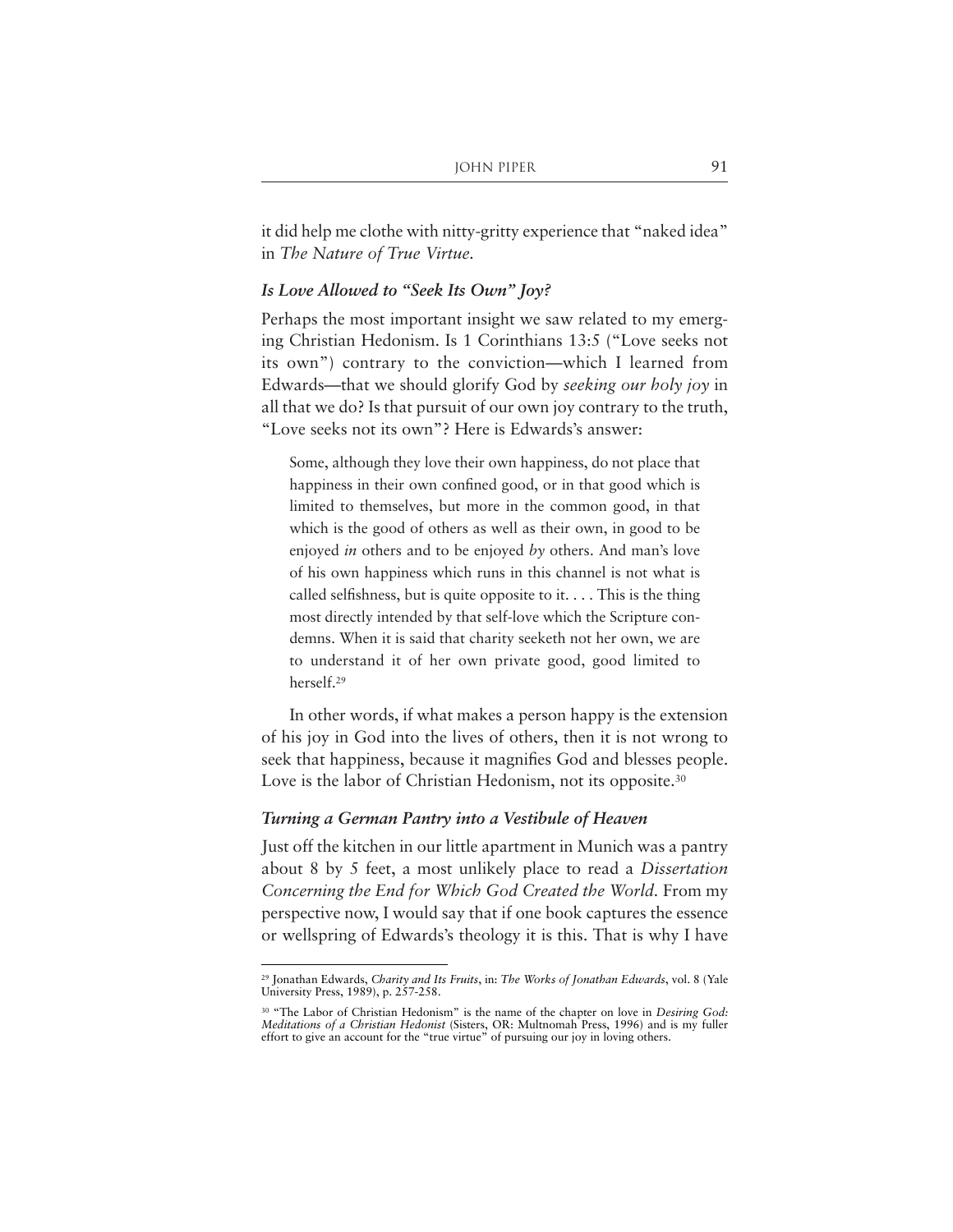wanted for a long time to make the book more accessible for serious Christian readers on their own quest for more of God. You can read it for yourself in Part Two of this book.

Edwards's answer to why God created the world was that God has a disposition to emanate the fullness of his glory for his people to know, praise, and enjoy. Here is the heart of his theology in his own words:

It appears that all that is ever spoken of in the Scripture as an ultimate end of God's works is included in that one phrase, *the glory of God*. . . . In the creature's knowing, esteeming, loving, rejoicing in, and praising God, the glory of God is both *exhibited* and *acknowledged*; his fullness is *received* and *returned*. Here is both an *emanation* and *remanation*. The refulgence shines upon and into the creature, and is reflected back to the luminary. The beams of glory come from God, are something of God, and are refunded back again to their original. So that the whole is *of* God, and *in* God, and *to* God; and he is the beginning, and the middle, and the end.31

That is the heart and center of Jonathan Edwards and, I believe, of the Bible too. That kind of reading can turn a pantry into a vestibule of heaven. And it is the essence of what is needed today to overcome the hollowing out of evangelical life and the collapsing of our private meditations into self-centered musings.

#### *Sunday Evening Fire*

The last work of Edwards's I read in Germany was his *Treatise Concerning Religious Affections*. For several months it was the meat of my Sunday evening meditations. I can remember writing letters week after week to former teachers, to friends, and to my parents about the effect this book was having on me. Far more than *The Nature of True Virtue,* this book convicted me of sinful lukewarmness in my affections toward God and inspired in me a passion to know and love God as I ought.

The thesis of the book is very simple: "True religion, in great

<sup>31</sup> See below, *The End for Which God Created the World*, ¶ 272.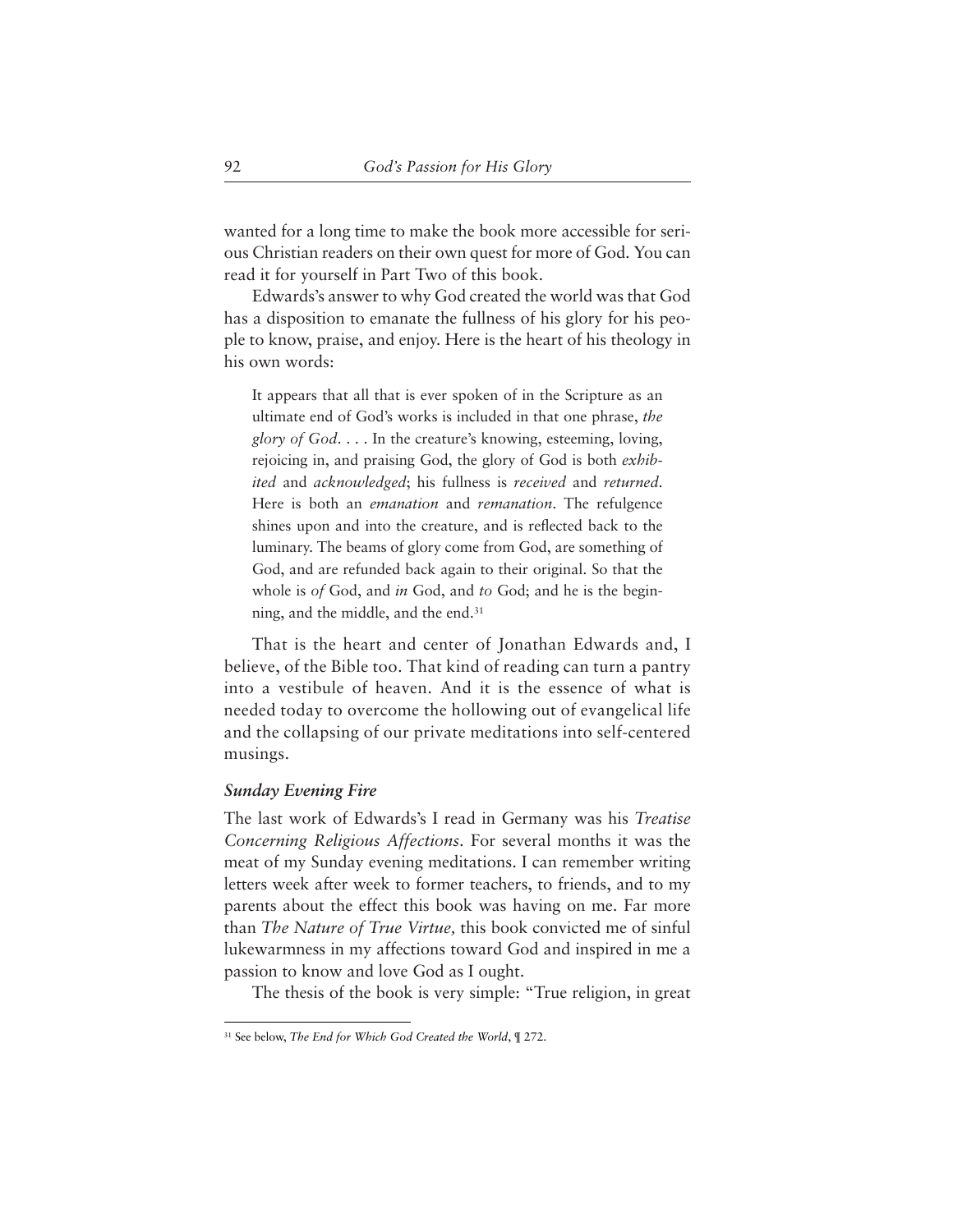part, consists in the Affections."32 Perhaps the reason the book moved me so deeply is because it was Edwards's effort to save the best of two worlds—the very worlds in which I grew up and now live, and the two worlds implied in the title of this chapter: "A *Mind* in *Love* with God."

#### *Saving the Best of Two Worlds—My Worlds*

On the one hand, Edwards wanted to defend the genuine and necessary place of the affections<sup>33</sup> in religious experience. On the other hand, he was ruthlessly devoted to objective truth and wanted all emotion to be rooted in a true apprehension of reality and shaped by that reality. He had been more responsible than any man for the revival fervor that deluged New England in the fifteen years following 1734. Charles Chauncy of Boston led the opposition to this Great Awakening with its "swooning away and falling to the Ground . . . bitter Shriekings and Screamings; Convulsion-like Tremblings and Agitations, Strugglings and Tumblings."34 He charged that it was "a plain stubborn Fact that, the Passions have, generally, in these Times, been applied to as though the main Thing in Religion was to throw them into Disturbance."35 He insisted, "The plain truth is that an *enlightened Mind* and not *raised Affections* ought always to be the Guide of those who call themselves Men. . . . "36

Edwards took the other side: "I should think myself in the way of my duty to raise the affections of my hearers as high as possibly I can, provided that they are affected with nothing but truth, and with affections that are not disagreeable to the nature of what they are affected with."37 That sentence shows that Edwards did

<sup>32</sup> Jonathan Edwards, *Treatise Concerning the Religious Affections*, ed. by John Smith, *The Works of Jonathan Edwards*, vol. 2 (New Haven: Yale University Press, 1959), p. 95.

<sup>33</sup> On the meaning of Edwards's term "affections" see Part Two, *The End for Which God Created the World*, footnote 27.

<sup>34</sup> Charles Chauncy, *Seasonable Thoughts on the State of Religion in New England*, quoted in *Jonathan Edwards: Selections,* ed. by Clarence Faust and Thomas Johnson (New York: Hill and Wang, 1962), p. xviii.

<sup>35</sup> *Seasonable Thoughts*, p. xx.

<sup>36</sup> *Seasonable Thoughts*, p. xx.

<sup>37</sup> Jonathan Edwards, *Some Thoughts Concerning the Revival*, in: *The Works of Jonathan Edwards*, vol. 4, ed. by C. Goen (New Haven: Yale University Press, 1972), p. 387.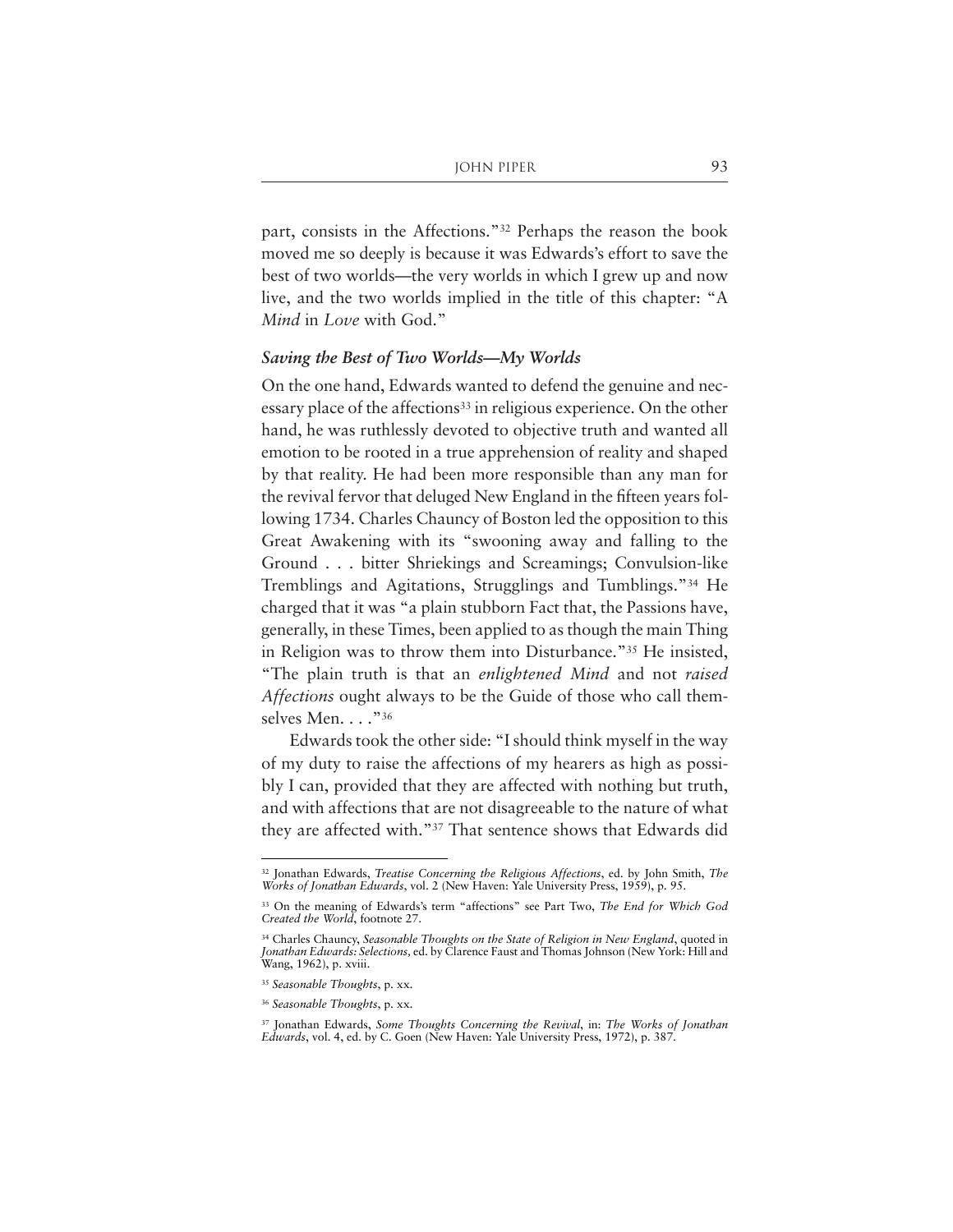not condone the enthusiastic excesses of the Great Awakening. Yet, it took time for him to sort out the true, spiritual affections from the false, merely human ones. *The Treatise Concerning Religious Affections,* published in 1746 (preached in 1742), was his mature effort to describe the signs of truly gracious and holy affections. It amounts to a Yes and a No to revivalistic religion: *yes* to the place of appropriate emotions springing from perceptions of truth, but *no* to the frenzies, private revelations, irrational swoonings, and false assurances of godliness.

Revival fervor and the reasonable apprehension of truth—these were the two worlds Edwards struggled to bring together. They are my worlds too. My father is an evangelist. He conducted evangelistic crusades for over fifty years, and I respect him very highly. I wish I had some of his gifts. I will probably never attain the fruitfulness of his soul-winning life. Rather, I am a theologically oriented pastor. I love my people and cherish our life together in worship and ministry. But I am fairly analytic and given to study. The ministry of the Word is my (protecting and guiding and encouraging) shepherd's staff. It is not surprising, then, that the *Religious Affections* should seem to me a very contemporary and helpful message. It brought together more of my personal history and personal makeup than any other of Edwards's books.

I said it was my food for many weeks. I give just one sampling that still feeds me. Edwards describes the person with truly gracious affections like this:

As he has more holy boldness, so he has less of self-confidence . . . and more modesty. As he is more sure than others of deliverance from hell, so he has more of a sense of the desert of it. He is less apt than others to be shaken in faith, but more apt than others to be moved with solemn warnings, and with God's frowns, and with the calamities of others. He has the firmest comfort, but the softest heart: richer than others, but poorest of all in spirit; the tallest and strongest saint, but the least and tenderest child among them.38

<sup>38</sup> *Religious Affections*, p. 364.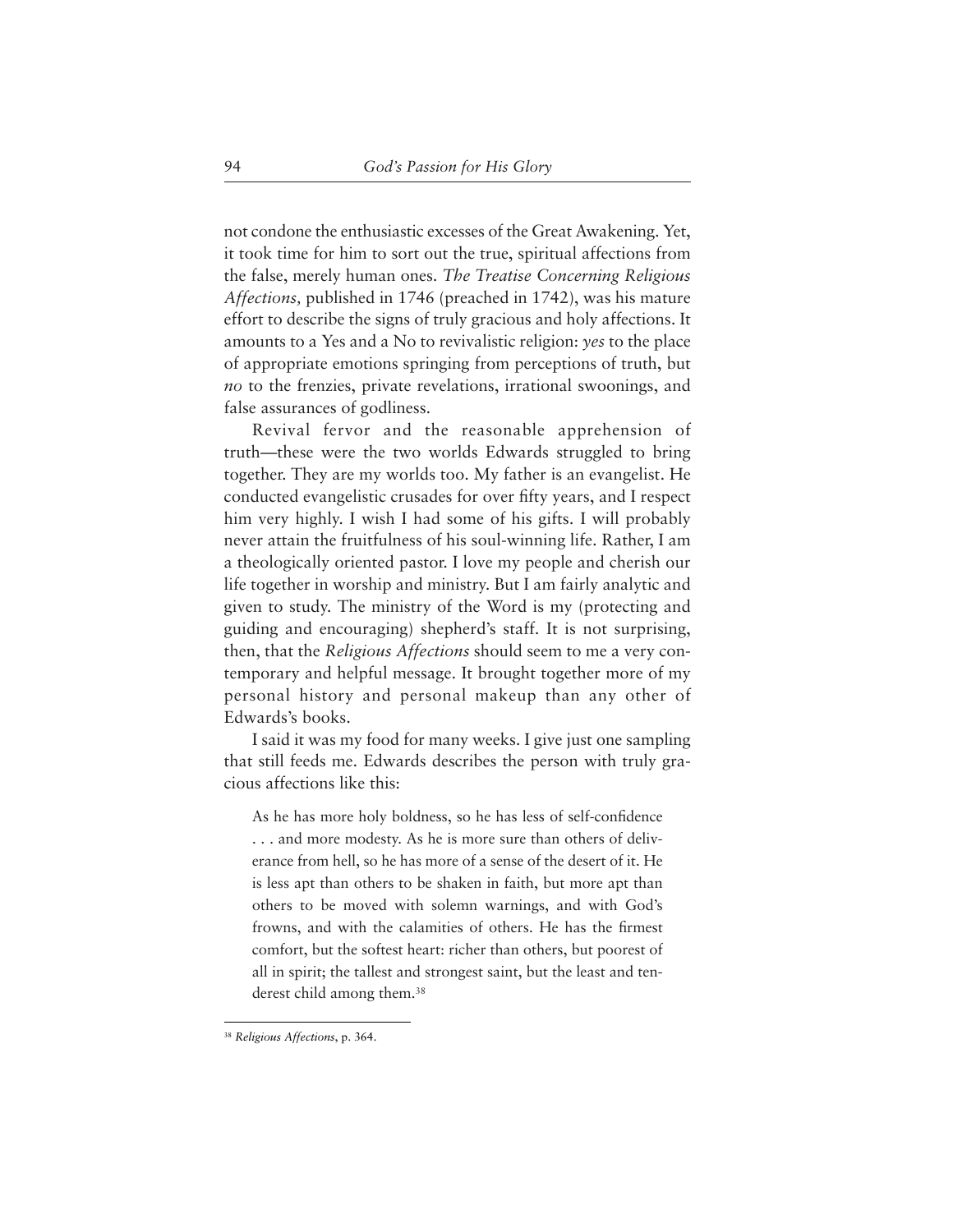That litany of unusual juxtapositions is what Jonathan Edwards embodied in himself. He kept together so many things that we are prone to separate. This is one of the reasons, as we saw in Chapter One, why he is so important for our day.39

# *Fifteen Minutes a Day Will Go a Long Way*

Since those heady days of discovery and profound transformation from 1968 to 1974, I have tried to stay on the quest for "all the fullness of God" both intellectually and emotionally. And over the years Edwards has remained a faithful guide. When I left Germany and took up my teaching post at Bethel College in St. Paul, Minnesota, I continued to converse with Edwards regularly. I recall resolving one year to read Edwards fifteen minutes a day. That was the way I plodded through *Humble Inquiry*<sup>40</sup> and *The Great Christian Doctrine of Original Sin*.41 This latter book gives evidence of what Mark Noll, in another place, called Edwards's "herculean intellectual labors."<sup>42</sup>

# *One Stunning Insight on Original Sin*

One stunning insight stands out from the 335 pages of Edwards's massive exegetical and theological effort to understand original sin. Edwards asks how one man (like me) can be morally implicated in the sin of another (like Adam). He answers by asking why the "I" that exists today is responsible for the moral acts I did or didn't do yesterday. The answer, evidently, is that there is a union between the me of today and the me of yesterday. But why is there? he asks. He answers that "God's upholding created substance, or causing its existence in each successive moment, is altogether equivalent to *an immediate production out of nothing*, at each moment, because its existence at this moment is not merely in part

<sup>39</sup> See Chapter One, footnote 2.

<sup>40</sup> Jonathan Edwards, *An Humble Inquiry into the Rules of the Word of God, Concerning the Qualifications Requisite to a Complete Standing and Full Communion in the Visible Christian Church, The Works of Jonathan Edwards,* vol. 1 (Edinburgh: The Banner of Truth Trust, 1974), pp. 431-484.

<sup>41</sup> Jonathan Edwards, *The Great Christian Doctrine of Original Sin*, ed. by Clyde Holbrook, *The Works of Jonathan Edwards,* vol. 3 (New Haven: Yale University Press, 1970).

<sup>42</sup> *Christian History*, vol. 4, No. 4, p. 3.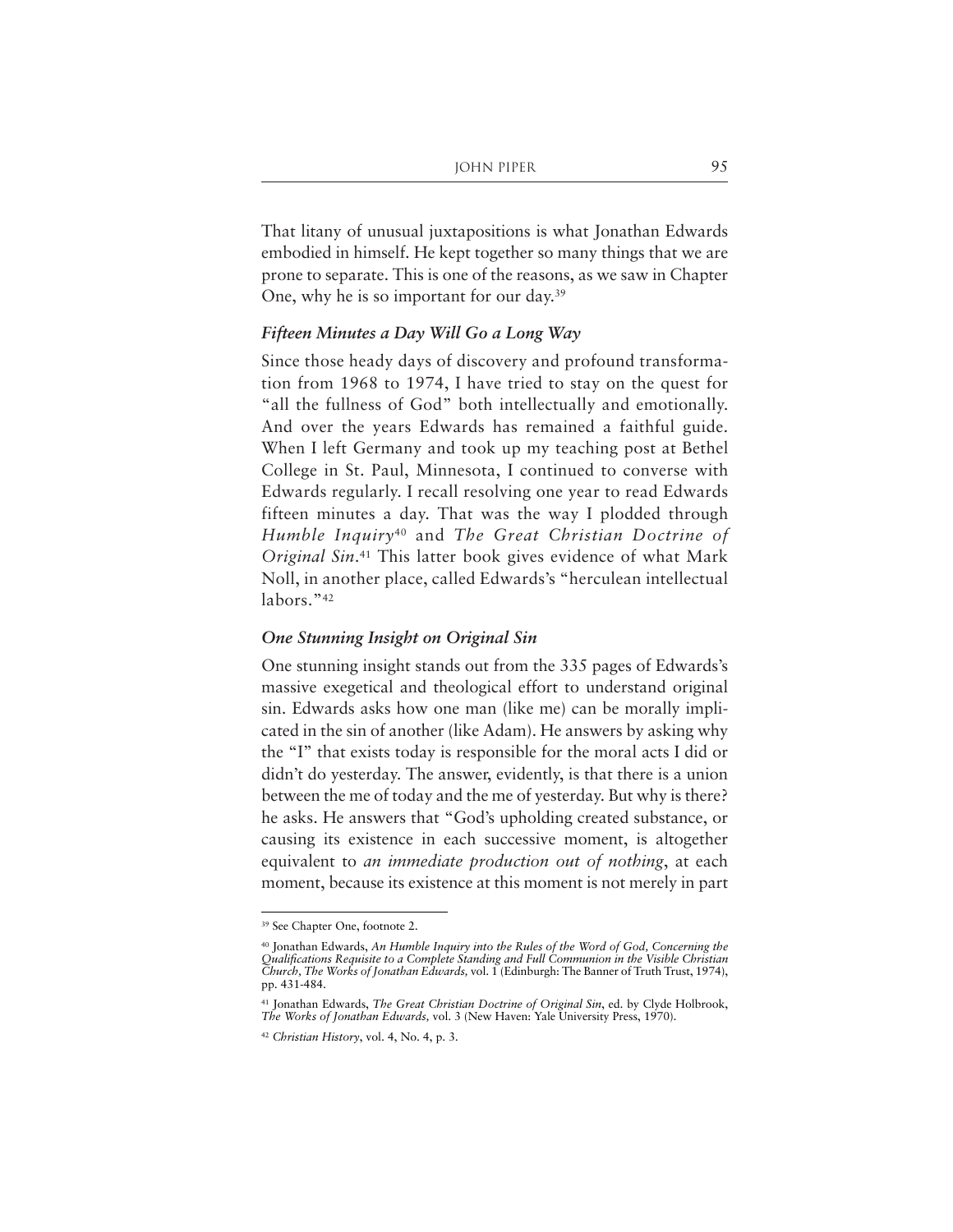from God, but wholly from him; and not in any part, or degree, from its antecedent existence."43

This implies, then, that the all-important union between the me of today and the me of yesterday is wholly dependent on God's "arbitrary constitution." "There is no identity or oneness . . . but what depends on the *arbitrary* constitution of the Creator; who by his wise sovereign establishment so unites these successive new effects, that he treats them as one, by communicating to them like properties, relations, and circumstances."44 This means that ultimately the reason the me of today is morally responsible for the actions of the me of yesterday is that God has arbitrarily willed that it be so.

# *A Divine Constitution Makes Truth in Affairs of This Nature*

Now you can see where Edwards is going with this in relation to original sin. Why are Adam's posterity so responsible for Adam's sin that they die as part of Adam's condemnation (Rom. 5:18)? How can there be a true union between us and Adam such that we are implicated in Adam's sin? Edwards's answer is that, just as God arbitrarily establishes a union between the moral consciousness of a person from one day to the next, so he can and does establish a union between Adam and his posterity on the analogy of the oneness of a tree including its root and branch. To the objection that this is not consistent with truth, he answers, "The objection we are upon, made against a supposed divine constitution, whereby Adam and his posterity are viewed and treated as one, in the manner and for the purposes supposed, as if it were not consistent with truth, because no constitution can make those to be one, which are not one, I say, it appears that this objection is built on a false hypothesis: for it appears, that a *divine constitution* is the thing which *makes truth*, in affairs of this nature."<sup>45</sup>

Whether or not this helps you to grasp the reality of original sin, which Saint Paul teaches in Romans 5:12-21, it certainly helped me, not by making it all simple and clear, but by showing me that there are possibilities of conceptuality and reality that I have not yet begun

<sup>43</sup> Jonathan Edwards, *Original Sin*, p. 402.

<sup>44</sup> *Original Sin*, p. 403.

<sup>45</sup> *Original Sin,* p. 404.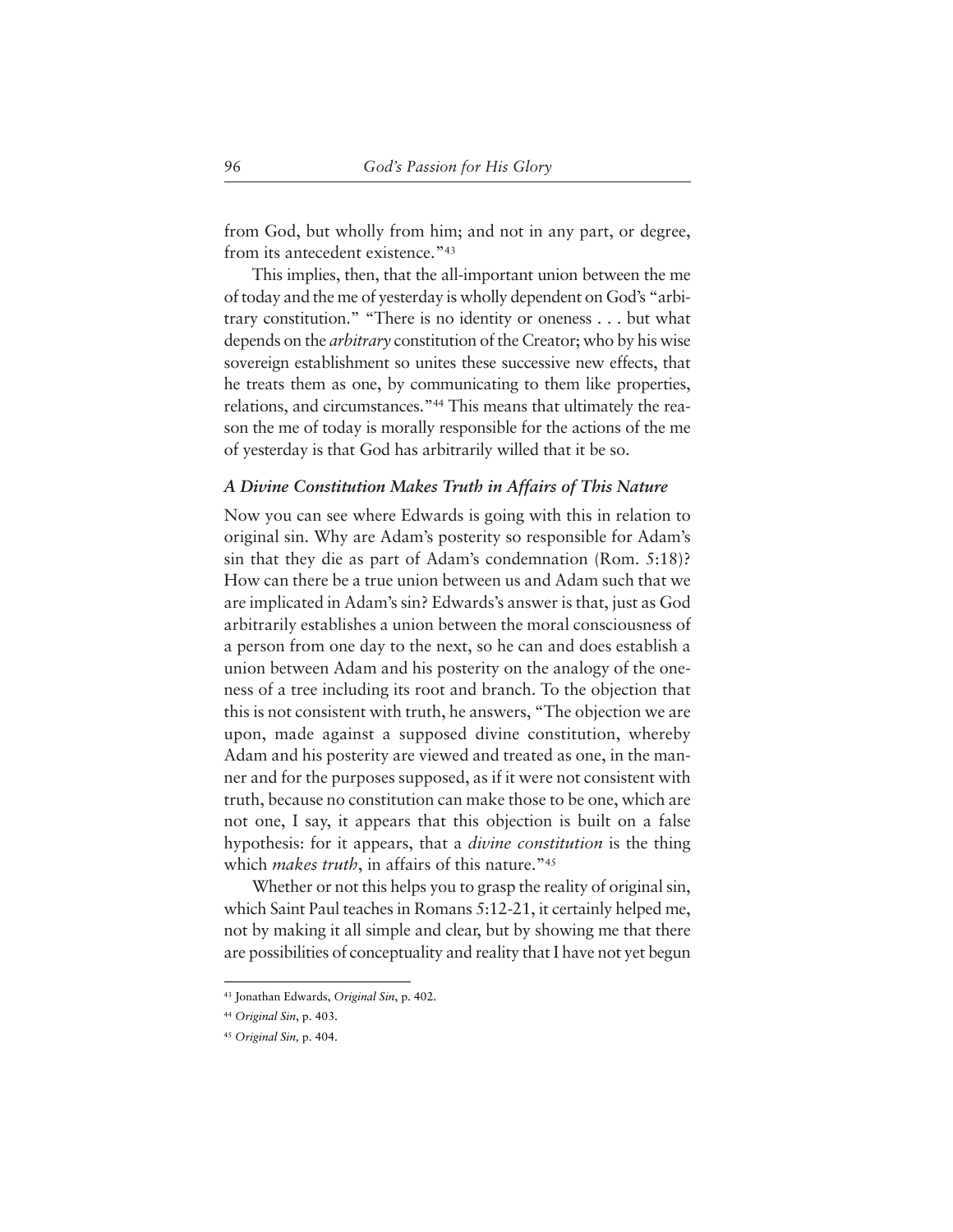to think of. Which means it behooves me to keep my mouth shut rather than question a hard Biblical teaching. That is a humbling work, which Edwards has performed for me more than once.

# *Love for Truth and Love for God Are Inseparable*

I could go on and tell of my encounters with the *Narrative of Surprising Conversions,* the *Treatise On Grace,* the unfinished *History of Redemption, The Memoirs of David Brainerd, Thoughts on the Revival of Religion in New England, Qualification for Communion, An Humble Attempt to Promote Explicit Agreement and Visible Union of God's People*, dozens of sermons, and two more biographies. But the point here is not to be exhaustive. The point is to introduce you to the work of Jonathan Edwards and illustrate his personal impact on one "modern evangelical"—an impact that I believe has been for the good, and for which I am profoundly thankful to God.

My own judgment is that, from generation to generation, giants like Edwards are needed to inspire us to think about our faith, and to guard us from settling superficially on small ideas about a small God. We need Edwards to waken us from our pragmatic stupor of indifference to doctrine in worship and prayer and evangelism and missions and church planting and social action. We need Edwards to show us again the beauty and the power of truth. Edwards does this so well because he is relentlessly God-besotted and God-exalting. He helps us recover truth because he never loses sight of the unspeakable reality of God, where truth originates, and whom it exists to serve.

Edwards has taught me—as one modern evangelical—that our concern with truth is an inevitable expression of our concern with God. If God exists, then he is the measure of all things, and what he thinks about all things is the measure of what we should think. Not to care about truth is not to care about God. To love God passionately is to love truth passionately. Being God-centered in life means being truth-driven in ministry. What is not true is not of God. What is false is anti-God. Indifference to the truth is indifference to the mind of God. Pretense is rebellion against reality, and what makes reality reality is God. Our concern with truth is simply an echo of our concern with God. And all this is rooted in God's concern with God, or God's passion for the glory of God.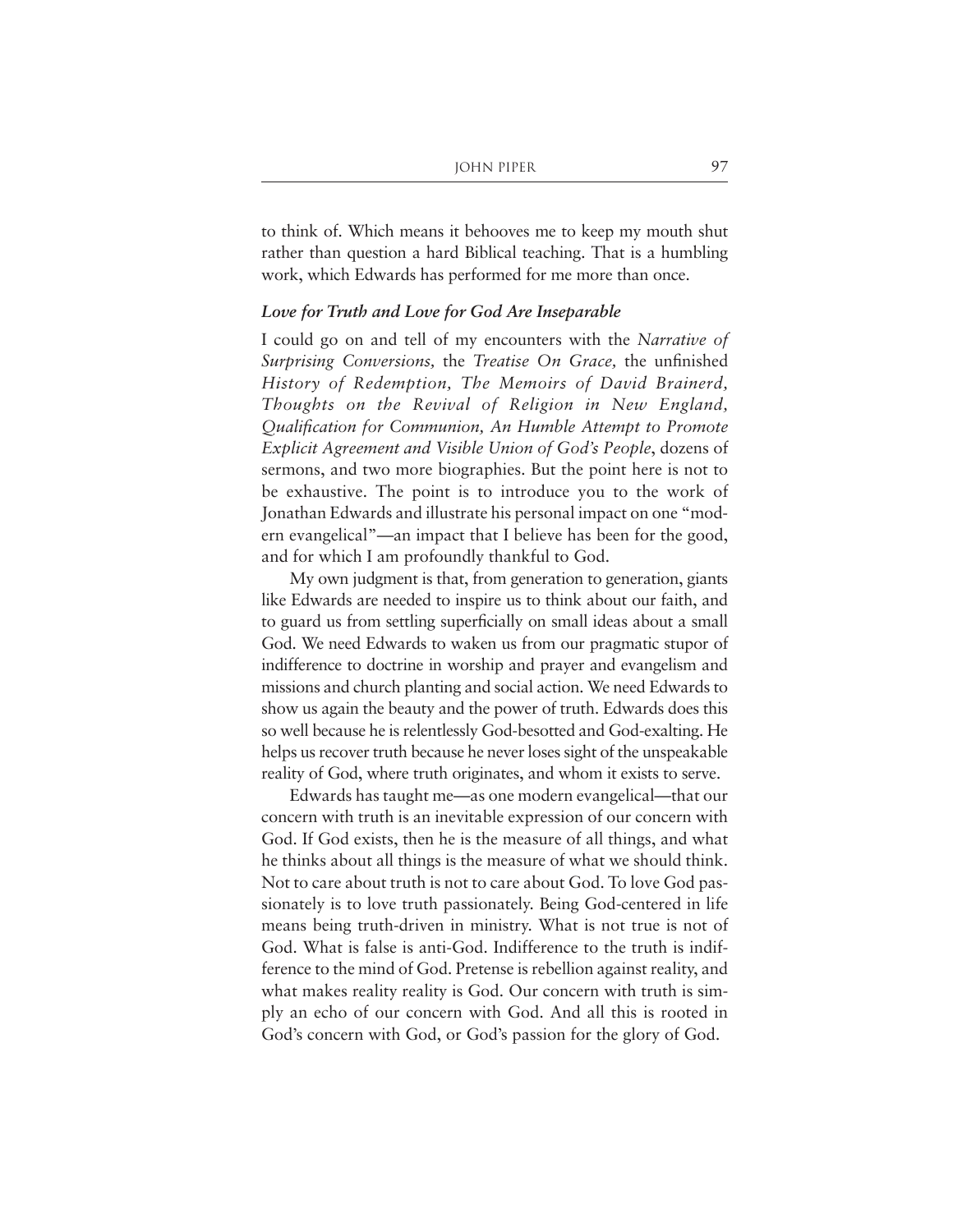A Christian spirit . . . disposes a person to be publicspirited. A man of a right spirit is not of a narrow, private spirit; but is greatly concerned for the good of the public community to which he belongs, and particularly of the town where he dwells.

> Jonathan Edwards *Charity and Its Fruits*

In some sense, the most benevolent, generous person in the world seeks his *own* happiness in doing good to others, because he places his happiness in their good.

The whole universe, in all its actings, proceedings, revolutions, and entire series of events, should proceed with a view to God as the supreme and last end. . . . Every wheel, in all its rotations, should move with a constant invariable regard to him as the ultimate end of all; as perfectly and uniformly as if the whole system were animated and directed by one common soul.

> Jonathan Edwards *The End for Which God Created the World*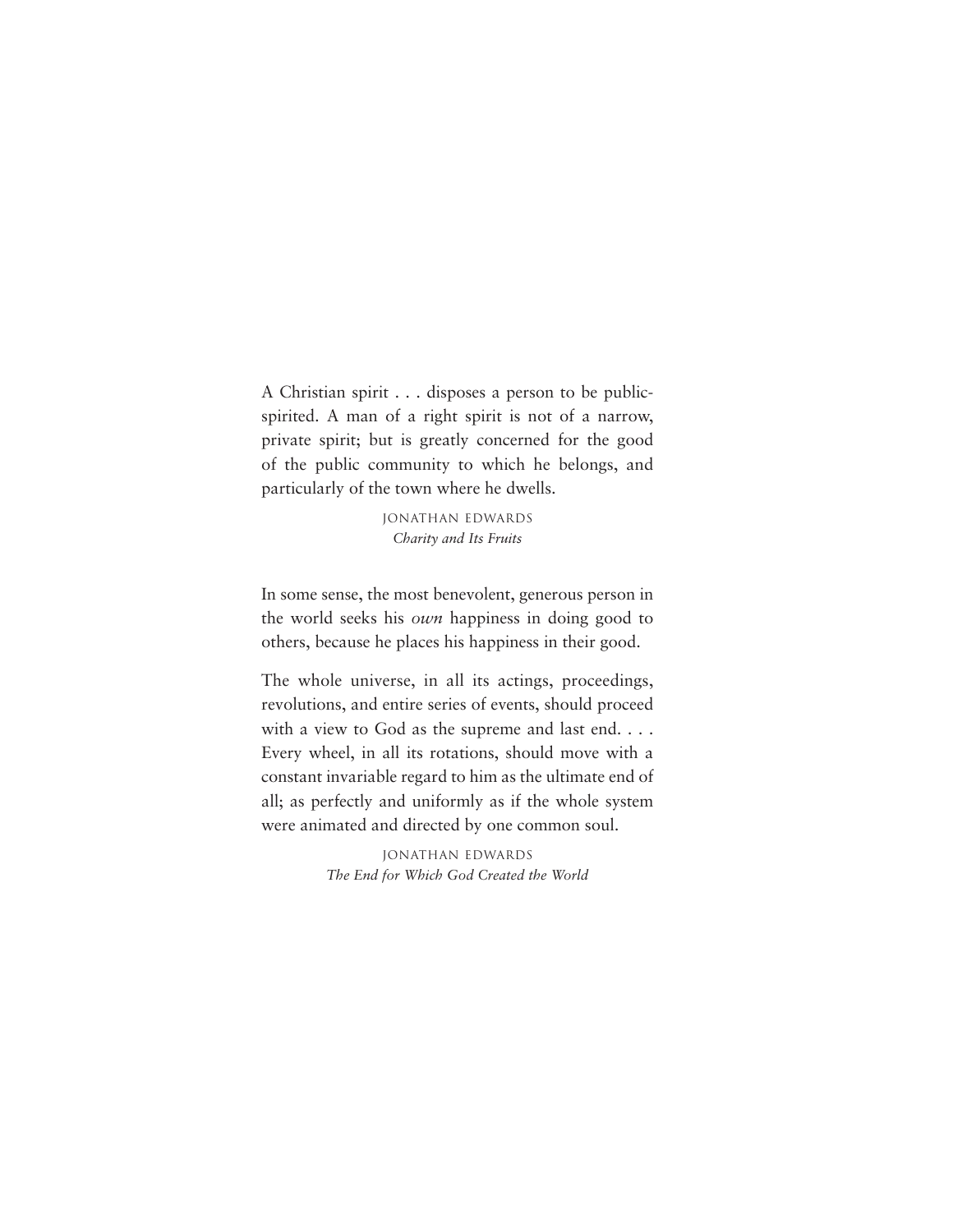# **JONATHAN EDWARDS, ENJOYING GOD AND THE TRANSFORMATION OF CULTURE**

*The Public Life of a Modern Evangelical*

# *As Physics to Space Travel, So Theology to Culture*

J onathan Edwards expressed concern about public life, or what we might call culture—but not very much. Discussions of social issues and public policies and programs have about as much place in his writings as they do in the New Testament. Which does not mean that what he wrote was irrelevant to public life and culture, any more than the New Testament is irrelevant. It was relevant—and *is* relevant—the way physics is relevant to space travel. And the way microbiology is relevant to a ten-day round of tetracycline.

It mattered to Jonathan Edwards, just as it should matter to us, whether a culture is diseased and scarred by fraud and bribery and wife-burning and witchcraft and foot-binding and marital unfaithfulness and teenage promiscuity and pervasive pornography and vigilante justice and rape and murder and theft and sloth and misogyny and pedophilia and dozens of forms of insolence and arrogance. Jonathan Edwards could not imagine a Christian being indifferent to the morals and manners of his own city or country. He said,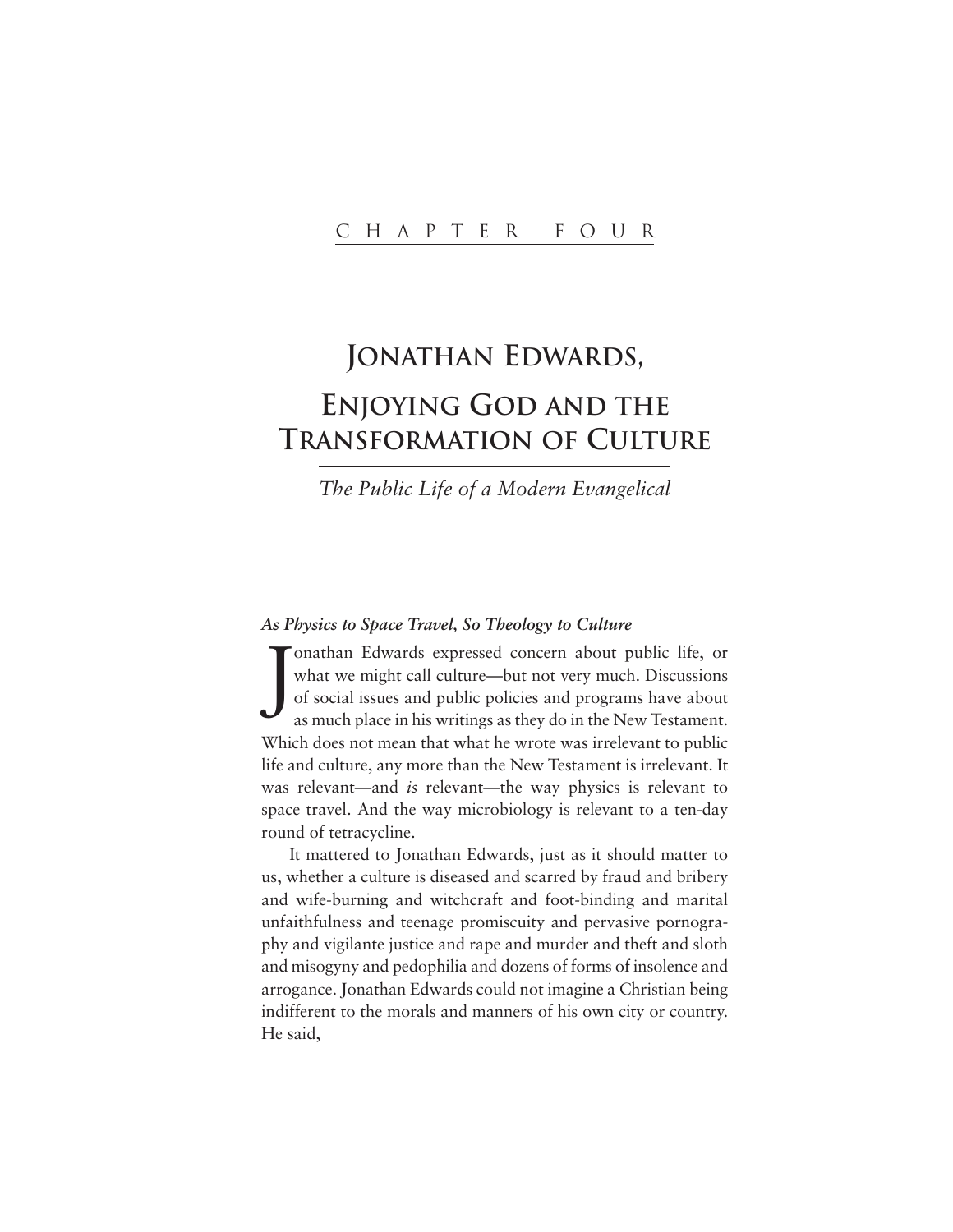A Christian spirit . . . disposes a person to be public-spirited. A man of a right spirit is not of a narrow, private spirit; but is greatly concerned for the good of the public community to which he belongs, and particularly of the town where he dwells. God commanded the Jews that were carried captive to seek the good of the city of Babylon, though it was not their own city, but the city which had captivated them (Jer. 29:7). . . . A Christian spirited man will be also concerned for the good of his country, and it disposes him to lay out himself for it. . . . It is spoken of as a thing very provoking to God that they were not grieved for the calamities of their country (Amos 6:6).1

#### *The Smallness of Only Being Concerned with Culture*

That quote from a sermon on 1 Corinthians 13 gives us a glimpse into the cultural scope of Edwards's concern for the world. But even that quote doesn't come close to the scope he really believed in. Edwards knew something that many social activists and culture-watchers in America—evangelicals and others—don't seem to know or care about, namely, that cultures and societies and peoples who have no Christian presence in them at all cannot even begin to experience Christ-exalting social or cultural transformation. In other words, Edwards was deeply committed to world evangelization and cared as much (or more) about the advance of the kingdom among unreached peoples of the world as he did about the morals of Northampton, Massachusetts. He wrote to the evangelist George Whitefield in 1740,

May God send forth more Laborers into his Harvest of a like Spirit, until the kingdom of Satan shall shake, and his proud Empire fall throughout the Earth, and the Kingdom of Christ, that glorious Kingdom of Light, holiness, Peace and Love, shall be established from one end of the Earth unto the other!<sup>2</sup>

<sup>1</sup> Jonathan Edwards, *Charity and Its Fruits*, *Ethical Writings*, ed. by Paul Ramsey, in: *The Works of Jonathan Edwards*, vol. 8 (New Haven: Yale University Press, 1989), pp. 260-261.

<sup>2</sup> Quoted in Ronald E. Davies, "Jonathan Edwards: Missionary Biographer, Theologian, Strategist, Administrator, Advocate—and Missionary," in: *International Bulletin of Missionary Research*, April, 1997, p. 64.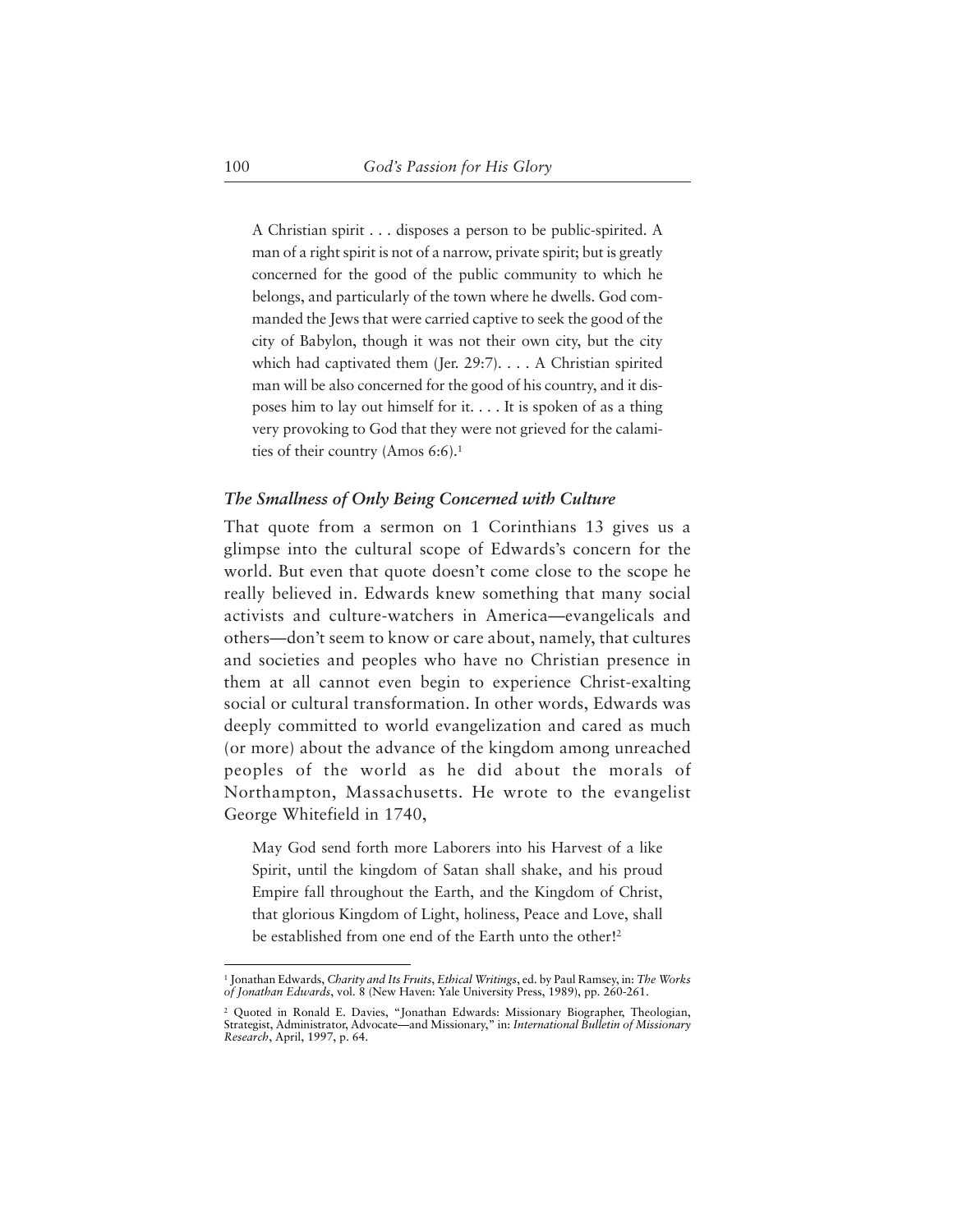In other words, if you had asked Edwards what is the really pressing, crucial issue of culture transformation in the world, I think Edwards would have said, "The really pressing issue in culture *transformation* is culture *penetration*. If the glorious God-centered gospel of Christ does not penetrate a people and beget worshipping, nurturing, evangelizing churches, there is not the slightest hope of transformation."

I think Edwards would have considered it astonishing how many Americans say they care about social justice and cultural issues, but don't seem to have the slightest concern for the hundreds of unreached people groups who do not have a known church-planting effort in their midst. Two thousand years have passed since the Lord of the universe gave the Great Commission to his church; yet there is not a single church, or a band of disciples or a solitary missionary among hundreds or even thousands of unreached people groups, depending on how you define them3—not to mention several thousand other peoples with a barely discernible Christian presence and witness. Such peoples cannot even begin to trust Christ for the power and wisdom and love to transform cultural darkness into light.

#### *How Would Edwards Use the Internet?*

Jesus said to the apostle Paul on the Damascus road, "I am sending you, [to the Gentiles, the nations] to open their eyes so that they may turn from darkness to light and from the dominion of Satan to God" (Acts 26:17-18). Edwards knew that this was the only way transforming light would come to the peoples of the world—namely, by missionaries being *sent* with a message of truth about the triumph of Jesus over sin and Satan and death.

Edwards loved to get news of the works of God in advancing his kingdom among unreached people groups. If he were alive today he would probably be on the Internet from time to time, following what is happening in global efforts to complete the task of world evangelization. Such globally minded missions-driven peo-

<sup>3</sup> As I write this chapter, the *Joshua Project 2000* estimates that there are about 579 people groups with over 10,000 population but no church or mission agency even targeting them with a church planting effort. See the Web Page for the AD 2000 Movement (www.ad2000.org), specifically the "Joshua Project 2000," for the listing of the 1739 most unreached peoples.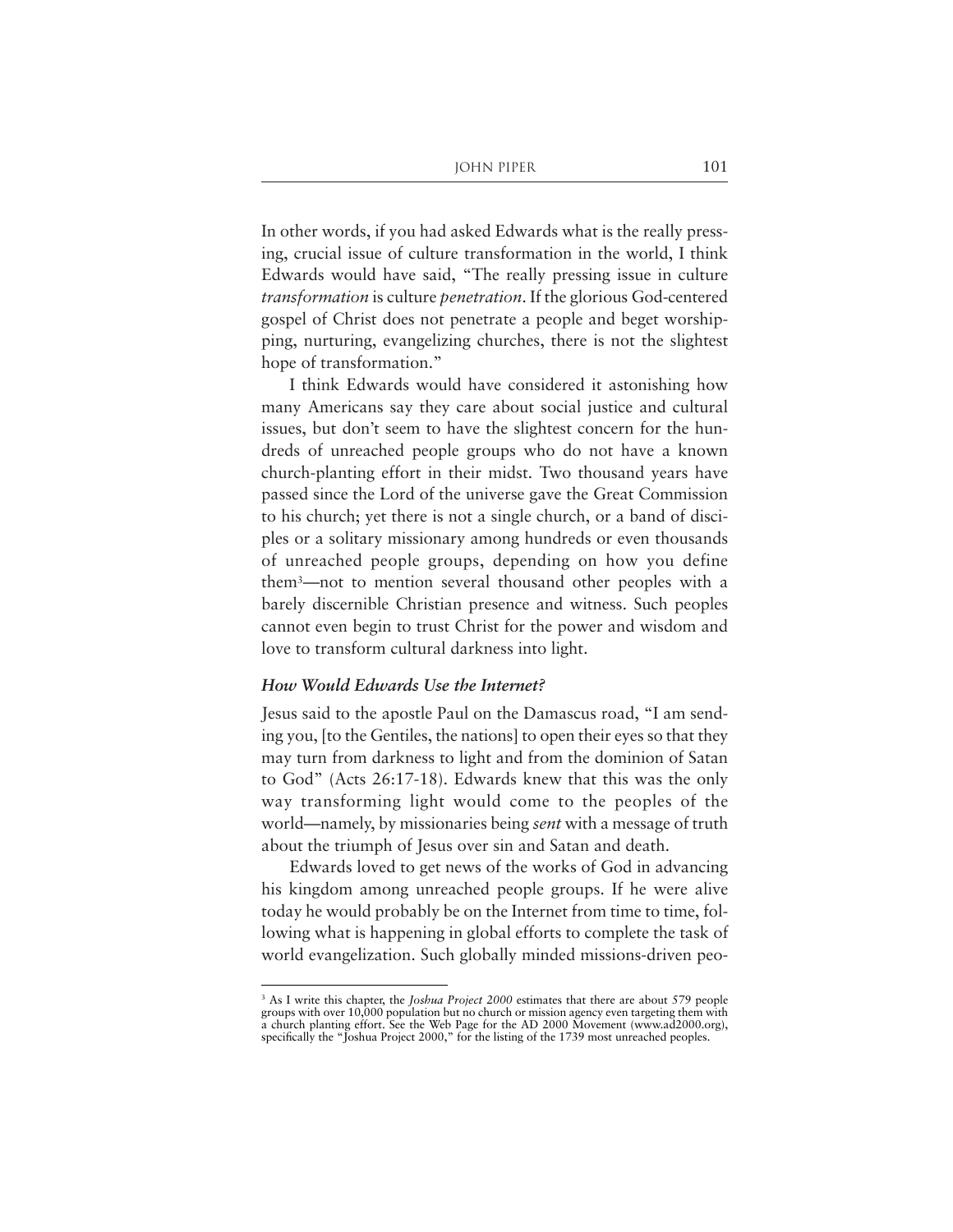ple are the Christians with the *really* "public life," as Edwards meant it.

# *Brainerd's Mission and the Impact on Culture*

His publication of David Brainerd's journals was an effort to make this point, among others. In his appendix to *The Life of Brainerd*, he said, "There is much in the preceding account to excite and encourage God's people to earnest prayers and endeavors for the advancement and enlargement of the kingdom of Christ in the world."4 When he contemplated the unreached "nations" of Indians in "the wilderness" of America, he thought not only of redeemed persons, but also of transformed cultures. He defended Brainerd's Calvinistic beliefs by pointing to the remarkable transformation that had come to the Native American communities Brainerd served. Of those who said that Calvinism undermined "the very foundation of all religion and morality" he said,

Where can they find an instance of so great and signal an effect of their doctrines in bringing infidels, who were at such a distance from all that is civil, human, sober, rational, and Christian, and so full of inveterate prejudices against these things, to such a degree of humanity, civility, exercise of reason, self-denial, and Christian virtue? Arminians place religion in morality: Let them bring an instance of their doctrines producing such a transformation of a people in point of morality.<sup>5</sup>

In other words, Edwards did not conceive of world missions and the reaching of unreached tribes as a merely individualistic thing. The God-centered gospel as he understood it had great power to transform a culture through the people it changed.

# *There Is More Than One Kind of Privatism*

If there is a problem today with privatistic religion, the worst form of it is not with pietistic evangelicals who don't care about block clubs and social justice and structural sin. The worst form is with

<sup>4</sup> Jonathan Edwards, *The Life of David Brainerd*, ed. by Norman Pettit, *The Works of Jonathan Edwards*, vol. 7 (New Haven: Yale University Press, 1985), pp. 531-532.

<sup>5</sup> *The Life of David Brainerd*, p. 526.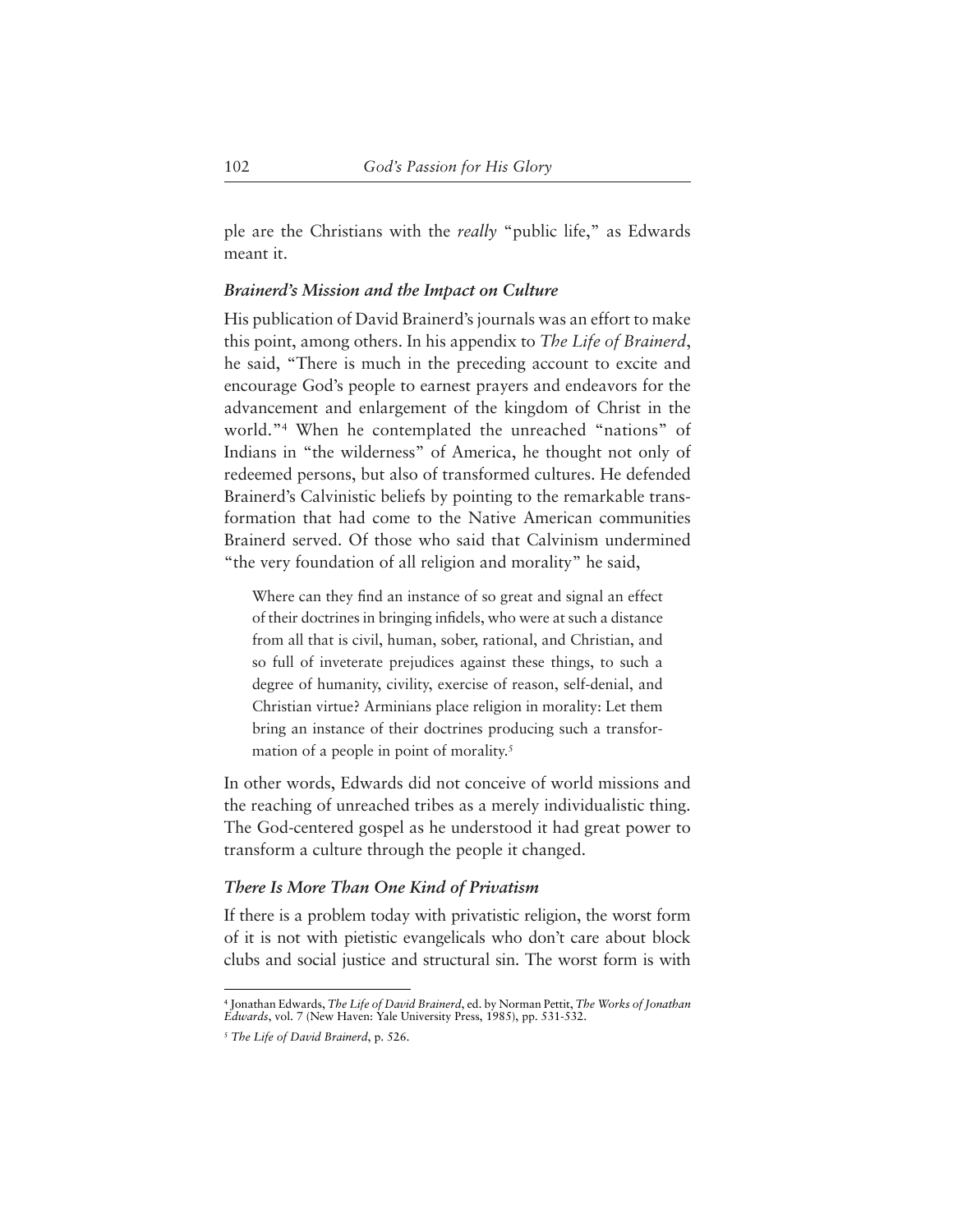evangelicals who think they are publicly- and socially-minded when they have no passion for millions of perishing people without the gospel that alone can give them eternal life, and without a saving knowledge of the Light of the world who can transform their culture.

So the first message of Jonathan Edwards to modern evangelicals about our public lives is: Don't limit your passion for justice and peace to such a limited concern as the church-saturated landscape of American culture. Lift up your eyes to the real crisis of our day: namely, several thousand<sup>6</sup> cultures still unpenetrated by the gospel, who can't even dream of the blessings we want to restore. That is his first message.

#### *The Narrowness of Embracing All as the Echo of the Self's Worth*

But even that is not the main thing Jonathan Edwards would want to say to us. Because the real narrowness of our souls is not signified by our failure to embrace the city and the nations, but by our failure to embrace God in all of our other embracing. Edwards's diagnosis of the narrow and confined and selfish interests of human nature is that we are all idolaters of the self and are only interested in ourselves, or—as an extension of ourselves—*our* own family or *our* own city or *our* own world or even our own God, to the degree that we see even God as a reflection of our own value. In other words, even embracing God can be narrow and limited and confined and merely selfish if we embrace him only because he makes much of *us*.

# *The Fall as the Shrinking of the Soul's Concern*

In 1738 Edwards preached a series of messages on 1 Corinthians 13, later published under the title, *Charity and Its Fruits*. His sermon on verse 5, "Charity . . . seeketh not her own," is entitled, "The Spirit of Charity, the Opposite of a Selfish Spirit." In it, he gives his diagnosis of the human heart. It all began with the fall of man into sin in the Garden of Eden:

The ruin that the Fall brought upon the soul of man consists very much in that he lost the nobler and more extensive principles,

<sup>6</sup> The numbers you pick here depend on the degree of penetration you have in mind. Suffice it to say, compared to the densely evangelized American landscape, there are thousands of people groups with virtually no self-sustaining witness.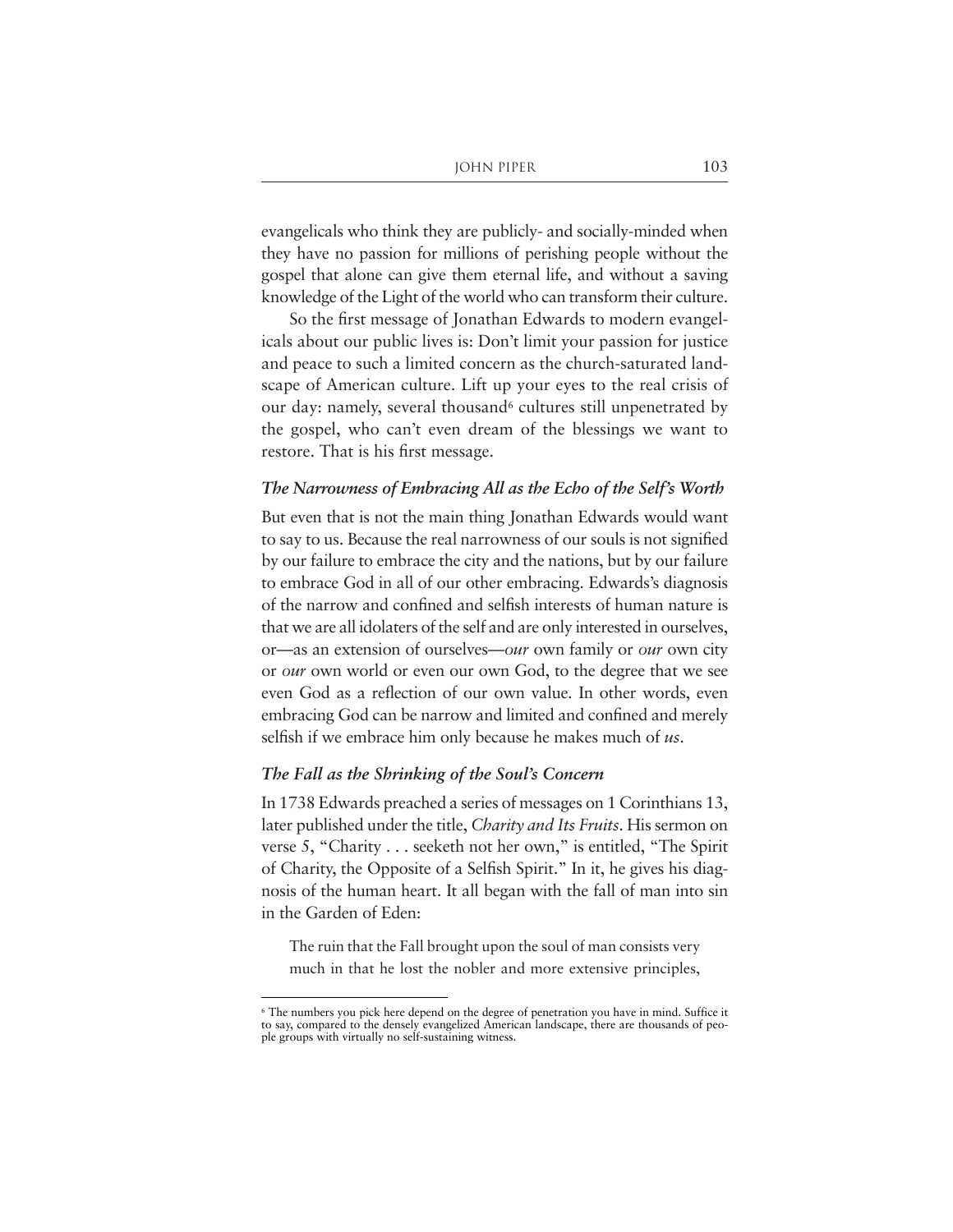and fell wholly under the government of self-love. . . . Immediately upon the Fall the mind of man shrunk from its primitive greatness and extensiveness into an exceeding diminution and confinedness . . . whereas before his soul was under the government of that noble principle of divine love whereby it was, as it were, enlarged to a kind of comprehension to all his fellow creatures; and not only so, but was . . . extended to the Creator, and dispersed itself abroad in that infinite ocean. . . . But as soon as he had transgressed, those nobler principles were immediately lost and all this excellent enlargedness of his soul was gone and he thenceforward shrunk into a little point, circumscribed and closely shut up within itself to the exclusion of others. God was forsaken and fellow creatures forsaken, and man retired within himself and became wholly governed by narrow, selfish principles. Self-love became absolute master of his soul, the more noble and spiritual principles having taken warning and fled.7

What's important for our purposes here is that in the Fall, that is, in original sin, the human heart shrank; it contracted to "an exceeding diminution and confinedness"; it forsook God and became the slave of private, narrow, limited self-love. This is the main problem of the Christian and his public life—whether modern or ancient. We love ourselves in a narrow, confined way, and are indifferent to others and society and the nations and God.

# *Can Christian Hedonism Survive Edwards's Indictment of Self-love?*

But now this raises a question—a problem for someone like me—who likes to use the term "Christian Hedonism" to describe Biblical obedience, and to describe the theology of Jonathan Edwards. Christian Hedonism implies that all true worship and virtue involves the pursuit of our ultimate satisfaction—which sounds very much like a form of self-love.

Even the title of this chapter forces this issue with the words, "*Enjoying* God and the Transformation of Culture." The term "Enjoying God" seems to muddy things by implying that I should

<sup>7</sup> *Charity and Its Fruits*, pp. 252-253.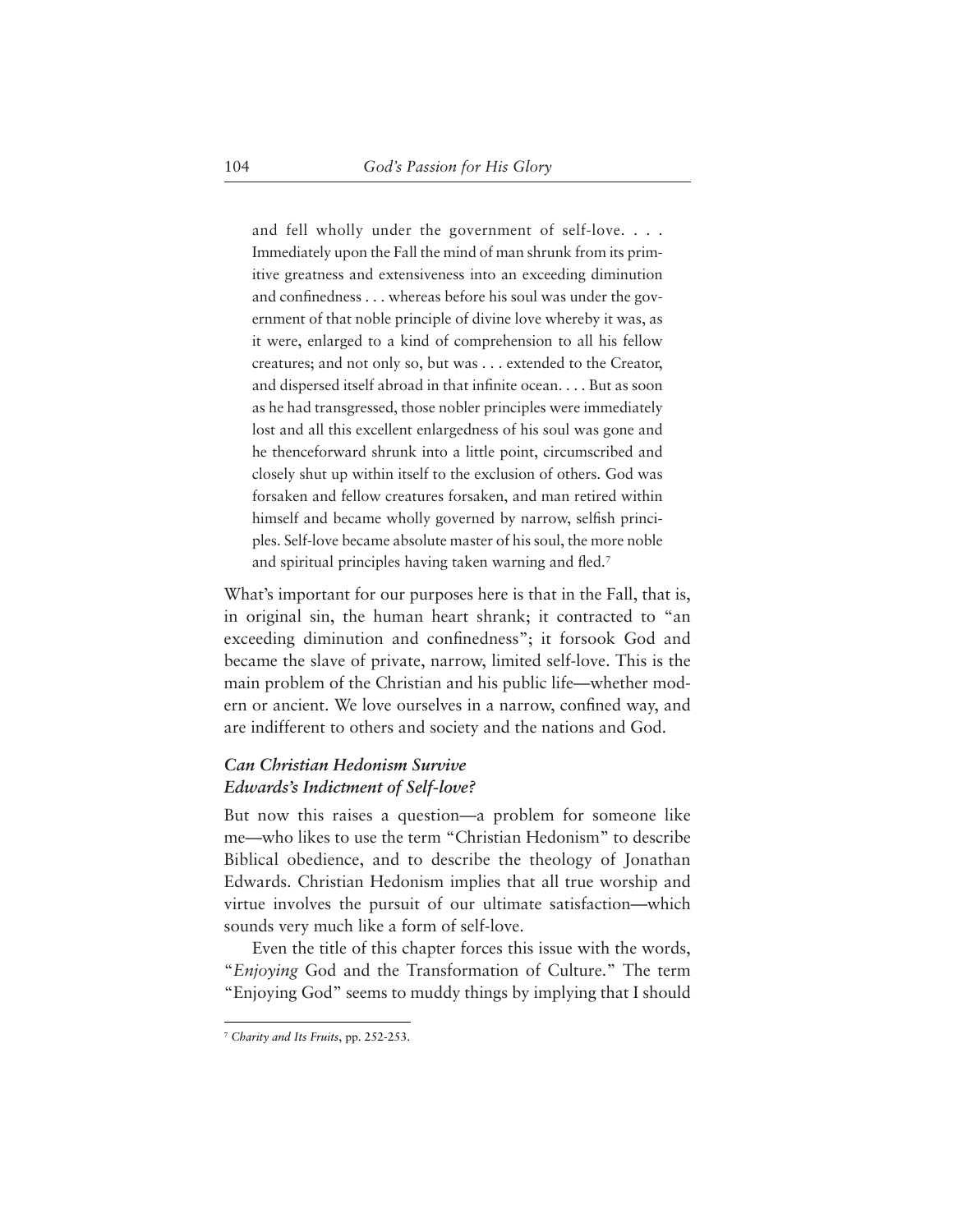get some pleasure for myself, when Edwards says that the very essence of human depravity is our bondage to "self-love." If we tackle this problem head-on, we will get very close to the heart of Edwards's ethics and see what a truly public-spirited person is.

# *The Negative Use of "Self-love"—Narrow Selfishness*

The first thing to say is that Edwards uses the term "self-love" in two very different ways, one negative and one neutral. The negative use is the most common. Here's what he says: "Self-love, as the phrase is used in common speech, most commonly signifies a man's regard to his confined *private self*, or love to himself with respect to his *private interest*."8 That's what Edwards means by "self-love" in diagnosing our depravity.

It's virtually synonymous with selfishness. People who are governed by this self-love, he says, "place their happiness in good things which are confined or limited to themselves exclusive of others. And this is selfishness. This is the thing most directly intended by that self-love which the Scripture condemns."9 This is what he says Paul has in mind when he says in 1 Corinthians 13:5, "Love seeks not its own." "When it is said that charity seeketh not her own, we are to understand it of her own private good, good limited to herself."10 In other words, true spiritual love is not governed by a narrow, limited, confined pursuit of one's own pleasure.

## *The Neutral Use of Self-love—Desire for Our Happiness*

But Edwards also used the term "self-love" in a neutral way that does not necessarily involve sin, though it might. He says,

It is not a thing contrary to Christianity that a man should love himself; or what is the same thing, that he should love his own happiness. Christianity does not tend to destroy a man's love to his own happiness; it would therein tend to destroy the humanity. . . . That a man should love his own happiness, is necessary to his nature, as a faculty of the will is; and it is impossible that it

<sup>8</sup> Jonathan Edwards, *The Nature of True Virtue*, in: *Ethical Writings*, *The Works of Jonathan Edwards*, vol. 8, ed. by Paul Ramsey (New Haven: Yale University Press, 1989), p. 577.

<sup>9</sup> *Charity and Its Fruits*, p. 257.

<sup>10</sup> *Charity and Its Fruits*, p. 258.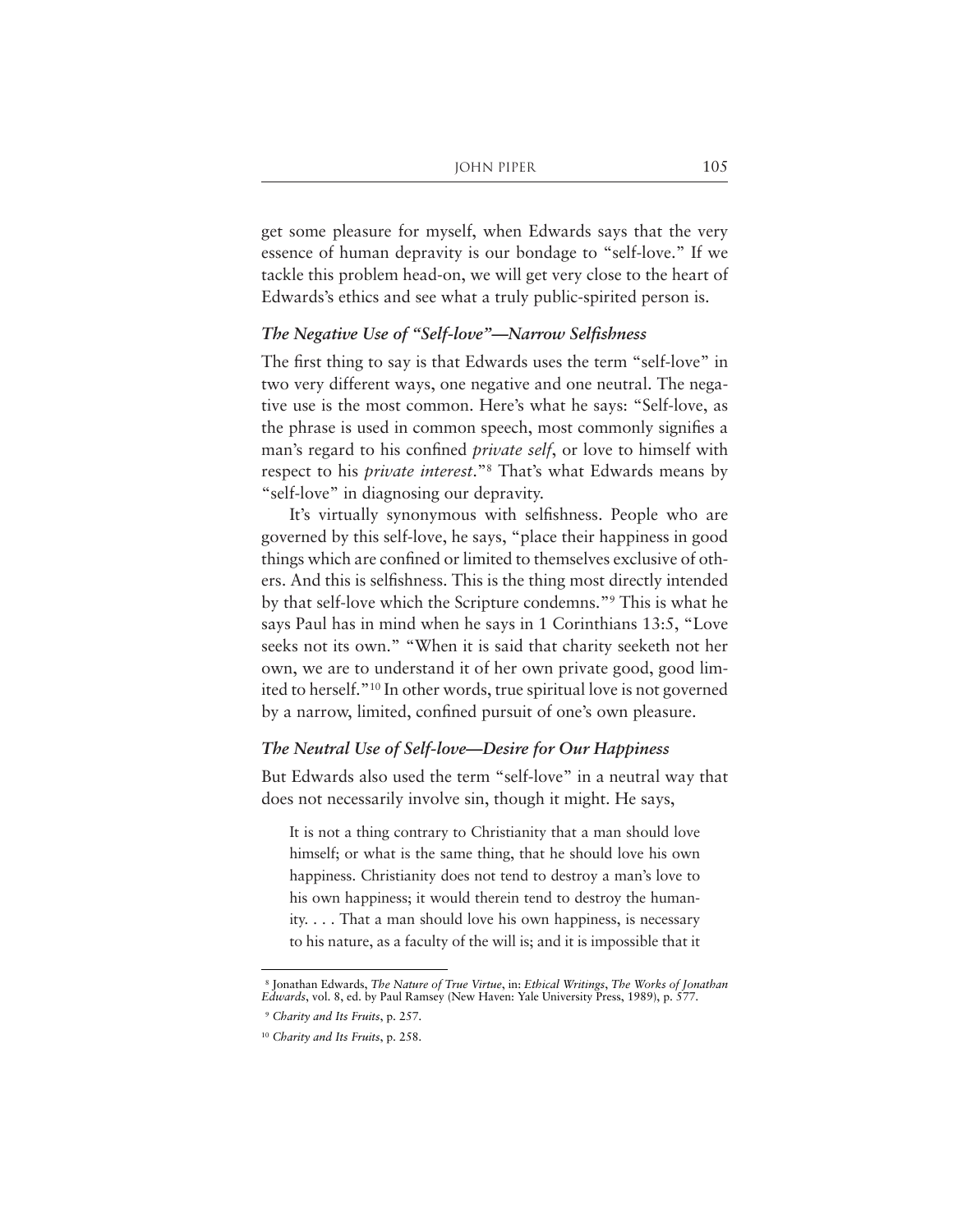should be destroyed in any other way than by destroying his being. The saints love their own happiness; yea, those that are perfect in holiness. The saints and angels in heaven love their own happiness. Otherwise their happiness, which God has given them would be no happiness to them; for that which anyone does not love he can enjoy no happiness in.<sup>11</sup>

In other words, self-love in this second, neutral sense is simply our built-in capacity to like and dislike, or approve and disapprove, or be pleased and displeased. It is neither good nor bad until some object is fastened upon—something that is liked and approved and pleasing. If the thing fastened on is evil, or the fastening on it is disproportionate to its true worth, then our being pleased by it is shown to be corrupt. But the sheer faculty of desiring and liking and approving and being pleased, or not, is neither virtuous nor evil.

#### *Scripture Assumes This Kind of Self-love and Builds on It*

He goes on to defend from Scripture this legitimate neutral use of self-love.

That to love ourselves is not unlawful is evident from the fact, that the law of God makes it a rule and measure by which our love to others should be regulated. Thus Christ commands, "Thou shalt love thy neighbor as thyself" [Matt. 19:19]; which command certainly supposes that we may, and must love ourselves. . . . [NOTE: this has nothing to do with the recent modern notion of self-esteem. Edwards is miles from that idea.] And it appears also from this, that the Scripture, from one end of the Bible to the other is full of things which are there held forth to work upon a principle of self-love. Such are all the promises and threatenings of the word of God, and all its calls and invitations; its counsels to seek our own good, and its warnings to beware of misery.<sup>12</sup>

So Edwards sees that the Bible is replete with commands for us to "seek our own good" and with warnings to "beware of misery."

<sup>11</sup> *Charity and Its Fruits*, p. 254.

<sup>12</sup> *Charity and Its Fruits*, pp. 254-255.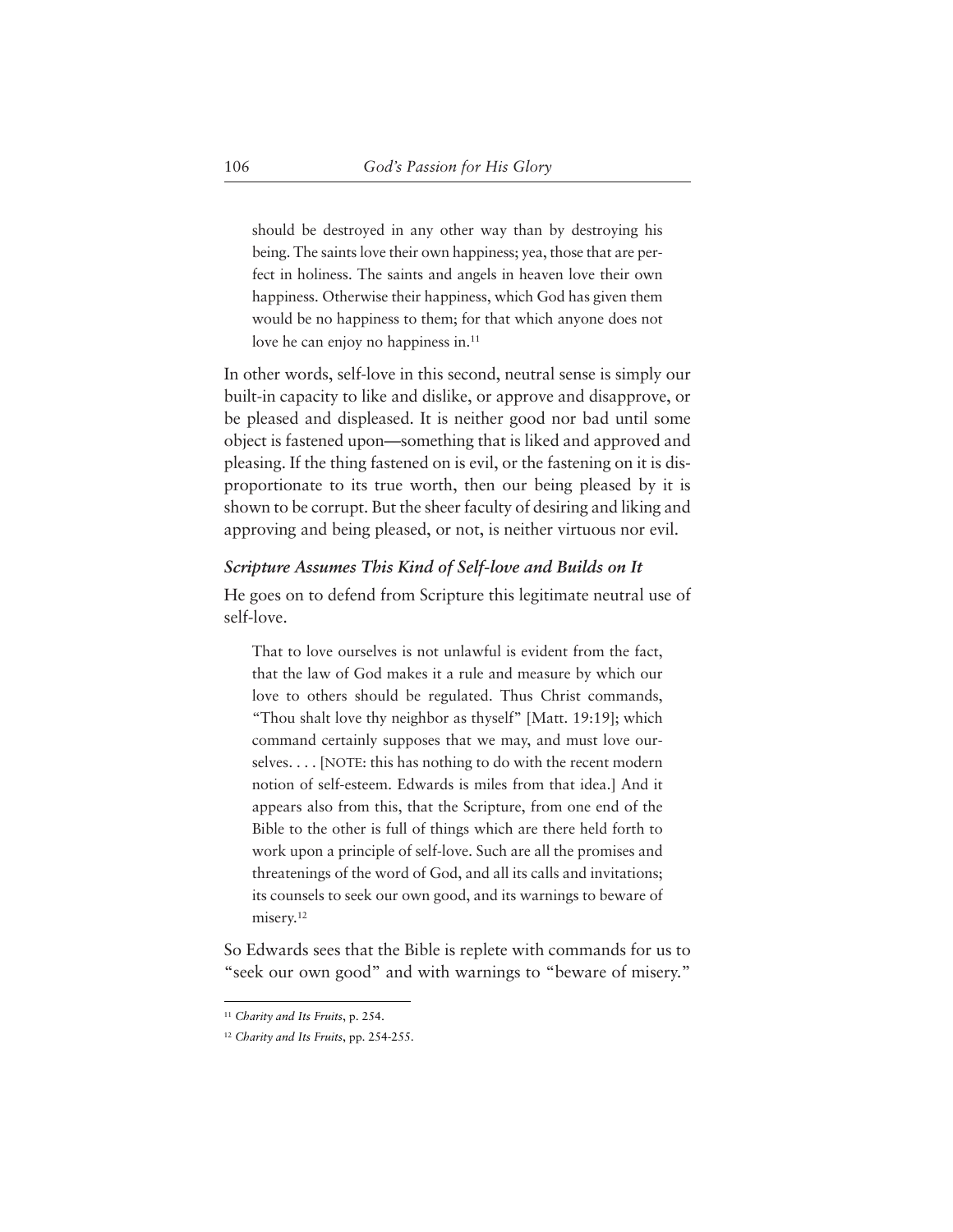This means that God's Word assumes the legitimacy of the principle of self-love in the simple meaning of desiring and being pleased by what we think is good for us. This, he says, is virtually synonymous with the faculty of the will. Self-love is to the soul what hunger is to the stomach. It is simply there with our creaturehood; it's the inescapable desire to be happy.

#### *What Then Is the Real Evil of the Human Heart?*

So now, when we compare these two kinds of self-love, we can see more clearly what Edwards really regards as the essential evil of the human heart and the great hindrance to a public life of virtue. What is evil about self-love is not its desire to be happy—that is essential to our nature as creatures, whether fallen or not. What is evil about self-love is its finding happiness in such small, narrow, limited, confined reality, namely, the self and all that makes much of the self. Our depravity is our being exactly the opposite of public-spirited.

So self-love is a natural trait that man has before and after the Fall, and it becomes evil only because of its narrowness and confinement. We are evil because we seek our satisfaction in our own private pleasures but do not seek it in the good of others. We cherish our health and our food and our homes and families and jobs and hobbies and leisure. And we do not seek to expand that joy by drawing others into it. Our self-love, our desire for happiness, is narrow and confined and limited.

# *When Our Happiness Is in the Happiness of Another*

If self-love were not narrow but broad, it would not necessarily be bad. For example, Edwards said, "Some, although they love their own happiness, do not place that happiness in their own confined good, or in that good which is limited to themselves, but more in the common good, in that which is the good of others as well as their own, in good to be enjoyed *in* others and to be enjoyed *by* others."13

## *How Extensive Must True Virtue Be?*

But that raises a serious question: if true virtue is the broadening of self-love so that what makes us happy is not just our private

<sup>13</sup> *Charity and Its Fruits*, p. 257.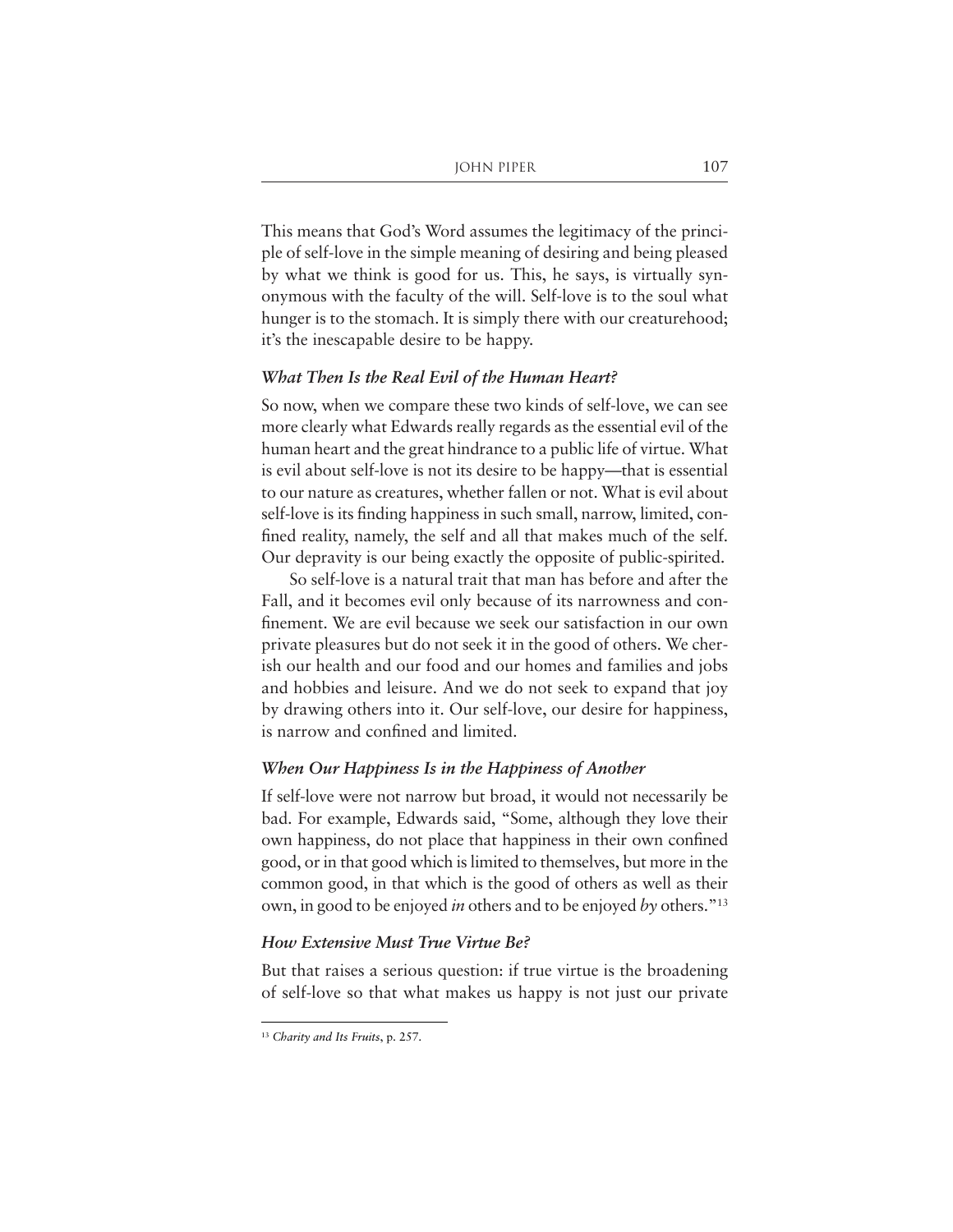pleasures, but the good of others, then how broad and inclusive does self-love have to be before it stops being narrow and becomes true virtue? How public and social, or even universal, must selflove be to count as virtue and not vice?

What makes this question so crucial is that Edwards knows that there are great acts of moral courage and sacrifice that are *not* truly virtuous. "If I give away all I have, and if I deliver my body to be burned, but have not love, I gain nothing" (1 Cor. 13:3). There are acts that seem to be noble, but are not virtuous. So what's *wrong* with these broad acts of self-love that even sacrifices life for others?

# *If We Don't Embrace God in Our Virtue, We Are Infinitely Parochial*

Edwards gives a stunning answer, which is why he is the great man that he is and why he is the man we need to listen to today. He said, as we saw in Chapter One,

If there could be an instinct or other cause [like self-love] determining a person to benevolence towards the whole world of mankind . . . exclusive of . . . love to God . . . [and] supreme regard to him . . . it cannot be of the nature of true virtue.14

He says that self-love is confined and narrow and selfish—and not virtuous—until it embraces or delights in the good of the whole *universe of being*, or more simply, until it embraces *God*. If self-love embraces family, but not God, it is not virtuous. If it embraces country, but not God, it is not virtuous. If it embraces all the nations of the world, and not God, it is not virtuous. Why not? Edwards simply says, until self-love rises to embrace God, it embraces "an infinitely small part of universal existence."15 In other words, to delight in the good of all the universe, but not to delight in God, is like being glad that a candle is lit, but being indifferent to the rising sun. Apart from embracing God as our chief delight, we are (quite literally) infinitely parochial.

<sup>14</sup> *The Nature of True Virtue*, pp. 602-603.

<sup>15</sup> *The Nature of True Virtue*, p. 601.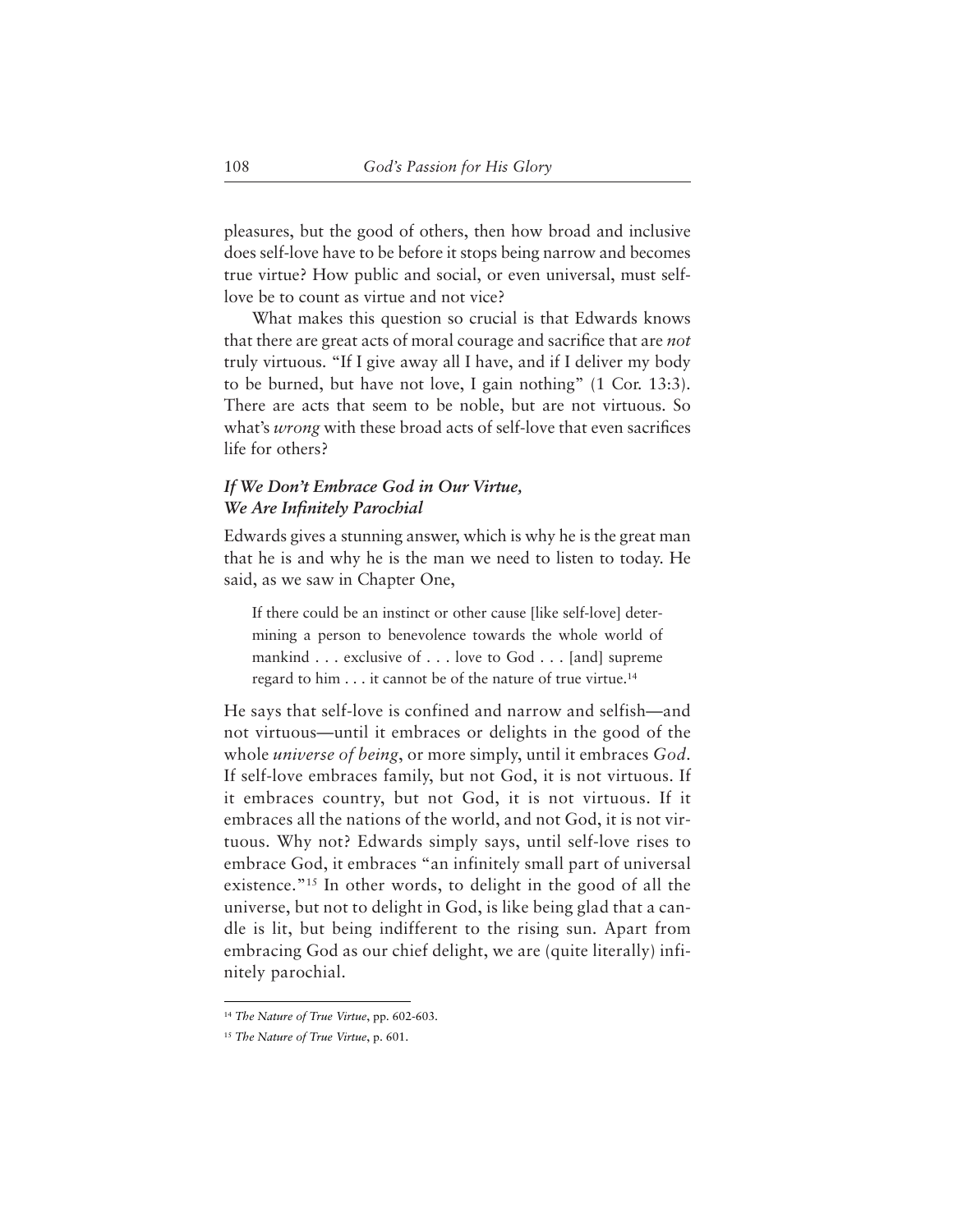## *No God, No Virtue*

What Edwards is doing here—and this is the great achievement of his life, and the great message to modern evangelicals—is making God absolutely indispensable in the definition of true virtue. He is refusing to define virtue—no matter how public, no matter how broad—without reference to God. He meant to keep God at the center of all moral considerations, to stem the secularizing forces of his own day. And the need for such vigilance over Godcenteredness is even more necessary today. Edwards could not conceive of calling any act truly virtuous that did not have in it a supreme regard to God. One of the great follies of modern evangelical public life is how much we are willing to say about public virtue without reference to God.

# *Preserving a Supreme Regard for God in All Things*

So what Edwards was trying to do in his definition of depravity—by focusing on the negative, narrow, confined, constricted sense of selflove—was to show, in the end, that *every* act of love performed without a supreme regard for God as the object of delight has no true virtue in it. In other words, his treatment of self-love, like everything else he wrote, was aimed at defending the centrality and supremacy of God in all things. The only public life of an evangelical that counts as virtuous is one that savors and celebrates the supremacy of God as the ground and goal of its public acts.

#### *He Has Not Gone as Far as He Can Go*

Now one might think that Edwards has pushed the God-centeredness of virtue as far as it can go. What more can he say about the public virtue of Christians that would exalt God more or make him more central in it? Well, he has not gone as far as he can go. And there is one more crucial question he raises about self-love and public virtue.

# *Even Neutral "Self-love" Is Just Natural and Not Spiritual*

He asks, What if self-love does rise high enough and expand broadly enough to embrace the world and even God? Is there a possible reason to think that this embracing of God might *not* be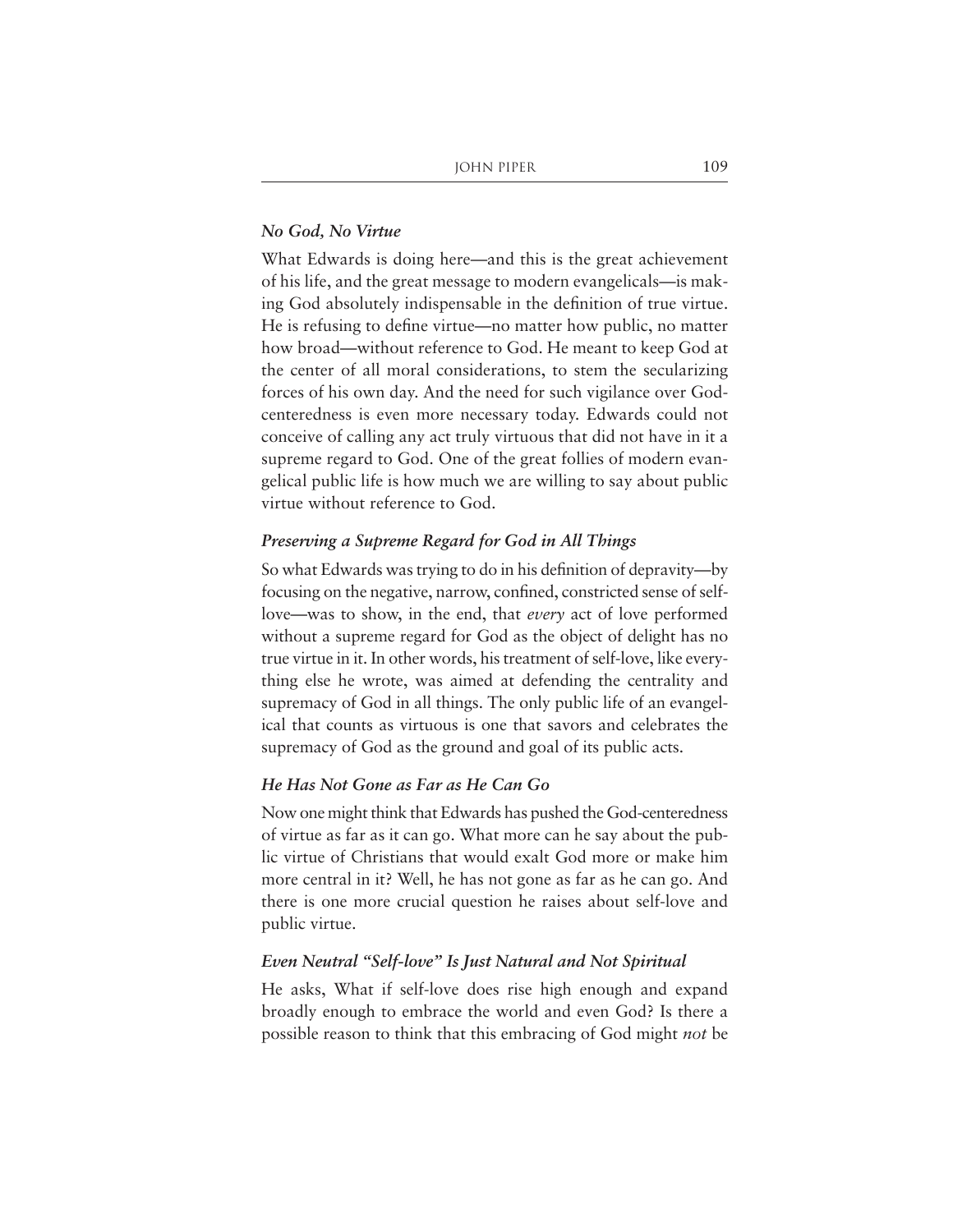virtuous? His answer is, Yes. He points out that "self-love"—even the neutral kind that is not evil in itself, the kind that is simply a love of happiness—is still a merely human and natural trait. It is not spiritual. It is not wrought by the Spirit of God. It does not require a work of special grace.

This means that if embracing God can be accounted for merely from the root of such self-love, then it will be a merely natural thing wrought by what is resident in human nature. And though God be at the top of it, he will not be at the bottom of it. Man will be. If that were possible, we will have wrought our own virtue. And God would not be supreme in the cause of virtue, even when being the apparent goal.

## *Mere Self-love, Minus the Spirit, Embraces God for His Gifts*

I say "apparent goal" because what Edwards shows is that when self-love alone is at work to produce virtue, without any special saving, transforming grace—without the awakening work of the Holy Spirit—then self-love inevitably embraces God not for the beauty of his glory in itself, but for the natural benefits God gives. Mere self-love savors the gifts of God without savoring fellowship with God himself. And this, Edwards says, is not a true embracing of God himself. It is an embracing of the self, and of God only inasmuch as he makes much of the self. It is not true virtue, though it can be very religious. Here's the way he puts it:

This is . . . the difference between the joy of the hypocrite, and the joy of the true saint. The [hypocrite] rejoices in himself; self is the first foundation of his joy: the [true saint] rejoices in God. . . . True saints have their minds, in the first place, inexpressibly pleased and delighted with the sweet ideas of the glorious and amiable [i.e., pleasant, admirable] nature of the things of God. And this is the spring of all their delights, and the cream of all their pleasures. . . . But the dependence of the affections of hypocrites is in a contrary order: *they first rejoice . . . that they are made so much of by God; and then on that ground, he seems in a sort, lovely to them*. 16

<sup>16</sup> Jonathan Edwards, *The Religious Affections*, ed. by John Smith, *The Works of Jonathan Edwards*, vol. 2 (New Haven: Yale University Press, 1959), pp. 249-250 (emphasis added).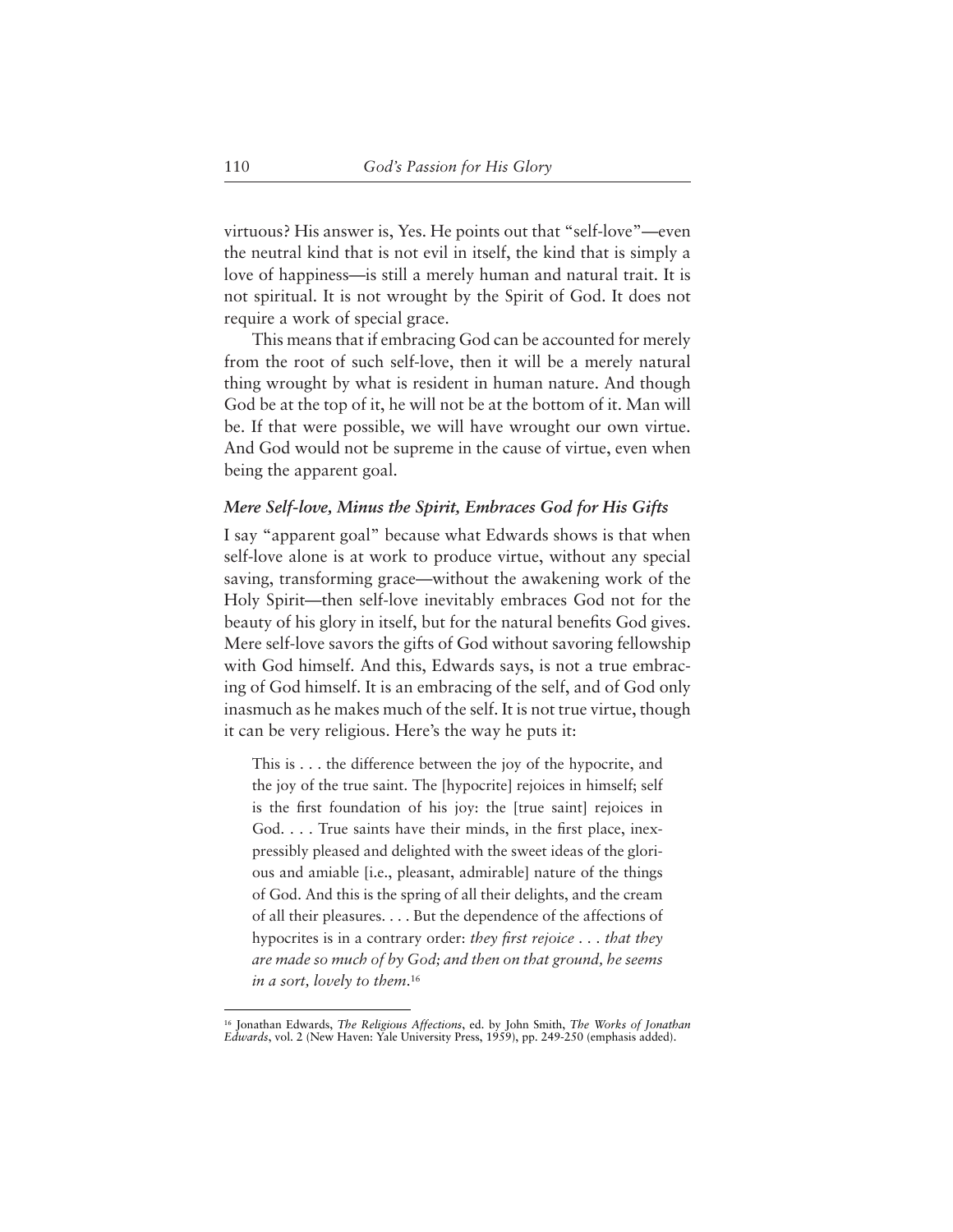In other words, self-love *alone* simply cannot produce true virtue—private or public—because it is merely natural and has no truly spiritual or supernatural taste or perception of divine beauty. Because of the Fall, self-love is blind and seared in its capacity to discern and delight in the glory of God. It is, as the apostle says, not merely *natural* but "*dead* in trespasses and sins."17

#### *Self-love Cannot Make the Good Beautifully Compelling*

Another way to say it is that self-love moves us to embrace what we perceive will make us happy, but self-love does not have the power to make what is good and true and beautiful look attractive. Self-love alone may move one person to make money, another to seek power, another to be a philanthropist, another to steal and kill, and another to pray and read the Bible and preach. But it is not self-love that decides what appears to the mind as most attractive and valuable.

So what does make the difference whether self-love embraces God or embraces money? Or more radically: what makes the difference whether self-love embraces God for his gifts or for himself?

# *The Miracle of New Birth Is the Root of Virtue Beneath Self-love*

Edwards's answer is *regeneration*, new birth—a supernatural work of the Spirit of God in the soul, giving it a new capacity to see spiritual beauty and to savor the glory of God as something real and pleasurable in itself.

The first effect of the power of God in the heart in *regeneration*, is to give the heart a Divine taste or sense; to cause it to have a relish of the loveliness and sweetness of the supreme excellency of the Divine nature.18

<sup>&</sup>lt;sup>17</sup> Ephesians 2:1, 5. And not only is self-love dead to spiritual things, it is merely natural and cannot rise to have spiritual taste or desire which are essential in order to know and love God. Self-love, says Edwards, "cannot be a truly gracious and spiritual love . . . for self-love is a principle entirely natural, and as much in the hearts of devils as angels; and therefore surely nothing that is the mere result of it can be supernatural and divine" (Jonathan Edwards, *The Religious Affections,* p. 242).

<sup>18</sup> Jonathan Edwards, *Treatise on Grace*, ed. by Paul Helm (Cambridge: James Clarke and Co., 1971), pp. 48-49.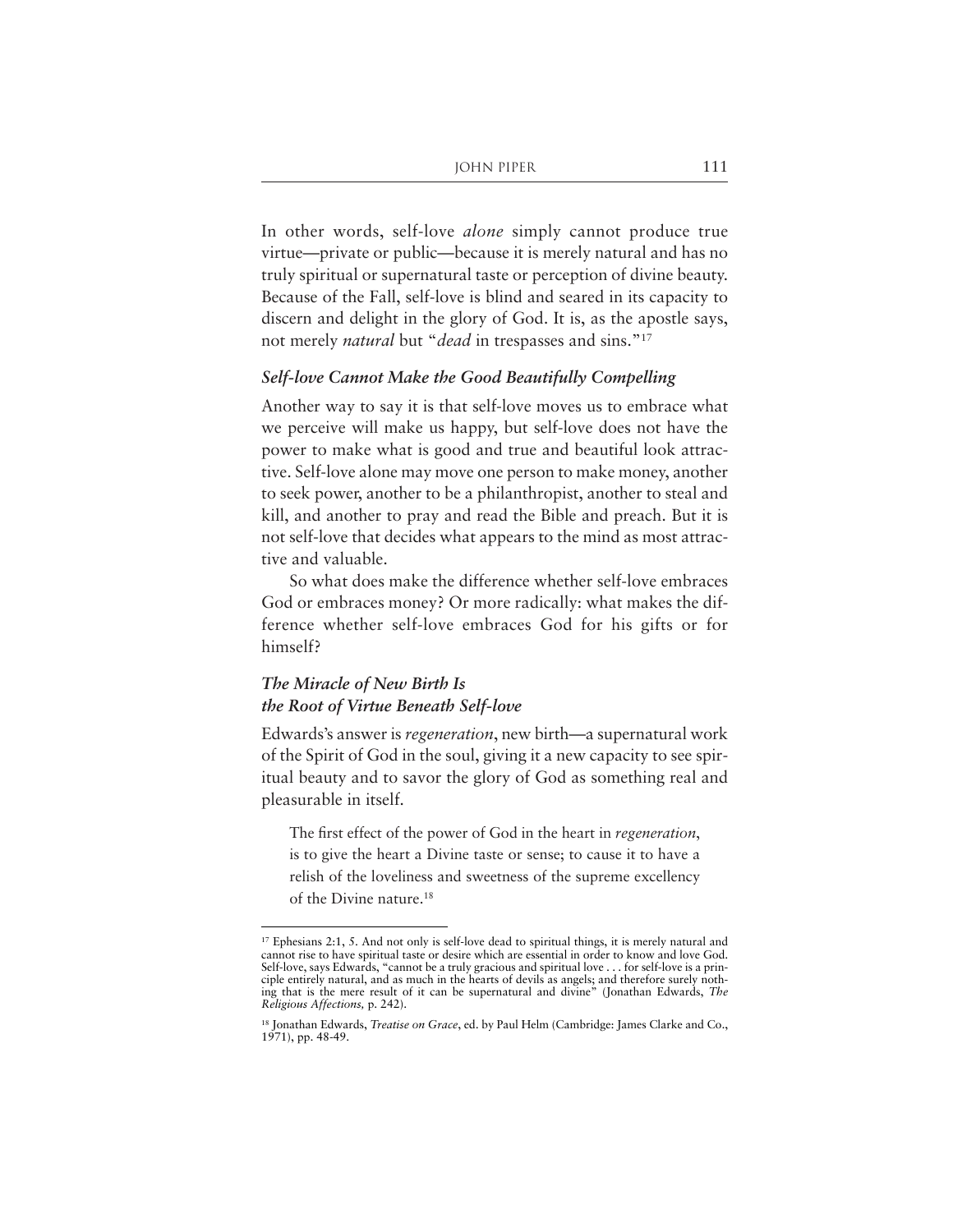Self-love cannot give itself this taste or sense of divine beauty. That is why self-love cannot be the bottom or the final foundation of true virtue. "Something else," Edwards says, "entirely distinct from self-love [must] be the cause of this, viz. a change made in the views of his mind, and relish of his heart whereby he apprehends a beauty, glory, and supreme good, in God's nature, as it is in itself."19 Very simply, a capacity to taste a thing must precede our desire for its sweetness. That is, *regeneration* (or new birth) must precede the pursuit of happiness *in God*.

#### *God Touches the Blind Eyes of Self-love and Says, "See!"*

Therefore regeneration is the foundation of true virtue. There is no public virtue without it. True virtue not only embraces God as its highest goal—and thus escapes the curse of "infinite parochialism"—it also confesses that God is the root and foundation of its origin. Here is the way the apostle Paul put it in 2 Corinthians 4:6, "It is God who said, 'Let light shine out of darkness,' who has shone in our hearts to give the light of the knowledge of the glory of God in the face of Christ." God touched the blind eyes of selflove and gave her an irresistible view of his own glory in the face of Christ. He did not kill self-love; he supernaturally and profoundly transformed it into a spiritual hunger for the glory of God.

So Edwards says, "The alteration which is made in a man when he is converted and sanctified is not by diminishing his love to happiness, but only by regulating it with respect to its exercises and influence, and the objects to which it leads."20 Self-love now has a new spiritual, supernatural taste for what will truly satisfy. Self-love now says to God, "Thou dost show me the path of life; in thy presence there is fullness of joy, in thy right hand are pleasures for evermore" (Ps. 16:11).

# *Self-love as a Passion for the Supremacy of God in All Things*

The message of Jonathan Edwards to modern evangelicals concerning our public life is not mainly a message about what party to belong to, or what social cause to trumpet, or even which

<sup>19</sup> Jonathan Edwards, *The Religious Affections*, p. 241.

<sup>20</sup> *Charity and Its Fruits*, p. 255.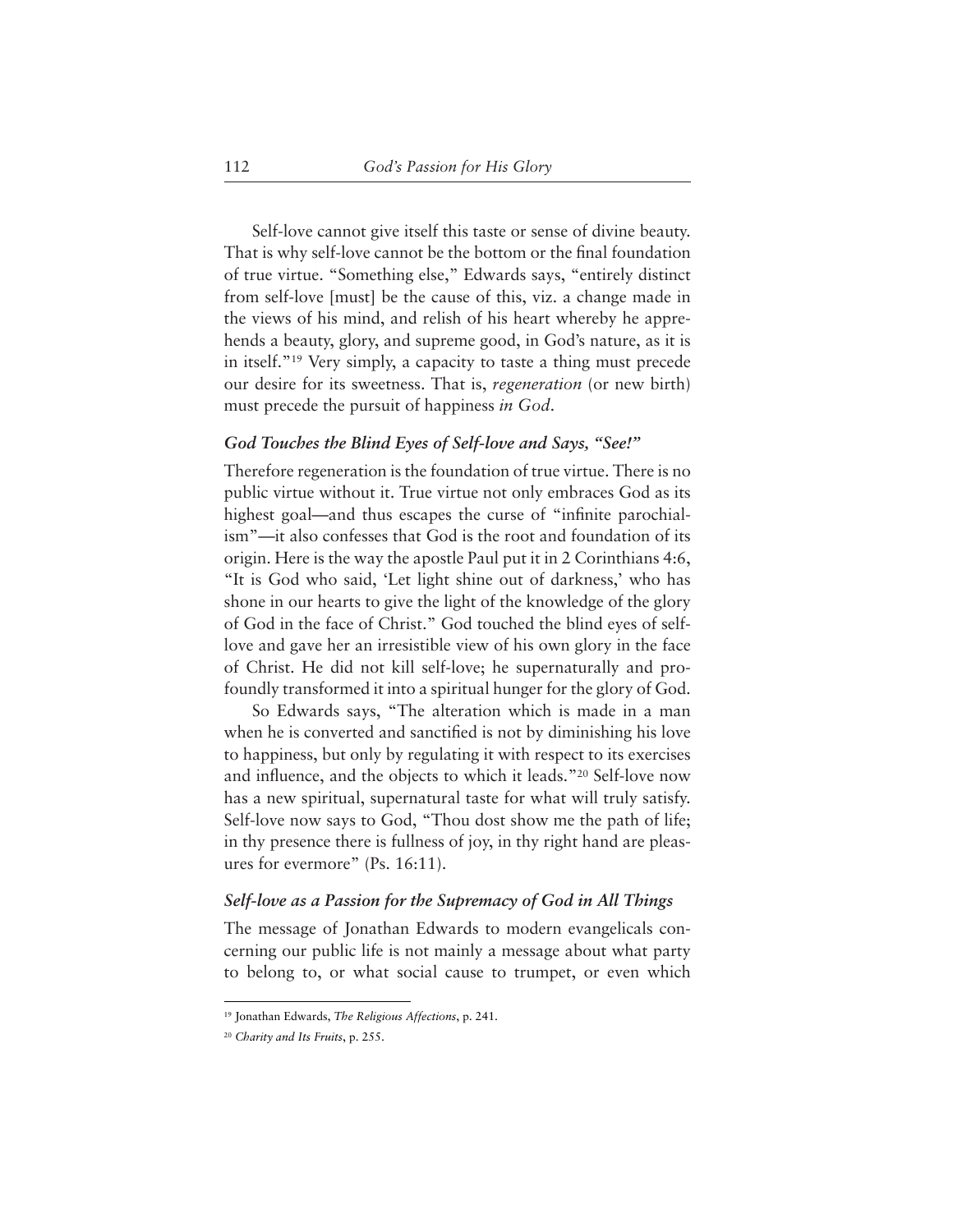unreached people to adopt and evangelize, *as important as these are*. His main message is that, if we would not be infinitely parochial, and thus fail in true virtue, then our private life, our public life, and our global life must be driven not by a narrow, constricted, merely natural self-love, but by passion for the supremacy of God in all things—a passion created through supernatural new birth by the Holy Spirit, giving us a new spiritual taste for the glory of God—a passion sustained by the ongoing, sanctifying influences of the Word of God—and a passion bent on spreading itself through all of culture and all the nations until Christ comes.

This passion is rooted finally in the passion of God for his own glory. Our passion for God's glory is the work of God's Spirit granting us participation in God's own delight in God. Thus Jesus prayed, "I have made Your name known to them, and will make it known, *so that the love with which You loved Me may be in them*, and I in them" (John 17:26). This foundation of our passion for God in God's passion for God is so crucial I have made available in the rest of this book the most important work of Edwards concerning this reality, *The End for Which God Created the World*. To that I now bid you a very slow and reflective Godspeed.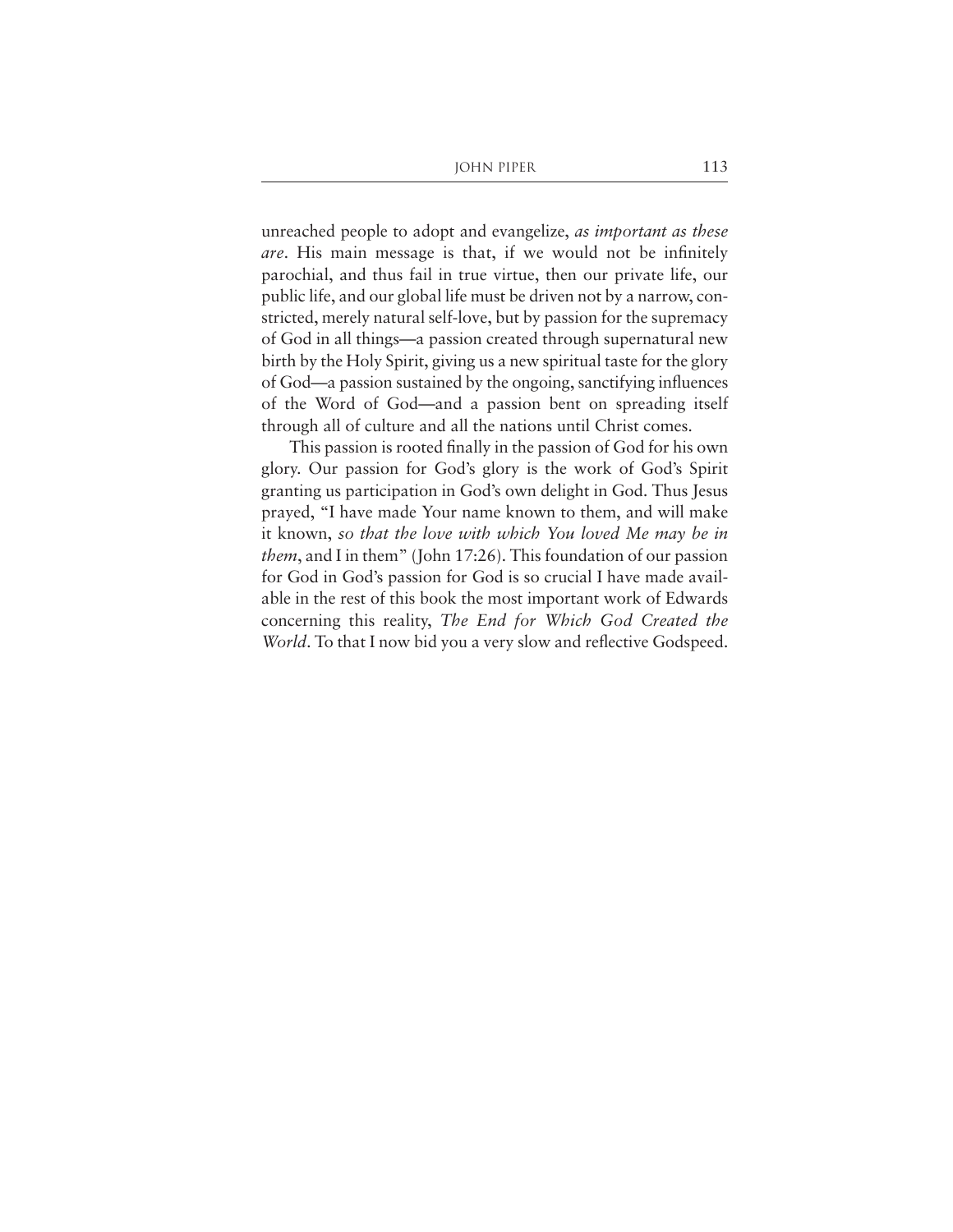# **THE END FOR WHICH GOD CREATED THE WORLD**

*by Jonathan Edwards*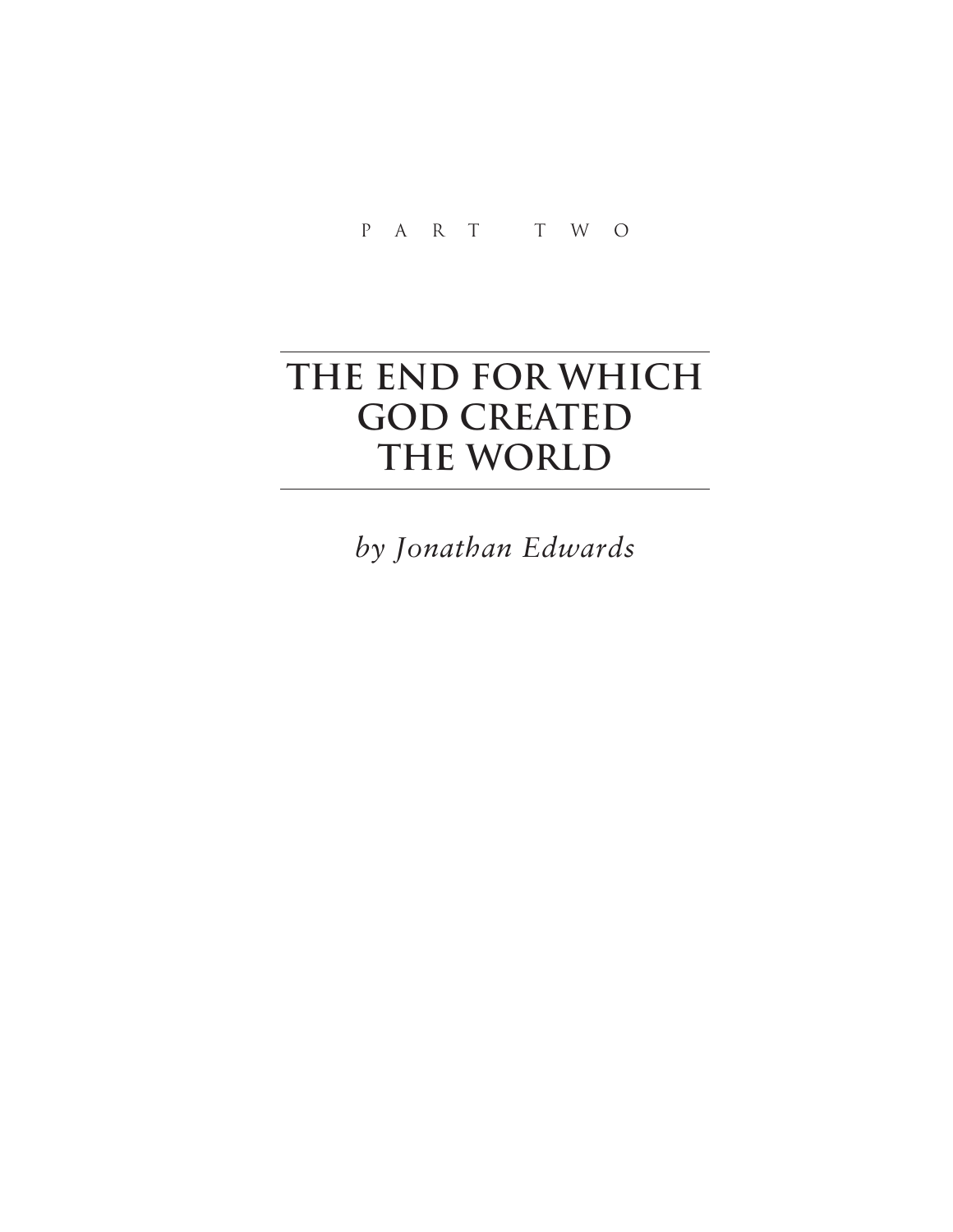## A N OTE ON H O W T O R EAD

## **THE END FOR WHICH GOD CREATED THE WORLD**

## *(by John Piper)*

I have numbered each paragraph (¶) in *The End for Which God Created the World* so that reference can be made to particular places with ease. I hope that, when Edwards's work is read and discussed, it will be with the very words of Edwards in view and not merely with vague generalizations and impressions. That is the path of courtesy and of growth.

There is good reason to suggest that readers who are less philosophically and more Biblically oriented should read *The End for Which God Created the World* backwards—Part Two first. The reason is that the work begins most philosophically and ends most Biblically. Some comments on the three major divisions may help the reader decide how to proceed.

1. The Introduction (¶¶ 1-26) is a discussion of the meaning of terms, especially what Edwards means by "ultimate end" in creation. This is the most difficult of the divisions and will discourage all but the most determined reader. In my judgment, it can be skipped by those who are less philosophically oriented. One should simply keep in mind that the terms "last end" and "ultimate end" are synonymous, and that an "ultimate end" is an end that God values for its own sake and not as a means to some other end (see ¶ 3). Paul Ramsey, the editor of *The End for Which God Created the World* in the Yale critical edition, argues, in fact, that Edwards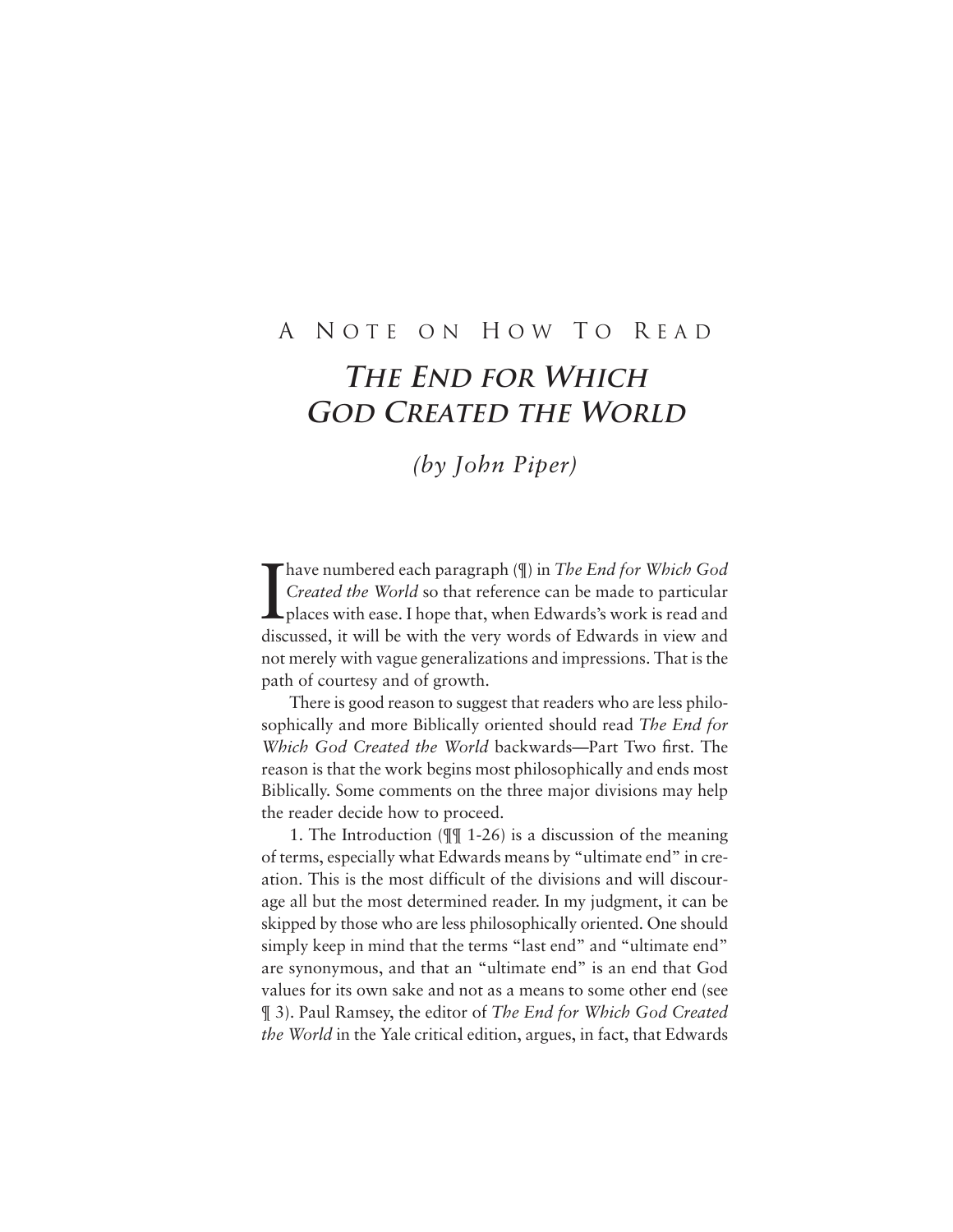"wrote his Introduction last of all parts of the *Two Dissertations*" (*The End* and *True Virtue*, published together as *Two Dissertations*), since he was, evidently, still making notes in his *Miscellanies* on the method to be used *after* he had essentially completed *The End.* In addition, he refers to his definitions expressly only once in the body of the work.<sup>1</sup> One may, then, use the Introduction as a resource to consult if one finds confusion in Edwards's definitions.

2. The second major division is Chapter One (¶¶ 27-124). It addresses the question "What does reason teach concerning this affair?" This is a philosophically oriented effort to show that Edwards's conclusion is rationally defensible. Edwards confesses that "it would be relying too much on reason to determine the affair of God's last end in the creation of the world, without being herein *principally* guided by divine revelation, since God has given a revelation containing instructions concerning this very matter" (¶ 29).

One may ask why Edwards devotes so much effort then to wrestle philosophically with the goal of creation when in the last analysis he settles the matter with Scripture.2 His answer is that since "objections have chiefly been made against what I think the Scriptures have truly revealed from the pretended dictates of reason, I would, in the *first* place, soberly consider in a few things what seems rational to be supposed concerning this affair—and *then* proceed to consider what light divine revelation gives us in it" (¶ 30). Edwards is persuaded that all truth is one and that what reason truly teaches and what Scripture teaches will cohere.

If determination or time is lacking, and one must choose parts of Chapter One to read rather than the whole, I would suggest that one be sure to include Section Three (¶¶ 57-76) on God's making himself the ultimate end in creation, and especially Section Four where Edwards answers four objections to his own position (¶¶ 77-124). His answers to these objections are very helpful and get to the essence of the matter. I have found that these are the very

<sup>1</sup> *Two Dissertations*, *Ethical Writings*, ed. by Paul Ramsey, *The Works of Jonathan Edwards*, vol. 8 (New Haven: Yale University Press, 1989), p. 407, note 2.

<sup>2</sup> See Part One, Chapter Two (pp. 49-75) for the relationship between philosophy and Scripture in Edwards's thinking.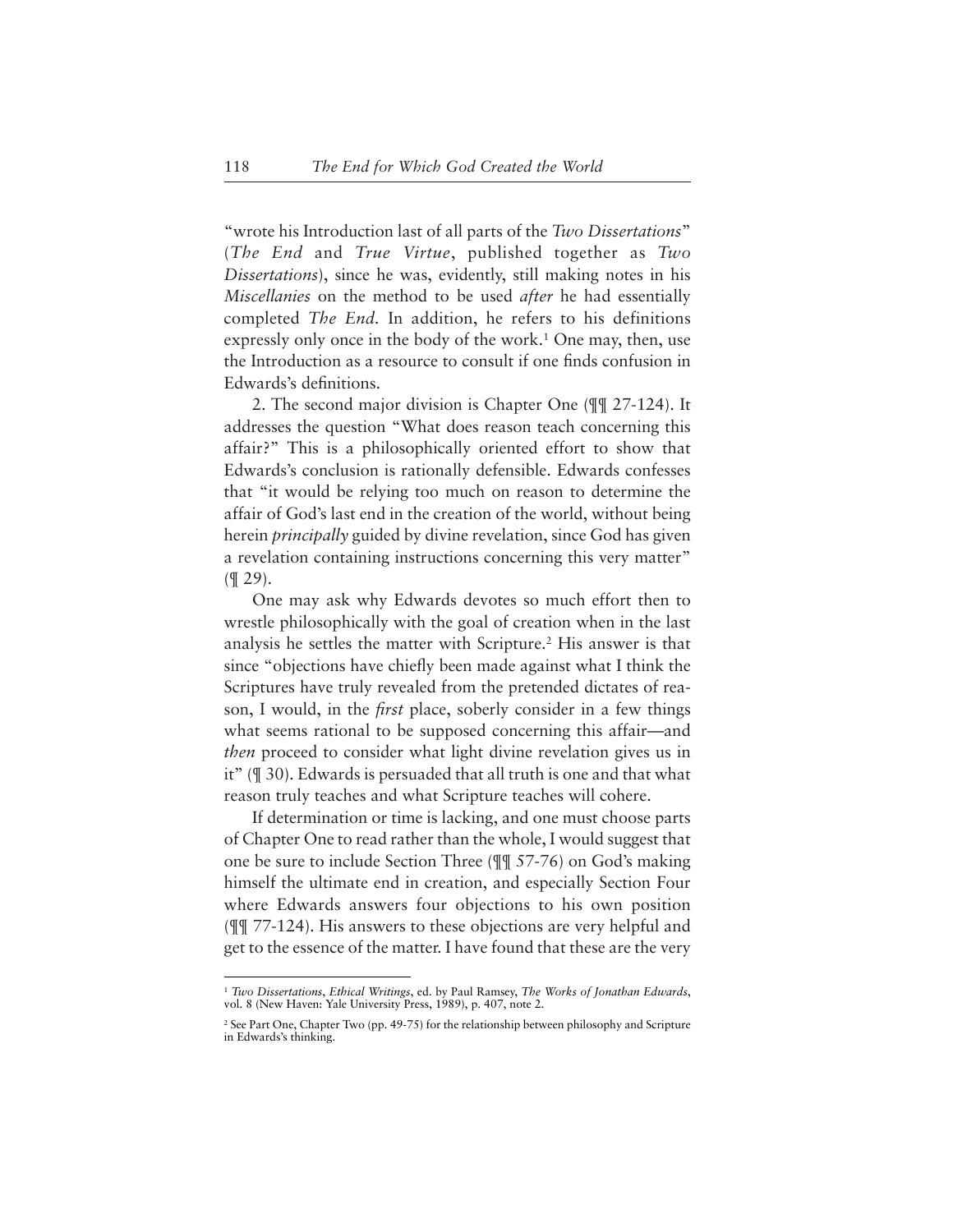things that people raise questions about today when I teach on God's passion for his glory.

The position Edwards is defending in answering these objections is that, in creating the world, God is "seeking that his glory and excellent perfections should be known, esteemed, loved, and delighted in by his creatures" (¶ 99). The objections he answers are that: 1) this seems to indicate some dependence on the creation, or lack of self-sufficiency on God's part in regard to the creation (¶¶ 77-92); 2) it seems to make God look selfish (¶¶ 93-98); 3) it seems unworthy of God to pursue the applause of beings "infinitely beneath him" (¶¶ 99-111); and 4) it seems to contradict the freedom of God in his beneficence and lessen the duty of gratitude that creatures owe (¶¶ 112-124). Reading Edwards's answers to these objections is not only helpful in defense of his view but just as much in clarifying what he really means.

3. The third major division is Chapter Two (¶¶ 125-287), which answers the question, "What is to be learned from Holy Scriptures concerning God's last end in the creation of the world?" For those who are more Biblically oriented than philosophically this will be the most compelling division. Here Edwards brings together a vast array of Biblical texts to argue that the ultimate end of God in creation is the exhibition of his glory for the creature to know, love and enjoy. As impressed as I was with the philosophical arguments of Chapter One, it was this section that settled the matter for me. I found it totally persuasive.

The ideal, of course, is that the reader take up a pencil and read (little by little, if necessary) the entire text of *The End for Which God Created the World*, underlining, marking the margins, jotting questions and thinking earnestly about these great matters. But if this is not feasible, I want to stress that much benefit can come from reading only parts of the work. And I would recommend that Chapter One, Section Three (how God makes himself the last end of creation), and especially Section Four (the objections answered), and Chapter Two (the Biblical portion) not be overlooked.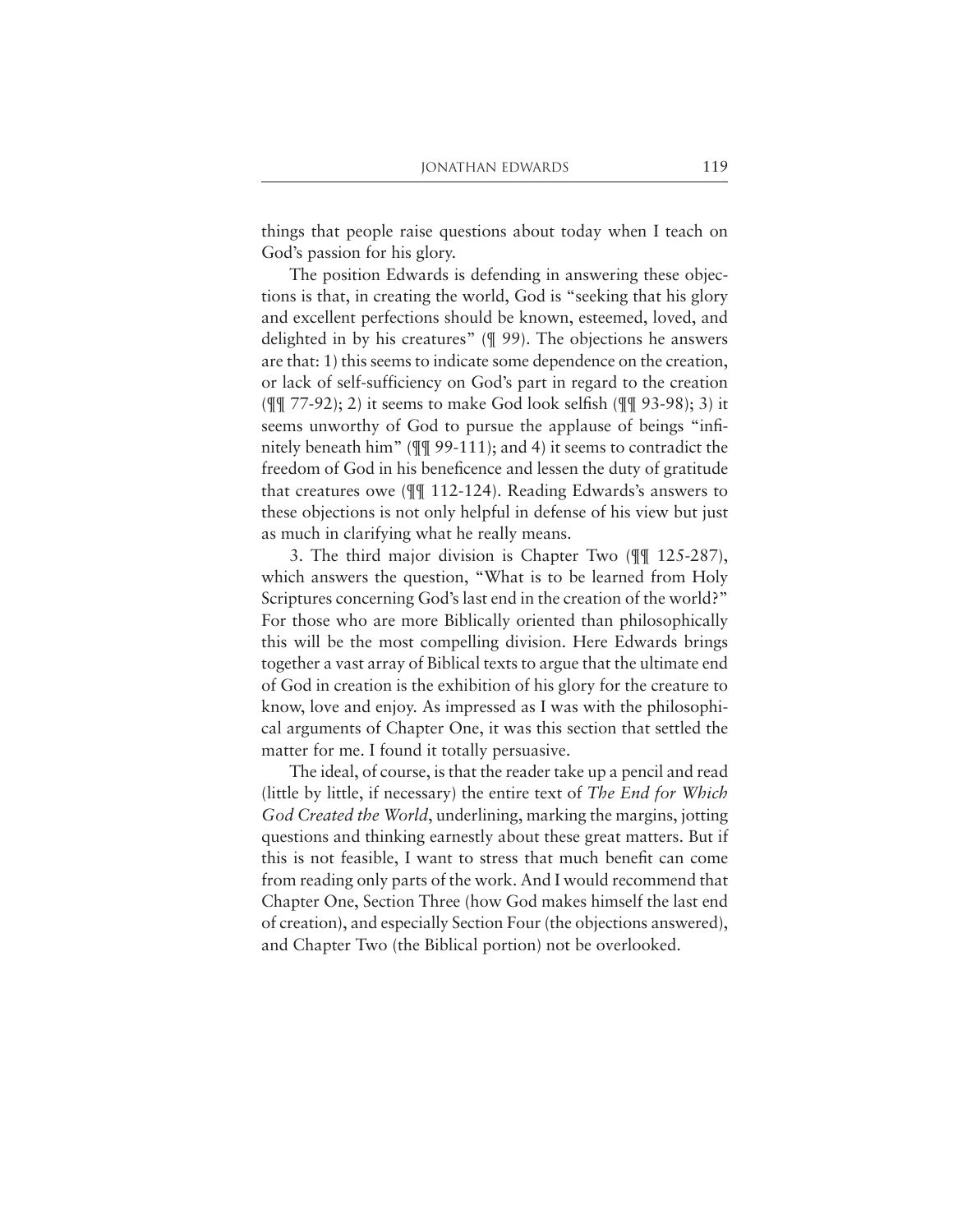## C ONCERNING THE T EXT U SED IN T HIS E D ITION OF

# **THE END FOR WHICH GOD CREATED THE WORLD**

## *(by John Piper)*

The following text of *The End for Which God Created the*<br>World has been taken from the two-volume *Works of*<br>Jonathan Edwards edited by Edward Hickman and pub-<br>lished in London in 1834. That edition in turn, was based on *World* has been taken from the two-volume *Works of Jonathan Edwards* edited by Edward Hickman and published in London in 1834. That edition, in turn, was based on the Worcester edition of 1808-1809, issued forty-three years after *The End for Which God Created the World* was first published in 1765 with a preface by the editor, Samuel Hopkins, a personal friend of Edwards.

The Hickman edition was continually reprinted for over forty years and is in print today as The Banner of Truth Trust edition (1974). The Trust has kindly given written permission to use their text as the basis for what is published here.

From correspondence dated January 4, 1764, we learn that Samuel Hopkins and Joseph Bellamy, contemporaries and friends of Edwards, divided the labor in transcribing and preparing the *Two Dissertations* (*The End* and *True Virtue* published together in 1765) for publication after Edwards died—"Hopkins assuming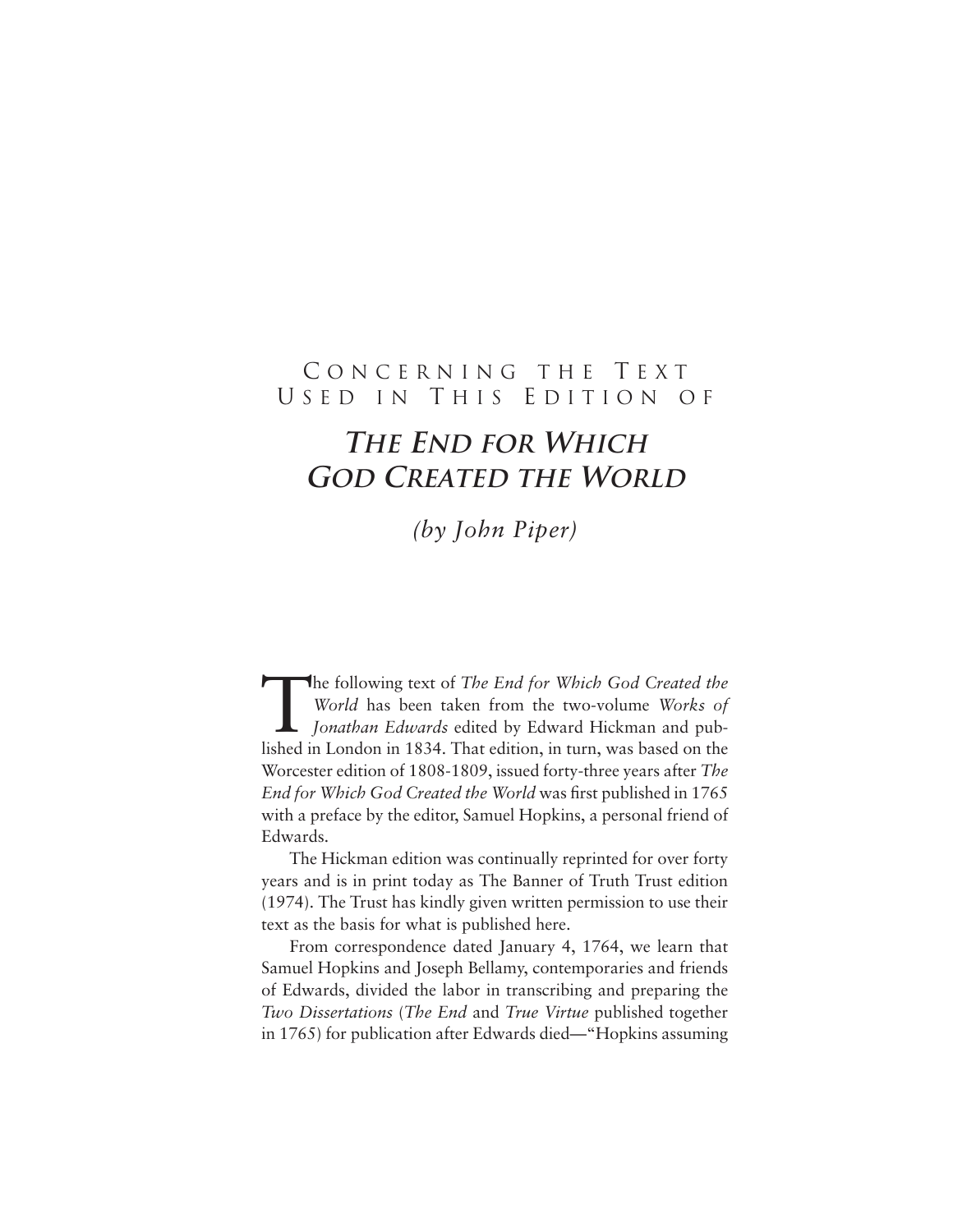responsibility for *End of Creation* and Bellamy for *True Virtue*."1 It was necessary to transcribe Edwards's papers into "a fair hand for the press."2 There is a special fitness that Hopkins and Bellamy should prepare *The End for Which God Created the World* for the press, because in 1755 they had both visited Edwards's home in Stockbridge and heard him read the manuscript in person: "February 12, 1755. Mr. Bellamy came to my house last Tuesday, with whom I went to Stockbridge, and staid there two nights and one day to hear Mr. Edwards read a treatise upon the Last End of God in the Creation of the World. Returned home today. . . ."3

The critical Yale edition of *The End* was published in 1989 and was based on the first edition of the work in 1765.4 No handwritten manuscript or copy survives. What about the reliability of the text of *The End* used in this book? Comparing the Banner of Truth (Hickman) edition and the Yale University Press (Ramsey) edition shows that there are numerous differences in the wording. These are minor, as I judge, and do not change the meaning significantly. The usual tendency of the later edition is to simplify Edwards's language by removing redundancies. For example, compare the first sentence of the Introduction:

Hickman (Banner of Truth, 1974): "To avoid all confusion in our inquiries concerning the end for which God created the world, a distinction should be observed between the *chief* end for which an agent performs any work and the *ultimate* end."

Ramsey (Yale University Press, 1989): "To avoid all confusion in our inquiries and reasonings concerning the end for which God created the world, a distinction should be observed between the *chief* end for which an agent or efficient exerts any act and performs any work, and the *ultimate* end."

<sup>1</sup> "Editor's Introduction," *Ethical Writings*, ed. by Paul Ramsey, *The Works of Jonathan Edwards*, vol. 8 (New Haven: Yale University Press, 1989), p. 113.

<sup>2</sup> Iain Murray, *Jonathan Edwards, A New Biography* (Edinburgh: The Banner of Truth Trust, 1989), p. 448.

<sup>3</sup> From Samuel Hopkins's diary quoted in Iain Murray, *Jonathan Edwards*, p. 391.

<sup>4</sup> "Editor's Introduction," *Ethical Writings,* p. 5, note 3. The texts may be compared with the original 1765 edition "available in the Evans microtext editions of works published in America before 1800, #9962" (*Ethical Writings,* p. 113).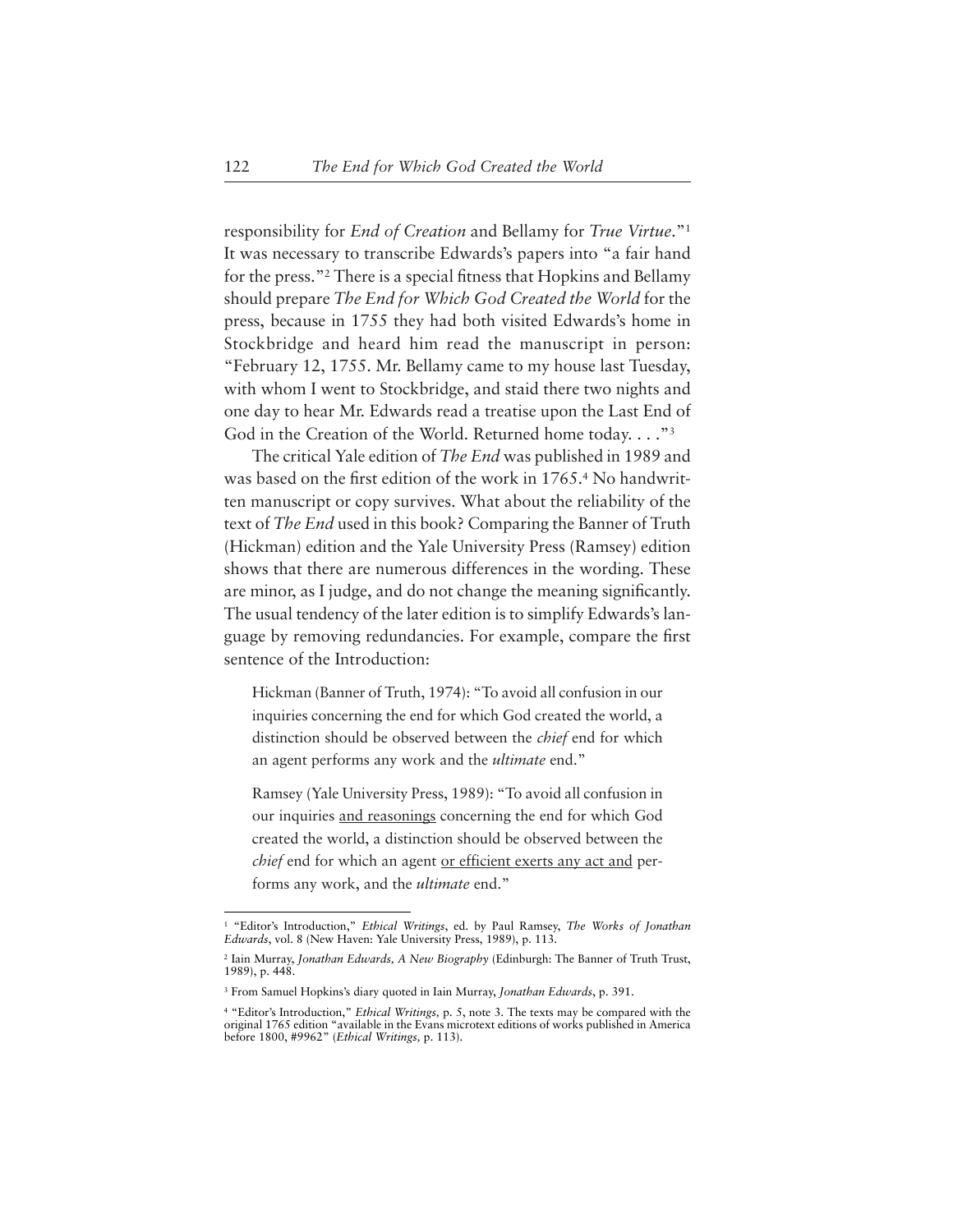The underlined parts were evidently omitted by Hickman, the later editor. These kinds of changes seemed insignificant enough to justify using the 1834/1974 readily-available Hickman edition.

With regard to punctuation, I have felt at liberty to add or remove commas and semicolons, for example, to make the flow of the sentences as clear as possible. This is warranted by the fact that we have little confidence in either the 1765 edition or the 1834 edition that we are looking at Edwards's own punctuation.5 The same applies to Edwards's use of italics, capitalization, dashes, parentheses, spelling, contractions and abbreviations. I follow Paul Ramsey, who edited the Yale critical edition in bringing such things into consistency by more readable standards.<sup>6</sup>

I have left the italicization and most of the small caps of the Hickman edition as is, adding only a very few italics of my own to highlight parallels. In addition I have occasionally divided long paragraphs into two or more. Wherever I have added any words or changed any grammatical constructions I have indicated this in brackets. All the brackets used are mine. All the parentheses are from the Hickman edition. The modern reader may be confident that the wording of the text used here represents Edwards's wording closely enough so that a careful reading will not go astray because of inaccuracies. Where there may be rare, fine points of meaning that might be affected by the wording, the careful reader can compare the Yale edition.

With regard to the subheadings, the ones that are centered and in brackets are my own to provide a kind of road map. The numerous bold italicized subheadings that are justified on the left margin are also my effort to give the reader guidance and encouragement to press on. All other headings are Edwards's own.

Of the footnotes, twenty-three of them come from Edwards himself and are marked as such. The rest are mine and are meant to give clarifications and correlations and implications. They represent my own views and have no authority beyond what good judgment and Biblical teaching may warrant.

<sup>5</sup> Ramsey explains why in *Ethical Writings,* p. 115.

<sup>6</sup> *Ethical Writings,* pp. 115-121. This includes the abbreviations and punctuation of the Biblical references.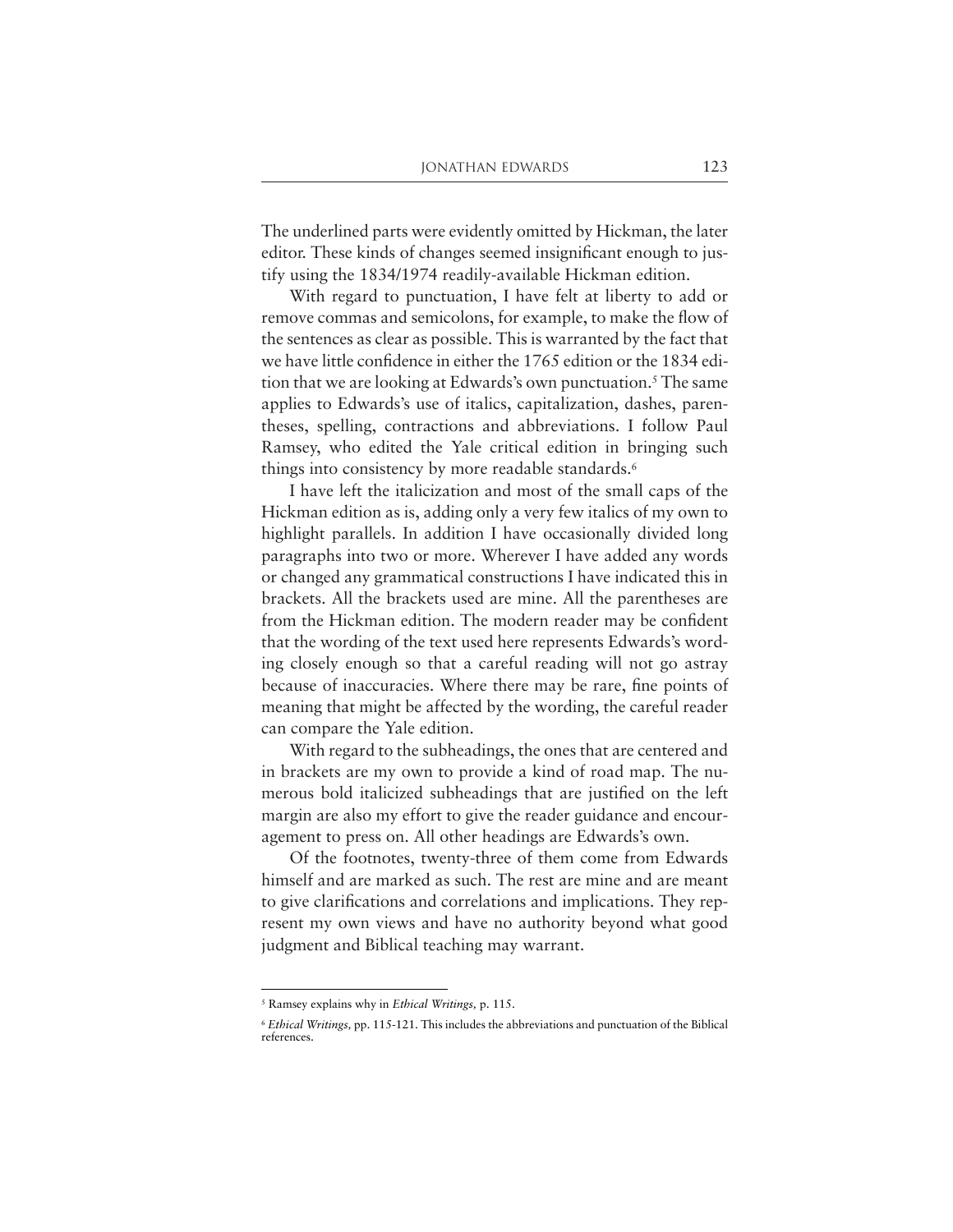No notion of God's last end in the creation of the world is agreeable to reason, which would truly imply any indigence, insufficiency and mutability in God, or any dependence of the Creator on the creature for any part of his perfection or happiness.

Though it be true that God's glory and happiness . . . are infinite and cannot be added to, and . . . [are] perfectly independent of the creature; yet it does not hence follow, nor is it true, that God has no real and proper delight, pleasure, or happiness in any of his acts or communications relative to the creature.

[God] had respect to himself, as his last and highest end, in this work; because he is worthy in himself to be so, being infinitely the greatest and best of beings. All things else, with regard to worthiness, importance, and excellence, are perfectly as nothing in comparison of him.

All that is ever spoken of in the Scripture as an ultimate end of God's works is included in that one phrase, the glory of God.

> Jonathan Edwards *The End for Which God Created the World*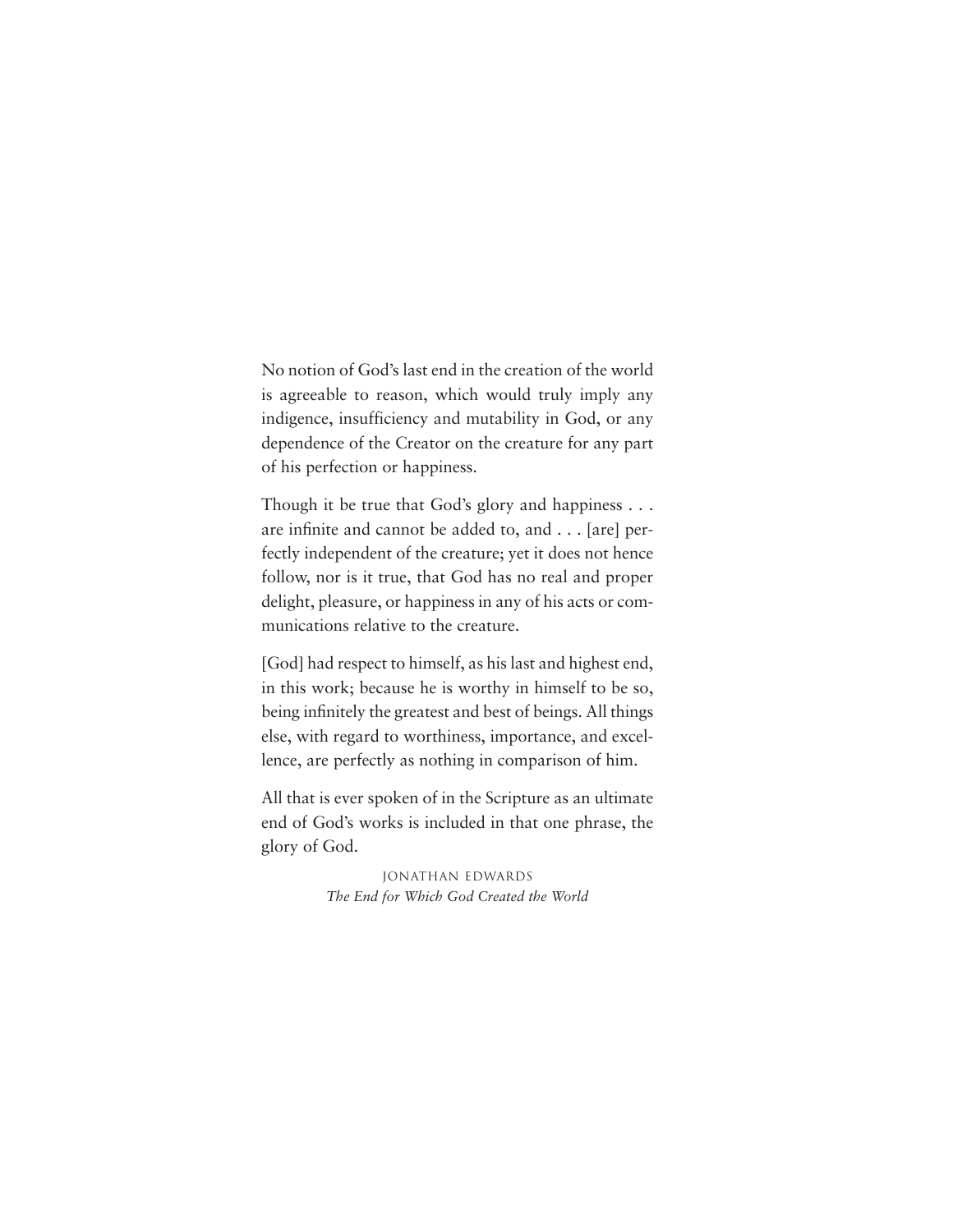# **THE END FOR WHICH GOD CREATED THE WORLD**

*by Jonathan Edwards*

## Introduction

# **CONTAINING EXPLANATIONS OF TERMS AND GENERAL POSITIONS**

#### *The difference between "ultimate" ends and "chief" ends*

[1] To avoid all confusion in our inquiries concerning the end for which God created the world, a distinction should be observed between the *chief* end for which an agent performs any work and the *ultimate* end. These two phrases are not always precisely of the same signification, and though the *chief* end be always an *ultimate* end, yet every ultimate end is not always a chief end. A *chief* end is opposite to an *inferior* end; an *ultimate* end is opposite to a *subordinate* end.

#### *"Subordinate" ends are the means of "ultimate" ends*

[2] A *subordinate* end is what an agent aims at, not at all upon its own account, but wholly on the account of a *further* end of which it is considered as a means. Thus when a man goes [on] a journey to obtain a medicine to restore his health, the obtaining of that medicine is his subordinate end, because it is not an end that he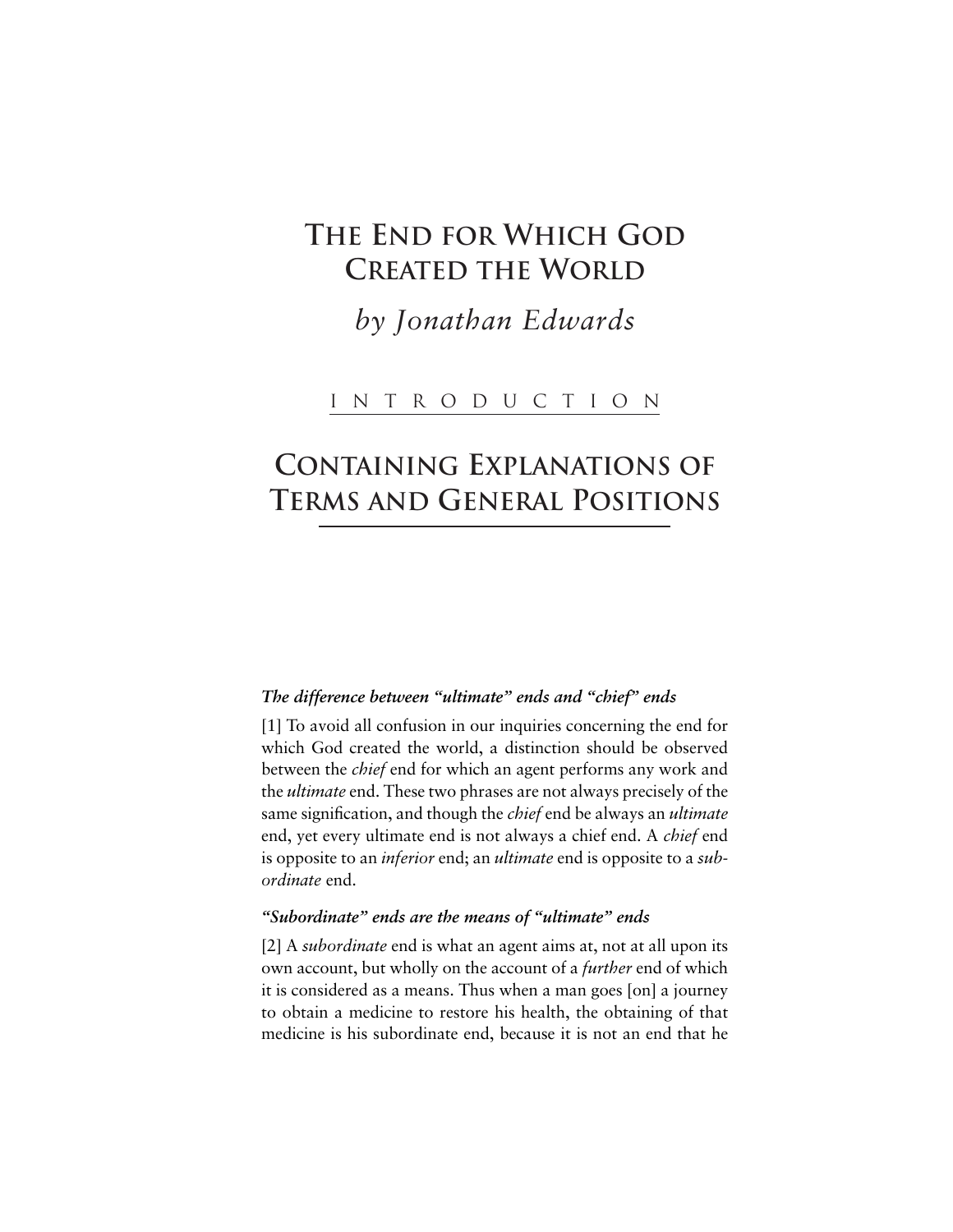values at all upon its own account, but wholly as a means of a further end, *viz.* his health. Separate the medicine from that further end, and it is not at all desired.

[3] An *ultimate* end is that which the agent seeks, in what he does, for its *own* sake; what he loves, values, and takes pleasure in on its own account, and not merely as a means of a further end. As when a man loves the taste of some particular sort of fruit, and is at pains and cost to obtain it for the sake of the pleasure of that taste which he values upon its own account, as he loves his own pleasure, and not merely for the sake of any other good which he supposes his enjoying that pleasure will be the means of.

[4] Some ends are subordinate, not only as they are subordinated to an ultimate end, but also to another end that is itself but subordinate. Yea, there may be a succession or chain of many subordinate ends, one dependent on another, one sought for another, before you come to anything that the agent aims at and seeks for its *own* sake. As when a man sells a garment to get money—to buy tools—to till his land—to obtain a crop—to supply him with food—to gratify the appetite. And he seeks to gratify his appetite, on its *own* account, as what is grateful<sup>1</sup> in itself. Here the end of his selling his garment to get money is only a subordinate end, and it is not only subordinate to the *ultimate* end—gratifying his appetite—but to a *nearer* end—buying husbandry tools, and his obtaining these is only a subordinate end, being only for the sake of tilling land. And the tillage of land is an end not sought on its own account, but for the sake of the crop to be produced, and the crop produced is an end sought only for the sake of making bread; and bread is sought for the sake of gratifying the appetite.

[5] Here gratifying the appetite is called the *ultimate* end, because it is the *last* in the chain where a man's aim rests, obtaining in that, the thing finally aimed at. So whenever a man comes to that in which his desire terminates and rests, it being something valued on its *own* account, then he comes to an *ultimate* end, let the chain be longer or shorter; yea, if there be but one link or one step that he takes before he comes to this end. As when a man that

<sup>&</sup>lt;sup>1</sup> In Edwards's language, "grateful" does not have the modern meaning of "thankful," but the old meaning of "pleasing.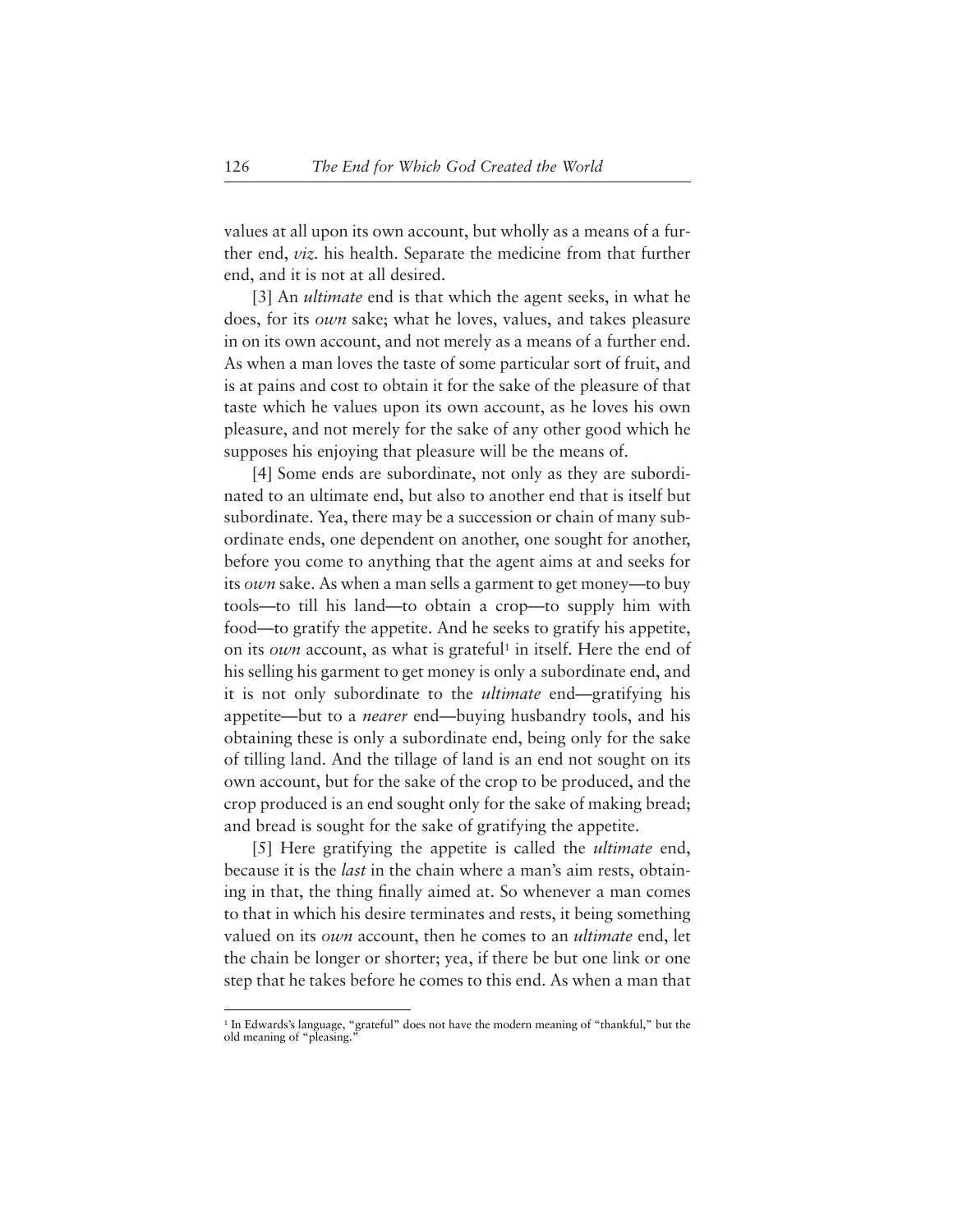loves honey puts it into his mouth, for the sake of the pleasure of the taste, without aiming at any thing further. So an end, which an agent has in view, may be both his *immediate* and his *ultimate* end; his *next* and his *last* end.2 That end which is sought for the sake of itself, and not for the sake of a further end, is an ultimate end; there the aim of the agent stops and rests.3

[6] A thing sought may have the nature of an ultimate, and also of a subordinate end; as it may be sought partly on its own account, and partly for the sake of a further end. Thus a man, in what he does, may seek the love and respect of a particular person, partly on its own account, because it is in itself agreeable to men to be the objects of others' esteem and love; and partly because he hopes, through the friendship of that person, to have his assistance in other affairs; and so to be put under advantage for obtaining further ends.

## *Among "ultimate" ends, the "chief" or "highest" end is the one most valued4*

[7] A *chief* end, which is opposite to an *inferior* end, is something diverse from an ultimate end; it is most valued, and therefore most sought after by the agent in what he does. It is evident that to be an end *more* valued than another end is not exactly the same thing as to be an end valued *ultimately*, or for its own sake. This will appear if it be considered,

[8] That two different ends may be both ultimate, and yet not

<sup>2</sup> Edwards will use "ultimate end" and "last end" interchangeably in what follows.

<sup>&</sup>lt;sup>3</sup> Notice that, when Edwards speaks of something being "valued on its own account" or something being "sought for the sake of itself," he is *not* saying that this "valuing" or "seeking" is different from delighting in or taking pleasure in. Sometimes in our own day people contrast pursuing God "for his *own* sake" with pursuing God "for the *joy* there is in God." Someone may say, "Don't pursue God because he makes you happy; pursue God as an end in himself." The person who thinks this way will not be able to grasp Edwards's meaning here. Edwards does not make such a distinction between delighting in our ultimate end, on the one hand, and loving that end *for its own sake*, on the other hand. We love honey "for its *own* sake," he would say, because the *delight* we have in it is not a means to anything else. The delight that makes something an ultimate end is delight in the thing itself, not a subsequent delight in some gift or blessing. So pursuing pleasure *in* a thing and pursuing the thing "for its own sake" are the same.

<sup>4</sup> If it strikes the reader as strange to speak of more than one "ultimate end," keep in mind two things. 1) Edwards is using the term here in relation to a *limited* sequence of events, the last of which is ultimate as the one *in the sequence,* valued for its own sake. 2) Edwards will explain below that we can speak of "ultimate ends" in a "lower sense" and a "highest sense." The "lower sense" is in a limited, finite series of events where the ultimate end may not be the universally ultimate one, but only ultimate in relation to the finite sequence. The "highest sense" is the universally last end for which everything exists. See ¶¶ 20, 24, 26.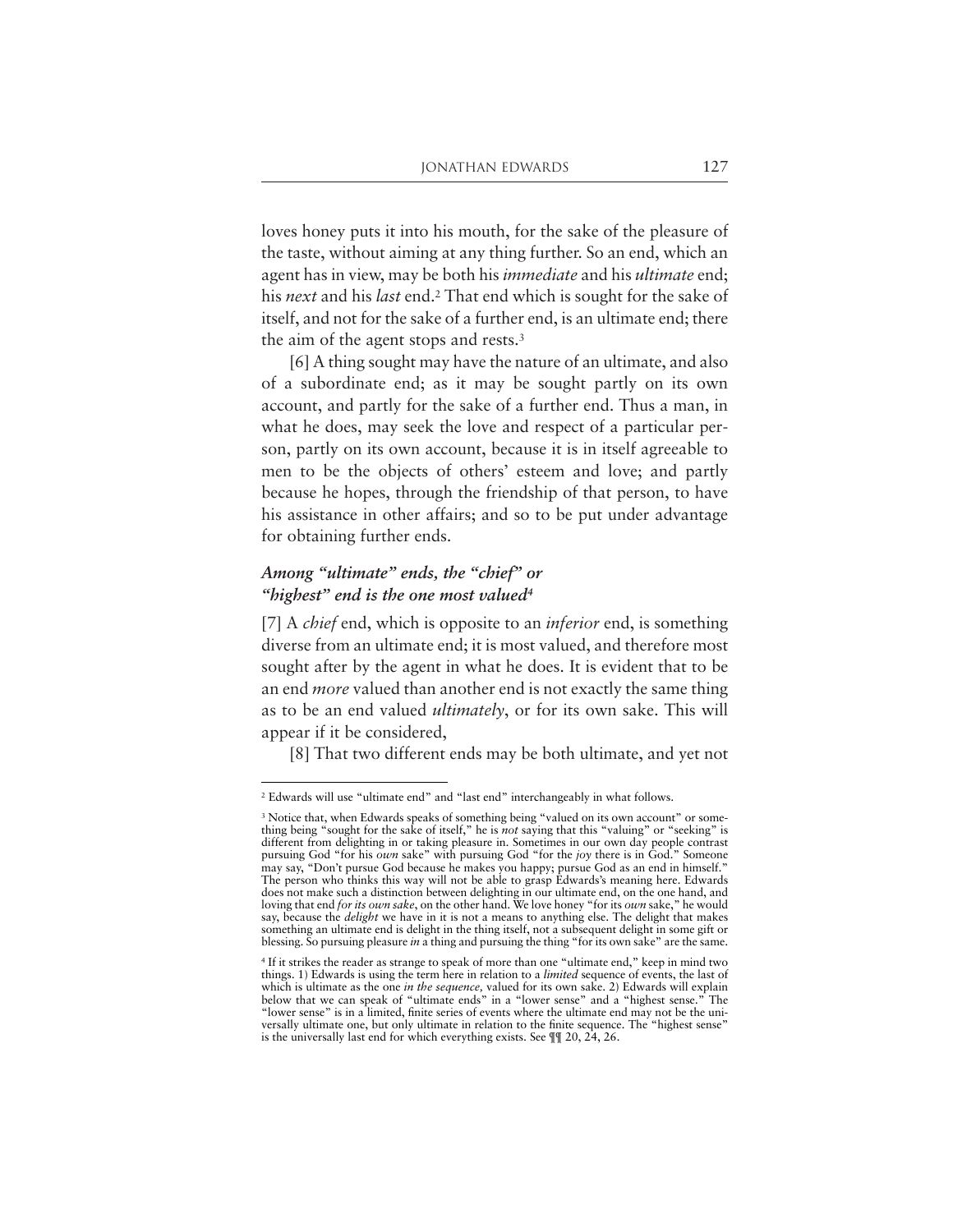be chief ends. They may be both valued for their *own* sake, and both sought in the same work or acts; and yet one valued more highly, and sought more than another. Thus a man may go [on] a journey to obtain two different benefits or enjoyments, both which may be agreeable to him in *themselves* considered; and yet one may be much more agreeable than the other; and so be what he sets his heart *chiefly* upon. Thus a man may go [on] a journey, partly to obtain the possession and enjoyment of a bride that is very dear to him, and partly to gratify his curiosity in looking in a telescope, or some new-invented and extraordinary optic glass, and the one not [be] properly subordinate to the other, and therefore *both* may be *ultimate* ends. But yet obtaining his beloved bride may be his *chief* end, and the benefit of the optic glass his *inferior* end.

[9] An ultimate end is not always the chief end, because some *subordinate* ends may be *more* valued and sought after than some *ultimate* ends. Thus, for instance, a man may aim at two things in his journey: one, to visit his friends, and another, to receive a large sum of money. The latter may be but a *subordinate* end; he may not value the silver and gold on their *own* account, but only for pleasure, gratification, and honor; the money is valued only as a means of the other. But yet, obtaining the money may be *more* valued, and so is a *higher* end of his journey than the pleasure of seeing his friends; though the latter is valued on its *own* account, and so is an *ultimate* end.

But here several things may be noted:<sup>5</sup>

#### [POSITION ONE]

*[A subordinate end is never valued (as a chief end) above its own ultimate end]*

[10] *First*, when it is said that some *subordinate* ends may be *more* valued than some *ultimate* ends, it is [never] supposed that<sup>6</sup> a subordinate end is more valued than *that* to which it is subordinate. For that reason it is called a *subordinate* end, because it is valued

<sup>&</sup>lt;sup>5</sup> Here the second part of the Introduction begins, namely, the nine "General Positions" mentioned in the title.

<sup>&</sup>lt;sup>6</sup> In the original it reads: "it is not supposed that ever."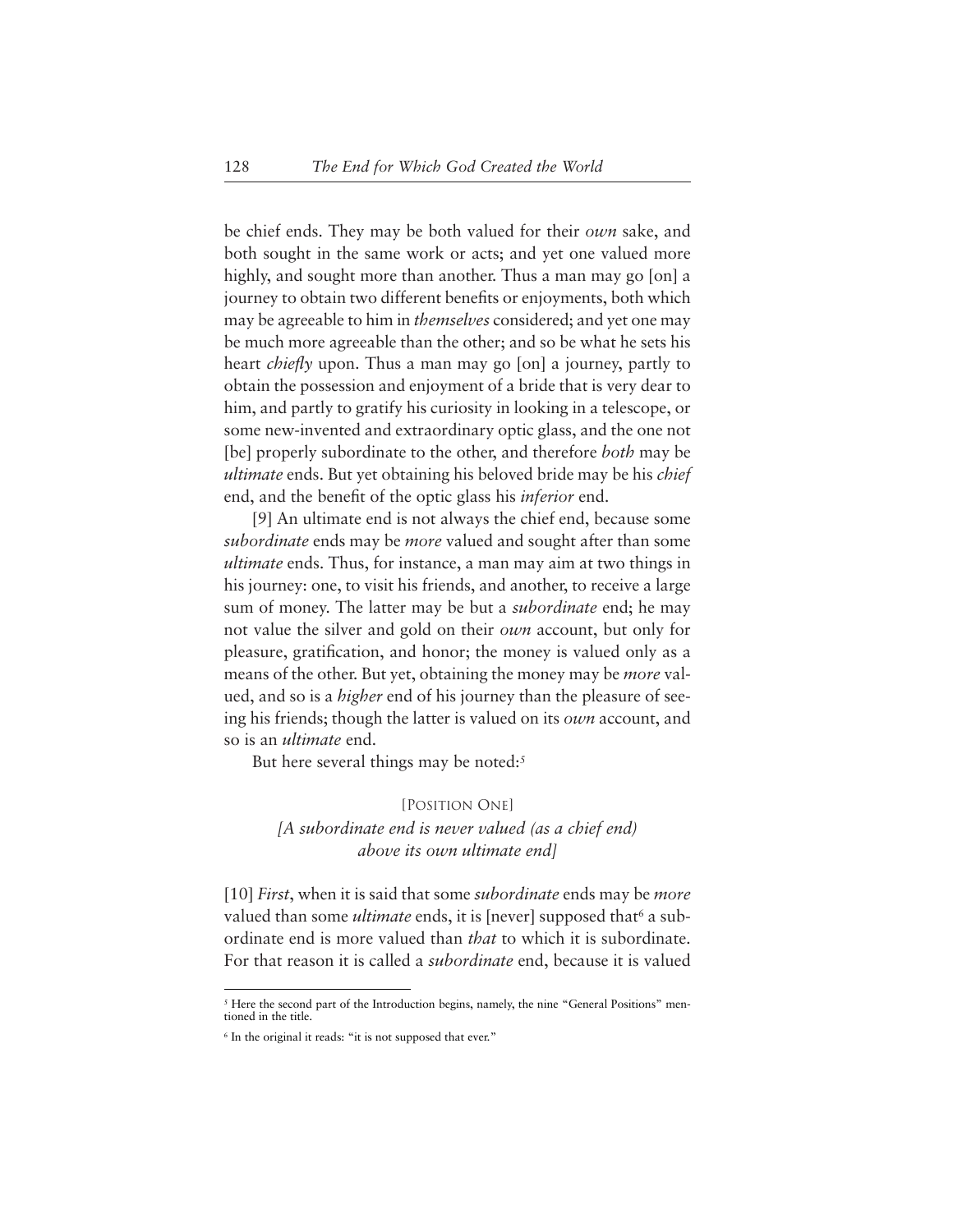and sought not for its own sake, but only in subordination to a *further* end. But yet a subordinate end may be valued more than some *other* ultimate end that it is not subordinate to. Thus, for instance, a man goes [on] a journey to receive a sum of money, only for the value of the pleasure and honor that the money may be a means of. In this case it is impossible that the *subordinate* end, *viz.* his having the money, should be *more* valued by him than the pleasure and honor for which he values it. It would be absurd to suppose that he values the means more than the end, when he has no value for the means, but for the sake of the end of which it is the means. But yet he may value the money, though but a subordinate end, *more* than some *other ultimate* end to which it is not subordinate, and with which it has no connection. For instance, *more* than the comfort of a friendly visit, which was one ultimate end of his journey.

#### [POSITION TWO]

## *[A subordinate end may be equally valued with an ultimate end if it is necessary and sufficient to the ultimate end]*

[11] *Secondly*, the ultimate end is always *superior* to its subordinate end, and more valued by the agent, unless it be when the ultimate end entirely depends on the subordinate. If he has no other means by which to obtain his last end, then the subordinate may be *as much* valued as the last end; because the last end, in such a case, altogether depends upon, and is wholly and certainly conveyed by it.

[12] As for instance, if a pregnant woman has a peculiar appetite [for] a certain rare fruit that is to be found only in the garden of a particular friend of hers at a distance—and she goes [on] a journey to her friend's house or garden to obtain that fruit—the *ultimate* end of her journey is to gratify that strong appetite; the obtaining that fruit is the *subordinate* end of it. If she looks upon it [in such a way] that the appetite can be gratified by *no other* means than the obtaining of that fruit, and that it will *certainly* be gratified if she obtain it, then she will value the fruit *as much* as she values the gratification of her appetite.

[13] But otherwise it will not be so. If she be *doubtful* whether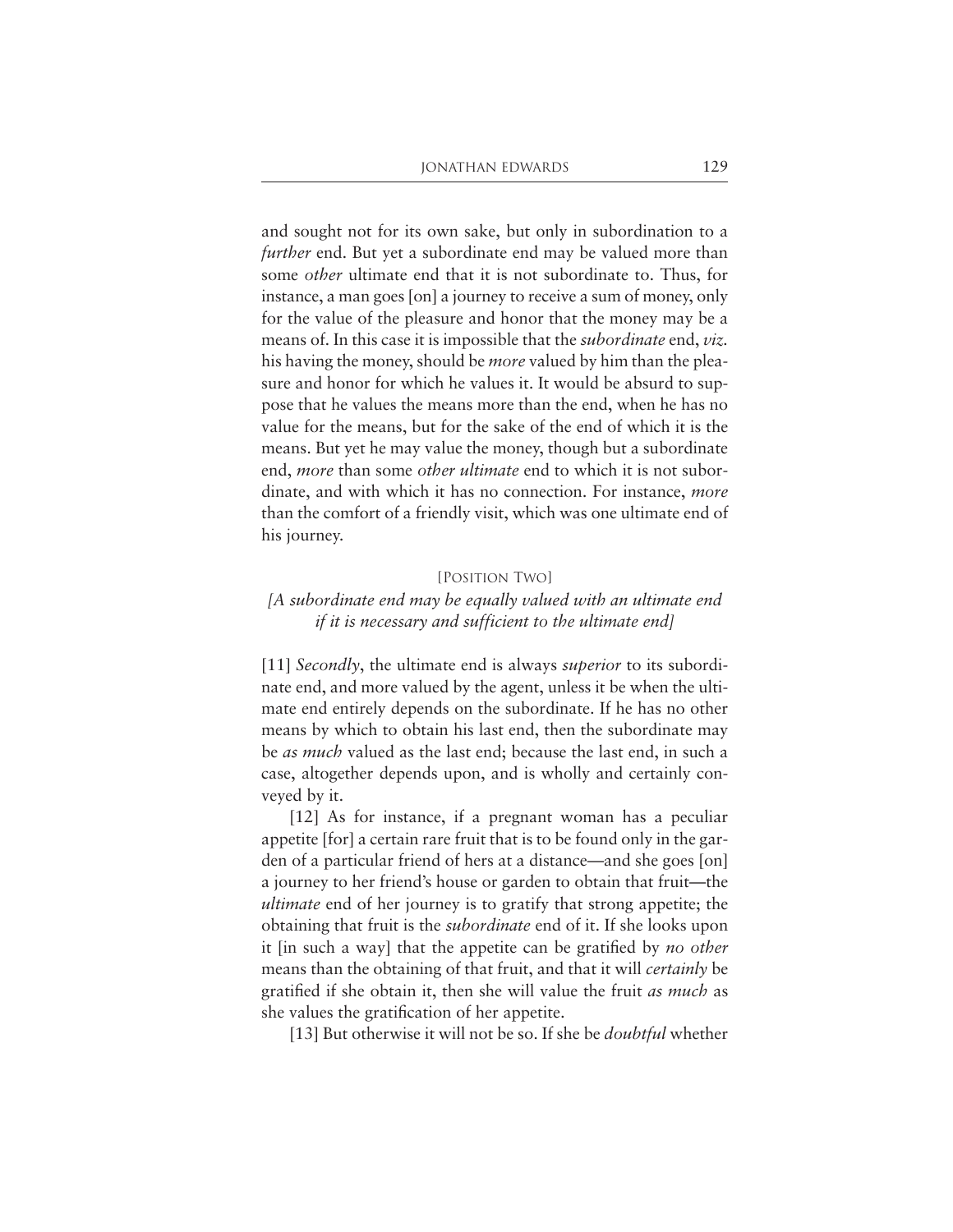that fruit will satisfy her craving, then she will not value it *equally* with the gratification of her appetite itself. Or if there be some *other fruit* that she knows of that will gratify her desire, at least *in part*, which she can obtain without such trouble as shall countervail the gratification—or if her appetite cannot be gratified without this fruit, nor yet with it *alone*, without something else to be compounded with it—then her *value* for her last end will be *divided* between these several ingredients as so many subordinate ends, and *no one alone* will be equally valued with the last end. Hence it rarely happens that a subordinate end is *equally* valued with its last end, because the obtaining of a last end rarely depends on *one* single, uncompounded means, infallibly connected with it. Therefore, men's *last* ends are *commonly* their *highest*<sup>7</sup> ends.

## [POSITION THREE] *[When there is only one ultimate end, it is chief above all other ends]*

[14] *Thirdly*, if any being has but *one* ultimate end in all that he does, and there be a great variety of operations, his *last* end may justly be looked upon as his *supreme* end.8 For in such a case, *every other* end but that one is in order to that end, and therefore no other can be superior to it. Because, as was observed before, a subordinate end is never *more* valued than the end to which it is subordinate. Moreover, the subordinate effects or events brought to pass, as means of this end, all uniting to contribute their share towards obtaining the one last end, are very various; and therefore, by what has been now observed, the ultimate end of all must be valued more than any one of the particular means. This seems to be the case with the works of God, as may more fully appear in the sequel.<sup>9</sup>

<sup>7</sup> Edwards uses "highest" interchangeably with "chief," and "last" interchangeably with "ultimate." "Highest" is the opposite of inferior (or less desired); "last" is the opposite of subordinate or means to the end. See footnote 2.

<sup>8</sup> In this sentence "last end" and "supreme end" are used interchangeably with "ultimate end" and "chief end" respectively.

<sup>9</sup> The logic of this paragraph is this: Since all subordinate ends are inferior to *their own* ultimate ends, this means that if there is *only one* ultimate end, then all other ends are subordinate to it and are therefore inferior to it, so that the ultimate end is the chief and highest end. This, he tells us, is where he is going with regard to God's end in all his works: there is only one ultimate end.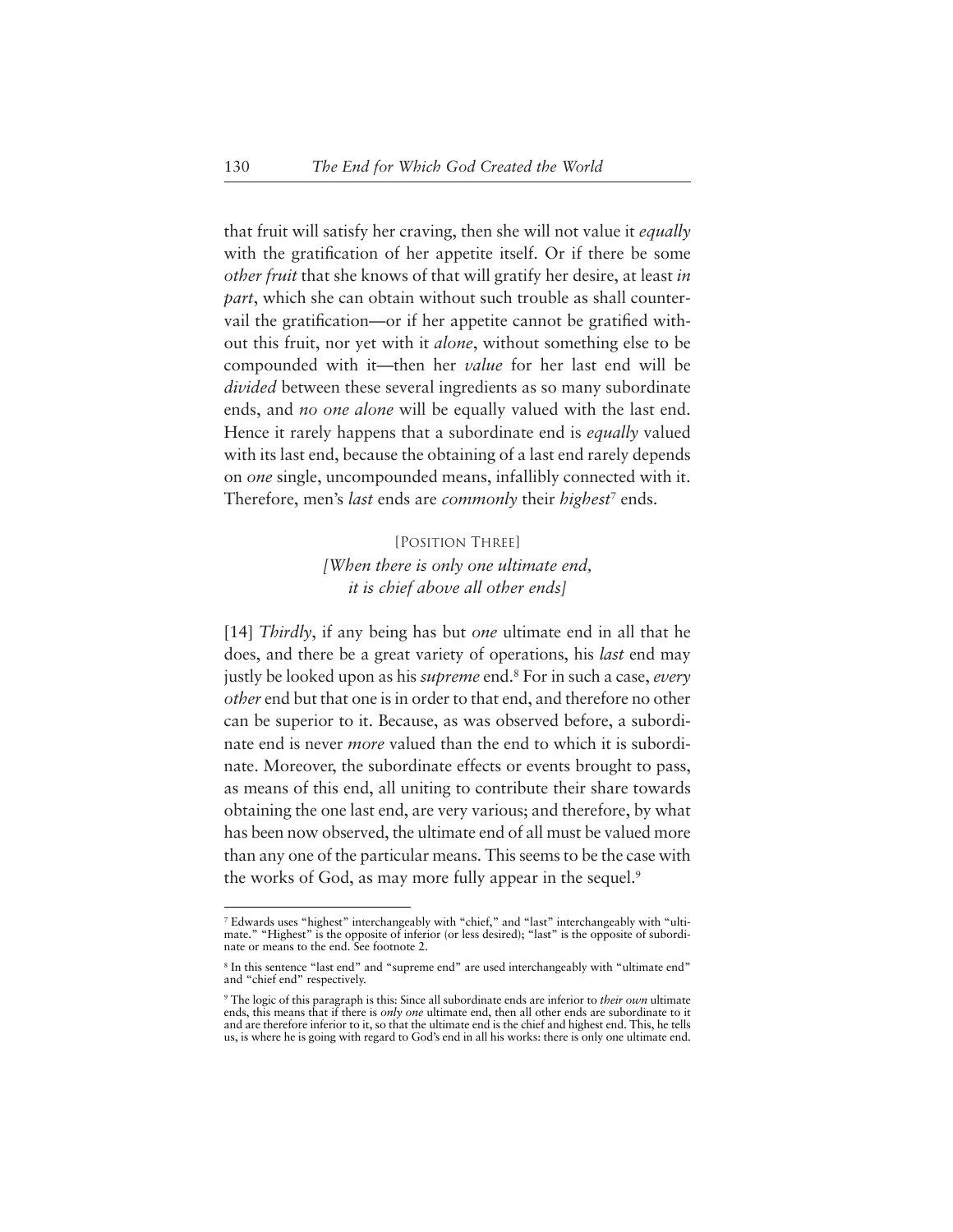#### [POSITION FOUR]

### *[What we seek for its own sake is our "last" or "ultimate" end]*

[15] *Fourthly*, whatsoever any agent has in view in any thing he does, which is agreeable to him *in itself*, and not merely for the sake of something else, is regarded by that agent as his *last* end. The same may be said of avoiding that which is in itself painful or disagreeable, for the avoiding of what is disagreeable is agreeable. This will be evident to any, bearing in mind the meaning of the terms. By *last* end is<sup>10</sup> meant that which is regarded and sought by an agent, as agreeable or desirable for its *own* sake; a *subordinate*, that which is sought only for the sake of something *else*.

#### [POSITION FIVE]

## *[There is only one ultimate end when one thing only is sought on its own account]*

[16] *Fifthly*, from hence it will follow that if an agent has in view *more things than one* that will be brought to pass by what he does, which he loves and delights in on their *own* account, then he must have *more things than one* that he regards as his *last* ends in what he does. But if there be *but one thing* that an agent seeks, on its *own* account, then there can be *but one* last end which he has in all his actions and operations.11

[17] But only here a distinction must be observed of things which may be said to be *agreeable* to an agent, in *themselves* considered:12

<sup>&</sup>lt;sup>10</sup> The original has "being" instead of "is."

<sup>&</sup>lt;sup>11</sup> To keep these thoughts from being a mere tangle of words, a discerning reader will probably begin to ask if Edwards is preparing to show us that God has but one last or ultimate end in creation, and if so, is he saying that all the other things that God delights in or loves are in some way enjoyed and loved for the sake of that one last end? Asking and thinking about such questions will help us endure what might seem to be an overkill of complex thoughts.

<sup>&</sup>lt;sup>12</sup> This footnote may need to be read before and after "Position Five" in order to make fullest sense. This is a very difficult section. The point of this and the next four paragraphs of Position Five is that there are "absolute" ultimate ends and there are "consequential" ultimate ends. Both are ultimate ends because they are pleasing to the one who pursues them "in themselves" and not as means to another; yet the occasion for the "consequential" ultimate ends is brought about as a consequence of pursuing some other end. This is a very rarefied distinction. The importance of it seems to be at least this: Edwards is going to speak later of God's ultimate end as being only one, not many; and this one end will be the "highest end" and "original," not consequential, namely, the glory of God. Yet there are times when he speaks in his writings of God's delighting in the justice or faithfulness of an action in itself. These acts are "consequential" upon creation. Thus the creation of the category of "consequential ultimate ends" will help make sense of what Edwards means by God's delighting in something "for its own sake," which is nevertheless not his ultimate end in the highest sense, but only an ultimate end "consequentially." See footnote 15.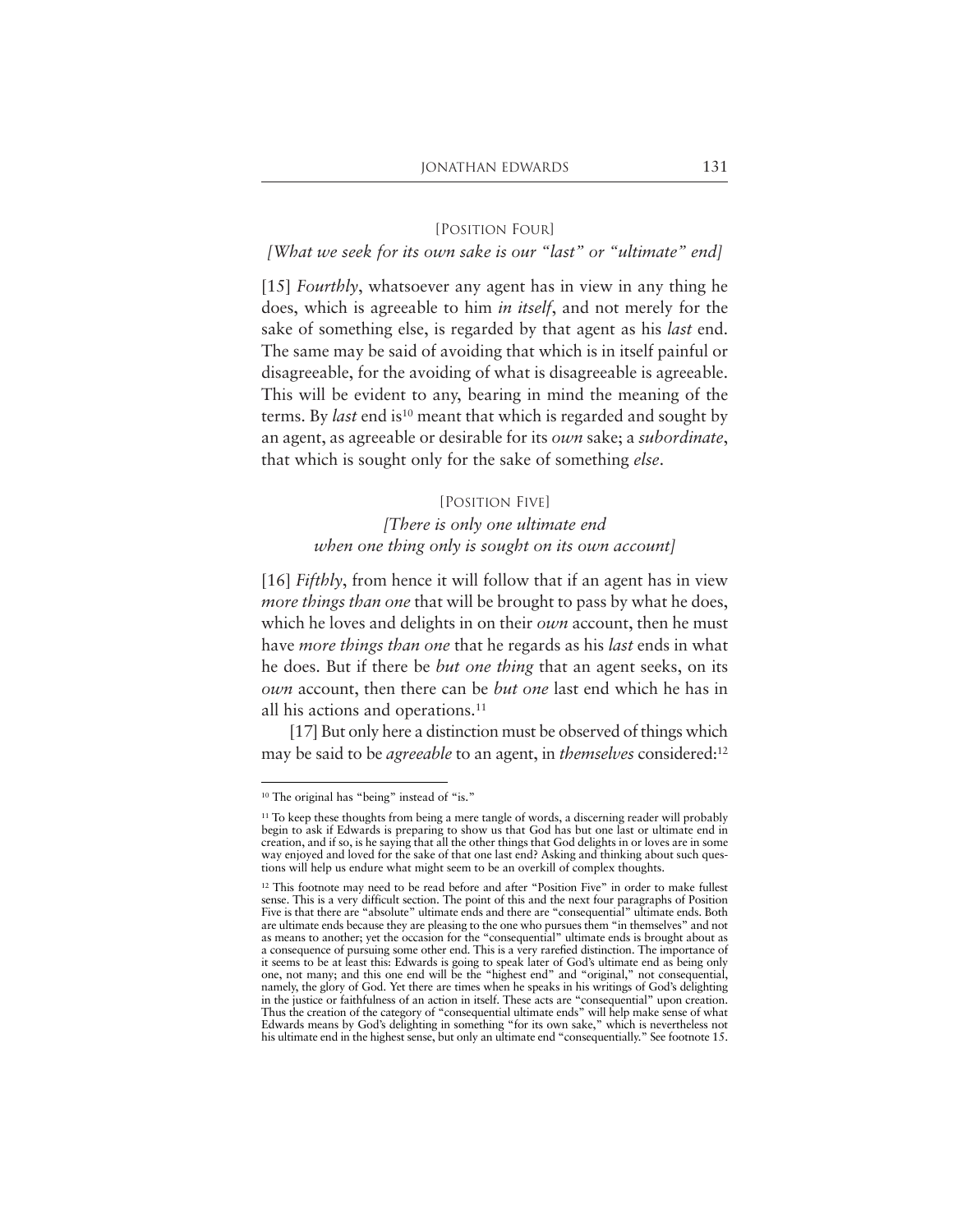(1) what is in itself grateful [i.e., pleasing] to an agent, and valued on its own account, *simply* and *absolutely* considered; antecedent to, and *independent* of all conditions, or any supposition of particular cases and circumstances. And (2) what may be said to be in itself agreeable to an agent, *hypothetically* and consequentially, or on supposition of such and such circumstances, or on the happening of such a particular case.

[18] Thus, for instance, a man may originally love society.<sup>13</sup> An inclination to society may be implanted in his very nature; and society may be agreeable to him *antecedent* to all presupposed cases and circumstances; and this may cause him to seek a family. And the comfort of society may be originally his *last* end, in seeking a family. But after he has a family, peace, good order, and mutual justice and friendship in his family may be agreeable to him, and what he delights in for their *own* sake; and therefore these things may be his *last* end in many things he does in the government and regulation of his family. But they were not his *original* end with respect to his family. The justice and the peace of a family was not properly his last end *before* he had a family, that induced him to seek a family, but [justice and peace became his last end] *consequentially*. And the case being put of his having a family, then these things wherein the good order and beauty of a family consist, become his last end in many things he does in such circumstances.

[19] In like manner we must suppose that God, *before* he created the world, had some good in view, as a consequence of the world's existence, that was *originally* agreeable to him in itself considered, that inclined him to bring the universe into existence, in such a manner as he created it. But *after* the world was created, and such and such intelligent creatures actually had existence, in such and such circumstances, then a wise, just regulation of them was agreeable to God, *in itself* considered. And God's love of justice and hatred of injustice would be sufficient in such a case to induce God to deal *justly* with his creatures and to prevent all injustice in him towards them. But yet there is no necessity of sup-

<sup>&</sup>lt;sup>13</sup> In Edwards's language "society" does not mean primarily the community, but rather the experience of being with other people. Loving society means being sociable and gregarious and liking to get together with others.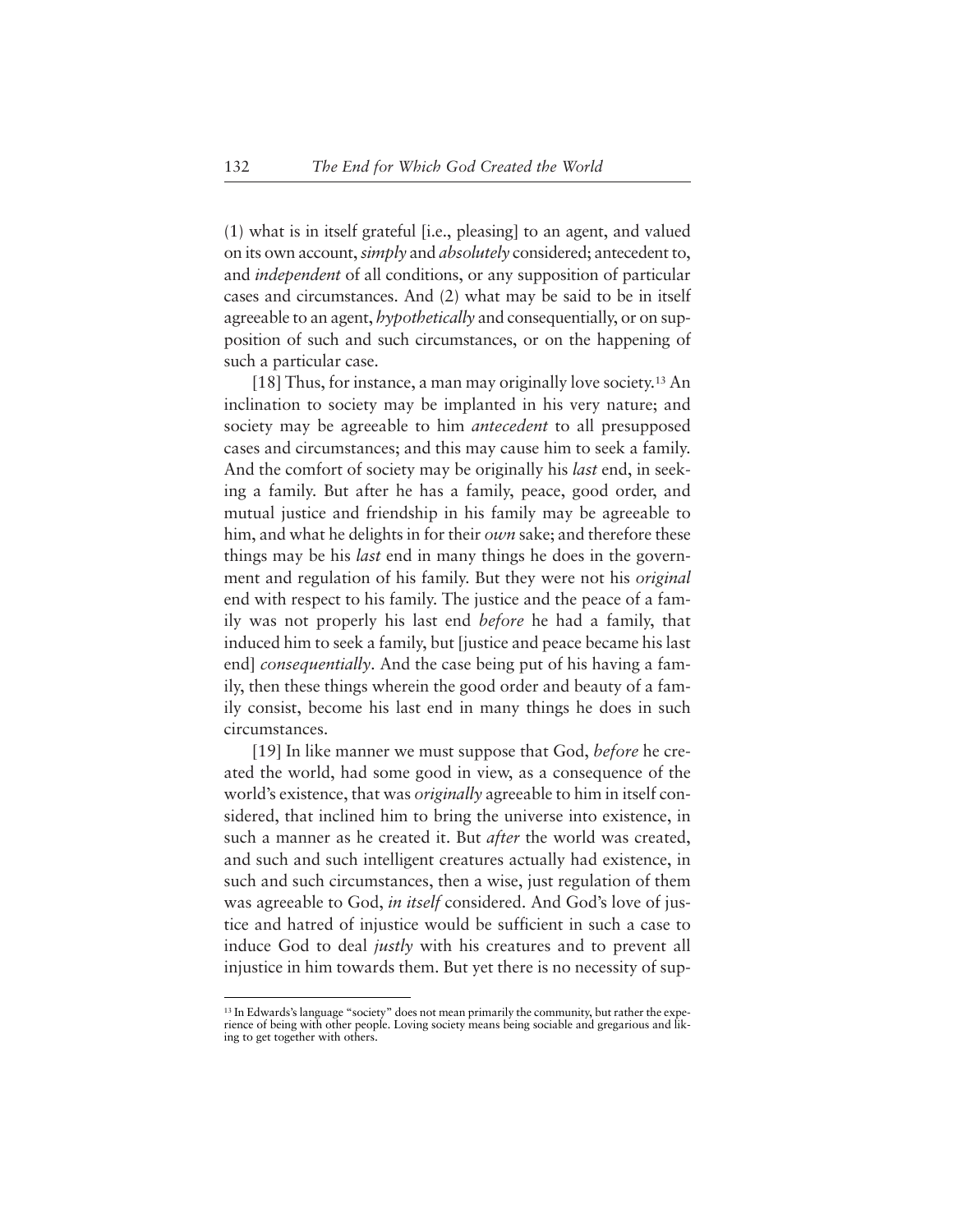posing that God's love of doing justly to intelligent beings, and hatred of the contrary, was what *originally* induced God to create the world and make intelligent beings, and so to order the occasion of doing either justly or unjustly. The justice of God's nature makes a just regulation agreeable and the contrary disagreeable, as there is occasion; the *subject* being supposed and the *occasion* given. But we must suppose something else that should incline him to *create* the subjects or *order* the occasion.

[20] So [in the same way] that perfection of God which we call his faithfulness or his inclination to fulfill his promises to his creatures could not properly be what *moved* him to create the world; nor could such a fulfillment of his promises to his creatures be his *last* end in giving the creatures being. But yet *after* the world is created, *after* intelligent creatures are made, and God has bound himself by promise to them, then that disposition, which is called his faithfulness, may move him in his providential disposals towards them; and this may be the *end* of many of God's works of providence, even the exercise of his faithfulness in fulfilling his promises, and may be in the *lower* sense<sup>14</sup> his *last* end; because faithfulness and truth must be supposed to be what is in *itself* amiable [i.e., pleasant, admirable] to God, and what he delights in for its *own* sake. Thus God may have ends of particular works of *providence*, which are ultimate ends in a lower sense, which were not ultimate ends of the *creation*.

[21] So that here we have two sorts of ultimate ends: one of which may be called *original* and *independent*, the other *consequential* and *dependent*; for it is evident, the latter sort are truly of the nature of ultimate ends; because though their being agreeable to the agent be consequential on the existence, yet the subject and occasion being supposed, they are agreeable and amiable [i.e., pleasant, admirable] in themselves. We may suppose that, to a righteous Being, doing justice between two parties with whom he is concerned is agreeable in *itself* and not merely for the sake of some *other* end. Yet we may suppose that a desire of doing justice between two parties may be *consequential* on the being of those

<sup>14</sup> See footnote 4 and ¶¶ 24, 26. The "lower sense" refers to "last (or ultimate) ends" in the sense of being *subordinate* ends that are *last* in a limited sequence, but may not be last in the "highest" sense after which there are no other ends.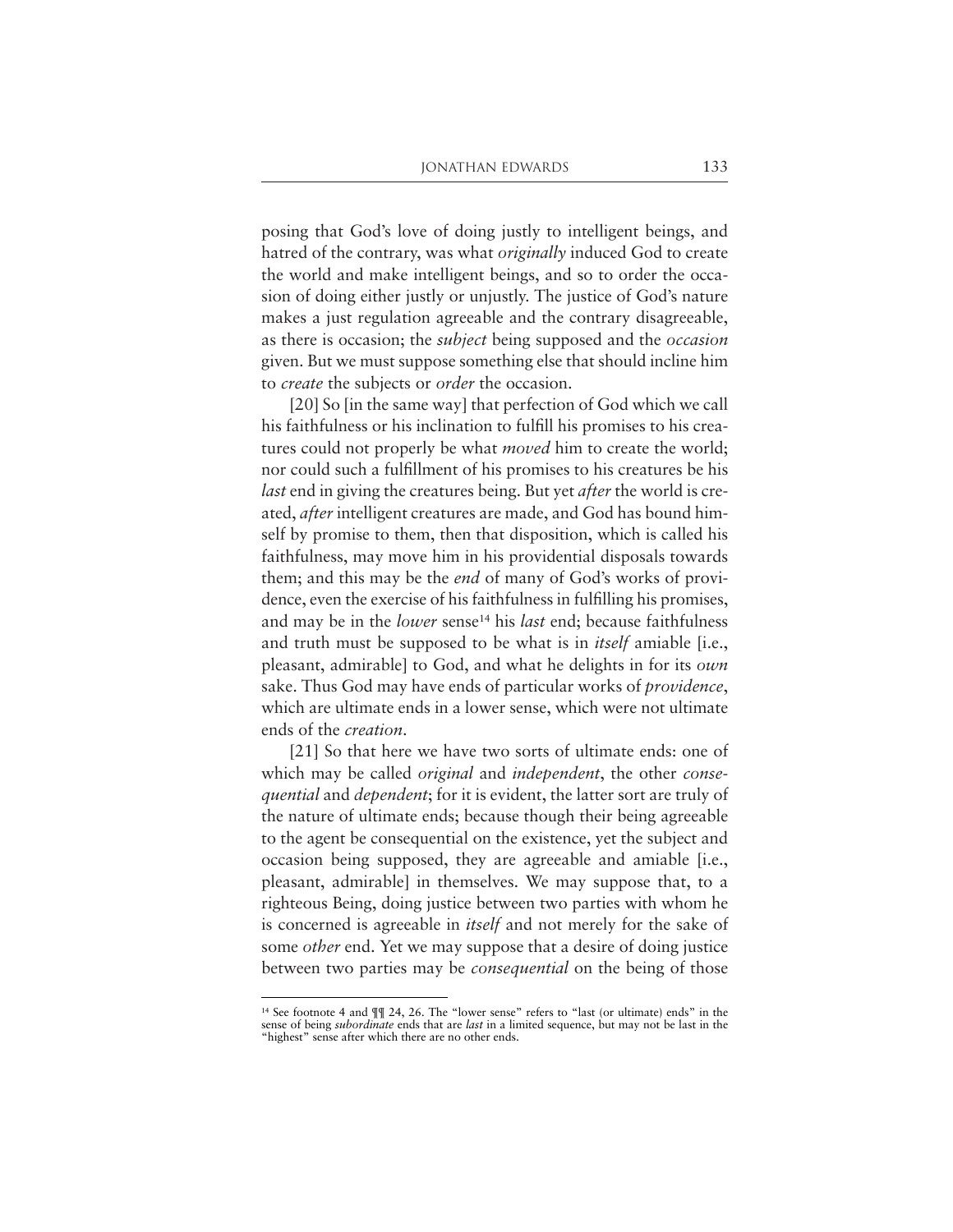parties and the occasion given. [Therefore I make a distinction between an end that in this manner is *consequential*, and a *subordinate* end.]<sup>15</sup>

[22] It may be observed that when I speak of God's ultimate end in the creation of the world in the following discourse, I commonly mean in that *highest* sense, *viz.* the *original* ultimate end.

## [POSITION SIX] *[The one "original" ultimate end of all creation governs all God's works]*

[23] *Sixthly*, it may be further observed that the *original* ultimate end or ends of the creation of the world is *alone* that which induces God to give the occasion for consequential ends, by the first creation of the world, and the original disposal of it. And the more original the end is, the more extensive and universal it is. That which God had *primarily* in view in creating, and the *original* ordination of the world, must be constantly kept in view, and have a governing influence in all God's works, or with respect to every thing he does towards his creatures. And therefore,

#### [POSITION SEVEN]

*[In the "highest sense" of God's ultimate end in creation, this end is also the end of all his works of providence]*

[24] *Seventhly*, if we use the phrase *ultimate end* in this highest sense, then the same that is God's ultimate end in creating the world—if we suppose but one such end—must be what he makes his ultimate aim in all his works, in every thing he does either in creation or providence. But we must suppose that in the *use* to which God puts his creatures, he must evermore have a regard to the *end* for which he has made them. But if we take *ultimate end* in the *lower* sense, God may sometimes have regard to those

<sup>&</sup>lt;sup>15</sup> The Yale edition includes this sentence that the Banner of Truth edition does not have (Jonathan Edwards, *Ethical Writings*, ed. by Paul Ramsey, in: *The Works of Jonathan Edwards*, vol. 8 [New Haven: Yale University Press, 1989], p. 413). The point of this difficult paragraph is that an end can be "consequential" and nevertheless "ultimate." The desirability of an act of justice is consequential on the existence of the persons and situation, but the act may be desirable in itself. See footnote 12.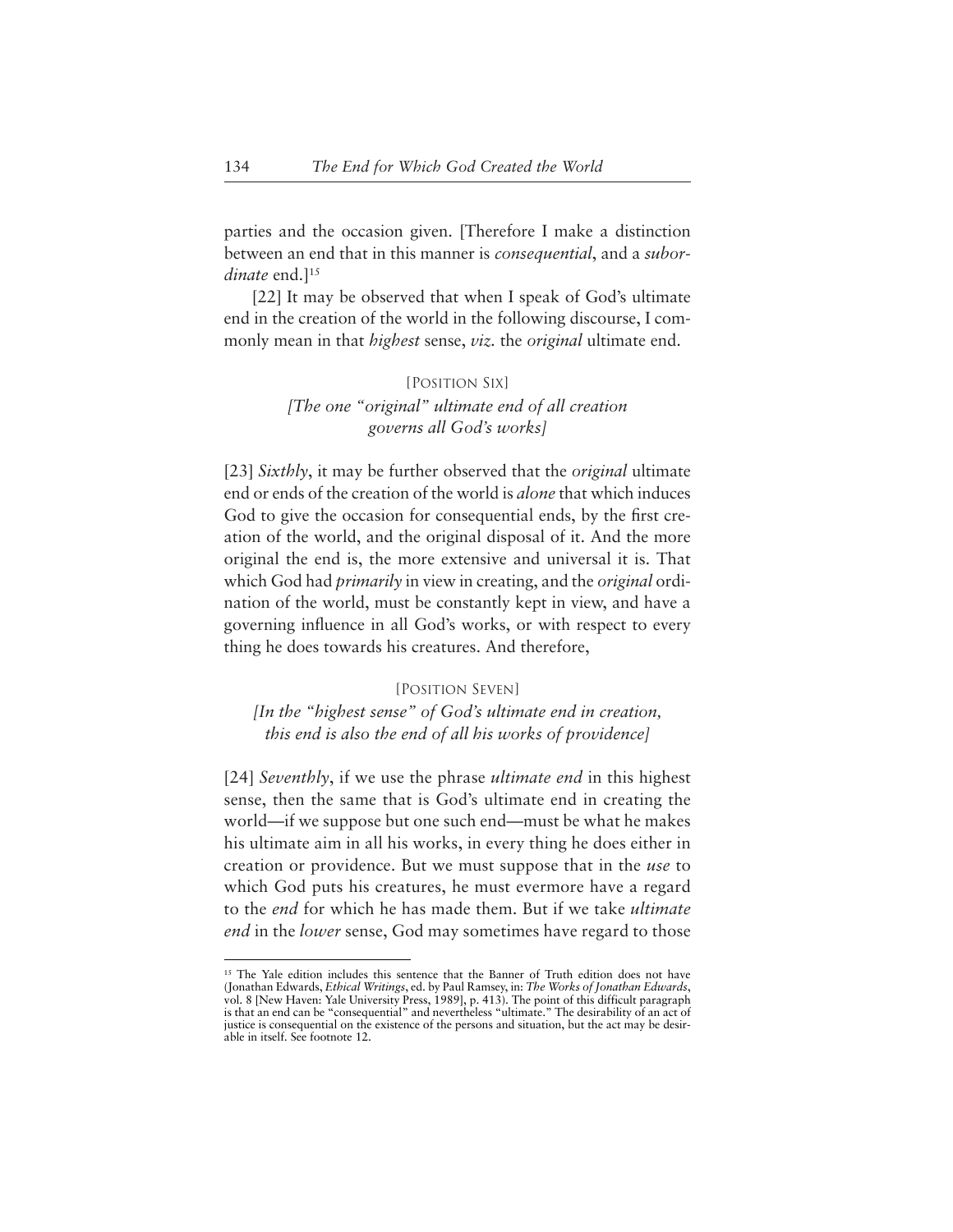things as ultimate ends, in particular works of providence, which could not in any proper sense be his *last* end in creating the world.

## [POSITION EIGHT] *[The ultimate end of providence in general is the ultimate end of creation]*

[25] *Eighthly*, on the other hand, whatever appears to be God's ultimate end, in any sense, of his works of providence *in general*, that must be the ultimate end of the work of *creation* itself. For though God may act for an end that is ultimate in a lower sense in *some* of his works of providence which is not the ultimate end of the creation of the world, yet this doth not take place with regard to the works of providence *in general*; for God's works of providence in general are the *same* with the *general use* to which he puts the world he has made. And we may well argue from what we see of the general *use* which God makes of the world to the general *end* for which he designed the world. Though there may be some ends of particular works of providence that were not the *last* end of the creation, which are in themselves grateful [i.e., pleasing] to God in such particular emergent circumstances, and so are last ends in an inferior sense; yet this is only in certain cases or particular occasions. But if they are last ends of God's proceedings in the use of the world *in general*, this shows that his making them last ends doth not depend on particular cases and circumstances, but the nature of things in general, and his general design in the being and constitution of the universe.

#### [POSITION NINE]

*[There is only one ultimate end of creation if only one end is agreeable in itself]*

[26] *Ninthly*, if there be but *one thing* that is originally and independent of16 any future supposed cases, agreeable to God, to be

<sup>&</sup>lt;sup>16</sup> The original has "on" instead of "of."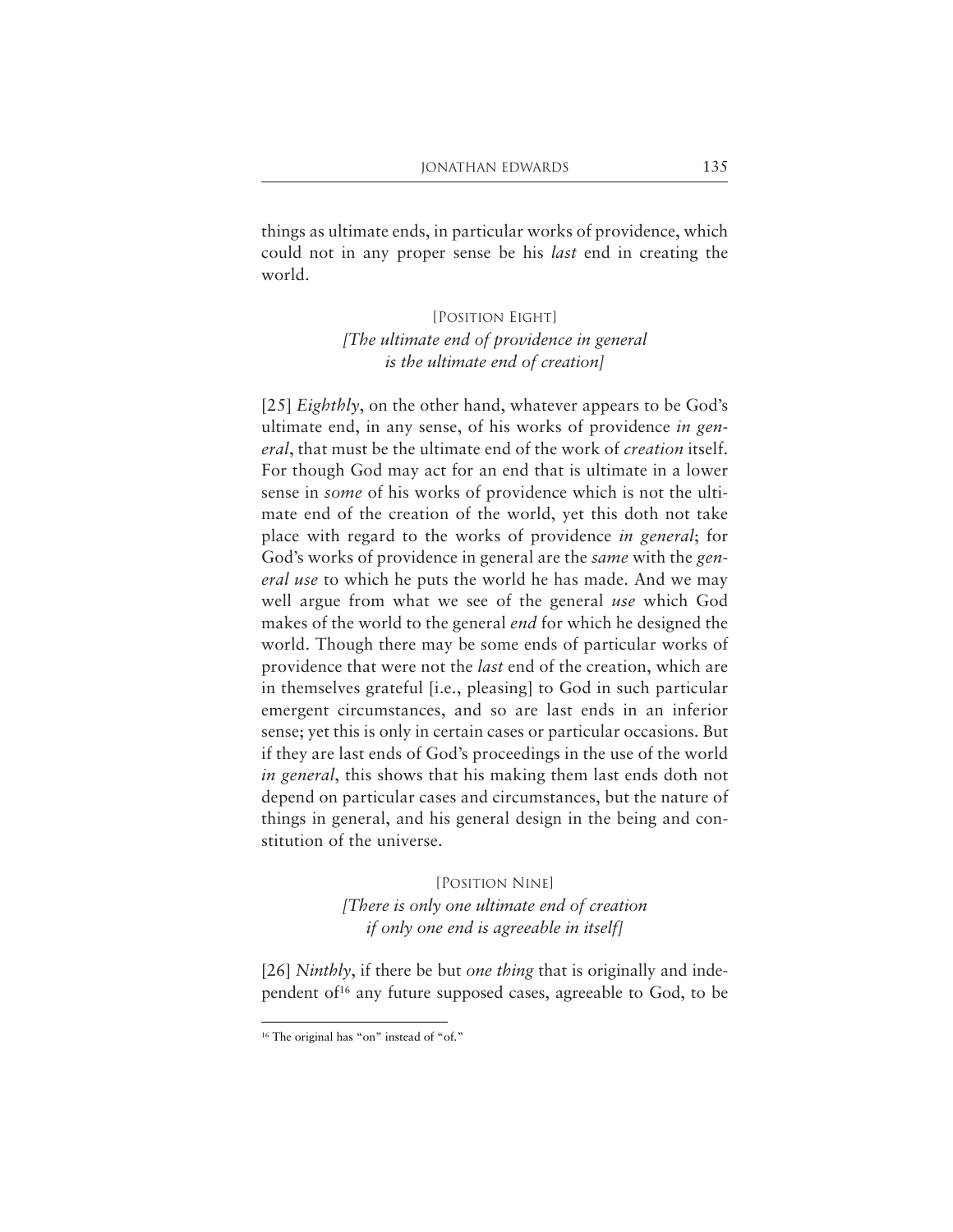obtained by the creation of the world, then there can be *but one* last end of God's work in this highest sense.<sup>17</sup> But if there are *various* things, properly diverse one from another, that are absolutely and independently agreeable to the Divine Being, which are actually obtained by the creation of the world, then there were *several* ultimate ends of the creation in that highest sense.

<sup>&</sup>lt;sup>17</sup> I take this difficult sentence to mean the following: If God is pleased to seek only one thing in creation that is agreeable to him in itself (that is, not as a means to some future, more agreeable thing), then there is only one last end in creation. Then the next sentence holds out the hypothetical possibility (that Edwards will later reject) that several things may be agreeable to God which are absolutely diverse and independent from each other—not a means to any other thing. These then could be ultimate ends of God in creation.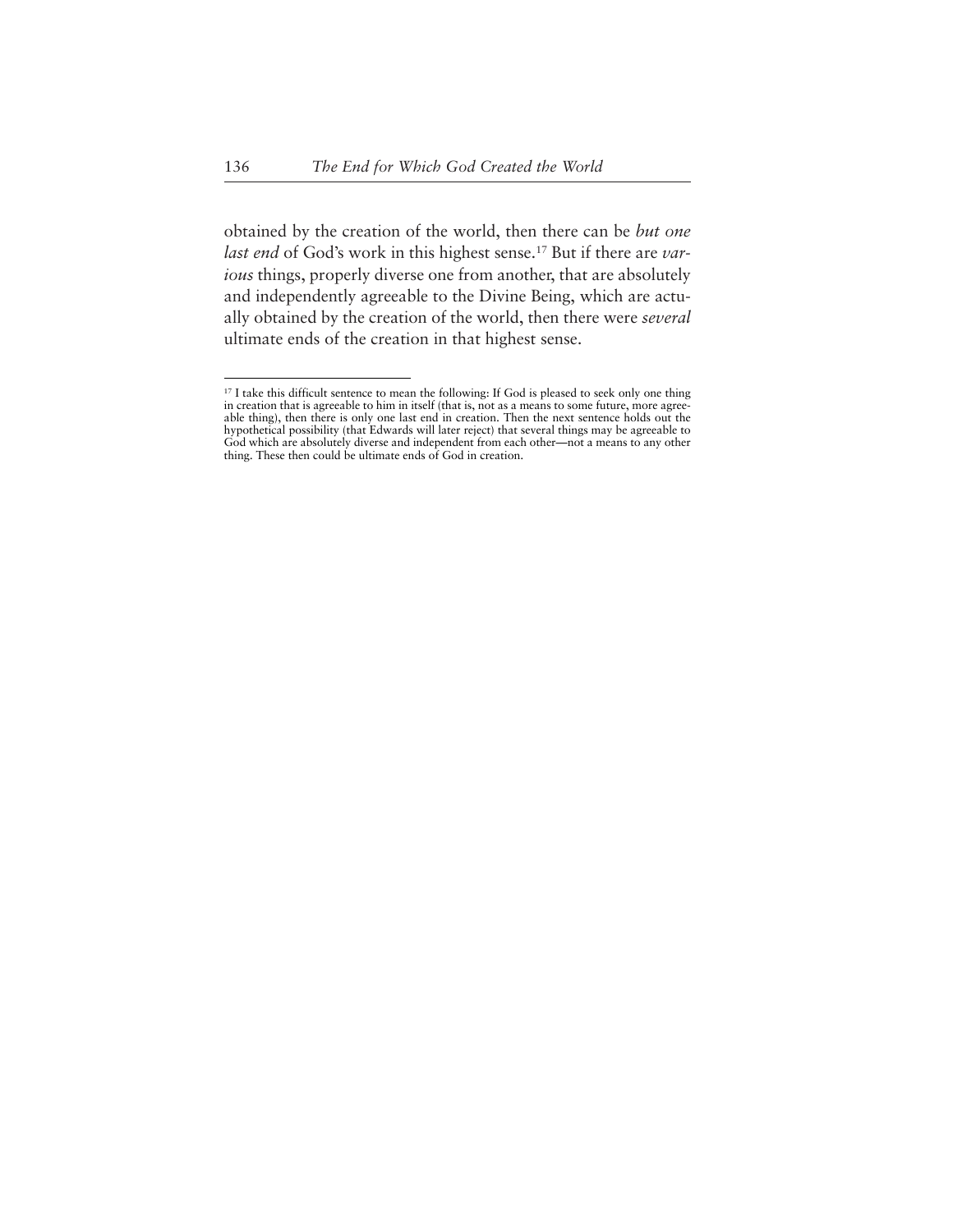# **WHEREIN IS CONSIDERED WHAT REASON TEACHES CONCERNING THIS AFFAIR**

#### **SECTION ONE**

## SOME THINGS OBSERVED IN GENERAL WHICH REASON DICTATES

[27] Having observed these things to prevent confusion, I now proceed to consider what *may*, and what may *not*, be supposed to be God's ultimate end in the creation of the world.

#### *Reason by itself is a defective guide*

[28] Indeed this affair seems properly to be an affair of divine revelation. In order to [determine]18 what was designed, in the creating of the astonishing fabric of the universe we behold, it becomes us to attend to and rely on what HE who was the architect has told us. He best knows his own heart and what his own ends and designs were, in the wonderful works which he has wrought. Nor is it to be supposed that mankind—who, while destitute of revelation, by the utmost improvements of their own reason and advances in science and philosophy could come to no clear and

<sup>&</sup>lt;sup>18</sup> Original "In order to be determined . . ."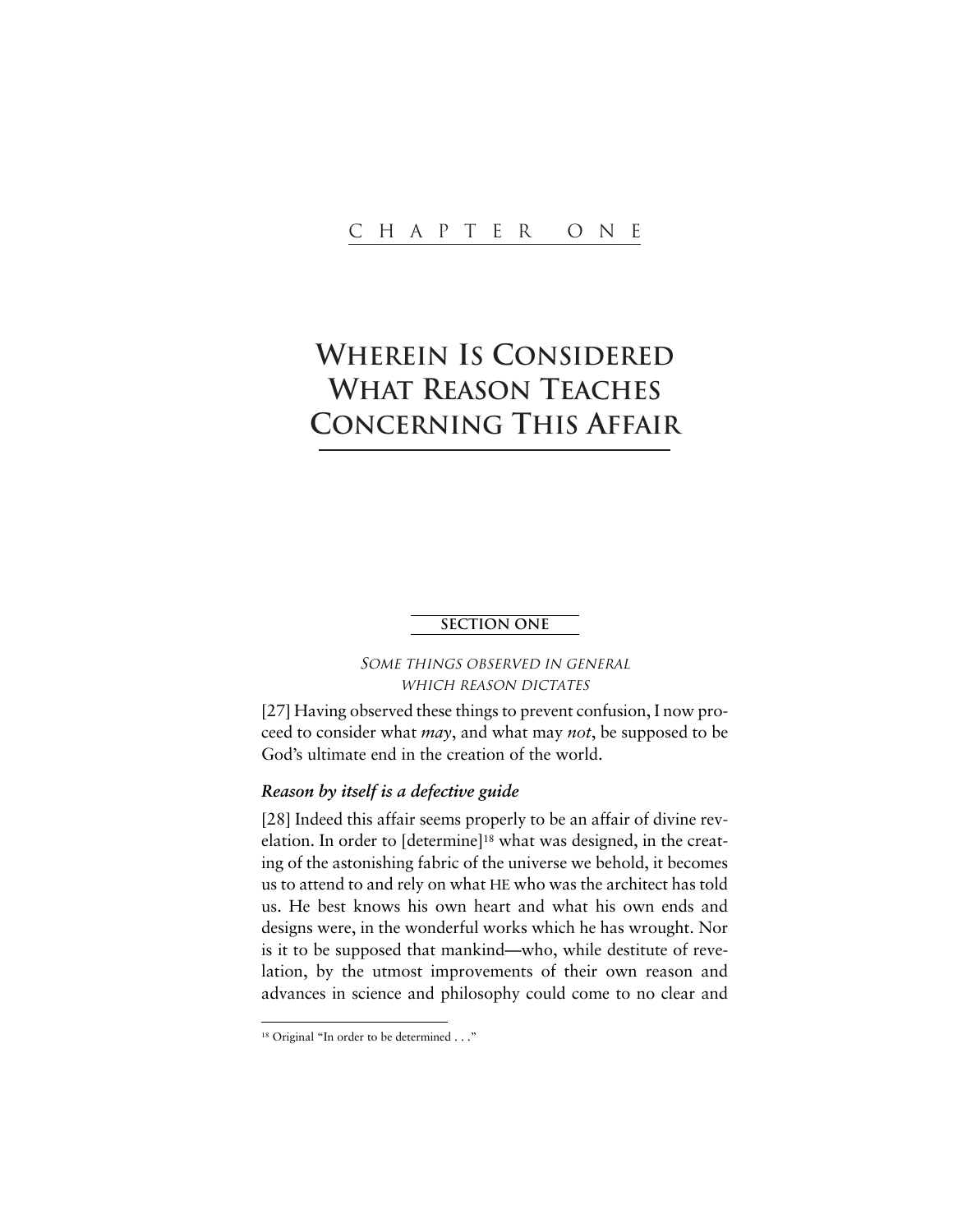established determination who the *author* of the world was—would ever have obtained any tolerable settled judgment of the end which the author of it proposed to himself in so vast, complicated, and wonderful a work of his hands.

#### *Revelation has improved the use of reason, but not enough*

[29] And though it be true that the revelation which God has given to men, as a light shining in a dark place, has been the occasion of great improvement of their faculties and has taught men how to use their reason; and though mankind now, through the long-continued assistance they have had by this divine light, have come to great attainments in the habitual exercise of reason; yet I confess it would be relying too much on reason to determine the affair of God's last end in the creation of the world, without being herein *principally* guided by divine revelation, since God has given a revelation containing instructions concerning this very matter.

#### *But reason can help answer objections to revelation*

[30] Nevertheless, as objections have chiefly been made against what I think the Scriptures have truly revealed from the pretended dictates of reason, I would, in the *first* place, soberly consider in a few things what seems rational to be supposed concerning this affair—and *then* proceed to consider what light divine revelation gives us in it.

#### *Six things that seem rational to suppose*

[31] As to the *first* of these, I think the following things appear to be the dictates of reason:

#### [DICTATE ONE]

## *God's acting for the sake of his ultimate end implies no insufficiency in himself*

[32] That no notion of God's last end in the creation of the world is agreeable to reason, which would truly imply any indigence,<sup>19</sup> insufficiency, and mutability in God, or any dependence of the

<sup>&</sup>lt;sup>19</sup> "Indigence" means poverty and deprivation.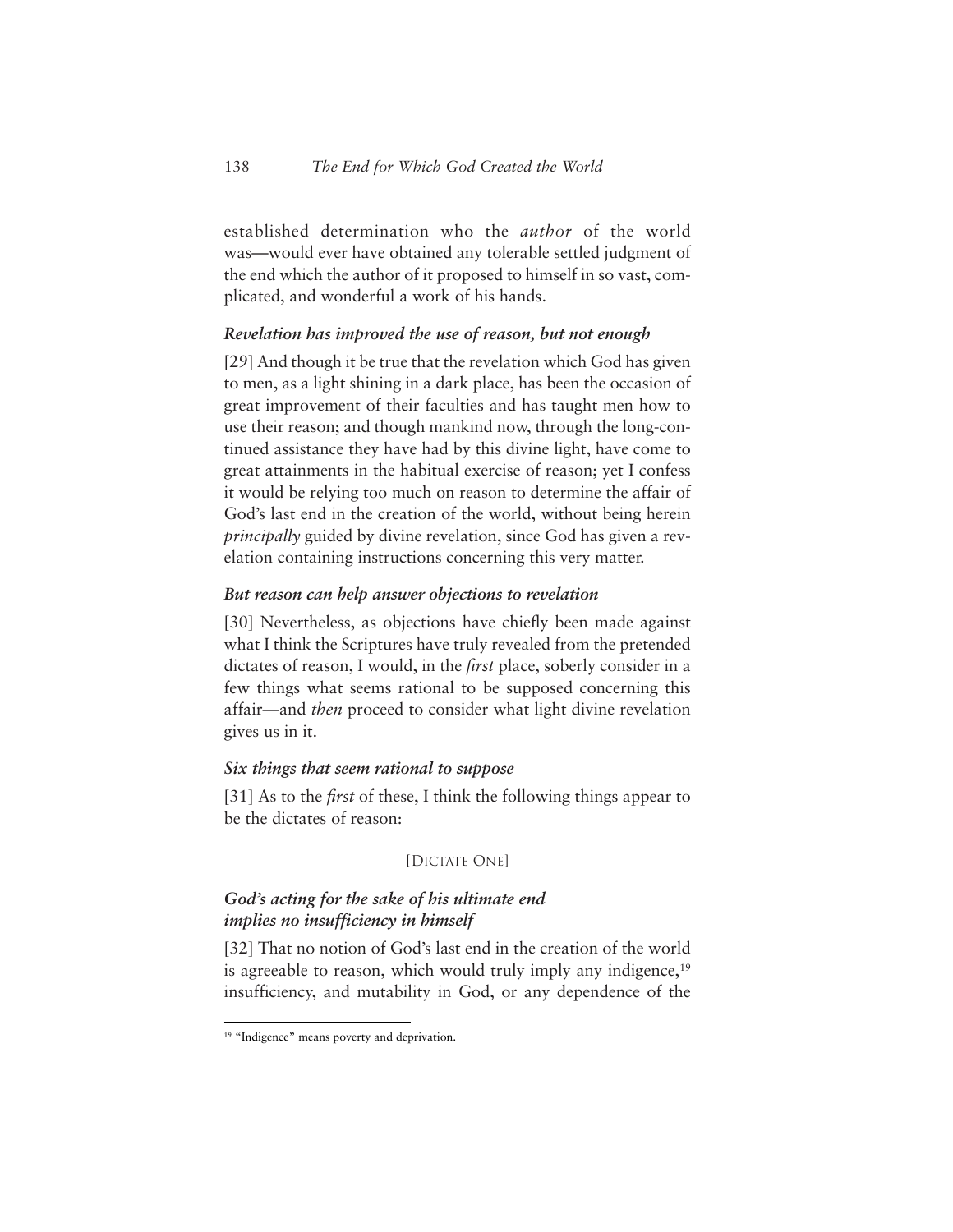Creator on the creature for any part of his perfection or happiness. Because it is evident, by both Scripture and reason, that God is infinitely, eternally, unchangeably, and independently glorious and happy; that he cannot be profited by, or receive anything from, the creature; or be the subject of any sufferings, or diminution of his glory and felicity, from any other being.

[33] The notion of God creating the world, in order to receive any thing properly from the creature, is not only contrary to the nature of God, but inconsistent with the notion of creation; which implies a being receiving its existence, and all that belongs to it, out of nothing. And this implies the most perfect, absolute, and universal derivation and dependence. Now, if the creature receives its ALL from God, entirely and perfectly, how is it possible that *it* should have any thing to add to God to make him in any respect more than he was before, and so the Creator become dependent on the creature?20

#### [DICTATE TWO]

### *God's existence precedes his action and so can't be the end of God's action*

[34] Whatsoever is good and valuable *in itself* is worthy that God should value it with an *ultimate* respect. It is therefore worthy to be made the *last end* of his operation, if it be properly *capable* of being attained. For it may be supposed that some things, valuable

<sup>20</sup> While this is compelling to me, as it was to Edwards, it is not at all assumed by some, who conceive of God creating other creators (angels and humans) who can originate reality that God neither wills nor foresees, and therefore must reckon with as coming from outside himself. Such theologians would then not agree with Edwards that God "cannot . . . receive anything from the creature" that he did not first supply. One recent form of this historically unorthodox theology is called the "Openness of God" or "Free-will Theism." For example, one popular exponent of this view says, "If the future is genuinely 'open'—if it is to some degree not yet created, *leaving room for self-creating beings to create it*—then the truth value of propositions regarding the future, insofar as the future is yet open, must themselves also be open, and God must know them as such, for God's knowledge is, by definition, exhaustively accurate" (emphasis added) (Greg Boyd, *Trinity and Process: A Critical Evaluation and Reconstruction of Hartshorne's Di-Polar Theism Towards a Trinitarian Metaphysics* [New York: Peter Lang Publishing, Inc., 1992], p. 307). Similarly, in Boyd's more popular *Letters from a Skeptic*, he says, "God can't foreknow the good or bad decisions of the people He creates until He creates these people and they, in turn, create their decisions" (Colorado Springs: Chariot Victor Publishing, 1994), p. 30. Boyd concedes that "until the time of the Socinians [Faustus Socinus died in 1604], the belief that God's omniscience included all future events was not generally questioned" (*Trinity and Process*, p. 296f.). That is true. Moreover, the Socinian view has never been viewed as orthodox since that time—which should give us pause, before we reject a view of God that has always and everywhere been considered orthodox by the church.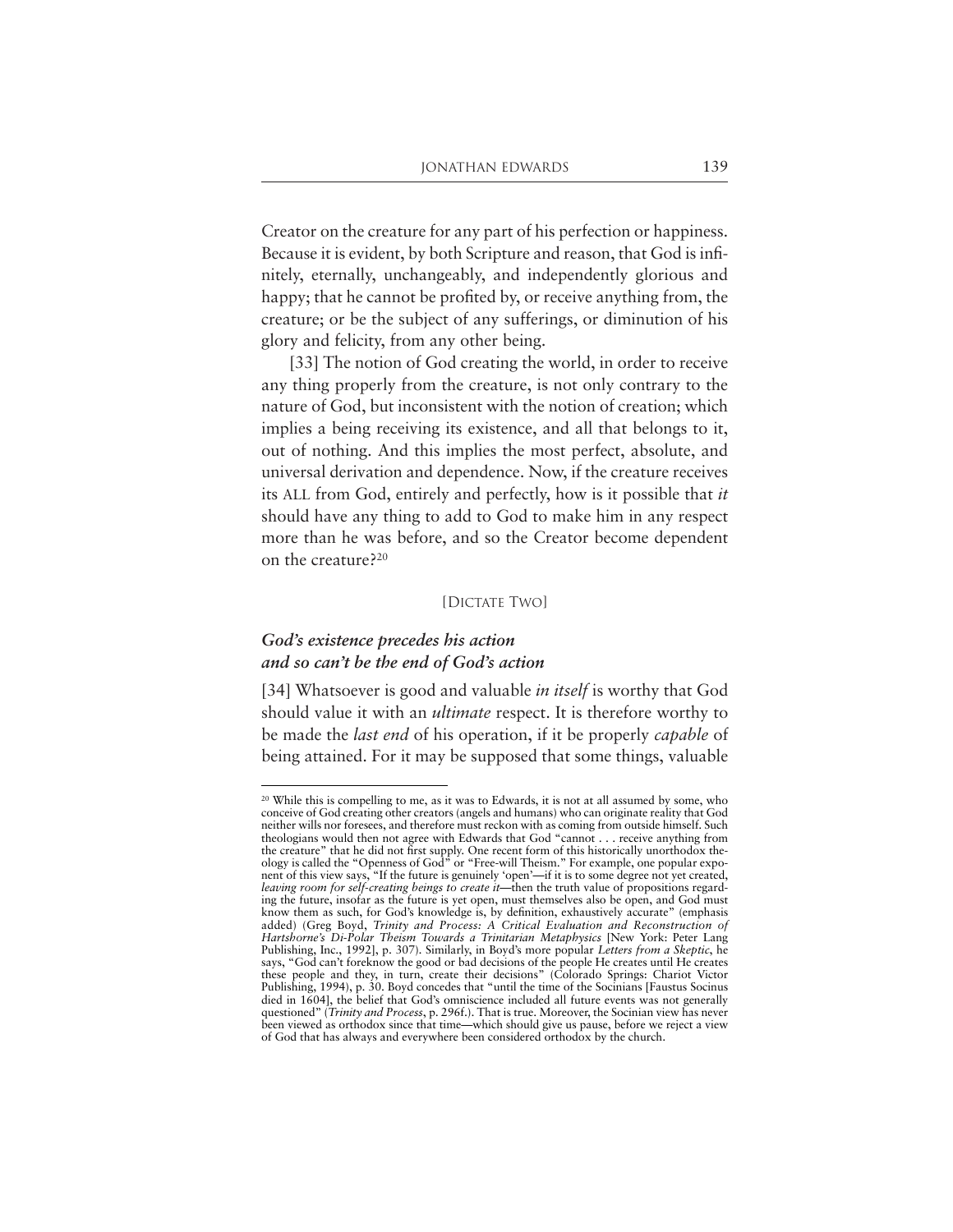and excellent in themselves, are not properly capable of being *attained* in any divine operation; because their existence, in all possible respects, must be conceived of as *prior* to any divine operation. Thus God's existence and infinite perfection, though infinitely valuable in themselves, cannot be supposed to be the *end* of any divine operation; for we cannot conceive of them as in any respect *consequent* on any works of God. But whatever is *in itself valuable*, absolutely so, and is *capable* of being sought and *attained*, is worthy to be made a last end of the divine operation. Therefore,

#### [DICTATE THREE]

### *What is in itself most valuable and attainable by creation is God's ultimate end in creation*

[35] Whatever that be which is *in itself* most valuable, and was so originally, prior to the creation of the world, and which is *attainable* by the creation, if there be any thing which was superior in value to all others, *that* must be worthy to be God's *last* end in the creation; and also worthy to be his *highest end.* In consequence of this it will follow,

#### [DICTATE FOUR]

## *God's moral rectitude consists in his valuing the most valuable, namely, himself*

[36] That if God *himself* be, in *any respect*, properly *capable* of being his own end in the creation of the world, then it is reasonable to suppose that he had respect to *himself*, as his last and highest end, in this work; because he is *worthy* in himself to be so, being infinitely the greatest and best of beings. All things else, with regard to worthiness, importance, and excellence, are perfectly as nothing in comparison of him. And therefore, if God has respect to things according to their nature and proportions, he must necessarily have the greatest respect to himself. It would be against the perfection of his nature, his wisdom, holiness, and perfect rectitude, whereby he is disposed to do everything that is fit to be done, to suppose otherwise.

[37] At least, a great part of the moral rectitude of God,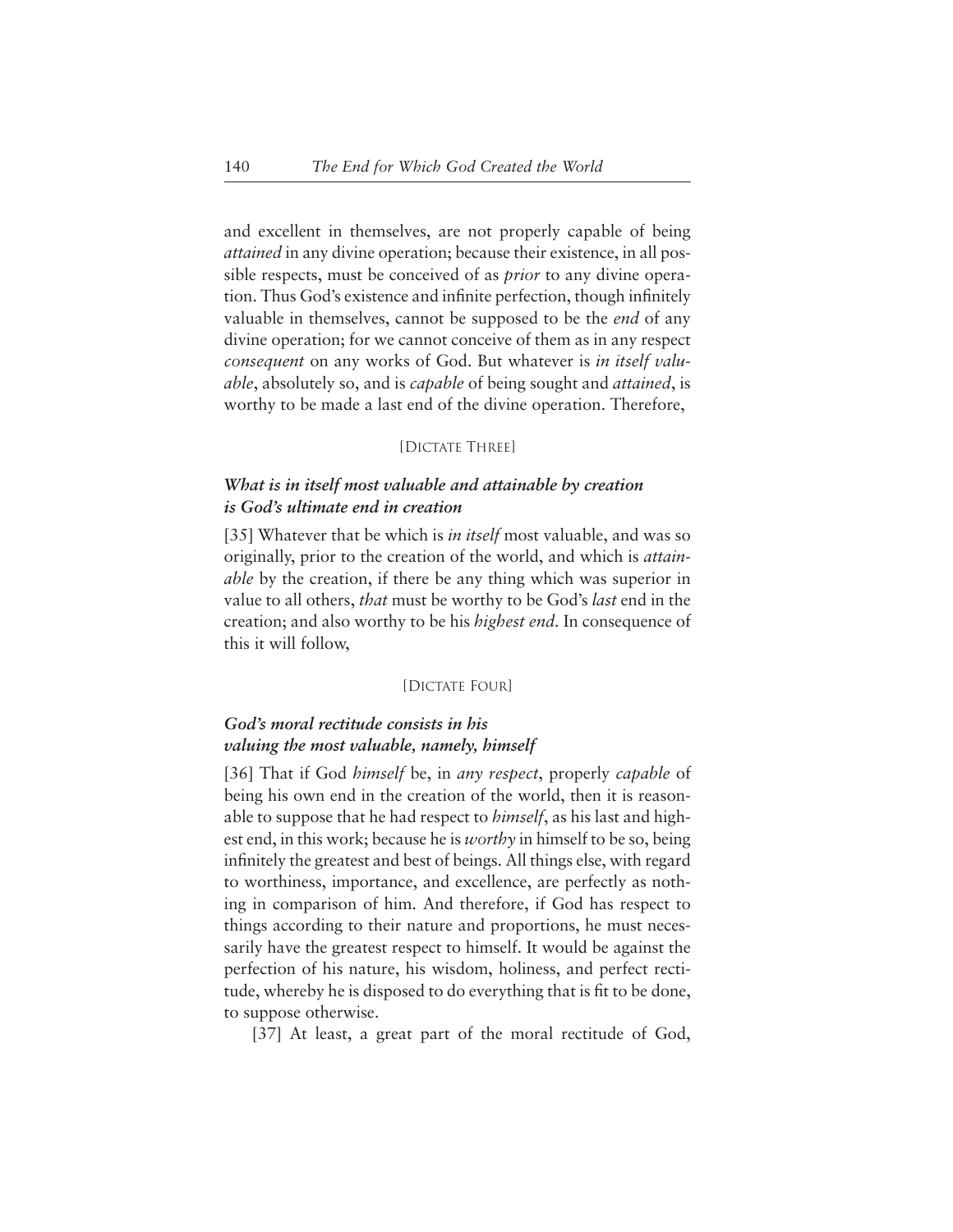whereby he is disposed to every thing that is fit, suitable, and amiable [i.e., pleasant, admirable] in itself, consists in his having the highest regard to that which is in itself highest and best. The moral rectitude of God must consist in a due respect to things that are objects of moral respect; that is, to intelligent beings capable of moral actions and relations. And therefore it must chiefly consist in giving due respect to that Being to whom most is due; for God is infinitely the most worthy of regard. The worthiness of others is as nothing to his; so that to him belongs all possible respect. To him belongs the *whole* of the respect that any intelligent being is capable of. To him belongs ALL the heart. Therefore, if moral rectitude of heart consists in paying the respect of the heart which is due, or which fitness and suitableness requires, fitness requires infinitely the greatest regard to be paid to God; and the denying of supreme regard here would be a conduct infinitely the most unfit. Hence it will follow, that the moral rectitude of the disposition, inclination, or affection of God CHIEFLY consists in a regard to HIMSELF, infinitely above his regard to all other beings; in other words, his holiness consists in this.<sup>21</sup>

## *It is fitting that God show by his works what he values most, himself*

[38] And if it be thus fit that God should *have* a supreme regard to himself, then it is fit that this supreme regard should *appear* in those things by which he makes himself known, or by his *word* and *works*, i.e. in what he *says*, and in what he *does*. If it be an infi-

<sup>&</sup>lt;sup>21</sup> The truth of the preceding two paragraphs has been enormously important in the shaping of my own understanding of reality. I would encourage the reader to wrestle earnestly with this truth: "That the moral rectitude of . . . God CHIEFLY consists in a regard to HIMSELF, infinitely above his regard to all other beings." This is a continental divide in theology. If you really believe this, all the rivers of your thinking run toward God. If you do not, all the rivers run toward man. The theological and practical implications are innumerable. Settling this issue is worth many nights of prayer and months of study. Edwards calls God's regard to himself his "holiness." It may be more proper to call it God's "righteousness." Thus his "holiness" would be the infinite worth that God has in his own estimation, and his righteousness would be his valuing and respecting that worth without wavering and upholding it in all that he does. In my book *The Justification of God*, I have tried to show that this understanding of God's righteousness is the key to unlocking the "justification of God" in Romans 9, and that it is a deeply Biblical definition, not merely a rationally compelling one. There I argue that in the Old Testament and in Paul, "the righteousness of God must be his unswerving commitment always to preserve the honor of his name and to display his glory." John Piper, *The Justification of God: An Exegetical and Theological Study of Romans 9:1-23* (Grand Rapids: Baker Book House, 1993), p. 219, see p. 97.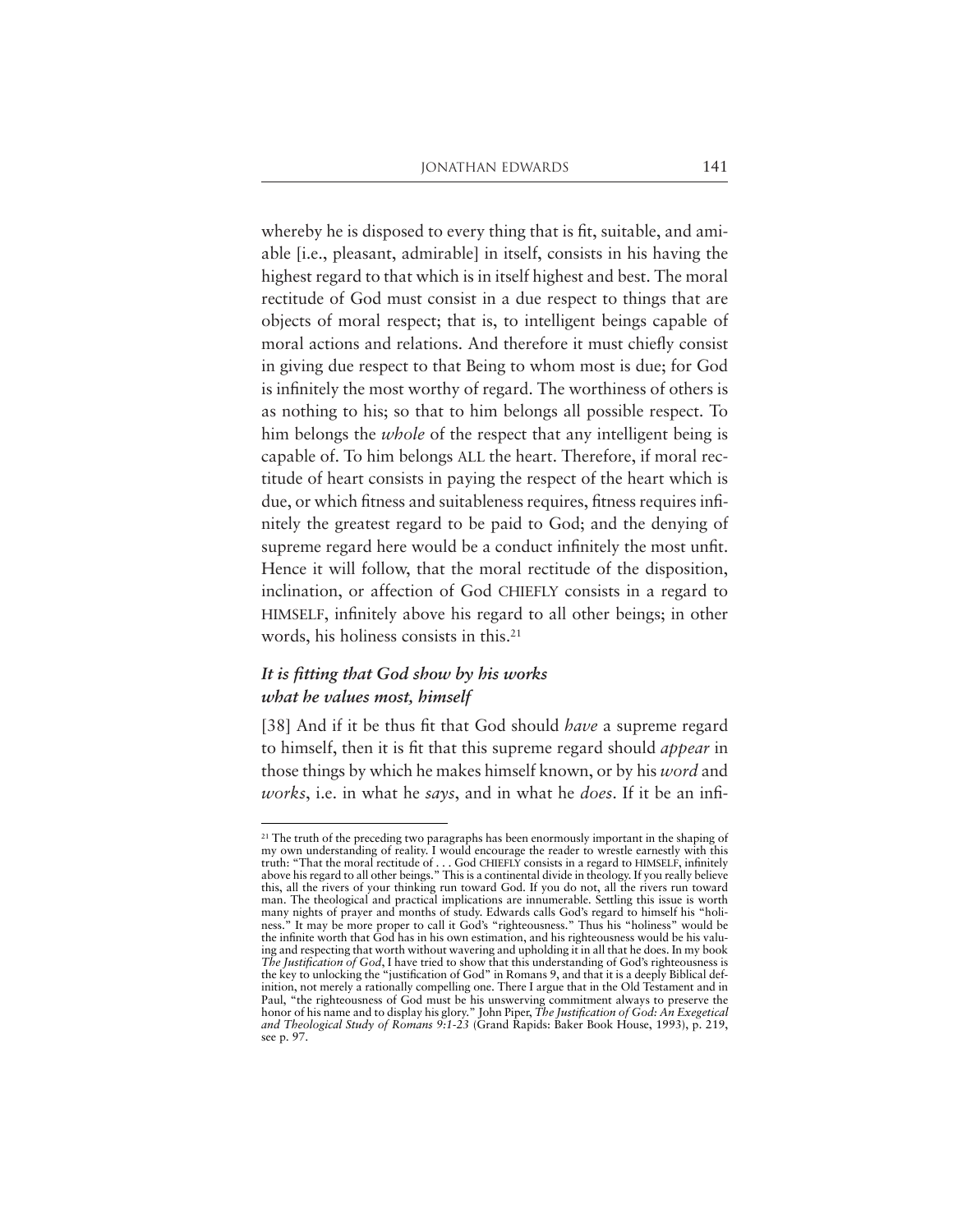nitely amiable [i.e., pleasant, admirable] thing in God that he should have a supreme regard to himself, then it is an amiable [i.e., pleasant, admirable] thing that he should *act* as having a chief regard to himself, or act in such a manner as to *show* that he has such a regard: that what is highest in God's *heart* may be highest in his *actions* and *conduct*. And if it was God's intention, as there is great reason to think it was, that his *works* should exhibit an *image* of himself their author, that it might brightly appear by his works what manner of being he is, and afford a proper representation of his divine excellencies, and especially his *moral* excellence, consisting in the *disposition of his heart*; then it is reasonable to suppose that his works are so wrought as to *show* this supreme respect to himself, wherein his moral excellence primarily consists.

## *The degree of regard for a being is in proportion to its existence and excellence*

[39] When we are considering what would be most fit for God *chiefly* to respect with regard to the universality of things, it may help us to judge with greater ease and satisfaction to consider what we can *suppose* would be determined by some third being of perfect wisdom and rectitude that should be perfectly indifferent and disinterested. Or if we make the supposition that infinitely wise justice and rectitude were a distinct, disinterested person whose office it was to determine how things shall be most properly ordered in the whole kingdom of existence, including king and subjects, God and his creatures; and upon a view of the whole, to decide what regard should prevail in all proceedings—how such a judge, in adjusting the proper measures and kinds of regard, would weigh things in an even balance; taking care that a greater part of the whole should be more respected than the lesser, in proportion (other things being equal) to the measure of existence. So that the *degree of regard* should always be in a *proportion compounded* of the *proportion* of *existence* and *proportion* of *excellence*, or according to the degree of *greatness* and *goodness*, considered *conjunctly*.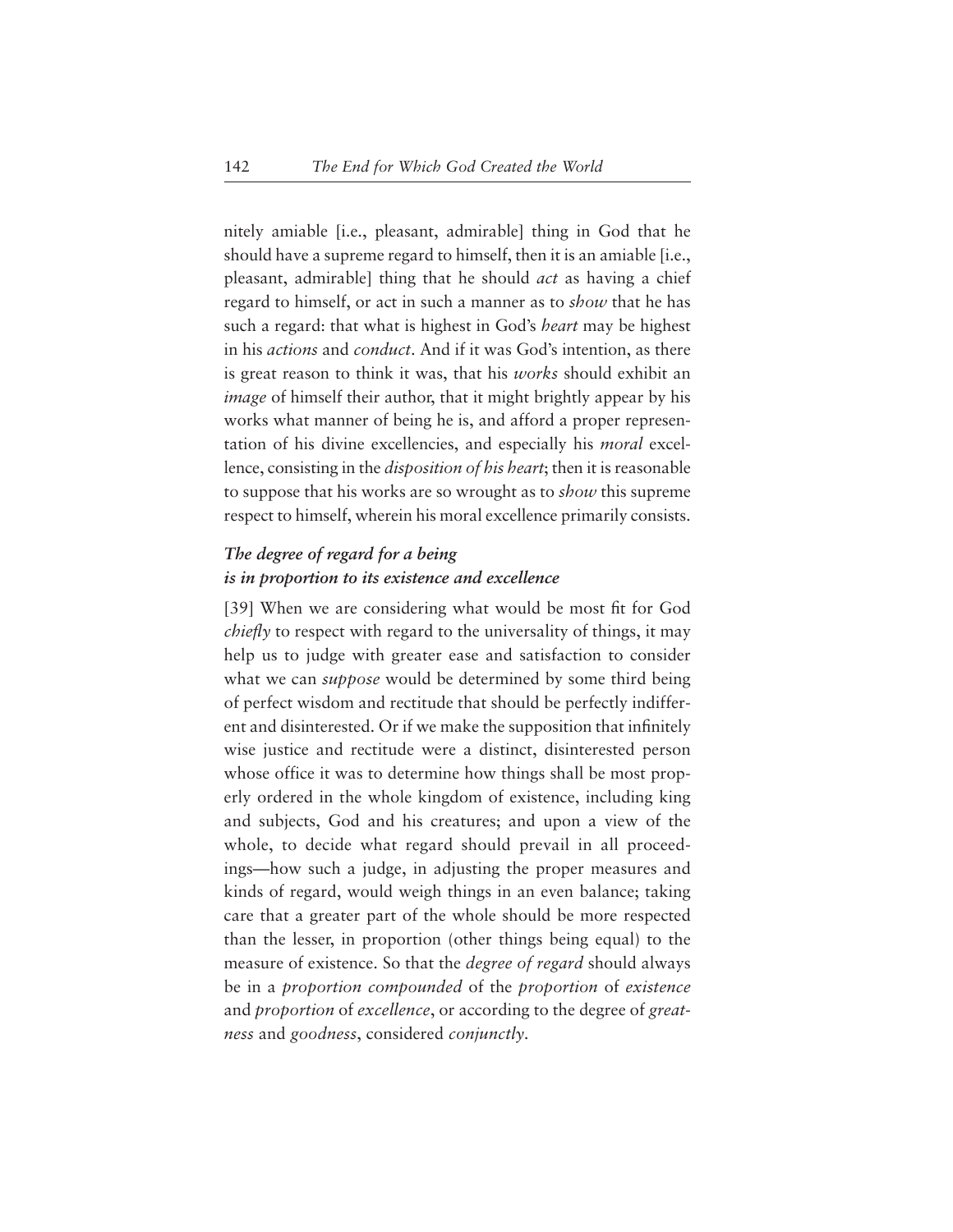#### *As the Creator is infinite, so he must have all possible regard*

[40] Such an arbiter, in considering the system of *created* intelligent beings by itself, would determine that the *system in general*, consisting of many millions, was of greater importance, and worthy of a greater share of regard, than only one individual. For, however considerable some of the individuals might be, no one exceeds others so much as to countervail all the system. And if this judge consider not only the system of created beings, but the system of *being in general*, comprehending the *sum total* of universal existence, both Creator and creature; still every part must be considered according to its importance or the measure it has of *existence* and *excellence*.

[41] To determine then what proportion of regard is to be allotted to the Creator and all his creatures taken together, both must be as it were put in the balance; the *Supreme Being*, with all in him that is great and excellent, is to be compared with all that is to be found in the *whole creation*; and according as the former is found to outweigh, in such proportion is he to have a greater share of regard. And in this case, as the whole system of created beings, in comparison of the Creator, would be found as the light dust of the balance, or even as nothing and vanity; so the arbiter must determine accordingly with respect to the *degree* in which God should be regarded, by all intelligent existence, in all actions and proceedings, determinations and effects whatever, whether creating, preserving, using, disposing, changing, or destroying. And as the Creator is infinite, and has all possible existence, perfection, and excellence, so he must have all possible regard. As he is every way the first and supreme, and as his excellency is in all respects the supreme beauty and glory, the original good, and fountain of all good; so he must have in all respects the supreme regard. And as he is *God over all*, to whom all are properly subordinate and on whom all depend, worthy to reign as supreme Head, with absolute and universal dominion; so it is *fit* that he should be so regarded by all, and in all proceedings and effects through the whole system: The universality of things, in their whole compass and series, should look to him in such a manner as that respect to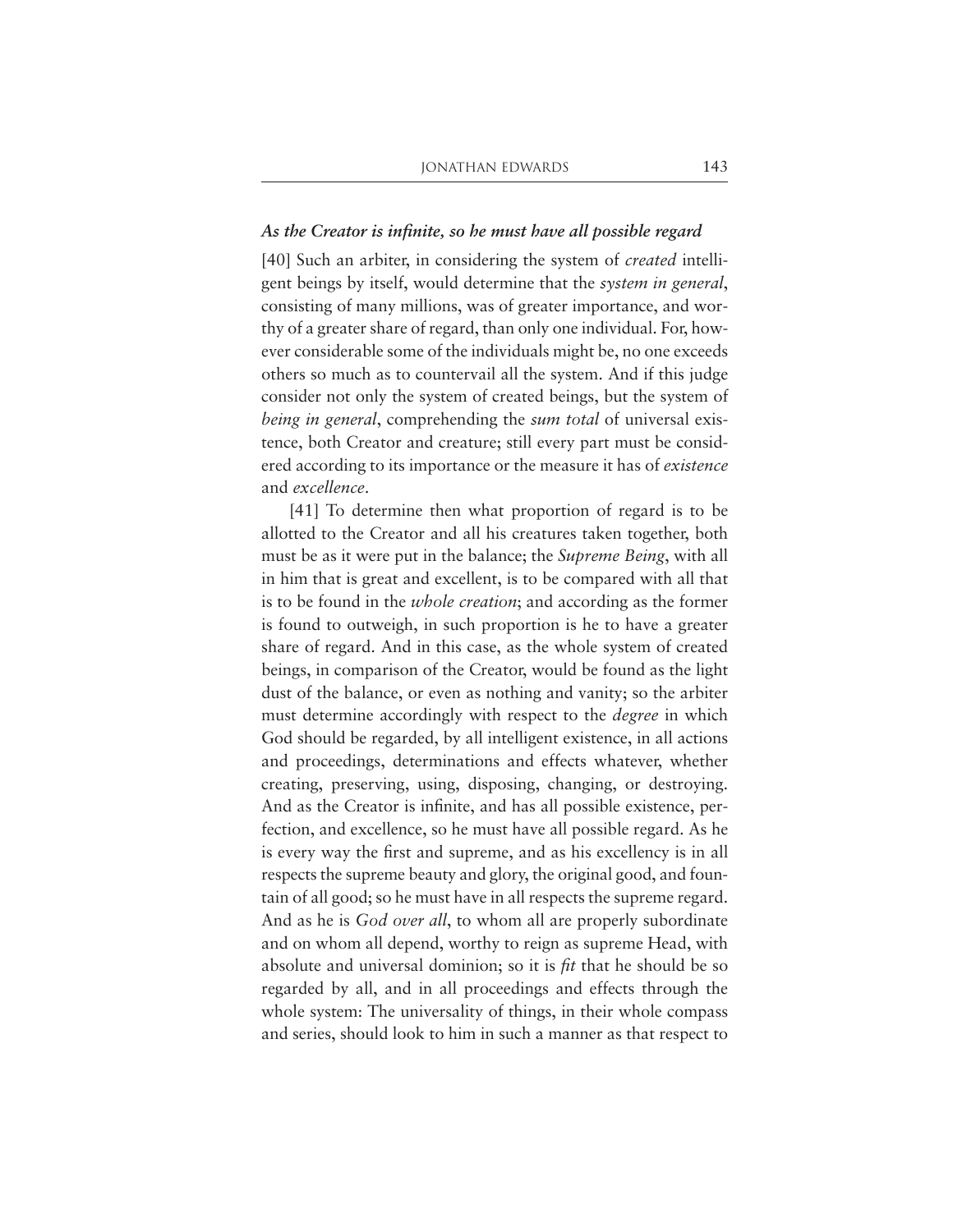him should reign over all respect to other things, and regard to creatures should, universally, be subordinate and subject.

#### *Every wheel should move with invariable regard to God*

[42] When I speak of *regard* to be thus adjusted in the universal system, I mean the regard of the *sum total*; all intelligent existence, created and uncreated. For it is fit, that the regard of the *Creator* should be proportioned to the worthiness of objects, as well as the regard of creatures. Thus, we must conclude that such an arbiter as I have supposed would determine that the whole universe, in all its actings, proceedings, revolutions, and entire series of events, should proceed with a view to *God* as the supreme and last end; that every wheel, in all its rotations, should move with a constant invariable regard to him as the ultimate end of all; as perfectly and uniformly as if the whole system were animated and directed by one common soul; or as if such an arbiter as I have before supposed, possessed of perfect wisdom and rectitude, became the common soul of the universe and actuated and governed it in all its motions.

### *Infinite wisdom and rectitude arbitrates what is fit and suitable in the universe*

[43] Thus I have gone upon the supposition of a third disinterested person. The thing supposed is impossible; but the case is, nevertheless, just the same as to what is most fit and suitable in itself. For it is most certainly proper for God to act, according to the greatest *fitness*, and he knows what the greatest fitness is, as much as if perfect rectitude were a distinct person to direct him. God himself is possessed of that perfect discernment and rectitude which have been supposed. It belongs to him as supreme arbiter, and to his infinite wisdom and rectitude, to state all rules and measures of proceedings. And seeing these attributes of God are infinite and most absolutely perfect, they are not the less fit to order and dispose, because they are in him who is a being concerned, and not a third person that is disinterested. For being *interested* unfits a person to be an arbiter or judge no otherwise than as interest tends to mislead his judgment, or incline him to act contrary to it. But that God should be in danger of either is contrary to the sup-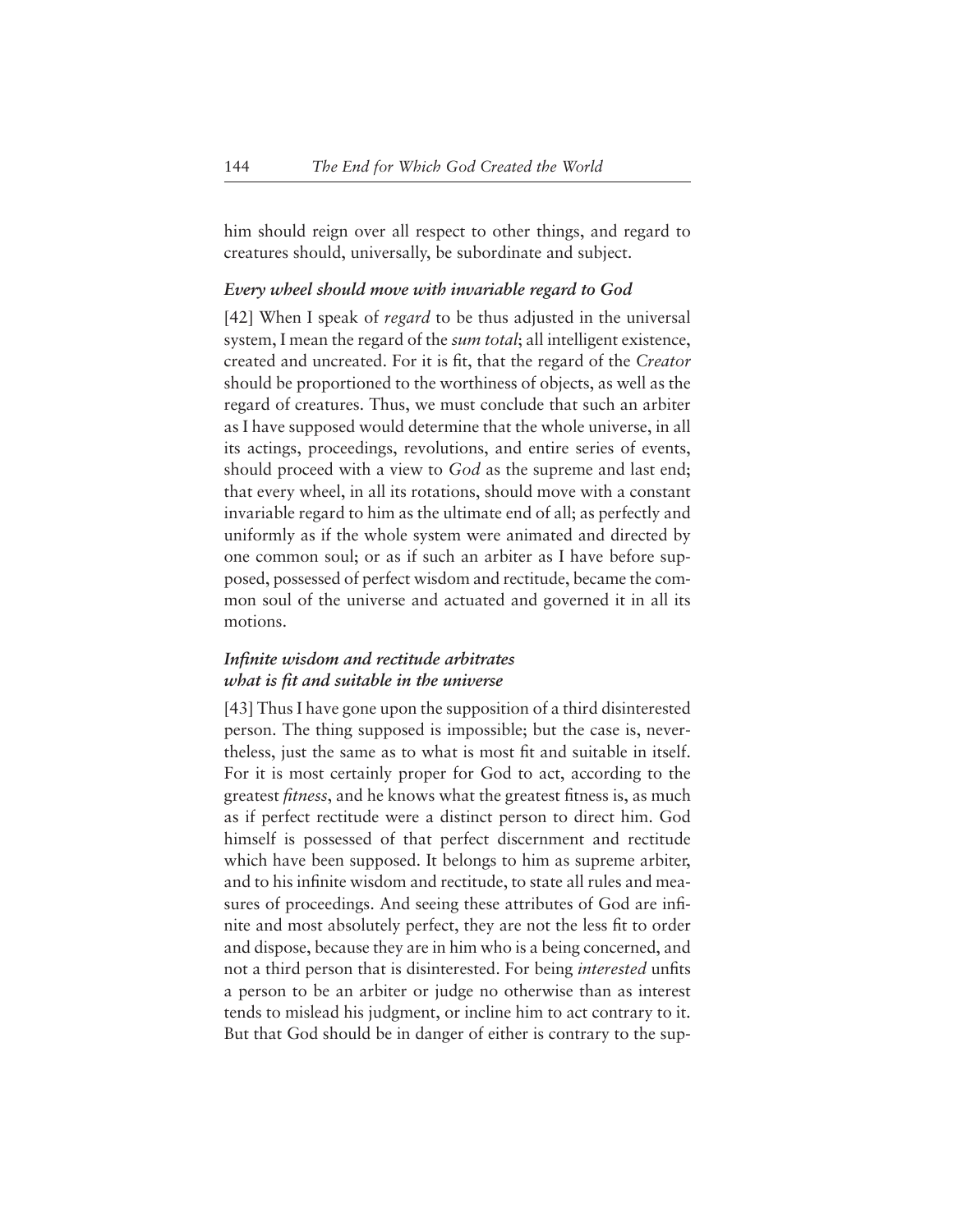position of his being absolutely perfect. And as there must be *some* supreme judge of fitness and propriety in the universality of things (otherwise there could be no order), it therefore belongs to God, whose are all things, who is perfectly fit for this office, and who alone is so, to state all things according to the most perfect fitness and rectitude, as much as if perfect rectitude were a distinct person. We may therefore be sure it is and will be done.

## *It should seem that God proposes himself as the chief end of creation*

[44] I should think that these things might incline us to suppose that God has not forgot himself in the ends which he proposed in the creation of the world; but that he has so stated these ends (however self-sufficient, immutable, and independent), as therein plainly to show a supreme regard to himself. Whether this can be, or whether God has done thus, must be considered afterwards, as also what may be objected against this view of things.

#### [DICTATE FIVE]

### *What God values for its own sake in creation is his ultimate end in creation*

[45] Whatsoever is good, amiable [i.e., pleasant, admirable], and valuable *in itself*, *absolutely* and *originally* (which facts and events show that God aimed at in the creation of the world), must be supposed to be regarded or aimed at by God *ultimately* or as an ultimate end of creation. For we must suppose from the perfection of God's nature that whatsoever is valuable and amiable [i.e., pleasant, admirable] in itself, simply and absolutely considered, God values simply for itself; because God's judgment and esteem are according to truth. But if God values a thing simply and absolutely on its own account, then it is the *ultimate* object of his value. For to suppose that he values it only for some *farther* end is in direct contradiction to the present supposition, which is that he values it absolutely and for itself. Hence it most clearly follows that, if that which God values *for itself*, appears, in fact and experience, to be what he seeks by any thing he does, he must regard it as an *ultimate* end. And therefore, if he seeks it in creating the world or any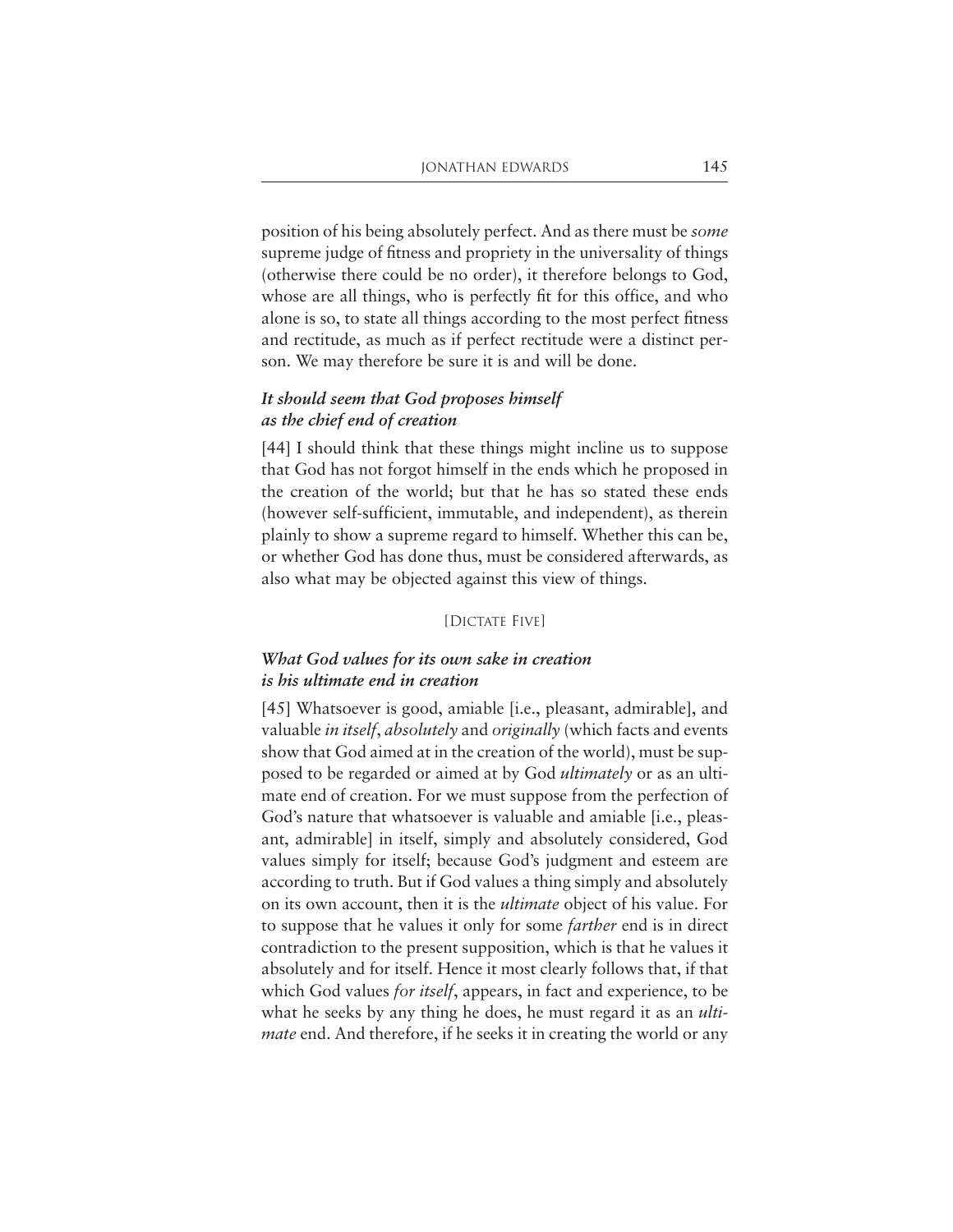part of the world, it is an ultimate end of the work of creation. Having got thus far, we may now proceed a step farther, and assert,

#### [DICTATE SIX]

## *What God attained in creating the world, he aimed at, and what he aimed at is his end*

[46] Whatsoever thing is *actually* the *effect* of the creation of the world, which is simply and absolutely valuable in itself, that thing is an ultimate end of God's creating the world. We see that it is a good which God *aimed* at by the creation of the world; because he has *actually attained* it by that means. For we may justly infer what God *intends*, by what he actually *does*; because he does nothing inadvertently or without design. But whatever God *intends* to attain, from a value for it, in his actions and works, that he *seeks* in those acts and works. Because, for an agent to *intend* to attain something he values by the means he uses is the same thing as to *seek* it by those means. And this is the same as to make that thing his *end* in those means. Now, it being, by the supposition, what God *values ultimately*, it must therefore, by the preceding position, be *aimed at* by God, as an ultimate end of creating the world.

#### **SECTION TWO**

SOME FURTHER OBSERVATIONS CONCERNING THOSE THINGS WHICH REASON LEADS US TO SUPPOSE GOD AIMED AT IN THE CREATION OF THE WORLD

#### *What is the actual effect or consequence of creation?*

[47] From what was last observed, it *seems* to be the most proper way of proceeding—as we would see what light *reason* will give us, respecting the particular end or ends God had ultimately in view in the creation of the world—to consider what thing or things are *actually* the effect or *consequence* of the creation of the world that are simply and originally valuable in themselves. And this is what I would directly proceed to, without entering on any tedious metaphysical inquiries, wherein fitness or amiableness [i.e., pleas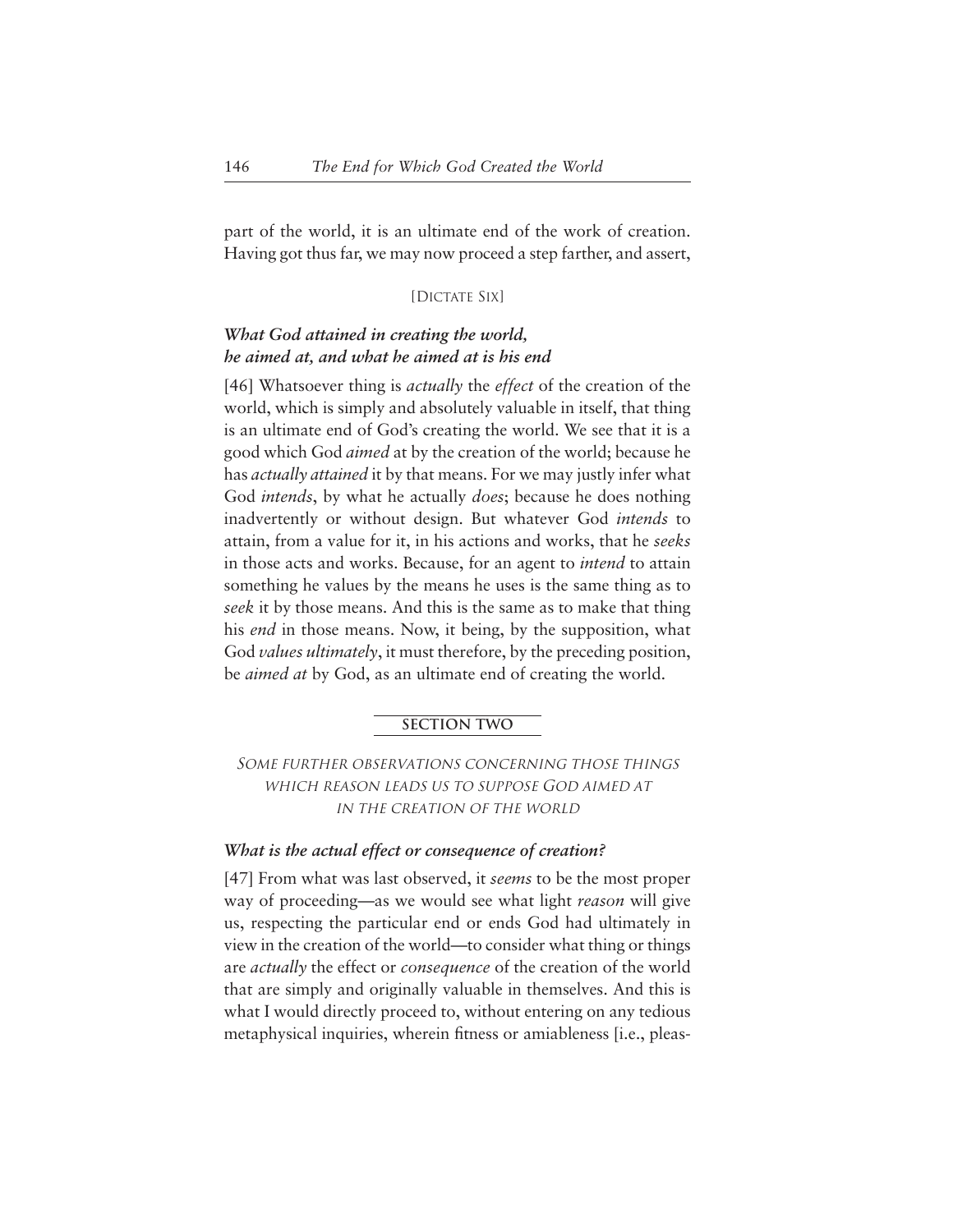antness, admirableness] consists; referring what I say to the dictates of the reader's mind, on sedate and calm reflection.

#### [SUPPOSITION ONE]

## *If God is sufficient for great effects, it is fitting that he effect them in creation*

[48] It seems a thing in itself proper and desirable that the glorious attributes of God, which consist in a *sufficiency* to certain acts and effects, should be *exerted* in the production of such effects as might manifest his infinite power, wisdom, righteousness, goodness, &c.22 If the world had not been created, these attributes never would have had any *exercise*. <sup>23</sup> The *power* of God, which is a sufficiency in him to produce great effects, must for ever have been dormant and useless as to any effect. The divine *wisdom* and prudence would have had no exercise in any wise contrivance, any prudent proceeding, or disposal of things; for there would have been no objects of contrivance or disposal. The same might be observed of God's *justice*, *goodness*, and *truth*.

[49] Indeed God might have *known* as perfectly that he pos-

<sup>&</sup>lt;sup>22</sup> The words "sufficiency" and "exerted" are meant to contrast the ability of God to a thing and the actual effecting of the thing through his exerting himself. The point is that it would seem proper that God, out of highest respect to himself, should exert himself to make his glorious attributes manifest.

<sup>&</sup>lt;sup>23</sup> This statement taken by itself would be misleading as to what Edwards really thinks. It sounds as though there is no exercise of these attributes in the triune being of God apart from creation. This illustrates the very difficult task Edwards had of always qualifying his statements to give them the careful nuances that such a difficult theme as this demands. To clarify what he thinks here, consider these words from Miscellany #553, "There are many of the divine attributes that, if God had not created the world, never would have had any exercise—the power of God, the wisdom of God, the prudence and contrivance of God, the goodness and mercy and grace of God, the justice of God. . . . 'Tis true that there was from eternity that act in God, within Himself and towards Himself, that was the exercise of the same perfections of His nature. But it was not the same kind of exercise. It virtually contained it, but was not explicitly the same exercise of His perfection. God, who delights in the exercise of His own perfection, delights in all the kinds of its exercise" (Harvey Townsend, ed., *The Philosophy of Jonathan Edwards* [Westport, CT: Greenwood Press, Publishers, 1972], p. 136). In other words, Edwards, when speaking more carefully, would not say that God's attributes lay dormant *in every way*. They were in exercise as the members of the Trinity know and love each other, yet they were not in exercise with "the same kind" of exercise as they would have in creation as a public shining forth of God's glory.

Edwards does not make it explicit, but Daniel Fuller draws out the implication from Edwards, that all the attributes of God find exercise in the eternal life of the Trinity except mercy, or grace. Yet it is not as though God would not have an essential divine attribute without creation, for grace is unique in that it is but the free overflow of all the other excellencies of God for weak and dependent creatures to enjoy. Grace is the overflow of fullness and sufficiency, not the effort to repair a divine defect. See Daniel Fuller, *Unity of the Bible* (Grand Rapids: Eerdmans Publishing Co., 1992), pp. 129-137.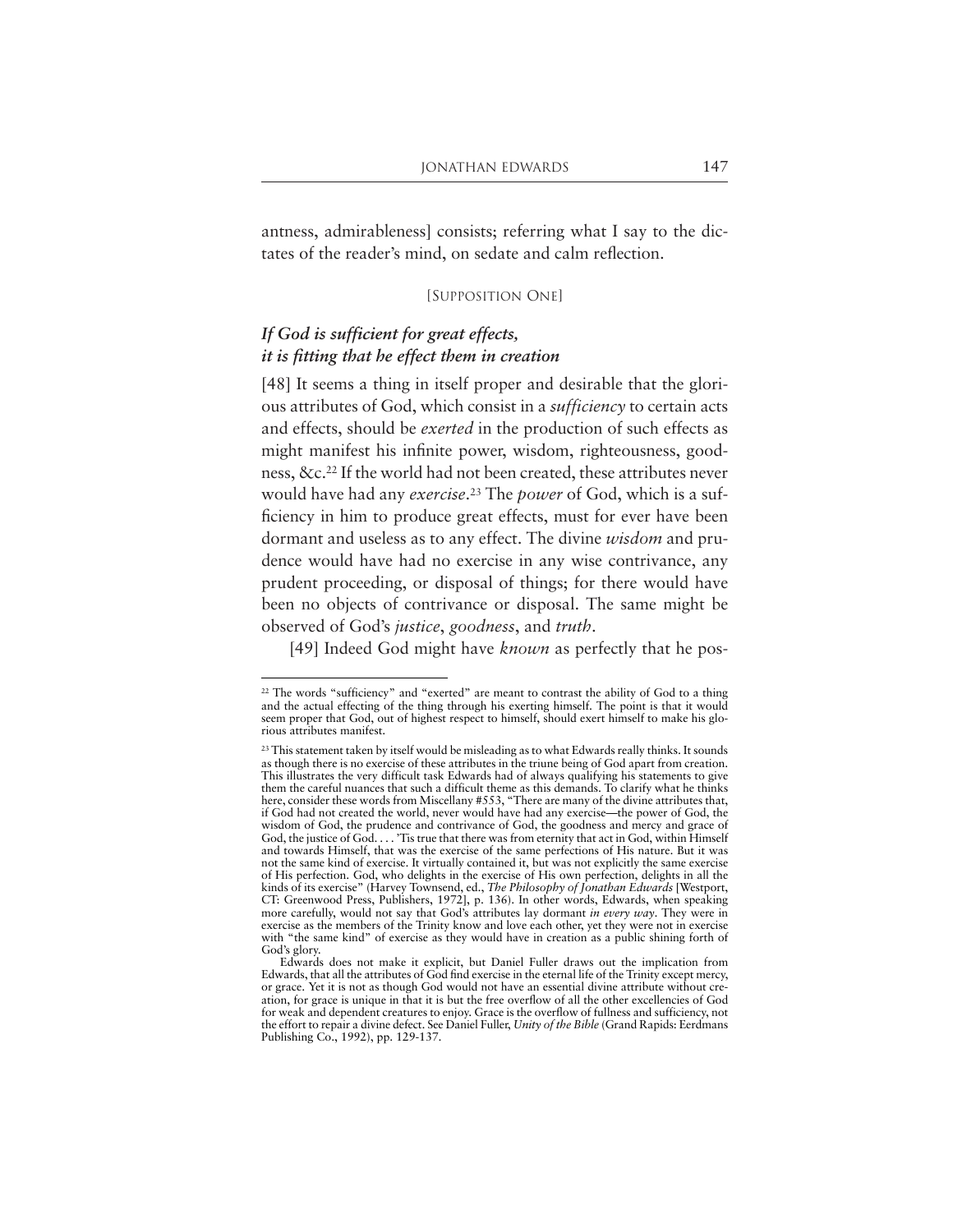sessed these attributes, if they never had been exerted or expressed in any effect. But then, if the attributes which consist in a *sufficiency* for correspondent effects, are in themselves excellent, the *exercises* of them must likewise be excellent. If it be an excellent thing that there should be a sufficiency for a certain kind of action or operation, the excellency of such a sufficiency must consist in its *relation* to this kind of operation or effect; but that could not be, unless the *operation itself* were excellent. A sufficiency for any work is no further valuable than the work itself is valuable.24

[50] As God therefore esteems these attributes *themselves* valuable and delights in them, so it is natural to suppose that he delights in their proper *exercise* and expression. For the same reason that he esteems his own sufficiency wisely to *contrive* and dispose effects, he also will esteem the wise *contrivance* and disposition itself. And for the same reason, as he delights in his own disposition to do justly and to dispose of things according to truth and just proportion, so he must delight in such a righteous disposal itself.

#### [SUPPOSITION TWO]

## *It is most fitting that beings exist to know what God can manifest of his excellency*

[51] It seems to be a thing in itself fit and desirable that the glorious perfections of God should be *known*, and the operations and expressions of them seen, by *other beings* besides himself. If it be fit that God's power and wisdom, &c. should be exercised and *expressed* in some effects and not lie eternally dormant, then it seems proper that these exercises should *appear* and not be totally hidden and unknown. For if they are, it will be just the same as to the above purpose, as if they were not. God as perfectly knew himself and his perfections, [and] has as perfect an idea of the exer-

<sup>24</sup> Edwards's own footnote: "The *end* of wisdom" (says Mr. G. Tennent, in his sermon at the opening of the Presbyterian Church of Philadelphia) "is *design*; the *end* of power is *action*; the *end* of goodness is *doing* good. To suppose these perfections not to be *exerted* would be to represent them as insignificant. Of what use would God's *wisdom* be, if it had nothing to design or direct? To what purpose his *almightiness*, if it never brought any thing to pass? And of what avail his *goodness*, if it never did any good?" [In his own sentence, Edwards does not mean that God is no more valuable than creation is valuable. He means that when a divine attribute is regarded as a *sufficiency* for action, the value of the sufficiency *as such* is coordinate with the value of the potential operation. As the next paragraph makes plain, the value of the effect comes from the value of the attribute, not vice versa. This is the opposite of utilitarianism in God.]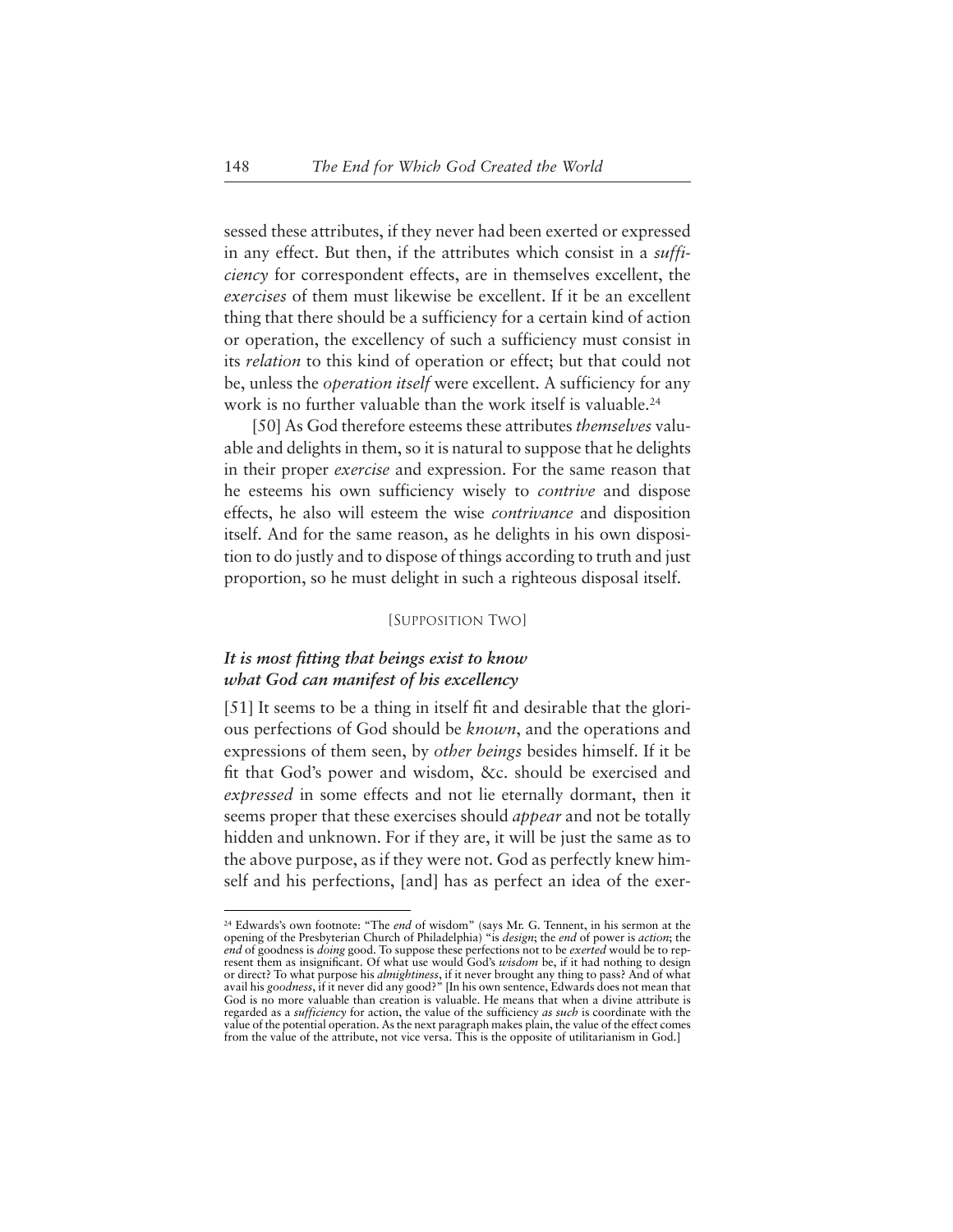cises and effects they were sufficient for, *antecedently* to any such actual operations of them, and since. If, therefore, it be nevertheless a thing in itself valuable and worthy to be desired, that these glorious perfections be actually *exhibited* in their correspondent effects, then it seems also that the *knowledge* of these perfections and discoveries is valuable in itself absolutely considered, and that it is *desirable* that this knowledge should exist.

[52] It is a thing infinitely good in itself that God's glory should be *known* by a glorious society of created beings. And that there should be in them an *increasing* knowledge of God to all eternity, is worthy to be regarded<sup>25</sup> by him, to whom it belongs to order what is fittest and best. If *existence* is more worthy than defect and non-entity, and if any *created* existence is in itself worthy to be, then *knowledge* is; and if any knowledge, then the most *excellent sort* of knowledge, *viz.* that of God and his glory. This knowledge is one of the highest, most real, and substantial parts of all created existence, most remote from non-entity and defect.

#### [SUPPOSITION THREE]

#### *It is fitting that God's glory be delighted in as well as known*

[53] As it is desirable in itself that God's glory should be known, so when known it seems equally reasonable it should be esteemed and delighted in, answerably to its dignity. There is no more reason to esteem it a suitable thing, that there should be an idea in the *understanding* corresponding unto the glorious object, than that there should be a corresponding *affection* in the will.26 If the per-

<sup>&</sup>lt;sup>25</sup> "Regarded," that is, esteemed and valued.

<sup>&</sup>lt;sup>26</sup> In Edwards's thinking "God has endued the soul with two faculties: one is that by which it is capable of perception and speculation, or by which it discerns and views and judges of things; which is called the understanding. The other faculty is that by which the soul does not merely perceive and view things, but is some way inclined with respect to the things it views or considers; either is inclined to 'em, or is disinclined, and averse from 'em; or is the faculty by which the soul does not behold things, as an indifferent unaffected spectator, but either as liking or disliking, pleased or displeased, approving or rejecting. This faculty is called by various names; it is sometimes called the *inclination*; and, as it has respect to the actions that are determined and governed by it, is called the *will*: and the *mind*, with regard to the exercises of this faculty, is often called the *heart*" (Jonathan Edwards, *Religious Affections*, ed. by John E. Smith, *The Works of Jonathan Edwards*, vol. 2 [New Haven: Yale University Press, 1959], p. 96). Therefore, when Edwards talks about "delighting" or "esteeming" and so on, these are not the acts of a third faculty after "understanding" and "will." These "affections" are "no other, than the more vigorous and sensible exercises of the inclination and will of the soul" (p. 96). "The will, and the affections of the soul, are not two faculties; the affections are not essentially distinct from the will, nor do they differ from the mere actings of the will and inclination of the soul, but only in the liveliness and sensibleness of exercise" (p. 97).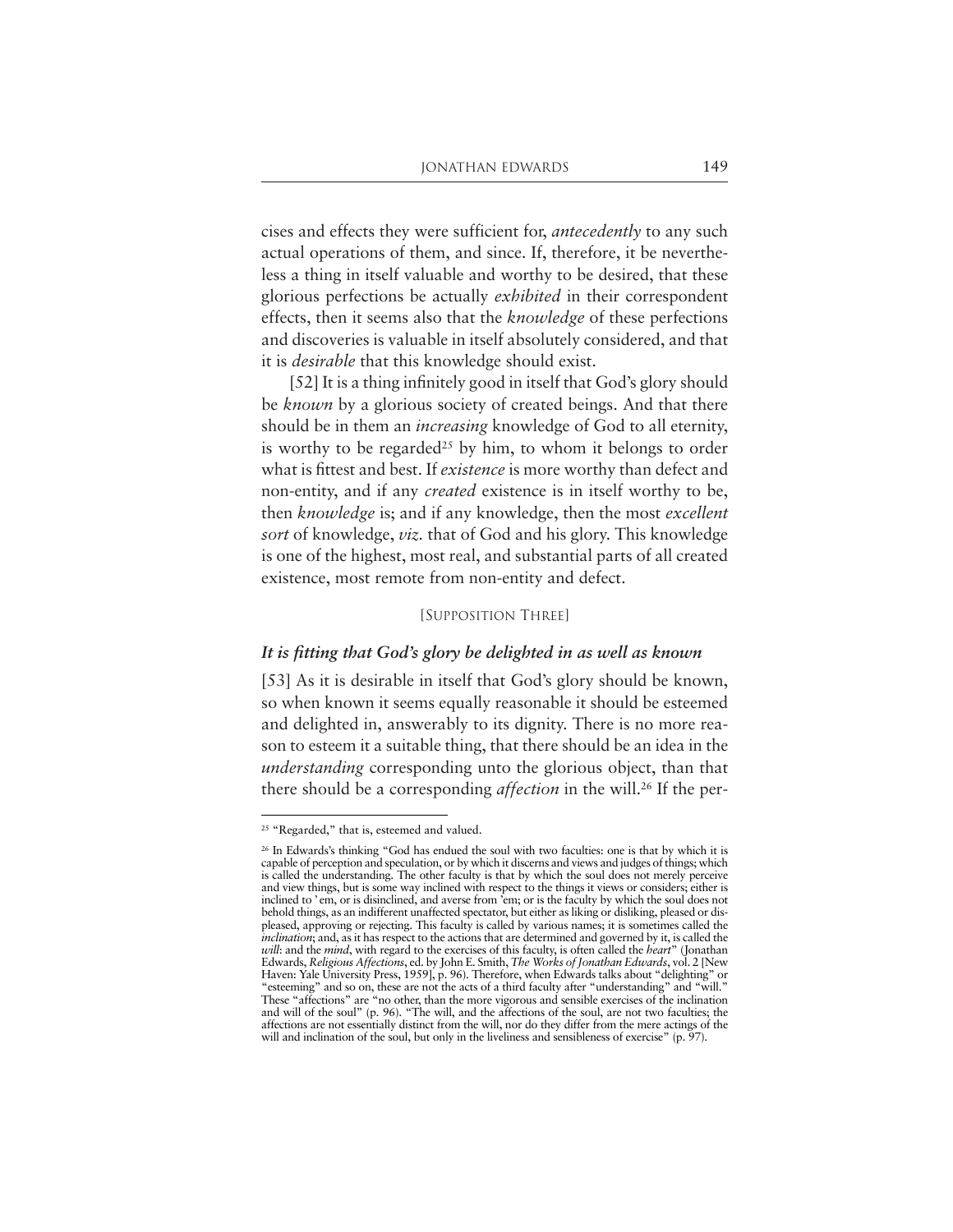fection itself be excellent, the knowledge of it is excellent, and so is the esteem and love of it excellent. And as it is fit that God should love and esteem his own *excellence*, it is also fit that he should value and esteem the *love* of his excellency. And if it becomes a being highly to *value* himself, it is fit that he should love to have himself *valued* and esteemed. If the idea of God's perfection in the understanding be valuable, then the love of the heart seems to be more especially valuable, as moral beauty especially consists in the disposition and affection of the heart.

#### [SUPPOSITION FOUR]

## *It is fitting that a full fountain should send forth abundant streams*

[54] As there is an infinite fullness of all possible good in God—a fullness of every perfection, of all excellency and beauty, and of infinite happiness—and as this fullness is capable of communication, or emanation *ad extra;*<sup>27</sup> so it seems a thing amiable [i.e., pleasant, admirable] and valuable in *itself* that this infinite fountain of good should send forth abundant streams. And as this is in itself excellent, so a *disposition* to this in the Divine Being, must be looked upon as an *excellent* disposition. Such an emanation of good is, in some sense, a *multiplication* of it. So far as the stream may be looked upon as any thing besides the fountain, so far it may be looked on as an *increase* of good. And if the fullness of good that is in the fountain is in itself excellent, then the emanation, which is, as it were, an increase, repetition, or multiplication of it, is excellent.

[55] Thus it is fit, since there is an infinite fountain of light and knowledge, that this light should shine forth in beams of communicated knowledge and understanding; and, as there is an infinite fountain of holiness, moral excellence, and beauty, that so it should flow out in communicated holiness. And that, as there is an infinite fullness of joy and happiness, so these should have an emanation,

<sup>&</sup>lt;sup>27</sup> This Latin phrase is standard in theological idiom for the works of God directed to reality outside himself. His *ad extra* work is "toward the outside," as opposed to what he does within himself and among the members of the Trinity. Thus his eternal begetting of the Son would be an *ad intra* work, but his creation of the world would be *ad extra.*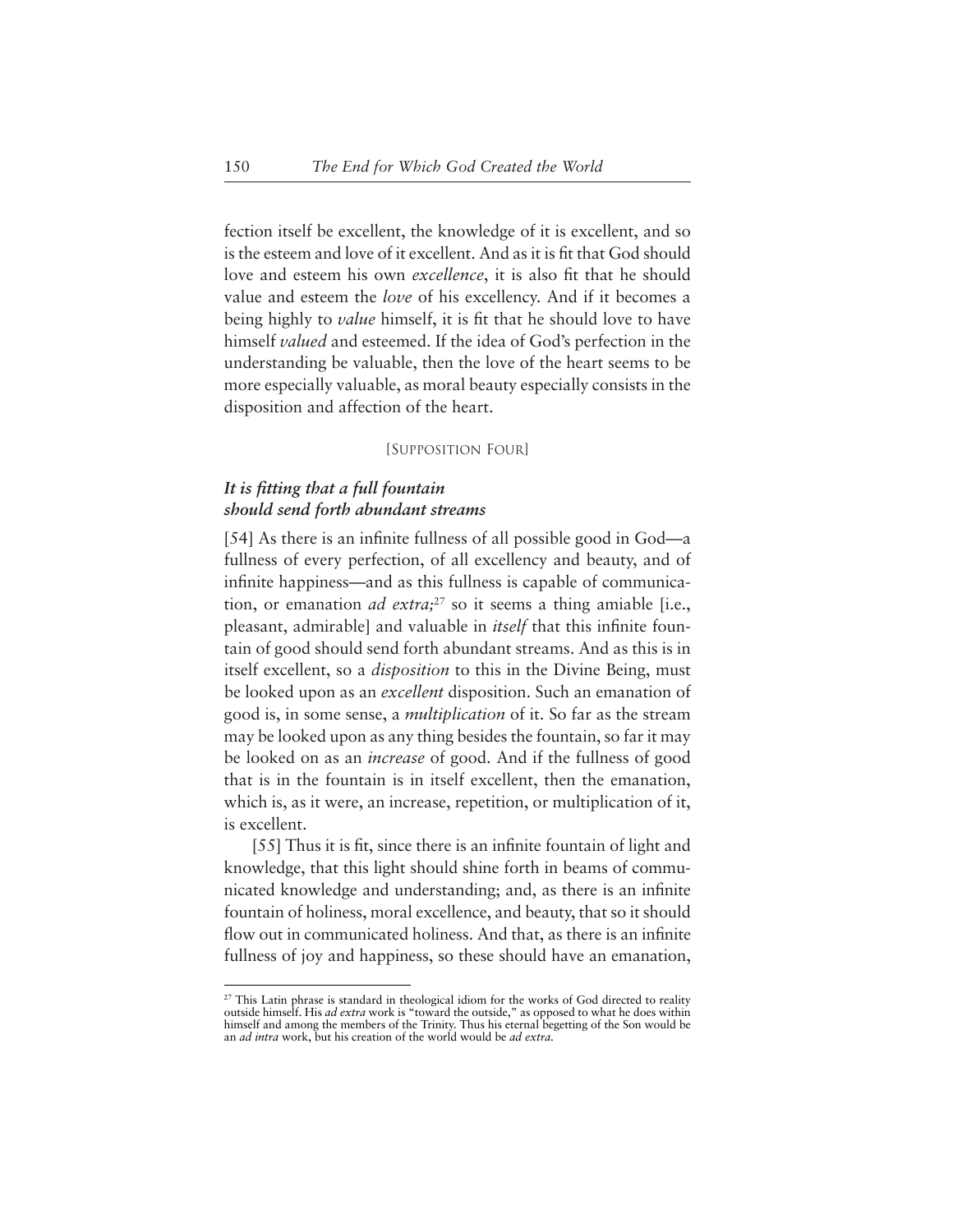and become a fountain flowing out in abundant streams, as beams from the sun.28 Thus it appears reasonable to suppose that it was God's last end that there might be a glorious and abundant emanation of his infinite fullness of good *ad extra*, or without<sup>29</sup> himself; and that the disposition to communicate himself, or diffuse his own FULLNESS, <sup>30</sup> was what moved him to create the world.

[56] But here I observe that there would be some impropriety in saying that a disposition in God to communicate himself *to the creature* moved him to create the world. For an inclination in God to communicate himself to an *object*seems to presuppose the *existence* of the object, at least in idea. But the diffusive disposition that excited God to give creatures existence was rather a communicative *disposition* in general, or a disposition in the fullness of the divinity to flow out and diffuse itself. Thus the disposition there is in the root and stock of a tree to diffuse sap and life is doubtless the reason of their communication to its buds, leaves, and fruits, *after* these exist. But a disposition to communicate of its life and sap to its *fruits*, is not so properly the cause of its *producing* those fruits, as its disposition to diffuse its sap and life in general. Therefore, to speak strictly according to truth, we may suppose *that a disposition in God, as an original property of his nature, to an emanation of his own infinite fullness, was what excited him to create the world; and so, that the emanation itself was aimed at by him as a last end of the creation.*

<sup>28</sup> Edwards nears the end of his answer already. Why did God create the world? He will have much more to say. But he does not get much beyond this image of fullness of joy that is disposed by its nature to overflow, not compelled from outside or drawn out by something other than God, but simply by virtue of the nature of fullness or goodness. In his Miscellany #87 he puts it like this: "'Tis not proper to ask what moved God to exert his goodness; for this is the notion of goodness, an inclination to show goodness. Therefore such a question would be no more proper than this, viz. what inclines God to exert his inclination to exert goodness—which is nonsense, for it is an asking and an answering a question in the same words" (Jonathan Edwards, *The "Miscellanies,"* ed. by Thomas Schafer, *The Works of Jonathan Edwards*, vol. 13 [New Haven, Yale University Press, 1994], p. 252).

<sup>29</sup> "Without" means "outside" in this context.

<sup>30</sup> Edwards's own footnote: I shall often use the phrase *God's fullness*, as signifying and comprehending all the good which is in God, natural and moral, either excellence or happiness: partly because I know of no better phrase to be used in this general meaning; and partly, because I am led hereto by some of the inspired writers, particularly the apostle Paul, who often useth the phrase in this sense. [The texts that Edwards has in mind would include Colossians 1:19, "For it was the Father's good pleasure for all the *fullness* to dwell in Him." Colossians 2:9, "For in Him all the *fullness* of Deity dwells in bodily form." Ephesians 1:22-23, "And He put all things in subjection under His feet, and gave Him as head over all things to the church, which is His body, the *fullness* of Him who fills all in all." Ephesians 4:13, ". . . until we all attain to the unity of the faith, and of the knowledge of the Son of God, to a mature man, to the measure of the stature which belongs to the *fullness* of Christ."]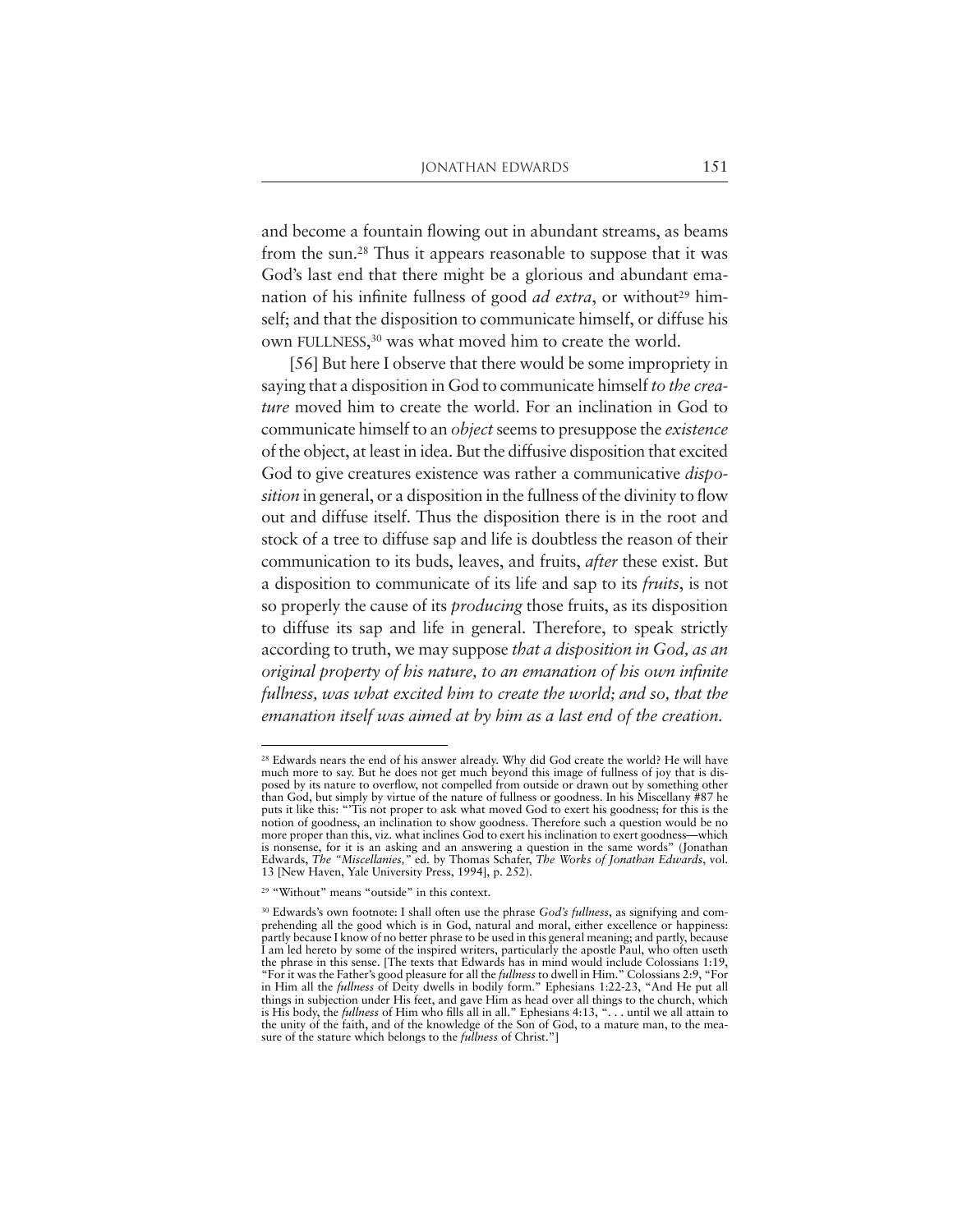#### **SECTION THREE**

## WHEREIN IT IS CONSIDERED HOW, ON THE SUPPOSITION OF GOD'S MAKING THE AFOREMENTIONED THINGS HIS LAST END, HE MANIFESTS A SUPREME AND ULTIMATE REGARD TO HIMSELF IN ALL HIS WORKS

[57] In the last section I observed some things which are actually the consequence of the creation of the world, which seem absolutely valuable in themselves and so worthy to be made God's last end in his work. I now proceed to inquire how God's making such things as these his last end is consistent with his making *himself* his last end, or his manifesting an ultimate respect to himself in his acts and works. Because it is agreeable to the dictates of reason that in all his proceedings he should set himself highest;<sup>31</sup> therefore, I would endeavor to show how his infinite love to and delight in himself will naturally cause him to value and delight in these things, or rather how a value to these things is implied in his value of that infinite fullness of good that is in himself.

## *Delighting in the exercise of his sufficiency, God delights in himself and makes himself his end*

[58] Now, with regard to the first of the particulars mentioned above—God's regard to the *exercise* of those attributes of his nature, in their proper operations and effects, which consist in a *sufficiency* for these operations—it is not hard to conceive that God's regard to *himself,* and value for his own perfections, should cause him to value these exercises and expressions of his perfections; inasmuch as their excellency consists in their relation to use, exercise, and operation. God's love to himself, and his own attributes, will therefore make him delight in that which is the use, end, and operation of these attributes.

[59] If one highly esteem and delight in the virtues of a friend,

<sup>31</sup> See above, ¶¶ 36-44. Here in the following phrases Edwards introduces the language of God's "infinite love to and delight in himself." This should be read and understood in the context of God's infinite moral rectitude or righteousness or holiness that inclines him to delight in what is most beautiful and worthy, namely, himself. To many this sounds "selfish" or "egocentric" or "narcissistic" in a pejorative sense, because such a self-assessment and self-worship in us creatures would, in fact, be evil. But that is only because we are not worthy of such a self-assessment and self-worship. God is. In fact, he would be unrighteous if he failed to delight fully in what is most beautiful and worthy, namely, himself.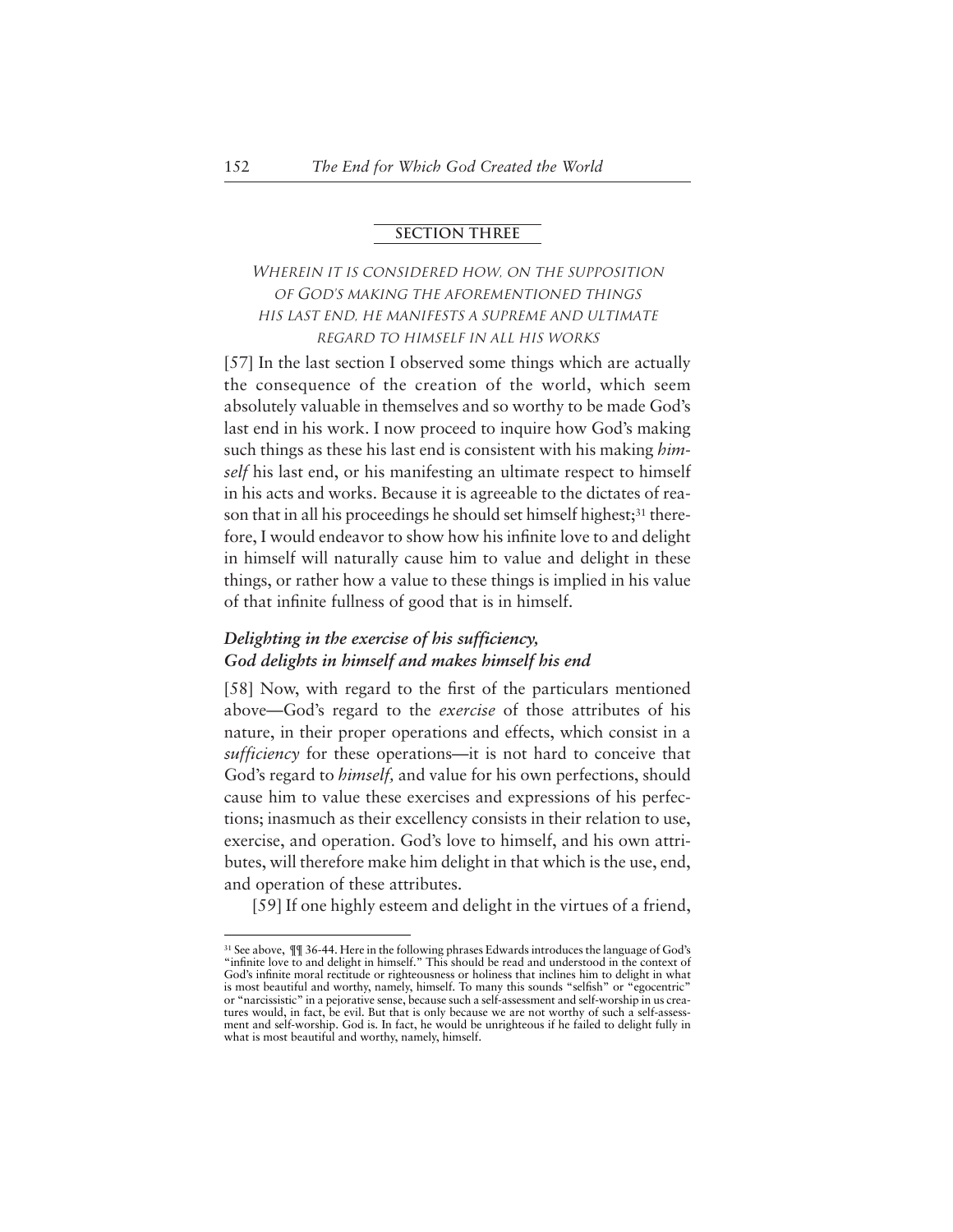as wisdom, justice, &c. that have relation to action, this will make him delight in the *exercise* and genuine *effects* of these virtues. So if God both esteem and delight in his own perfections and virtues, he cannot but value and delight in the expressions and genuine effects of them. So that in delighting in the *expressions* of his perfections, he manifests a delight in himself; and in making these expressions of his own perfections his end, *he makes himself his end.*

# *Delighting in his glory being known and enjoyed, God delights in himself and makes himself his end*

[60] And with respect to the second and third particulars, the matter is no less plain. For he that loves any being, and has a disposition highly to prize and greatly to delight in his virtues and perfections, must from the same disposition be well pleased to have his excellencies known, acknowledged, esteemed, and prized by others. He that loves any thing, naturally loves the *approbation* of that thing, and is opposite to the disapprobation of it. Thus it is when one loves the virtues of a friend. And thus it will necessarily be, if a being loves himself and highly prizes his own excellencies. And thus it is *fit* it should be, if it be fit he should thus love himself, and prize his own valuable qualities; that is, it is fit that he should take delight in his own excellencies being seen, acknowledged, esteemed, and delighted in. This is implied in a love to himself and his own perfections; and in making *this* his end, he makes himself his end.

# *In his disposition to overflow from fullness God makes himself his end*

[61] And with respect to the fourth and last particular, viz. God's being disposed to an abundant communication, and glorious emanation, of that infinite fullness of good which he possesses, as of his own knowledge, excellency, and happiness, in the manner [which] he does; if we thoroughly consider the matter, it will appear that herein also God makes himself his end, in such a sense as plainly to manifest and testify a supreme and ultimate regard to himself.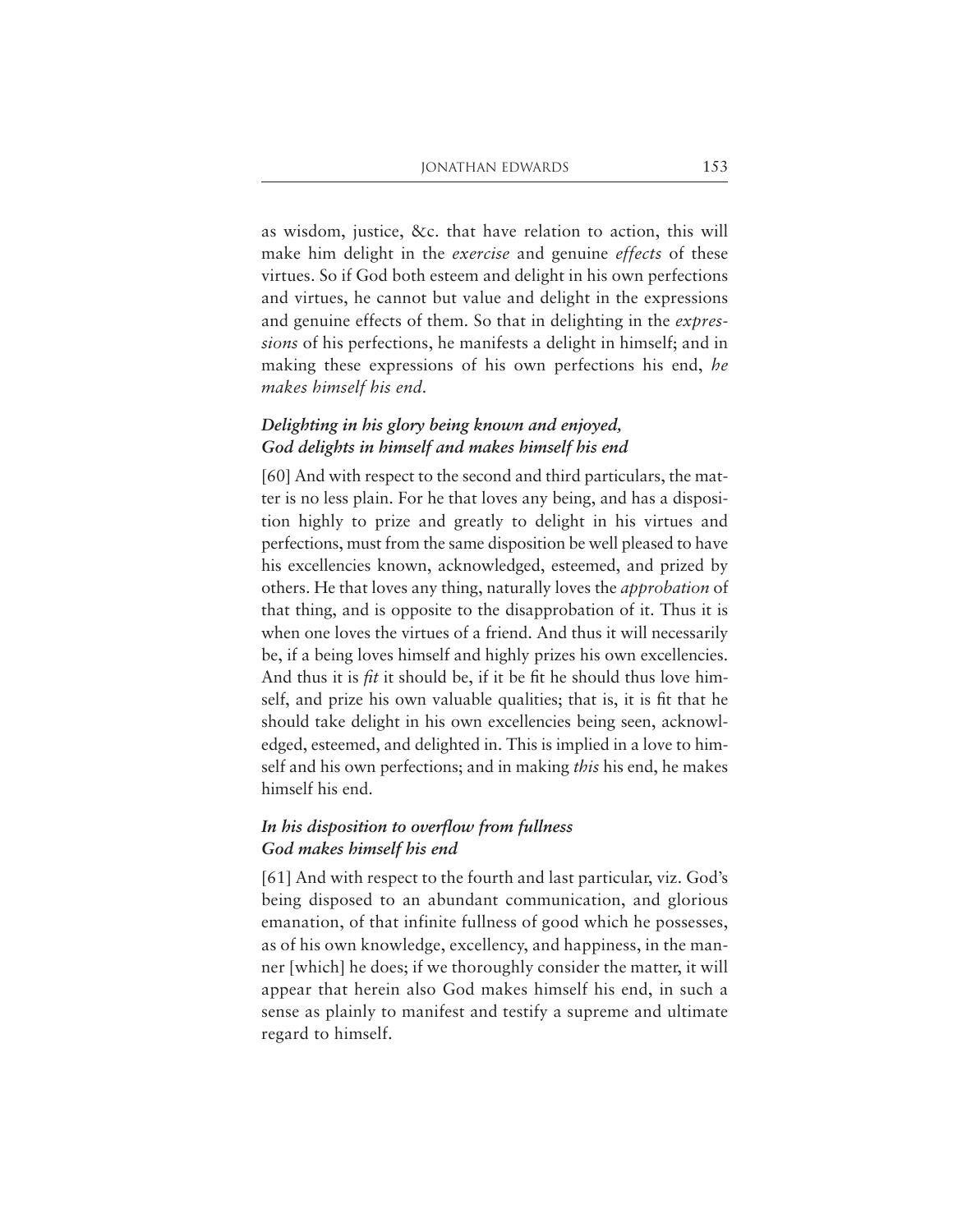# *The general disposition to overflow with fullness precedes and grounds the existence of creatures*

[62] Merely in this *disposition* to cause an emanation of his glory and fullness—which is prior to the existence of any other being and is to be considered as the inciting cause of giving existence to other beings—God cannot so properly be said to make the *creature* his end, as *himself*. For the creature is not as yet considered as existing. This disposition or desire in God must be *prior*to the existence of the creature, even in foresight. For it is a disposition that is the original ground even of the future, intended, and foreseen existence of the creature.

[63] God's benevolence, as it respects the creature, may be taken either in a larger or stricter sense. In a larger sense, it may signify nothing diverse from that good disposition in his nature to communicate of his own fullness in general; [such] as his knowledge, his holiness, and happiness; and to give creatures existence in order to it. This may be called benevolence, or love, because it is the same good disposition that is exercised in love. It is the very fountain from whence love originally proceeds, when taken in the most proper sense; and it has the same general tendency and effect in the creature's well-being. But yet this cannot have any particular present or future created existence for its object, because it is prior to any such object and the very source of the futurition [i.e., the future coming into being] of its existence. Nor is it really diverse from God's love to himself; as will more clearly appear afterwards.

[64] But God's love may be taken more strictly for this general disposition to communicate good, as directed to *particular objects*. Love, in the most strict and proper sense, *presupposes* the existence of the object beloved, at least in idea and expectation, and represented to the mind as future. God did not love angels in the strictest sense, but in consequence of his intending to create them, and so having an idea of future existing angels. Therefore his love to them was not properly what *excited* him to *intend* to create them.32 Love

<sup>&</sup>lt;sup>32</sup> This is a difficult paragraph to grasp. The key is in seeing the difference between what moved God to "intend" to create, and what moved God to create. Once God has a creature in his foreknowledge and *intends*to create him, then benevolence, or love, *toward the creature* is properly the motive of his action. But before (in order of thought, if not time) the creature is foreseen, there is something that "excites" the "intention" to create. That is not properly love to the creature (who is not yet in view as an intention), but purely the disposition to emanate or communicate or overflow. This "disposition" is what Edwards wants to show now as an expression of love to God himself.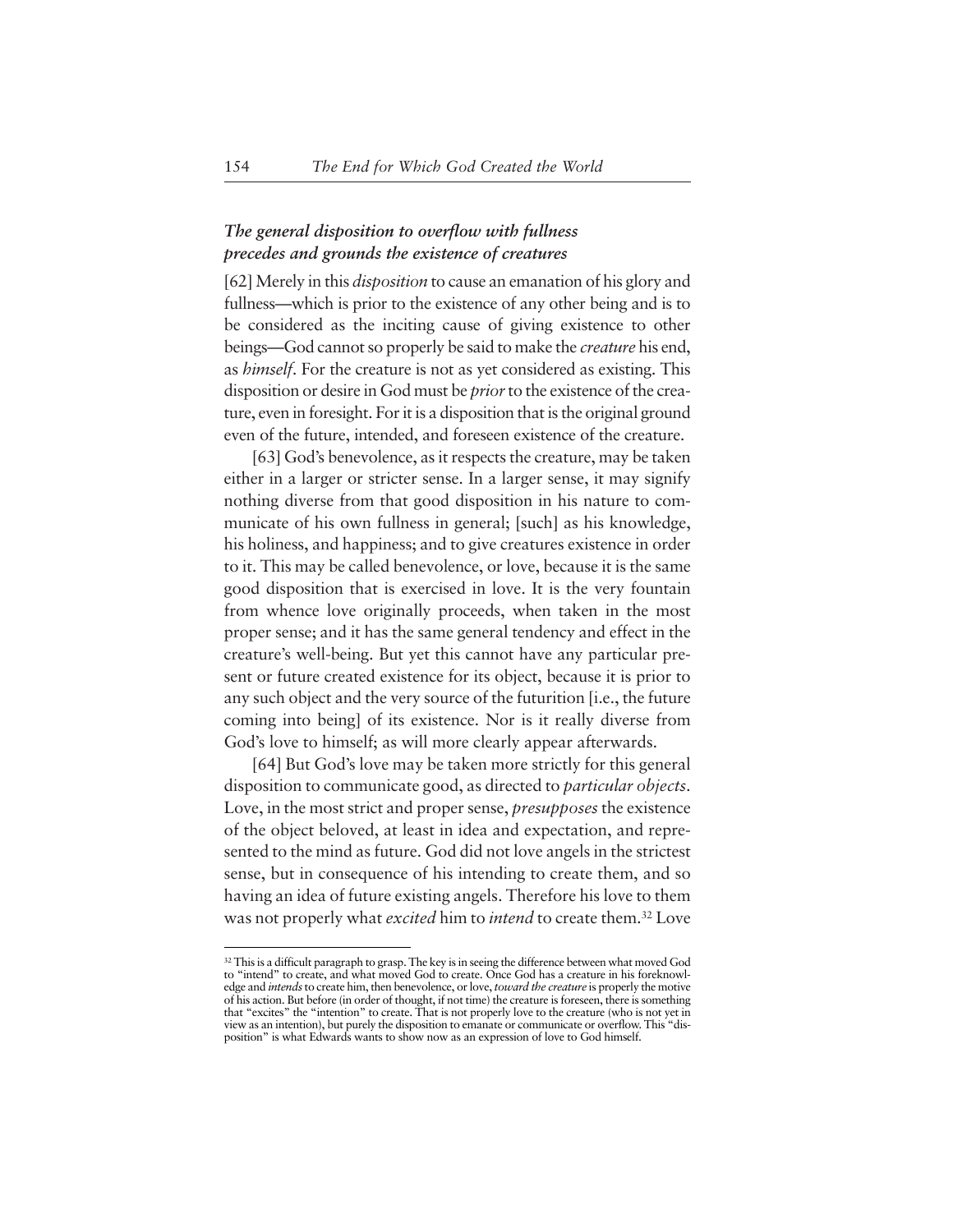or benevolence, strictly taken, presupposes an *existing* object, as much as pity [presupposes] a miserable suffering object.

# *God's delight in overflowing is a delight in himself as one who overflows*

[65] This propensity in God to diffuse himself may be considered as a propensity to himself diffused, or to his own glory existing in its emanation. A respect to himself, or an infinite propensity to and delight in his own glory, is that which causes him to incline to its being abundantly diffused, and to delight in the emanation of it.<sup>33</sup> Thus, that nature in a tree, by which it puts forth buds, shoots out branches, and brings forth leaves and fruit, is a disposition that terminates in its own complete self. And so the disposition in the sun to shine, or abundantly to diffuse its fullness, warmth, and brightness is only a tendency to its own most glorious and complete state. So God looks on the communication of himself and the emanation of his infinite glory to belong to the fullness and completeness of himself, as though he were not in his most glorious state without it.34

[66] Thus the church of Christ (toward whom and in whom are the emanations of his glory, and the communication of his fullness) is called the *fullness of Christ*, as though he were not in his complete state without her, like Adam without Eve. And the church is called the glory of Christ, as the woman is the glory of

<sup>&</sup>lt;sup>33</sup> This is an extremely important sentence. It shows how close to the bottom line we are in explaining the origin of creation. Notice the steps toward the bottom line, that is, trace the causes back as far as you can: 1) *creation* by God comes from 2) the abundant *diffusion* of God's glory that comes from 3) God's *inclination* to an abundant diffusion of glory that comes from 4) God's infinite *delight* in his glory. The deepest source of it all is the mysterious power of delight in God's being God. This delight is in other places called love, and sheds much light on the Biblical assertion that "God is love" (1 John 4:8, 16).

<sup>&</sup>lt;sup>34</sup> Edwards wrestles mightily with how God can be motivated to create the world by the desire to display his glory for the enjoyment of his creatures, and yet not seem to be deficient as God apart from the existence of creation (see Edwards's material at footnote 48). In other words, God's dependence on his creation for his happiness seems to be implied in God's creating from a desire to enjoy the display of his glory for the good of his people. Edwards is aware that some of his expressions come very close to saying that God is dependent on his creation. This is partly why he uses the phrase "as though" so often. For example, here he says, "God looks on the communication of himself and the emanation of his infinite glory to belong to the fullness and completeness of himself, as though he were not in his most glorious state without it." This phrase "as though" is Edwards's signal to us that there are complexities of reality and thought here, and we need to be sure to take into account what he has said elsewhere. In fact, the first objection Edwards will raise to his own viewpoint and then answer is that it makes God look dependent on creation. See his three Answers to Objection One in Section Four, ¶¶ 77-92.

None of these problems is new to Edwards. For example, the answer he gave in Miscellany #1208 goes like this: "God may have a true, proper, and real delight (and so a part of his happiness) in seeing the state of the creature, in seeing its happy state; or he may delight in the exercise of his own goodness (and so gratifying the inclination of his own heart); and yet all his happiness be eternal and immutable. He eternally has this disposition and eternally sees and enjoys this future grati-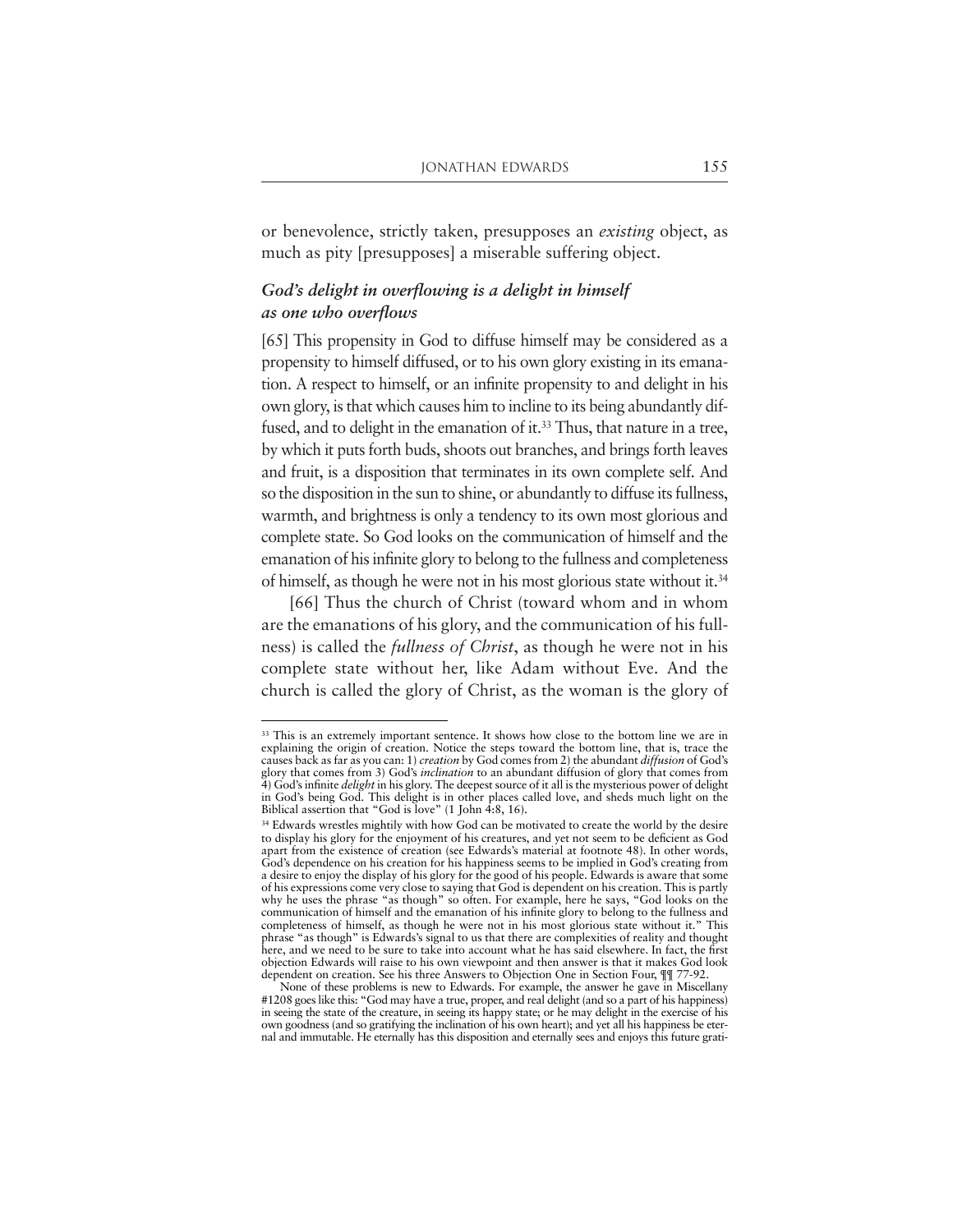the man, 1 Corinthians 11:7. Isaiah 46:13. "I *will place salvation in Zion, for Israel* MY GLORY."35

[67] Indeed, after the creatures are *intended*<sup>36</sup> to be created, God may be conceived of as being moved by benevolence to them, in the strictest sense in his dealings with them. His exercising his goodness, and gratifying his benevolence to them in particular, may be the spring of all God's proceedings through the universe; as being now the determined way of gratifying his general inclination to diffuse himself. Here God acting for *himself*, or making himself his last end, and his acting for *their* sake, are not to be set in opposition; they are rather to be considered as coinciding one with the other, and implied one in the other.37 But yet God is to be considered as first and original in his regard; and the creature is the object of God's regard, consequently, and by implication, as being, as it were, comprehended in God; as it shall be more particularly observed presently.

## *Considering the specifics of what actually overflows in creation*

[68] But how God's value for and delight in the emanations of his fullness in the work of creation argues his delight in the infinite fullness of good in himself, and the supreme regard he has for himself (and that in making these emanations, he ultimately makes himself his end in creation) will more clearly appear by considering

fication of it as though it were present. Indeed all things are present to him; with him is no succession, no past and future, and he is independent in this delight. He brings the thing to pass by which he is gratified by his own independent power. . . . Although God has truly delight in the creature's happiness and holiness, yet still, his happiness is in himself; for those are but communications of himself—they are wholly being from the fountain. God's delight in these things is only a delight in his own brightness, communicated and reflected, and in his own action of communicating, which is still to be resolved into a delight in himself" (Harvey Townsend, ed., *The Philosophy of Jonathan Edwards*[Westport, CT: Greenwood Press, Publishers, 1972], pp. 146-147). A key sentence that has helped me comprehend what Edwards is saying is, "It is no argument of the emptiness or deficiency of a fountain that it is inclined to overflow." See *The End for Which God Created the World*, ¶ 87.

<sup>35</sup> Edwards's own footnote: Very remarkable is the place, John 12:23, 24. "*And Jesus answered them, saying, The hour is come, that the Son of man should be glorified. Verily, I say unto you, except a corn of wheat fall into the ground and die, it abideth alone; but if it die, it bringeth forth much fruit*." Christ had respect herein to the blessed fruits of his death, in the conversion, salvation, and eternal happiness of those that should be redeemed by him. This consequence of his death, he calls his glory; and his obtaining this fruit, he calls his being glorified; as the flourishing, beautiful produce of a corn of wheat sown in the ground is its glory. Without this he is alone, as Adam was before Eve was created. But from him, by his death, proceeds a glorious offspring; in which are communicated his fullness and glory: as to fill his emptiness, and relieve his solitariness; by Christ's death, his fullness is abundantly diffused in many streams; and expressed in the beauty and glory of a great multitude of his spiritual offspring.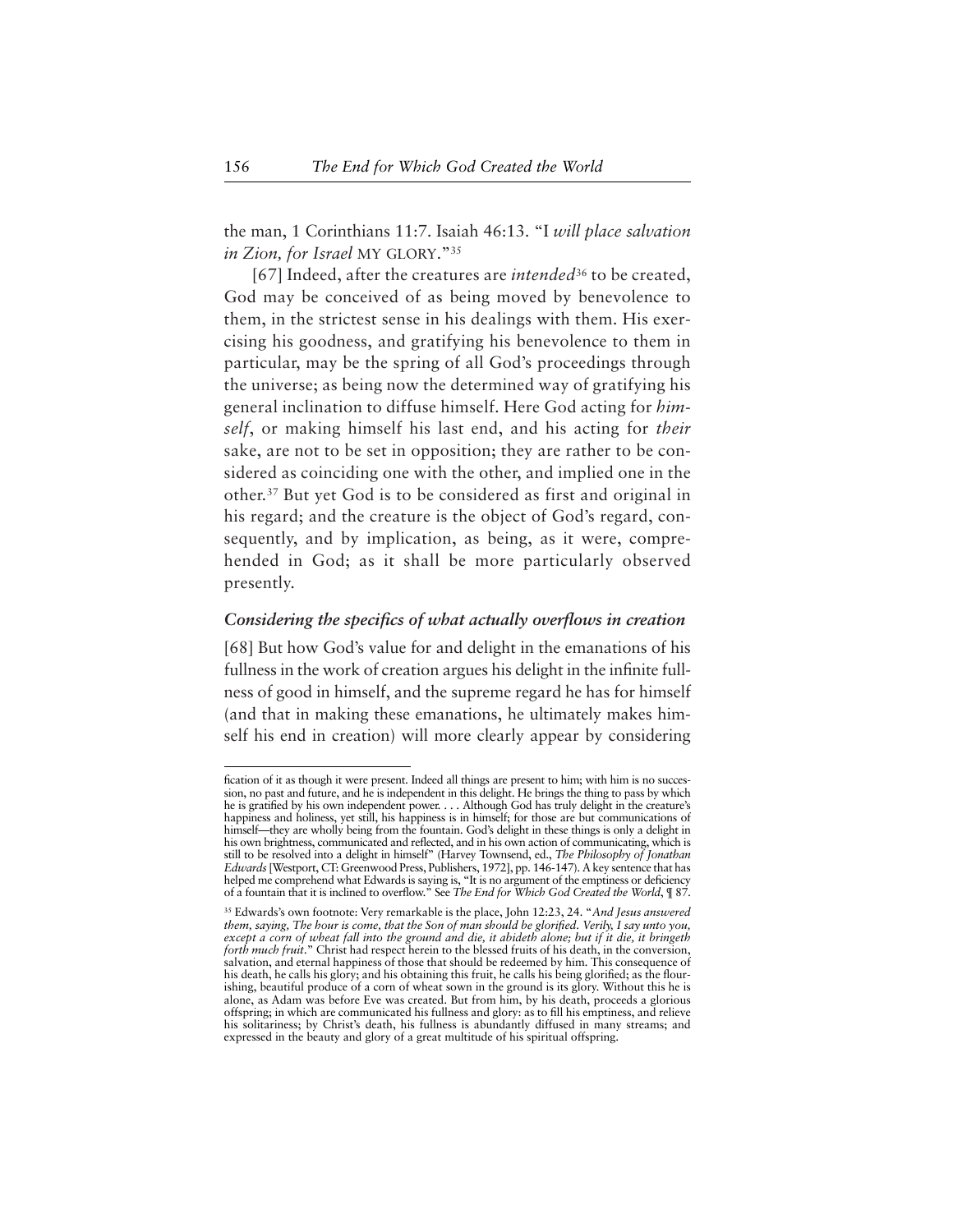more particularly the nature and circumstances of these communications of God's fullness.

# *In sharing the knowledge of himself he makes himself his end in creation*

[69] One part of that divine fullness which is communicated is the divine *knowledge*. That communicated knowledge, which must be supposed to pertain to God's last end in creating the world, is the creature's knowledge of HIM. For this is the end of all other knowledge, and even the faculty of understanding would be vain without it. And this knowledge is most properly a communication of God's infinite knowledge, which primarily consists in the knowledge of himself. God, in making *this* his end, makes *himself* his end. This knowledge in the creature is but a conformity to God. It is the image of God's own knowledge of himself. It is a participation of the same, though infinitely less in degree: as particular beams of the sun communicated are the light and glory of the sun itself in part.<sup>38</sup>

[70] Besides, God's glory is the object of this knowledge or the thing known, so that God is glorified in it, as hereby his excellency is seen. As therefore God values himself, as he delights in his own knowledge, he must delight in every thing of that nature; as he delights in his own light, he must delight in every beam of that light; as he highly values his own excellency, he must be well pleased in having it *manifested* and so *glorified.*

<sup>36</sup> See note 32 for the significance of "intended."

<sup>&</sup>lt;sup>37</sup> Here is another profound reality that transforms the way I think about everything. God's acting for his own sake and his acting for my sake are not at odds. They are, Edwards says, "not to be set in opposition" but "coincide with one another" and "are implied in one another." This is massively important. It comes to expression in the cross, where God vindicates his own righteousness in the very act of saving us for infinite joy at his right hand (Rom. 3:25-26; compare 1 Pet. 3:18; Ps. 16:11). It is the very heart of the gospel. I have tried to unfold this great vision of God-centered, man-satisfying gospel in *The Pleasures of God*: "The exaltation of [God's] glory is the driving force of the gospel. The gospel is a gospel of grace! And grace is the pleasure of God to magnify the worth of God by giving sinners the right and power to delight in God without obscuring the glory of God." John Piper, *The Pleasures of God* (Sisters, OR: Multnomah Press, 1991), p. 203, see p. 19.

<sup>&</sup>lt;sup>38</sup> These words, and numerous others in the remainder of Section Three, could give the impression that Edwards failed to preserve the distinction between the essence of the creature and the essence of God. But be sure to take seriously the phrases "image of" and "conformity to." The creature participates in God's knowledge of God and God's love of God and so is in the image of God and conforms to God in greater and greater degree, but is not God, nor ever arrives at becoming God. See footnote 42 and related material at footnotes 41-46, 113, 115.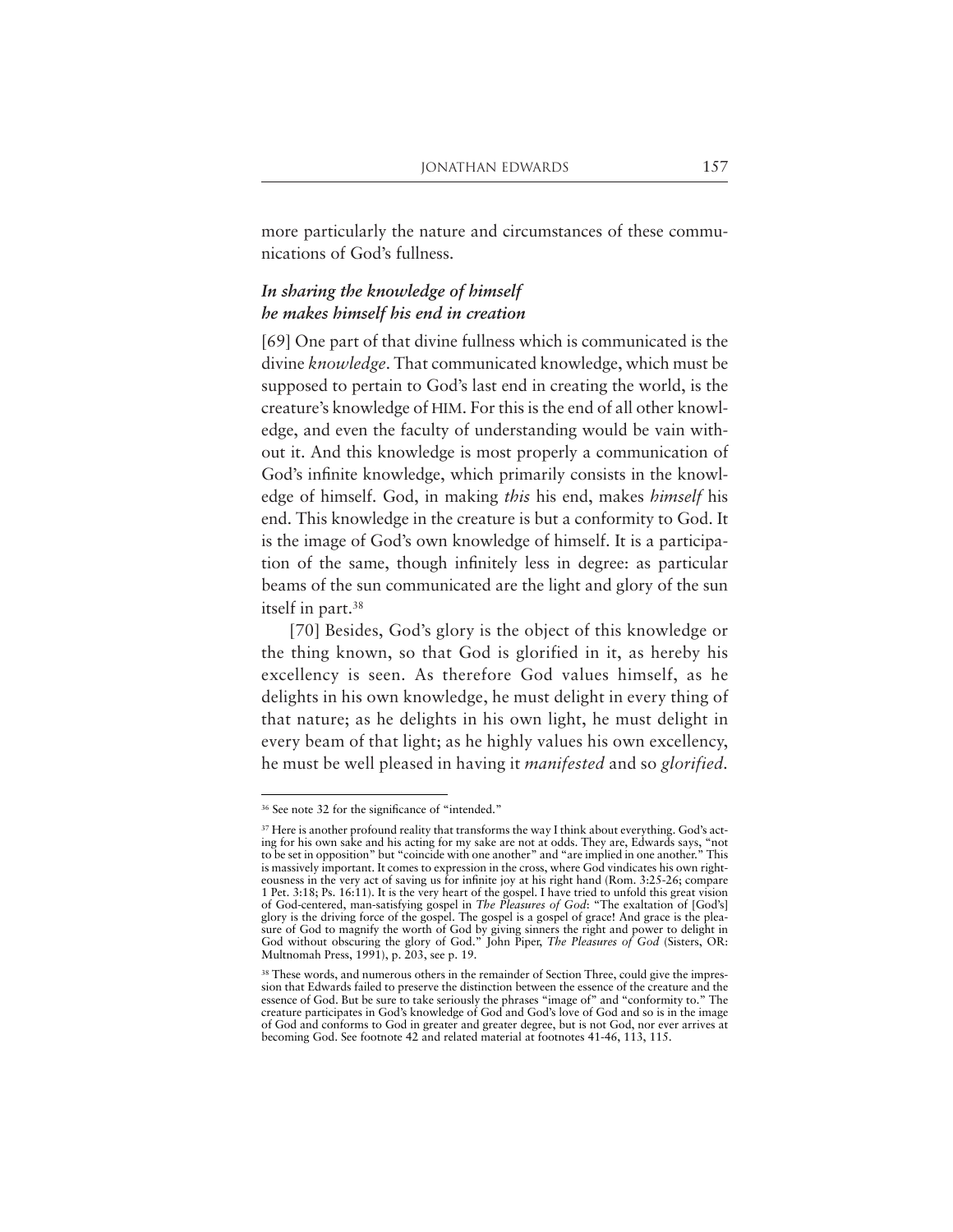## *In sharing his holiness God makes himself his end in creation*

[71] Another emanation of divine fullness is the communication of virtue and *holiness* to the creature; this is a communication of God's holiness, so that hereby the creature partakes of God's own moral excellency, which is properly the beauty of the divine nature. And as God delights in his own beauty, he must necessarily delight in the creature's holiness which is a conformity to and participation of it, as truly as a brightness of a jewel, held in the sun's beams, is a participation or derivation of the sun's brightness, though immensely less in degree. And then it must be considered wherein this holiness in the creature consists, viz. in love, which is the comprehension of all true virtue; and primarily in love to God, which is exercised in a high esteem of God, admiration of his perfections, complacency [i.e., satisfaction, delight] in them, and praise of them. All which things are nothing else but the heart exalting, magnifying, or glorifying God; which, as I showed before, God necessarily approves of and is pleased with, as he loves himself, and values the glory of his own nature.

## *In sharing his happiness he makes himself his end in creation*

[72] Another part of God's fullness which he communicates, is his *happiness*. This happiness consists in enjoying and rejoicing in himself; so does also the creature's happiness.<sup>39</sup> It is a participation in what is in God, and God and his glory are the objective ground of it. The happiness of the creature consists in rejoicing in God, by which also God is magnified and exalted.<sup>40</sup> Joy, or the exulting of

<sup>&</sup>lt;sup>39</sup> When we see that God's passion for his own glory leads him to share that passion with us, we also see why his passion for himself is not "selfish" in a pejorative sense. God is the one being in the universe for whom self-exaltation is the highest virtue and the most loving act, because in exalting himself he displays the one Reality in the universe that can satisfy our souls and he shares the very passion for that Reality that satisfies him. The object of our happiness is God, and our happiness is God's happiness. No greater happiness can be conceived.

<sup>40</sup> Here we see more clearly why (as we saw in footnote 34) God's creating for *his* sake and for *our* sake are not at odds but in fact "are implied in one another." God's pursuit of the happiness of the creature is a pursuit of our happiness *in God*—not in money or sex or family or career or health. And when we thus rejoice in God, Edwards says, "God is [by this] magnified and exalted." So God is glorified by our being satisfied in him. This means that God's radical God-centeredness and our passion for ultimate satisfaction cannot be in tension, but come to fulfillment in the continual act of worshipful rejoicing in God. The implications of this are allpervasive. It implies that we may not be indifferent to our quest for joy in God, but must pursue it as our highest duty, which is what I have tried to unfold under the rubric "Christian Hedonism." See John Piper, *Desiring God: Meditations of a Christian Hedonist* (Sisters, OR: Multnomah Press, revised edition, 1996).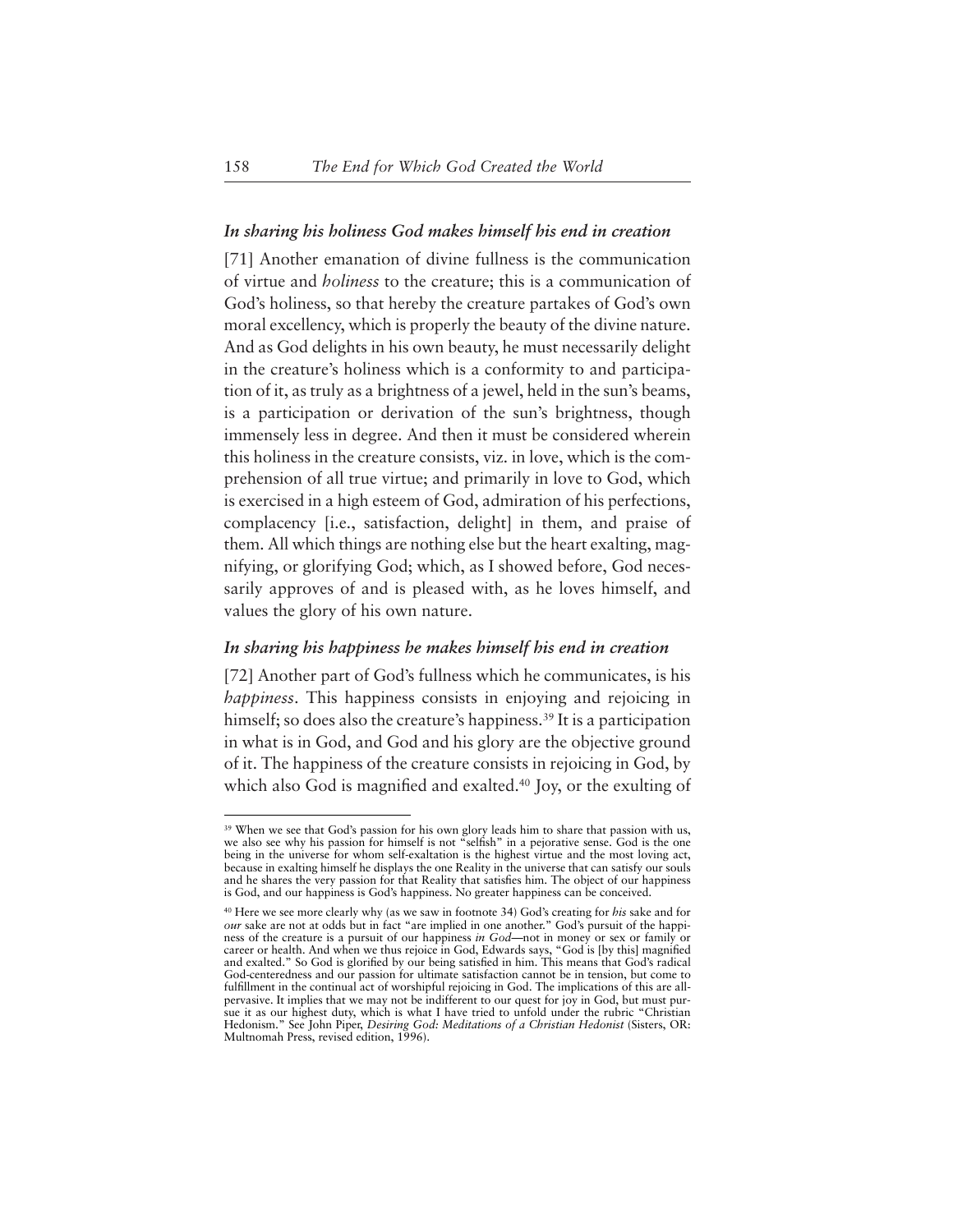the heart in God's glory, is one thing that belongs to praise. So that God is all in all with respect to each part of that communication of the divine fullness which is made to the creature. What is communicated is divine or something of God,<sup>41</sup> and each communication is of that nature, that the creature to whom it is made is thereby conformed to God and united to him, and that in proportion as the communication is greater or less. And the communication itself is no other, in the very nature of it, than that wherein the very honor, exaltation, and praise of God consists.

# *In giving creatures an ever-increasing likeness to God, God makes himself first cause and last end*

[73] And it is farther to be considered that what God aimed at in the creation of the world, as the end which he had ultimately in view, was that communication of himself which he intended through all eternity [from creation and forever into the future]. And if we attend to the nature and circumstances of this eternal emanation of divine good, it will more clearly show HOW, in making this his end, God testifies a supreme respect to himself and makes himself his end.

[74] There are many reasons to think that what God has in view, in an increasing communication of himself through eternity, is an *increasing* knowledge of God, love to him, and joy in him.42 And it is to be considered that the more those divine communications *increase* in the creature, the more it becomes one with God;<sup>43</sup> for so much the more is it united to God in love, the heart

<sup>41</sup> "Something of God" must be construed carefully, lest we impute to Edwards a confusing of the creature and the Creator, which many of his words could lead us to do (as we saw in footnote 38). God's knowledge and love and joy are "something of God," and may be shared by the creature. This results, as the following words here signify, in the creature being "conformed to God and united to him." That ever-increasing *conformity* and *union* will be expounded in detail in what follows immediately and at the end of Chapter Two, Section Seven, ¶¶ 279-285. See related material in footnotes 38, 42-46, 104, 113, 115.

 $42$  This sentence is extremely important in view of how strongly Edwards will express the union of God and his people. When he speaks of God's communicating "himself" to the creature, and therefore speaks of a "strict" union between "himself" and his people, we must recall this sentence, which stresses that his knowledge and love and joy in himself is what he has chiefly in mind. In participating in these, man is drawn, as it were, into the very life of the Trinity ("Heaven Is a Progressive State," in *Ethical Writings*, ed. by Paul Ramsey, p. 730), but not in the sense of being divinized or confused in essence with God. See footnotes 38, 41, 43-46, 104, 113, 115.

<sup>43</sup> Becoming "one with God" is none other than the "conformity" and the "union" referred to in footnotes 38, 41, and 42, not a merging of human and divine essences into one.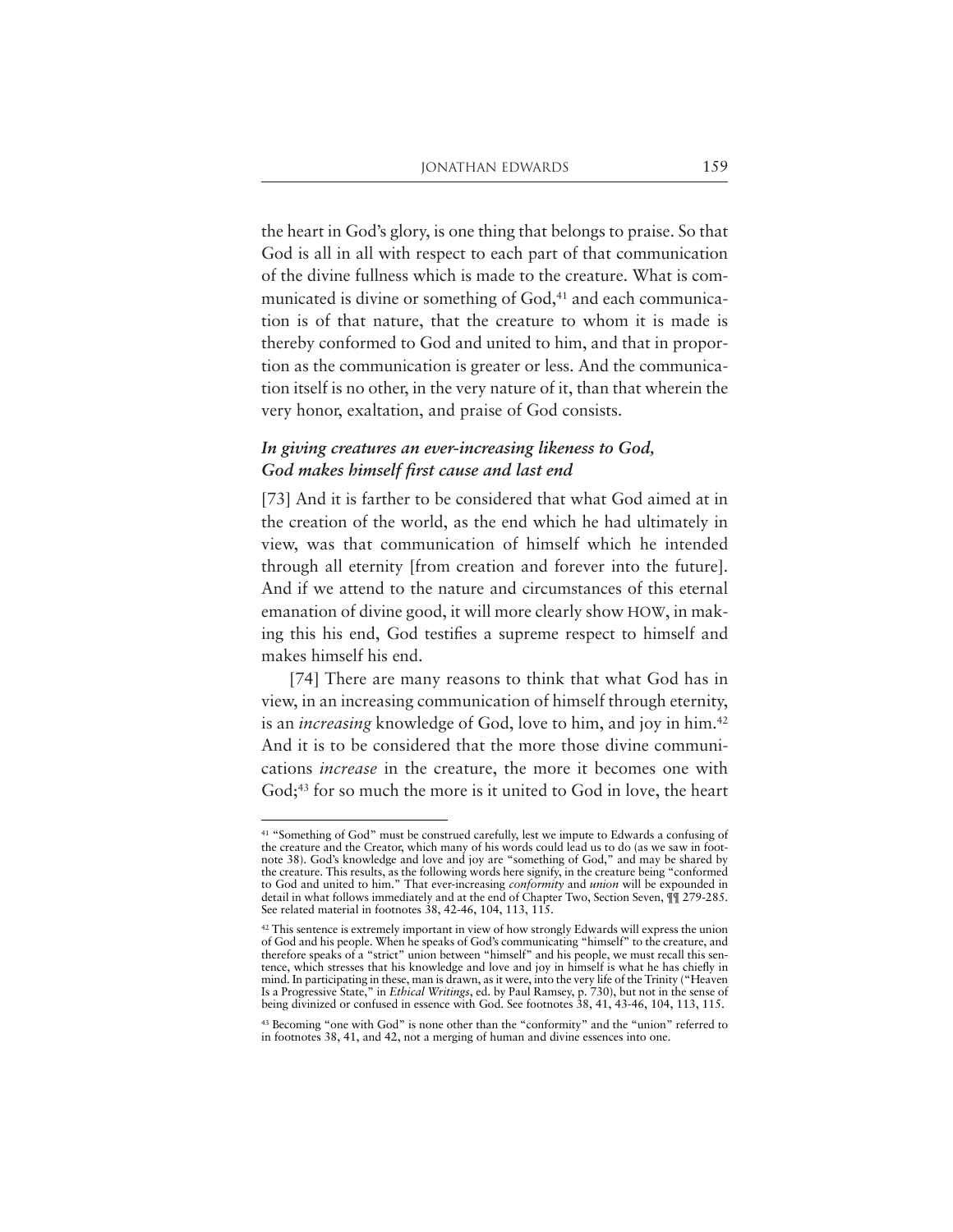is drawn nearer and nearer to God, and the union with him becomes more firm and close, and at the same time, the creature becomes more and more *conformed* to God. The image is more and more perfect, and so the good that is in the creature comes forever nearer and nearer to an identity<sup>44</sup> with that which is in God. In the view therefore of God, who has a comprehensive prospect of the increasing union and conformity through eternity, it must be an infinitely strict and perfect nearness, conformity, and oneness. For it will forever come nearer and nearer to that strictness and perfection of union which there is between the Father and the Son.45 So that in the eyes of God, who perfectly sees the whole of it, in its infinite progress and increase, it must come to

Let the most perfect union with God be represented by something at an infinite height above us; and the eternally increasing union of the saints with God, by something that is ascending constantly towards that infinite height, moving upwards with a given velocity; and that is to continue thus to move to all eternity. God, who views the whole of this eternally increasing height, views it as an infinite height. And if he has respect to it, and makes it his end, as in the whole of it, he has respect to it as an infinite height, though the time will never come when it can be said it has already arrived at this infinite height. (¶ 280)

The importance of this vision in Edwards's argument has to do with the fact that God's glory and our joy are one great goal in creation. Edwards is at pains to show that God's last end in creation is both the display of his glorious fullness, on the one hand, and the blessing of his creatures with infinite joy, on the other hand. These are not separate ends, but one. "The happiness of the creature consists in rejoicing in God, by which also God is magnified and exalted" (see ¶ 72). This is why in Chapter Two there is an entire section (Section Five, ¶ 226 ff.) devoted to amassing Biblical texts that demonstrate that the "communication of good to the creature" was the ultimate end of God in creating the world.

Now how does this lead Edwards to an endless, increasing state of happiness in the age to come? There are Biblical reasons (see Paul Ramsey, Appendix II, "Heaven Is a Progressive State," in *Ethical Writings*, pp. 706-738, especially 707-712). But there is also a reason that flows from the nature of the case: since God is infinite, the creature cannot fathom the totality of his greatness or comprehend his infinite beauty or delight in all that he is. Rather it will take an eternity for us to know and to enjoy all that God is; that is, God will be progressively revealed to us. Thus, since the display of God's glory in our finite, creaturely experience of knowing and delighting in God is the aim of creation, the achievement of this aim will take all eternity—there will never be a time when there is no more glory for the redeemed to discover and enjoy.

<sup>44</sup> There are two cautions given here. One is that a creaturely "image" is always an image, no matter how closely it conforms to the original. The other is that "identity" is not conceived by Edwards any other way than by the sharing of God's knowledge, love, and joy that he has of himself.

<sup>45</sup> Here we are introduced powerfully to Edwards's view of the eternal state as one that will be an "increasing union and conformity through eternity." In other words, eternity will not be static. The perfected, holy creature will, in his perfection, make progress in conformity to God. Since God can see all of the infinite progress (which never comes to an end) as though the whole of it were present to him, he regards the union of his people to himself as an "infinitely strict and perfect nearness and conformity, and oneness." But beware of jumping to the unwarranted conclusion that this "nearness, conformity and oneness" involves a loss of distinction between Creator and creature. *The End for Which God Created the World* ends with Edwards's meditations on this final state of ever-increasing joy and union with God.

Edwards speaks of this ever-increasing knowledge and joy as an increasing conformity and union with God. (See footnote 43 and the footnotes mentioned there.) In fact, he does so in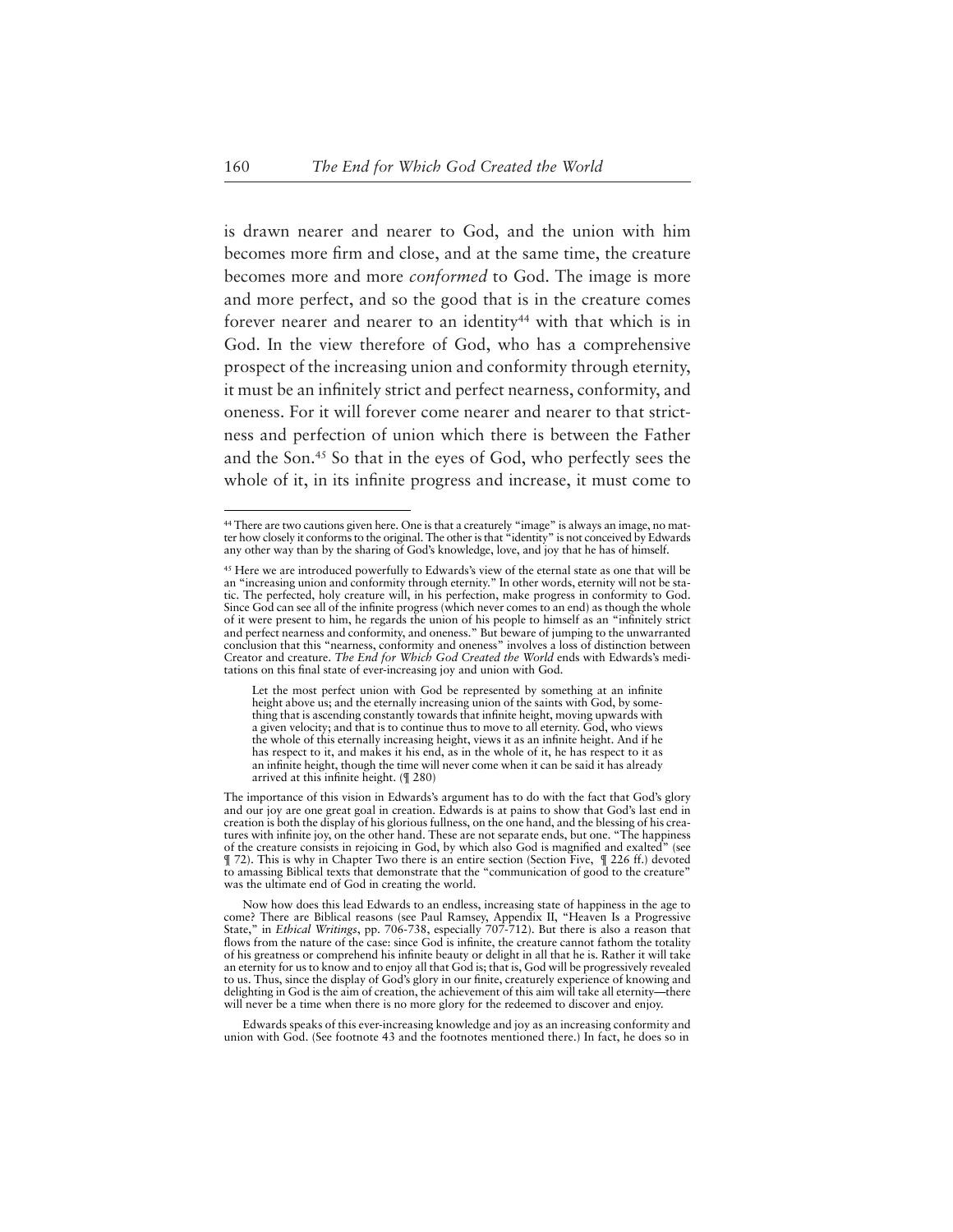an eminent fulfillment of Christ's request, in John 17:21, 23. *That they all may be ONE*, as thou Father art in me, and I in thee, that they also may be ONE in us; I in them and thou in me, that they may be made perfect in ONE.

[75] In this view, those elect creatures, which must be looked upon as the end of all the rest of the creation, considered with respect to the whole of their eternal duration and as such made God's end, must be viewed as being, as it were, one with God. They were respected as brought home to him, united with him, centering most perfectly, as if swallowed up in him: so that his respect to *them* finally coincides, and becomes one and the same, with respect to himself. The interest of the creature is, as it were, God's own interest, in proportion to the degree of their relation and union to God.

[76] Thus the interest of a man's *family* is looked upon as the same with his *own* interest; because of the relation they stand in to him, his propriety in them, and their strict union with him.46 But God's elect creatures, with respect to their eternal duration, are infinitely dearer to God, than a man's family is to him. What has been said shows that as all things are *from* God, as their first cause and fountain; so all things tend *to* him, and in their progress come nearer and nearer to him through all eternity, which argues that he who is their first cause is their last end.

ways that at times sound as if the creature and the Creator were metaphysically coalescing into one. But he does not lose sight of the distinction. For example, in Miscellany # 5 he says that in heaven "as [the holiest of all] see further into the divine perfections than others, so they shall penetrate further into the vast and infinite distance that is between them and God, and their delight of annihilating themselves, that God may be all in all, shall be the greater" (*Miscellanies*, ed. by Thomas Schafer, p. 202.). There is a mystery here that Edwards is happy to acknowledge: what does it really mean for spirits or minds to become united in knowledge and love and joy? "UNION, SPIRITUAL. What insight I have of the nature of minds, I am convinced that there is no guessing what kind of union and mixtion [sic], by consciousness or otherwise, there may be between them. So that all difficulty is removed in believing what the Scripture declares about spiritual unions—of the persons of the Trinity, of the two natures of Christ, of Christ and the minds of saints" (Miscellany, # 184, *Miscellanies*, ed. by Thomas Schafer, p. 330). Nevertheless, the matter is clear enough in Edwards that Paul Ramsey can say, "So if there is hope of increase of love in the society of heaven, this in no way promises merger with the divine or threatens the saints' collapse into identity one with another" (*Ethical Writings*, p. 534). See related material at footnotes 38, 41, 104, 113, 115.

<sup>46</sup> For a similar reference to the "strict union" among members of a family, see footnote 115.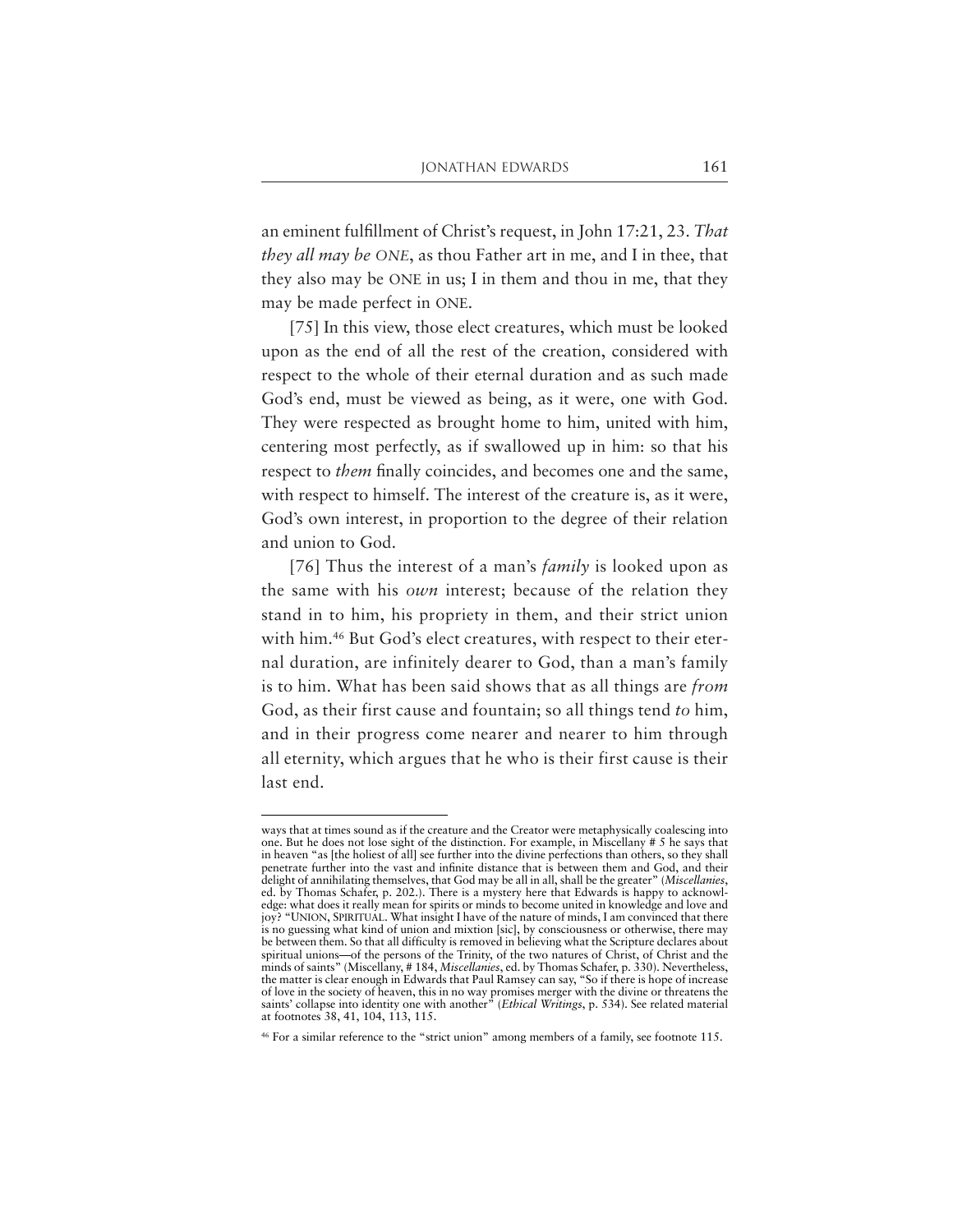#### **SECTION FOUR**

SOME OBJECTIONS CONSIDERED, WHICH MAY BE MADE AGAINST THE REASONABLENESS OF WHAT HAS BEEN SAID OF GOD MAKING HIMSELF HIS LAST END

#### [OBJECTION ONE]

## *Does not Edwards's view make God dependent on creation for his own completeness?*

[77] **OBJECTION 1.** Some may object against what has been said as being inconsistent with God's absolute independence and immutability: particularly, as though God were inclined to a communication of his fullness and emanations of his own glory, as being his own most glorious and complete state.47 It may be thought that this does not well consist with God, being self-existent from all eternity; absolutely perfect in himself, in the possession of infinite and independent good. And that, in general, to suppose that God makes himself his end in the creation of the world seems to suppose that he aims at some interest or happiness of his own, not easily reconcilable with his being perfectly and infinitely happy in himself.

[78] If it could be supposed that God needed any thing, or that the goodness of his creatures could extend to him, or that they could be profitable to him, it might be fit that God should make himself and his own interest his highest and last end in creating the world. But seeing that God is above all need and all capacity of being made better or happier in any respect, to what purpose should God make himself his end, or seek to advance himself in any respect by any of his works? How absurd is it to suppose that God should do such great things with a view to obtain what he is already most perfectly possessed of, and was so from all eternity, and therefore cannot now possibly need, nor with any color of reason be supposed to seek!

<sup>&</sup>lt;sup>47</sup> That is, it may not seem that a state of overflowing communication in creation should be viewed "as being [God's] own most glorious and complete state." This may seem to imply dependence on creation for being in a "complete state.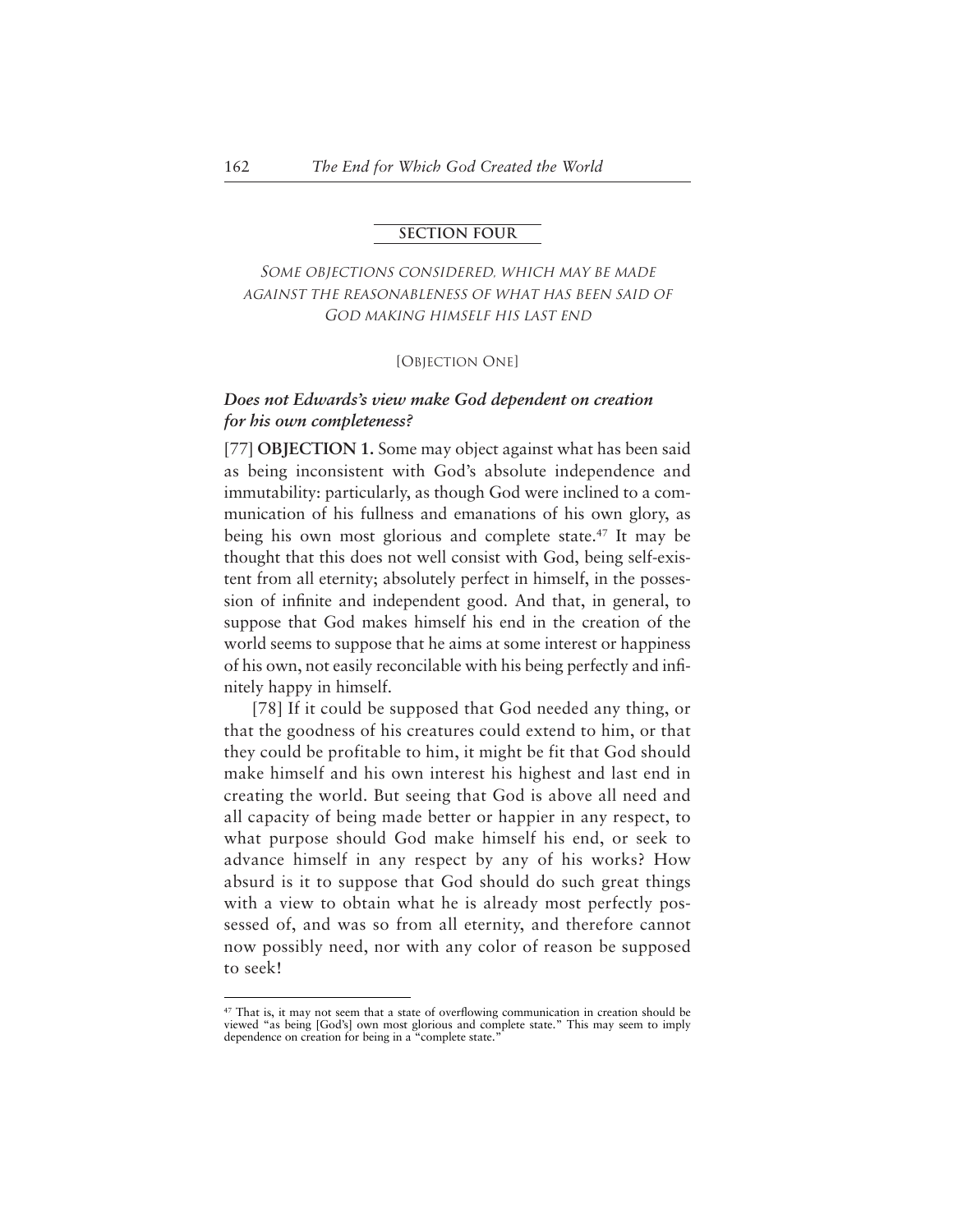#### [FIRST ANSWER TO OBJECTION ONE]

[79] *Answer 1.* Many have wrong notions of God's happiness, as resulting from his absolute self-sufficience, independence, and immutability. Though it be true that God's glory and happiness are in and of himself, are infinite and cannot be added to, and unchangeable, for the whole and every part of which he is perfectly independent of the creature; yet it does not hence follow, nor is it true, that God has no real and proper delight, pleasure, or happiness in any of his acts or communications relative to the creature or effects he produces in them, or in any thing he sees in the creature's qualifications, dispositions, actions and state.

# *God delights in our happiness, seeing it as a work of his own goodness*

[80] God may have a real and proper pleasure or happiness in seeing the *happy state* of the creature; yet this may not be different from his delight in himself, being a delight in his own infinite goodness, or the exercise of that glorious propensity of his nature to diffuse and communicate himself, and so gratifying this inclination of his own heart. This delight which God has in his creature's happiness cannot properly be said to be what God receives from the creature. For it is only the effect of his own work in and communications to the creature, in making it and admitting it to a participation of his fullness, as the sun receives nothing from the jewel that receives its light and shines only by a participation of its brightness.

# *God delights in our holiness*

## *seeing it as an infusion of his own beauty*

[81] With respect also to the creature's *holiness*; God may have a proper delight and joy in imparting this to the creature, as gratifying hereby his inclination to communicate of his own excellent fullness. God may delight, with true and great pleasure, in beholding that beauty which is an image and communication of his own beauty, an expression and manifestation of his own loveliness. And this is so far from being an instance of his happiness not being in and from himself, that it is an evidence that he is happy in himself, or delights and has pleasure in his own beauty.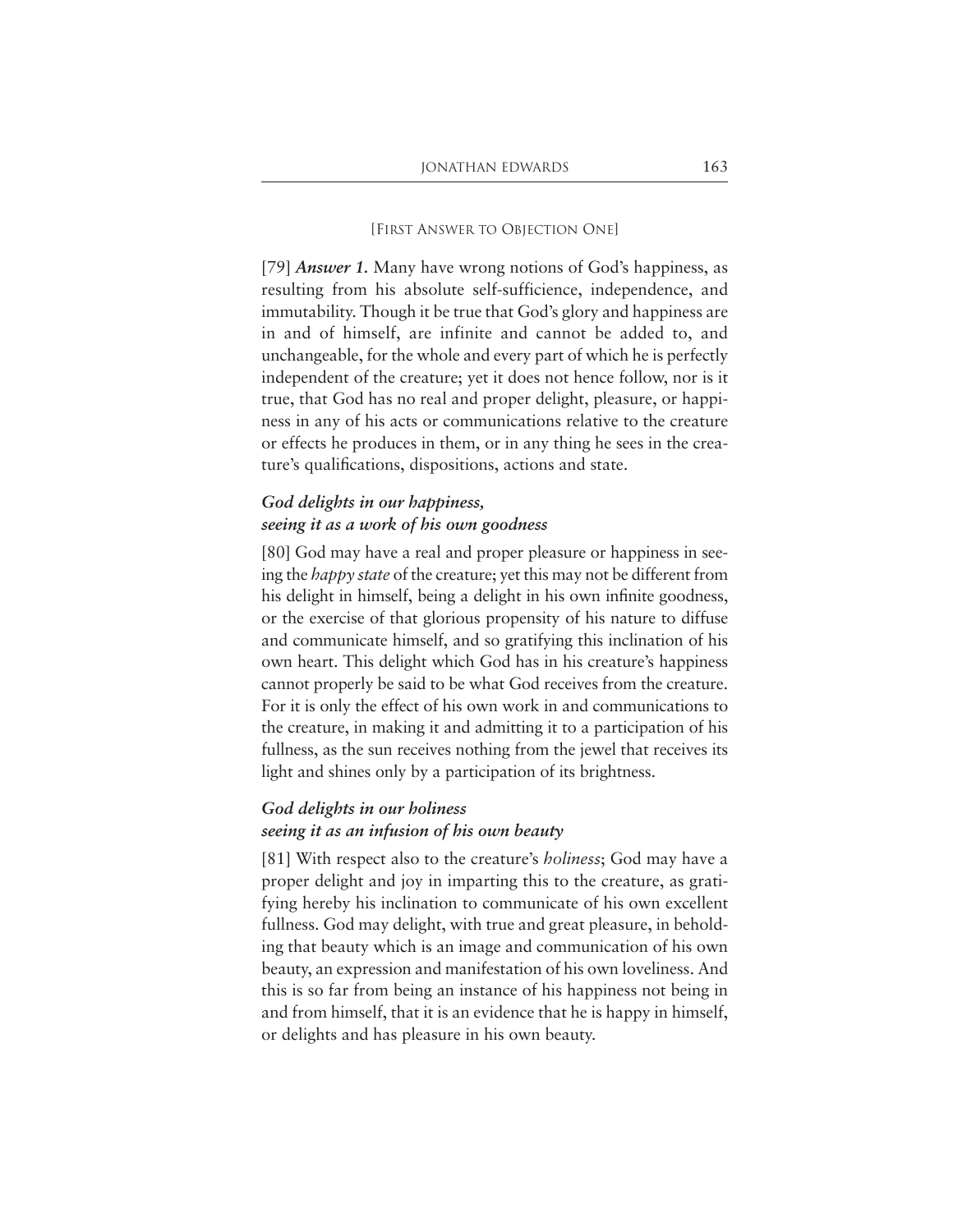[82] If he did not take pleasure in the *expression* of his own beauty, it would rather be an evidence that he does not *delight* in his own beauty, that he hath not his happiness and enjoyment in his own beauty and perfection. So that if we suppose God has real pleasure and happiness in the holy love and praise of his saints, as the image and communication of his own holiness, it is not properly any pleasure distinct from the pleasure he has in himself, but it is truly an instance of it.

# *God's delighting in the effulgence of his attributes is a delighting in himself*

[83] And with respect to God's being glorified in those perfections wherein his glory consists, expressed in their corresponding effects—as his wisdom in wise designs and well-contrived works, his power in great effects, his justice in acts of righteousness, his goodness in communicating happiness—this does not argue that his pleasure is not in himself and his own glory, but the contrary. It is the *necessary consequence* of his delighting in the glory of his nature that he delights in the emanation and effulgence of it.

# *The pleasure God has in the creature is not properly pleasure from the creature*

[84] Nor do these things argue any *dependence* in God on the creature for happiness. Though he has real pleasure in the creature's holiness and happiness, yet this is not properly any pleasure which he receives from the creature. For these things are what he *gives* the creature. They are wholly and entirely from him. His rejoicing therein is rather a rejoicing in his own acts and his own glory expressed in those acts, than a joy derived from the creature. God's joy is dependent on nothing besides his own act, which he exerts with an absolute and independent power.

# *Why God would not be so happy if his happiness were not shared by man, yet God not be dependent on the happiness of man*

[85] And yet, in some sense, it can be truly said that God has the more delight and pleasure for the holiness and happiness of his creatures. Because God would be less happy if he were less good,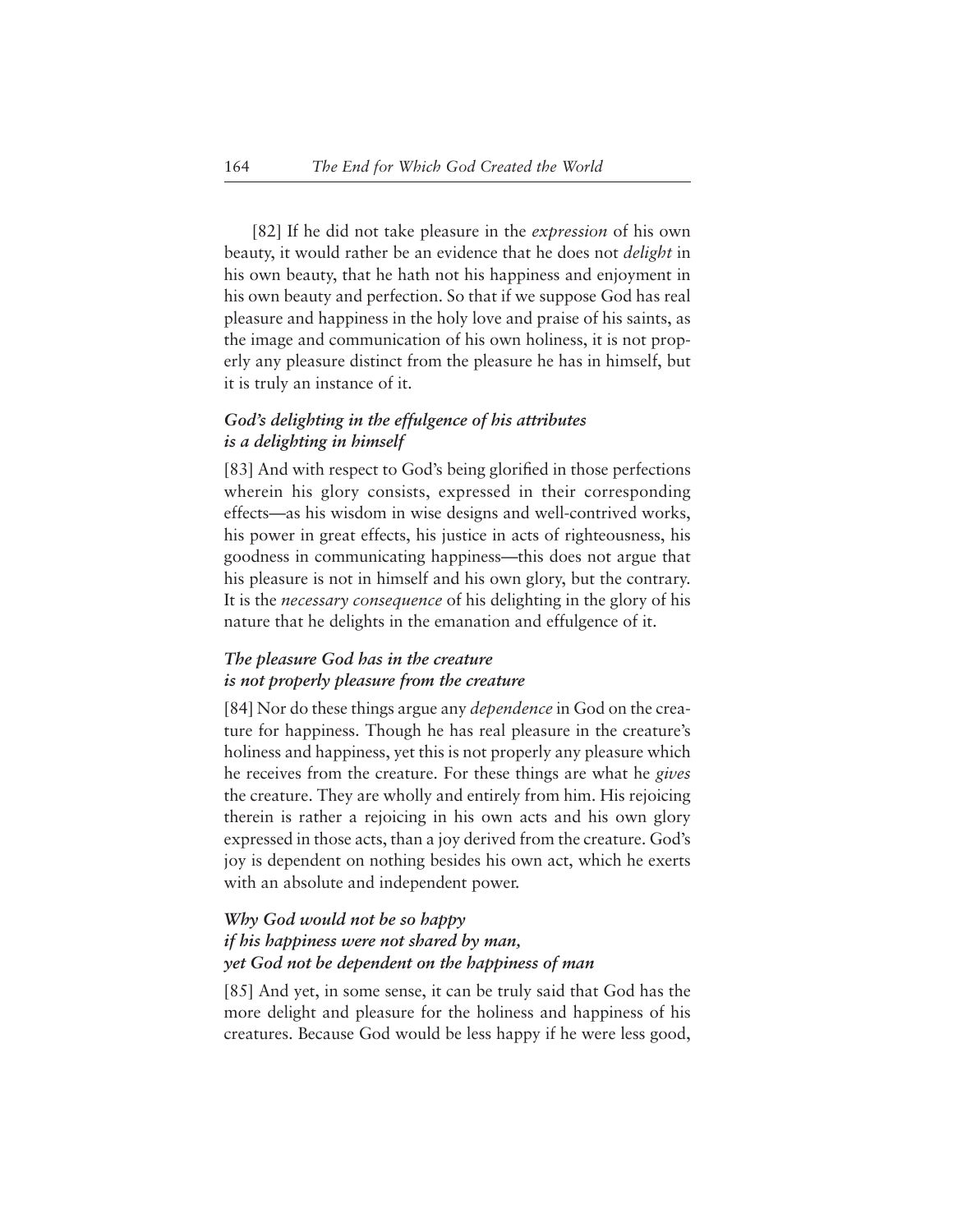or if he had not that perfection of nature which consists in a propensity of nature to diffuse his own fullness. And he would be less happy if it were possible for him to be hindered in the exercise of his goodness, and his other perfections, in their proper effects. But he has complete happiness, because he has these perfections, and cannot be hindered in exercising and displaying them in their proper effects. And this surely is not because he is dependent, but because he is independent on any other that should hinder him.<sup>48</sup>

## *How man is not profitable to God*

[86] From this view, it appears that nothing which has been said is in the least inconsistent with those expressions in Scripture that signify, "man cannot be profitable to God," &c. For these expressions plainly mean no more than that God is absolutely independent of us, that we have nothing of our own, no stock from whence we can give to God, and that no part of his happiness originates from man.

## *That a fountain is inclined to overflow is no deficiency*

[87] From what has been said, it appears that the pleasure God hath in those things which have been mentioned is rather a pleasure in diffusing and *communicating* to, than in *receiving* from, the creature. Surely, it is no argument of indigence [i.e., deprivation, poverty] in God that he is inclined to communicate of his infinite fullness. It is no argument of the emptiness or deficiency of a fountain that it is inclined to overflow.

## *All God's overflowing has been eternally present to his mind*

[88] Nothing from the creature alters God's happiness, as though it were changeable either by increase or diminution. For though these *communications* of God—these exercises, operations, and expressions of his glorious perfections, which God rejoices in—are in time; yet his *joy* in them is without beginning or

<sup>48</sup> See footnote 34. It is a crucial distinction to say "God would be less happy if he were less good," rather than to say, "God would be less happy if his creation did not exist." It is not the existence of the creation *per se* that elicits happiness in God; rather it is what creation says about the way God is, that elicits happiness in God. As Edwards said in the preceding paragraph, "God's joy is dependent on nothing besides his own act, which he exerts with an absolute and independent power.'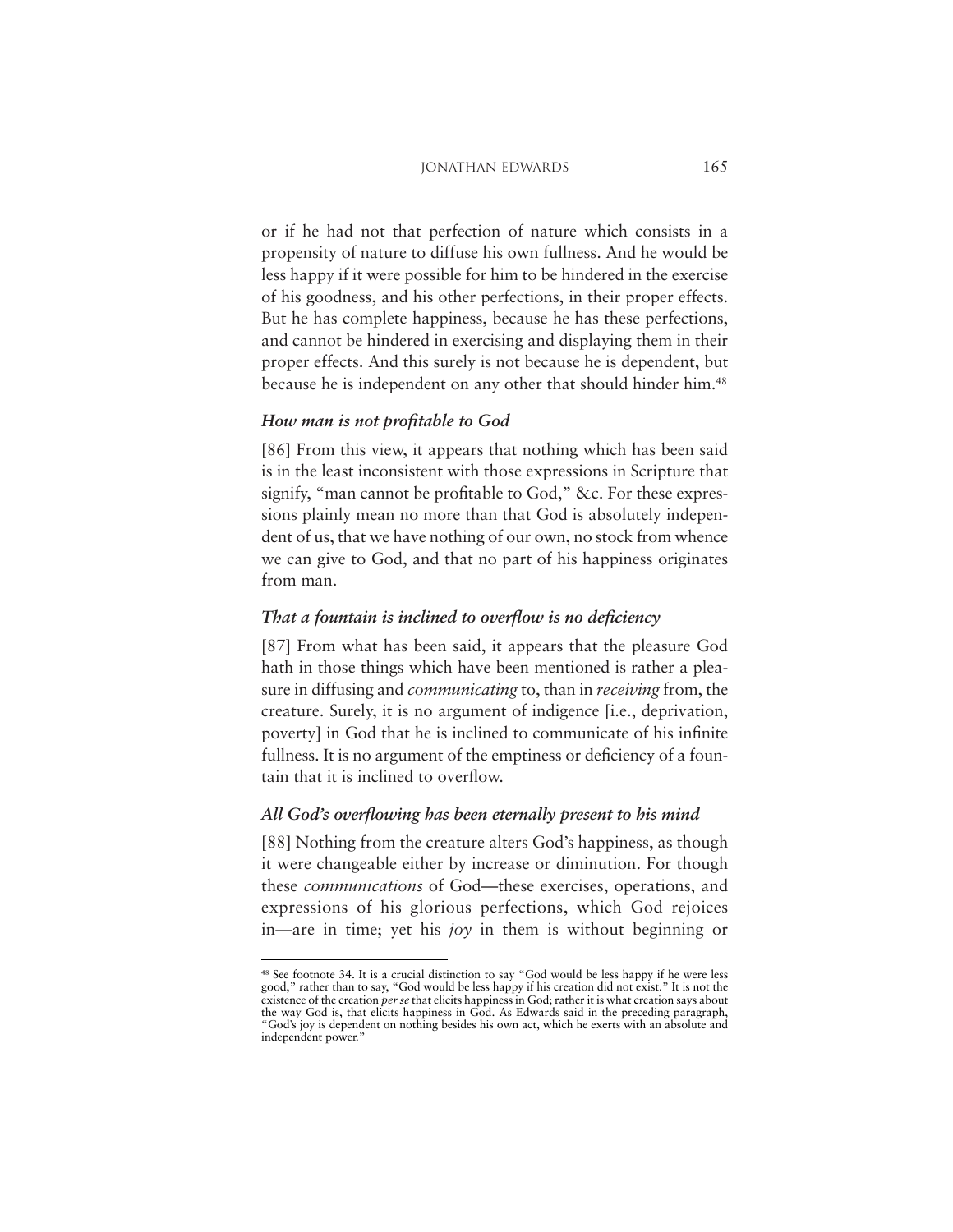change. They were always equally present in the divine mind.49 He beheld them with equal clearness, certainty, and fullness, in every respect, as he does now. They were always equally present; as with him there is no variableness or succession. He ever beheld and enjoyed them perfectly in his own independent and immutable power and will.

## [SECOND ANSWER TO OBJECTION ONE]

# *God was perfectly satisfied in himself, but was gratified in creating*

[89] *Answer 2.* If any are not satisfied with the preceding answer, but still insist on the objection, let them consider whether they can devise any other scheme of God's last end in creating the world, but what will be equally obnoxious to this objection in its full force, if there be any force in it. For if God had any last end in creating the world, then there was something in some respect future, that he aimed at, and designed to bring to pass by creating the world; something that was agreeable to his inclination or will; let that be his own glory, or the happiness of his creatures, or what it will. Now, if there be something that God seeks as agreeable or grateful [i.e., pleasing] to him, then in the accomplishment of it, he is gratified. If the last end which he seeks in the creation of the world be truly a thing grateful [i.e., pleasing] to him (as certainly it is, if it be truly his end, and truly the object of his will), then it is what he takes a real delight and pleasure in. But then, according to the argument of the objection, how can he have any thing future to desire or seek, who is already perfectly, eternally, and immutably satisfied in himself? What can remain for him to take any delight in or to be further gratified by, whose eternal and unchangeable delight is in himself, as his own complete object of enjoyment. Thus the objector will be pressed with his own objection, let him embrace what notion he will of God's end in the cre-

<sup>&</sup>lt;sup>49</sup> He probably has in mind Biblical teaching like that in 1 Peter 1:19-20, "[You were redeemed] with precious blood, as of a lamb unblemished and spotless, the blood of Christ. For *He was foreknown before the foundation of the world*, but has appeared in these last times for the sake of you" (emphasis added). If Christ was foreknown as a spotless lamb before the foundation of the world, then the whole plan of creation and redemption was foreknown before the world. God had the whole scope of creation and redemption in view from eternity.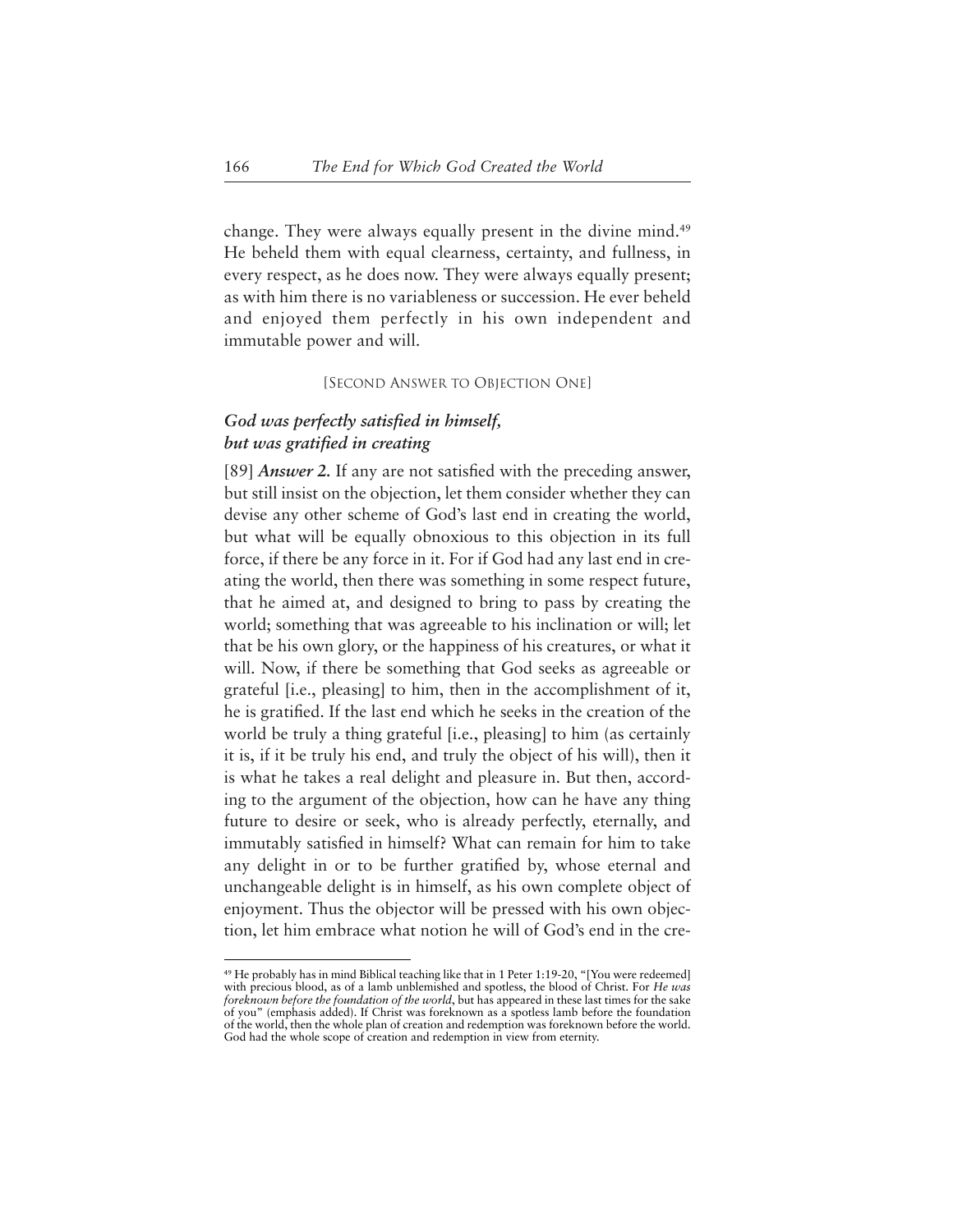ation. And I think he has no way left to answer but that which has been taken above.

[90] It may therefore be proper here to observe, that let what will be God's last end, *that* he must have a real and proper pleasure in. Whatever be the proper object of his will, he is gratified in [it]. And the thing is either grateful [i.e., pleasing] to him in itself, or for something else for which he wills it; and so is his further end. But whatever is God's last end, that he wills *for its own sake*; as grateful [i.e., pleasing] to him in itself, or in which he has some degree of true and proper pleasure. Otherwise we must deny any such thing as will in God with respect to any thing brought to pass in time; and so must deny his work of creation, or any work of his providence, to be truly voluntary.

[91] But we have as much reason to suppose that God's works in creating and governing the world are properly the fruits of his will, as of his understanding. And if there be any such thing at all as what we mean by *acts of will* in God, then he is not indifferent whether his will be fulfilled or not. And if he is not indifferent, then he is truly gratified and pleased in the fulfillment of his will. And if he has a real *pleasure* in attaining his end, then the attainment of it belongs to his *happiness*, that in which God's delight or pleasure in any measure consists. To suppose that God has pleasure in things that are brought to pass in time, only figuratively and metaphorically, is to suppose that he exercises will about these things and makes them his end only metaphorically.

## [THIRD ANSWER TO OBJECTION ONE]

#### *God goes not out of himself in what he seeks*

[92] *Answer 3.* The doctrine that makes God's *creatures* and not *himself* to be his last end is a doctrine the furthest from having a favorable aspect on<sup>50</sup> God's absolute self-sufficience and independence. It far less agrees therewith than the doctrine against which this is objected. For we must conceive of the efficient<sup>51</sup> as *depend*-

<sup>50</sup> ". . . favorable aspect on God's absolute self-sufficience . . ." = ". . . favorable view of God's absolute self-sufficience . . ." The meaning is that such a doctrine would undermine belief in God's self-sufficiency.

<sup>&</sup>lt;sup>51</sup> "The efficient" refers to God who acts efficiently, that is, effectively.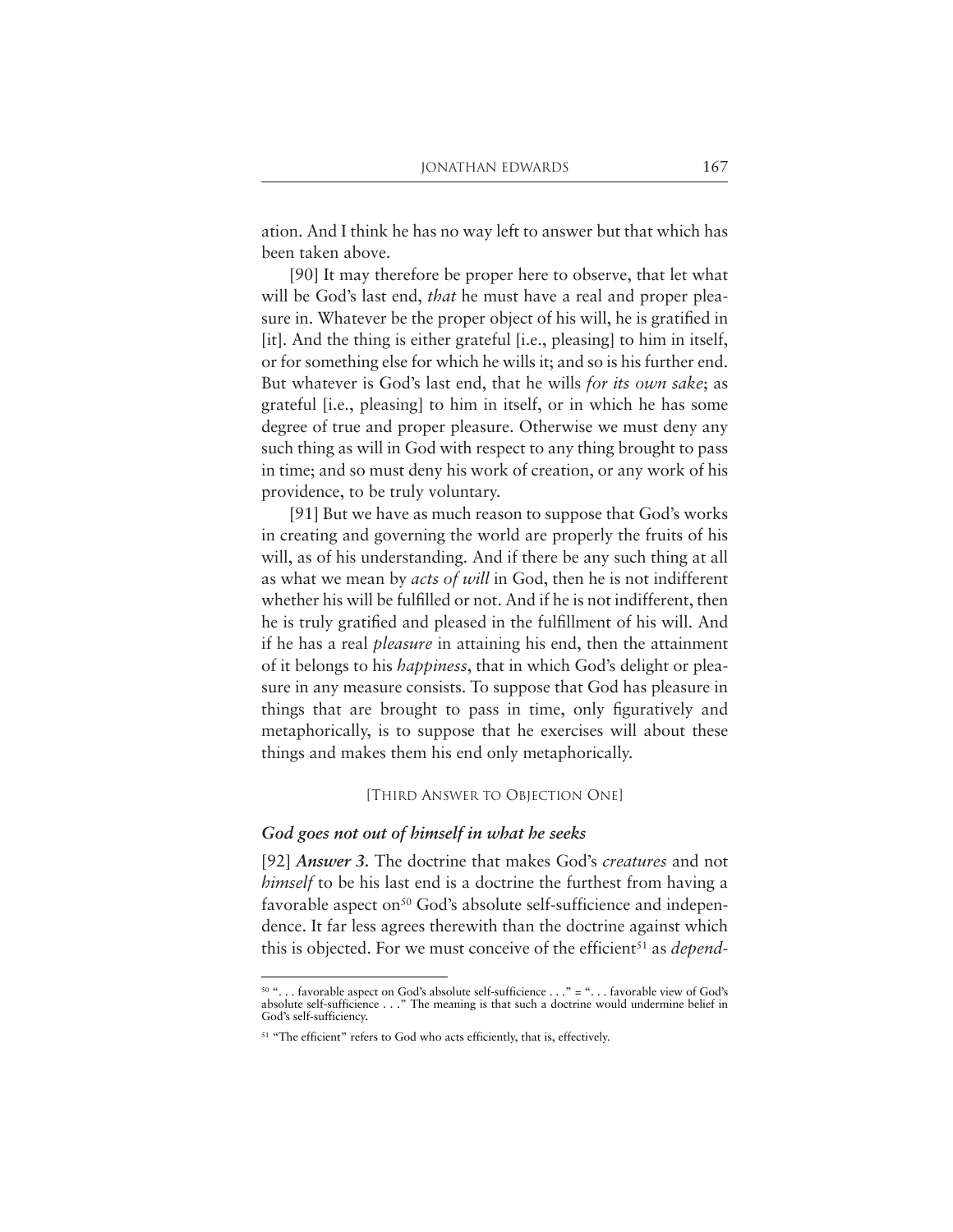*ing* on his ultimate end. He depends on this end, in his desires, aims, actions, and pursuits; so that he fails in all his desires, actions, and pursuits, if he fails of his end. Now if God himself be his last end, then in his dependence on his end, he depends on nothing but himself. If all things be of him and to him, and he the first and the last, this shows him to be all in all. He is all to himself. He goes not out of himself in what he seeks, but his desires and pursuits as they originate from, so they terminate in, himself; and he is dependent on none but himself in the beginning or end of any of his exercises or operations. But if not himself, but the creature, were his last end, then as he depends on his last end, he would be in some sort dependent on the creature.

## [OBJECTION TWO]

## *Does God do everything from a selfish spirit?*

[93] **OBJECTION 2.** Some may object that to suppose God makes himself his highest and last end is dishonorable to him, as it in effect supposes that God does everything from a selfish spirit. Selfishness is looked upon as mean and sordid in the creature; unbecoming and even hateful in such a worm of the dust as man. We should look upon a man as of a base and contemptible character who was governed, in everything he did, by selfish principles, and made his private interest his governing aim in all his conduct in life. How far then should we be from attributing any such thing to the Supreme Being, the blessed and only Potentate! Does it not become us to ascribe to him the most noble and generous dispositions and qualities, the most remote from every thing private, narrow, and sordid?

#### [FIRST ANSWER TO OBJECTION TWO]

# *If God is supremely valuable, he should value himself supremely*

[94] *Answer 1.* Such an objection must arise from a very ignorant or inconsiderate notion of the vice of selfishness and the virtue of generosity. If by selfishness be meant a disposition in any being to regard himself, this is no otherwise vicious or unbecoming than as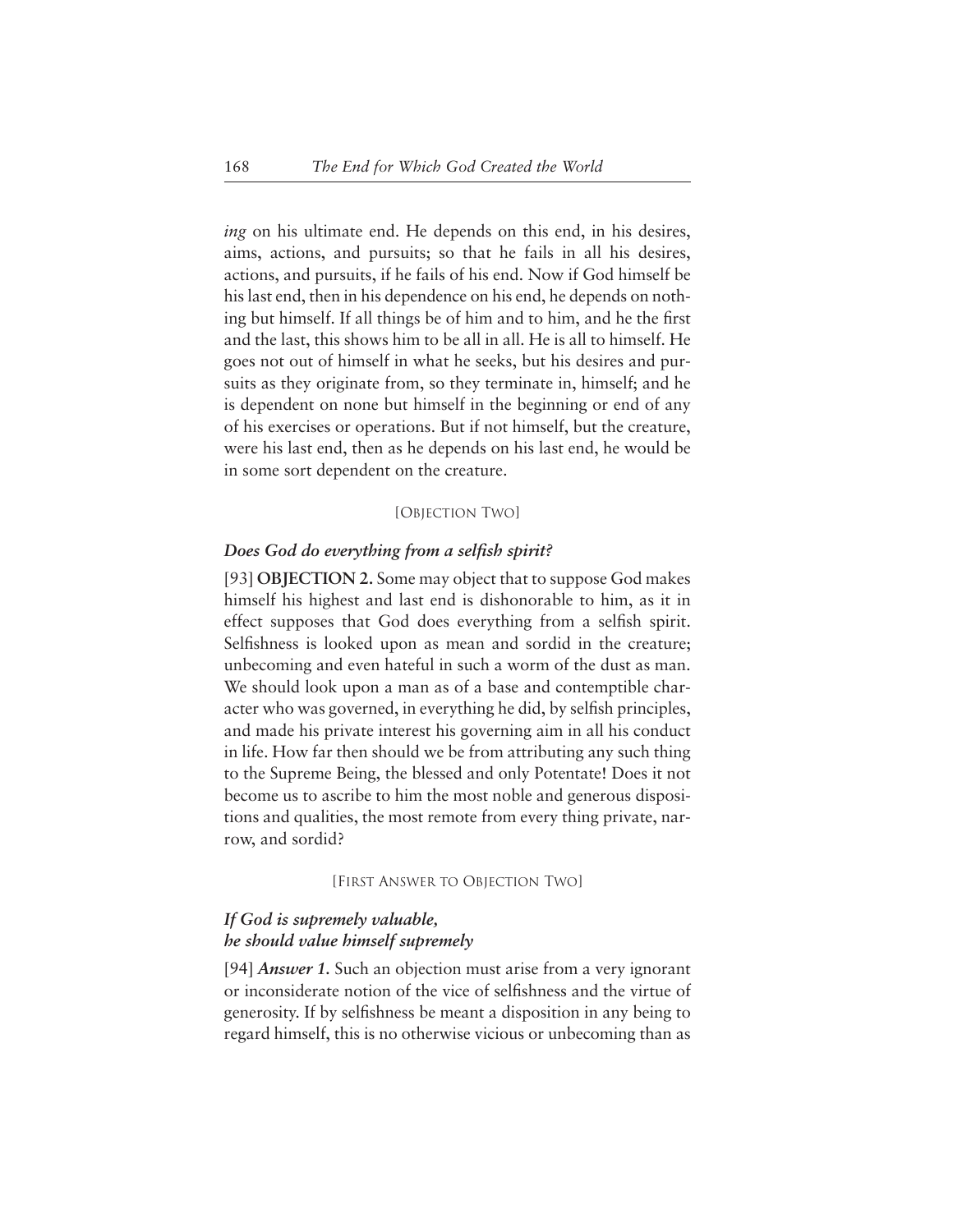one is less than a multitude; so the public weal is of greater value than his particular interest. Among created beings, one single person is inconsiderable in comparison of the generality, and so his interest is of little importance compared with the interest of the whole system. Therefore in them, a disposition to prefer self, as if it were more than all, is exceeding vicious. But it is vicious on no other account than as it is a disposition that does not agree with the nature of things, and [with] that which is indeed the greatest good. And a disposition in anyone to forego his own interest for the sake of others, is no further excellent, no further worthy [of] the name of generosity, than it is treating things according to their true value; prosecuting<sup>52</sup> something most worthy to be prosecuted; an expression of a disposition to prefer something to selfinterest that is indeed preferable in itself.

[95] But if God be indeed so great and so excellent that all other beings are as nothing to him, and all other excellency be as nothing and less than nothing and vanity in comparison with his, and if God be omniscient and infallible, and perfectly knows that he is infinitely the most valuable being, then it is fit that his heart should be agreeable to this—which is indeed the true nature and proportion of things, and agreeable to this infallible and all-comprehending understanding which he has of them, and that perfectly clear light in which he views them—and that he should value himself infinitely more than his creatures.

## [SECOND ANSWER TO OBJECTION TWO]

# *God's esteeming himself supremely is not contrary to his esteeming human happiness, since he is that happiness*

[96] *Answer 2.* In created beings, a regard to self-interest may properly be set in *opposition* to the public welfare, because the private interest of one person may be inconsistent with the public good; at least it may be so in the apprehension [i.e., perception] of that person. That which this person looks upon as his interest, may interfere with or oppose the general good. Hence his private interest may be regarded and pursued in opposition to the public. But

<sup>52</sup> "Prosecuting" in the old sense of "pursuing" or "accomplishing."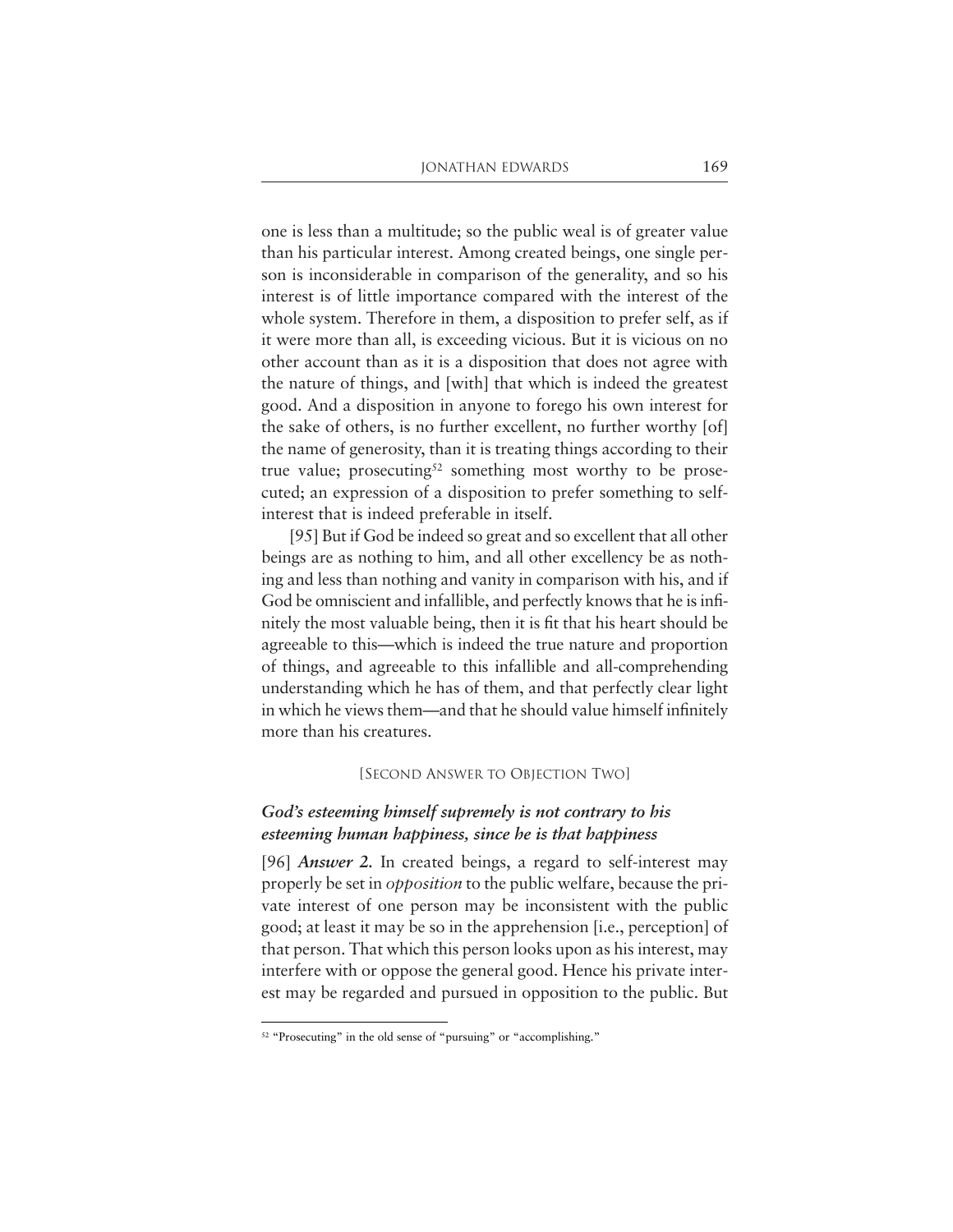this cannot be with respect to the Supreme Being, the author and head of the whole system, on whom all absolutely depend, who is the fountain of being and good to the whole. It is more absurd to suppose that his interest should be opposite to the interest of the universal system, than that the welfare of the head, heart, and vitals of the natural body, should be opposite to the welfare of the body. And it is impossible that God, who is omniscient, should apprehend his interest as being inconsistent with the good and interest of the whole.

#### [THIRD ANSWER TO OBJECTION TWO]

## *Nothing is more loving than for God to exalt himself for the enjoyment of man*

[97] *Answer 3.* God seeking himself in the creation of the world, in the manner which has been supposed, is so far from being inconsistent with the good of his creatures that it is a kind of regard to himself that inclines him to seek the good of his creature. It is a regard to himself that disposes him to diffuse and communicate himself. It is such a delight in his own internal fullness and glory that disposes him to an abundant effusion and emanation of that glory. The same disposition that inclines him to delight in his glory causes him to delight in the exhibitions, expressions, and communications of it. If there were any person of such a taste and disposition of mind that the brightness and light of the sun seemed unlovely to him, he would be willing that the sun's brightness and light should be retained within itself. But they that delight in it, to whom it appears lovely and glorious, will esteem it an amiable [i.e., pleasant, admirable] and glorious thing to have it diffused and communicated through the world.

[98] Here, by the way, it may be properly considered, whether some writers are not chargeable with inconsistence in this respect. They speak against the doctrine of GOD making himself his own highest and last end, as though this were an ignoble selfishness—when indeed he only is fit to be made the highest end, by himself and all other beings, inasmuch as he is infinitely greater and more worthy than all others—yet with regard to *creatures*, who are infinitely less worthy of supreme and ultimate regard, they sup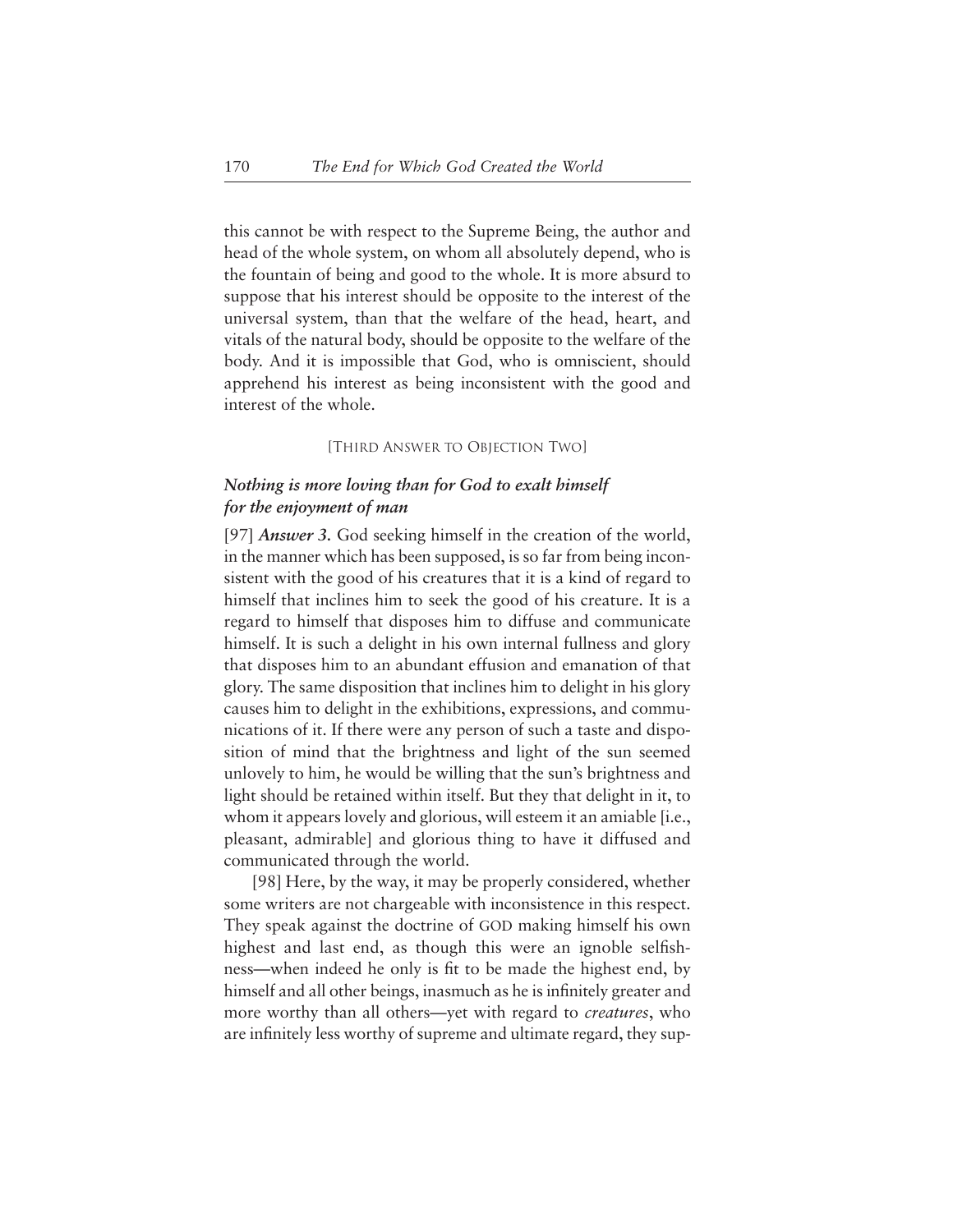pose that they necessarily, at all times, seek their own happiness and make it their ultimate end in all, even their most virtuous actions; and that this principle, regulated by wisdom and prudence, as leading to that which is their true and highest happiness, is the foundation of all virtue and every thing that is morally good and excellent in them.

## [OBJECTION THREE]

# *Is it not contemptible for God to do his works for the praise and applause of men?*

[99] **OBJECTION 3.** To what has been supposed, that God makes himself his end—in seeking that his glory and excellent perfections should be known, esteemed, loved, and delighted in by his creatures—it may be objected that this seems unworthy of God. It is considered as below a truly great man to be much influenced in his conduct by a desire of popular applause. The notice and admiration of a gazing multitude would be esteemed but a low end to be aimed at by a prince or philosopher in any great and noble enterprise. How much more is it unworthy [for] the great God to perform his magnificent works, e.g. the creation of the vast universe, out of regard to the notice and admiration of worms of the dust, that the displays of his magnificence may be gazed at and applauded by those who are infinitely more beneath him, than the meanest rabble are beneath the greatest prince or philosopher.

[100] This objection is specious. It hath a show of argument, but it will appear to be nothing but a show, if we consider,

[FIRST ANSWER TO OBJECTION THREE]

[101] *Answer 1*. Whether it be not worthy of God to regard and value what is excellent and valuable in itself, and so to take pleasure in its existence.

# *If God's glory is infinitely worthy, delighting in it and praising it is an excellent thing*

[102] It seems not liable to any doubt, that there could be no future existence worthy to be desired or sought by God, and so worthy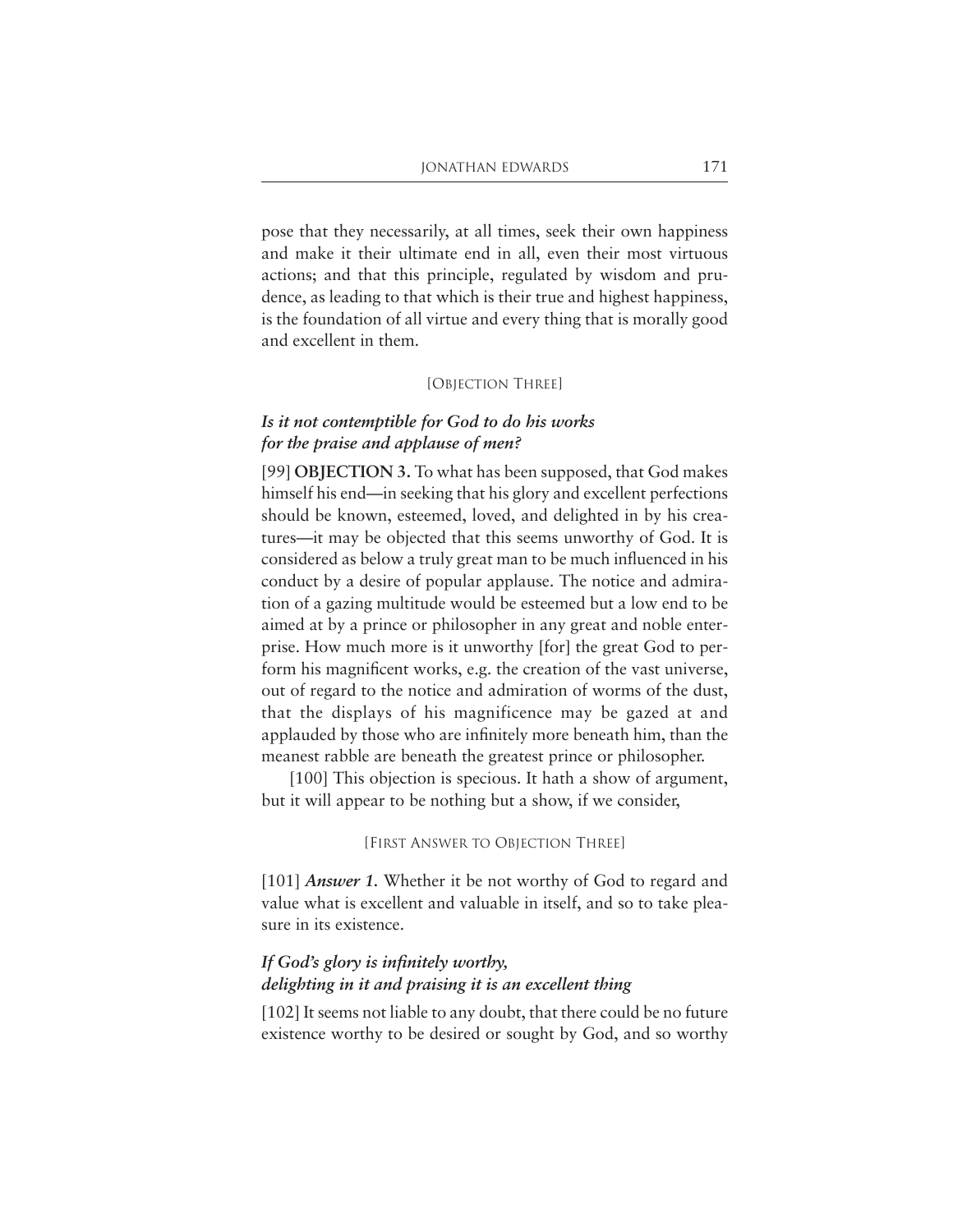to be made his end, if no future existence was valuable and worthy to be brought to effect. If, when the world was not, there was any possible future thing fit and valuable in itself, I think the knowledge of God's glory, and the esteem and love of it, must be so. Understanding and will are the highest kind of created existence. And if they be valuable, it must be in their exercise. But the highest and most excellent kind of their exercise is in some actual knowledge, and exercise of will. And certainly, the most excellent actual knowledge and will that can be in the creature is the knowledge and the love of God. And the most true excellent knowledge of God is the knowledge of his glory or moral excellence, and the most excellent exercise of the will consists in esteem and love, and a delight in his glory. If any created existence is in itself worthy to be, or any thing that ever was future is worthy of existence, such a communication of divine fullness, such an emanation and expression of the divine glory, is worthy of existence. But if nothing that ever was future was worthy to exist, then no future thing was worthy to be aimed at by God in creating the world. And if nothing was worthy to be aimed at in creation, then nothing was worthy to be God's end in creation.

# *If praising God is excellent, God would be misguided not to delight in it*

[103] If God's own excellency and glory is worthy to be highly valued and delighted in by him, then the value and esteem hereof by others is worthy to be regarded by him; for this is a necessary consequence. To make this plain let it be considered, how it is with regard to the excellent qualities of another. If we highly value the virtues and excellencies of a *friend*, in proportion, we shall approve of others' esteem of them, and shall disapprove the contempt of them. If these virtues are truly valuable, they are worthy that we should thus approve others' esteem, and disapprove their contempt of them. And the case is the same with respect to any being's *own* qualities or attributes. If he highly esteems them and greatly delights in them, he will naturally and necessarily love to see esteem of them in others and dislike their disesteem. And if the attributes are worthy to be highly esteemed by the being who hath them, so is the esteem of them in others worthy to be proportion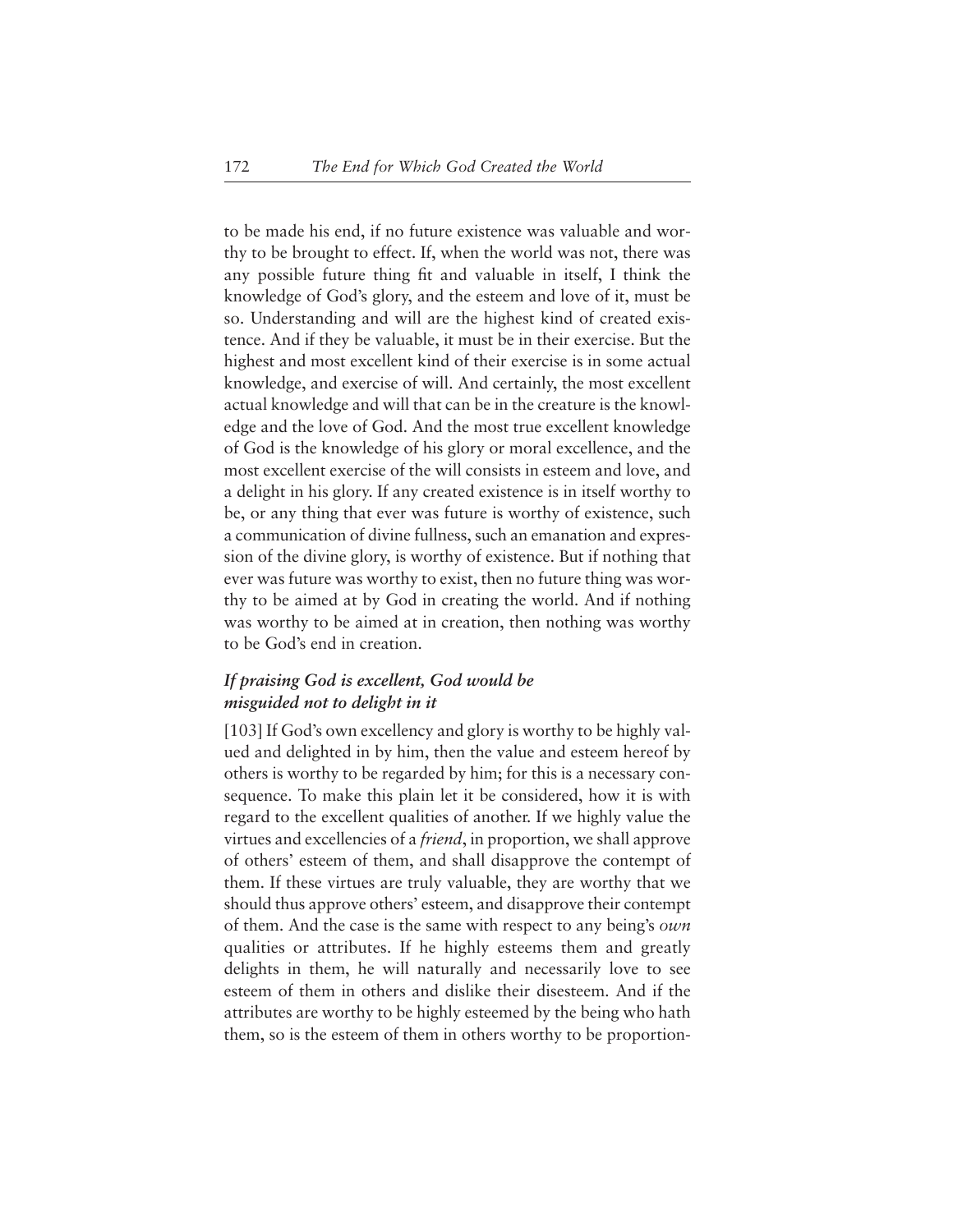ably approved and regarded. I desire it may be considered whether it be unfit that God should be displeased with contempt of himself? If not, but on the contrary, it be fit and suitable that he should be displeased with this, there is the same reason that he should be pleased with the proper love, esteem, and honor of himself.

[104] The matter may be also cleared by considering what it would become us to approve of and value with respect to any public society we belong to, e. g. our nation or country. It becomes us to love our country, and therefore it becomes us to value the just honor of our country. But the same that it becomes us to value and desire for a friend, and the same that it becomes us to desire and seek for the community, the same does it become God to value and seek for himself; that is, on supposition, that it becomes God to love himself as it does men to love a friend or the public, which I think has been before proved.

# *God prizes holiness in the creature, and holiness is essentially prizing God*

[105] Here are two things that ought particularly to be adverted to. (1) That in God, the love of himself and the love of the public are not to be distinguished, as in man: because God's being, as it were, comprehends all. His existence, being infinite, must be equivalent to universal existence. And for the same reason, [the fact] that public affection in the creature is fit and beautiful, [therefore] God's regard to himself must be so likewise. (2) In God, the love of what is fit and decent, cannot be a distinct thing from the love of himself, because the love of God is that wherein all holiness primarily and chiefly consists, and God's own holiness must primarily consist in the love of himself. And if God's holiness consists in love to himself, then it will imply an approbation of the esteem and love of him in others. For a being that loves himself, necessarily loves love to himself. If holiness in God consist chiefly in love to himself, holiness in the creature must chiefly consist in love to him. And if God loves holiness in himself, he must love it in the creature.

[106] Virtue, by such of the late philosophers as seem to be in chief repute, is placed in public affection, or general benevolence. And if the essence of virtue lies primarily in this, then the love of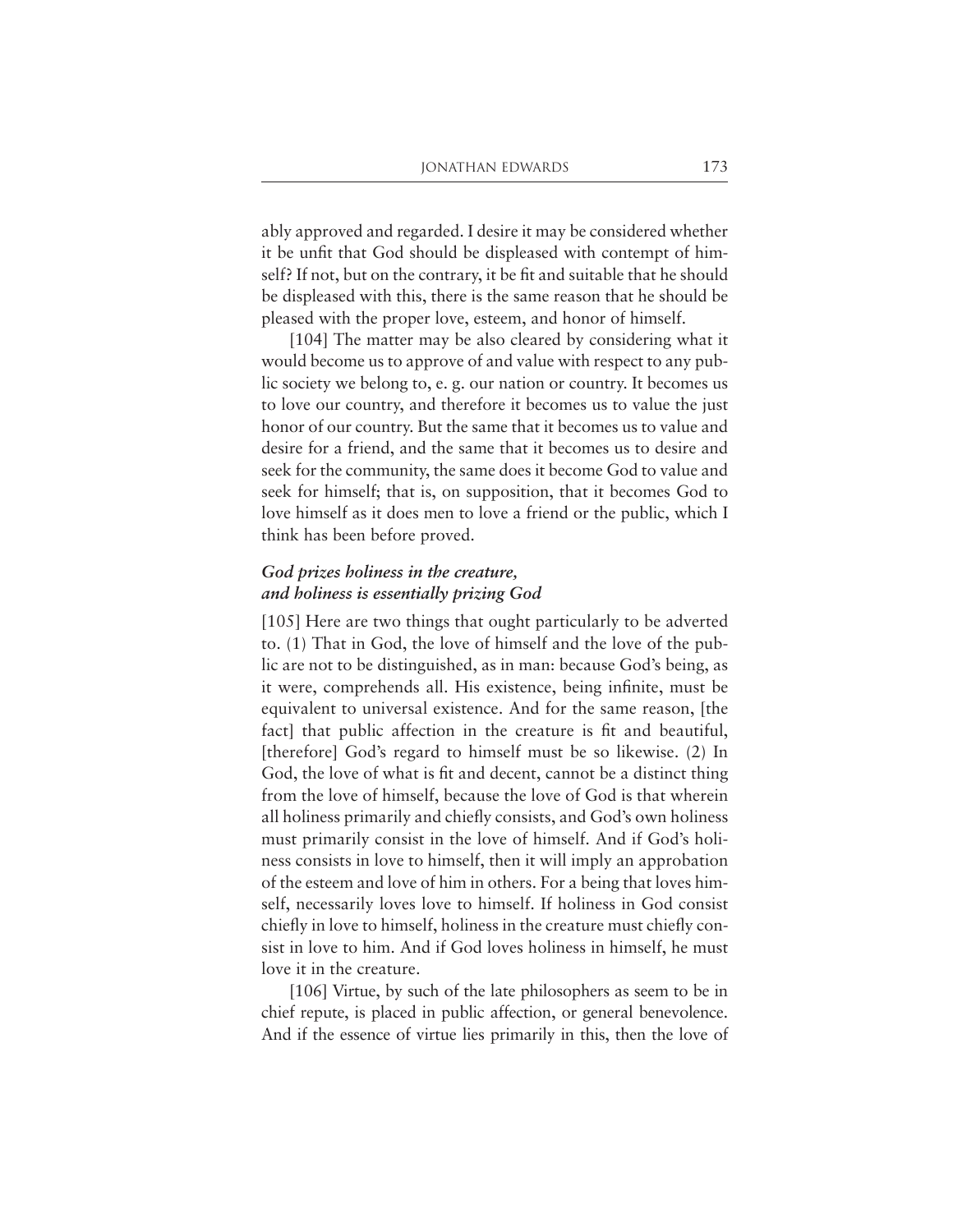virtue itself is virtuous no otherwise, than as it is implied in, or arises from, this public affection or extensive benevolence of mind. Because if a man truly loves the public, he necessarily loves love to the public.

# *Where God makes virtue his end, he makes himself his end, since virtue is goodwill toward Being, namely God*

[107] Now therefore, for the same reason, if universal benevolence in the highest sense be the same thing with benevolence to the Divine Being, who is in effect universal Being, it will follow that love to virtue itself is no otherwise virtuous, than as it is implied in, or arises from, love to the Divine Being.53 Consequently, God's own love to virtue is implied in love to himself, and is virtuous no otherwise than as it arises from love to himself. So that God's virtuous disposition, appearing in love to holiness in the creature, is to be resolved into the same thing with love to himself. And consequently, whereinsoever he makes *virtue* his end, he makes *himself* his end. In fine, God being as it were an all-comprehending Being, all his moral perfections—his holiness, justice, grace, and benevolence—are some way or other to be resolved into a supreme and infinite regard to himself; if so, it will be easy to suppose that it becomes him to make himself his supreme and last end in his works.

[108] I would here observe, by the way, that if any insist that it becomes God to love and take delight in the virtue of his creature for its *own* sake, in such a manner as not to love it from regard to *himself*; this will contradict a former objection against God taking pleasure in communications of himself; *viz.* that inasmuch as God is perfectly independent and self-sufficient, therefore all his happiness and pleasure consists in the enjoyment of himself. So that if the same persons make both objections, they must be inconsistent with themselves.

 $53$  The idea that virtue is "benevolence to being in general" is the thesis of Edwards's treatise, *The Nature of True Virtue,* which was first published bound together with this treatise on *The End for Which God Created the World*, under the title *Two Dissertations*. Edwards intended them to be read together, as is shown in several places by his cross referencing. Today *True Virtue* may be read in Jonathan Edwards, *Ethical Writings*, ed. by Paul Ramsey, in: *The Works of Jonathan Edwards*, vol. 8 (New Haven: Yale University Press, 1989), pp. 537-628; or in: Jonathan Edwards, *The Works of Jonathan Edwards*, vol. 1 (Edinburgh: Banner of Truth Trust, 1974), pp. 122-142. Or Jonathan Edwards, *The Nature of True Virtue*, ed. by William K. Frankena (Ann Arbor, MI, The University of Michigan Press, 1960).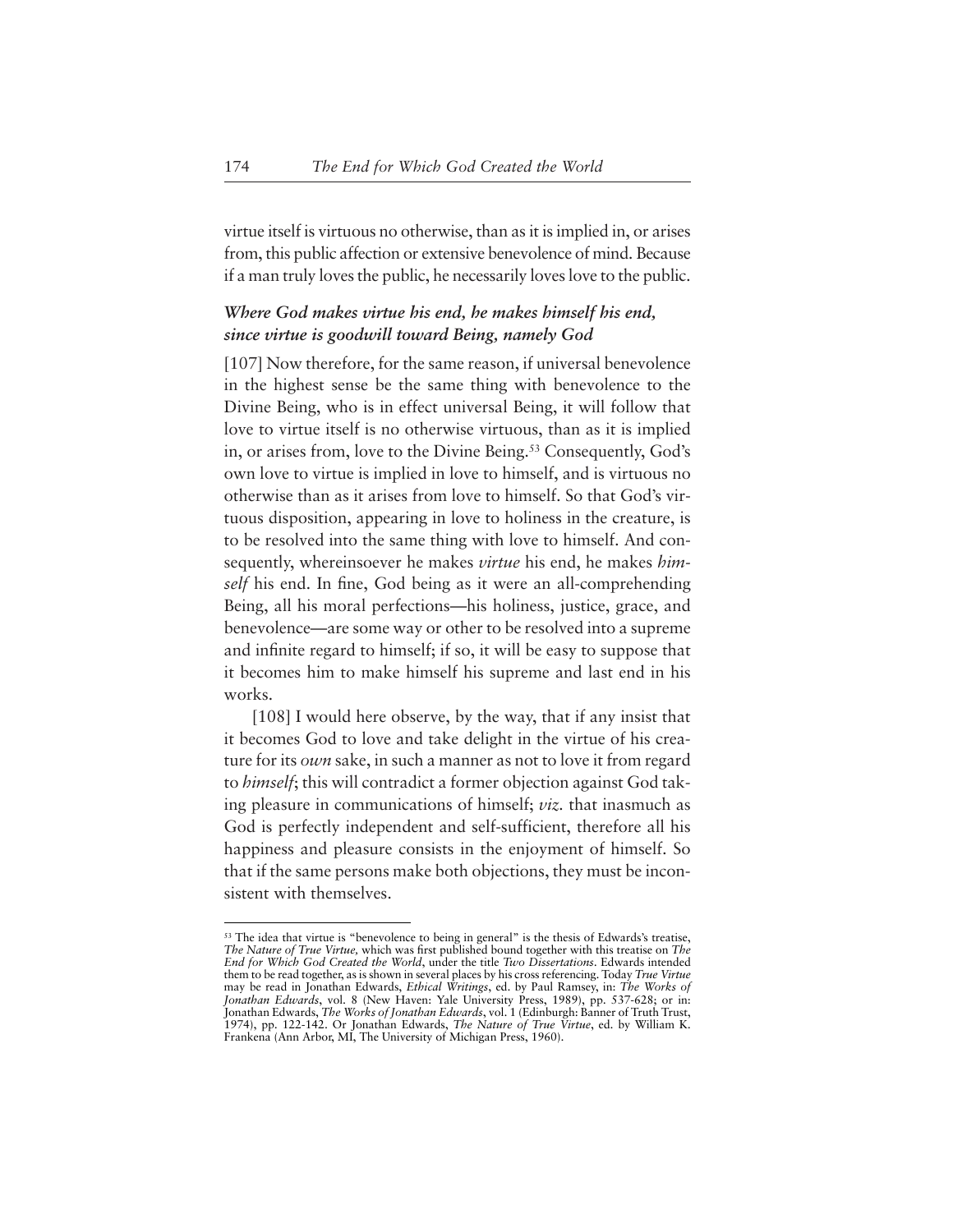#### [SECOND ANSWER TO OBJECTION THREE]

# *That the praise of God comes from lowly creatures only highlights the glory of grace*

[109] *Answer 2.* I would observe, that it is not unworthy of God to take pleasure in that which is in itself fit and amiable [i.e., pleasant, admirable], even in those that are infinitely below him. If there be infinite grace and condescension in it, yet these are not unworthy of God, but infinitely to his honor and glory.

[110] They who insist that God's own glory was not an ultimate end of his creation of the world, but the happiness of his creatures, do it under a color of exalting God's benevolence to his creatures. But if his love to them be so great, and he so highly values them as to look upon them [as] worthy to be his *end* in all his great works, as they suppose, they are not consistent with themselves in supposing that God has so little value for their love and esteem. For as the nature of love, especially great love, causes him that loves to value the esteem of the person beloved; so, that God should take pleasure in the creature's just love and esteem will follow from God's love both to himself and to his creatures. If he esteem and love himself, he must approve of esteem and love to himself, and disapprove the contrary. And if he loves and values the creature, he must value and take delight in their *mutual* love and esteem.

## [THIRD ANSWER TO OBJECTION THREE]

[111] *Answer 3.* As to what is alleged, that it is unworthy of great men to be governed in their conduct and achievements by a regard to the applause of the populace, I would observe, What makes their applause worthy of so little regard is their ignorance, giddiness, and injustice. The applause of the multitude very frequently is not founded on any just view of things, but on humour, mistake, folly, and unreasonable affections. Such applause deserves to be disregarded. But it is not beneath a man of the greatest dignity and wisdom, to value the wise and just esteem of others, however inferior to him. The contrary, instead of being an expression of greatness of mind, would show a haughty and mean spirit. It is such an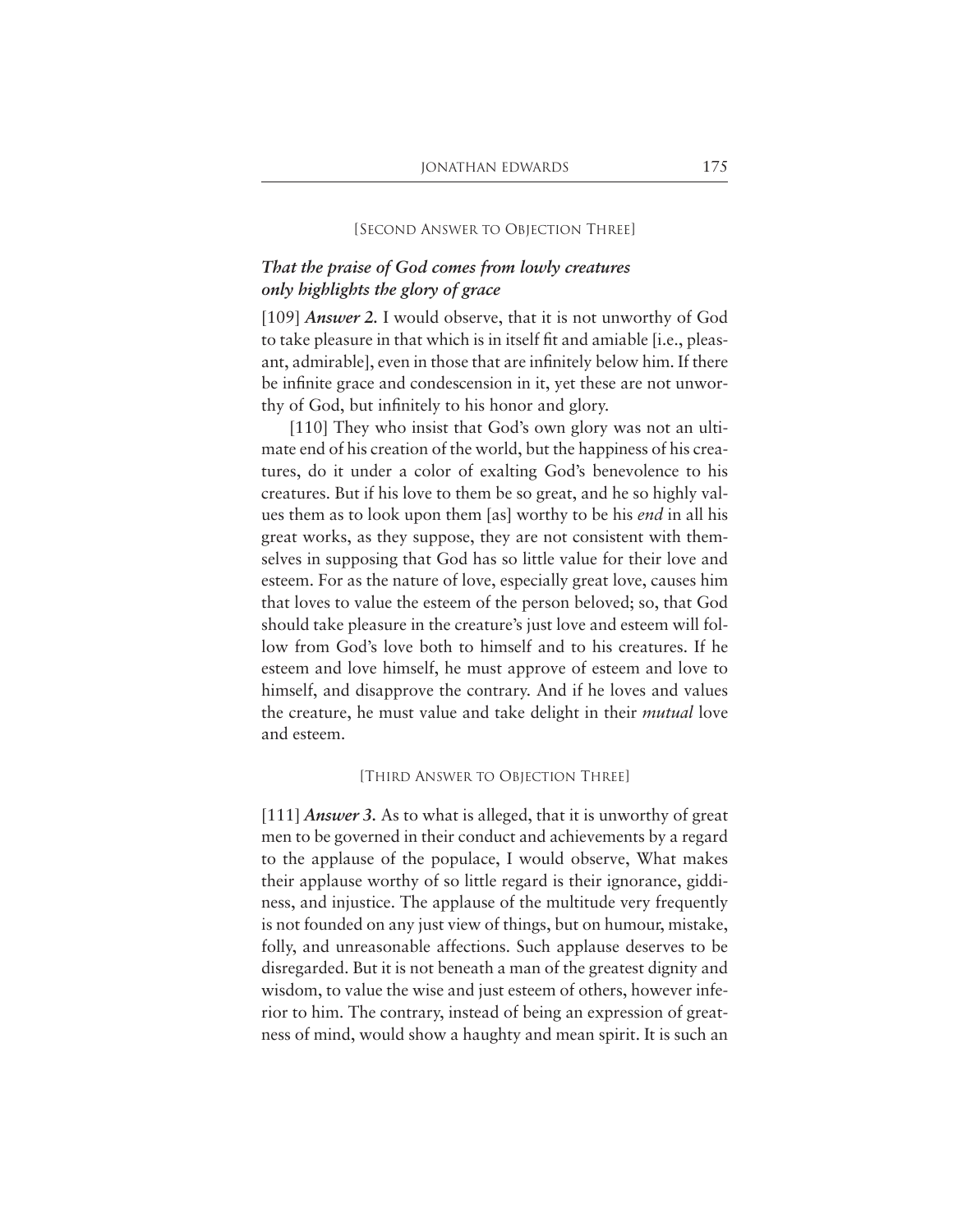esteem in his creatures that God regards, for such an esteem only is fit and amiable [i.e., pleasant, admirable] in itself.

## [OBJECTION FOUR]

# *Creatures are less obliged to be thankful to God for what he does for his own sake*

[112] **OBJECTION 4.** To suppose that God makes himself his ultimate end in the creation of the world derogates from the freeness of his goodness in his beneficence to his creatures, and from their obligations to gratitude for the good communicated. For if God, in communicating his fullness, makes himself his end, and not the creatures, then what good he does, he does for himself, and not for them; for his sake, and not theirs.

## [ANSWER TO OBJECTION FOUR]

#### *God's glory and the creature's good are not at odds*

[113] *Answer.* God and the creature, in the emanation of the divine fullness, are not properly set in opposition, or made the opposite parts of a disjunction. Nor ought God's glory and the creature's good to be viewed as if they were properly and entirely distinct in the objection. This supposes that God having respect to his glory, and [to] the communication of good to his creatures, are things altogether different; that God communicating his fullness for *himself,* and his doing it for *them*, are things standing in a proper disjunction and opposition. Whereas, if we were capable of more perfect views of God and divine things, which are so much above us, it probably would appear very clear, that the matter is quite otherwise, and that these things, instead of appearing entirely distinct, are *implied* one in the other.

# *God, in seeking the diffusion of his glory, seeks the creature's glory and happiness*

[114] God in seeking his glory seeks the good of his creatures, because the emanation of his glory (which he seeks and delights in, as he delights in himself and his own eternal glory) implies the communicated excellency and happiness of his creatures. And in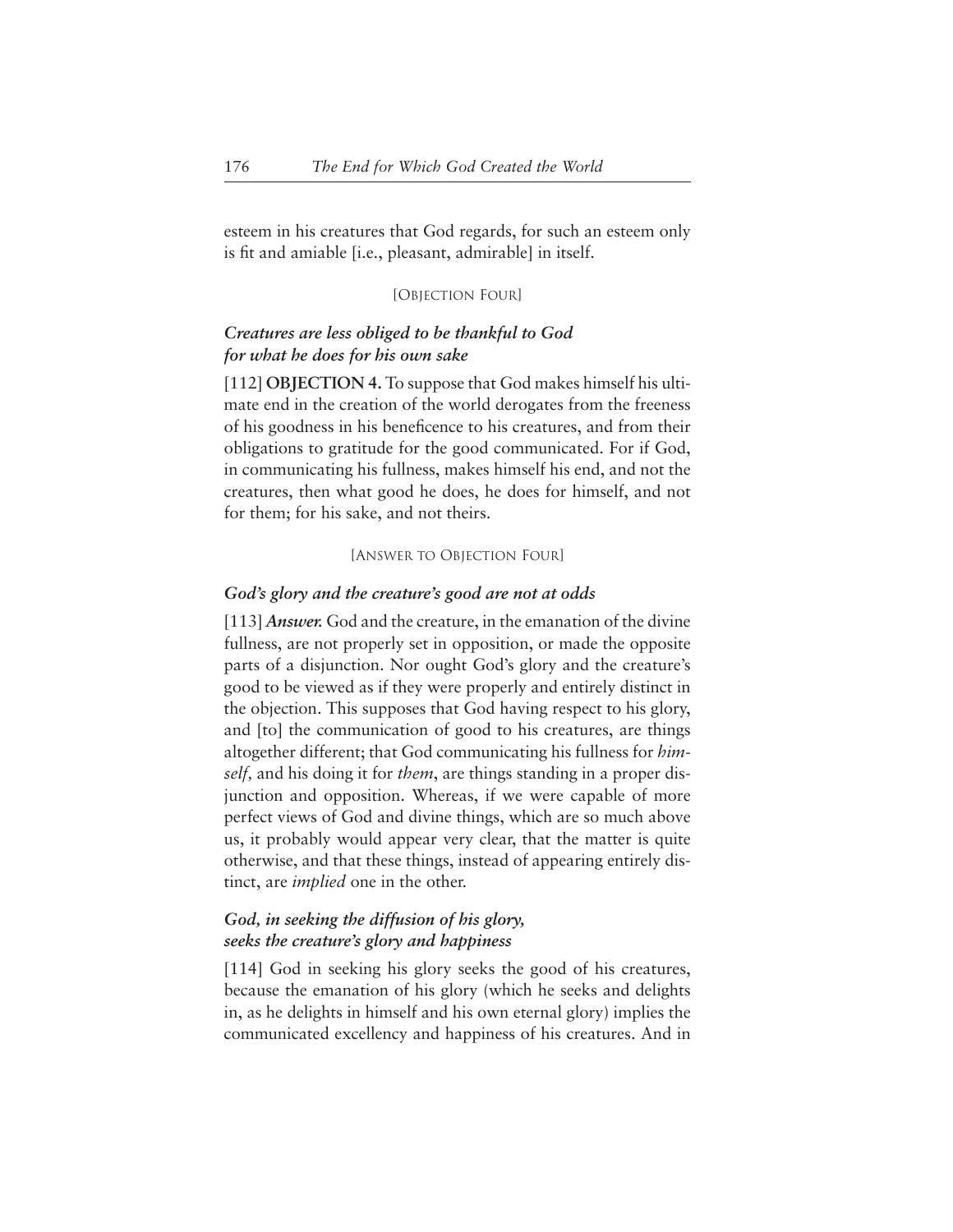communicating his fullness for them, he does it for himself, because their good, which he seeks, is so much in union and communion with himself. God is their good. Their excellency and happiness is nothing but the emanation and expression of God's glory. God, in seeking their glory and happiness, seeks himself, and in seeking himself, *i.e.* himself diffused and expressed (which he delights in, as he delights in his own beauty and fullness), he seeks their glory and happiness.

# *The creature moves forever nearer to union with God, so that God's respect to the creature is an ever more perfect respect to himself*

[115] This will the better appear if we consider the degree and manner in which he aimed at the creature's excellency and happiness in creating the world, *viz.* during the whole of its designed eternal duration, in greater and greater nearness and strictness of union with himself, in his own glory and happiness, in constant progression, through all eternity. As the creature's good was viewed when God made the world, with respect to its whole duration, and eternally progressive union to, and communion with him; so the creature must be viewed as in infinitely strict union with himself.54 In this view it appears that God's respect to the *creature*, in the whole, *unites* with his respect to *himself.* Both regards are like two lines which at the beginning appear separate, but finally meet in one, both being directed to the same center. And as to the *good* of the creature itself, in its whole duration and infinite progression, it must be viewed as *infinite*, and as coming nearer and nearer to the same thing in its infinite fullness. The nearer anything comes to infinite, the nearer it comes to an identity with God.55 And if any *good*, as viewed by God, is beheld as infinite, it cannot be viewed as a distinct thing from God's own infinite glory.

<sup>54</sup> See footnote 45. Also notice that the concept of a "strict union" is applied, in the next paragraph, to the union between Christ and the church.

<sup>&</sup>lt;sup>55</sup> "Identity" is a strong word. But it can be used in different senses. There are good reasons to believe that Edwards did not intend for us to take it in the sense that God and man would merge *essentially*, or *in being*, without distinction, even though there are Biblical texts that Edwards is eager to come to terms with, such as, "that God may be all in all" (1 Cor. 15:58). See footnotes 38, 41, 45, 104, 113, 115.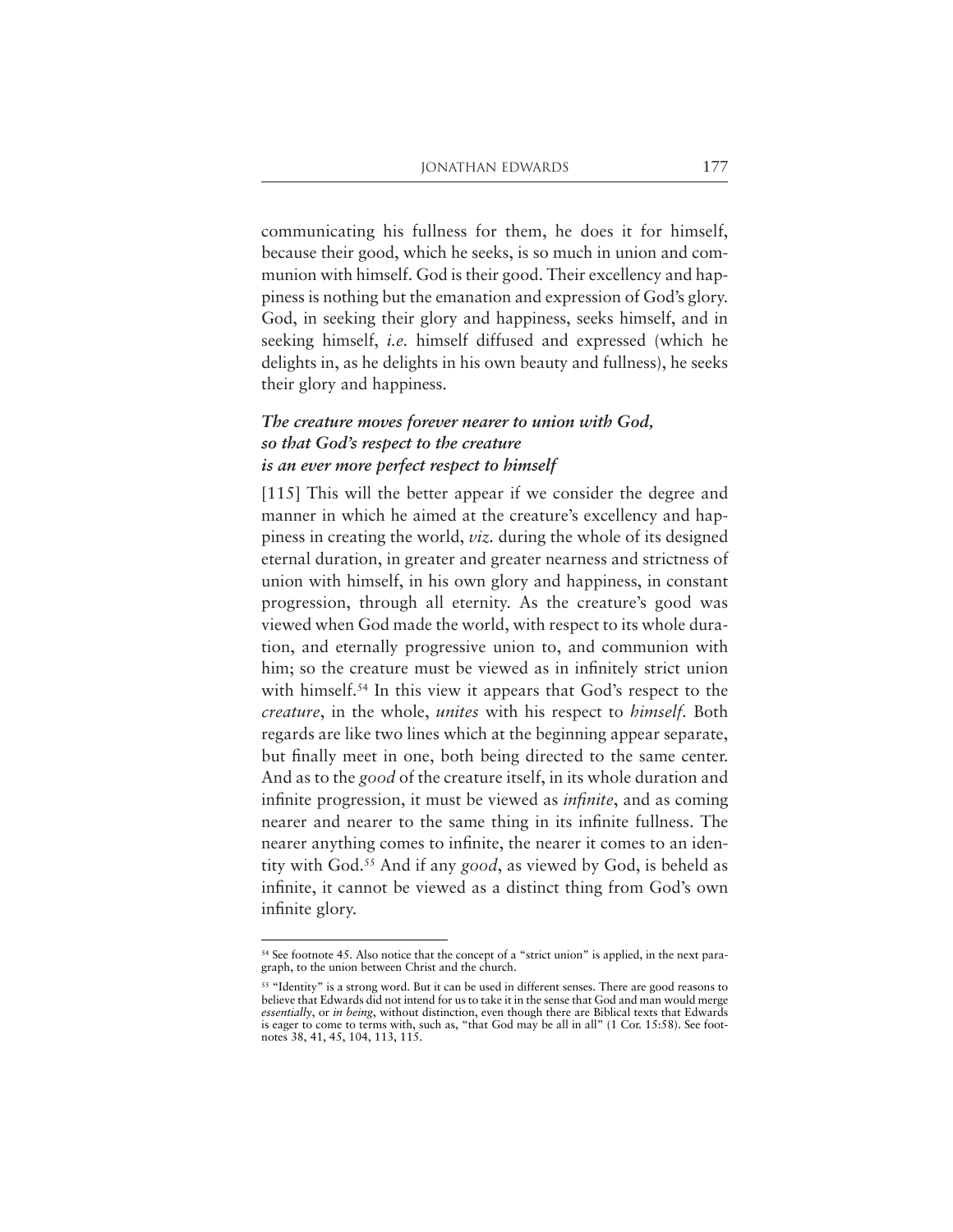## *St. Paul teaches that Christ's love to the Church is love to himself*

[116] The apostle's discourse of the great love of Christ to men, (Eph. 5:25, &c.) leads us thus to think of the love of Christ to his church, as coinciding with his love to himself, by virtue of the strict union of the church with him. "Husbands, love your wives, as Christ also loved the church, and gave himself for it—that he might present it to himself a glorious church. So ought men to love their wives, as their own bodies. He that loveth his wife loveth himself—even as the Lord [loves] the church; for we are members of his body, of his flesh, and of his bones." Now I apprehend that there is nothing in God's disposition to communicate of his own fullness to the creatures that at all derogates from the excellence of it, or the creature's obligation.

## *God is no less good because the good he imparts is himself*

[117] God's disposition to cause his own infinite fullness to flow forth is not the less properly called his *goodness* because the good he communicates is what he delights in, as he delights in his own glory. The creature has no less benefit by it; neither has such a disposition less of a direct tendency to the creature's benefit. Nor is this disposition in God to diffuse his own good the less excellent, because it is implied in his love to himself. For his love to himself does not imply it any otherwise, but as it implies a love to whatever is worthy and excellent. The emanation of God's glory is in itself worthy and excellent, and so God delights in it; and this delight is implied in his love to his own fullness, because that is the fountain, the sum and comprehension of every thing that is excellent.

# *God's acting from delight in his glory does not diminish the freedom of his action*

[118] Nor does God's inclination to communicate good from regard to himself, or delight in his own glory, at all diminish the freeness of his beneficence. This will appear, if we consider particularly in what ways doing good to others from self-love, may be inconsistent with the freeness of beneficence. And I conceive there are only these two ways,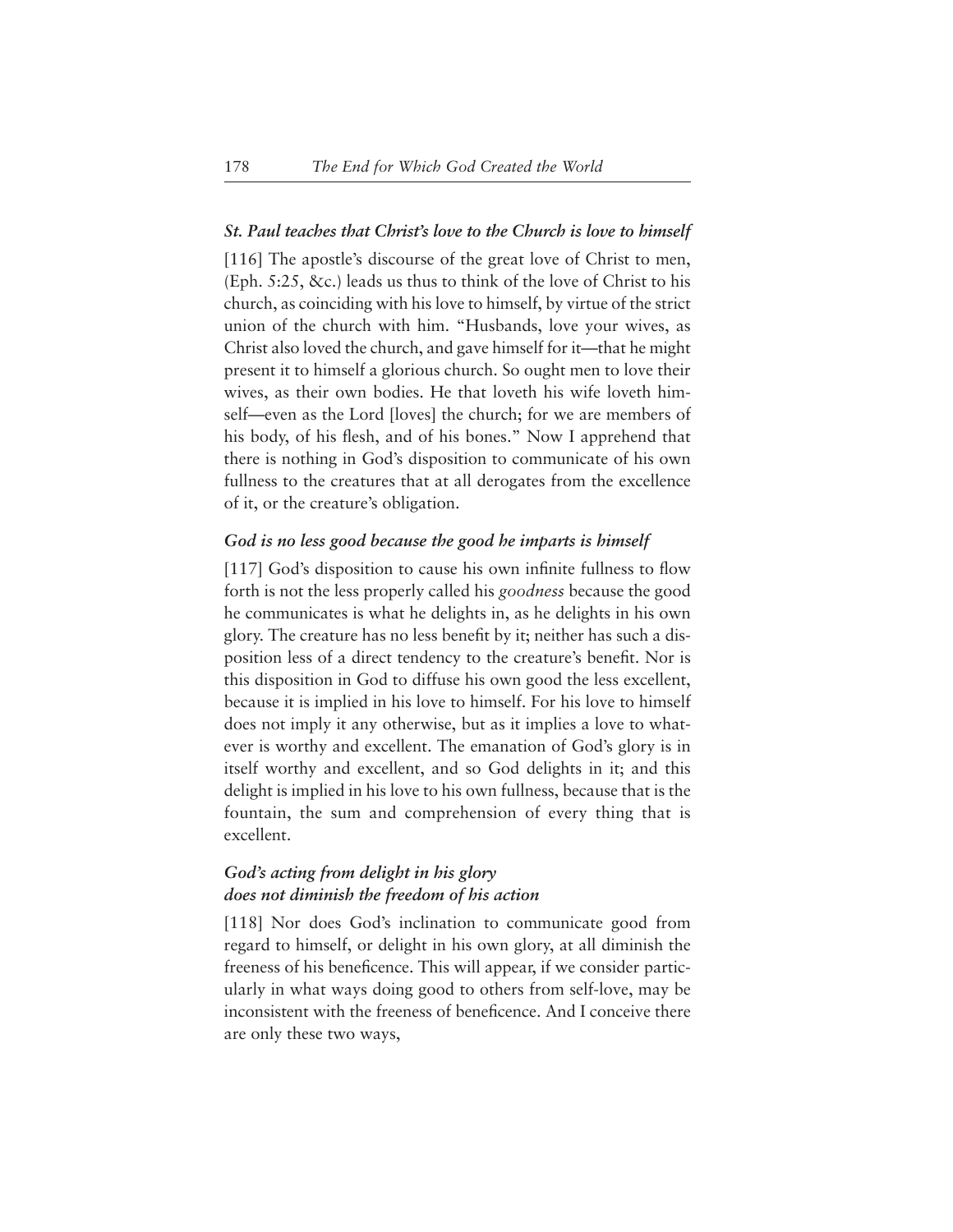# *Free benevolence consists in acting benevolently from delight in it*

[119] When any does good to another from confined self-love, which is *opposite* to a general benevolence. This kind of self-love is properly called *selfishness*. In some sense, the most benevolent, generous person in the world seeks his *own* happiness in doing good to others, because he places his happiness in their good. His mind is so enlarged as to take them, as it were, into himself. Thus when they are happy, he feels it; he partakes with them and is happy in their happiness. This is so far from being inconsistent with the freeness of beneficence that, on the contrary, free benevolence and kindness consists in it. The most free beneficence that can be in men is doing good, not from a confined selfishness, but from a disposition to general benevolence or love to being in general.

# *God's self-love cannot be selfishly confined because the whole of creation is an expression of himself*

[120] But now, with respect to the Divine Being there is no such thing as confined selfishness in him, or a love to himself *opposite* to general benevolence. It is impossible, because he comprehends all entity and all excellence in his own essence.<sup>56</sup> The eternal and infinite Being is, in effect, *being in general,* and comprehends universal existence. God, in his benevolence to his creatures, cannot have his heart enlarged in such a manner as to take in beings who are originally out of himself, distinct and independent. This can-

<sup>&</sup>lt;sup>56</sup> Before jumping to the conclusion that Edwards is a pantheist, one must ponder what he says a few lines later at the end of this chapter: "I confess there is a degree of indistinctness and obscurity in the close consideration of such subjects and a great imperfection [!] in the expressions we use concerning them, arising unavoidably from the infinite sublimity of the subject and the incomprehensibleness of those things that are divine" (¶ 124). What does "comprehend" mean in this sentence? And what about the next sentence: "The eternal and infinite Being is, in effect, *being in general* and comprehends universal existence"—do these words only allow a pantheistic interpretation? What does "in effect" signal? Does the use of the word "creatures" in the next sentence affect the way we think of all being *comprehended* in God? Moreover, we must keep many other things in mind that Edwards has said elsewhere, especially footnote 45, where we argued against the merging of creation and Creator in a final metaphysical sense. It seems to me that Edwards is trying to come to terms with at least two things here. One is the philosophical implication that "an infinite Being, who exists alone from eternity" (read further in ¶ 120) cannot confront being except what comes from his own being and is absolutely dependent on him. In this sense he comprehends all being. The other thing he is trying to come to terms with is the Biblical witness in texts like Acts 17:28, "For in him we live, and move, and have our being," Colossians 1:17, "By [in] him all things consist," 1 Corinthians 15:28, "That God may be all in all."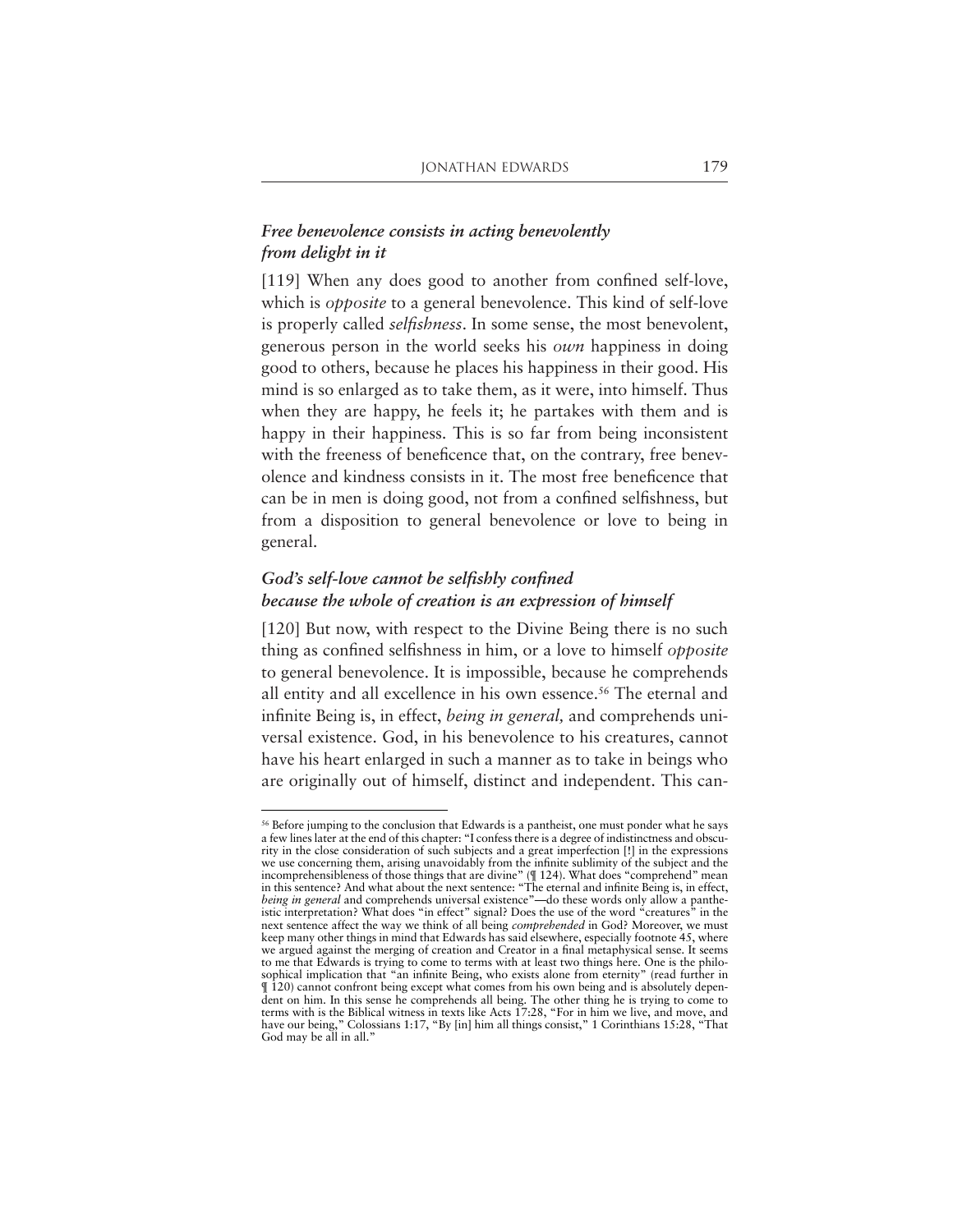not be in an infinite Being, who exists alone from eternity. But he, from his goodness, as it were, enlarges himself in a more excellent and divine manner. This is by communicating and diffusing himself; and *so*, instead of *finding*, he *makes* objects of his benevolence—not by taking what he finds distinct from himself, and so partaking of their good, and being happy in them, but—by flowing forth, and expressing himself in them, and making them to partake of him, and then rejoicing in himself expressed in them, and communicated to them.

## *God's beneficence is free because it is not constrained by anything outside himself*

[121] Another thing, in doing good to others from self-love, that derogates from the freeness of the goodness is acting from *dependence* on them for the good we need or desire. So that in our beneficence we are not self-moved, but, as it were, constrained by something without [i.e., outside] ourselves. But it has been particularly shown already that God making himself his end argues no dependence, but is consistent with absolute independence and selfsufficiency.

[122] And I would here observe that there is something in that disposition to communicate goodness that shows God to be independent and self-moved in it, in a manner that is peculiar and above the beneficence of creatures. Creatures, even the most excellent, are not independent and self-moved in their goodness, but in all its exercises they are excited by some object they find; something appearing good, or in some respect worthy of regard, presents itself, and moves their kindness. But God, being all and alone, is absolutely self-moved. The exercises of his communicative disposition are absolutely from within himself; all that is good and worthy in the object, and its very *being*, proceeding from the overflowing of his fullness.

# *Therefore, we are no less obliged to feel gratitude to God, though his beneficence is for his glory*

[123] These things show that the supposition of God making himself his ultimate end does not at all diminish the creature's obligation to gratitude for communications of good received. For if it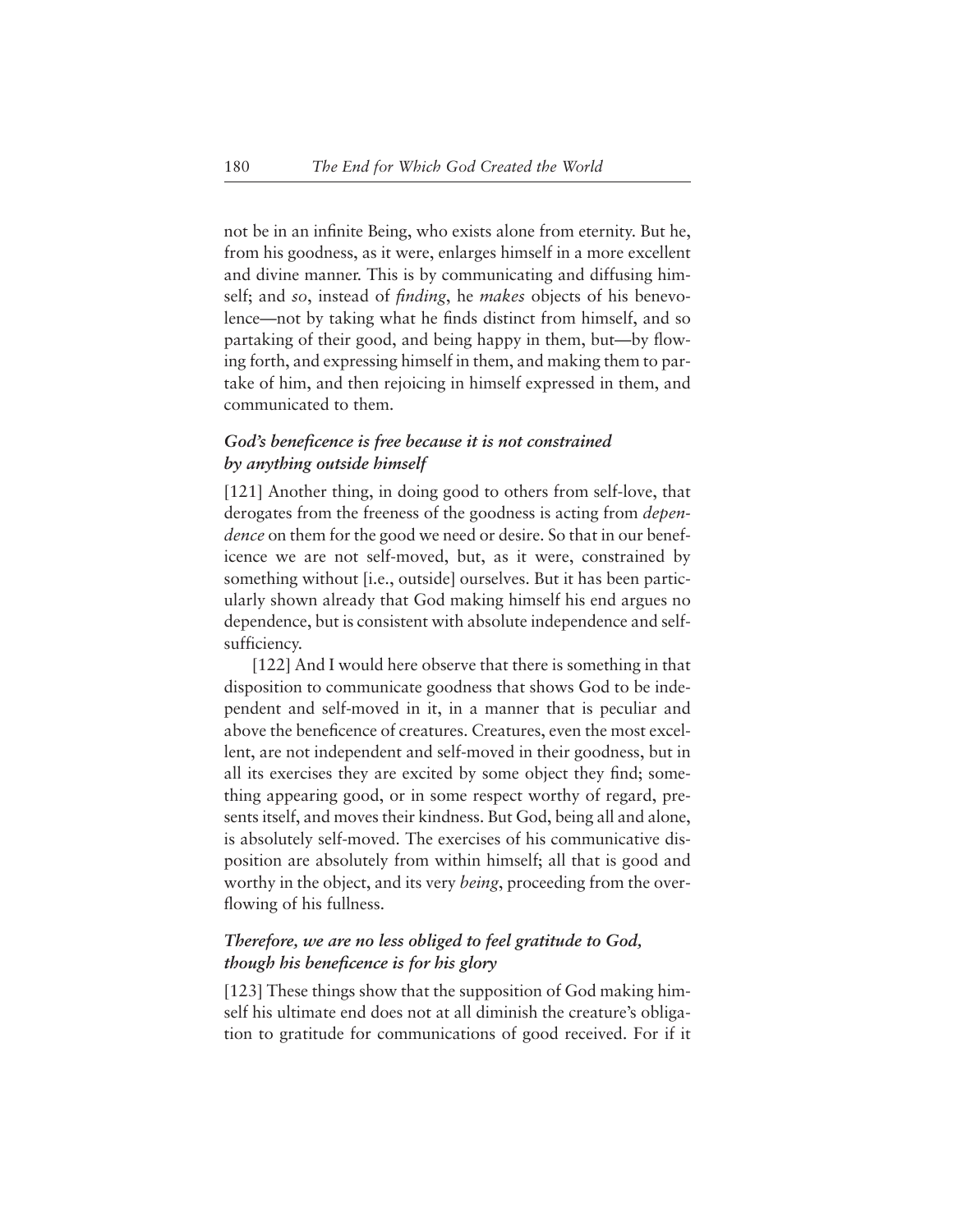lessen its obligation, it must be on one of the following accounts. Either that the creature has not so much benefit by it; or that the disposition it flows from is not proper goodness, not having so direct a tendency to the creature's benefit; or that the disposition is not so virtuous and excellent in its kind; or that the beneficence is not so free. But it has been observed that none of these things take place, with regard to that disposition, which has been supposed to have excited God to create the world.

## *Finally, revelation is the surest guide*

[124] I confess there is a degree of indistinctness and obscurity in the close consideration of such subjects and a great imperfection in the expressions we use concerning them, arising unavoidably from the infinite sublimity of the subject and the incomprehensibleness of those things that are divine. Hence revelation is the surest guide in these matters, and what that teaches shall in the next place be considered. Nevertheless, the endeavors used to discover what the voice of reason is, so far as it can go, may serve to prepare the way by obviating cavils insisted on by many, and to satisfy us that what the word of God says of the matter is not unreasonable.<sup>57</sup>

<sup>&</sup>lt;sup>57</sup> Here he states what the two main functions of rational apologetics are: 1) to remove objections ("obviating cavils") and 2) to satisfy us that what the Scriptures teach are not unreasonable. But he makes plain that the "surest guide" in these great matters is "revelation," that is, Scripture, because of "the incomprehensibleness of those things that are divine" and because of the defect of reason by itself. He ends where he began in the first paragraphs of the Introduction concerning the inadequacy of reason alone.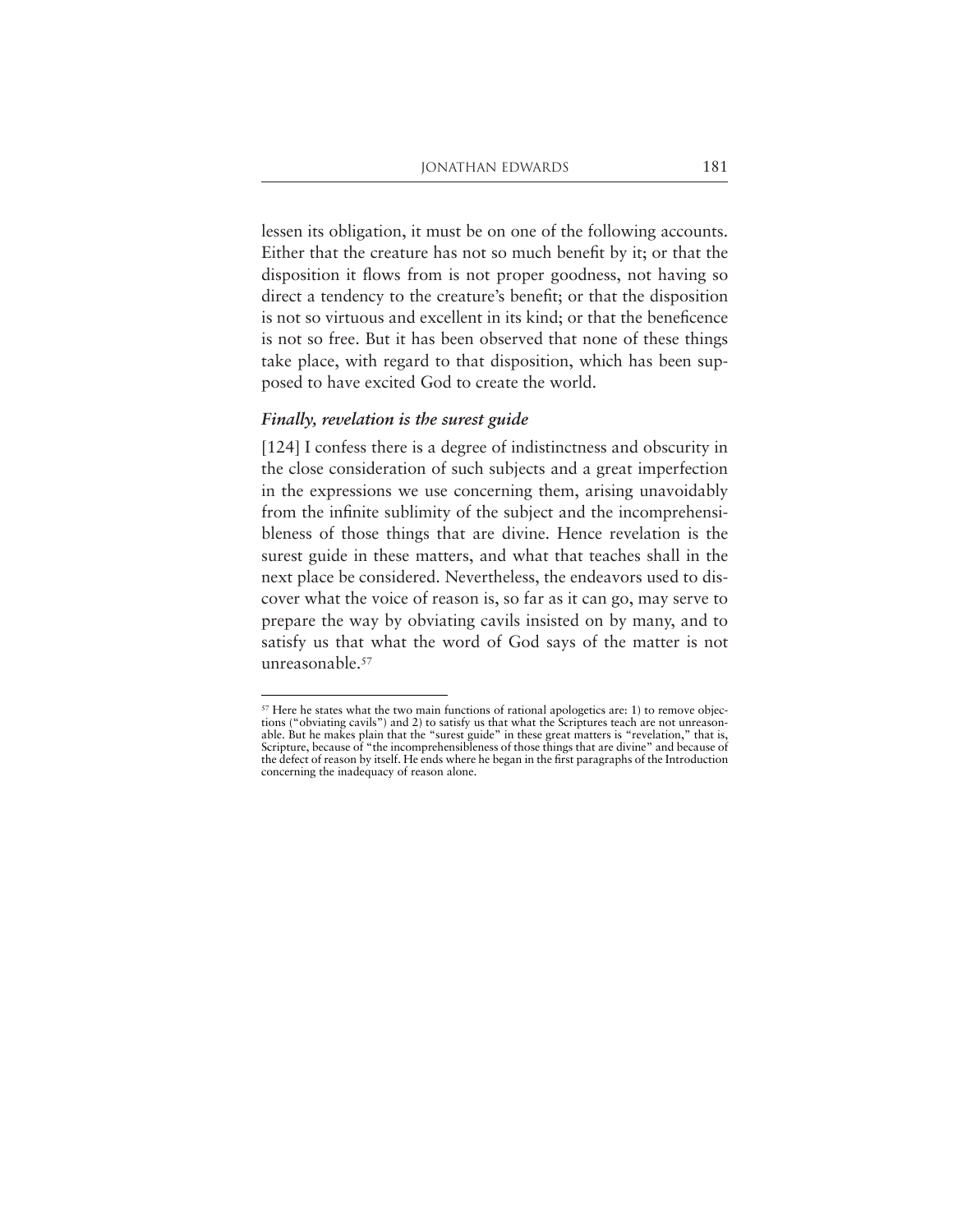# **WHEREIN IT IS INQUIRED WHAT IS TO BE LEARNED FROM HOLY SCRIPTURES CONCERNING GOD'S LAST END IN THE CREATION OF THE WORLD**

## **SECTION ONE**

THE SCRIPTURES REPRESENT GOD AS MAKING HIMSELF HIS OWN LAST END IN THE CREATION OF THE WORLD

# *Texts concerning God's making himself the ultimate end of creation*

[125] It is manifest that the Scriptures speak on all occasions as though God made *himself* his end in all his works, and as though the same being, who is the *first cause* of all things, were the supreme and *last end* of all things. Thus in Isaiah 44:6: "Thus saith the Lord, the king of Israel, and his Redeemer the LORD of hosts, I am the first, I also am the last, and besides me there is no God." Chapter 48:12: "I am the first and I am the last." Revelation 1:8: "I am Alpha and Omega, the beginning and the ending, saith the Lord, which is, and was, and which is to come, the Almighty." Verse 11: "I am Alpha and Omega, the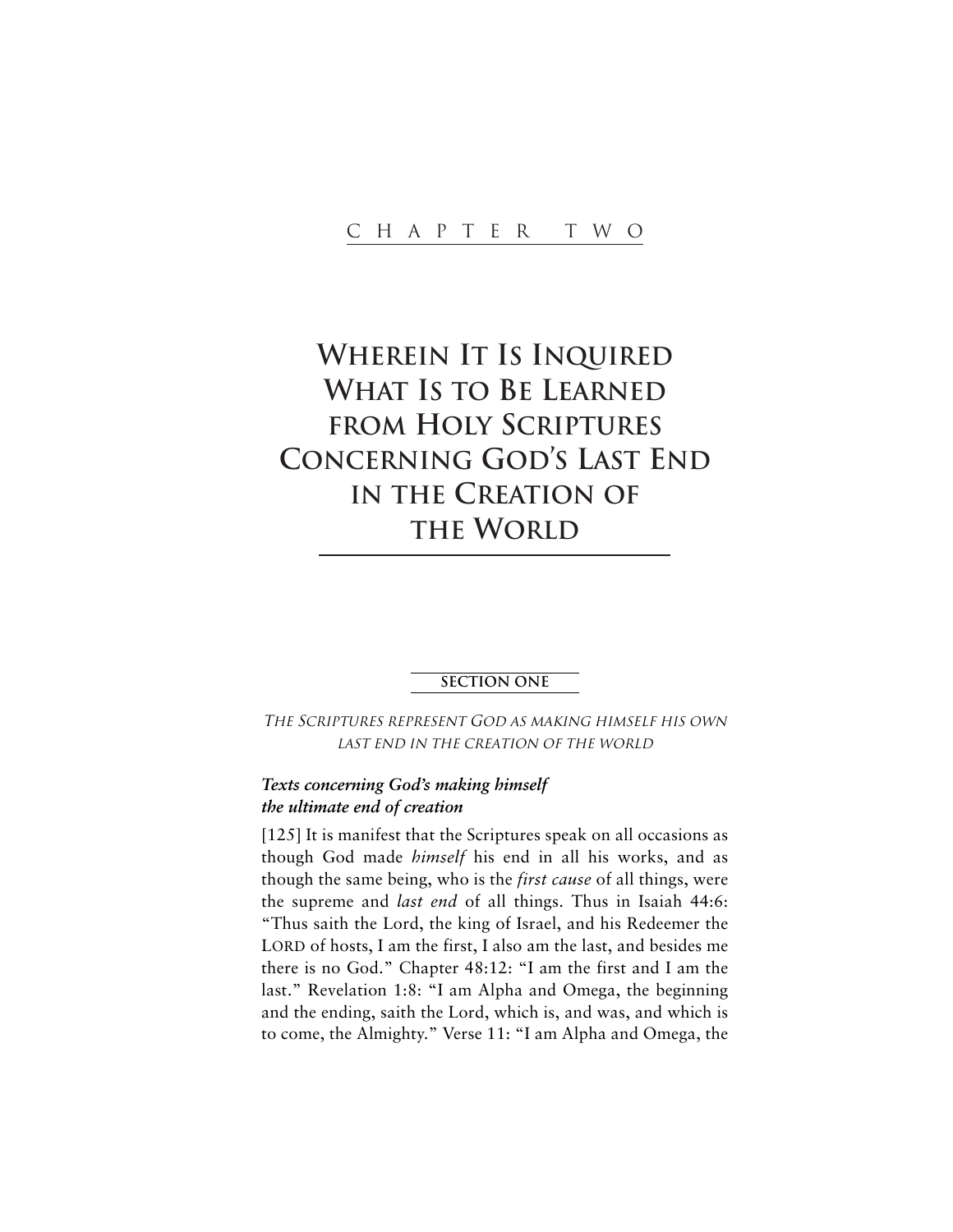first and the last." Verse 17: "I am the first and the last." Chapter 21:6: "And he said unto me, it is done; I am Alpha and Omega, the beginning and the end." Chapter 22:13: "I am Alpha and Omega, the beginning and the end, the first and the last."

## *The meaning of the texts and its Biblical confirmation*

[126] When God is so often spoken of as the *last* as well as the *first*, the *end* as well as the *beginning*, it is implied that as he is the first, efficient<sup>58</sup> cause and fountain from whence all things originate; so, he is the last, final cause for which they are made; the final term to which they all tend in their ultimate issue. This seems to be the most natural import of these expressions; and is confirmed by other parallel passages; as Romans 11:36: "For of him, and through him, and to him, are all things." Colossians 1:16: "For by him were all things created, that are in heaven, and that are in earth, visible and invisible, whether they be thrones, or dominions, or principalities, or powers; all things were created by him, and for him." Hebrews 2:10: "For it became him, by whom are all things, and for whom are all things." And in Proverbs 16:4, it is said expressly, "The LORD hath made all things for himself."

[127] And the *manner* is observable, in which God is said to be the last, *to* whom and *for* whom are all things. It is evidently spoken of as a meet [i.e., fitting] and suitable thing, a branch of his glory; a meet prerogative of the great, infinite, and eternal Being; a thing becoming the dignity of him who is infinitely above all other beings; from whom all things are, and by whom they consist; and in comparison with whom all other things are as nothing.

<sup>58</sup> With the terms "efficient cause" and "final cause" Edwards uses classical terminology that goes back to Aristotle's four causes. Material cause: that out of which something is made; efficient cause: that by which something is made; formal cause: that into which something is made; final cause: that for the sake of which something is made. See Mortimer Adler's discussion of "The Four Causes" in *Aristotle for Everybody: Difficult Thought Made Easy* (New York: Macmillan Publishing Co., Inc., 1978), pp. 39-48.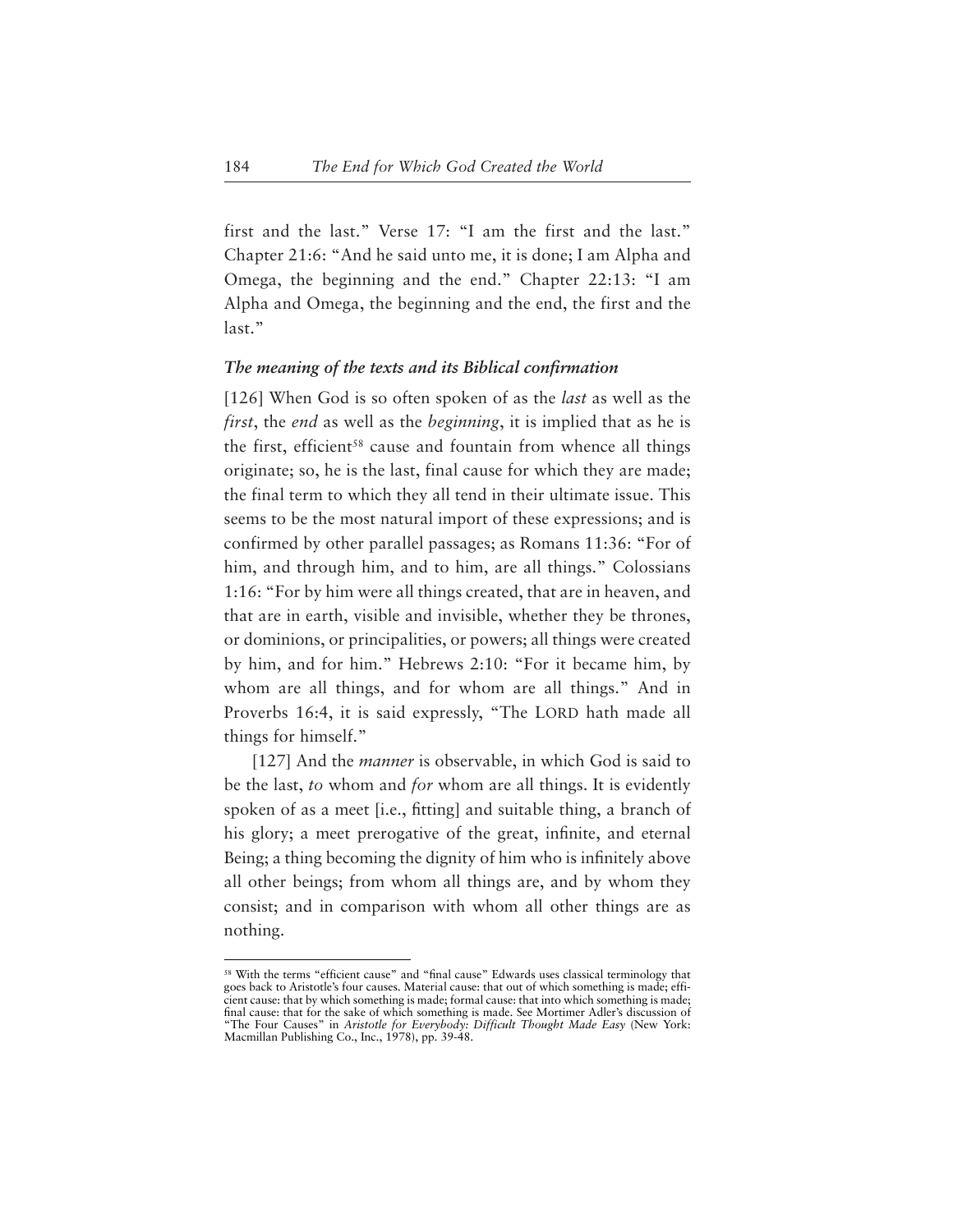## **SECTION TWO**

WHEREIN SOME POSITIONS ARE ADVANCED CONCERNING A JUST METHOD OF ARGUING IN THIS AFFAIR, FROM WHAT WE FIND IN THE HOLY SCRIPTURES

# *God does not create that he may have existence or attributes or perfections*

[128] We have seen that the Scriptures speak of the creation of the world as being *for God* as its end. What remains therefore to be inquired into is *which way do the Scriptures represent God as making himself his end*? It is evident that God does not make his *existence* or being the end of the creation, which cannot be supposed without great absurdity. His existence cannot be conceived of but as *prior* to any of God's designs. Therefore he cannot create the world to the end that he may have existence, or may have certain attributes and perfections. Nor do the Scriptures give the least intimation of any such thing. Therefore, what divine effect or what in relation to God is that which the Scripture teacheth us to be the end he aimed at in his works of creation and in designing which he makes *himself* his end?

[129] In order to [have] a right understanding of the Scripture doctrine and drawing just inferences from what we find said in the word of God relative to this matter, and so to open the way to a true and definite answer to the above inquiry, I would lay down the following positions.

#### [POSITION ONE]

## *God's ultimate end in providence is his ultimate end in creation*

[130] *Position 1*. That which appears to be God's ultimate end in his works of *providence* in general, we may justly suppose to be his last<sup>59</sup> end in the work of *creation*. This appears from what was observed before, under the fifth particular of the introduction, which I need not now repeat.

<sup>59</sup> Edwards uses "ultimate end" and "last end" interchangeably. See the Introduction and footnote 2.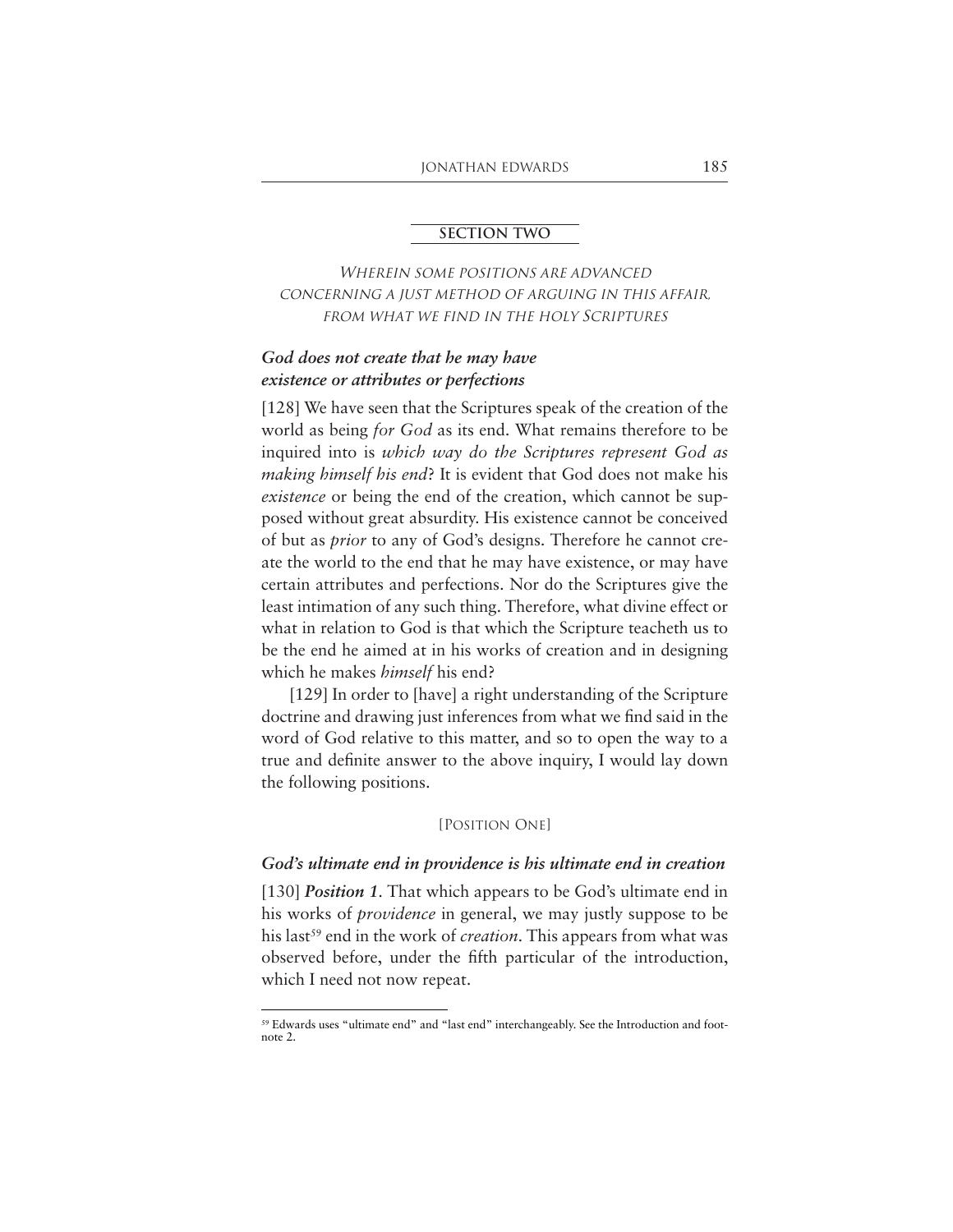#### [POSITION TWO]

## *God's ultimate end in some works is his ultimate end in all*

[131] *Position 2.* When anything appears in the Scripture to be the last end of *some* of the works of God, that thing appears to be the result of God's works in *general*. And although it be not mentioned as the end of those works, but only of *some* of them; yet as nothing appears *peculiar* in the nature of the case that renders it a fit, beautiful, and valuable result of those particular works, more than of the rest, we may justly infer that thing to be the last end of those *other* works also. For we must suppose it to be on account of the value of the effect, that it is made the end of those works of which it is *expressly* spoken as the end; and this effect, by the supposition being equally and in like manner, the result of the work and of the same value, it is but reasonable to suppose that it is the end of the work, of which it is naturally the consequence, in *one* case as well as in *another*.

## [POSITION THREE]

# *An ultimate end of providence mentioned frequently is the ultimate end of creation*

[132] *Position 3*. The ultimate end of God in creating the world, being also the last end of all his works of *providence,* we may well presume that if there be any *particular* thing more frequently mentioned in Scripture, as God's ultimate aim in his works of providence, than any thing else, this is the ultimate end of God's works in *general*, and so the end of the work of *creation*.

#### [POSITION FOUR]

# *The ultimate end of the moral world is the ultimate end of the whole world*

[133] *Position 4*. That which appears from the word of God to be his ultimate end with respect to the *moral* world, *or* the *intelligent* part of the system, that is God's last end in the work of creation in *general*. Because it is evident from the constitution of the world itself, as well as from the word of God, that the moral part is the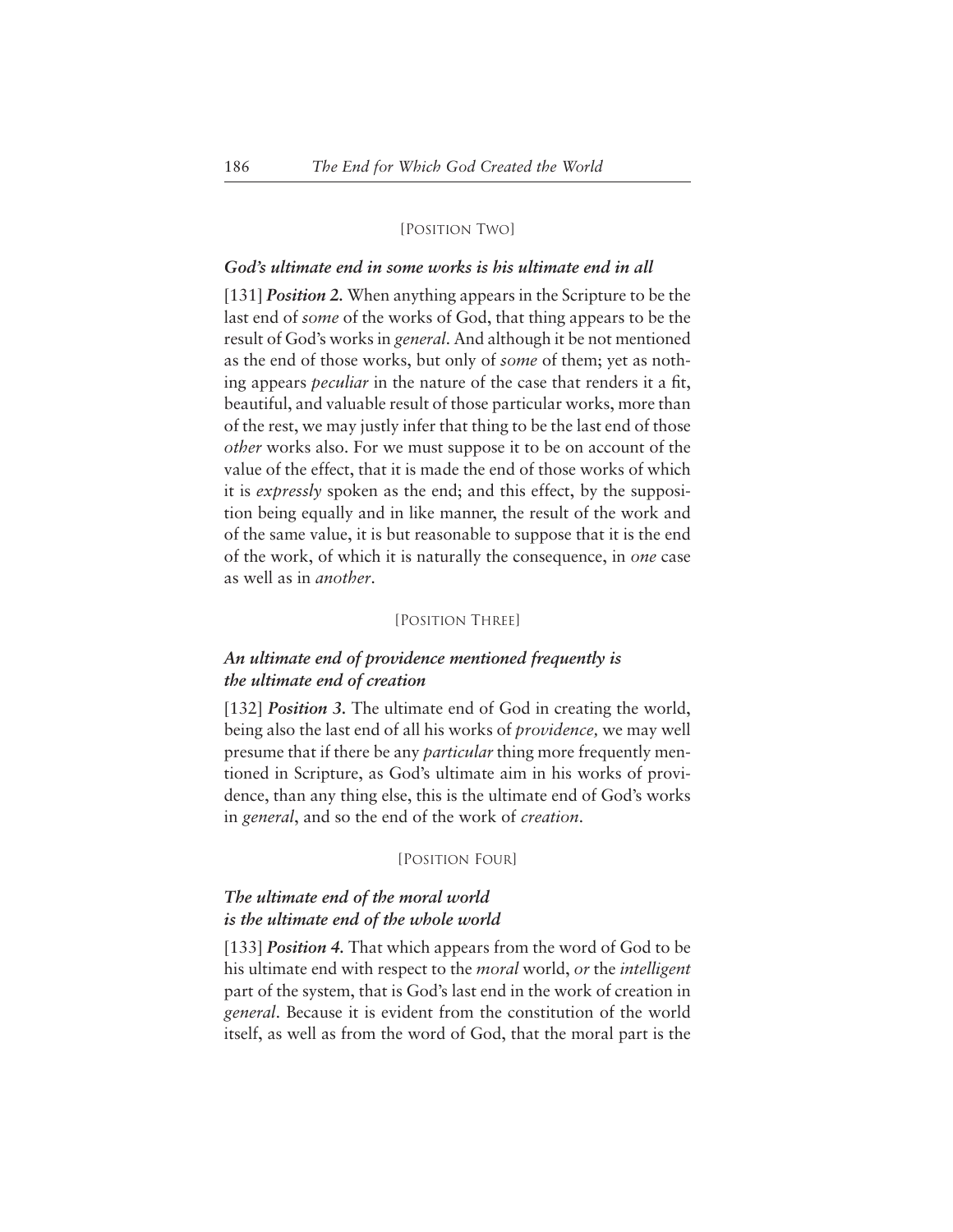end of all the rest of the creation. The inanimate, unintelligent part is made for the rational, as much as a house is prepared for the inhabitant. And it is evident also from reason and the word of God that it is for the sake of some *moral good* in them, that moral agents are made and the world made for them. But it is further evident that whatsoever is the last end of *that part* of creation, which is the end of all the rest, and for which all the rest of the world was made, must be the last end of the *whole*. If all the other parts of a watch are made for the hand of the watch, in order to move that aright, then it will follow that the last end of the *hand* is the last end of the *whole* machine.

#### [POSITION FIVE]

# *God's ultimate end in his providential use of the world signifies the ultimate end of the world*

[134] *Position 5.* That which appears from the Scripture to be God's ultimate end in the *chief* works of his providence, we may well determine is God's last end in creating the *world*. For, as observed, we may justly infer the *end* of a thing from the *use* of it. We must justly infer the end of a clock, a chariot, a ship, or waterengine, from the main *use* to which it is applied. But God's *providence* is his *use* of the *world* he has made. And if there be any works of providence which are evidently God's *main works*, herein appears and consists the *main use* that God makes of the creation. From these two last positions we may infer the next, *viz.*

#### [POSITION SIX]

# *God's ultimate end in his main works of providence toward the moral world is his ultimate end for the whole world*

[135] *Position 6*. Whatever appears by the Scriptures to be God's ultimate end in his main works of *Providence* towards the *moral world*, that we may justly infer to be the last end of the *creation* of the world. Because, as was just now observed, the *moral* world is the *chief* part of the creation and the end of the rest, and God's last end in creating *that part* of the world, must be his last end in the creation of the *whole*. And it appears by the last position that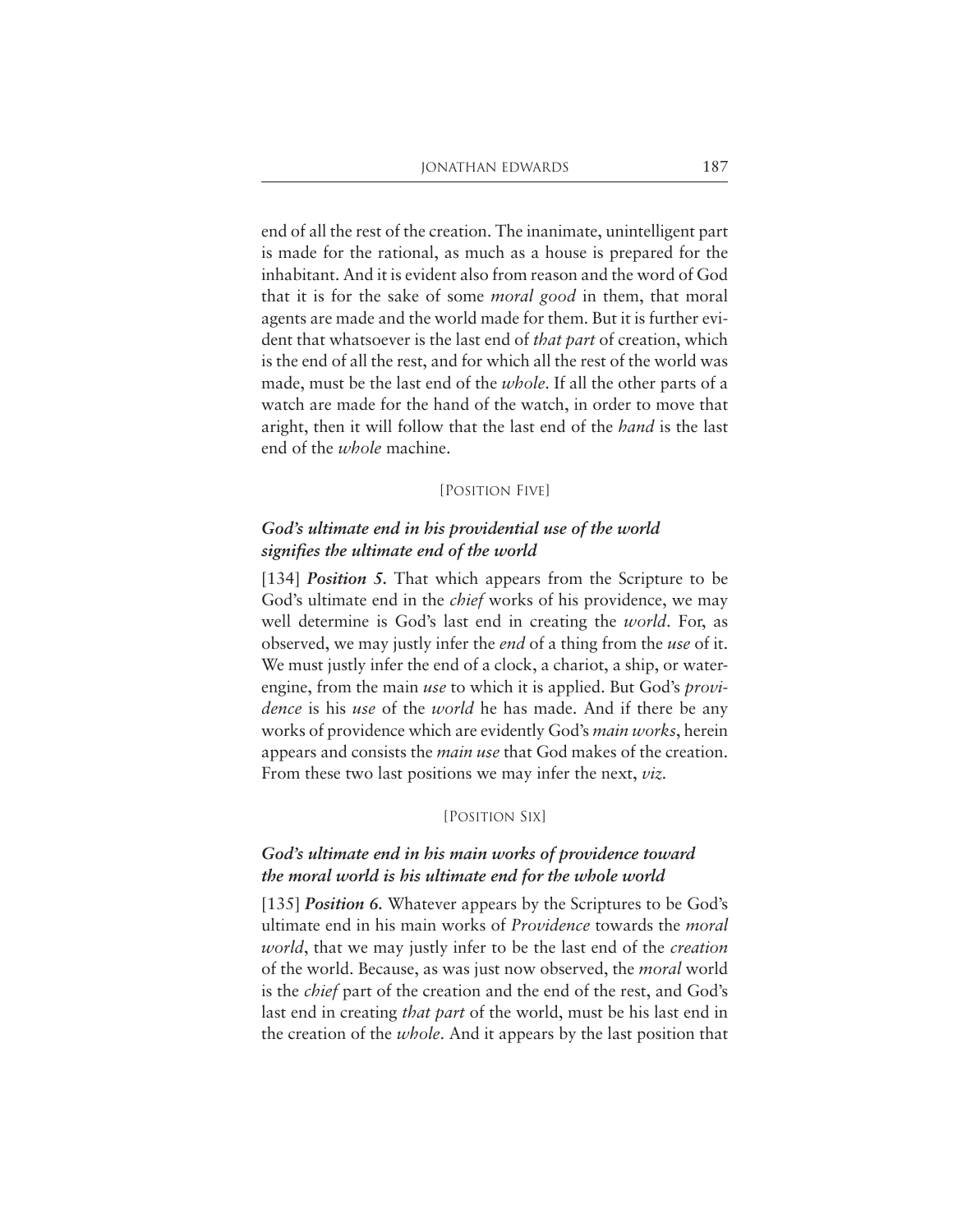the end of God's main works of Providence towards moral beings, or the *main use* to which he puts them, shows the last end for which he has *made* them, and consequently the main end for which he has made the *whole world*.

#### [POSITION SEVEN]

## *The ultimate end of the goodness of moral agents is the ultimate end of creation*

[136] *Position 7*. That which divine revelation shows to be God's ultimate end with respect to *that part* of the moral world which are *good,* in their *being* and in their being *good*, this we must suppose to be the last end of God's *creating* the world. For it has been already shown that God's last end in the *moral* part of creation must be the end of the *whole*. But his end in that part of the moral world that are *good* must be the last end for which he has made the moral world in *general*. For therein consists the goodness of a thing, its fitness to answer its end; at least this must be goodness in the eyes of its author. For goodness in his eyes is its agreeableness to his mind. But an agreeableness to his mind, in what he makes for some end or use, must be an agreeableness or fitness to that end. For his end in this case is his mind. That which he chiefly aims at in that thing is chiefly his mind with respect to that thing. And therefore, they are good moral agents who are fitted for the end for which God has made moral agents. And consequently, that which is the chief end to which *good* created moral agents, in being good, are fitted, this is the *chief* end of the moral part of the creation, and consequently of the *creation in general.*

## [POSITION EIGHT]

## *The ultimate end commanded of moral creatures is the ultimate end of creation*

[137] *Position 8*. That which the word of God requires the intelligent and moral part of the world to *seek,* as their ultimate and highest end, that we have reason to suppose is the last end for which God has *made them*; and consequently, by position fourth, the last end for which he has made the *whole world*. A main difference between the intelligent and moral parts, and the rest of the world, lies in this, that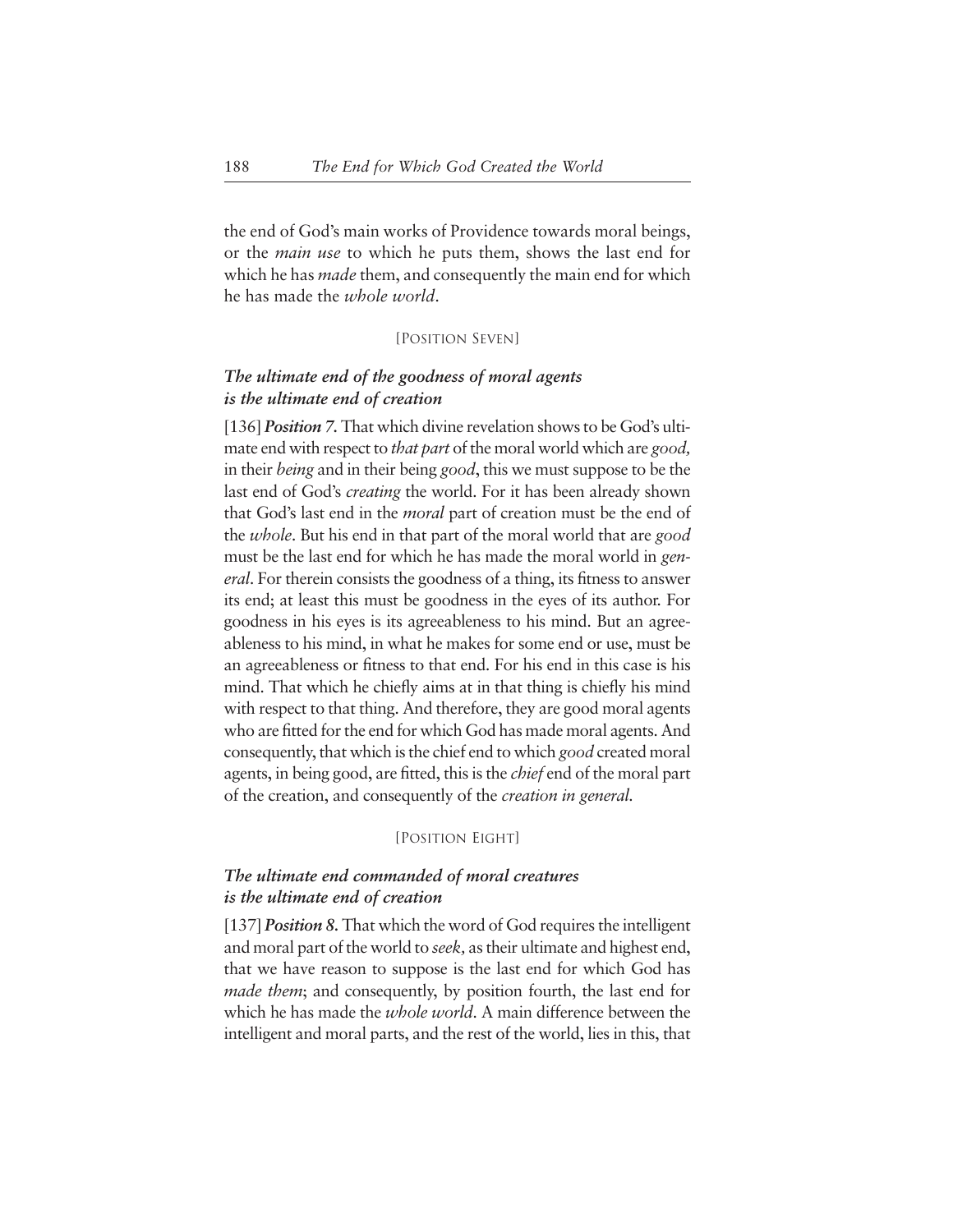the former are capable of *knowing* their Creator and the end for which he made them, and capable of *actively* complying with his design in their creation, and promoting it, while other creatures cannot promote the design of their creation, except *passively* and *eventually.*<sup>60</sup> And seeing they are capable of knowing the end for which their author has made them, it is doubtless their duty to fall in with it. Their wills ought to comply with the will of the Creator in this respect, in *mainly seeking* the same as *their* last end, which *God* mainly seeks as their last end. This must be the law of nature and reason with respect to them. And we must suppose that God's revealed law and the law of nature agree, and that his will as a *lawgiver* must agree with his will as a *Creator*. Therefore we justly infer that the same thing which God's *revealed* law requires intelligent creatures to seek as their last and greatest end, that God their *Creator* had made their last end, and so [is] the end of the *creation of the world.*

## [POSITION NINE]

# *The ultimate end of the goodness of the moral world is the ultimate end of creation*

[138] *Position 9.* We may well suppose that what is in Holy Scripture stated as the main end of the *goodness* of the moral world—so that the respect and relation their goodness has to that end is what chiefly makes it valuable and desirable—is God's ultimate end in the *creation* of the moral world; and so, by the fourth position, of the *whole world.* For the end of the *goodness* of a thing is the end of the *thing*.

## [POSITION TEN]

## *The ultimate end sought by exemplary saints is the ultimate end of creation*

[139] *Position 10*. That which persons who are described in Scripture as *approved* saints, and set forth as *examples* of piety, sought as their last and highest end (in the instances of their good

<sup>60</sup> An archaic meaning for "eventual" is "contingent" or "conditional." I take "eventually" in this context to mean that animals and stones and seas and mountains and planets comply with God's design not voluntarily, but when circumstances are brought about by some designer for them to fulfill such and such a design.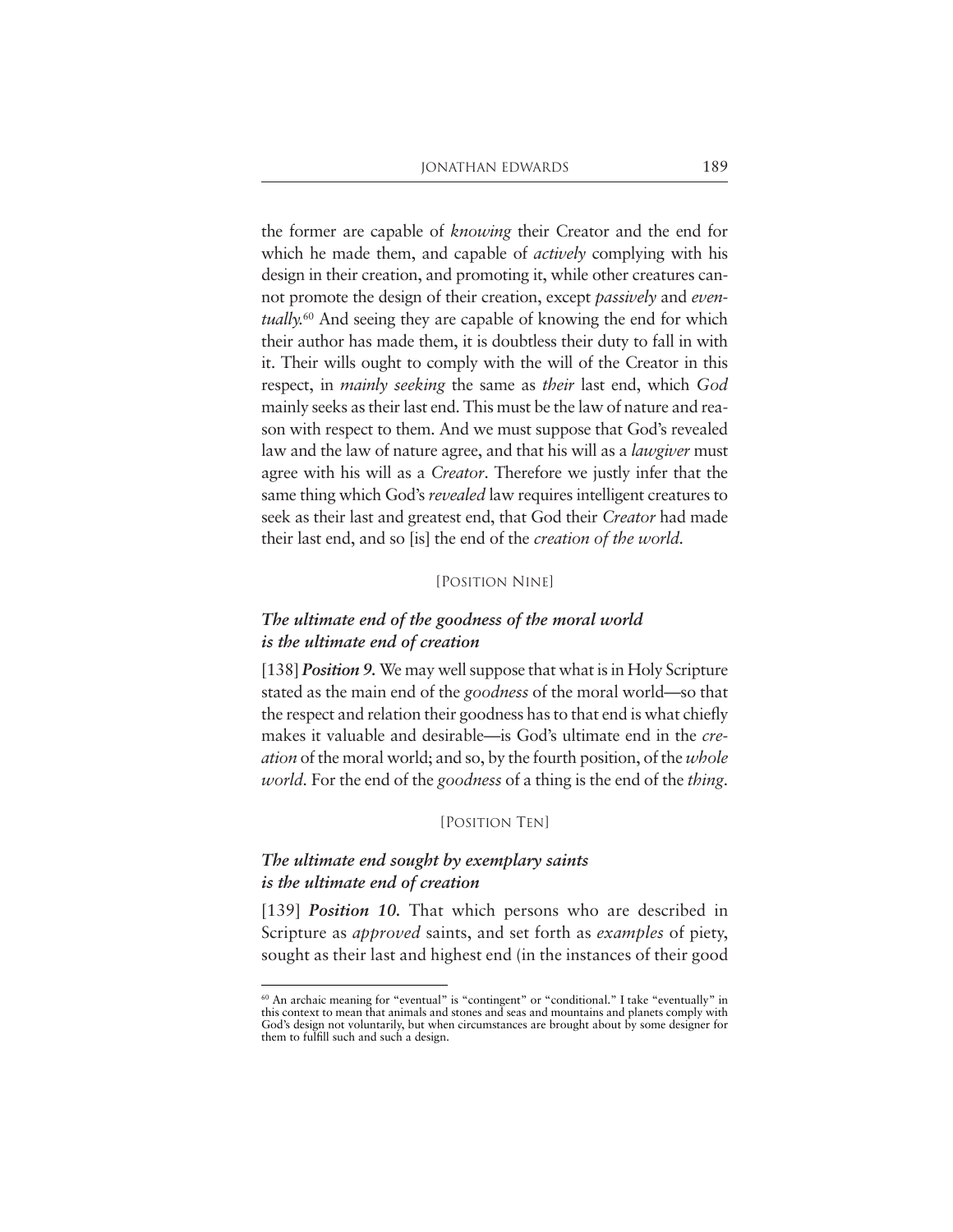and approved behavior), that, we must suppose, was what they *ought* to seek as their last end, and consequently by the preceding position, was the same with *God's* last end in the *creation of the world.*

### [POSITION ELEVEN]

# *The ultimate end longed for in the hearts of saints in their best frames of mind is the ultimate end of creation*

[140] *Position 11*. What appears by the word of God to be that end, in the desires of which the souls of the best, and in their best frames, most naturally and directly *exercise* their goodness, and in expressing their desire of this end, they do most properly and directly express their respect to God;<sup>61</sup> we may well suppose that end to be the *chief* and *ultimate* end of a spirit of piety and *goodness*, and God's chief end in making the *moral* world, and so the *whole world*. For doubtless, the most direct tendency of a spirit of true goodness, in the best part of the moral world, is to the *chief end of goodness*, and so the chief end of the *creation* of the moral world. And in what else can the spirit of the true respect and friendship to God be expressed by way of desire, than in desires of the *same end* which God himself chiefly and ultimately desires in *making them and all other things.*

#### [POSITION TWELVE]

## *The ultimate end sought by Christ is the ultimate end of creation*

[141] *Position 12*. Since the Holy Scriptures teach us that Jesus Christ is the Head of the moral world, and especially of all the good part of it; the chief of God's servants, appointed to be the Head of his saints and angels, and set forth as the chief and most perfect pattern and example of goodness; we may well suppose,

<sup>&</sup>lt;sup>61</sup> This sentence is structurally obscure but not unintelligible. It says: The word of God expresses the goal that the best souls have in their desires. Moreover the word also expresses the goal of the desires of those saints when they are exercising their goodness in those desires during their best frames of mind. This goal is most obviously the ultimate end of their desires when they are expressed with respect to God.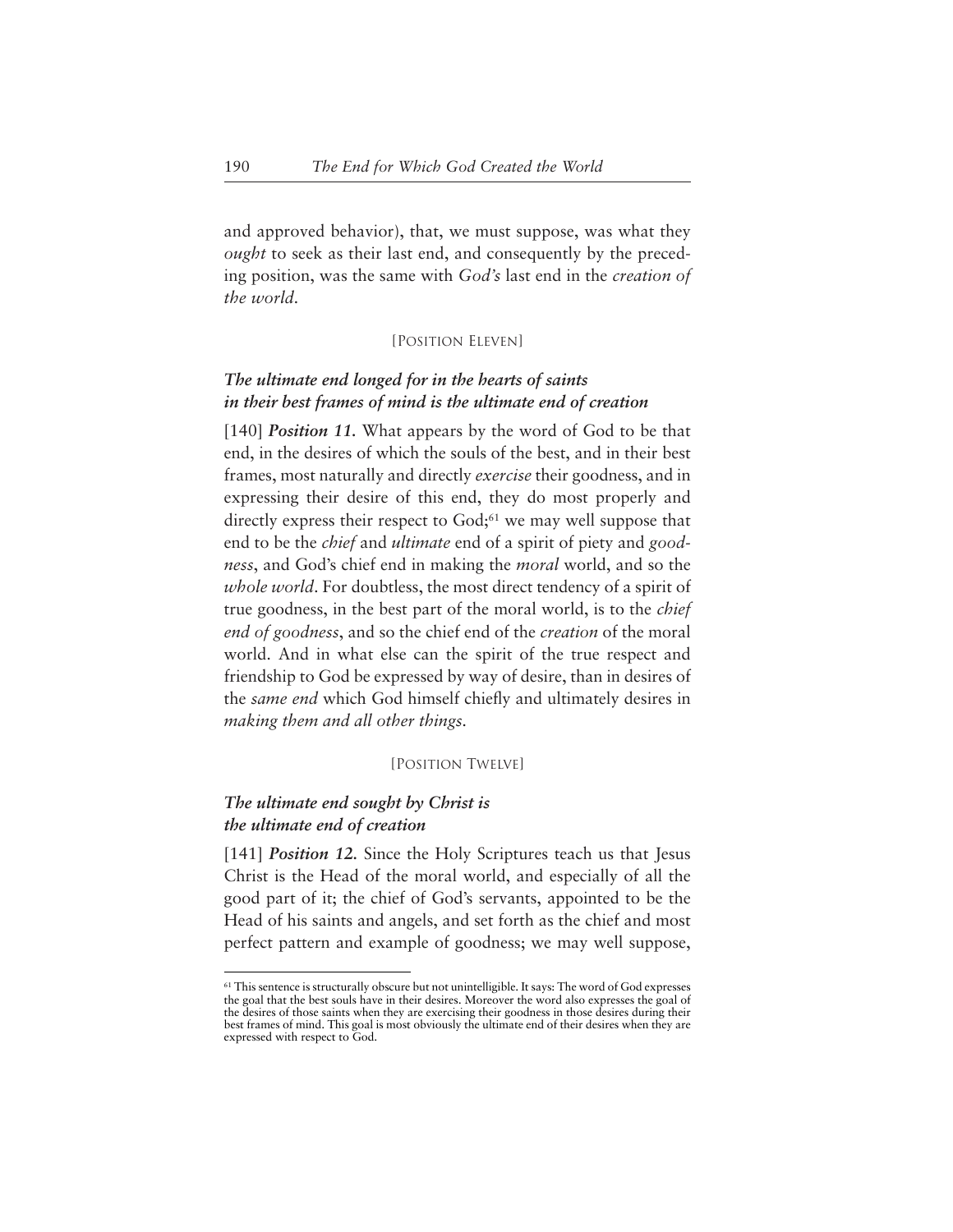by the foregoing positions, that what *he* sought as his last end, was God's last end in the *creation of the world.*

### **SECTION THREE**

PARTICULAR TEXTS OF SCRIPTURE, WHICH SHOW THAT GOD'S GLORY IS AN ULTIMATE END OF THE CREATION

[PART ONE OF SECTION THREE] *[God's acting for his own sake is the same as acting for his glory]*

[142] What God says in his word, naturally leads us to suppose that the way in which he makes himself his end in his work or works, which he does *for his own sake*, is in making *his glory his end.*

[143] Thus Isaiah 48:11. "For my own sake, even for my own sake, will I do it. For how should my name be polluted; and I will not give my glory to another." Which is as much as to say, I will obtain my end; I will not forego my glory; another shall not take this prize from me. It is pretty evident here that God's *name* and his *glory*, which seem to intend the same thing (as shall be observed more particularly afterwards), are spoken of as his *last end* in the great work mentioned; not as an inferior, subordinate end, subservient to the interest of others. The words are emphatical. The emphasis and repetition constrain us to understand that what God does is ultimately for his *own sake*: "For *my own sake*, even for *my own sake* will I do it."

[144] So the words of the apostle in Romans 11:36 naturally lead us to suppose that the way in which all things are *to* God, is in being *for his glory*. "For of him, and through him, and *to* him are all things, to whom be glory for ever and ever. Amen." In the preceding context, the apostle observes the marvelous disposals of divine wisdom, for causing all things to be *to* him, in their final issue and result, as they are *from* him at first and governed by him. His discourse shows how God contrived this and brought it to pass, by setting up the kingdom of Christ in the world; leaving the Jews and calling the Gentiles; including what he would hereafter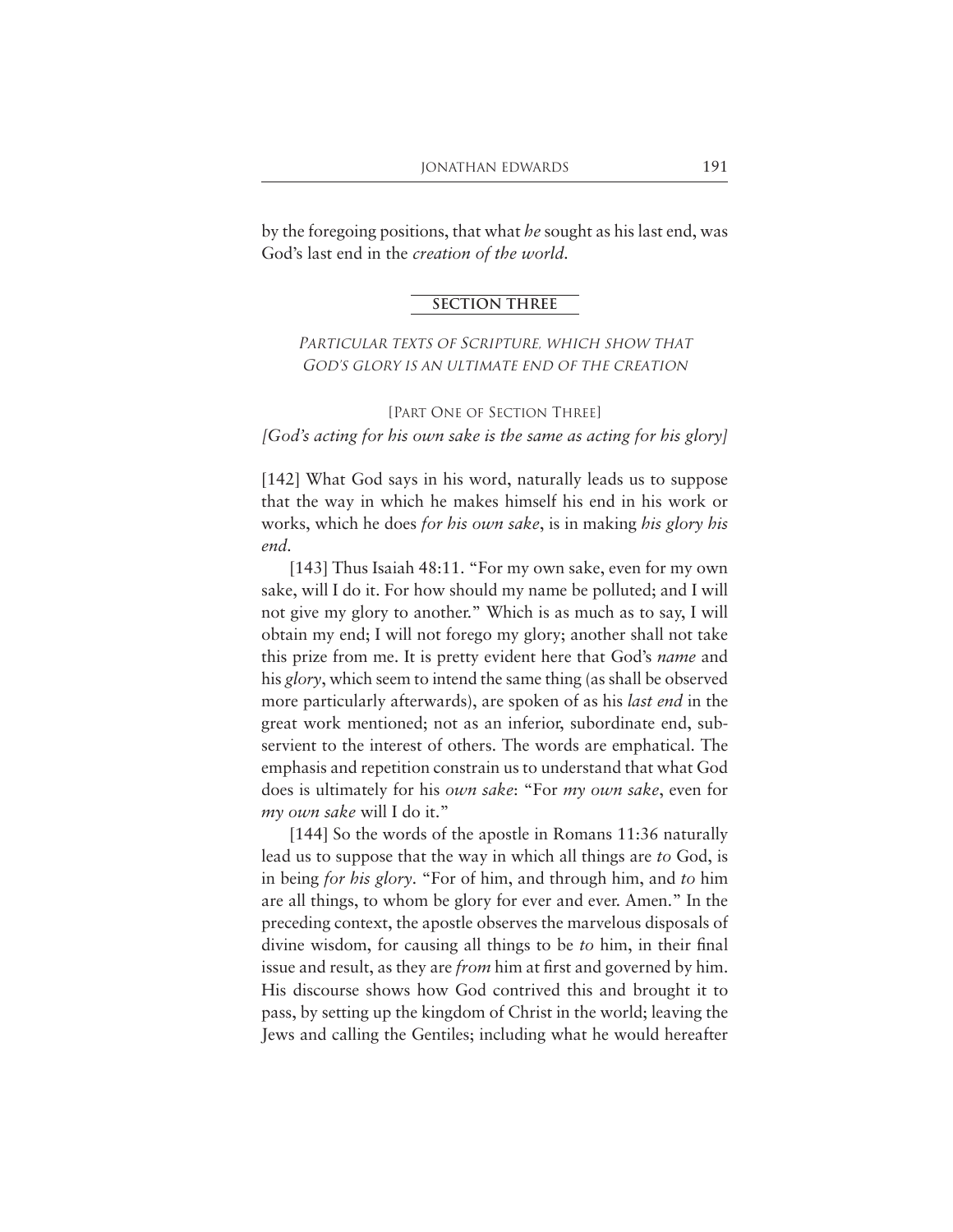do in bringing in the Jews with the fullness of the Gentiles; with the circumstances of these wonderful works, so as greatly to show his justice and his goodness, to magnify his grace, and manifest the sovereignty and freeness of it, and the absolute dependence of all on him. And then, in the four last verses, he breaks out into a most pathetic62 exclamation, expressing his great admiration of the *depth* of divine wisdom, in the steps he takes for attaining his end, and causing all things to be *to* him. Finally, he expresses a joyful consent to God's excellent design in all to *glorify himself*, in saying, "to him be glory for ever;" as much as to say, as all things are so wonderfully *ordered for his glory*, so let him *have the glory* of all for evermore.

> [PART TWO OF SECTION THREE] *[The good parts of the moral world are made for the glory of God]*

[145] The glory of God is spoken of in Holy Scripture as the last end for which those parts of the moral world that are *good* were made.

[146] Thus in Isaiah 43:6, 7: "I will say to the north, Give up, and to the south, Keep not back; bring my sons from afar, and my daughters from the ends of the earth, even every one that is called by my name; for I have created him *for my glory*, I have formed him, yea I have made him." Again, Isaiah 60:21. "Thy people also shall be all righteous. They shall inherit the land for ever, the branch of my planting, the work of my hand, *that I may be glorified*." Also chapter 61:3: "That they may be called trees of righteousness, the planting of the LORD, *that he might be glorified."*

[147] In these places we see that the *glory of God* is spoken of as the end of God's saints, the end for which he makes them, *i.e.*, either gives them being, or gives them a being as saints, or both. It is said that God has made and formed them to be his sons and daughters *for his own glory*, that they are trees of his planting, the work of his hands, as trees of righteousness, *that he might be glo-*

<sup>62</sup> "Pathetic" is used in the older sense of "having great *pathos*," that is, great, earnest, deep feeling.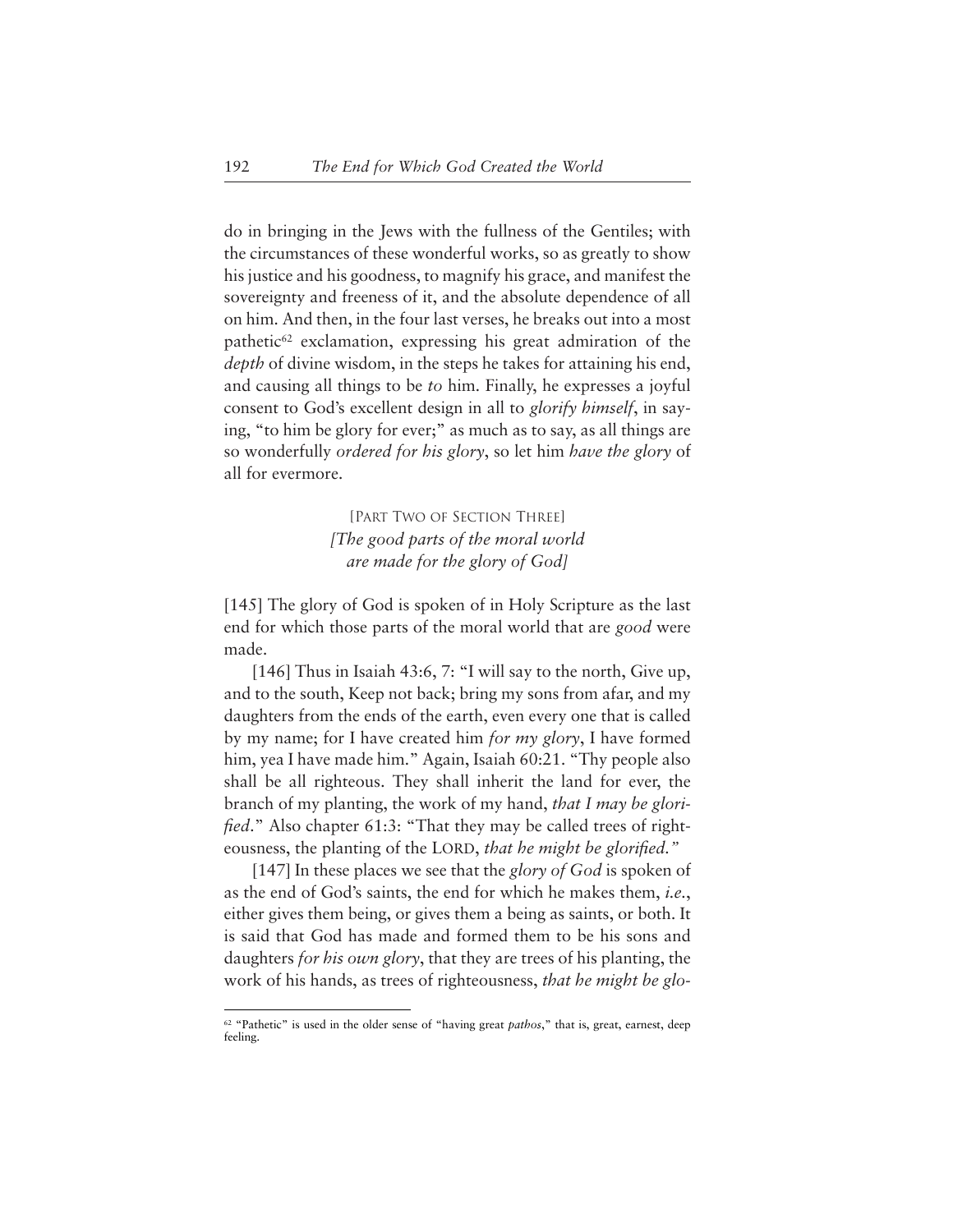*rified.* And if we consider the words, especially as taken with the context in each of the places, it will appear quite unnatural<sup>63</sup> to suppose that God's glory is here spoken of only as an end inferior and subordinate to the happiness of God's people. On the contrary, they will appear rather as promises of making God's people happy, that God therein might be glorified.<sup>64</sup>

[148] So is that in Isaiah 43, as we shall see plainly, if we take the whole that is said from the beginning of the chapter, verses 1-7. It is wholly a promise of a future, great and wonderful work of God's power and grace, delivering his people from all misery, and making them exceeding happy; and then the end of all, or the sum of God's design in all, is declared to be *God's own glory*. "I have redeemed thee, I have called thee by thy name, thou art mine. I will be with thee. When thou walkest through the fire, thou shalt not be burnt, neither shall the flame kindle upon thee. Thou wast precious and honorable in my sight. I will give men for thee, and people for thy life. Fear not, I am with thee. I will bring my sons from far, and my daughters from the ends of the earth; every one that is called by my name: *for I have created him for my glory*."

[149] So Isaiah 60:21. The whole chapter is made up of nothing but promises of future, exceeding happiness to God's church; but, for brevity's sake, let us take only the two preceding verses—19, 20. "The sun shall be no more thy light by day, neither for brightness shall the moon give light unto thee: but the LORD shall be unto thee an everlasting light, and thy God thy glory. Thy sun shall no more go down, neither shall thy moon withdraw itself; for the LORD shall be thine everlasting light, and

<sup>63</sup> "Unnatural" is a correction of the Banner of Truth edition ("natural"), which was no doubt an editorial oversight in the early edition. The Yale critical edition has "unnatural" (Jonathan Edwards, *The End for Which God Created the World*, in: *Ethical Writings*, ed. by Paul Ramsey, p. 476).

<sup>&</sup>lt;sup>64</sup> It is extremely important that we not construe Edwards here to mean that God or we should seek God's glory *instead of* our happiness in him. He has made it crystal clear that God's glory is magnified *in* the creature's happiness in him. For example, in answering Objection Four  $(\sqrt{\sqrt{113}})$  he said, "Nor ought God's glory and the creature's good to be viewed as if they were properly and entirely distinct. . . . Their excellency and happiness is nothing but the emanation and expression of God's glory. God, in seeking their glory and happiness, seeks himself, and in seeking himself, *i.e.* himself diffused and expressed . . . he seeks their glory and happiness. Therefore, what Edwards is stressing here in Part Two of Section Three is that no one should say God's glory is a subordinate means to the end of the happiness of the creature. He is not saying that the happiness of the creature *in God* is subordinate to the *manifestation* of the glory of God. The happiness of the creature in God is one *way* that God's glory is manifest. See footnote 69.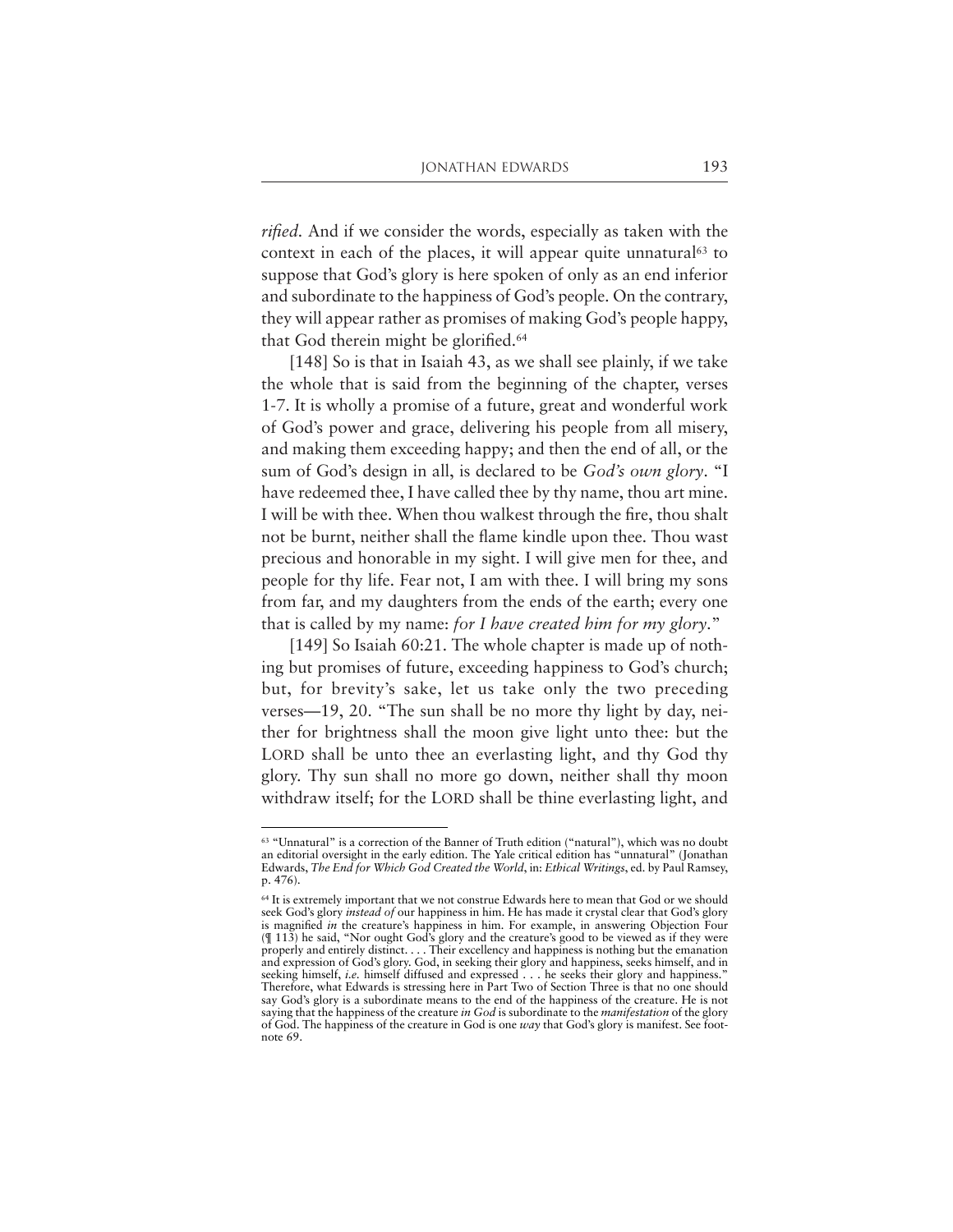the days of thy mourning shall be ended. Thy people also shall be all righteous; they shall inherit the land for ever, the branch of my planting, the work of my hands . . ." and then the end of all is added, "*that I might be glorified*." All the preceding promises are plainly mentioned as so many parts, or constituents, of the great and exceeding happiness of God's people; and *God's glory* is mentioned as the sum of his design in this happiness.

[150] In like manner is the promise in chapter 61:3. "To appoint unto them that mourn in Zion, to give unto them beauty for ashes, the oil of joy for mourning, the garment of praise for the spirit of heaviness, that they might be called trees of righteousness, the planting of the Lord, *that he might be glorified*." The work of God promised to be effected is plainly an accomplishment of the joy, gladness, and happiness of God's people, instead of their mourning and sorrow; and the *end* in which God's design in this work is obtained and summed up is *his glory.* This proves, by the seventh position, that *God's glory* is the *end of the creation.*

[151] The same thing may be argued from Jeremiah 13:11. "For as a girdle cleaveth to the loins of a man, so have I caused to cleave unto me the whole house of Israel, and the whole house of Judah, saith the Lord: that they might be unto me for a people, and for a name, and for a praise, and *for a glory*: but they would not hear." That is, God sought to make them to be his own holy people, or as the apostle expresses it, his peculiar people, zealous of good works; that so they might be a *glory* to him; as girdles were used in those days for ornament and beauty, and as badges of dignity and honor.<sup>65</sup>

[152] Now when God speaks of himself as seeking a peculiar and holy people for himself, to be for his glory and honor, as a man that seeks an ornament and badge of honor for his glory, it is not natural to understand it merely of a *subordinate* end, as though God had no respect to himself in it, but only the good of others. If so, the comparison would not be natural; for men are commonly wont to seek their *own glory* and honor in adorning themselves and dignifying themselves with badges of honor.

<sup>65</sup> Edwards's own footnote: See verse 9 and also Isaiah 3:24 and 22:21 and 23:10; 2 Samuel 18:11; Exodus 28:8.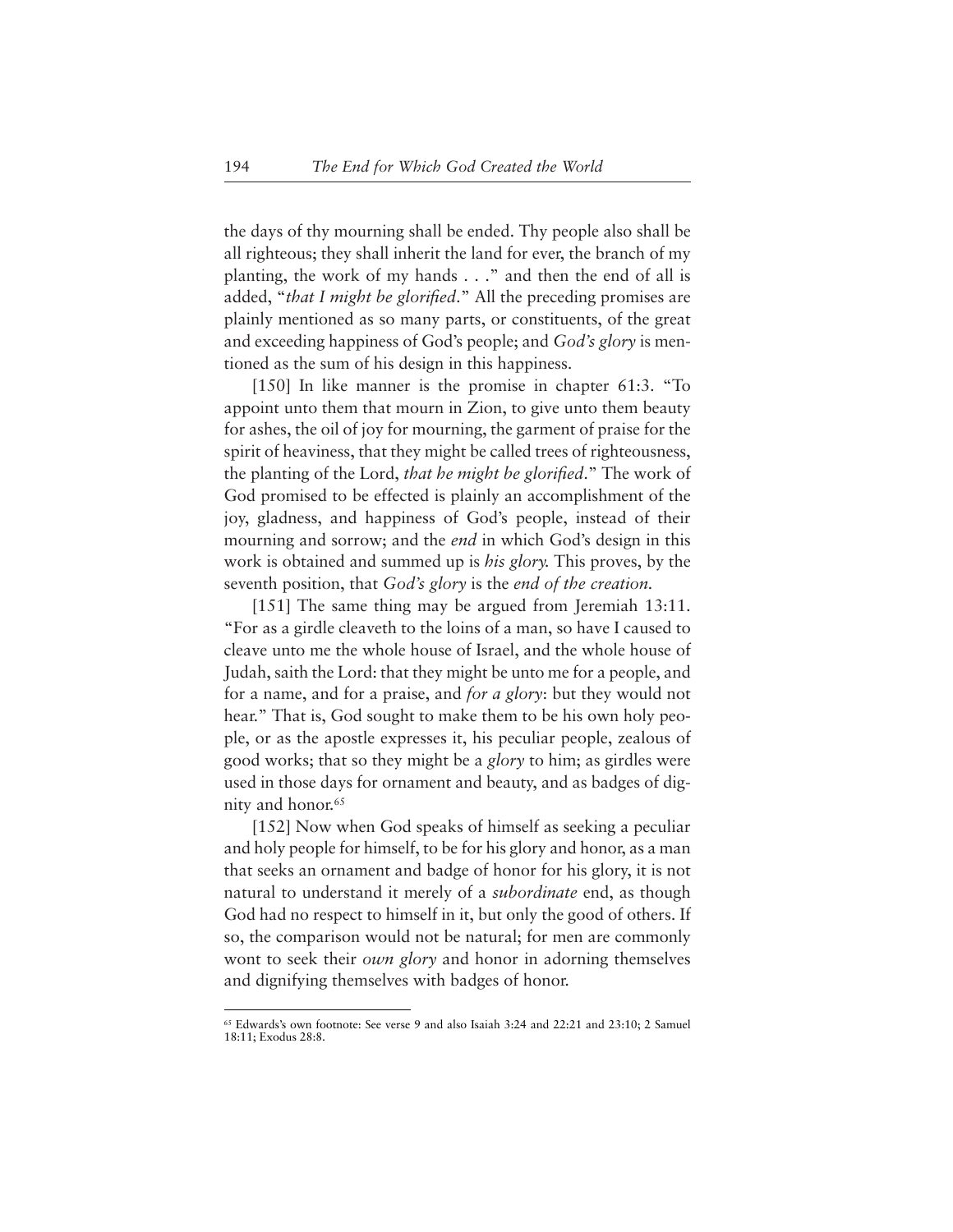[153] The same doctrine seems to be taught, Ephesians 1:5.<sup>66</sup> "Having predestinated us to the adoption of children by Jesus Christ, unto himself, according to the good pleasure of his will, *to the praise of the glory of his grace.*" And the same may be argued from Isaiah 44:23: "For the LORD hath redeemed Jacob, he hath *glorified himself* in Israel." And chapter 49:3: "Thou art my servant Jacob, in whom I *will be glorified*." John 17:10: "And all mine are thine, and thine are mine, and I *am glorified* in them." 2 Thessalonians 1:10: "When he shall come to be *glorified* in his saints." Verses 11, 12: "Wherefore also we pray always for you, that our God would count you worthy of his calling, and fulfil all the good pleasure of his goodness, and the work of faith with power: that the name of our Lord Jesus may be *glorified* in you, and ye in him, according to the grace of God and our Lord Jesus Christ."

## [PART THREE OF SECTION THREE] *[The ultimate end of the goodness of moral agents is the glory of God]*

[154] The Scripture speaks of God's glory as his ultimate end of the *goodness* of the moral part of the creation; and that end, in relation to which chiefly the value of their virtue consists.

[155] As in Philippians 1:10, 11: "That ye may approve things that are excellent, that ye may be sincere, and without offence, till the day of Christ: being filled with the fruits of righteousness, which are by Jesus Christ, *unto the glory and praise of God*." Here the apostle shows how the fruits of righteousness in them are valuable, and how they answer their end, viz. in being "by Jesus Christ *to the praise and glory of God*." John 15:8: "Herein is my Father *glorified*, that ye bear much fruit." Signifying that by this means it is that the great *end* of religion is to be answered. And in 1 Peter 4:11 the apostle directs the Christians to regulate all their religious performances with reference to that one end. "If any man speak, let him speak as the oracles of God: if any man minister, let him

<sup>66</sup> The phrase "to the praise of the glory of his grace" occurs also in verse 6, and is repeated similarly in verses 12 and 14.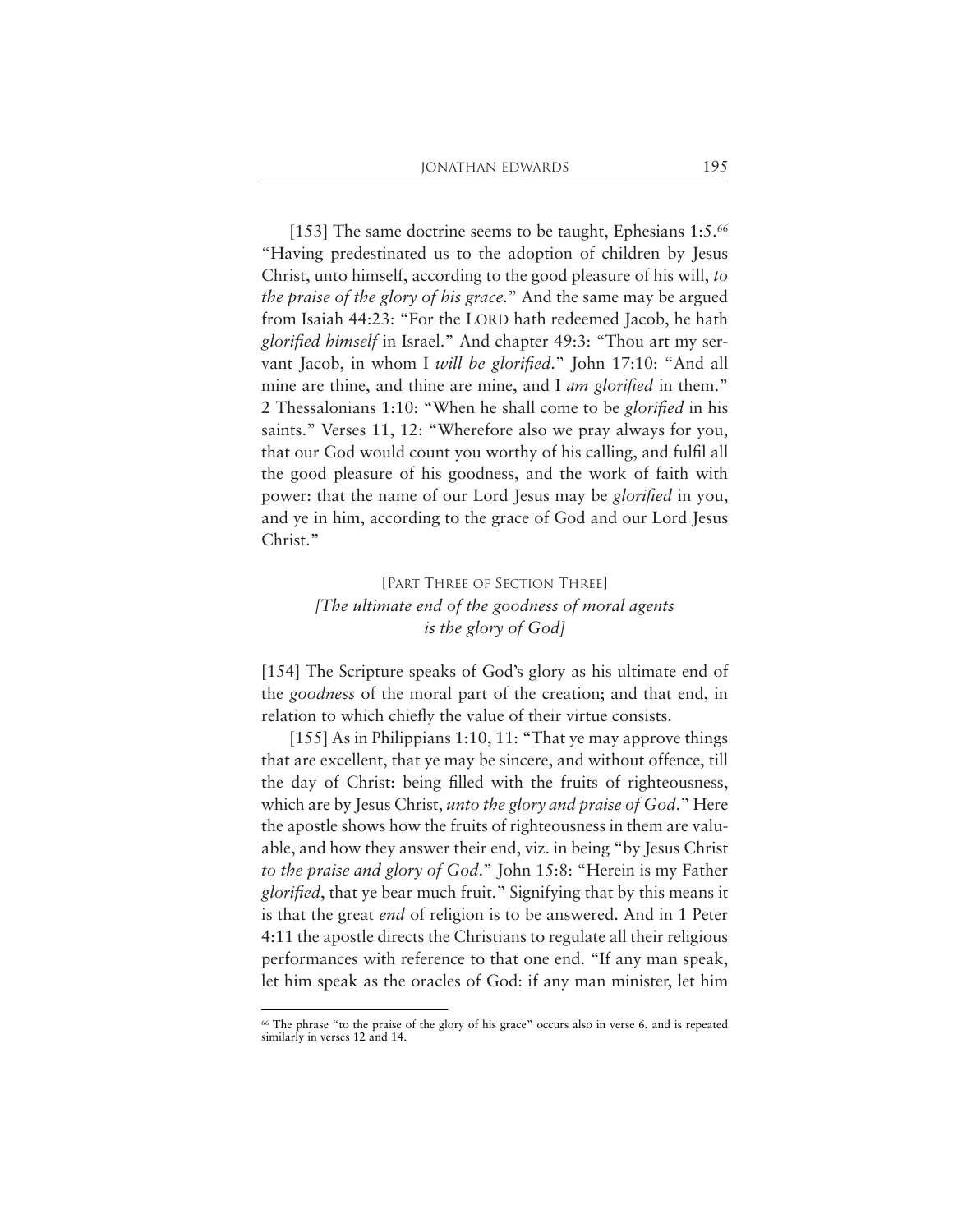do it as of the ability which God giveth, *that God in all things may be glorified*; to whom be praise and dominion for ever and ever. Amen."

[156] And, from time to time, embracing and practicing true religion, and repenting of sin, and turning to holiness, is expressed by *glorifying God*, as though that were the sum and end of the whole matter. Revelation 11:13: "And in the earthquake were slain of men seven thousand; and the remnant were affrighted, and *gave glory to the God of heaven*." So Revelation 14:6, 7: "And I saw another angel fly in the midst of heaven, having the everlasting gospel to preach to them that dwell on the earth; saying with a loud voice, Fear God, and *give glory to him."* As though this were the sum and *end* of that virtue and religion, which was the grand design of preaching the gospel, everywhere through the world. Revelation 16:9: "And repented not to *give him glory*." Which is as much as to say, they did not forsake their sins and turn to true religion, that God might receive that which is the great end he seeks, in the religion he requires of men. (See to the same purpose, Ps. 22:21-23; Is. 66:19; 24:15; 25:3; Jer. 13:15, 16; Dan. 5:23; Rom. 15:5, 6.)

[157] And as the *exercise* of true religion and virtue in Christians is summarily expressed by their *glorifying God*, so, when the good influence of this on others is spoken of, it is expressed in the same manner. Matthew 5:16: "Let your light so shine before men, that others seeing your good works, may *glorify your Father* which is in heaven." 1 Peter 2:12: "Having your conversation honest among the Gentiles, that whereas they speak evil against you as evil-doers, they may, by your good works which they behold, glorify God in the day of visitation."

[158] That the ultimate end of moral goodness or righteousness is answered in God's glory being attained is *supposed* in the *objection* which the apostle makes, or supposes some will make, Romans 3:7. "For if the truth of God hath more abounded through my lie unto *his glory*, why am I judged as a sinner?" *i*.*e*., seeing the great end of righteousness is answered by my sin, in God being glorified, why is my sin condemned and punished? And why is not my vice equivalent to virtue?

[159] And the glory of God is spoken of as that wherein con-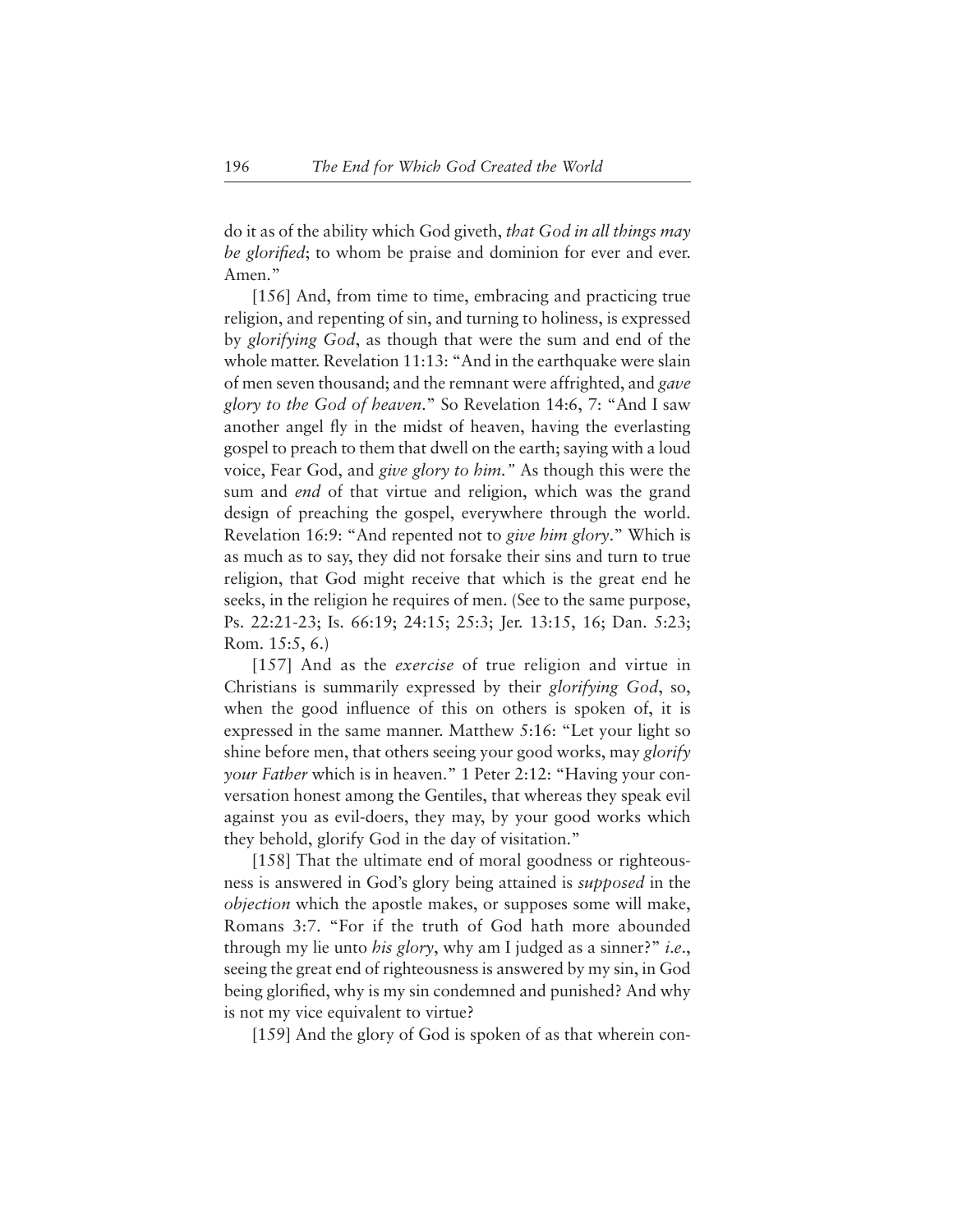sists the value and end of particular graces. As of *faith.* Romans 4:20: "He staggered not at the promise of God through unbelief: but was strong in faith, *giving glory to God*." Philippians 2:11: "That every tongue should confess that Jesus is the Lord, *to the glory of God the Father*." Of *repentance*. Joshua 7:19: "Give, I pray thee, *glory to the LORD God of Israel*, and make confession unto him." Of *charity*. 2 Corinthians 8:19: "With this grace, which is administered by us, *to the glory of the same Lord*, and declaration of your ready mind." *Thanksgiving* and *praise*. Luke 17:18: "There are not found that returned to *give glory to God*, save this stranger." Psalm 50:23: "Whoso offereth praise *glorifieth me*; and to him that ordereth his conversation aright, will I show the salvation of God." Concerning which last place may be observed that God seems to say this to such as supposed, in their religious performances, that the *end of all religion was to glorify God*. They supposed they did this in the best manner, in offering a multitude of sacrifices; but God corrects their mistake, and informs them, that this grand end of religion is not attained this way, but in offering the more spiritual sacrifices of praise and a holy conversation [style of life].

[160] In fine, the words of the apostle in 1 Corinthians 6:20 are worthy of particular notice. "Ye are not your own; for ye are bought with a price: therefore glorify God in your body and in your spirit, which are his." Here, not only is glorifying God spoken of, as what summarily comprehends the end of religion, and of Christ redeeming us; but the apostle urges, that inasmuch as we are not our own, we ought not to act as if we were our own, but as God's; and should not use the members of our bodies, or faculties of our souls, for ourselves, but for God, as making him our end. And he expresses the way in which we are to make God our end, viz. in making his *glory* our end. "Therefore *glorify God* in your body and in your spirit, which are his."

[161] Here it cannot be pretended that though Christians are indeed required to make God's glory their end; yet it is but as a *subordinate* end, as subservient to their own happiness; for then, in acting chiefly and ultimately for their own selves, they would use themselves more as their *own* than as God's; which is directly contrary to the design of the apostle's exhortation and the argument he is upon;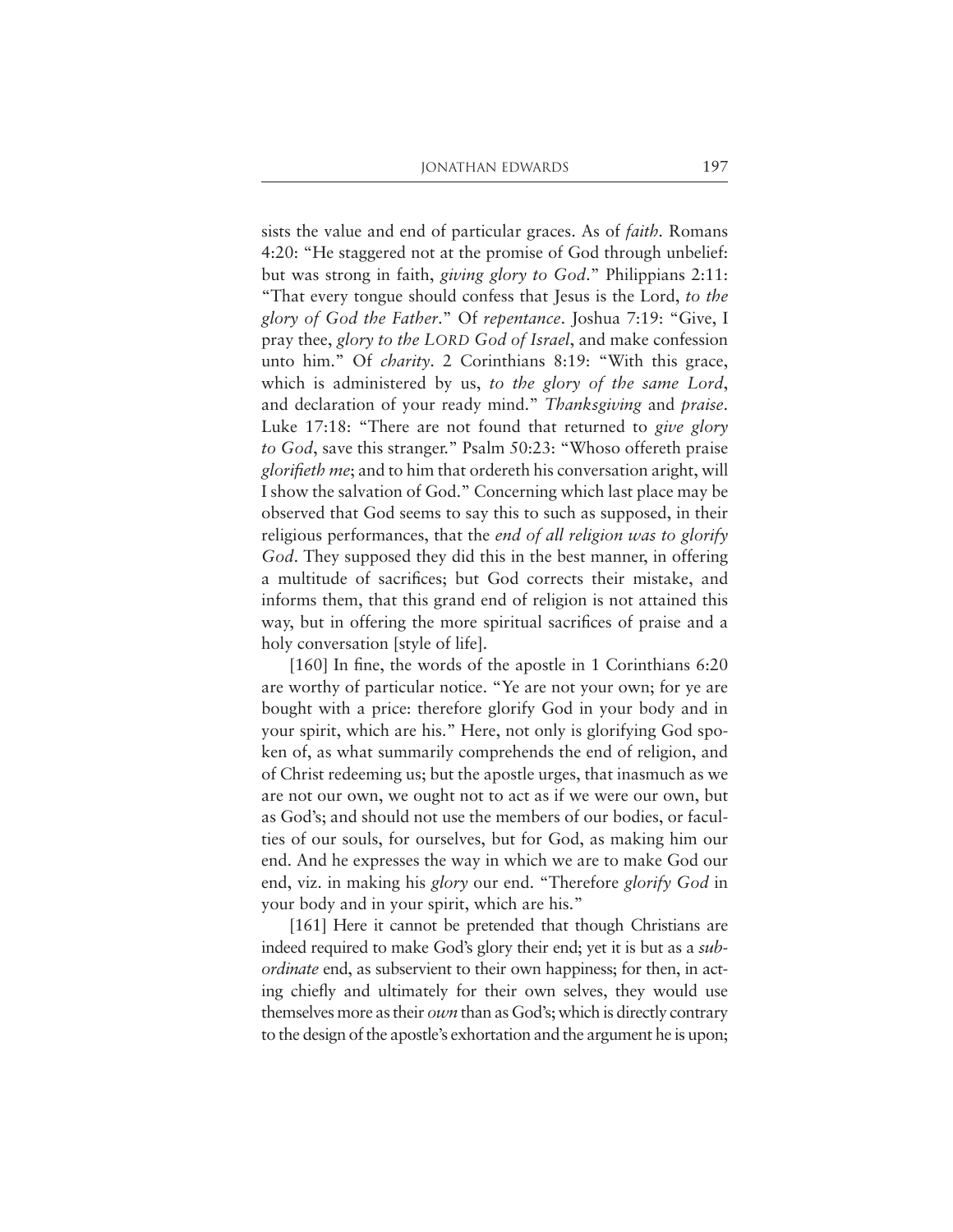which is, that we should give ourselves as it were away *from ourselves to God*, and use ourselves as *his*, and not our *own*, acting for his *sake*, and not our *own sakes*. <sup>67</sup> Thus it is evident, by the ninth position, that the *glory of God is the last end for which he created the world.*

> [PART FOUR OF SECTION THREE] *[God makes it the duty of man to seek God's glory as their ultimate end]*

[162] There are some things in the word of God which lead us to suppose that it *requires* of men that they should *desire* and *seek* God's glory as their highest and last end in what they do.

[163] As particularly, from 1 Corinthians 10:31: "Whether therefore ye eat or drink, or whatsoever ye do, do all *to the glory of God*." And 1 Peter 4:11: "That God in all things *may be glorified*." And this may be argued, that Christ requires his followers should desire and seek God's glory in the *first place* and *above all* things else,68 from that prayer which he gave his disciples, as the pattern and rule for the direction of his followers in their prayers. Its first petition is, *Hallowed be thy name*, which in Scripture language is the same with *glorified* be thy name; as is manifest from Leviticus 10:3 ["The LORD spake, saying, I will be *sanctified* (=hallowed) in them that come nigh me, and before all the people I will be *glorified*"], Ezekiel 28:22 and many other places.

<sup>67</sup> See footnote 64. Sometimes people take texts like this to mean that we should not pursue our own happiness, since that would be treating ourselves "as our own" rather than as a bloodbought possession of God. But this is not what Edwards would say, provided the happiness we seek is in God rather than in some gift of God that would glorify the gift above the Giver. Edwards makes it clear above, in answering Objection Four, ( $\int \int \int$  113-124) that, on the one hand, there is a "confined" pursuit of happiness that seeks it in private, limited ways rather than in the good of others or the beauty of God; and, on the other hand, there is an expansive pursuit of happiness in benevolence that is the very essence of virtue: "[This is] the very nature of benevolence—which is to have pleasure or happiness in the happiness of another" (Miscellany # 1182 in Harvey Townsend, ed., *The Philosophy of Jonathan Edwards,* p. 140). See the quote from *Charity and Its Fruits* in footnote 86. Edwards would say that selfishness includes doing good to another person from confined self-love, which is *opposite* to a general benevolence. In some sense, he says, the most benevolent, generous person in the world seeks his *own* happiness in doing good to others, because he places his happiness in their good. (See above, Answer to Objection Four, ¶¶ 113-124). When we seek our own happiness in God or in benevolently directing others to the love of God, we are not contradicting the aim of 2 Corinthians 6:20.

<sup>68</sup> Again he does not mean that we are to seek God's glory rather than seeking God's glory—which is nonsense. Seeking means doing one thing and not another thing. One of the things we do in seeking God's glory is to rejoice in God, and delight in God, and treasure God. See footnotes 64 and 69. Joy in God *is* the seeking of God "above all else."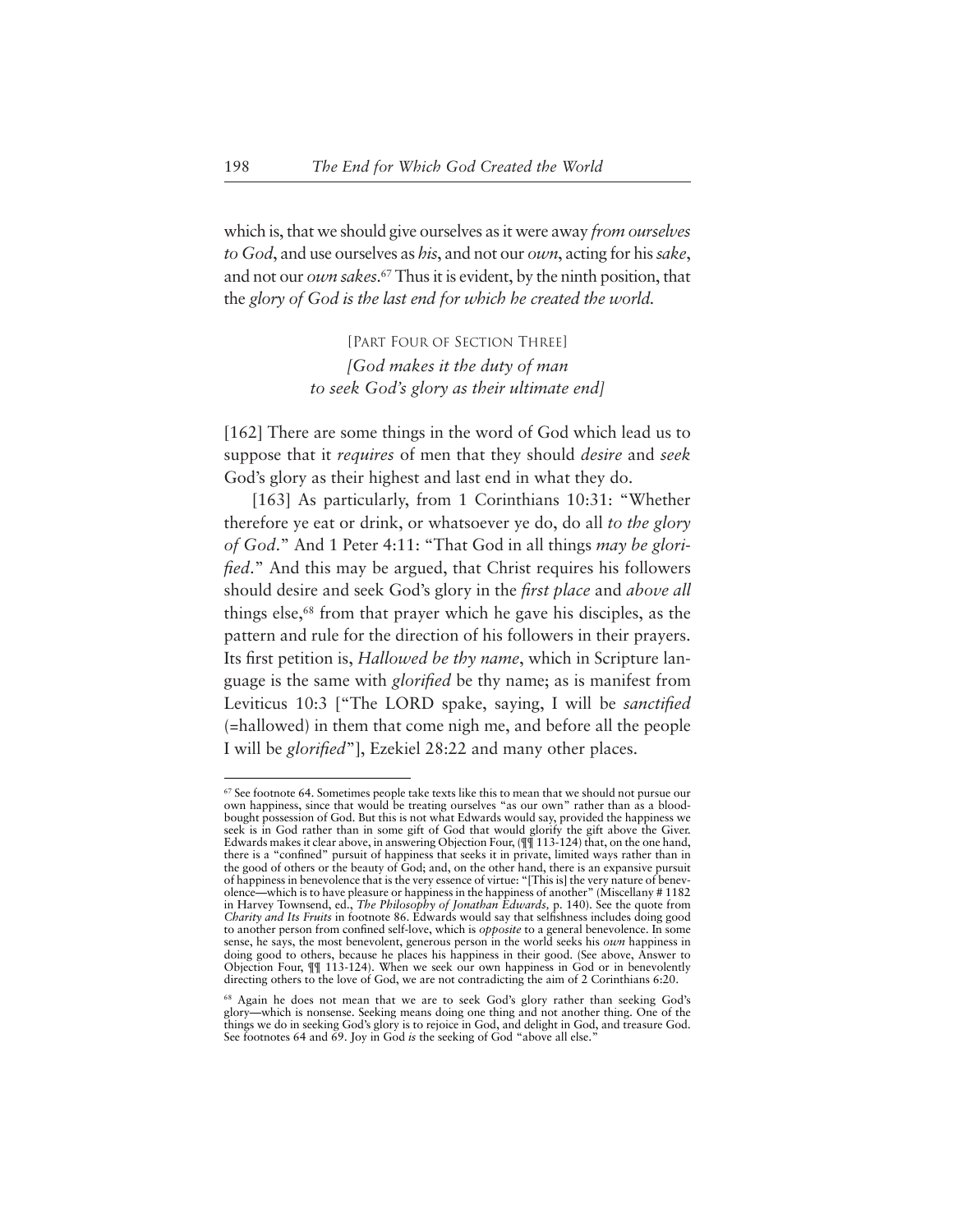[164] Now our last and highest end is doubtless what should be first in our *desires*, and consequently first in our *prayers*, and therefore we may argue that since Christ directs that God's glory should be first in our prayers, that therefore this is our last end. This is further confirmed by the conclusion of the Lord's prayer, *For thine is the kingdom, the power, and the glory,* which, as it stands in connection with the rest of the prayer, implies that we desire and ask all the things mentioned in each petition, with a subordination and in subservience to the dominion and glory of God; in which all our desires ultimately terminate, as their last end. God's glory and dominion are the two first things mentioned in the prayer, and are the subject of the first half of the prayer; and they are the two last things mentioned in the same prayer in its conclusion. God's glory is the Alpha and Omega in the prayer. From these things we may argue, according to the eighth position, that *God's glory is the last end of the creation.*

> [PART FIVE OF SECTION THREE] *[Saints, at their best, desire and delight in the glory of God above all else]*

[165] By the account given in Scripture, the glory of God appears to be that event, in the earnest desires of which and in their delight in which, the *best part* of the moral world, when in their *best frames*, most naturally express the direct tendency of the spirit of true goodness, the virtuous and pious affections of their heart.

[166] This is the way in which the holy *apostles*, from time to time, gave vent to the ardent exercises of their piety and breathed forth their regard to the Supreme Being. Romans 11:36: "To whom be glory for ever and ever. Amen." Chapter 16:27: "To God only wise, be glory, through Jesus Christ, for ever. Amen." Galatians 1:4, 5: "Who gave himself for our sins, that he might deliver us from this present evil world, according to the will of God and our Father, to whom be glory for ever and ever. Amen." 2 Timothy 4:18: "And the Lord shall deliver me from every evil work, and will preserve me to his heavenly kingdom: to whom be glory for ever and ever. Amen." Ephesians 3:21: "Unto him be glory in the church by Christ Jesus, throughout all ages, world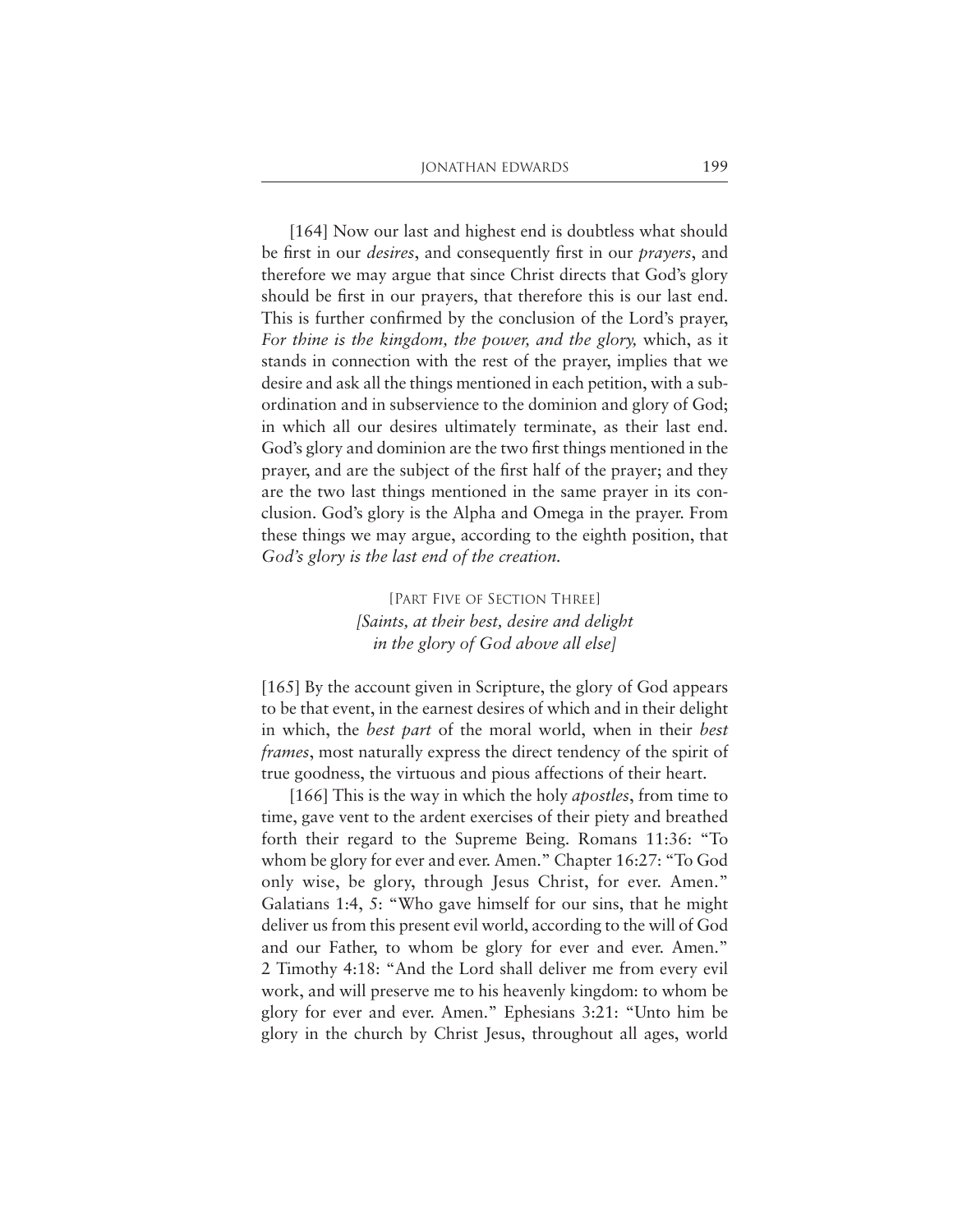without end." Hebrews 13:21: "Through Jesus Christ, to whom be glory for ever and ever. Amen." Philippians 4:20: "Now unto God and our Father be glory for ever and ever. Amen." 2 Peter 3:18: "To him be glory both now and for ever. Amen." Jude 25: "To the only wise God our Saviour, be glory and majesty, dominion and power, both now and ever. Amen." Revelation 1:5, 6: "Unto him that loved us, &c. to him be glory and dominion for ever and ever. Amen."

[167] It was in this way that holy *David*, the sweet psalmist of Israel, vented the ardent tendencies and desires of his pious heart. 1 Chronicles 16:28, 29: "Give unto the LORD, ye kindreds of the people, give unto the LORD *glory* and strength: give unto the LORD the *glory* due unto his name." We have much the same expressions again, Psalm 29:1, 2 ["Give unto the LORD the glory due unto his name; worship the LORD in the beauty of holiness."] and 69:7, 8. See also Psalm 57: 5 ["Be exalted above the heavens, O God; Let Your glory be above all the earth"]; 72:18, 19; 115:1. So the whole church of God through all parts of the earth, Isaiah 42:10-12 [". . . Let them give glory unto the LORD, and declare his praise in the islands"].

[168] In like manner the *saints and angels in heaven express* the piety of their hearts, Revelation 4:9 [And . . . those beasts give glory and honor and thanks to him that sat on the throne, who liveth for ever and ever"]; 11-14 and 7:12. This is the event that the hearts of the seraphim especially exult in, as appears by Isaiah 6:2, 3. "Above it stood the seraphim—And one cried unto another, and said, Holy, holy, holy is the Lord of hosts, the whole earth is full of his *glory*." So at the birth of Christ, Luke 2:14. "*Glory* to God in the highest," &c.

[169] It is manifest that these holy persons in earth and heaven, in thus expressing their desires of the glory of God, have respect to it, not merely as a subordinate end, but as that which is in *itself* valuable in the *highest degree*. It would be absurd to say, that in these ardent exclamations, they are only giving vent to their vehement *benevolence to their fellow-creatures*, and expressing their earnest desire that *God might be glorified*, that so his *subjects* may be made happy by *that means*. It is evident, it is not so much their love, either to themselves or their fellow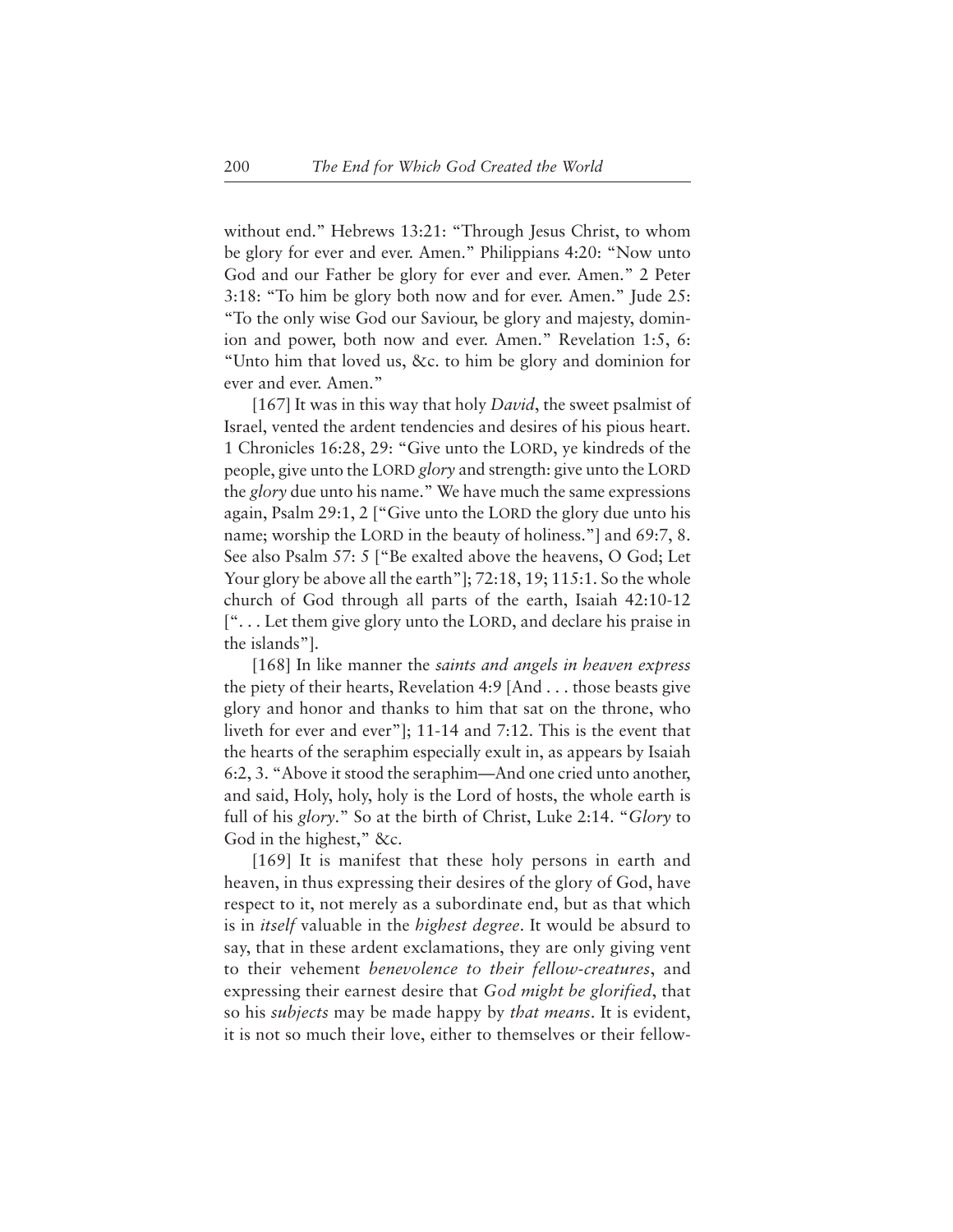creatures, which they express, as their exalted and supreme regard to the most high and infinitely glorious Being. When the church says, "*Not unto us, not unto us, O Jehovah, but to thy name give glory"* [Ps. 115:1], it would be absurd to say that she only desires that God may have glory, as a necessary or *convenient means* of her own advancement and felicity.<sup>69</sup> From these things it appears by the eleventh position that *God's glory is the end of the creation*.

# [PART SIX OF SECTION THREE] *[Christ's ultimate end in his ministry was the glory of God]*

[170] The Scripture leads us to suppose that *Christ* sought God's glory as his highest and last end.

[171] John 7:18: "He that speaketh of himself, seeketh his own glory; but he that seeketh *his* glory that sent him, the same is true, and no unrighteousness is in him." When Christ says he did not seek his own glory, we cannot reasonably understand him, that he had no regard to his own glory, even the glory of the human nature; for the glory of that nature was part of the reward promised him and of the joy set before him. But we must understand him, that this was not his *ultimate* aim; it was not the end that *chiefly* governed his conduct. Therefore, when in opposition to this, in the latter part of the sentence he says, "But he that seeketh his glory that sent him, the same is true," &c. It is natural from the antithesis to understand him, that this was his ultimate aim, his supreme governing end.

[172] John 12:27, 28: "Now is my soul troubled, and what shall I say? Father, save me from this hour: but for this cause came I unto this hour, Father, *glorify thy name*." Christ was now going to Jerusalem and expected in a few days there to be crucified; and the prospect of his last sufferings, in this near

 $69$  God's glory is not a stepping-stone to something higher, such as our joy. But this is not to say that God's glorification is ever at odds with the final happiness of the saints in God. See footnotes 64 and 67. When we cry, "Not to us, not to us, O Jehovah, but to thy name give glory," we mean that we want God to get all the glory for the help he gives us to know and love and rejoice in him. This is implied in the rest of the verse: "To thy name give glory, *because of Your lovingkindness*." We don't want the glory, we want the free and unmerited lovingkindness. In this rejoice, and in rejoicing, God alone is glorified. He gets the glory, we get the merciful joy. So it is in Psalm 5:15 and 1 Peter 4:11 and Romans 15:9, etc.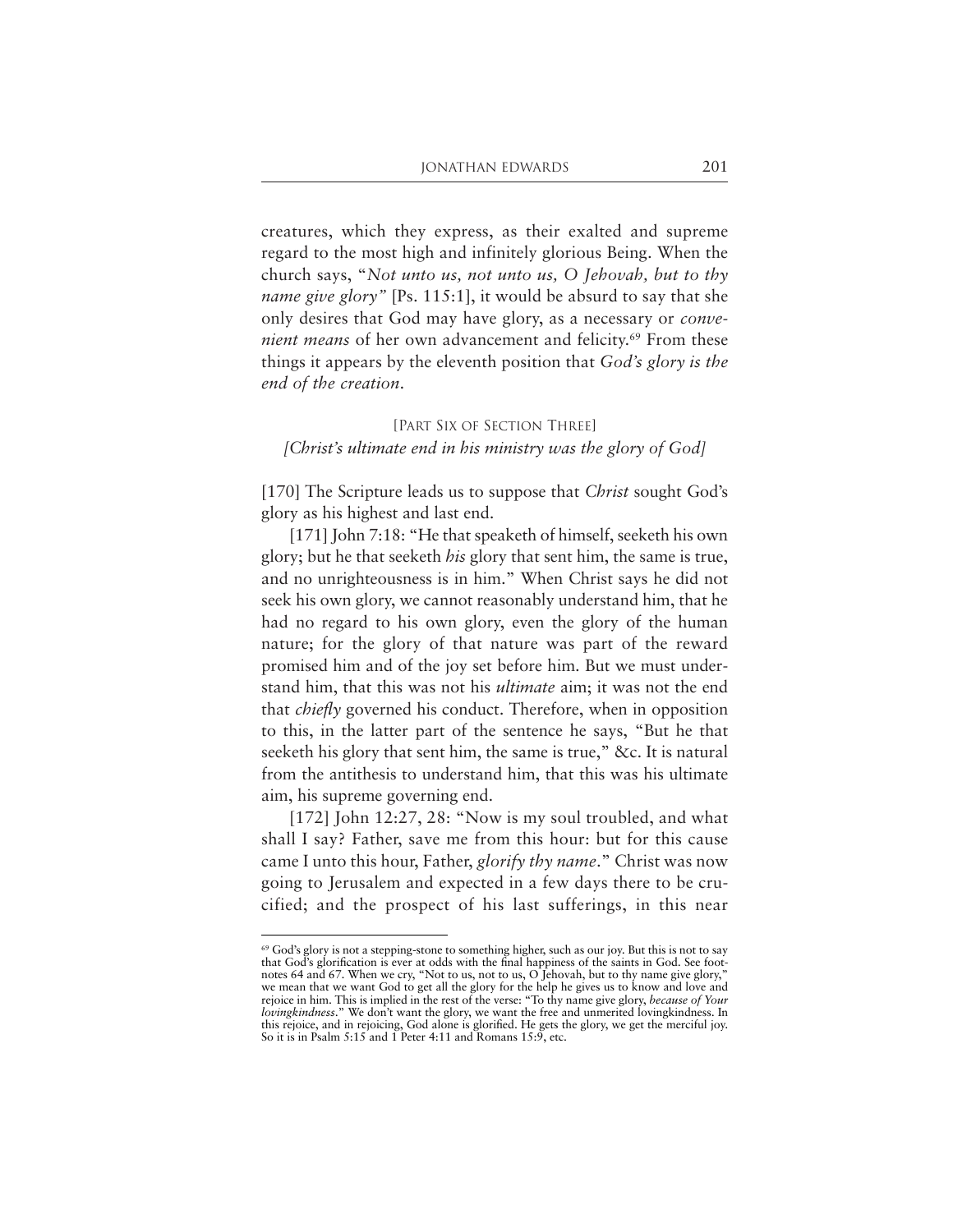approach, was very terrible to him. Under this distress of mind, he supports himself with a prospect of what would be the consequence of his sufferings, *viz. God's glory*. Now, it is the *end* that supports the agent in any difficult work that he undertakes, and above all others, his *ultimate* and supreme end; for this is above all others valuable in his eyes; and so, sufficient to countervail the difficulty of the means. That end, which is in itself agreeable and sweet to him and which ultimately terminates his desires, is the center of rest and support; and so must be the fountain and sum of all the delight and comfort he has in his prospects, with respect to his work. Now Christ has his soul straitened and distressed with a view of that which was infinitely the most difficult part of his work, and which was just at hand. Now certainly, if his mind seeks support in the conflict from a view of his end, it must most naturally repair to the *highest* end, which is the proper fountain of all support in this case. We may well suppose that when his soul conflicts with the most extreme difficulties, it would resort to the idea of his supreme and ultimate end, the fountain of all the support and comfort he has in the work.

[173] The same thing, Christ seeking the glory of God as his ultimate end, is manifest by what he says, when he comes yet nearer to the hour of his last sufferings, in that remarkable prayer, the last he ever made with his disciples, on the evening before his crucifixion, wherein he expresses the sum of his aims and desires. His first words are, "Father, the hour is come, glorify thy Son, that thy Son also may glorify thee" [John 17:1]. As this is his first request, we may suppose it to be his supreme request and desire, and what he ultimately aimed at in all. If we consider what follows to the end, all the rest that is said in the prayer, seems to be but an amplification of this great request. On the whole, I think it is pretty manifest that Jesus Christ sought the *glory of God* as his highest and last end, and that therefore, by position twelve, this was *God's last end in the creation of the world.*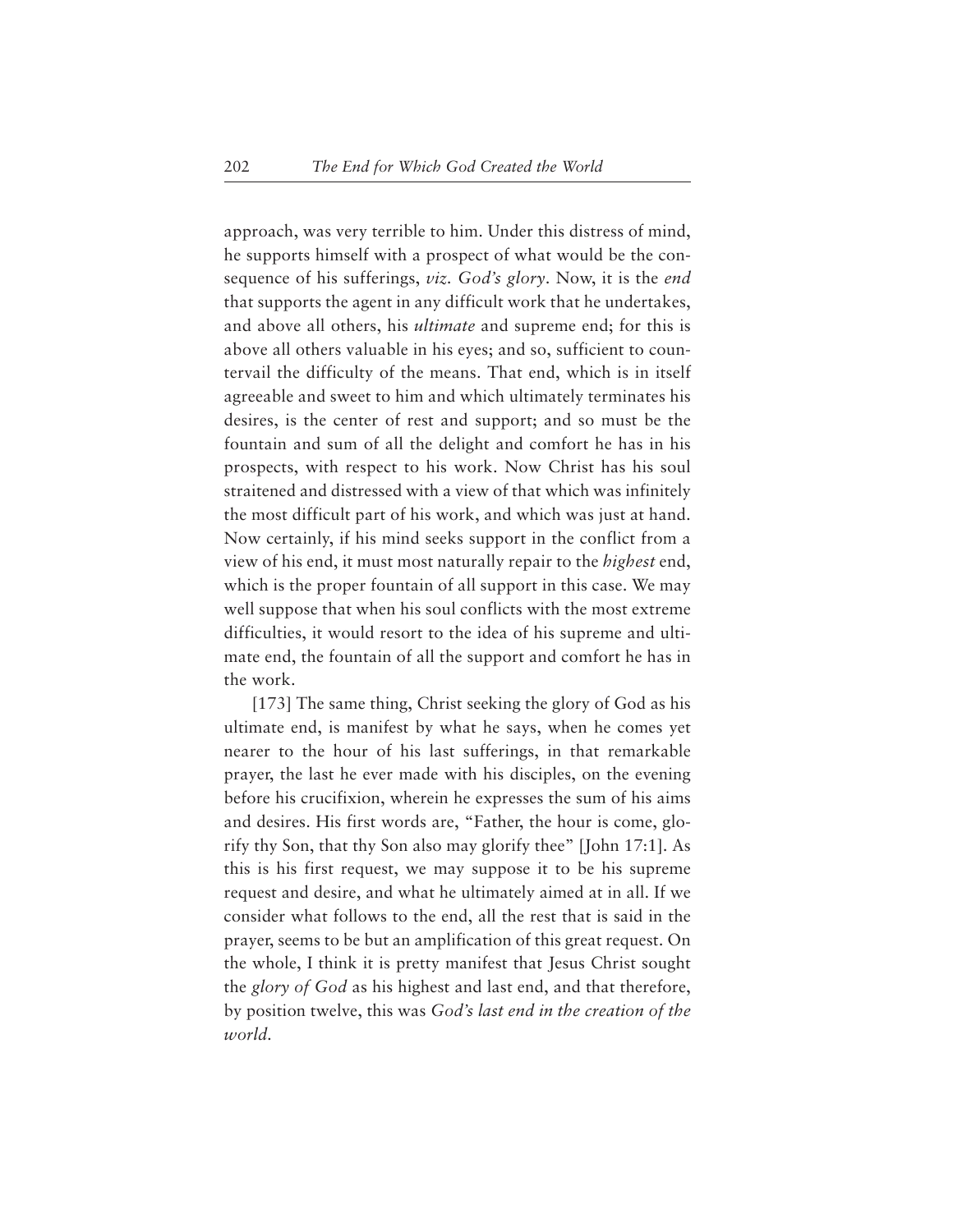# [PART SEVEN OF SECTION THREE] *[The ultimate end of the work of redemption is the glory of God]*

[174] It is manifest from Scripture that God's glory is the last end of that great work of providence, the work of *redemption* by Jesus Christ.

[175] This is manifest from what is just now observed, of its being the end ultimately sought by Jesus Christ the Redeemer. And if we further consider the texts mentioned in the proof of that, and take notice of the context, it will be very evident, that it was what Christ sought as his last end, in that great work which he came into the world upon, *viz.* to procure redemption for his people. It is manifest that Christ professes in John 7:18 that he did not seek his own glory in what he did, but the glory of him that sent him ["He who speaks from himself seeks his own glory; but He who is seeking the glory of the One who sent Him, He is true, and there is no unrighteousness in Him"]. He means in the work of his ministry, the work he performed and which he came into the world to perform, which is the work of redemption. And with respect to that text, John 12:27, 28 ["'Now My soul has become troubled; and what shall I say, 'Father, save Me from this hour'? But for this purpose I came to this hour. 'Father, glorify Your name.' Then a voice came out of heaven: 'I have both glorified it, and will glorify it again.'"], it has been already observed that Christ comforted himself in the view of the extreme difficulty of his work, in the prospect of the highest, ultimate, and most excellent end of that work, which he set his heart most upon and delighted most in.

[176] And in the answer that the Father made him from heaven at that time, in the latter part of the same verse, John 12:28: "I have both glorified it, and will glorify it again," the meaning plainly is that God had glorified his name in what Christ had done, in the work he sent him upon; and would glorify it again, and to a greater degree, in what he should further do, and in the success thereof. Christ shows that he understood it thus, in what he says upon it, when the people took notice of it, wondering at the voice; some saying that it thundered, others, that an angel spake to him. Christ says, "This voice came not because of me, but for your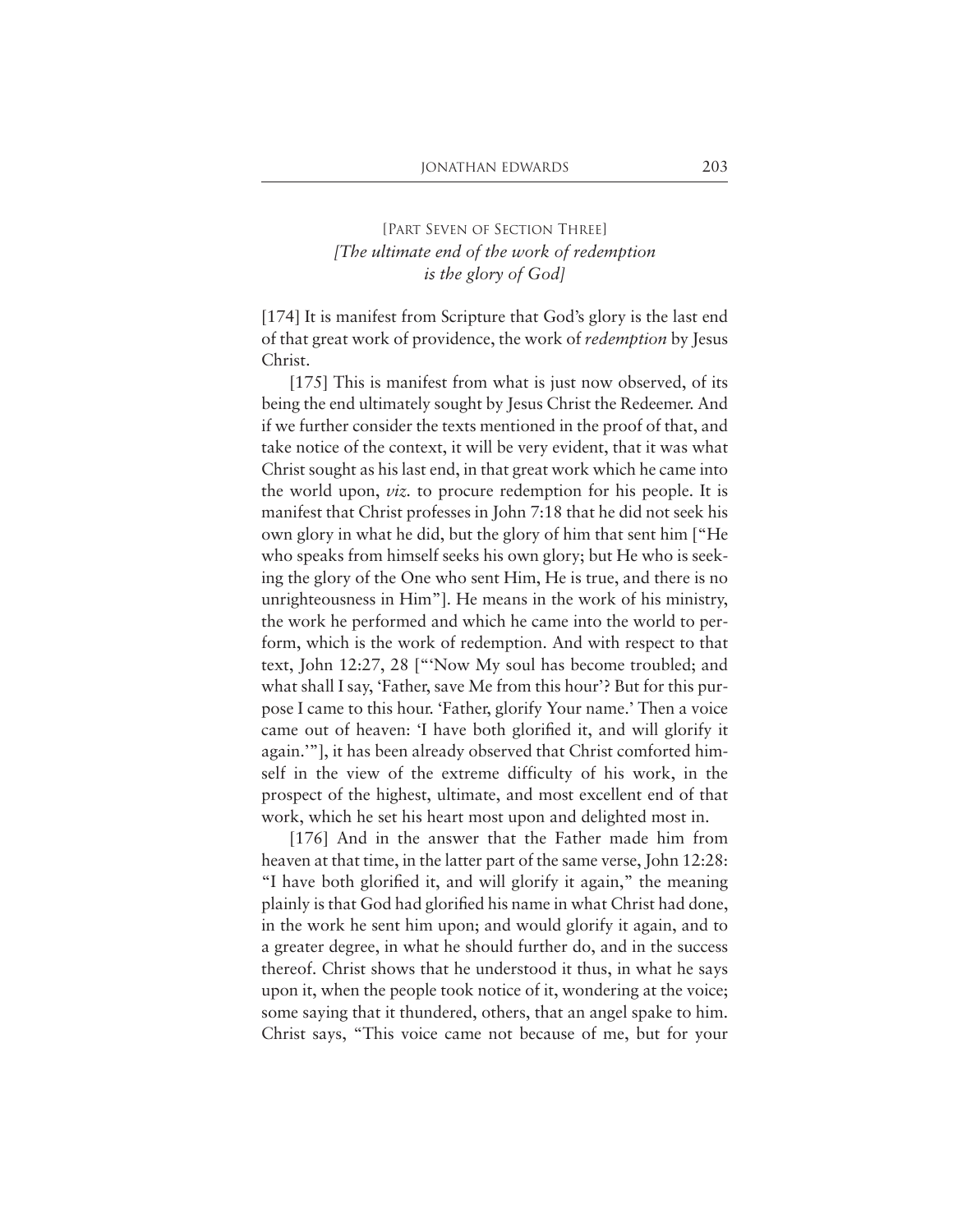sakes." And then he says, (exulting in the prospect of this glorious end and success,) "Now is the judgment of this world; now is the prince of this world cast out; and I, if I be lift up from the earth, will draw all men unto me." In the success of the same work of redemption, he places his own glory, as was observed before. John 12:23, 24: "The hour is come that the Son of man should be glorified. Verily, verily, I say unto you, except a corn of wheat fall into the ground, it abideth alone; but if it die, it bringeth forth much fruit."

[177] So it is manifest that when he seeks his own and his Father's glory, in that prayer, John 17, he seeks it as the end of that great work he came into the world upon, and which he is about to finish in his death. What follows through the whole prayer plainly shows this, particularly the 4th and 5th verses. "I have glorified thee on earth: I have finished the work which thou gavest me to do. And now, O Father, glorify thou me with thine own self." Here it is pretty plain, that declaring to his Father he had glorified him on earth and finished the work given him to do, meant that he had finished the work which God gave him to do *for this end*, that he might be *glorified*. He had now finished that foundation that he came into the world to lay for his glory. He had laid a foundation for his Father's obtaining his will, and the utmost that he designed, by which it is manifest that God's glory was the utmost of his design or his *ultimate* end in this great work.

[178] And it is manifest by John 13:31, 32 that the glory of the Father and his own glory are what Christ exulted in, in the prospect of his approaching sufferings, when Judas was gone out to betray him, as the end his heart was mainly set upon and supremely delighted in. "Therefore, when he was gone out, Jesus said, Now is the Son of man glorified, and God is glorified in him. If God be glorified in him, God shall also glorify him in himself, and shall straightway glorify him."

[179] That the glory of God is the highest and last end of the work of redemption, is confirmed by the song of the angels at Christ's birth. Luke 2:14: "Glory to God in the highest, and on earth peace, and good will toward men." It must be supposed that they knew what was God's last end in sending Christ into the world; and that in their rejoicing on the occasion, their minds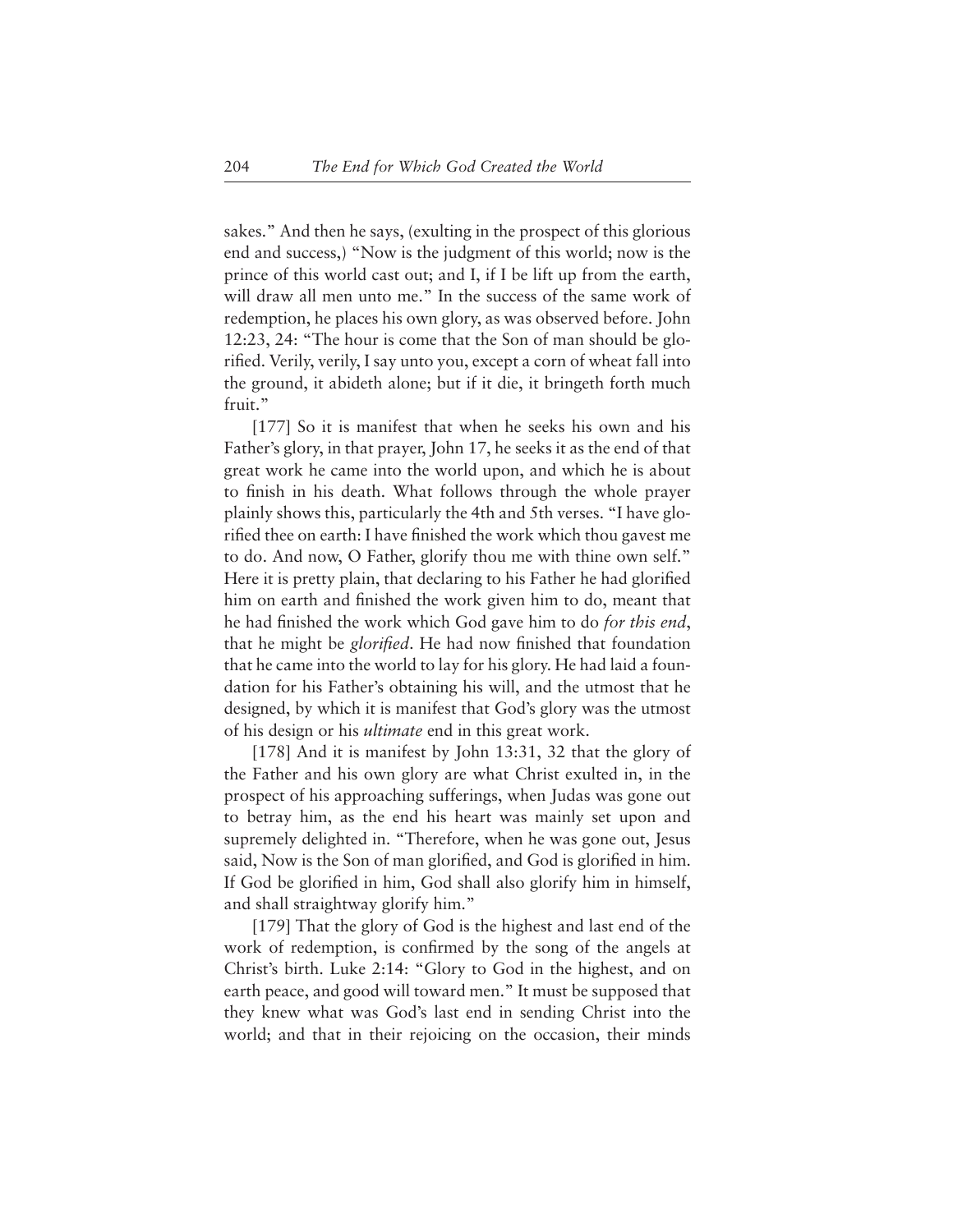would most rejoice in that which was most valuable and glorious in it, which must consist in its relation to that which was its chief and ultimate end. And we may further suppose that the thing which chiefly engaged their minds was most glorious and joyful in the affair; and would be first in that song which was to express the sentiments of their minds, and exultation of their hearts.

[180] The glory of the Father and the Son is spoken of as the end of the work of redemption, in Philippians 2:6-11 (very much in the same manner as in John 12:23, 28 and 13:31, 32 and 17:1, 4, 5): "Who being in the form of God,—made himself of no reputation, and took upon him the form of a servant, and was made in the likeness of men: and being found in fashion as a man, he humbled himself, and became obedient unto death, even the death of the cross: wherefore God also hath highly exalted him, and given him a name, &c. that at the name of Jesus every knee should bow, and every tongue confess, that Jesus is the Lord, *to the glory of God the Father*."

[181] So God's glory, or the praise of his glory, is spoken of as the end of the work of redemption, in Ephesians 1:3, &c. "Blessed be the God and Father of our Lord Jesus Christ, who hath blessed us with all spiritual blessings in heavenly places in Christ: according as he hath chosen us in him. Having predestinated us to the adoption of children, *to the praise of the glory of his grace."* And in the continuance of the same discourse, concerning the redemption of Christ, God's glory is once and again mentioned as the great end of all [in Ephesians 1:12, 14].

[182] Several things belonging to that great redemption are mentioned in the following verses: Such as God's great wisdom in it, [Ephesians 1] verse 8. The clearness of light granted through Christ, verse 9. God's gathering together in one, all things in heaven and earth in Christ, verse 10. God's giving the Christians that were first converted to the Christian faith from among the Jews, an interest in this great redemption, verse 11. Then the great end is added, verse 12: "That we should be *to the praise of his glory,* who first trusted in Christ." And then is mentioned the bestowing of the same great salvation on the Gentiles, in its beginning or first fruits in the world, and in completing it in another world, in the two next verses. And then the same great end is added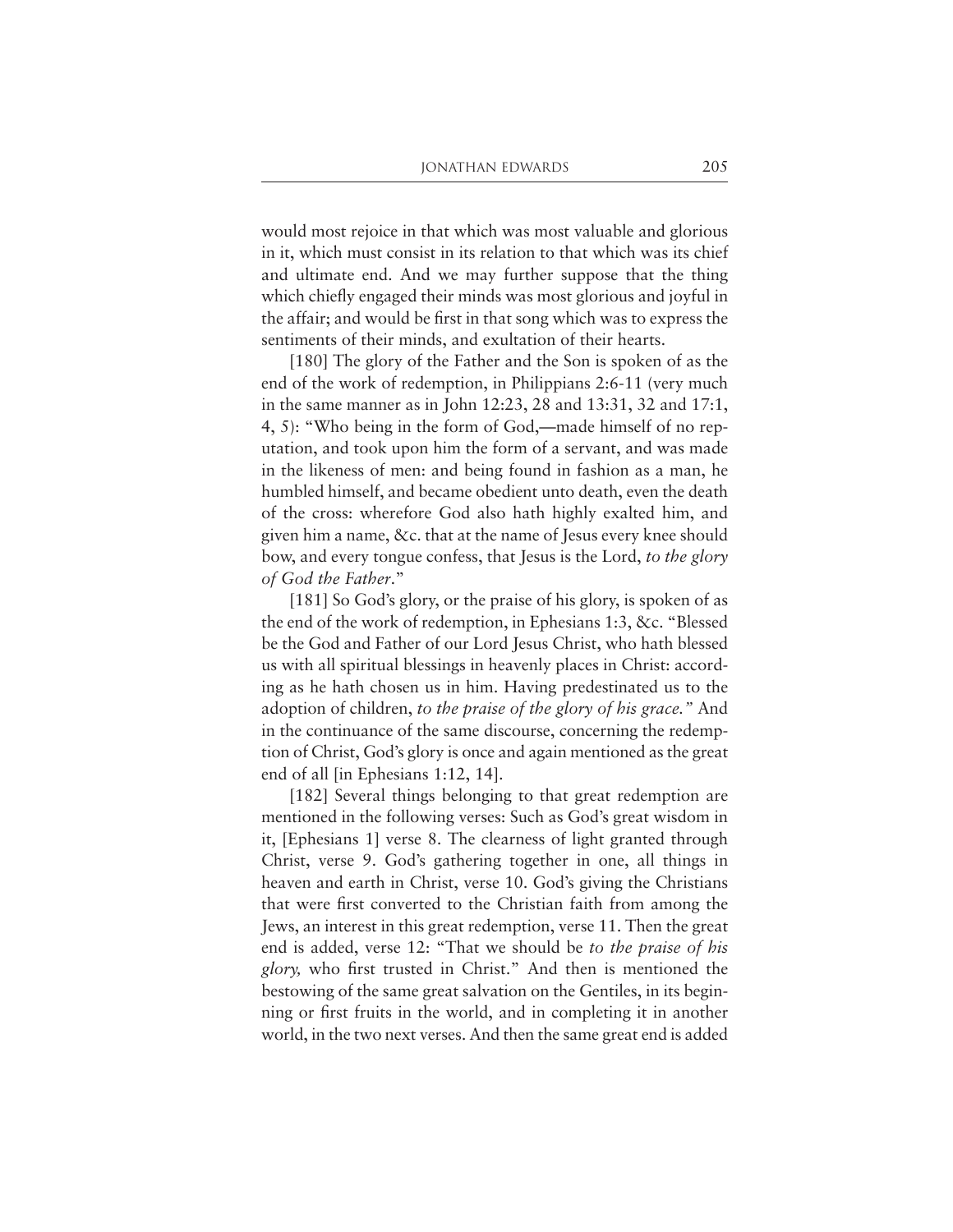again. "In whom ye also trusted, after that ye heard the word of truth, the gospel of your salvation: In whom also, after that ye believed, ye were sealed with the holy spirit of promise, which is the earnest of our inheritance, until the redemption of the purchased possession, *unto the praise of his glory*."

[183] The same thing is expressed much in the same manner, in 2 Corinthians 4:14, 15. "He which raised up the Lord Jesus, shall raise us up also by Jesus, and shall present us with you. For all things are for your sakes, that the abundance of grace might, through the thanksgiving of many, redound *to the glory of God*."

[184] The same is spoken of as the end of the work of redemption in the Old Testament, Psalm 79:9. "Help us, O God of our salvation, *for the glory of thy name*; deliver us and purge away our sins, for thy name's sake." So in the prophecies of the redemption of Jesus Christ, Isaiah 44:23: "Sing, O ye heavens; for the LORD hath done it: shout, ye lower parts of the earth: break forth into singing, ye mountains: O forest, and every tree therein: for the LORD hath redeemed Jacob, and *glorified himself* in Israel!" Thus the works of creation are called upon to rejoice at the attaining of the same end, by the redemption of God's people, that the angels rejoiced at when Christ was born. See also Isaiah 48:10, 11 ["Behold, I have refined you, but not as silver; I have tested you in the furnace of affliction. For My own sake, for My own sake, I will act; For how can *My name* be profaned? And My glory I will not give to another."] and 49:3 ["Thou art my servant, O Israel, in whom I will be glorified".

[185] Thus it is evident, that the glory of God is the ultimate end of the work of redemption, which is the chief work of providence towards the moral world, as is abundantly manifest from Scripture. For the whole universe is put in subjection to Jesus Christ; all heaven and earth, angels and men, are subject to him [Phil. 2:10; 3:21; Col. 1:18; Eph. 1:21; Heb. 2:8], as executing this office; and are put under him to that end, that all things may be ordered by him, in subservience to the great designs of his redemption. All power, as he says, is given to him, in heaven and in earth [Matt. 28:18], that he may give eternal life to as many as the Father has given him [John 17:2]; and he is exalted far above all principality and power, and might and dominion, and made head over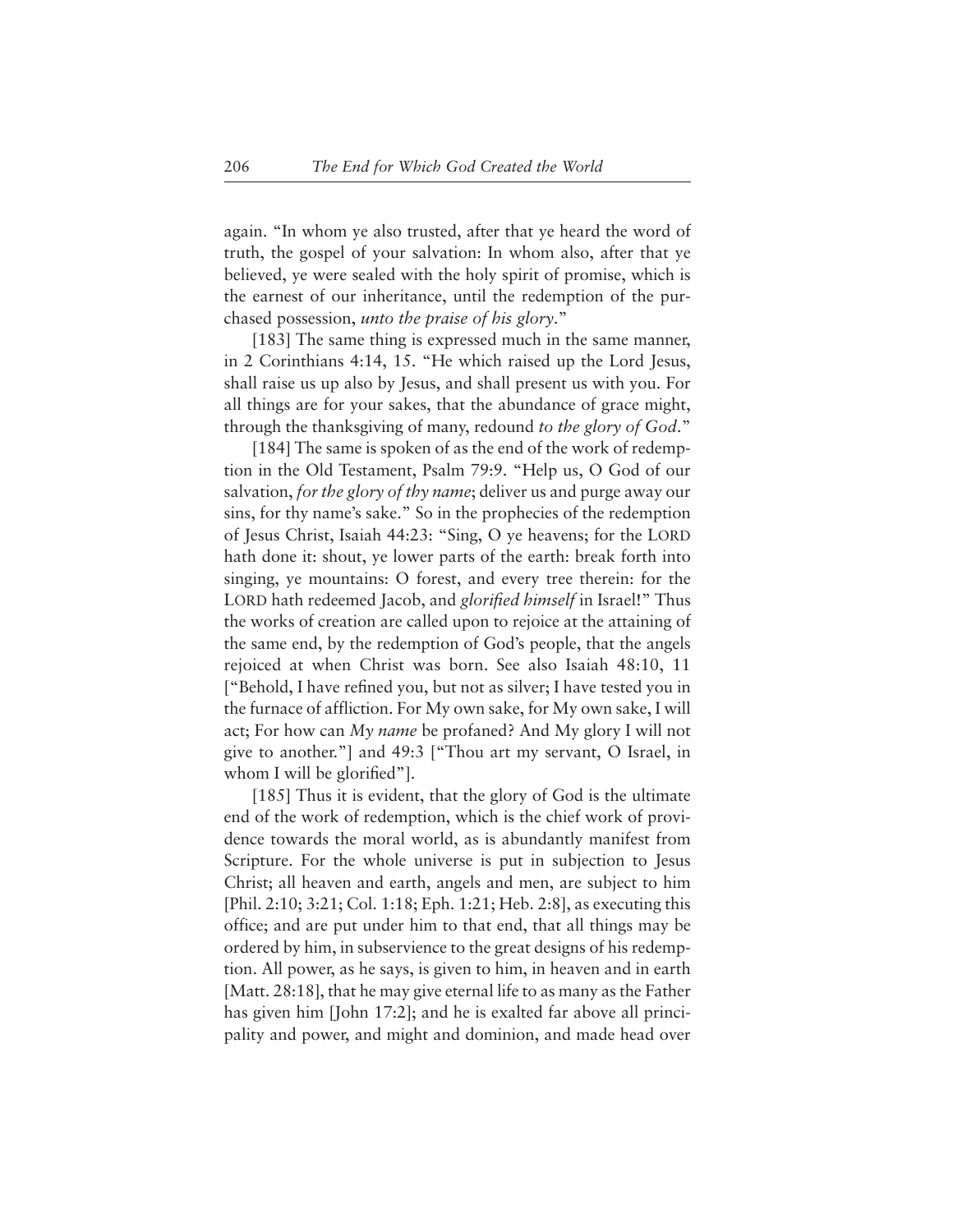all things to the church [Eph. 1:22]. The angels are put in subjection to him that he may employ them all as ministering spirits [Heb. 1:14], for the good of them that shall be the heirs of salvation; and all things are so governed by their Redeemer that all things are theirs, whether things present or things to come [1 Cor. 3:21-22]; and all God's works of providence in the moral government of the world, which we have an account of in Scripture history or that are foretold in Scripture prophecy, are evidently subordinate to the great purposes and ends of this great work. And besides, the work of redemption is that by which good men are, as it were, brought into being, as good men, or as restored to holiness and happiness. The work of redemption is a new creation, according to Scripture, whereby men are brought into a new existence or are made new creatures [2 Cor. 5:17; Gal. 6:15].

[186] From these things it follows, according to the 5th, 6th, and 7th positions, that *the glory of God is the last end of the creation of the world.*

> [PART EIGHT OF SECTION THREE] *[The glory of God is the ultimate end of God's moral government in wrath and mercy]*

[187] The Scripture leads us to suppose that God's glory is his last end in his *moral government* of the world in general. This has been already shown concerning several things that belong to God's moral government of the world, as particularly in the work of redemption, the chief of all his dispensations in his moral government of the world. And I have also observed it, with respect to the duty which God requires of the subjects of his moral government in requiring them to seek his glory as their last end. And this is actually the last end of the moral goodness required of them, the end which gives their moral goodness its chief value. And also, that it is what that person which God has set at the head of the moral world, as its chief governor, even Jesus Christ, seeks as *his* chief end. And it has been shown that it is the chief end for which that part of the moral world which are good are made, or have their existence as good.

[188] I now further observe that this is the end of the estab-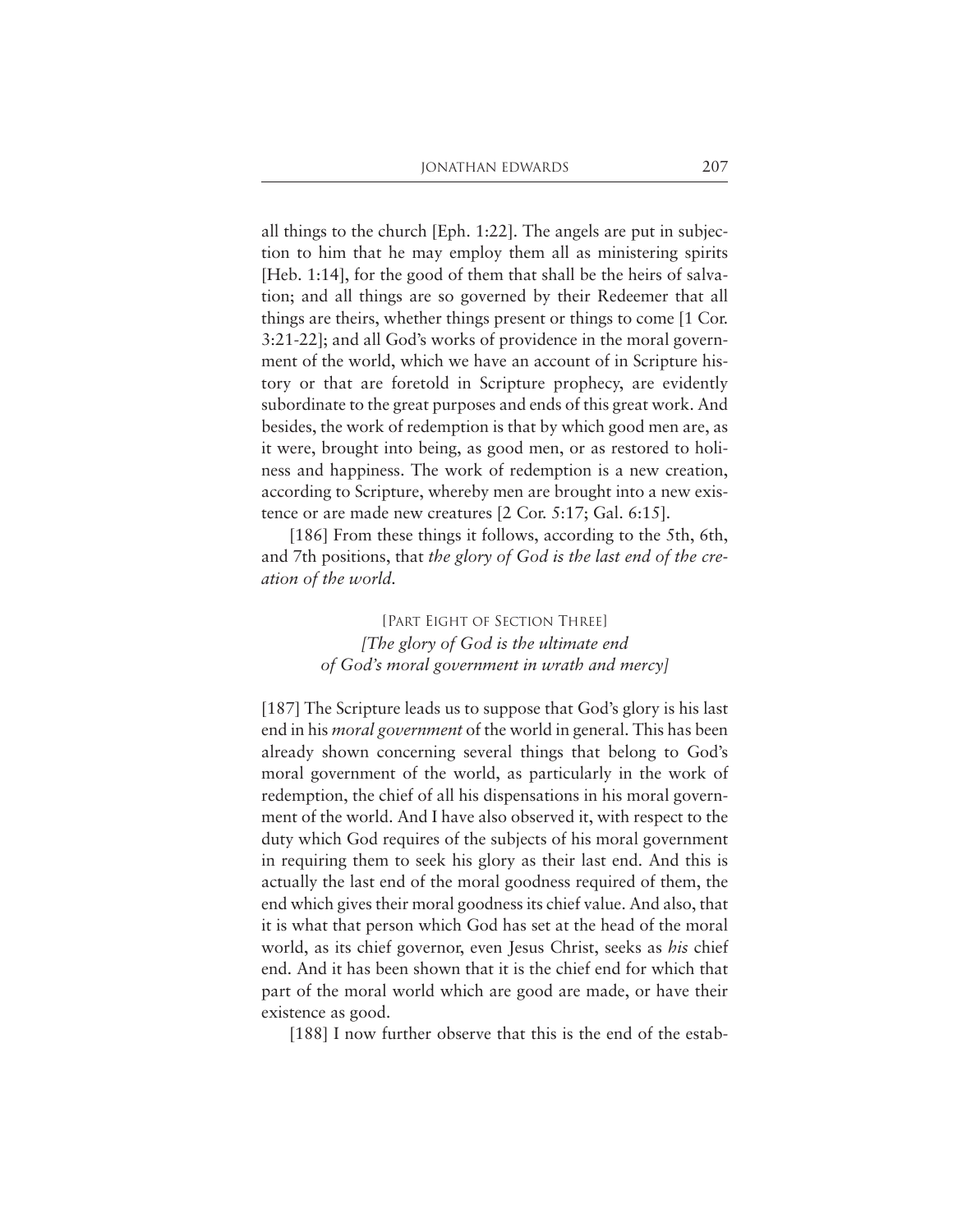lishment of the public *worship* and *ordinances* of God among mankind. Haggai 1:8: "Go up to the mountain, and bring wood, and build the house; and I will take pleasure in it, and I will *be glorified*, saith the *LORD*." This is spoken of as the end of God's promises of rewards and of their fulfillment. 2 Corinthians 1:20: "For all the promises of God in him are yea, and in him Amen, *to the glory of God* by us."

[189] And this is spoken of as the end of the execution of God's threatenings in the punishment of sin, Numbers 14:20, 21, 22, 23. "And the LORD said, I have pardoned according to thy word. But, as truly as I live, all the earth shall be filled with *the glory of Jehovah*." The glory of Jehovah is evidently here spoken of as that to which he had regard, as his highest and ultimate end, which therefore he could not fail of; but must take place everywhere, and in every case, through all parts of his dominion, whatever became of men. And whatever abatements might be made as to judgments deserved, and whatever changes might be made in the course of God's proceedings from compassion to sinners, yet the attaining of God's glory was an end, which, being ultimate and supreme, must in no case whatsoever give place.

[190] This is spoken of as the end of God executing judgments on his enemies in this world. Exodus 14:17, 18: "And I will get me honor (*w'ikabedah*—*I will be glorified*) upon Pharaoh, and upon all his host," &c. Ezekiel 28:22: "Thus saith the LORD God, Behold, I am against thee, O Zidon, and I *will be glorified* in the midst of thee: And they shall know that I am the LORD, when I shall have executed judgments in her, and shall be *sanctified* in her." So Ezekiel 39:13: "Yea, all the people of the land shall bury them; and it shall be to them a renown, the day *that I shall be glorified*, saith the LORD God."

[191] And this is spoken of as the end, both of the executions of wrath and in the glorious exercises of mercy, in the misery and happiness of another world. Romans 9:22, 23: "What if God, willing to show his wrath, and make his power known, endured with much long-suffering, the vessels of wrath fitted to destruction; and that he might make known the *riches of his glory* on the vessels of mercy, which he had afore prepared unto glory." And this is spoken of as the end of the day of judgment, which is the time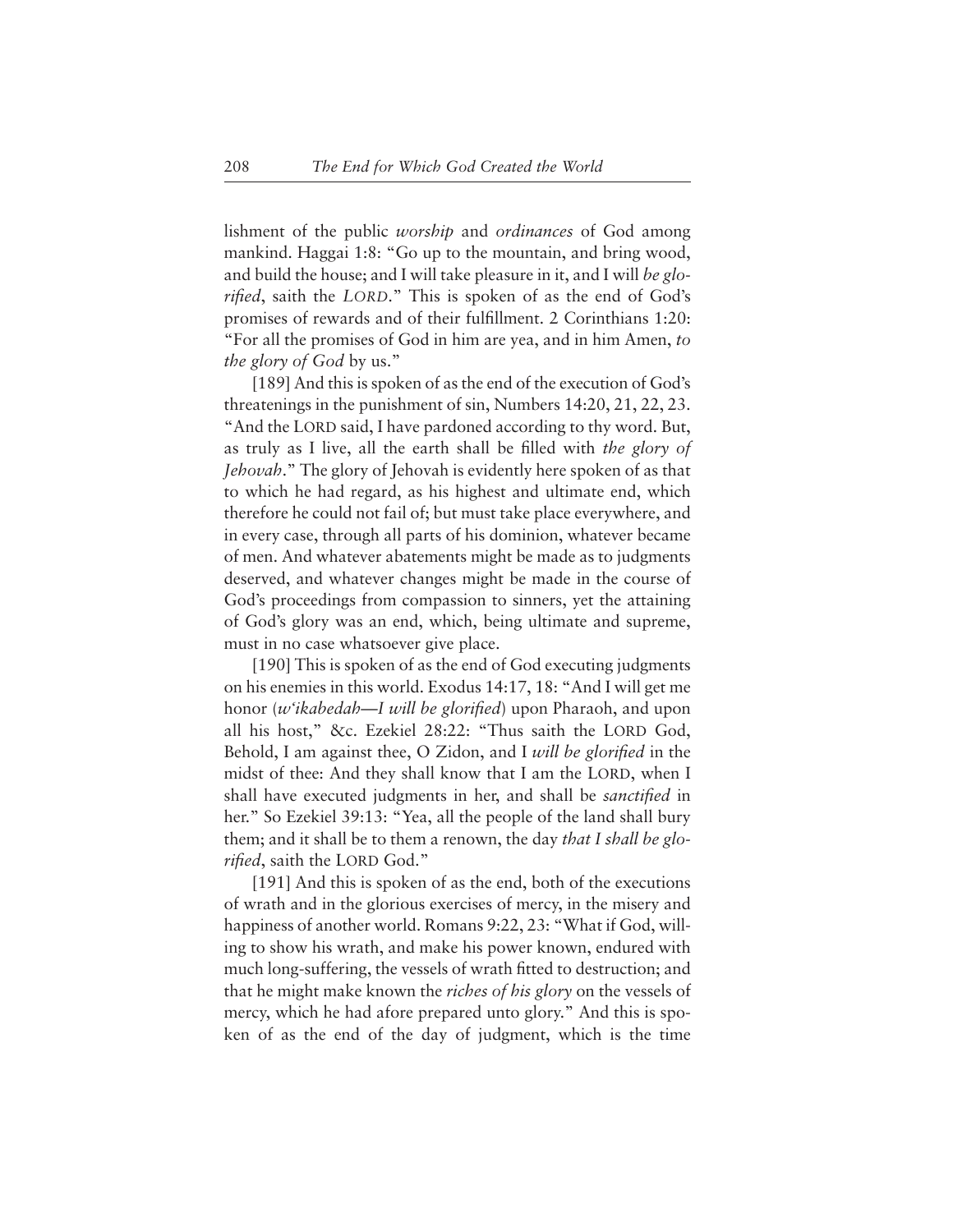appointed for the highest exercises of God's authority as moral Governor of the world; and is, as it were, the day of the consummation of God's moral government, with respect to all his subjects in heaven, earth, and hell. 2 Thessalonians 1:9, 10: "Who shall be punished with everlasting destruction from the presence of the Lord, and from *the glory of his power;* when he shall come *to be glorified* in his saints, and *to be admired* in all them that believe." Then his glory shall be obtained with respect both to saints and sinners. From these things it is manifest, by the fourth position, that God's glory is the ultimate end of the creation of the world.

> [PART NINE OF SECTION THREE] *[The glory of God is the ultimate end of God's works in the natural world]*

[192] It appears from what has been already observed, that the glory of God is spoken of in Scripture as the last end of many of his works, and it is plain that this is, in fact, the result of the works of God's common providence and of the creation of the world. Let us take God's glory in what sense soever, consistent with its being a good attained by any work of God, certainly it is the consequence of these works; besides, it is expressly so spoken of in Scripture.

[193] This is implied in the eighth Psalm, wherein are celebrated the works of creation: the heavens, the work of God's fingers; the moon and the stars, ordained by Him; and man, made a little lower than angels, &c. The first verse is "O LORD, our LORD, how excellent is thy name in all the earth! Who hast set thy *glory* above the heavens," or upon the heavens. By *name* and *glory*, very much the same thing is intended here, as in many other places, as shall be particularly shown afterwards. The Psalm concludes as it began. "O LORD, our LORD, how excellent is thy name in all the earth!" So, in the 148th Psalm, after a particular mention of most of the works of creation, enumerating them in order, the psalmist says, verse 13: "Let them praise the name of the LORD, for his name alone is excellent, *his glory* is above the earth and the heaven." And in the 104th Psalm, after a very particular, orderly, and magnificent representation of God's works of creation and common providence, it is said in the 31st verse, "The *glory of the*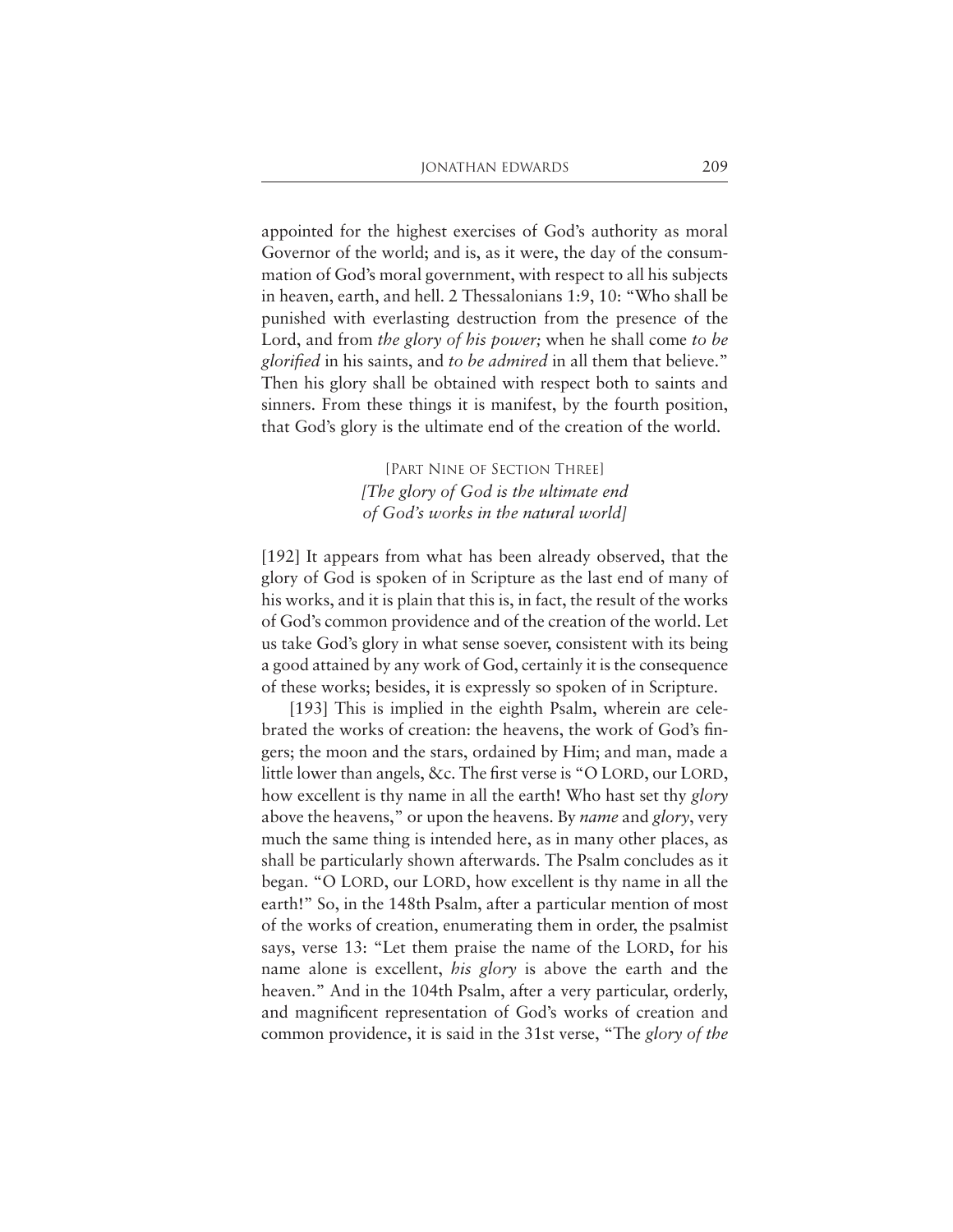LORD shall endure for ever: the LORD shall rejoice in his works." Here God's glory is spoken of as the grand result and blessed consequence, on account of which he rejoices in these works. And this is one thing doubtless implied in the song of the seraphim, Isaiah 6:3: "Holy, holy, holy is the LORD of hosts, the whole earth is full of his glory."

[194] The glory of God, in being the result and consequence of those works of providence that have been mentioned, is in fact the consequence of the creation. The good attained in the use of a thing, made for use, is the result of the making of that thing; as signifying the time of day, when actually attained by the use of a watch, is the consequence of making the watch. So it is apparent, that the glory of God is actually the result and consequence of the creation of the world. And from what has been already observed, it appears that it is what God seeks as good, valuable, and excellent in itself. And I presume none will pretend that there is any thing peculiar in the nature of the case, rendering it a thing valuable in some of the instances wherein it takes place, and not in others: or that the glory of God, though indeed an effect of all God's works, is an exceeding desirable effect of some of them; but of others, a worthless and insignificant effect. God's glory therefore must be a desirable, valuable consequence of the work of creation. Therefore it is manifest, by the third position, that the glory of God is an ultimate end in the creation of the world.

### **SECTION FOUR**

PLACES OF SCRIPTURE THAT LEAD US TO SUPPOSE THAT GOD CREATED THE WORLD FOR HIS NAME, TO MAKE HIS PERFECTIONS KNOWN; AND THAT HE MADE IT FOR HIS PRAISE

[PART ONE OF SECTION FOUR] *[God's name is the highest regard of his holy creatures and of himself]*

[195] Here I shall first take notice of some passages of Scripture that speak of God's *name* as being the object of his regard, and the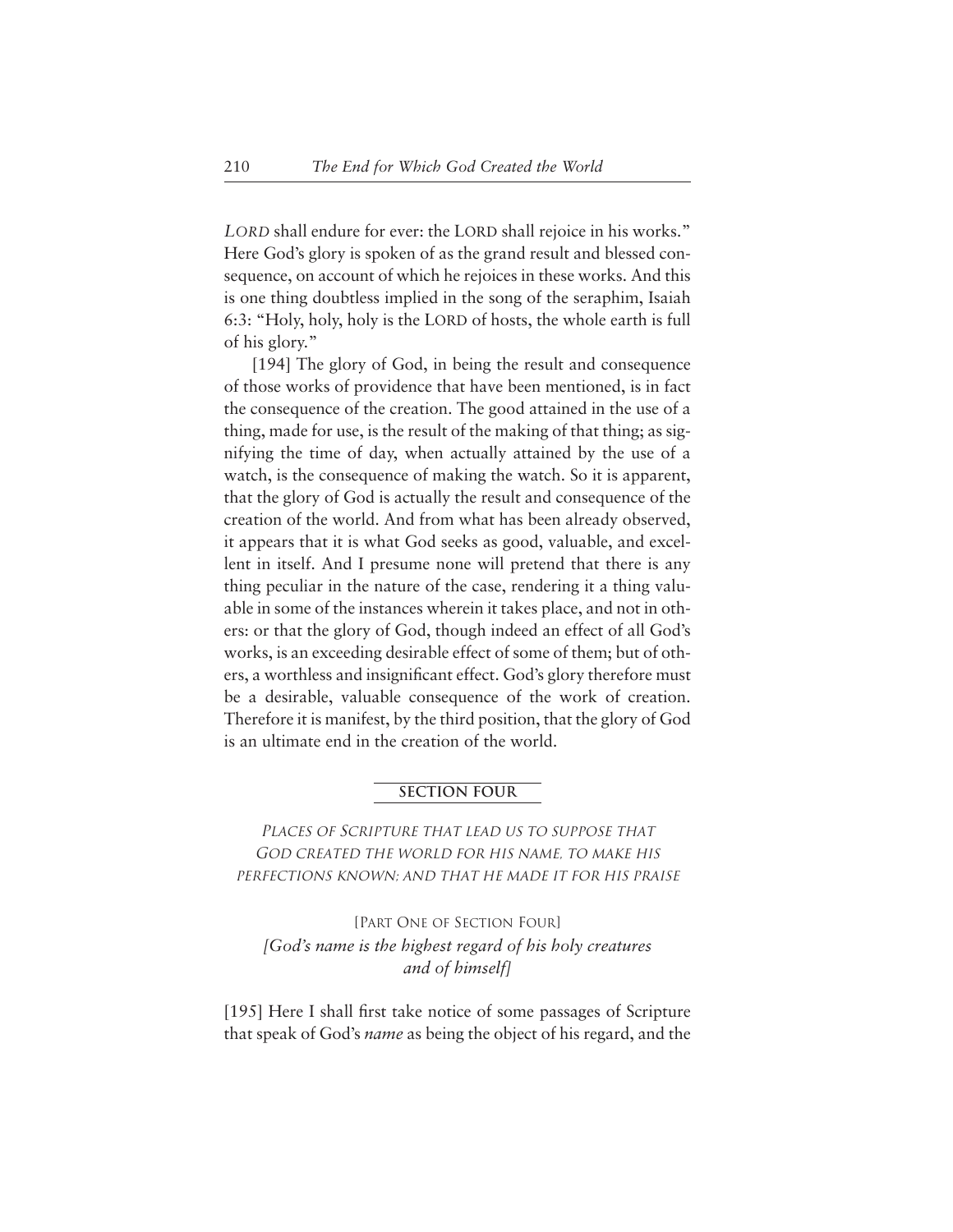regard of his virtuous and holy intelligent creatures, much in the same manner as has been observed of *God's glory*.

[196] God's *name* is, in like manner, spoken of as the *end* of his acts of goodness towards the good part of the moral world, and of his works of mercy and salvation towards his people. As 1 Samuel 12:22: "The LORD will not forsake his people, *for his great name's sake*." Psalm 23:3: "He restoreth my soul, he leadeth me in the paths of righteousness, *for his name's sake*." Psalm 31:3: "For *thy name's sake*, lead me, and guide me." Psalm 109:21: "But do thou for me, *for thy name's sake*." The forgiveness of sin in particular, is often spoken of as being for God's *name's sake*. 1 John 2:12: "I write unto you, little children, because your sins are forgiven you *for his name's sake*." Psalm 25:11: "*For thy name's sake*, O LORD, pardon mine iniquity, for it is great." Psalm 79:9: "Help us, O God of our salvation, *for the glory of thy name*; and deliver us, and purge away our sins, *for thy name's sake*." Jeremiah 14:7: "O LORD, though our iniquities testify against us, do thou it *for thy name's sake*."

[197] These things seem to show that the *salvation of Christ* is for God's *name's sake*. Leading and guiding in the way of safety and happiness, restoring the soul, the forgiveness of sin; and that help, deliverance, and salvation, that is consequent therein, is *for God's name*. And here it is observable that those two great temporal salvations of God's people, the redemption from Egypt and that from Babylon, often represented as figures and similitudes of the redemption of Christ, are frequently spoken of as being wrought *for God's name's sake*.

[198] Thus that great work of God, in delivering his people from *Egypt*, and conducting them to Canaan. 2 Samuel 7:23: "And what one nation in the earth is like thy people, even like Israel, whom God went to redeem for a people to himself, and to *make him a name*." Psalm 106:8: "Nevertheless he saved them *for his name's sake*." Isaiah 63:12: "That led them by the right hand of Moses, with his glorious arm, dividing the waters before them, *to make himself an everlasting name*." In the 20th chapter of Ezekiel, God, rehearsing the various parts of this wonderful work, adds, from time to time, "*I wrought for my name's sake,* that it should not be polluted before the heathen," as in verses 9, 14, 22.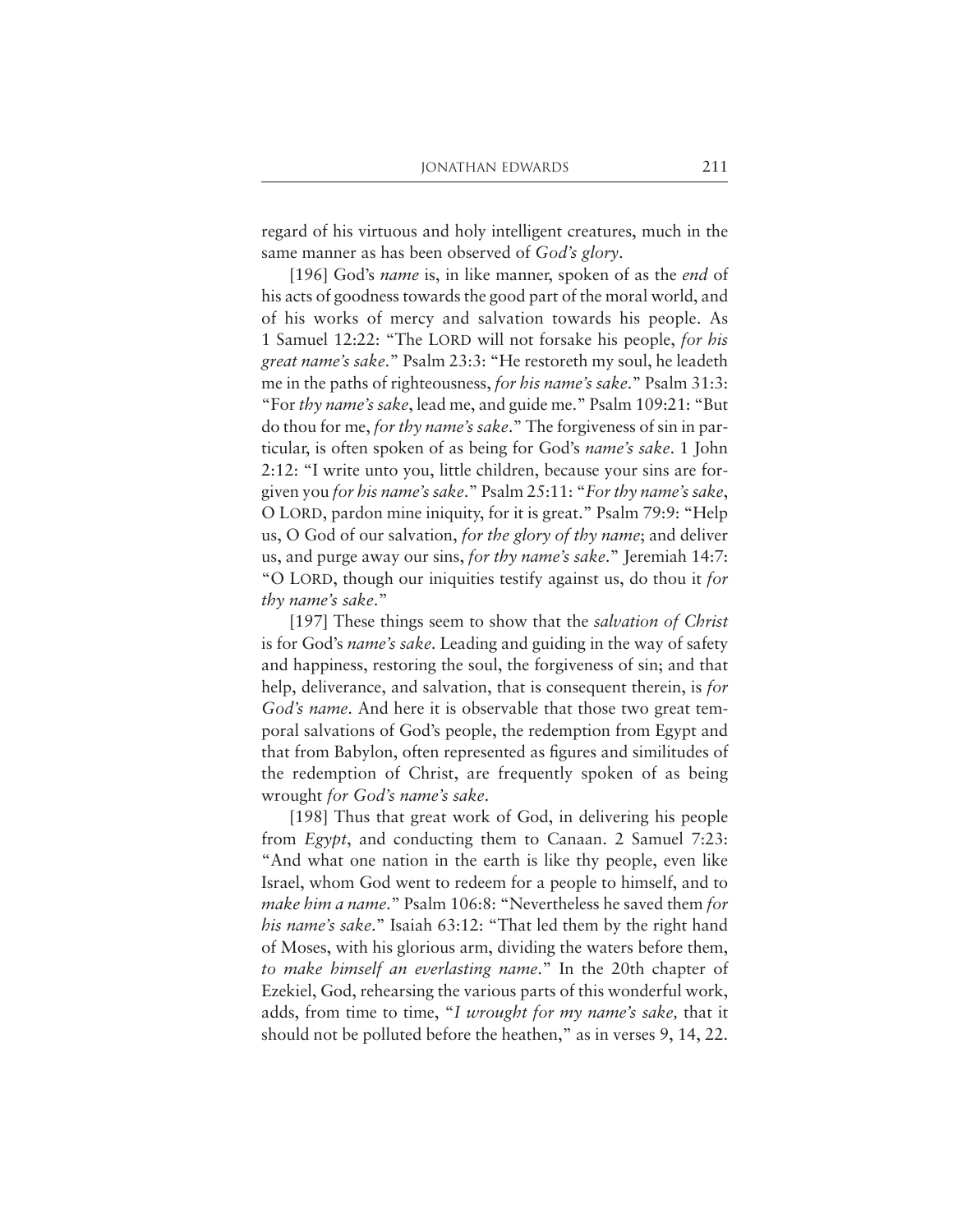(See also Josh. 7:8, 9 ["And what will You do for Your great name?"]; Dan. 9:15 ["And now, O LORD our God, who have brought Your people out of the land of Egypt with a mighty hand and have made a name for Yourself"]).

[199] So is the redemption from the *Babylonish* captivity, Isaiah 48:9, 10: "*For my name's sake* will I defer mine anger. For mine own sake, even for mine own sake, will I do it; for how should *my name* be polluted?" In Ezekiel 36:21, 22, 23, the reason is given for God's mercy in restoring Israel. "But I had pity for my holy name. Thus saith the LORD, I do not this for your sakes,<sup>70</sup> O house of Israel, but *for my holy name's sake*; and I will *sanctify my great name*, which was profaned among the heathen." And chapter 39:25: "Therefore, thus saith the LORD God, now will I bring again the captivity of Jacob, and have mercy upon the whole house of Israel, *and will be jealous for my holy name*." Daniel prays, that God would forgive his people, and show them mercy *for his own sake*, Daniel 9:19.

[200] When God from time to time speaks of showing *mercy*, and exercising goodness, and promoting his people's happiness for his *name's sake,* we cannot understand it as of a merely subordinate end. How absurd would it be to say that he promotes their happiness for his name's sake, in subordination to their good, and that his name may be exalted only for their sakes, as a means of promoting their happiness!71 Especially when such expressions as these are used, "For mine own sake, even for mine own sake will I do it; for how should my name be polluted?" and "Not for your sakes do I this, but for my holy name's sake."

[201] Again, it is represented as though God's people had their existence, at least as God's people, for God's name's sake. God's redeeming or purchasing them, that they might be his people, *for his name*, implies this. As in that passage mentioned before, 2 Samuel 7:23: "Thy people Israel, whom God went to redeem for

<sup>70</sup> When God denies that he is acting "for the sake of his people," he means that he is not acting *because of any merit in them* or because any virtue or worth in them has constrained him. He does *not* mean that they are receiving no blessing and joy from his action. On the contrary, the very act in view is their salvation from Babylon. Thus he *is* acting for the sake of their rescue, but not for the sake of their desert.

<sup>71</sup> See footnotes 64, 69 and 70 to see how God's pursuit of his glory and of our joy are not at odds in Edwards's thinking.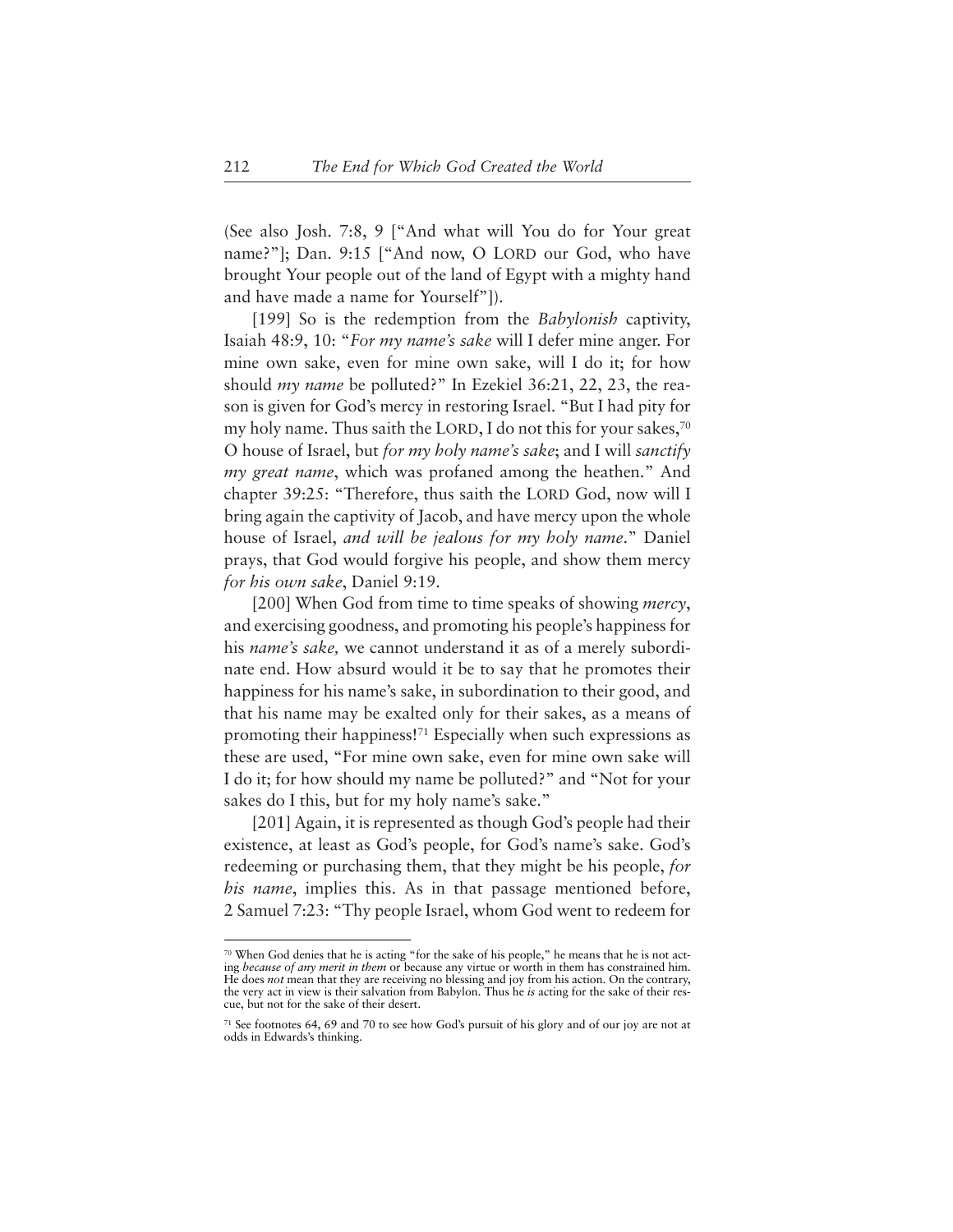a people to himself, and *to make him a name*." So God making them a people for his name is implied in Jeremiah 13:11: "For as the girdle cleaveth to the loins of a man, so have I caused to cleave unto me the whole house of Israel, &c. that they may be unto me for a people, *and for a name*." Acts 15:14: "Simeon hath declared how God at the first did visit the Gentiles, to take out of them a people *for his name*."

[202] This is also spoken of as the end of the *virtue*, religion, and holy behavior of the saints. Romans 1:5: "By whom we have received grace and apostleship, for obedience to the faith among all nations *for his name*." Matthew 19:29: "Every one that forsaketh houses, or brethren, &c. *for my name's sake*, shall receive an hundred fold, and shall inherit everlasting life." 3 John 7: "Because, that *for his name's sake,* they went forth, taking nothing of the Gentiles." Revelation 2:3: "And hast borne, and hast patience, and *for my name's sake* hast laboured and hast not fainted."

[203] And we find that holy persons express their *desire* of this, and their *joy* in it, in the same manner as in the glory of God. 2 Samuel 7:26: "Let thy *name* be magnified for ever." Psalm 76:1: "In Judah is God known, his *name* is great in Israel." Psalm 148:13: "Let them praise the *name* of the LORD; for his *name* alone is excellent, his *glory* is above the earth and heaven." Psalm 145:13: "Thy *name*, O LORD, endureth for ever, and thy memorial throughout all generations." Isaiah 12:4: "Declare his doings among the people, make mention that his *name* is exalted."

[204] The *judgments* God executes on the wicked are spoken of as being *for the sake of his name*, in like manner as for his glory. Exodus 9:16: "And in very deed, for this cause have I raised thee up, for to show in thee my power; and that my *name* may be declared throughout all the earth." Nehemiah 9:10: "And showedst signs and wonders upon Pharaoh, and on all his servants, and on all the people of his land; for thou knewedst that they dealt proudly against them: so didst thou *get thee a name*, as at this day."

[205] And this is spoken of as a *consequence* of the works of creation, in like manner as God's *glory*. Psalm 8:1: "O LORD, *how excellent is thy name* in all the earth! Who hast set thy glory above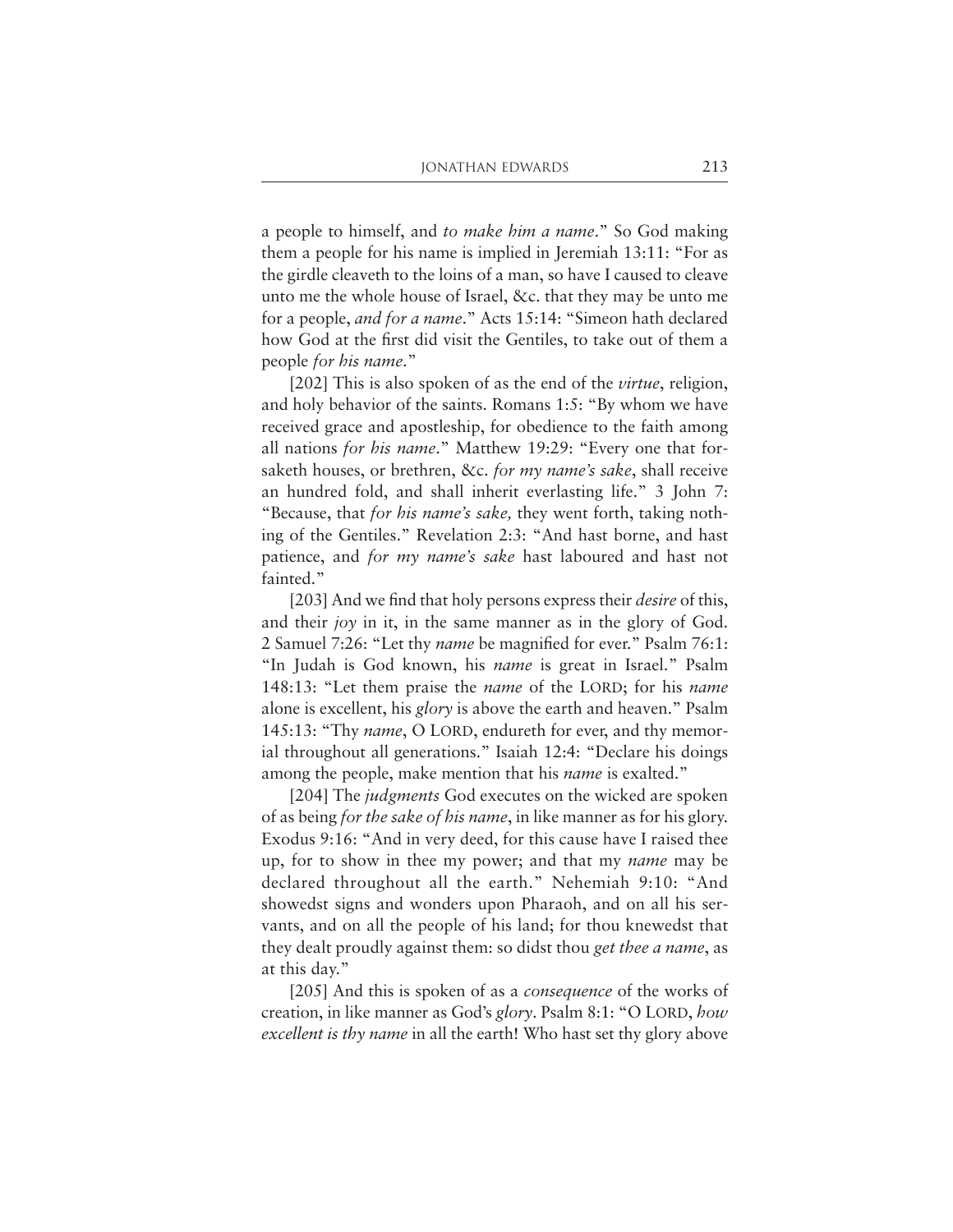the heavens." And then, at the conclusion of the observations on the works of creation, the Psalm ends thus, verse 9. "O LORD our LORD, how excellent is thy name in all the earth!" So Psalm 148:13, after a particular mention of the various works of creation. "Let them praise the name of the LORD, for *his name alone* is excellent in all the earth, his glory is above the earth and the heaven."

> [PART TWO OF SECTION FOUR] *[God's perfections, greatness and excellency are spoken of as his ultimate end in creation]*

[206] So we find the manifestation of God's *perfections*, his *greatness*, and *excellency*, is spoken of very much in the same manner as God's glory.

[207] There are several Scriptures which would lead us to suppose this to be the great thing that God sought of the *moral world*, and the end aimed at in moral agents, wherein they are to be active in answering their end. This seems implied in that argument God's people sometimes made use of, in deprecating a state of death and destruction: that, in such a state, they cannot know, or make known, the glorious excellency of God. Psalm 88:11, 12: "Shall thy lovingkindness be declared in the grave, or thy faithfulness in destruction? Shall thy wonders be known in the dark, and thy righteousness in the land of forgetfulness?" So Psalm 30:9 ["What profit is there in my blood, when I go down to the pit? Shall the dust praise thee? shall it declare thy truth?"]; Isaiah 38:18, 19 ["For the grave cannot praise thee, death can not celebrate thee: they that go down into the pit cannot hope for thy truth. The living, the living, he shall praise thee, as I do this day: the father to the children shall make known thy truth"]. The argument seems to be this: Why should we perish? And how shall thine end, for which thou hast made us, be obtained in a state of destruction, in which thy glory cannot be known or declared?72

 $72$  The point of these psalms is not to dispute that there is such a thing as a resurrection when God will indeed be praised. Rather, the point is that God's will is for *this earth* to be filled with the praises of his perfections, and death silences any particular person's participation in that act on the earth. There are scattered evidences in the Psalms that this very purpose of God to be praised by his people forever would not allow death to have the last word. "God will redeem my soul from the power of the grave: for he shall receive me." (Ps. 49:15; see also Ps. 16:10- 11; 17:15; 73:24-26; etc.)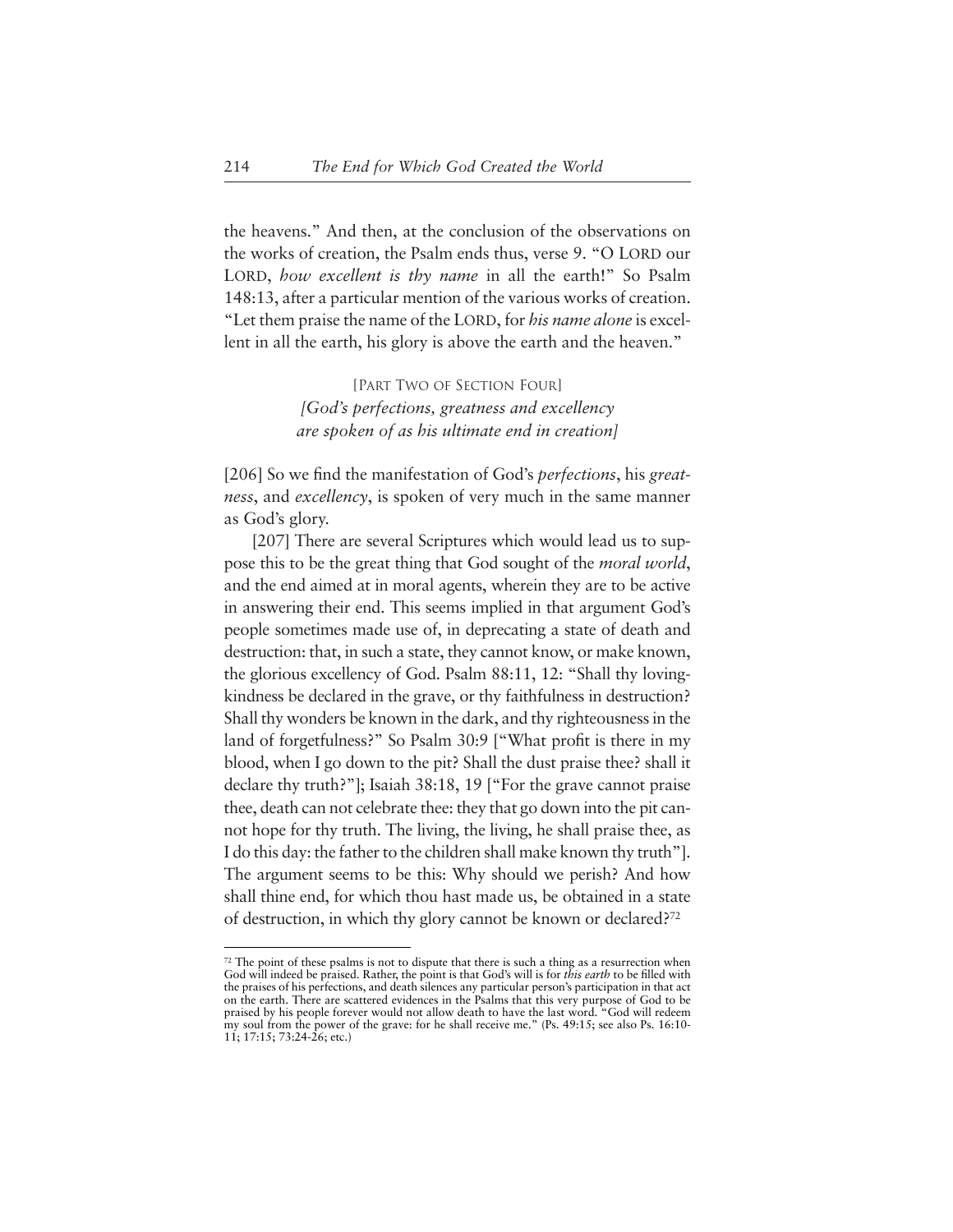[208] This is the end of the *good part* of the moral world, or the end of God's people in the same manner as the glory of God. Isaiah 43:21: "This people have I formed for myself, they shall show forth my *praise*." 1 Peter 2:9: "But ye are a chosen generation, a royal priesthood, an holy nation, a peculiar people, *that ye should show forth the praises of him* who hath called you out of darkness into marvelous light."

[209] And this seems to be represented as the thing wherein the *value*, the proper *fruit* and end of their virtue appears. Isaiah 60:6, speaking of the conversion of the Gentile nations to true religion: "They shall come and *show forth the praises* of the LORD." Isaiah 66:19: "I will send unto the nations and to the isles afar off, that have not *heard my fame*, neither have seen my glory; and they shall *declare* my *glory* among the Gentiles." To which we may add, the *proper tendency* and rest of true virtue, and holy dispositions. 1 Chronicles 17:8: "Make known his deeds among the people." Verses 23, 24: "Show forth from day to day thy salvation. Declare his glory among the heathen."73

[210] This seems to be spoken of as a great end of the acts of God's *moral government*; particularly the great *judgments* he executes for sin. Exodus 9:16: "And in very deed, for this cause have I raised thee up, to show in thee my power; and that my name might be declared throughout all the earth." Daniel 4:17: "This matter is by the decree of the watchers, &c. To the intent, that the living may know that the Most High ruleth in the kingdom of men, and giveth it to whomsoever he will; and setteth up over it the basest of men." But places to this purpose are too numerous to be particularly recited. See them in the margin.74

[211] This is also a great end of God's works of *favor* and *mercy* to his people. 2 Kings 19:19: "Now, therefore, O Lord our God, I beseech thee, save thou us out of his hand, that all the kingdoms of the earth *may know that thou art the LORD God*, even

<sup>73</sup> Edwards's own footnote: See also Psalm 9:1, 11, 14 and 19:1 and 26:7 and 71:18 and 75:9 and 76:1 and 79:13 and 96:2,3 and 101:1 and 107:22 and 145:6, 11, 12; Isaiah 42:12 and 64:1, 2; Jeremiah 51:10.

<sup>74</sup> Edwards's own footnote: Exodus 14:17, 18; 1 Samuel 17:46; Psalm 83:18; Isaiah 45:3; Ezekiel 6:7, 10, 13, 14 and 7:4, 9, 27 and 11:10, 11, 12 and 12:15, 16, 20 and 13:9, 14, 21, 23 and 14:8 and 15:7 and 21:5 and 22:16 and 25:7, 11, 17 and 26:6 and 28:22, 23, 24 and 29:9, 16 and 30:8, 19, 25, 26 and 32:15 and 33:29 and 35:4, 12, 15 and 38:23 and 39:6, 7, 21, 22.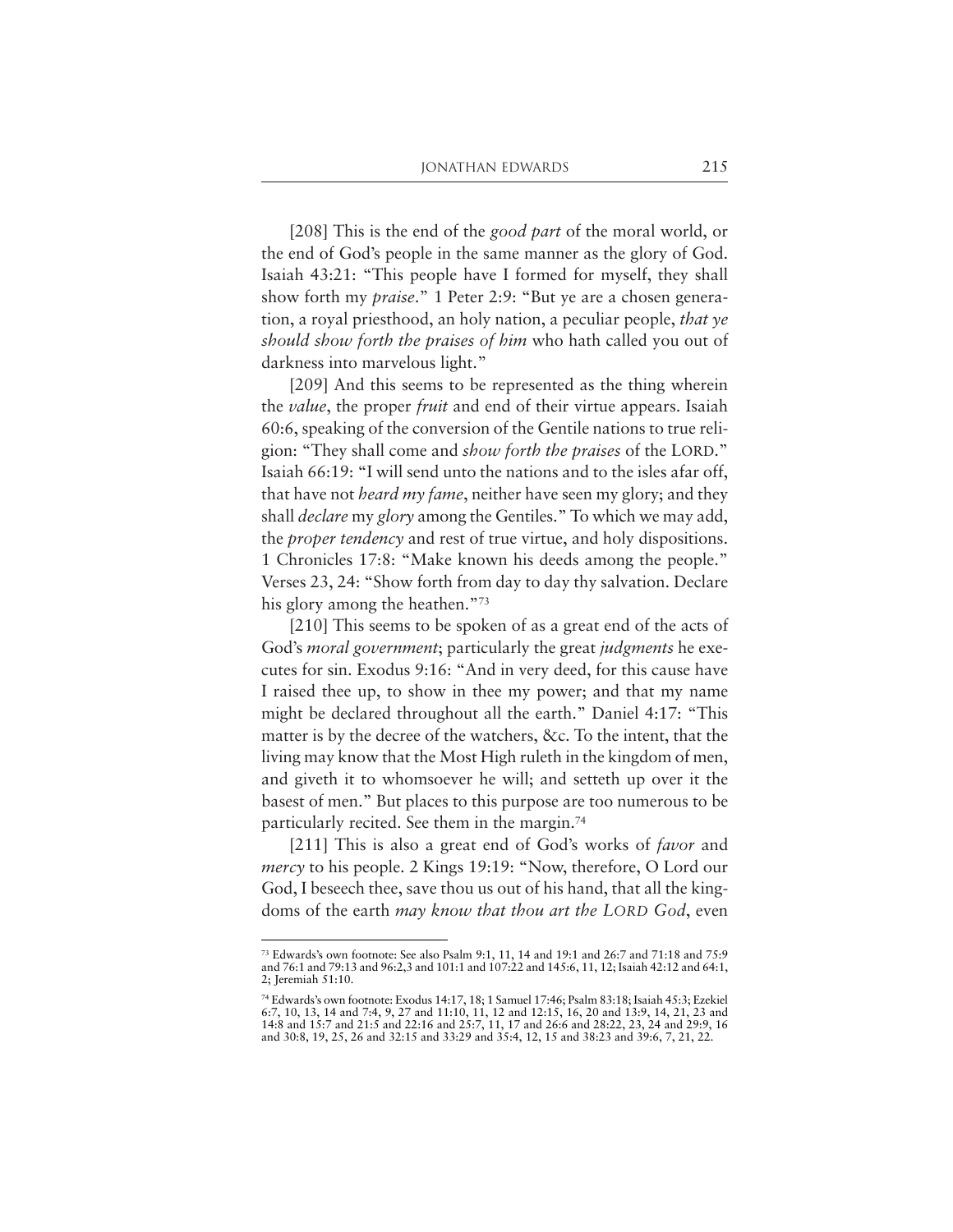thou only." 1 Kings 8:59, 60: "That he maintain the cause of his servant, and the cause of his people Israel, at all times, as the matter shall require, that all the people of the earth may know that the Lord is God, and that there is none else." See other passages to the same purpose referred to in the margin.<sup>75</sup>

[212] This is spoken of as the end of the eternal *damnation* of the wicked, and also the eternal *happiness* of the righteous. Romans 9:22, 23: "What if God, willing to show his wrath, and make his power known, endured with much long-suffering the vessels of wrath fitted to destruction: and that he might make known the riches of his glory on the vessels of mercy, which he hath afore prepared unto glory?"

[213] This is spoken of, from time to time, as a great end of the *miracles* which God wrought. (See Ex. 7:17 and 8:10 and 10:2; Deut. 29:5,6; Ezek. 24:17). And of the *ordinances* he has established, Exodus 29:44, 45, 46. "And I will sanctify also both Aaron and his sons, to minister to me in the priests' office. And I will dwell among the children of Israel, and will be their God. And they shall know that I am the LORD their God," &c. Chapter 31:13: "Verily, my sabbaths shall ye keep; for it is a sign between me and you, throughout your generations; that ye may know that I am the LORD that doth sanctify you." We have again almost the same words, Ezekiel 20:12 and verse 20.

[214] This was a great end of the redemption out of *Egypt*. Psalm 106:8: "Nevertheless he saved them for his name's sake, that *he might make his mighty power to be known."* (See also Ex. 7:5 and Deut. 4:34, 35). And also of the redemption from the Babylonish captivity, Ezekiel 20:34-38. "And I will bring you out from the people, and will gather you out of the countries whither ye are scattered. And I will bring you into the wilderness of the people; and there I will plead with you, as I pleaded with your fathers in the wilderness of the land of Egypt. And I will bring you into the bond of the covenant. And I will purge out the rebels. *And ye shall know that I am the L*ord*."* Verse 42: *"And ye shall know that I am the Lord,* when I shall bring you into the land of Israel."

<sup>75</sup> Edwards's own footnote: Exodus 6:7 and 8:22 and 16:12; 1 Kings 8:43 and 20:28; Psalm 102:21; Ezekiel 23:49 and 24:21 and 25:5 and 35:9 and 39:21, 22.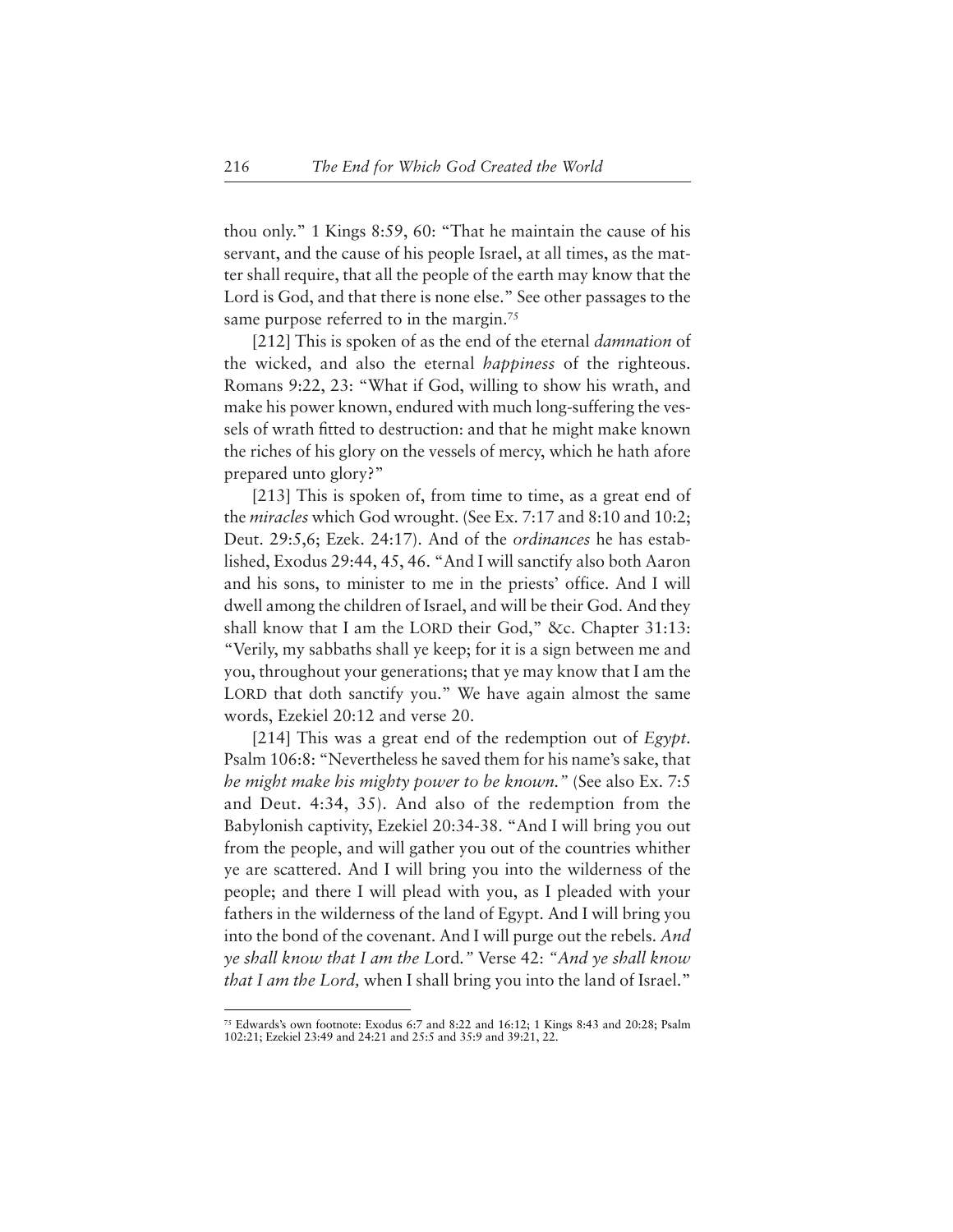*Verse 44: "And ye shall know that I am the Lord,* when I have wrought with you *for my name's sake."* (See also chapter 28:25, 26 and 36:11 and 37: 6, 13.)

[215] This is also declared to be a great end of the work of *redemption by Jesus Christ*: both of its *purchase*, and its application. Romans 3:25, 26: "Whom God hath set forth to be a propitiation, through faith in his blood, *to declare his righteousness. To declare, I say, at this time, his righteousness*: that he might be just, and the justifier of him that believeth in Jesus." Ephesians 2:4-7: "But God, who is rich in mercy, &c. *That he might show the exceeding riches of his grace*, in his kindness towards us through Jesus Christ." Chapter 3:8, 9, 10: "To preach among the Gentiles the unsearchable riches of Christ, and to make all men see, what is the fellowship of that mystery which, from the beginning of the world, hath been hid in God, who created all things by Jesus Christ: *To the intent that now unto the principalities and powers* in heavenly places, might *be known by the church the manifold wisdom of God*." Psalm 22:21, 22: "Save me from the lion's mouth. I *will declare thy name unto my brethren;* in the midst of the congregation will I praise thee." (Compared with Heb. 2:12 ["I will declare thy name unto my brethren, in the midst of the church will I sing praise unto thee"] and John 17:26 ["I have declared unto them thy name, and will declare it: that the love wherewith thou hast loved me may be in them, and I in them"]) Isaiah 64:4: "O that thou wouldest rend the heavens *to make thy name known to thine adversaries."*

[216] And it is pronounced to be the end of the great, *actual salvation*, which should follow Christ's purchase of salvation, both among Jews and Gentiles. Isaiah 49:22, 23: "I will lift up my hand to the Gentiles, and they shall bring thy sons in their arms and kings shall be thy nursing-fathers *and thou shalt know that I am the Lord*."76

[217] This appears to be the end of God's *common providence*, Job 37:6, 7. "For he saith to the snow, Be thou on the earth. Likewise to the small rain, and to the great rain of his strength. He

<sup>76</sup> Edwards's own footnote: See also Ezekiel 16:62 and 29:21 and 34:27 and 36:38 and 39:28, 29; Joel 3:17.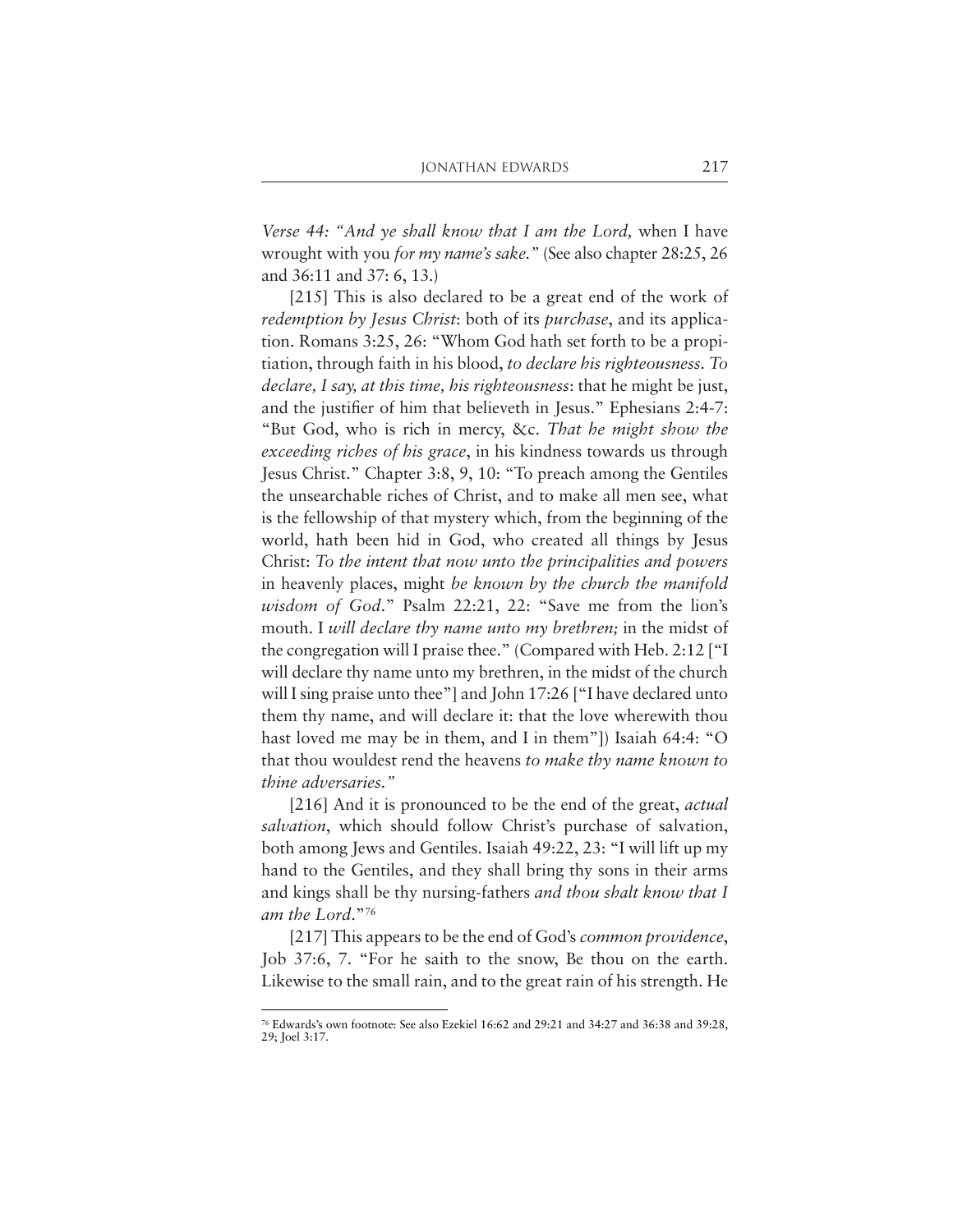sealeth up the hand of every man, that all men may know his work." And of the *day of judgment*, that grand consummation of God's moral government of the world, and the day for bringing all things to their designed ultimate issue. It is called, "The day of the revelation of the righteous judgment of God," Romans 2:5.

[218] And the *declaration*, or openly manifesting of God's excellency, is spoken of as the actual, happy consequence and effect of the work of creation. Psalm 19:1, &c. "The heavens declare the glory of God, and the firmament showeth his handy-work. Day unto day uttereth speech, night unto night showeth knowledge. In them hath he placed a tabernacle for the sun, which is as a bridegroom coming out of his chamber, and rejoiceth as a strong man to run his race," &c.

## [PART THREE OF SECTION FOUR] *[God's praise is the ultimate end of creation]*

[219] In like manner, there are many Scriptures that speak of God's PRAISE, in many of the aforementioned respects, just in the same manner as of his *name* and *glory*.

[220] This is spoken of as the end of the very *being* of God's people, in the same manner as before, Jeremiah 13:11. "For as the girdle cleaveth to the loins of a man, so have I caused to cleave unto me the whole house of Israel, and the whole house of Judah, saith the LORD: that they might be unto me for a name, *and for a praise*, and a glory."

[221] It is spoken of as the end of the *moral world.* Matthew 21:16: "Out of the mouth of babes and sucklings *hast thou perfected praise*." That is, so hast thou in thy sovereignty and wisdom ordered it, that thou shouldest obtain the *great end* for which intelligent creatures are made, more especially from some of them that are in themselves weak, inferior, and more insufficient. (Compare Ps. 8:1, 2.)

[222] And the same thing that was observed before concerning the making known God's excellency, may also be observed concerning *God's praise*. That it is made use of as an argument in deprecating a state of destruction; that in such a state, this end cannot be answered in such a manner as seems to imply its being an ultimate end, for which God had made man, Psalm 88:10. "Shall the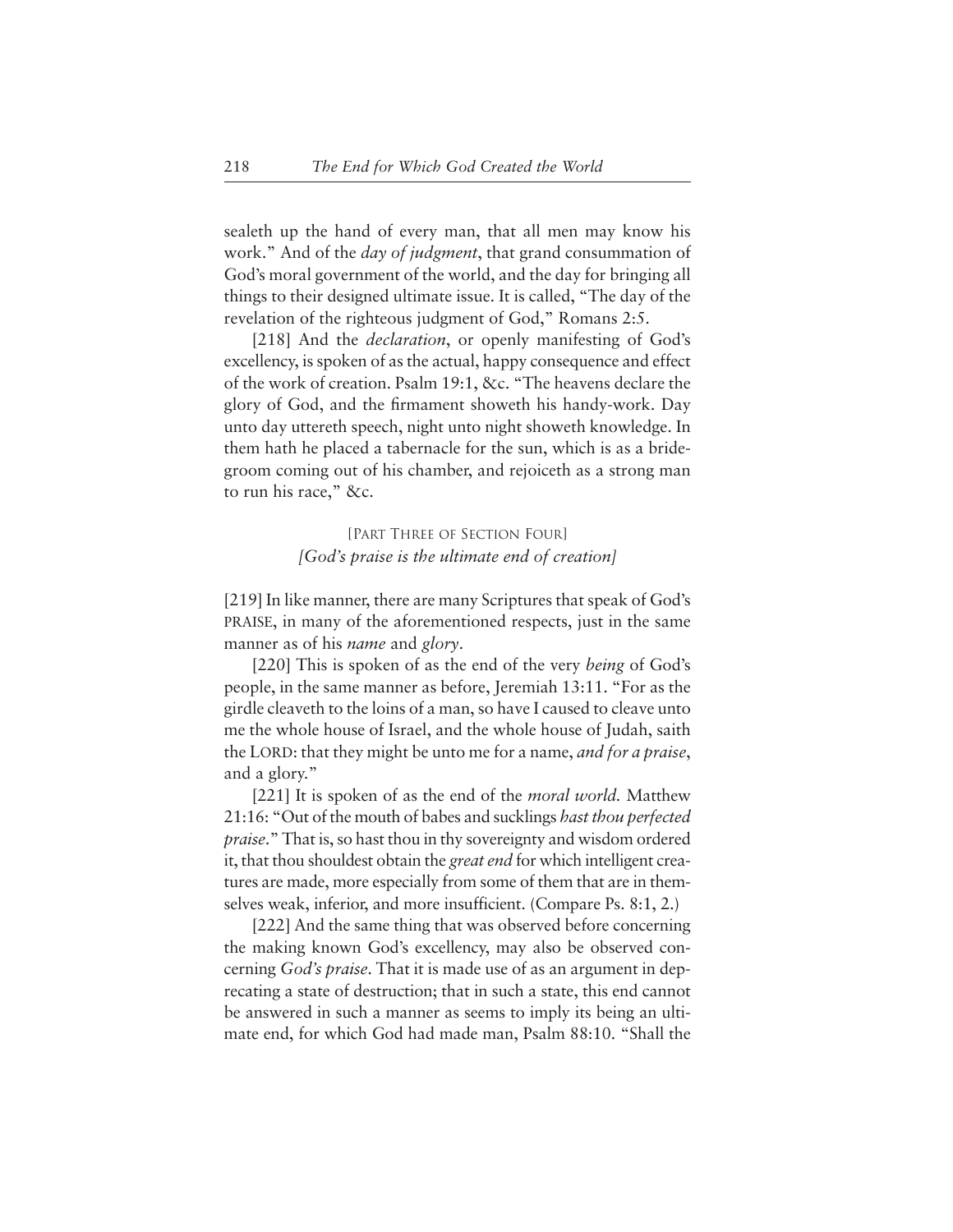dead arise and *praise thee*? Shall thy loving-kindness be declared in the grave? Shall thy wonders be known in the dark?" Psalm 30:9: "What profit is there in my blood? When I go down to the pit, *shall the dust praise thee*? Shall it declare thy truth? Psalm 115:17, 18: "The dead *praise not the LORD,* neither any that go down into silence: but we will *bless the LORD*, from this time forth and for evermore. *Praise ye the LORD*." 77 Isaiah 38:18, 19: "For the grave *cannot praise thee*, death cannot celebrate thee; they that go down into the pit cannot hope for thy truth. The living, the living, *he shall praise thee*." And God's praise is spoken of as the end of the *virtue* of God's people, in like manner as his glory. Philippians 1:11: "Being filled with the fruits of righteousness, which are by Jesus Christ *to the praise and glory of God."* 

[223] God's praise is the end of the *work of redemption*. In Ephesians 1, where that work in its various parts is particularly insisted on and set forth in its exceeding glory, this is mentioned from time to time as the great end of all, that it should be "*to the praise of his glory*," as in verse 6, 12, 14. By which we may doubtless understand much the same thing with what in Philippians 1:11 is expressed, "*his praise and glory*." Agreeably to this, Jacob's fourth son, from whom the great Redeemer was to proceed by the special direction of God's providence, was called PRAISE. <sup>78</sup> This happy consequence, and glorious end of that great redemption, Messiah, one of his posterity, was to work out.

[224] In the Old Testament this praise is spoken of as the end of the forgiveness of God's people and their salvation, in the same manner as God's name and glory, Isaiah 48:9, 10, 11. "For my name's sake will I defer mine anger, and for my *praise* will I refrain for thee, that I cut thee not off. Behold I have refined thee for mine own sake, even for mine own sake will I do it; for how should my name be polluted? and my glory will I not give to another." Jeremiah 33:8, 9: "And I will cleanse them from all their iniquity—and I will pardon all their iniquities. And it shall be to me a name of joy, a *praise* and an honor."

 $77$  See footnote 72 for an explanation of how the Psalms see death and resurrection and praise.

<sup>78</sup> "Judah" means "praised," as it is taken from the Hebrew word *yadah.* See Genesis 29:35—"And she conceived again, and bare a son: and she said, Now will I praise the LORD: therefore she called his name Judah."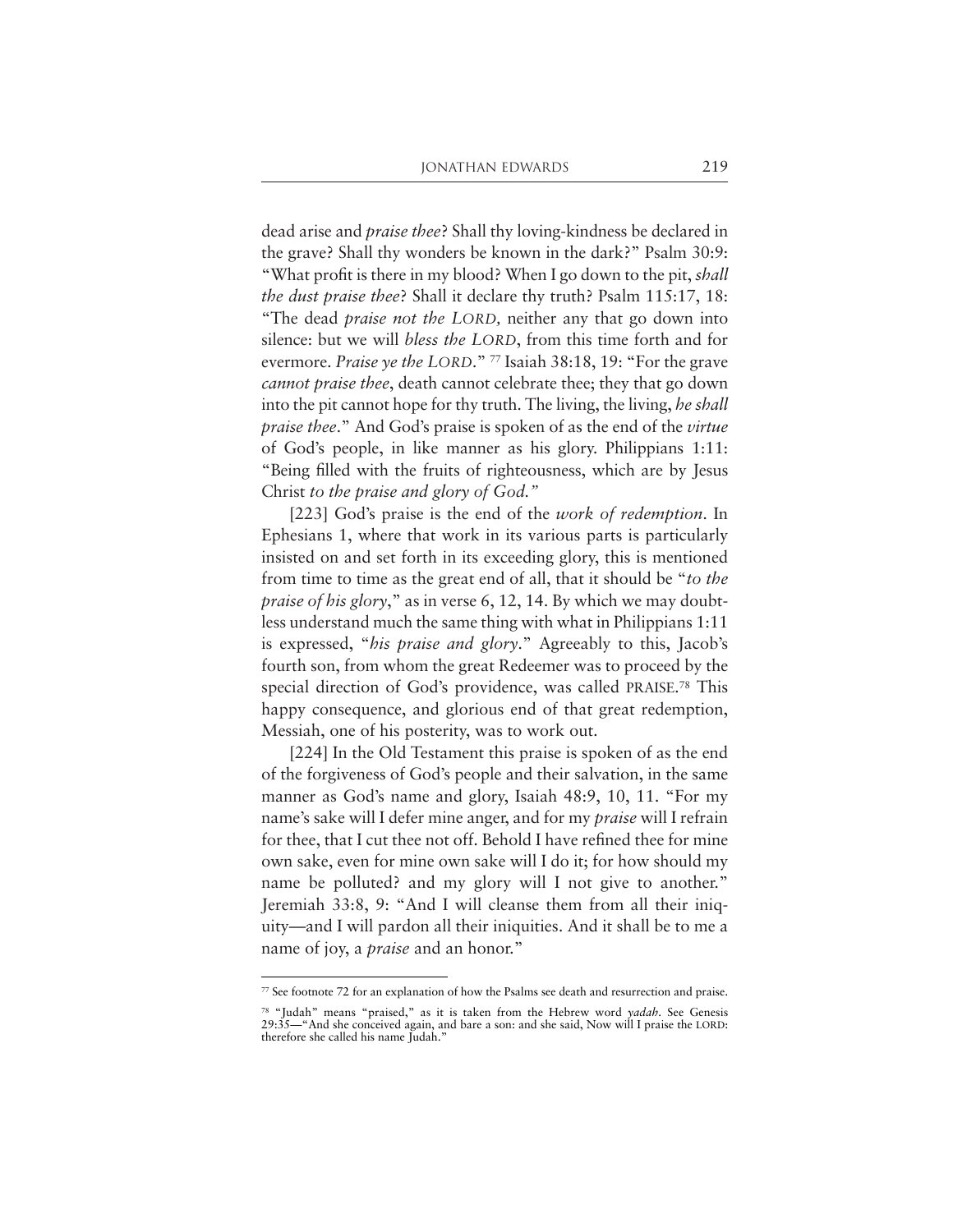[225] And that the *holy* part of the moral world express desires of this, and delight in it, as the end which holy principles in them tend to reach after and rest in, in their highest exercises—just in the same manner as the glory of God, is abundantly manifest. It would be endless to enumerate particular places wherein this appears; wherein the saints declare this, by expressing their earnest desires of God's praise; calling on all nations and all beings in heaven and earth to praise him; in a rapturous manner calling on one another, crying, "Hallelujah; praise ye the Lord, praise him for ever." Expressing their resolutions to praise him as long as they live through all generations, and for ever; declaring how good, how pleasant and comely the *praise* of God is, &c. And it is manifest that God's *praise* is the desirable and glorious consequence and effect of all the works of creation by such places as these. Psalm 145:5-10 and 148 throughout, and 103:19-22.

### **SECTION FIVE**

PLACES OF SCRIPTURE FROM WHENCE IT MAY BE ARGUED THAT COMMUNICATION OF GOOD TO THE CREATURE WAS ONE THING WHICH GOD HAD IN VIEW AS AN ULTIMATE END OF THE CREATION OF THE WORLD

## [PART ONE OF SECTION FIVE]

*[Doing good to his creatures is pleasing to God in itself, while doing harm is pleasing only in relation to something else]*

[226] According to the Scripture, *communicating good* to the creatures is what is *in itself* pleasing to God. And this is not merely subordinately agreeable, and esteemed valuable on account of its *relation* to a further end, as it is in executing justice in punishing the sins of men;79 but what God is inclined to on its own account,

<sup>79</sup> Thus there is, in Edwards's view, an asymmetry between damnation and salvation. They are both the works of God, and indeed, in some sense God approves and even delights in both salvation (Jer. 32:40-41; Zeph. 3:17; Eph. 2:7) and damnation (Deut. 28:63; Ps. 135:6-11). Nevertheless God does *not* delight in them both *in the same way*. He says that executing judgment is agreeable to God "on account of its relation to a further end," but communicating good to a creature is agreeable to God "in itself." For my Biblical reflections on how the death of the wicked can be agreeable in any sense to God, when he says in Ezekiel 18:32 that he does not have pleasure in him that dies, see John Piper, *The Pleasures of God: Meditations on God's Delight in Being God* (Sisters, OR: Multnomah Press, 1991), pp. 61-69.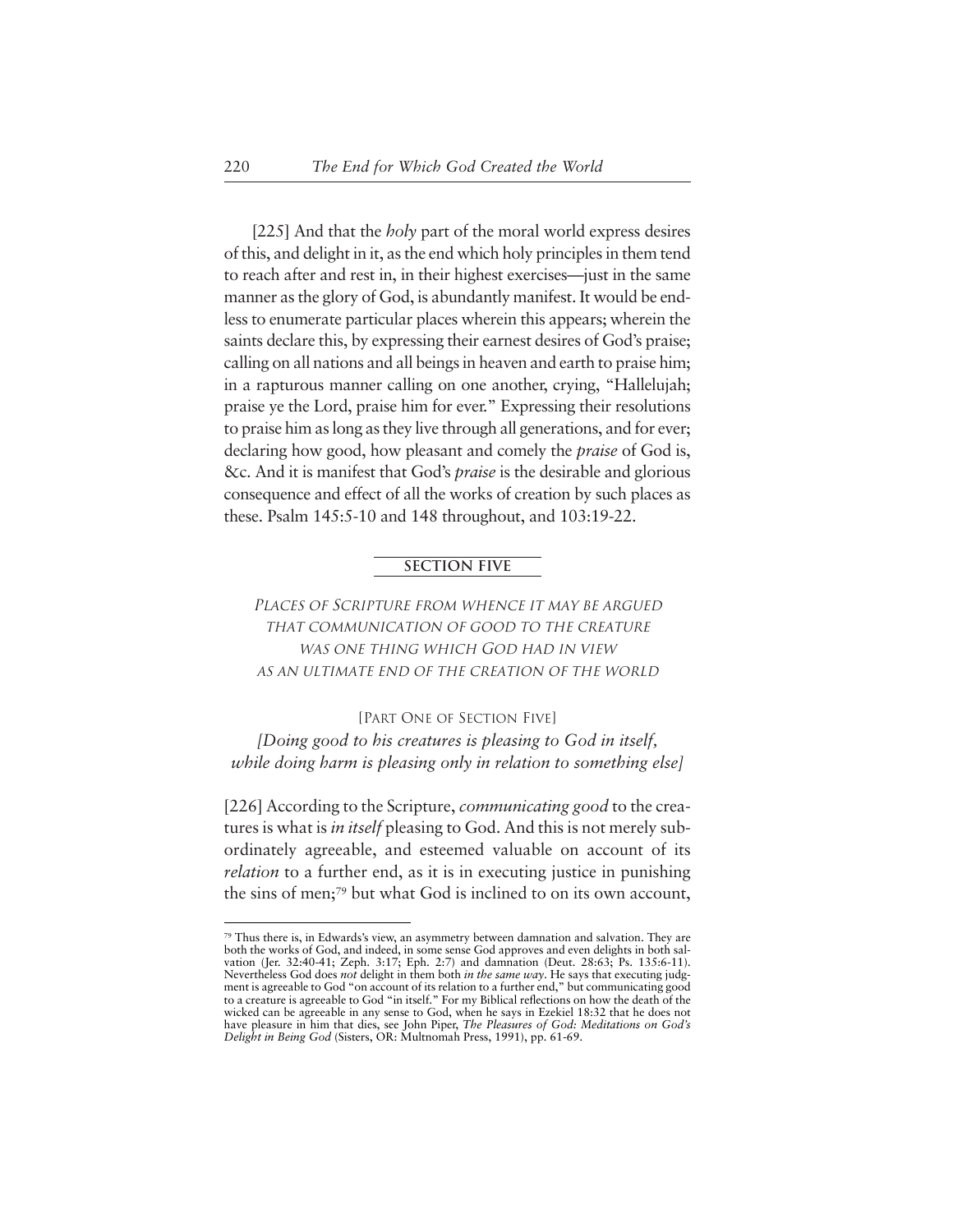and what he delights in simply and ultimately. For though God is sometimes in Scripture spoken of as taking pleasure in punishing men's sins—Deuteronomy 28:63: "The Lord will rejoice over you, to destroy you;" Ezekiel 5:13: "Then shall mine anger be accomplished, and I will cause my fury to rest upon them, and I will be comforted"—yet God is often spoken of as exercising goodness and showing mercy with delight, in a manner quite different and opposite to that of his executing wrath. For the latter is spoken of as what God proceeds to with backwardness and reluctance; the misery of the creature being not agreeable to him *on its own account*.

[227] [But now, on the contrary, he speaks of mercy not in this reluctant way but as the thing he delights to do in itself.] Nehemiah 9:17: "Thou art a God ready to pardon, gracious and merciful, slow to anger, and of great kindness." Psalm 103:8: "The LORD is merciful and gracious, slow to anger, and plenteous in mercy." Psalm 145:8: "The LORD is gracious and full of compassion, slow to anger, and of great mercy." We have again almost the same words, Jonah 4:2; Micah 7:18: "Who is a God like unto thee, that pardoneth iniquity, &c. He retaineth not his anger for ever, because he delighteth in mercy." Ezekiel 18:32: "I have no pleasure in the death of him that dieth, saith the LORD God; wherefore turn yourselves, and live ye." Lamentation 3:33: "He doth not afflict willingly, nor grieve the children of men." Ezekiel 33:11: "As I live, saith the LORD God, I have no pleasure in the death of the wicked, but that the wicked turn from his way and live: turn ye, turn ye from your evil ways; for why will ye die, O house of Israel!" 2 Peter 3:9: "Not willing that any should perish, but that all should come to repentance."80

<sup>80</sup> In Miscellany #461, Edwards uses these same texts to argue that "if God delights in the creatures' participation of his happiness for its own sake, then it is evident that the communication of good is not merely a subordinate end, but must be allowed the place of an ultimate end. But 'tis evident that God delights in goodness for its own sake, by such places as [Lam. 3:33; Ezek. 18:23, 32; 33:11; Mic. 7:18]. . . . Such passages of Scripture show that God delighteth in the creatures' happiness in a sense that he doth not in their misery. 'Tis true that God delights in justice for its own sake, as well as in goodness; but it will by no means follow from thence, that he delights in the creatures' misery for its own sake as well as [in their] happiness" (Jonathan Edwards, *The Miscellanies*, ed. by Thomas Schafer, p. 502). Note that the good that God dispenses to his creatures as an end in itself is a "participation" in his own happiness. In other words, the good that creatures receive is the goodness of God in exhibition. Thus, making the good of the creature an ultimate end of creation is not contrary to saying that the glory of God is the ultimate end of creation, since doing good to creatures *in this way* is part of the glorification of God.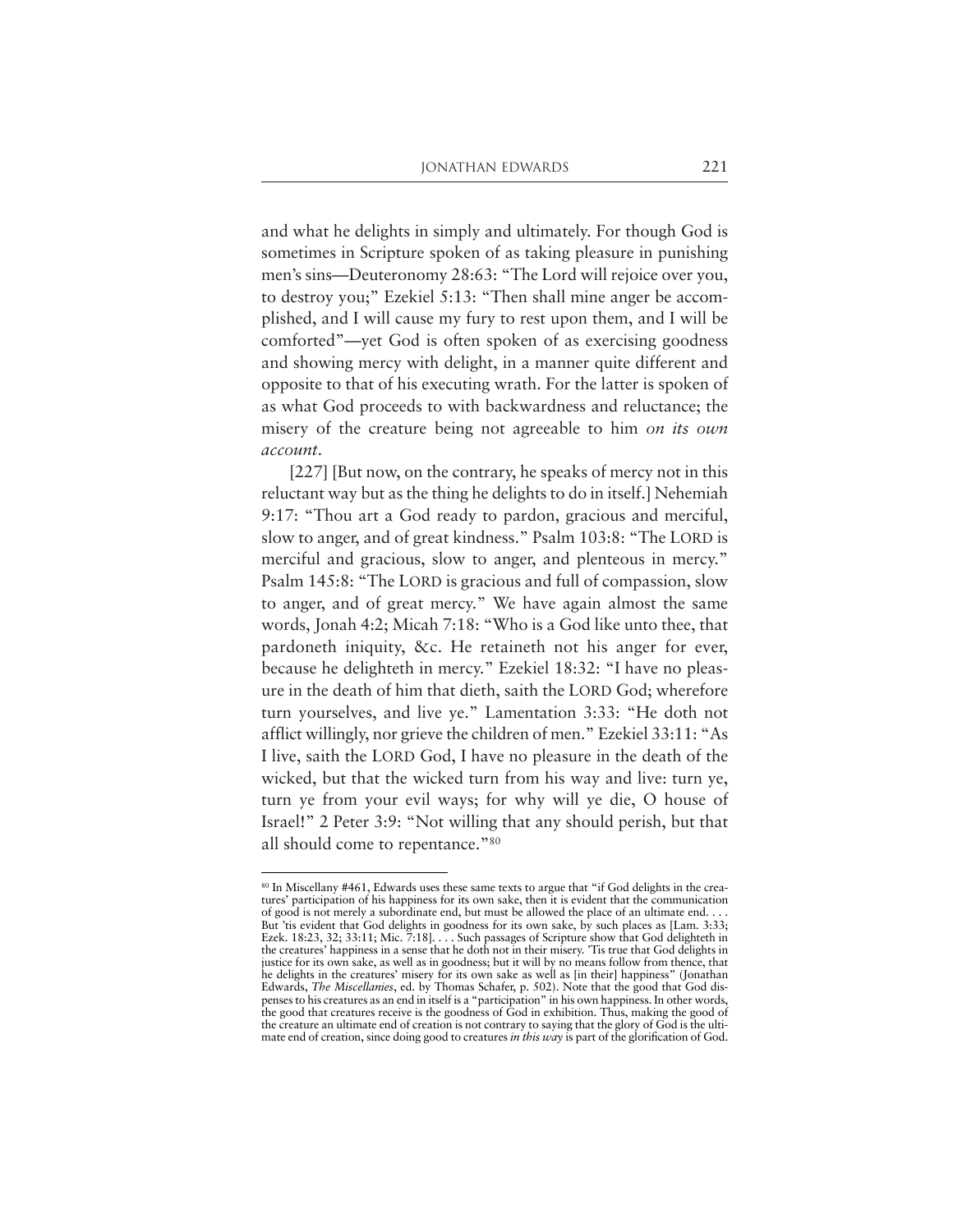# [PART TWO OF SECTION FIVE] *[God delights in the saving work of Christ as an ultimate end of creation]*

[228] The work of *redemption* wrought out by Jesus Christ is spoken of in such a manner as, being from the grace and love of God to men, does not well consist with his seeking a communication of good to them, *only subordinately*. Such expressions as that in John 3:16 carry another idea. "God so loved the world, that he gave his only-begotten Son, that whosoever believeth in him, should not perish, but have everlasting life." And 1 John 4:9, 10: "In this was manifested the love of God toward us, because that God sent his only-begotten Son into the world, that we might live through him. Herein is love; not that we loved God, but that he loved us, and sent his Son to be the propitiation for our sins." So Ephesians 2:4: "But God who is rich in mercy, for his great love wherewith he loved us," &c. But if indeed this was only from a regard to a *further* end, entirely diverse from our good,<sup>81</sup> then all the love is truly terminated in that, its ultimate object, and *therein* is his love manifested, strictly and properly speaking, and not in that he *loved* us or exercised such high regard towards us. For if our good be not at all regarded ultimately, but only subordinately, then our good or interest is, in itself considered, *nothing* in God's regard.82

[229] The Scripture everywhere represents it, as though the great things Christ did and suffered were in the most *direct* and proper sense from exceeding *love to us*. Thus the apostle Paul represents the matter, Galatians 2:20: "Who loved me, and gave himself for me." Ephesians 5:25: "Husbands, love your wives, even as Christ loved the church, and gave himself for it." And Christ himself, John 17:19: "For their sakes I sanctify myself." And the Scripture represents Christ as resting in the salvation and glory of his people, when obtained as in what he *ultimately* sought, as having therein reached the goal, obtained the prize he aimed at, enjoy-

<sup>81</sup> The good of the creature, however, is *not* "entirely diverse from" the glory of God. See footnotes 64 and 69. Therefore God's loving us and his loving himself and his own glory are not contrary or alternatives.

<sup>82</sup> In the Yale edition of Edwards's *Works* (vol. 8, *Ethical Writings*, p. 505) this sentence con-'... or love: God's respect is all terminated upon, and swallowed up in something diverse, which is the end, and not in the means."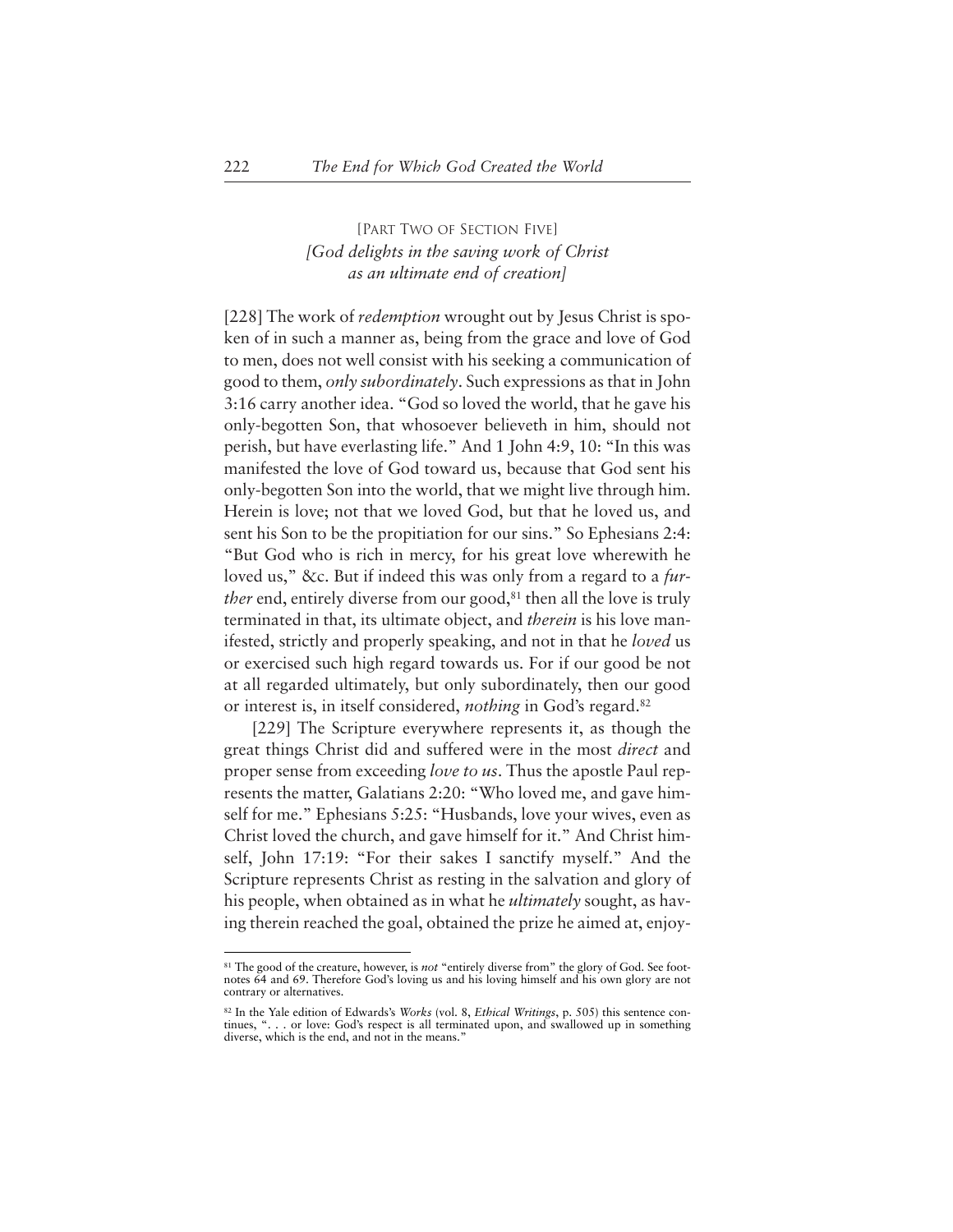ing the travail of his soul in which he is satisfied, as the recompense of his labors and extreme agonies, Isaiah 53:10, 11. "When thou shalt make his soul an offering for sin, he shall see his seed, he shall prolong his days, and the pleasure of the LORD shall prosper in his hand. He shall see of the travail of his soul, and shall be satisfied; by his knowledge shall my righteous servant justify many, for he shall bear their iniquities." He sees the travail of his soul, in seeing his seed, the children brought forth as the result of his travail. This implies that Christ has his delight, most truly and properly, in obtaining the salvation of his church, not merely as a means, but as what he rejoices and is satisfied in, *most directly* and properly.

[230] This is proved by those Scriptures which represent him as rejoicing in his obtaining this fruit of his labour and purchase, as the bridegroom, when he obtains his bride, Isaiah 62:5. "As the bridegroom rejoices over the bride, so shall thy God rejoice over thee." And how emphatical and strong to the purpose are the expressions in Zephaniah 3:17. "The LORD thy God in the midst of thee is mighty; he will save, he will rejoice over thee with joy; he will rest in his love, he will rejoice over thee with singing." The same thing may be argued from Proverbs 8:30, 31. "Then was I by him, as one brought up with him: and I was daily his delight, rejoicing always before him: rejoicing in the habitable part of his earth, and my delights were with the sons of men." And from those places, that speak of the saints as God's portion, his jewels and peculiar treasure, these things are abundantly confirmed, John 12:23-32:

[And Jesus answered them, saying, The hour is come, that the Son of man should be glorified. Verily, verily, I say unto you, Except a corn of wheat fall into the ground and die, it abideth alone: but if it die, it bringeth forth much fruit. He that loveth his life shall lose it; and he that hateth his life in this world shall keep it unto life eternal. If any man serve me, let him follow me; and where I am, there shall also my servant be: if any man serve me, him will my Father honour. Now is my soul troubled; and what shall I say? Father, save me from this hour: but for this cause came I unto this hour. Father, glorify thy name. Then came there a voice from heaven, saying, I have both glorified it, and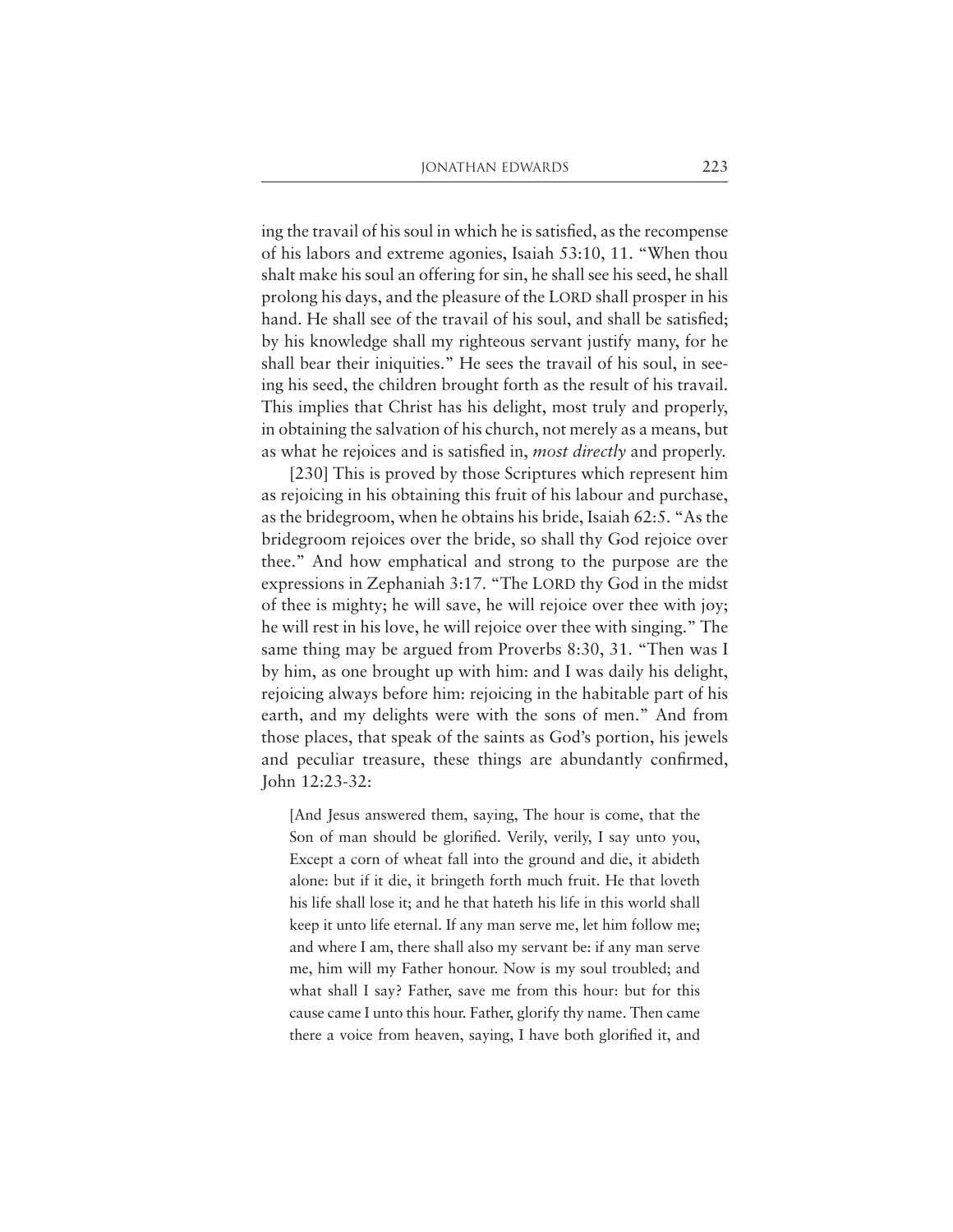will glorify it again. The people therefore, that stood by, and heard it, said that it thundered: others said, An angel spake to him. Jesus answered and said, This voice came not because of me, but for your sakes. Now is the judgment of this world: now shall the prince of this world be cast out. And I, if I be lifted up from the earth, will draw all men unto me. (KJV)]

But the particular consideration of what may be observed to the present purpose, in that passage of Scripture, may be referred to the next section.

[PART THREE OF SECTION FIVE]

*[The motive of showing goodness and mercy to his people is spoken of in the same way as doing it for his name's sake]*

[231] The communications of divine goodness, particularly forgiveness of sin, and salvation, are spoken of, from time to time, as being for God's *goodness*' sake and for his *mercies'* sake, just in the same manner as they are spoken of as being for God's *name's* sake, in the places observed before. Psalm 25:7: "Remember not the sins of my youth, nor my transgressions: according to thy mercy remember thou me, *for thy goodness' sake*, O LORD." In the 11th verse, the psalmist says, "For thy name's sake, O LORD, pardon mine iniquity." Nehemiah 9:31: "Nevertheless, *for thy great mercies' sake*, thou hast not utterly consumed them, nor forsaken them; for thou art a gracious and a merciful God." Psalm 6:4: "Return, O LORD, deliver my soul: O save me *for thy mercies' sake."* Psalm 31:16: "Make thy face to shine upon thy servant: save me *for thy mercies' sake*." Psalm 44:26: "Arise for our help; redeem us *for thy mercies' sake*." And here it may be observed, after what a remarkable manner God speaks of his love to the children of Israel in the wilderness, as though his love were for love's sake, and his goodness were its own end and motive. Deuteronomy 8:7, 8: "The LORD did not set his love upon you, nor choose you, because ye were more in number than any people, for ye were the fewest of all people: *but because the LORD loved you."*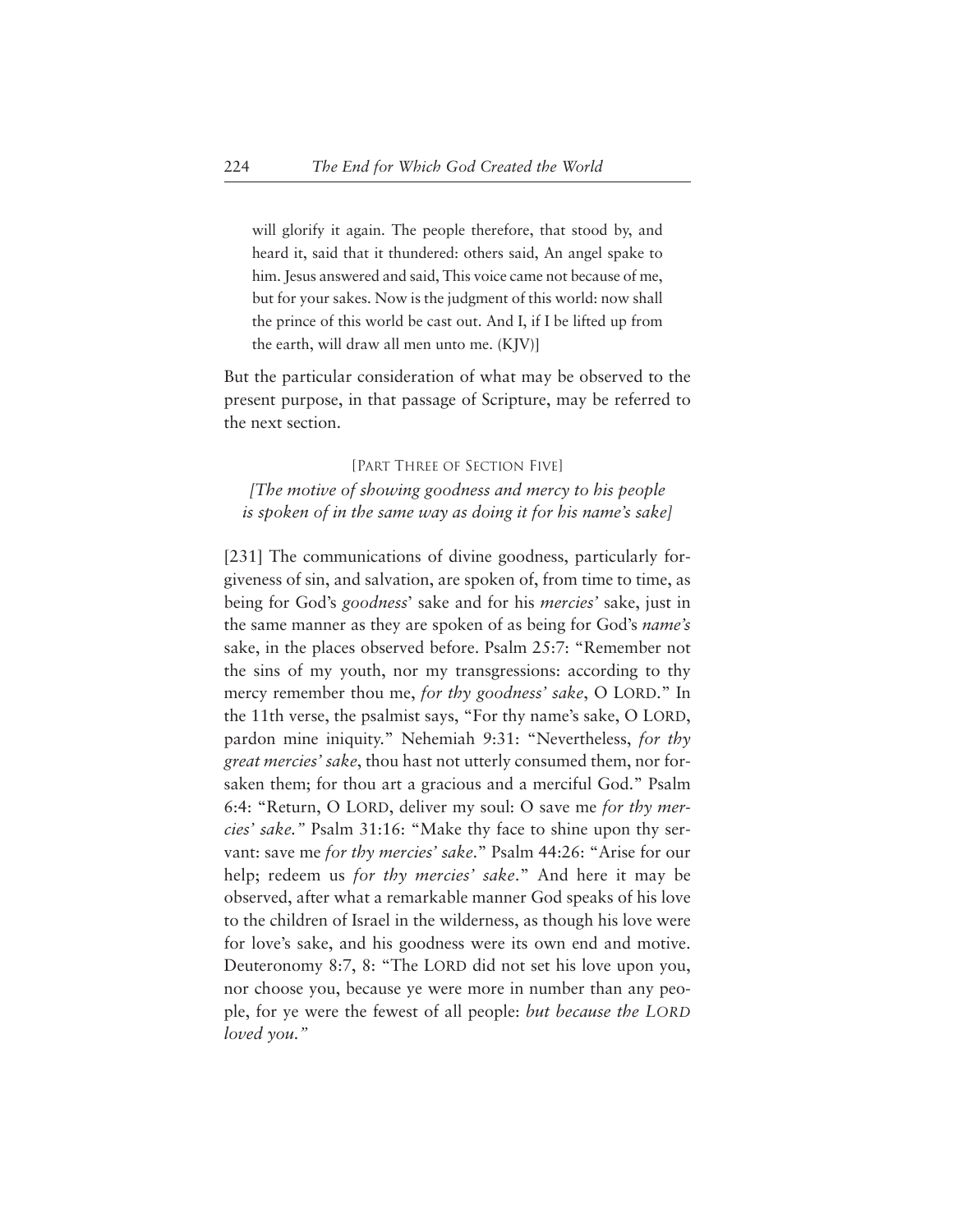# [PART FOUR OF SECTION FIVE] *[The entire government of the universe by Christ is for the good of God's people]*

[232] That the government of the world in all its parts is *for the good* of such as are to be the eternal subjects of God's goodness is *implied* in what the Scripture teaches us of Christ being set at God's right hand, made king of angels and men; set at the head of the universe, having all power given him in heaven and earth, *to that end* that he may promote their *happiness*; being made head over all things to the church, and having the government of the whole creation for their good.83 Christ mentions it, Mark 2:28, as the *reason* why the Son of man is made Lord of the Sabbath, because "the Sabbath was made for man." And if so, we may in like manner argue that *all things* were made for man, because the Son of man is made *Lord of all things.*

> [PART FIVE OF SECTION FIVE] *[All the wheels of providence turn for the sake of saving the people of God]*

[233] That God uses the whole creation, in his government of it, for the good of his people, is most elegantly represented in Deuteronomy 33:26. "There is none like unto the God of Jeshurun,<sup>84</sup> who rideth upon the heaven." The whole universe is a machine or chariot which God hath made for his own use, as is represented in Ezekiel's vision. God's seat is heaven, where he sits and governs, Ezekiel 1:22, 26-28. The inferior part of the creation, this visible universe, subject to such continual changes and revolutions, are the wheels of the chariot. God's providence, in the constant revolutions, alterations, and successive events, is represented by the motion of the wheels of the chariot, by the Spirit of him who sits on his throne on the heavens or above the firmament. Moses tells us for whose sake it is that God moves the wheels of this chariot or rides in it, sitting in his heavenly

<sup>83</sup> Edwards's own footnote: Ephesians 1:20-23; John 17:2; Matthew 11:27 and 28:18, 19; John 3:35.

<sup>84 &</sup>quot;The upright one" (the Greek Old Testament has "the beloved one"). A poetic name for the people of Israel found in Deut. 32:15; 33:5, 26; Is. 44:2.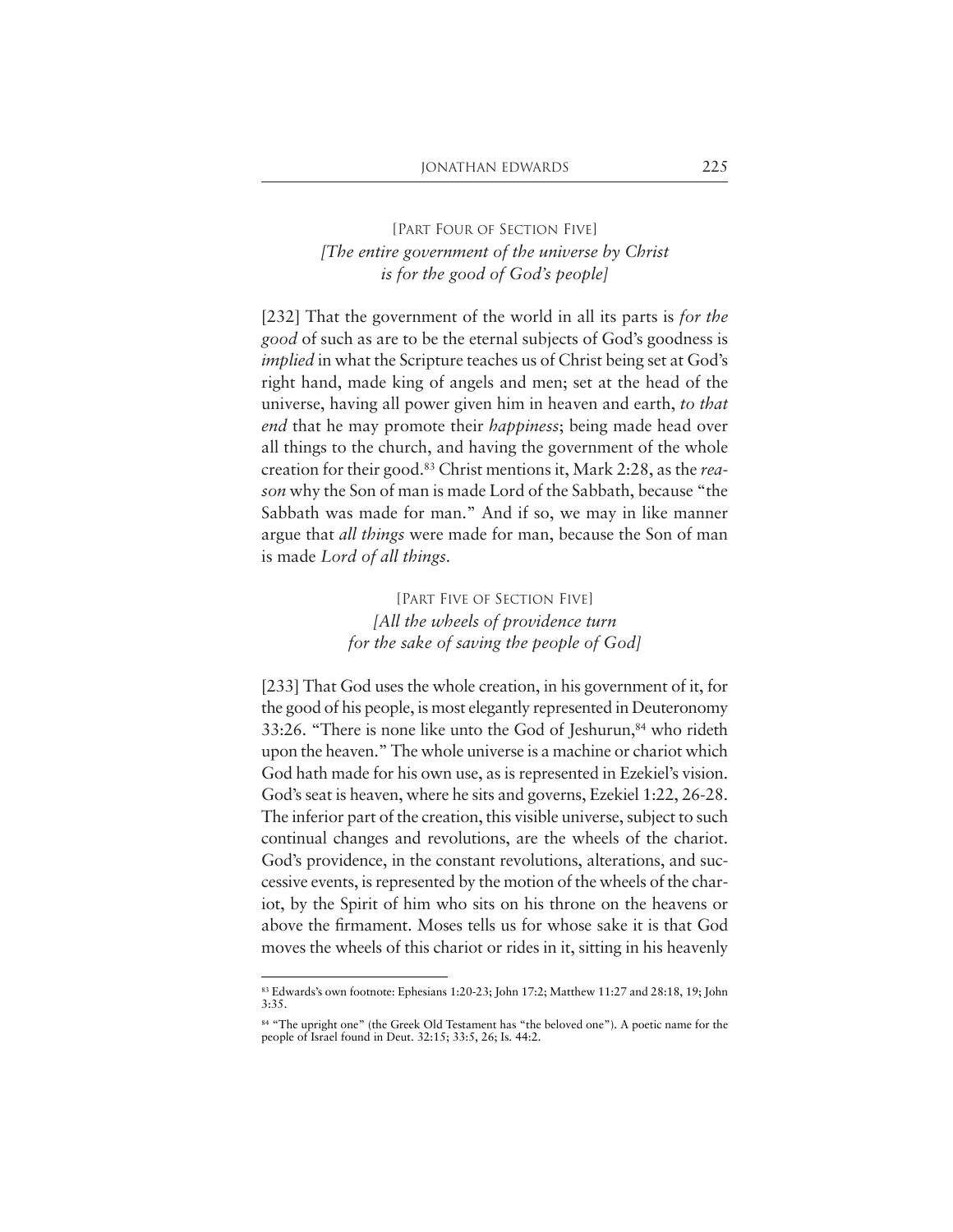seat, and to what end he is making his progress or goes his appointed journey in it, *viz. the salvation of his people*.

> [PART SIX OF SECTION FIVE] *[God's judgment on the wicked serves the final happiness of God's people]*

[234] God's *judgments* on the wicked in this world and also their eternal damnation in the world to come are spoken of as being for the *happiness of God's people.* So are his judgments on them in this world. Isaiah 43:3, 4. "For I am the Lord thy God, the Holy One of Israel, thy Saviour. I gave Egypt for thy ransom, Ethiopia and Seba for thee. Since thou hast been precious in my sight, thou hast been honorable, and I have loved thee; therefore will I give men for thee, and people for thy life." So the works of God's vindictive justice and wrath are spoken of as works of mercy to his people, Psalm 136:10, 15, 17-20 ["To him that smote Egypt in their firstborn: for his mercy endureth for ever. . . . But overthrew Pharaoh and his host in the Red sea: for his mercy endureth for ever. . . . To him which smote great kings: for his mercy endureth for ever: And slew famous kings: for his mercy endureth for ever: Sihon king of the Amorites: for his mercy endureth for ever: And Og the king of Bashan: for his mercy endureth for ever"].

[235] And so is their eternal damnation in another world. Romans 9:22, 23: "What if God, willing to show his wrath and make his power known, endured with much long-suffering the vessels of wrath fitted to destruction: and that he might make known the riches of his glory on the vessels of mercy, which he had afore prepared unto glory." Here it is evident the last verse comes in, in connection with the foregoing, as giving *another* reason of the destruction of the wicked, *viz. showing the riches of his glory on the vessels of mercy: higher degrees* of their glory and happiness, in a relish of their own enjoyments, and a greater sense of their value and of God's free grace in bestowing them.<sup>85</sup>

<sup>85</sup> Edwards wrote in Miscellany # 279 (ed. by Thomas Schafer, p. 379), "I am convinced that hell torments will be eternal from one great good the wisdom of God proposes by them, which is by the sight of them to exalt the happiness, the love, and joyful thanksgivings of the angels and men that are saved; which it tends exceedingly to do. I am ready to think that beholding the sight of the great miseries of those of their species that are damned will double the ardor of their love, and the fullness of the joy of the elect angels and men. It will do it many ways. The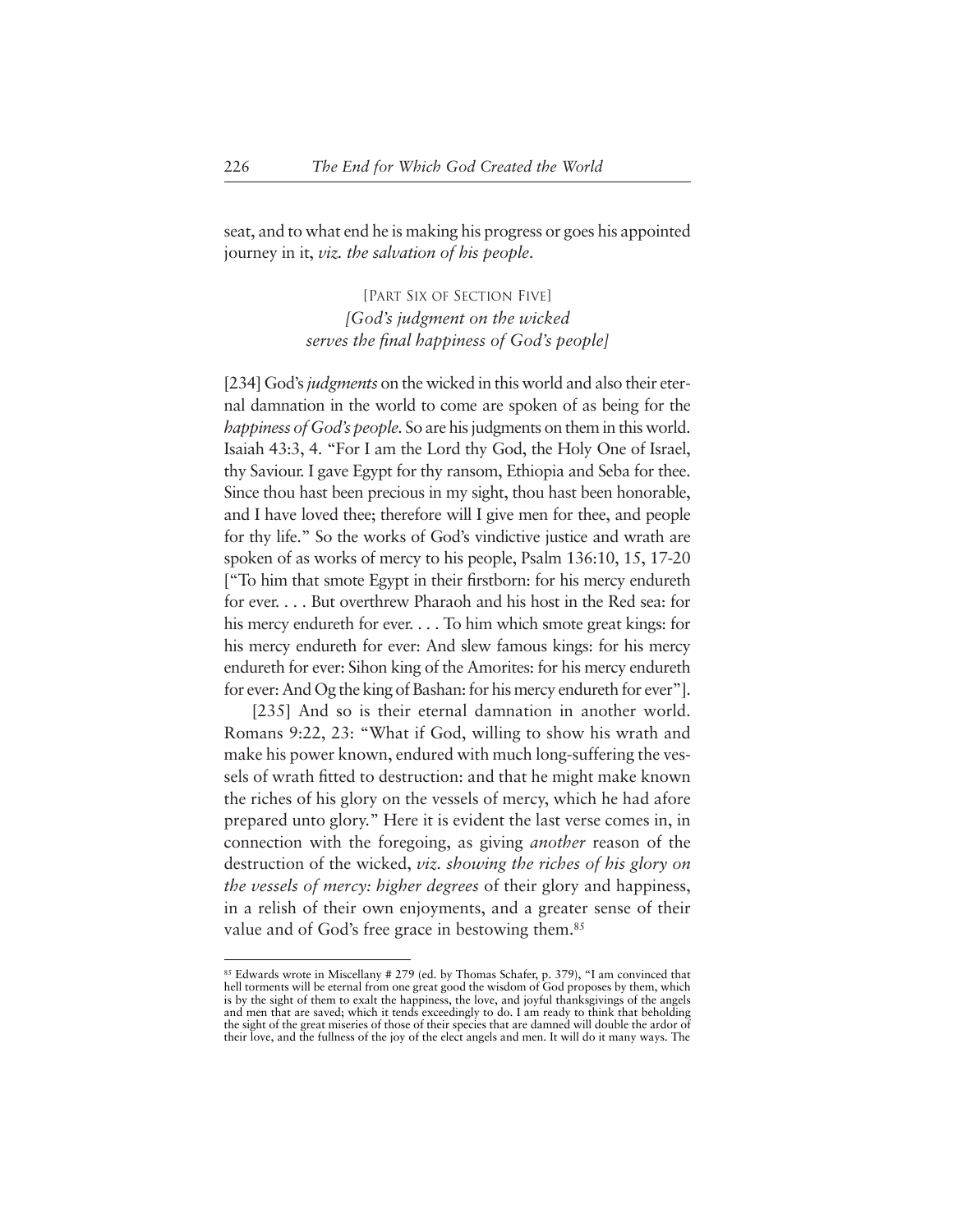## [PART SEVEN OF SECTION FIVE] *[All creation belongs to the people of God and so exists for their good]*

[236] It seems to argue that God's goodness to them who are to be the eternal subjects of his goodness is the end of the creation, since the whole creation, in all its parts, is spoken of as THEIRS. 1 Corinthians 3:22, 23: "*All things are yours*, whether Paul, or Apollos, or Cephas, or the world, or life, or death, or things present, or things to come, *all are yours*." The terms are very universal, and both works of creation and providence are mentioned, and it is manifestly the design of the apostle to be understood of every work of God whatsoever. Now, how can we understand this any otherwise than that all things are for their benefit, and that God made and uses all for their good?

## [PART EIGHT OF SECTION FIVE] *[All the works of providence are mercy for the people of God]*

[237] All God's works, both of creation and providence, are represented as works of *goodness* or *mercy* to his people; as in the 136th Psalm. His wonderful works *in general*, verse 4: "To him who alone doth great wonders; for his mercy endureth for ever." The works of *creation* in all its parts, verses 5-9: "To him that by wisdom made the heavens; for his mercy endureth for ever. To him that stretched out the earth above the waters; for his mercy endureth for ever. To him that made great lights; for his mercy

sight of the wonderful power, the great and dreadful majesty and authority and the awful justice and holiness of God manifested in their punishment, will make them prize his favor and love exceedingly the more; and will excite a most exquisite love and thankfulness to him, that he chose them out from the rest to make them thus happy, that God did not make them such vessels of wrath, according to Romans 9:22-23." In addition, Edwards preached several messages on Revelation 18:20 ["Rejoice over her, thou heaven, and ye holy apostles and prophets; for God hath avenged you on her"] under the title "The End of the Wicked Contemplated by the Righteous: The Torments of the Wicked in Hell No Occasion of Grief to the Saints in Heaven," in: *The Works of Jonathan Edwards*, vol. 2 (Edinburgh: Banner of Truth Trust, 1974), pp. 207-212. His answer to the question why we are called on to love our enemies if we will not grieve over their destruction is: "[In hell] wicked men will be no longer capable subjects of mercy. The saints will know that it is the will of God [that] the wicked should be miserable to all eternity. It will therefore cease to be their duty any more to seek their salvation, or to be concerned about their misery. On the other hand, it will be their duty to rejoice in the will and glory of God. It is not our duty to be sorry that God hath executed just vengeance on the devils, concerning whom the will of God in their eternal state is already known to us" (p. 210).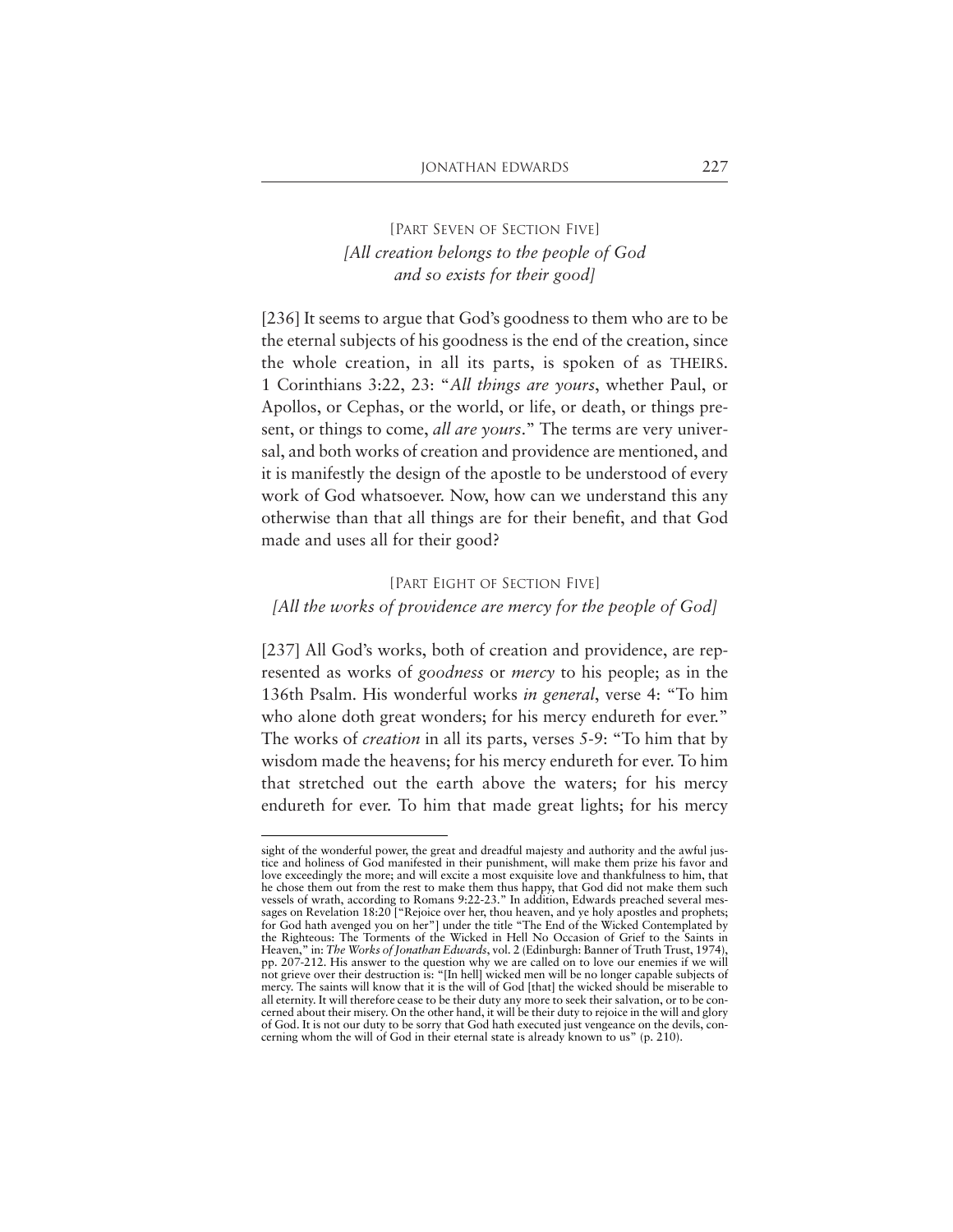endureth for ever. The sun to rule by day; for his mercy endureth for ever. The moon and stars to rule by night; for his mercy endureth for ever." And God's works of *providence* in the following part of the Psalm.

[PART NINE OF SECTION FIVE] *[The kingdom of God is prepared for the people of God]*

[238] That expression in the blessed sentence pronounced on the righteous at the day of judgment, Matthew 25:34: "Inherit the kingdom *prepared for you* from the foundation of the world," seems to hold forth thus much, that the fruits of God's goodness to them was his end in creating the world and in his providential disposals; that God in all his works, in laying the foundation of the world and ever since the foundation of it, had been preparing this kingdom and glory for them.

> [PART TEN OF SECTION FIVE] *[The ultimate end of virtue among men is that they do each other good]*

[239] Agreeable to this, the *good of men* is spoken of as an ultimate end of the *virtue of the moral* world, Romans 13:8, 9, 10. "He that loveth another hath fulfilled the law. For this, Thou shalt not commit adultery, Thou shalt not kill, &c. And if there be any other commandment, it is briefly comprehended in this saying, Thou shalt love thy neighbor as thyself. *Love worketh no ill to his neighbor; therefore love is the fulfilling of the law*." Galatians 5:14: "All the law is fulfilled in one word, even in this, *Thou shalt love thy neighbor as thyself*." James 2:8: "If ye fulfill the royal law, according to the Scripture, *Thou shalt love thy neighbor as thyself*, thou shalt do well."

[240] If the *good of the creature* be one end of God in all he does, and in all he requires moral agents to do; an end by which they should regulate all their conduct; these things may be easily explained; but otherwise, it seems difficult to be accounted for, that the Holy Ghost should thus express himself. The Scripture represents it to be the spirit of all true saints, to prefer the welfare of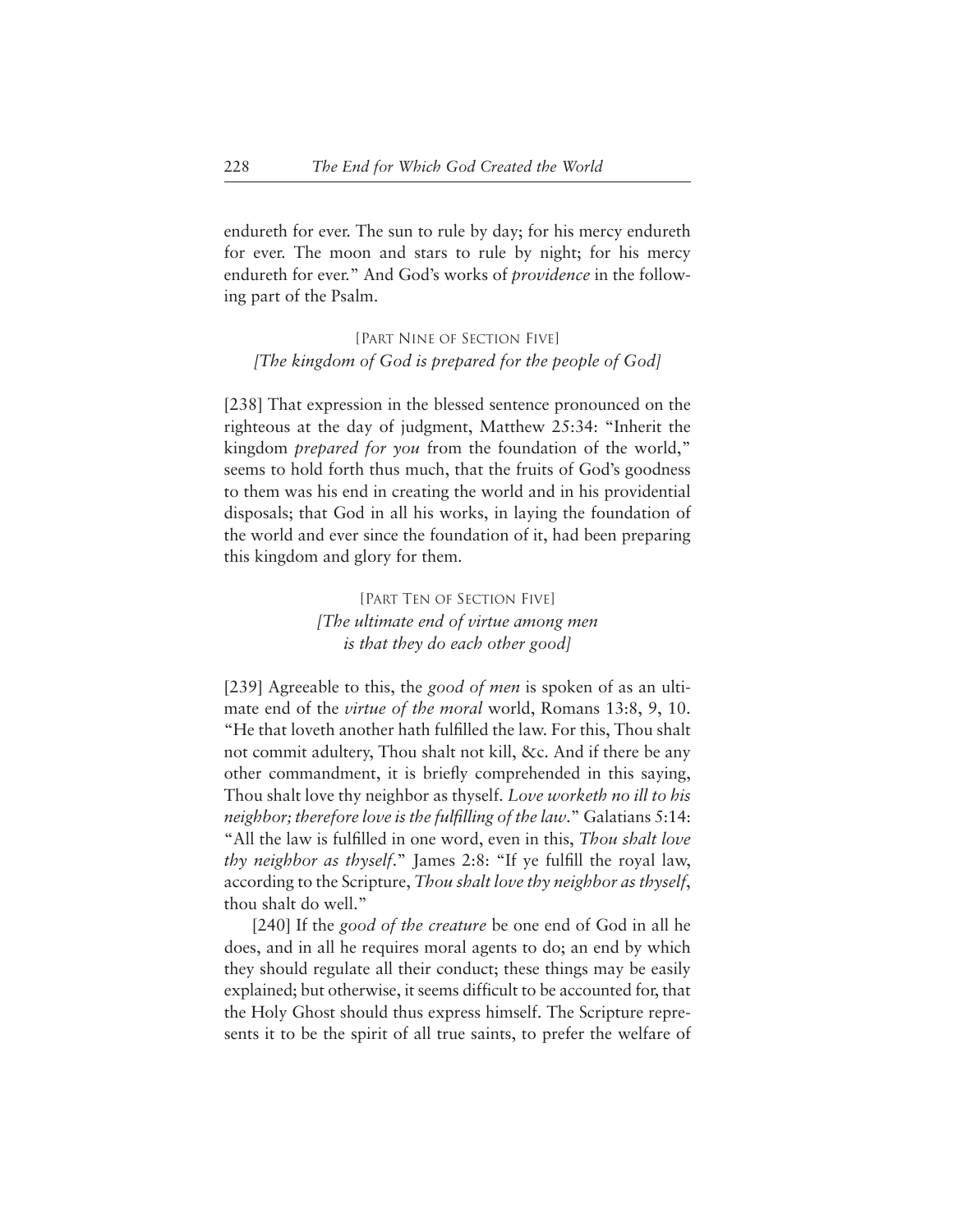God's people to their chief joy.<sup>86</sup> This was the spirit of Moses and the *prophets* of old: the good of God's church was an end by which they regulated all their conduct. And so it was with the *apostles*. 2 Corinthians 4:15: "For all things are *for your sakes*." 2 Timothy 2:10: "I endured all things *for the elect's sake*, that they may also obtain the salvation which is in Christ Jesus, with eternal glory." And the Scriptures represent it, as though every Christian should, in all he does, be employed for the good of the church, as each particular member is employed for the good of the body: Romans 12:4, 5, &c.; Ephesians 4:15, 16; 1 Corinthians 12:12, 25, &c. To this end, the Scripture teaches us, the angels are continually employed, Hebrews 1:14.

#### **SECTION SIX**

### WHEREIN IS CONSIDERED WHAT IS MEANT BY THE GLORY OF GOD AND THE NAME OF GOD IN SCRIPTURE, WHEN SPOKEN OF AS GOD'S END IN HIS WORKS

[241] Having thus considered what are spoken of in the Holy Scriptures as the *ends* which God had *ultimately* in view in the creation of the world, I now proceed particularly to inquire what they are, and how the terms are to be understood.

<sup>86</sup> Taken in isolation, this comment could lead us to think that Edwards meant that the "chief joy" of the virtuous and "the welfare of God's people" could really be at odds—as though we would have to choose between them. But this is emphatically not what he believes. He speaks sometimes with self-love in view which finds happiness in private, selfish pleasures, and sometimes with self-love which finds happiness in the welfare of others. The latter is not bad. For example in his sermon on 1 Corinthians 13:5 ["Love seeks not its own"], he says, "A man's love to his own happiness may be inordinate in placing that happiness in things which are confined to himself. In this respect the error is not so much in the degree of his love to himself as it is in the channel in which it flows. It is not in that degree in which he loves his own happiness, but in the placing his happiness. In this the man is limited and confined. Some, although they love their own happiness, do not place their happiness in their own confined good, or in that good which is limited to themselves, but more in the common good, in that which is the good of others as well as their own, in good to be enjoyed *in* others and to be enjoyed *by* others. A man's love of his own happiness when it runs in this channel is not what is called selfishness, but is quite opposite to it. But there are others who, in their love to their own happiness, place their happiness in good things which are confined and limited to themselves exclusive of others. And this is selfishness. This is the thing most directly intended by that self-love which the Scripture condemns. When it is said that charity seeketh not her own, we are to understand it of her own private good, good limited to herself" (Jonathan Edwards, *Charity and Its Fruits,* in: *Ethical Writings*, ed. by Paul Ramsey, p. 257-258). This would be confirmed by Biblical passages like 1 Thessalonians 2:19, "For who is our hope or joy or crown of exultation? Is it not even you, in the presence of our Lord Jesus at His coming?" (NASB). Psalm 16:3, "As for the saints who are in the earth, they are the majestic ones in whom is all my delight" (NASB). See footnotes 64 and 69.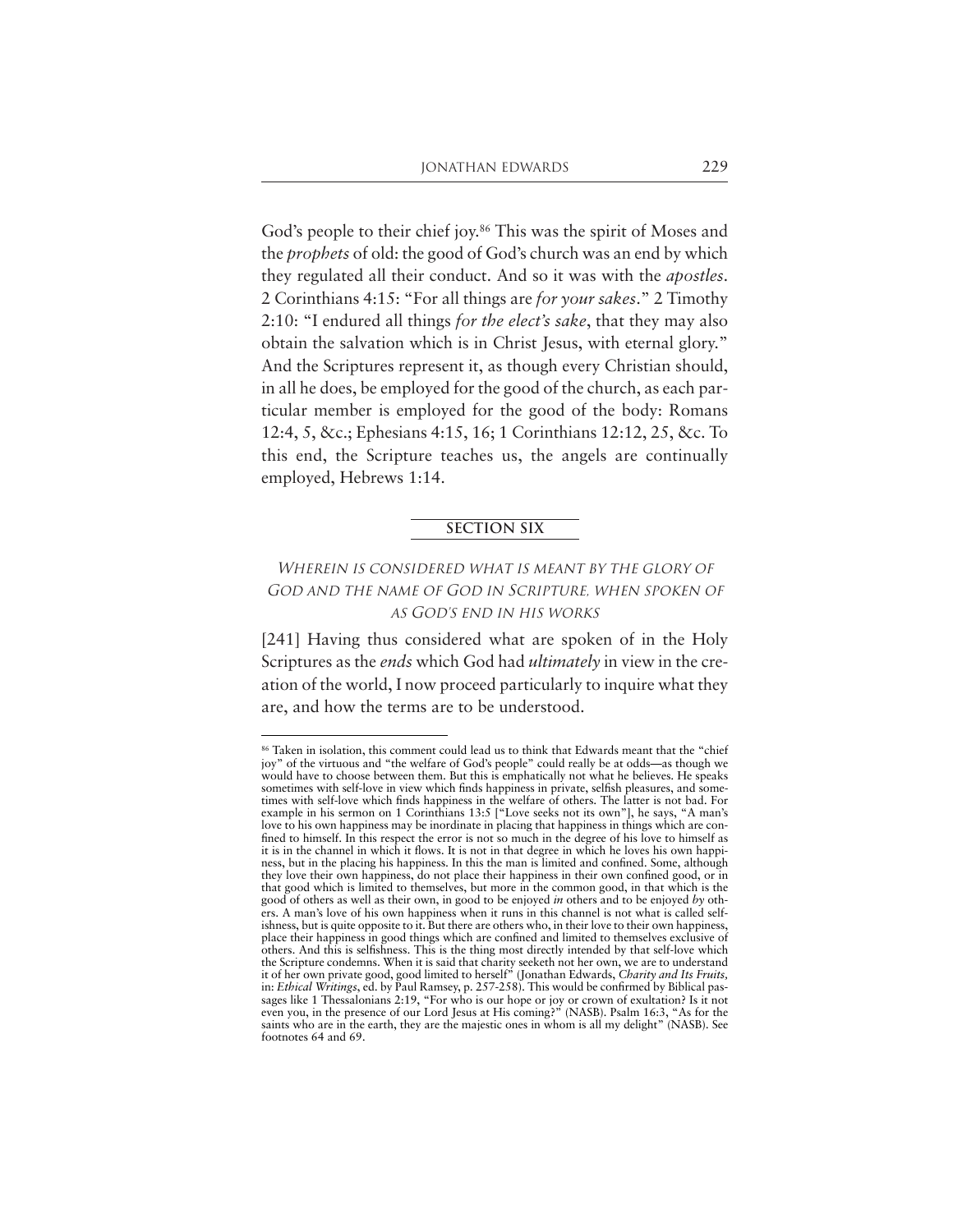#### [PART ONE OF SECTION SIX] *[What is meant in Scripture by the glory of God?]*

[242] Let us begin with the phrase, the GLORY OF GOD—and here I might observe, that it is sometimes used to signify the second person in the Trinity; but it is not necessary, at this time, to prove it from particular passages of Scripture. Omitting this, I proceed to observe some things concerning the Hebrew word *kabod,*<sup>87</sup> which is most commonly used in the Old Testament where we have the word *glory* in the English Bible. The root it comes from, is either the verb, *kabad* which signifies *to be heavy*, or make heavy, or from the adjective *kaved*, which signifies *heavy* or weighty. These, as seems pretty manifest, are the primary signification of these words, though they have also other meanings, which seem to be derivative. The noun *kavod* signifies *gravity*, heaviness, *greatness*, and abundance. Of very many places it will be sufficient to specify a few: Proverbs 27:3; 2 Samuel 14:26; 1 Kings 12:11; Psalm 38:4; Isaiah 30:27. And as the weight of bodies arises from two things, *density* and *magnitude*; so we find the word used to signify *dense*, Exodus 19:16 (*'anan kaved*, *nubes gravis*, Vulgate: *densissima*) *a dense cloud*; and is very often used for *great:* Isaiah 32:2; Genesis 5:9; 1 Kings 10:2; 2 Kings 6:14 and 18:17; Isaiah 36:2 &c.

[243] The Hebrew word *kabod*, which is commonly translated *glory*, is used in such a manner as might be expected from this signification of the words from whence it comes. Sometimes it is used to signify what is *internal, inherent*, or in the *possession* of the person: and sometimes for *emanation, exhibition,* or *communication* of this internal glory: and sometimes for the *knowledge*, or *sense* of these, in those to whom the exhibition or communication is made; or an *expression* of this knowledge, sense, or effect. And here I would note that, agreeable to the use of this word in the Old Testament, is the Greek word *doxa* in the New. For as the word *kabod* is generally translated by the just mentioned Greek word *doxa* in the Septuagint; so it is apparent, that this word is designed to be used to signify the *same thing* in the New Testament with the

<sup>87</sup> I follow the Yale critical edition's (*Ethical Writings*, pp. 512 ff.) transliterations in the following Hebrew and Greek words rather than using the actual Hebrew and Greek letters which are in the Banner of Truth edition.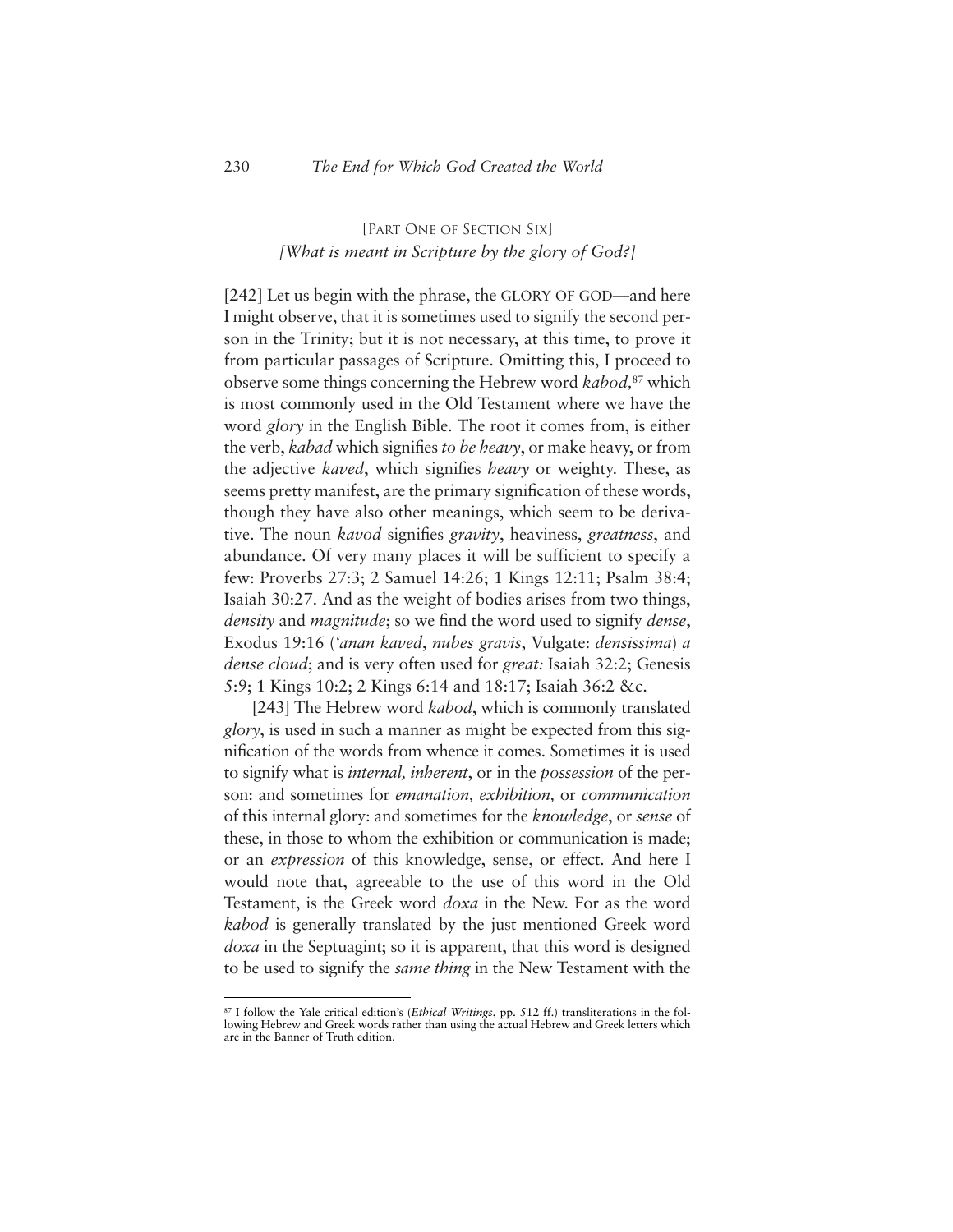other in the Old. This might be abundantly proved, by comparing particular places of the Old Testament; but probably it will not be denied. I therefore proceed particularly to consider these words, with regard to their use in Scripture, in each of the fore-mentioned ways.

> [DEFINITION ONE] *[Glory denotes what is internal]*

#### *A person's internal excellence or greatness is referred to as his glory*

[244] The word *glory* denotes sometimes what is *internal.* When the word is used to signify what is within, or in the possession of the subject, it very commonly signifies *excellency*, dignity, or worthiness of regard. This, according to the Hebrew *idiom*, is, as it were, the *weight* of a thing, as that by which it is heavy; as to be *light* is to be worthless, without value, contemptible. Numbers 21:5: "This *light* bread." 1 Samuel 18:23: "Seemeth it a *light* thing." Judges 9:4: *"Light* persons," *i.e.* worthless, vain, vile persons. So Zephaniah 3:4. To set *light* by is to despise, 2 Samuel 19:43. Belshazzar's vileness in the sight of God, is represented by his being *Tekel*, weighed in the balances and found *light,*<sup>88</sup> Daniel 5:27. And as the weight of a thing arises from its *magnitude*, and its specific gravity conjunctly; so the word *glory* is very commonly used to signify the *excellency* of a person or a thing, as consisting either in *greatness*, or in *beauty*, or in both conjunctly; as will abundantly appear by considering the places referred to in the margin.<sup>89</sup>

#### *Great possessions are sometimes called a person's glory*

[245] Sometimes that internal, great and excellent good, which is called glory, is rather in *possession*, than inherent. Any one may

<sup>88</sup> *Tekel* by itself does not mean "light, but rather "weighed." Edwards is making his point from the reality of the scales and the lightness of the king in the balances which implies his lack of excellence in God's sight.

<sup>89</sup> Edwards's own footnote: Exodus 16:7 and 28:2, 40 and 3:8; Numbers 16:9; Deuteronomy 5:24 and 28:58; 2 Samuel 6:20; 1 Chronicles 16:24; Esther 1:4; Job 29:20; Psalm 19:1 and 45:13 and 63:3 and 66:3 and 67:6 and 87:3 and 102:16 and 145:5, 12, 13; Isaiah 4:2 and 10:18 and 16:40 and 35:21 and 40:5 and 60:13 and 62:2; Ezekiel 31:18; Habakkuk 2:14; Haggai 2:3, 9; Matthew 6:29 and 16:27; 24:30; Luke 9:31, 32; John 1:14 and 2:11 and 11:40; Romans 6:4; 1 Corinthians 2:8 and 15:40; 2 Corinthians 3:10; Ephesians 3:21; Colossians 1:11; 2 Thessalonians 1:9; Titus 2:13; 1 Peter 1:24; 2 Peter 1:17.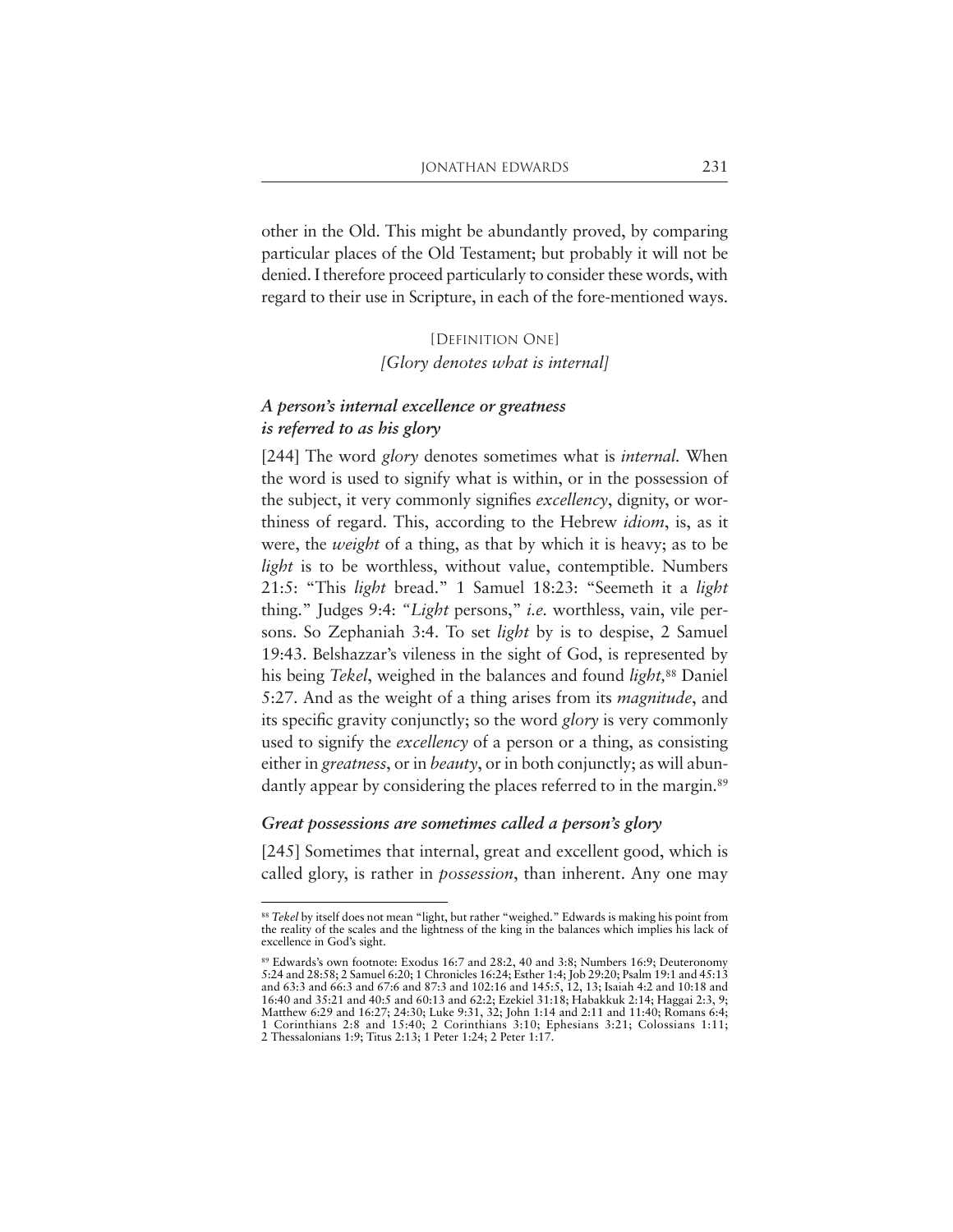be called *heavy,* that possesses an abundance; and he that is empty and destitute, may be called *light*. Thus we find riches are sometimes called *glory*. Genesis 31:1: "And of that which was our fathers' hath he gotten *all this glory*." Esther 5:11: "Haman told them of the *glory of his riches*." Psalm 49:16, 17: "Be not afraid when one is made rich, when the *glory of his house* is increased. For when he dieth, he shall carry nothing away, his *glory* shall not descend after him." Nahum 2:9: "Take ye the spoil of silver, take the spoil of gold; for there is none end of the store and *glory* out of the pleasant furniture."

[246] And it is often put for a great height of prosperity, and fullness of good in general. Genesis 45:13: "You shall tell my father of *all my glory* in Egypt." Job 19:9: "He hath stripped me of *my glory*." Isaiah 10:3: "Where will you leave your glory." Verse 16: "Therefore shall the LORD of hosts send among his fat ones leanness, and under his *glory* shall he kindle a burning, like the burning of a fire." Isaiah 17:3, 4: "The kingdom shall cease from Damascus, and the remnant of Syria; they shall be as the *glory* of the children of Israel. And in that day, it shall come to pass, that the *glory* of Jacob shall be made thin, and the fatness of his flesh shall be made lean." Isaiah 21:16: "And all the *glory* of Kedar shall fail." Isaiah 61:6: "Ye shall eat the riches of the Gentiles, and in their *glory* shall ye boast yourselves." Chapter 66:11, 12: "That ye may milk out, and be delighted with the abundance of her *glory*. I will extend peace to her, like a river, and the glory of the Gentiles like a flowing stream." Hosea 9:11: "As for Ephraim, their *glory* shall fly away as a bird." Matthew 4:8: "Showeth him all the kingdoms of the world, and the *glory* of them." Luke 24:26: "Ought not Christ to have suffered these things, and to enter into his *glory*?" John 17:22: "And the *glory* which thou gavest me, have I given them." Romans 5:2: "And rejoice in hope of the *glory* of God." Chapter 8:18: "The sufferings of this present time, are not worthy to be compared with the *glory* which shall be revealed in us." (See also chapter 2:7, 10 and 3:23 and 9:23). 1 Corinthians 2:7: "The hidden wisdom which God ordained before the world, unto our *glory*." 2 Corinthians 4:17: "Worketh out for us a far more exceeding and eternal weight of *glory*." Ephesians 1:18: "And what the riches of the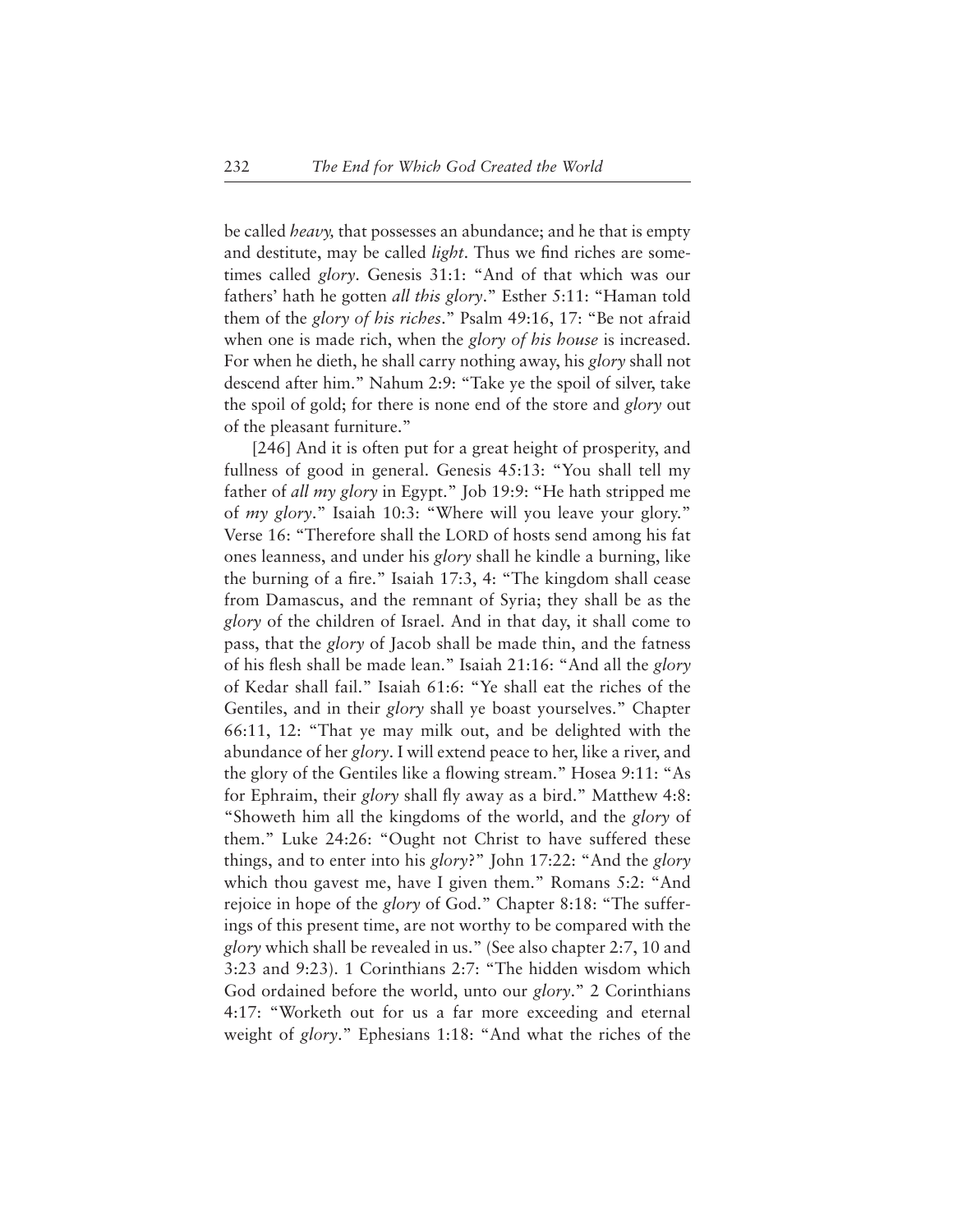*glory* of his inheritance in the saints." 1 Peter 4:13: "But rejoice, inasmuch as ye are made partakers of Christ's sufferings; that when his *glory* shall be revealed, ye may be glad also with exceeding joy." Chapter 1:8: "Ye rejoice, with joy unspeakable and full of *glory.*"90

#### [DEFINITION TWO] *[Glory expresses exhibition or emanation]*

#### *Glory is also the outshining of the internal greatness or excellence*

[247] The word *glory* is used in Scripture often to express the *exhibition, emanation,* or *communication* of the internal glory. Hence it often signifies an effulgence, or shining brightness, by an emanation of beams of light. Thus the brightness of the sun and moon and stars is called their *glory*, in 1 Corinthians 15:41. But in particular, the word is very often thus used, when applied to God and Christ, as in Ezekiel 1:28. "As the appearance of the bow that is in the cloud in the day of rain, so was the appearance of the brightness round about. This was the appearance of the likeness of the *glory* of the LORD." And chapter 10:4: "Then the *glory* of the Lord went up from the cherub, and stood over the threshold of the house, and the house was filled with the cloud, and the court was full of the brightness of the LORD's *glory*." Isaiah 6:1, 2, 3: "I saw the Lord sitting upon a throne, high and lifted up, and his train filled the temple. Above it stood the seraphim. And one cried to another and said, Holy, holy, holy is the LORD of hosts, the whole earth is full of his *glory*." Compared with John 12:41: "These things said Esaias, $91$  when he saw his *glory* and spake of him." Ezekiel 43:2: "And behold the *glory* of the God of Israel came from the way of the east. And the earth *shined* with his *glory."* Isaiah 24:23: "Then the moon shall be confounded, and the sun ashamed, when the LORD of

<sup>90</sup> Edwards's own footnote: See also Colossians 1:27 and 3:4; 1 Thessalonians 2:12; 2 Thessalonians 2:14; 1 Timothy 3:16; 2 Timothy 2:10; Hebrews 2:10; 1 Peter 1:11,21 and 5:10; 2 Peter 1:3; Revelation 21:24, 26; Psalm 73:24 and 149:5; Isaiah 6:10.

<sup>91</sup> Esaias = Isaiah.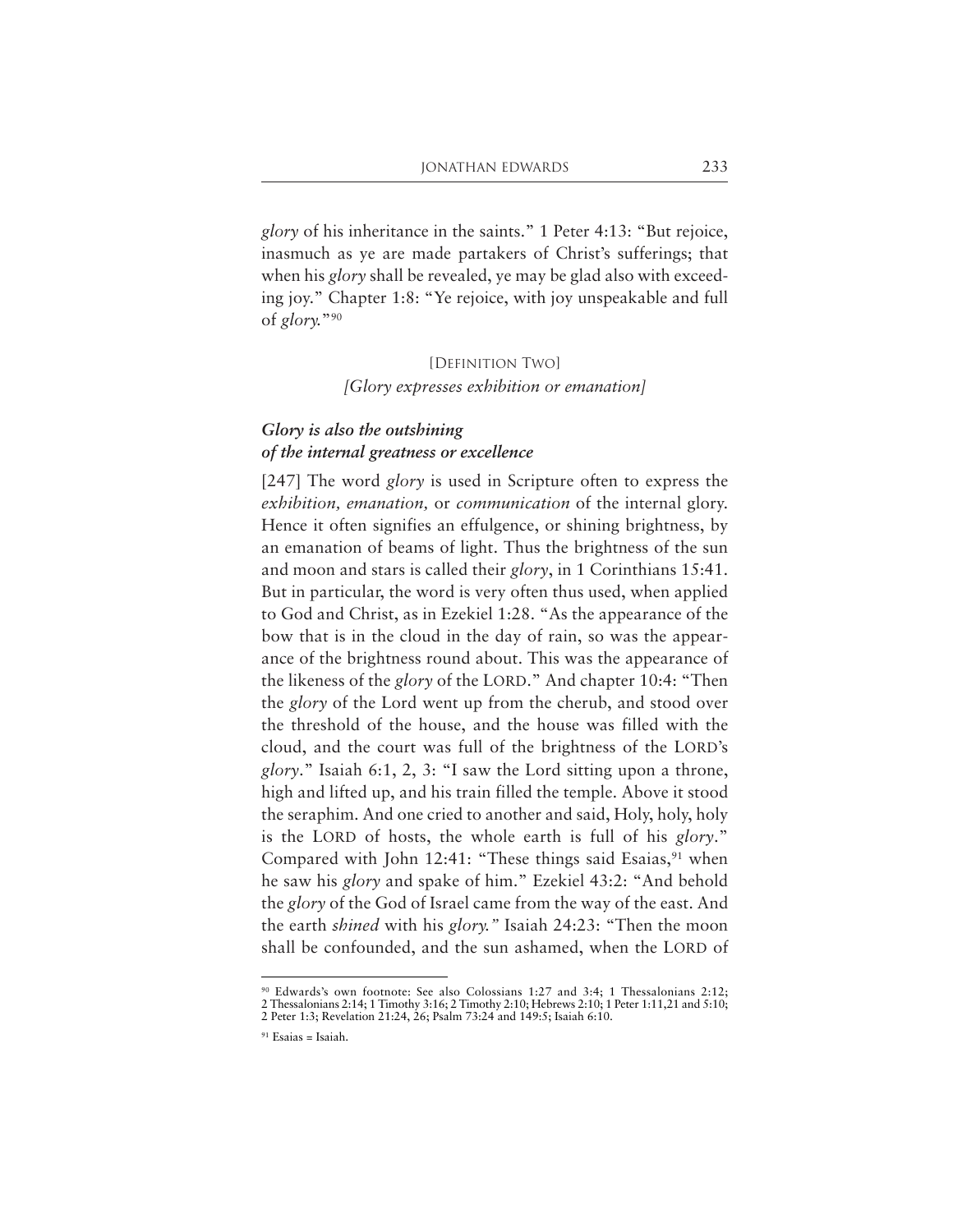hosts shall reign in mount Zion, and in Jerusalem, and before his ancients *gloriously*." Isaiah 60:1, 2: "Arise, shine, for thy light is come, and the *glory* of the LORD is risen upon thee. For behold the darkness shall cover the earth, and gross darkness the people; but the LORD shall arise upon thee, and his *glory* shall be seen upon thee." Together with verse 19: "The sun shall be no more thy light by day, neither for brightness shall the moon give light unto thee: but the LORD shall be unto thee an everlasting light, and thy God thy *glory*."

[248] Luke 2:9: "The *glory* of the Lord shone round about them." Acts 22:11: "And when I could not see for the glory of that *light*." In 2 Corinthians 3:7: The shining of Moses's face is called *the glory of his countenance.* And to this Christ's glory is compared, verse 18: "But we all with open face, beholding as in a glass the *glory* of the Lord, are changed into the same image, *from glory to glory."* And so chapter 4:4: "Lest the light of the *glorious* gospel of Christ, who is the image of God, should shine unto them." Verse 6: "For God, who commanded the light to shine out of darkness, hath shined in our hearts, to give the light of the knowledge of the *glory* of God in the face of Jesus Christ." Hebrews 1:3: "Who is the *brightness* of his *glory*." The apostle Peter, speaking of that emanation of exceeding brightness, from the bright cloud that overshadowed the disciples in the mount of transfiguration, and of the shining of Christ's face at that time, says, 2 Peter 1:17: "For he received from God the Father honor and *glory*, when there came such a voice to him from the *excellent glory*, This is my beloved Son, in whom I am well pleased." Revelation 18:1: "Another angel came down from heaven, having great power, *and the earth was lightened with his glory*." Revelation 21:11: "Having the *glory* of God, and her *light* was like unto a stone most precious, like a jasper stone, clear as crystal." Verse 23: "And the city had no need of the sun nor of the moon to shine in it; for the *glory* of God did lighten it." See the word for a *visible effulgence* or emanation of light in the places to be seen in the margin.92

 $92$  Edwards's own footnote: Exodus 16:12 and 24:16, 17, 23 and 40:34, 35; Leviticus 9:6, 23; Numbers 14:10 and 16:19; 1 Kings 8:11; 2 Chronicles 5:14 and 7:1, 2, 3; Isaiah 58:8; Ezekiel 3:23 and 8:4 and 9:3 and 10:18, 19 and 11:22, 23 and 43:4, 5 and 44:4; Acts 7:55; Revelation 15:8.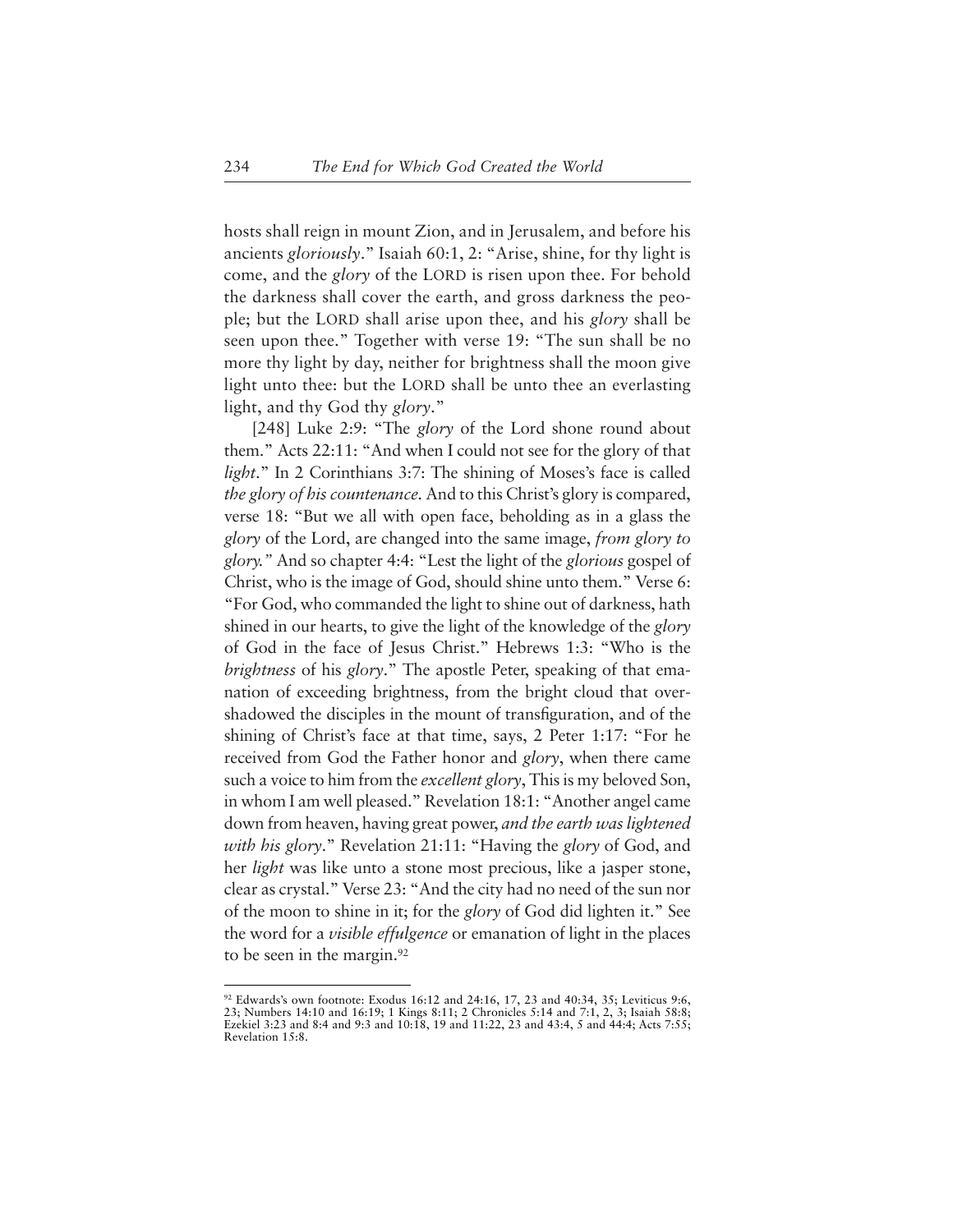#### *Glory sometimes refers to God's fullness of goodness and grace*

[249] The word *glory*, as applied to God or Christ, sometimes evidently signifies the *communications* of God's *fullness,* and means much the same thing with God's abundant goodness and grace. So Ephesians 3:16: "That he would grant you, *according to the riches of his glory*, to be strengthened with might by his Spirit in the inner man." The expression, "According to the riches of his glory," is apparently equivalent to that in the same epistle, chapter 1:7: "According to the riches of his grace." And chapter 2:7: "The exceeding riches of his grace in his kindness towards us, through Christ Jesus." In like manner is the word *glory* used in Philippians 4:19, "But my God shall supply all your need, according to his *riches in glory*, by Christ Jesus." And Romans 9:23: "And that he might make known the *riches of his glory*, on the vessels of his mercy." In this and the foregoing verse, the apostle speaks of God's making known two things, his *great wrath*, and his *rich grace*. The former on the vessels of wrath, verse 22. The latter, which he calls *the riches of his glory*, on the vessels of mercy, verse 23. So when Moses says, "I beseech thee show me thy *glory*;" God granting his request, makes answer, "I will make all my *goodness* to pass before thee." Exodus 33:18, 19.93

[250] What we find in John 12:23-32 is worthy of particular notice in this place. The words and behavior of Christ, of which we have here an account, argue two things.

[251] That the happiness and salvation of men, was an end that Christ ultimately aimed at in his labors and sufferings. The very same things which were observed before, (chapter second, section third,) concerning God's *glory*, are in the same manner observable, concerning the salvation of men. Christ, in the near approach of the most extreme difficulties which attended his undertaking,

<sup>93</sup> Edwards's own footnote: Dr. Goodwin observes (Vol. I of his works, part 2d, page 166) that riches of grace are called *riches of glory* in Scripture. "The Scripture," says he, "speaks of riches of glory in Eph. 3:6*. That he would grant you according to the riches of his glory*; yet eminently *mercy* is there intended: for it is that which God bestows, and which the apostle there prayeth for. And he calls his *mercy* there his *glory*, as elsewhere he doth, as being the most eminent excellency in God. That in Rom. 9:22, 23. compared, is observable. In the 22d verse where the apostle speaks of God's making known the power of his wrath, saith he, *God willing to show his wrath, and make his power known*. But in verse 23d, when he comes to speak of mercy, he saith, *That he might make known the riches of his glory on the vessels of mercy*." [The reference is from *The Works of Thomas Goodwin* (London, 1681), vol. I. Pt. II, p. 166, from his sermon on Eph. 2:4-6.]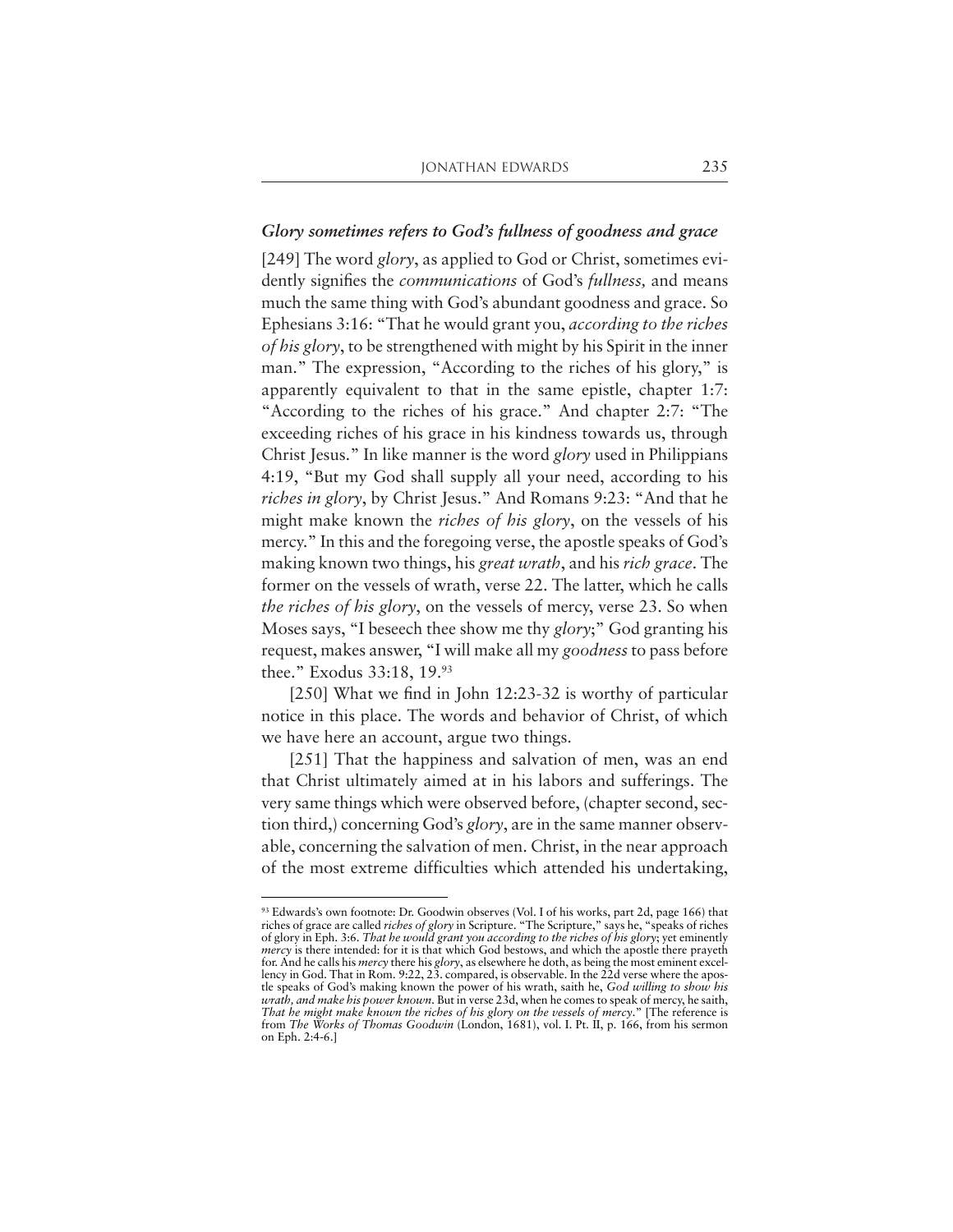comforts himself in a certain prospect of obtaining the *glory of God*, as his great end. And at the same time, and exactly in the same manner, is the *salvation of men* mentioned, as the end of these great labors and sufferings, which satisfied his soul in the prospect of undergoing them. (Compare the 23rd and 24th verses; and also the 28th and 29th verses; verses 31 and 32.)

[252] The glory of God, and the emanations and fruits of his grace in man's salvation, are so spoken of by Christ on this occasion in just the same manner, that it would be quite unnatural to understand him as speaking of two distinct things. Such is the connection, that what he says of the latter, must most naturally be understood as exegetical [i.e., explanatory] of the former. He first speaks of his *own glory*, and *the glory of his Father*, as the great end that should be obtained by what he was about to suffer; and then explains and amplifies this, in what he expresses of the *salvation of men* that shall be obtained by it. Thus, in the 23rd verse, he says, "The hour is come that the Son of man should be glorified." And in what next follows, he evidently shows how he was to be glorified, or wherein his glory consisted: "Verily, verily, I say unto you, except a corn of wheat fall into the ground, and die, it abideth alone; but if it die, it bringeth forth much fruit." As *much fruit* is the *glory* of the seed, so is the multitude of redeemed ones, which should spring from his death, his glory.<sup>94</sup> So concerning the glory of his Father, in the 27th and following verses. "Now is my soul troubled, and what shall I say? Father, save me from this hour! But for this cause came I unto this hour. Father, *glorify thy name.* Then came there a voice from heaven, saying, *I have both glorified it,* and *will glorify it again*."

[253] In an assurance of this, which this voice declared, Christ was *greatly comforted*, and his soul even *exulted* under the view of his approaching sufferings. And what this glory was, in which Christ's soul was so comforted on this occasion, his own words plainly show. When the people said, it thundered; and others said, an angel spake to him; then Christ tells them what this voice meant, verses 30-32. "Jesus answered and said, This voice came

<sup>94</sup> Edwards's own footnote: Here may be remembered what was before observed of the church being so often spoken of as the glory and fullness of Christ.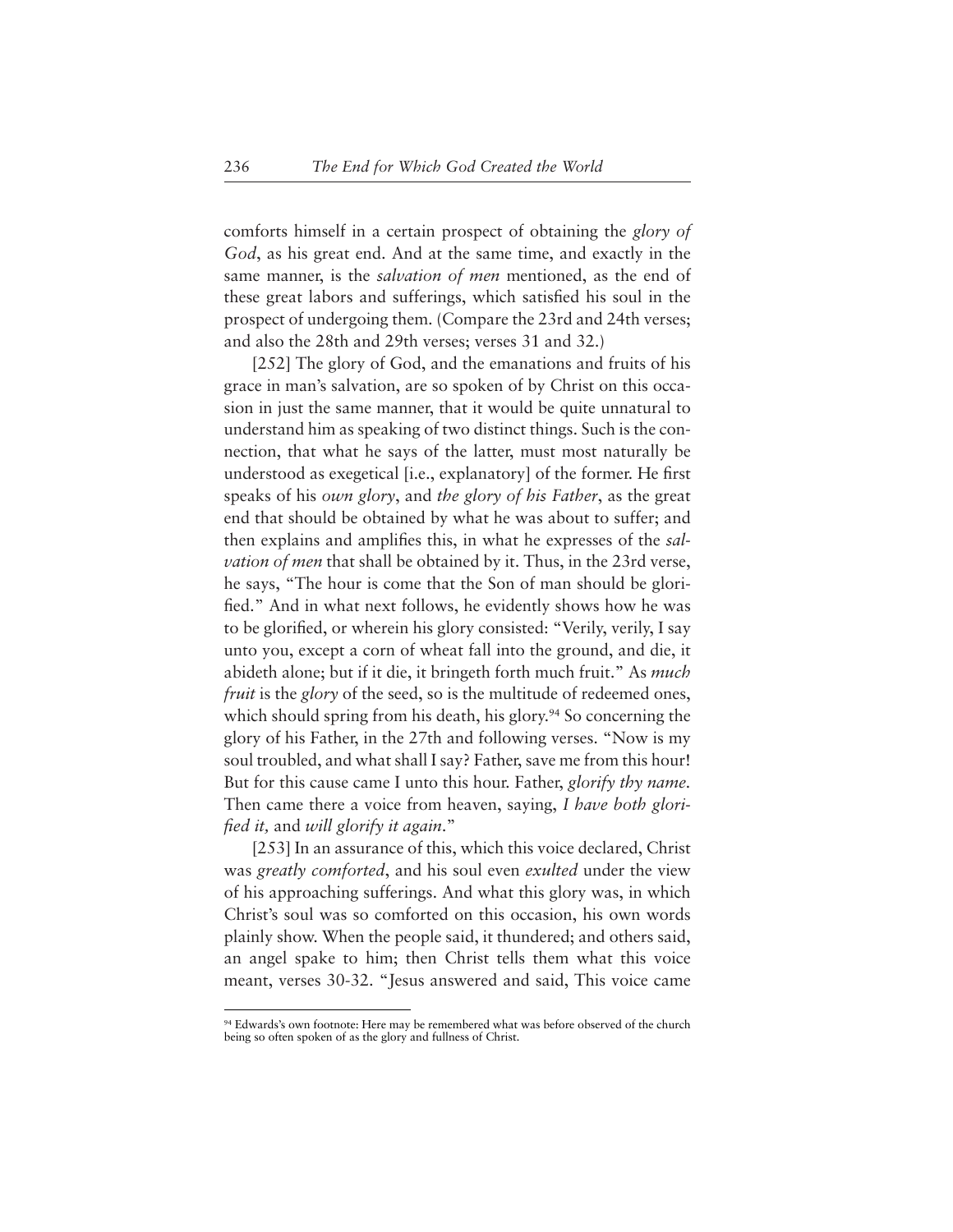not because of me, but for your sakes. Now is the judgment of this world; now shall the prince of this world be cast out. And I, if I be lifted up from the earth, will draw all men unto me." By this behavior and these speeches of our Redeemer, it appears, that the expressions of *divine grace*, in the sanctification and happiness of the redeemed, are especially that *glory* of his, and his Father, which was the *joy that was set before him*, for which he endured the cross, and despised the shame [Heb. 12:1-2]: and that this glory especially was the end of the travail of his soul, in obtaining which end he was satisfied. (Is. 53:10, 11).

[254] This is agreeable to what has been just observed, of God's glory being so often represented by an effulgence, or emanation, or communication of light, from a luminary or fountain of light. What can so naturally and aptly represent the emanation of the internal glory of God; or the flowing forth and abundant communication of that infinite fullness of good that is in God? Light is very often in Scripture put for comfort, joy, happiness, and for good in general.<sup>95</sup>

#### [DEFINITION THREE]

#### *[Glory implies the view or knowledge of excellency]*

#### *God's glory is the honor accorded him by the creature*

[255] Again, the word *glory*, as applied to God in Scripture, implies the *view* or *knowledge* of God's excellency. The exhibition of glory is to the *view* of beholders. The manifestation of glory, the emanation or effulgence of brightness, has relation to the *eye*. Light or brightness is a quality that has relation to the *sense* of seeing; we see the luminary by its light. And *knowledge* is often expressed in Scripture by light. The word *glory* very often in Scripture signifies, or implies, *honor*, as any one may soon see by casting his eye on a concordance.96 But *honor* implies the *knowledge* of the dig-

<sup>95</sup> Edwards's own footnote: Isaiah 6:3-"Holy, holy, holy is the LORD of hosts, the whole earth is full of his *glory*." In the original, His glory is the fullness of the whole earth: which signifies much more than the words of the translation. God's glory, consisting especially in his holiness, is that, in the sight or communications of which man's fullness, i.e. his holiness and happiness, consists. By *God's glory* here, there seems to be respect to those effulgent beams that filled their temple: these beams signifying God's glory shining forth and communicated. This effulgence or communication, is the fullness of all intelligent creatures, who have no fullness of their own.

<sup>96</sup> Edwards's own footnote: See particularly Hebrews 3:3.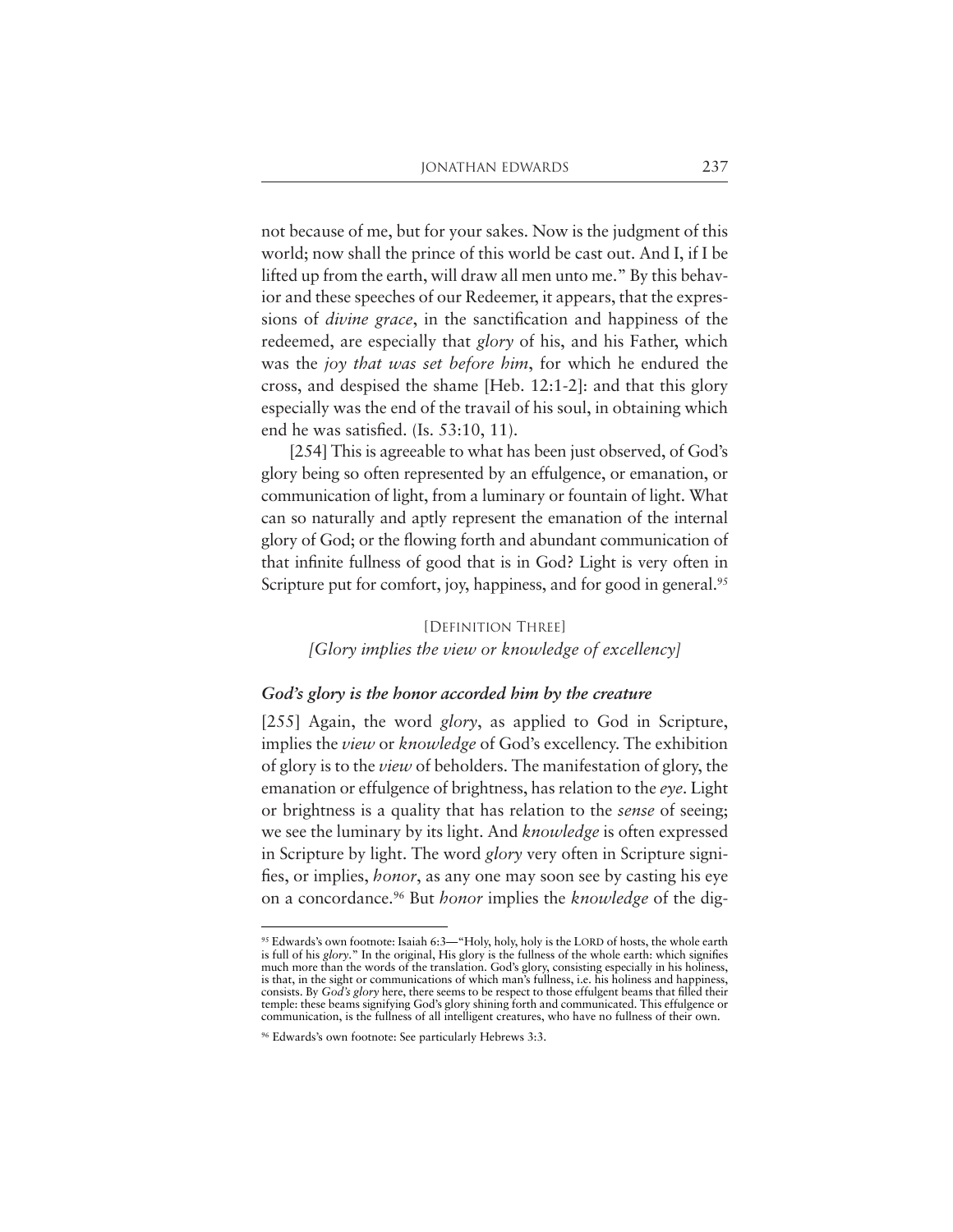nity and excellency of him who hath the honor; and this is often more especially signified by the word *glory*, when applied to God. Numbers 14:21: "But as truly as I live, all the earth shall be filled with the *glory* of the LORD," *i.e.* all the inhabitants of the earth shall *see* the manifestations I will make of my perfect holiness and hatred of sin, and so of my infinite excellence. This appears by the context. So Ezekiel 39:21, 22, 23: "And I will set my glory among the heathen, and all the heathen *shall see* my judgment that I have executed, and my hand that I have laid upon them. So the house of Israel *shall know* that I am the LORD their God. And the heathen *shall know* that the house of Israel went into captivity for their iniquity." And it is manifest in many places, where we read of God glorifying himself, or of his being glorified, that one thing, directly intended, is *making known* his divine greatness and excellency.

## [DEFINITION FOUR] *[Glory implies praise]*

#### *God's glory is the praise he receives from his creatures*

[256] Again, *glory*, as the word is used in Scripture, often signifies or implies *praise*. This appears from what was observed before, that glory very often signifies *honor*, which is much the same thing with praise, *viz.* high esteem and the expression of it in words and actions. And it is manifest that the words *glory* and *praise*, are often used as equivalent expressions in Scripture. Psalm 50:23: "Whoso offereth *praise*, *glorifieth* me." Psalm 22:23: "Ye that fear the LORD, *praise* him; all ye seed of Israel, *glorify* him." Isaiah 42:8: "My *glory* I will not give unto another, nor my *praise* to graven images." Verse 12: "Let them give *glory* unto the *LORD*, and declare his *praise* in the islands." Isaiah 48:9-11: "For my *name's sak*e will I defer mine anger; for my *praise* will I refrain for thee. For mine *own sake* will I do it; for I will not give my *glory* unto another." Jeremiah 13:11: "That they might be unto me for a people, and for a *name*, and for a *praise*, and for a *glory*." Ephesians 1:6: "To the *praise* of the *glory* of his grace." Verse 12: "To the *praise* of his *glory*." So verse 14. The phrase is apparently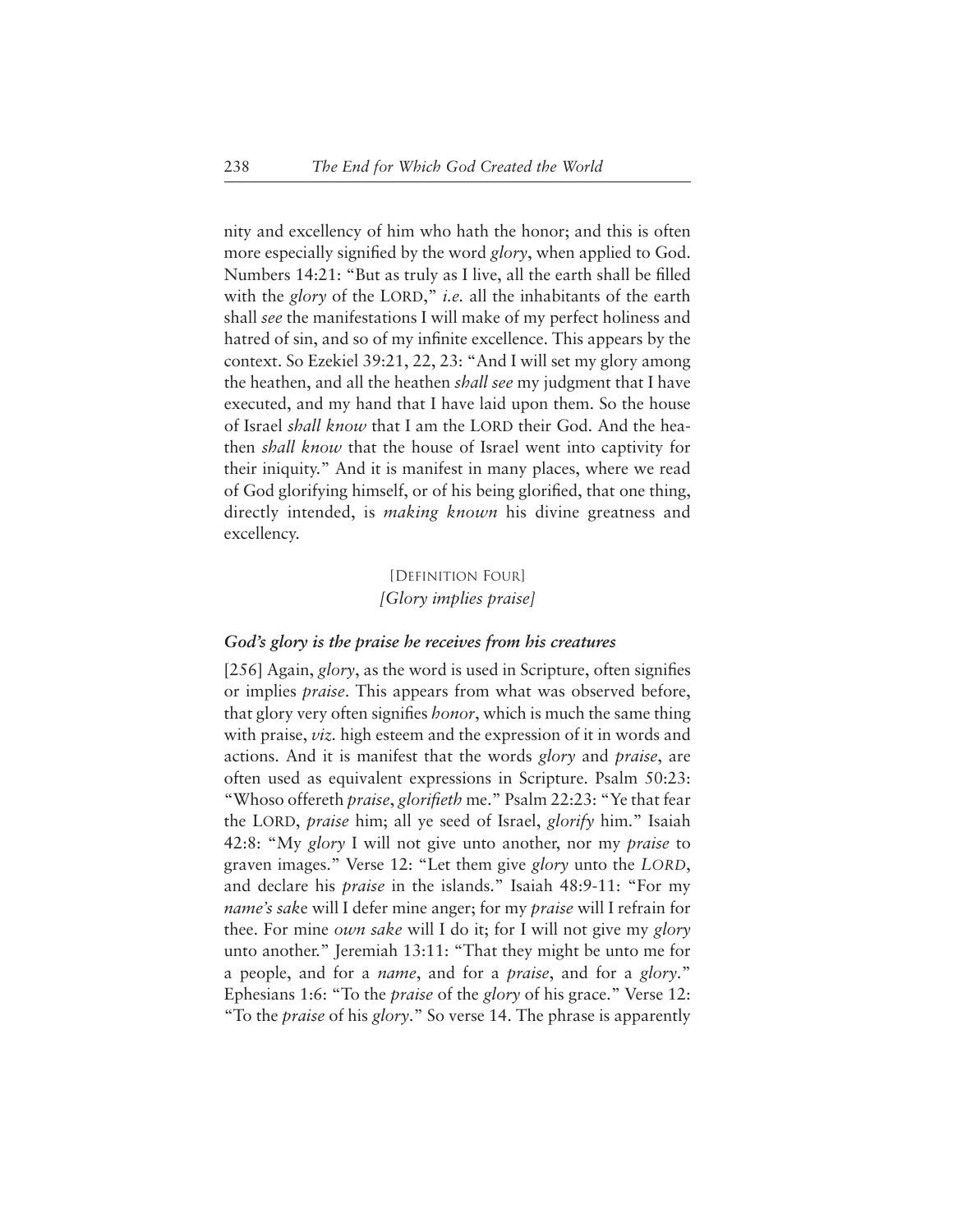equivalent to this, Philippians 1:11: "Which are by Jesus Christ unto the *praise* and *glory* of God." 2 Corinthians 4:15: "That the abundant grace might, through the *thanksgiving* of many, redound to the *glory of God.*"

[257] It is manifest the *praise of God*, as the phrase is used in Scripture, implies the high *esteem* and love of the heart, exalting thoughts of God, and complacence [i.e., satisfaction, delight] in his excellence and perfection. This is manifest to every one acquainted with the Scripture. However, if any need satisfaction, they may, among innumerable other places which might be mentioned, turn to those in the margin.97

[258] It also implies joy in God, or *rejoicing* in his perfections, as is manifest by Psalm 33:2. "*Rejoice* in the LORD, O ye righteous, for *praise* is comely for the upright." Other passages to the same purpose, see in the margin.<sup>98</sup> How often do we read of *singing praise*! But *singing* is commonly an expression of *joy*. It is called, making a *joyful noise*. <sup>99</sup> And as it is often used, it implies *gratitude* or *love* to God for his benefits to us.100

> [PART TWO OF SECTION SIX] *[What is meant in Scripture by the name of God?]*

[259] Having thus considered what is implied in the phrase, *the glory of God,* as we find it used in Scripture; I proceed to inquire what is meant by the NAME of God.

#### *God's name and his glory often signify the same thing*

[260] God's *name* and his *glory*, at least very often, signify the same thing in Scripture. As it has been observed concerning the glory of God, that it sometimes signifies the second person in the Trinity; the same might be shown of the *name* of God, if it were needful in this

<sup>97</sup> Edwards's own footnote: Psalm 145:1-12 and 34:1, 2, 3 and 44:8 and 21:14, 15 and 99:2, 3 and 107:21, 32 and 108:3, 4, 5 and 119:164 and 148:13 and 150:2; Revelation 19:1, 2, 3.

<sup>98</sup> Edwards's own footnote: Psalm 9:1, 2, 14 and 28:7 and 35:27, 28 and 42:4 and 63:5 and 67:3, 4, 5 and 71:22, 23 and 104:33, 34 and 106:47 and 135:3 and 147:1, 2, 5, 6; Acts 2:46, 47 and 3:8; Revelation 19:6, 7.

<sup>99</sup> Edwards's own footnote: Psalm 66:1, 2 and 96:4, 5.

<sup>100</sup> Edwards's own footnote: Psalm 30:12 and 35:18 and 63:3, 4 and 66:8, 9 and 71:6, 7, 8 and 79:13 and 98:4,5 and 100:4 and 107:21, 22 and 138:2. And many other places.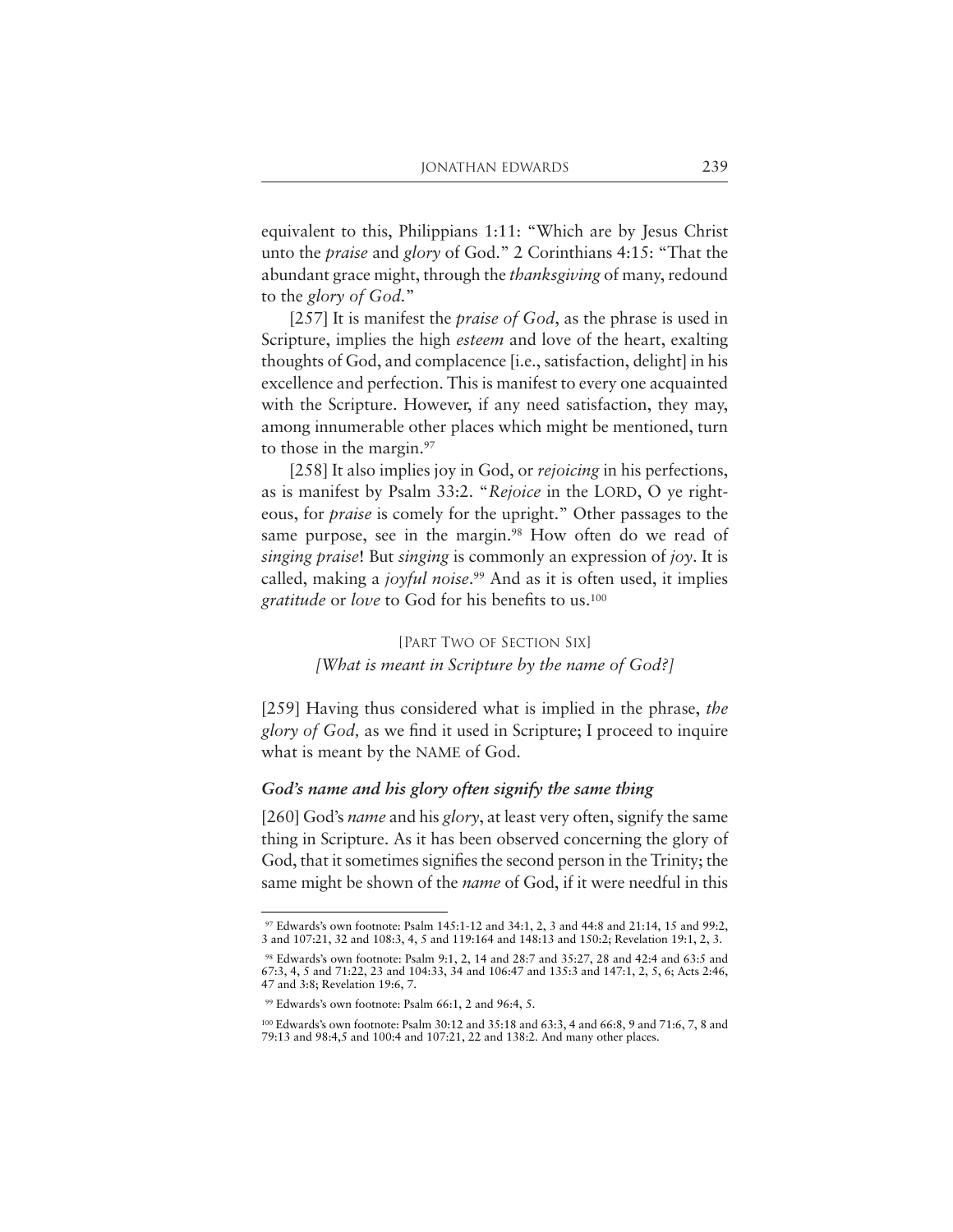place. But that the name and glory of God are often equipollent [i.e., equivalent] expressions, is manifest by Exodus 33:18, 19. When Moses says, "I beseech thee, show me *thy glory*," and God grants his request, he says, "I will proclaim the *name* of the Lord before thee." Psalm 8:1: "O LORD, how excellent is thy *name* in all the earth! Who hast set thy *glory* above the heavens." Psalm 79:9: "Help us! O God of our salvation, for the *glory* of thy *name*; and deliver us, and purge away our sins for thy *name's* sake." Psalm 102:15: "So the heathen shall fear the *name* of the LORD; and all the kings of the earth thy *glory*." Psalm 148:13: "His *name* alone is excellent, and his *glory* is above the earth and heaven." Isaiah 48:9: "For my *name's*sake will I defer mine anger, and for my *praise* will I refrain for thee." Verse 11: "For mine own sake, even for mine own sake will I do it: for how should my *name* be polluted? And I will not give my *glory* unto another." Isaiah 59:19: "They shall fear the *name* of the LORD from the west, and his *glory* from the rising of the sun." Jeremiah 13:11: "That they might be unto me for a *name*, and for a *praise*, and for a *glory*." As *glory* often implies the *manifestation, publication*, and *knowledge* of excellency, and the *honor* that any one has in the world; so does *name*. Genesis 11:4: "Let us make us a *name*." Deuteronomy 26:19: "And to make thee high above all nations, in *praise*, in *name*, and in *honor*."101

#### *God's name sometimes means the same as his praise*

[261] So it is evident that by *name* is sometimes meant much the same thing as *praise*, by several places which have been just mentioned, (as Is. 48:9; Jer. 13:11; Deut. 26:19). And also by Jeremiah 33:9: "And it shall be unto me for a *name,* a *praise*, and an *honor*, before all the nations of the earth, which shall hear of all the good I do unto them." Zephaniah 3:20: "I will make you a *name* and a *praise* among all people of the earth."

#### *God's name sometimes refers to the exhibition of his goodness*

[262] And it seems that the expression or exhibition of God's *goodness* is especially called his *name*, in Exodus 33:19. "I will make

<sup>101</sup> Edwards's own footnote: See also 2 Samuel 7:9 and 8:13 and 23:18; Nehemiah 9:10; Job 30:8; Proverbs 22:1. Many other places import the same thing.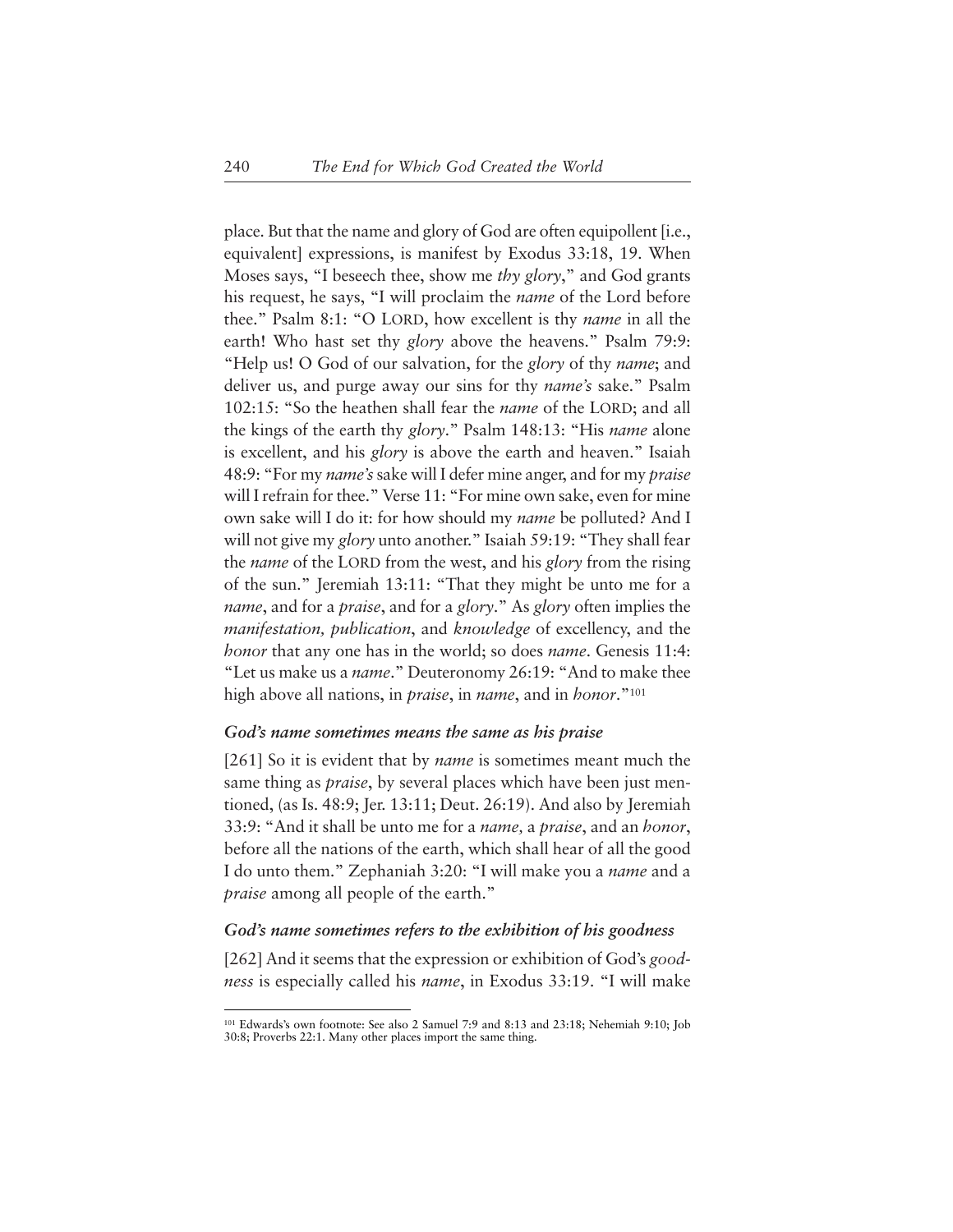all my goodness pass before thee, and I will proclaim the *name* of the LORD before thee. And chapter 34:5, 6, 7: "And the LORD descended in the cloud, and stood with him there, and proclaimed the *name* of the LORD. And the LORD passed by before him, and proclaimed, The LORD, the LORD God, *gracious and merciful, long-suffering* and abundant in *goodness and truth*; keeping *mercy* for thousands," &c.

[263] And the same illustrious brightness and *effulgence* in the pillar of cloud that appeared in the wilderness, and dwelt above the mercy-seat in the tabernacle and temple, (or rather the spiritual, divine brightness and effulgence *represented* by it,) so often called *the glory of the LORD,* is also often called *the name of the LORD*. Because God's glory was to dwell in the tabernacle, therefore he promises, Exodus 29:43: "There will I meet with the children of Israel, and the tabernacle shall be sanctified by my *glory*." And the temple was called *the house of God's glory*, Isaiah 60:7. In like manner, the *name* of God is said to dwell in the sanctuary. Thus we often read of the place that God chose, *to put his name there:* or, as it is in the Hebrew, *to cause his NAME* to inhabit there. So it is sometimes rendered by our translators, as Deuteronomy 12:11. "Then there shall be a place which the LORD your God shall choose *to cause his name to dwell there*." And the temple is often spoken of as built *for God's name.* And in Psalm 74:7, the temple is called *the dwellingplace of God's name*. The mercy-seat in the temple was called the throne of God's name or glory, Jeremiah 14:21. "Do not abhor us, for thy *name's sake* do not disgrace the *throne of thy glory*." Here God's *name* and his *glory* seem to be spoken of as the same.

#### **SECTION SEVEN**

SHOWING THAT THE ULTIMATE END OF THE CREATION OF THE WORLD IS BUT ONE, AND WHAT THAT ONE END IS

#### *All that is an ultimate end of God in creation is included in "the glory of God"*

[264] From what has been observed in the last section, it appears, if the whole of what is said relating to this affair be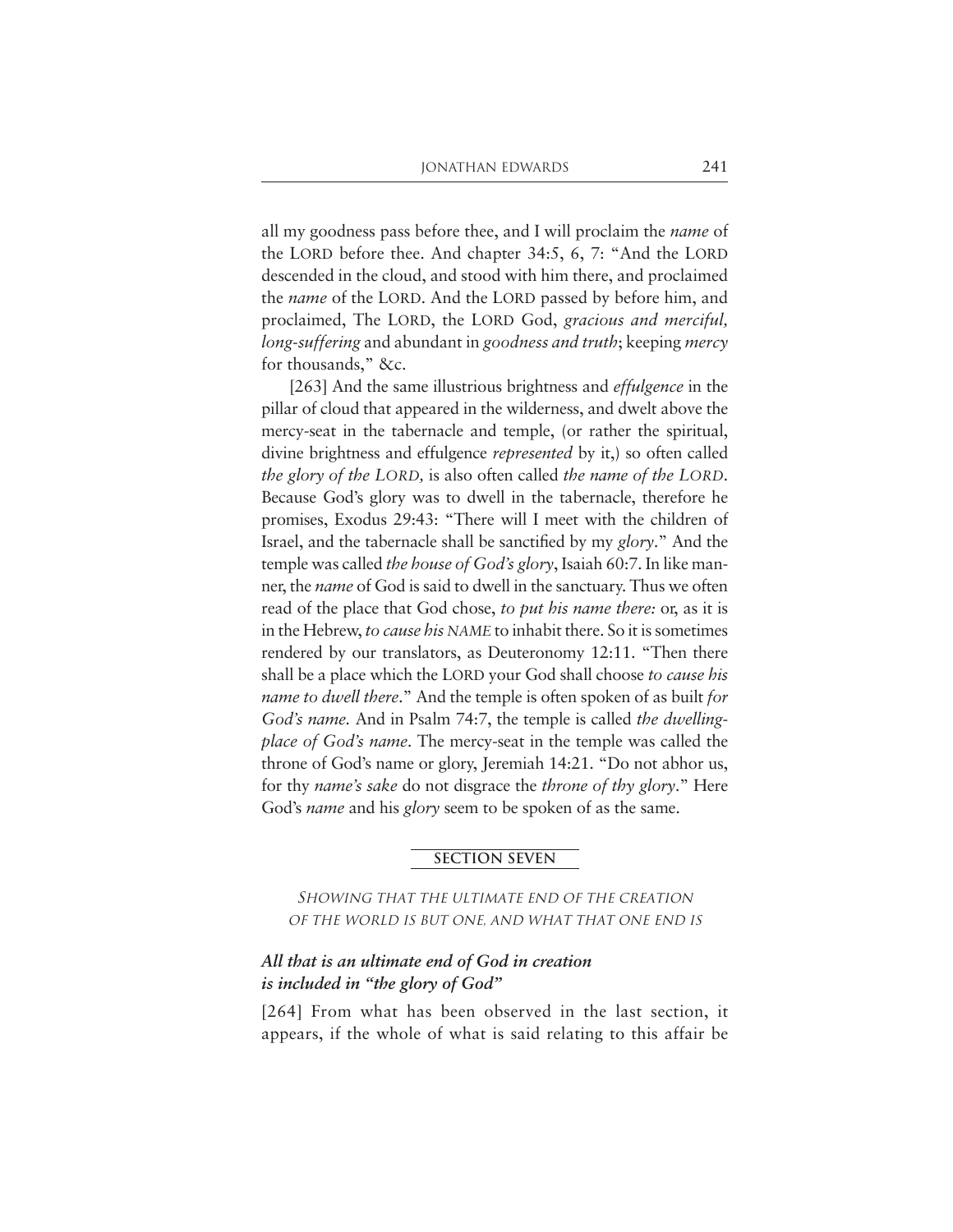duly weighed, and one part compared with another, we shall have reason to think that the design of the Spirit of God is not to represent God's ultimate end as *manifold*, but as ONE. For though it be signified by various names, yet they appear not to be names of *different* things, but various names involving each other in their meaning; either different names of the *same thing*, or names of several parts of *one whole*; or of the same whole viewed in *various lights* or in its *different respects* and relations. For it appears, that all that is ever spoken of in the Scripture as an ultimate end of God's works, is included in that one phrase, *the glory of God*; which is the name by which the ultimate end of God's works is most commonly called in Scripture; and seems most aptly to signify the thing.

#### *The glory of God is the emanation of God's fullness*

[265] The thing signified by that name, *the glory of God*, when spoken of as the supreme and ultimate<sup>102</sup> end of all God's works, is the emanation and true external expression of God's internal glory and fullness; meaning by his *fullness* what has already been explained; or, in other words, God's internal glory, in a true and just exhibition, or external existence of it. It is confessed, that there is a degree of obscurity in these definitions; but perhaps an obscurity which is unavoidable, through the imperfection of language to express things of so sublime a nature.<sup>103</sup> And therefore the thing may possibly be better understood by using a variety of expressions, by a particular consideration of it, as it were, by parts, than by any short definition.

<sup>102</sup> The terms "supreme" and "ultimate" correspond to "chief" and "last" as he interpreted them in his Introduction. "Supreme" or "chief" means highest or supreme as opposed to an inferior or less desired end. But "ultimate" or "last" means that the end in view is the one to which all others are subordinate means. The glory of God is the last or final end to which all things are a means. And it is also the best and most superior end of all the possible ultimate ends one could conceive of.

<sup>103</sup> It is very important, as we come to the end of this great treatise, that we let this repeated "confession" of a great theologian sink in. He has said before, at the end of Chapter One, Section Four, that there is "a degree of indistinctness and obscurity in the close consideration of such subjects and great imperfection in the expression we use concerning them, arising unavoidably from the infinite sublimity of the subject and the incomprehensibleness of those things that are divine" (see ¶ 124). We must be very careful to balance any given term or phrase or assertion in this treatise with the whole and, where possible, with what Edwards said in other places, so that we do not read too much, or too little, into some very provocative expressions.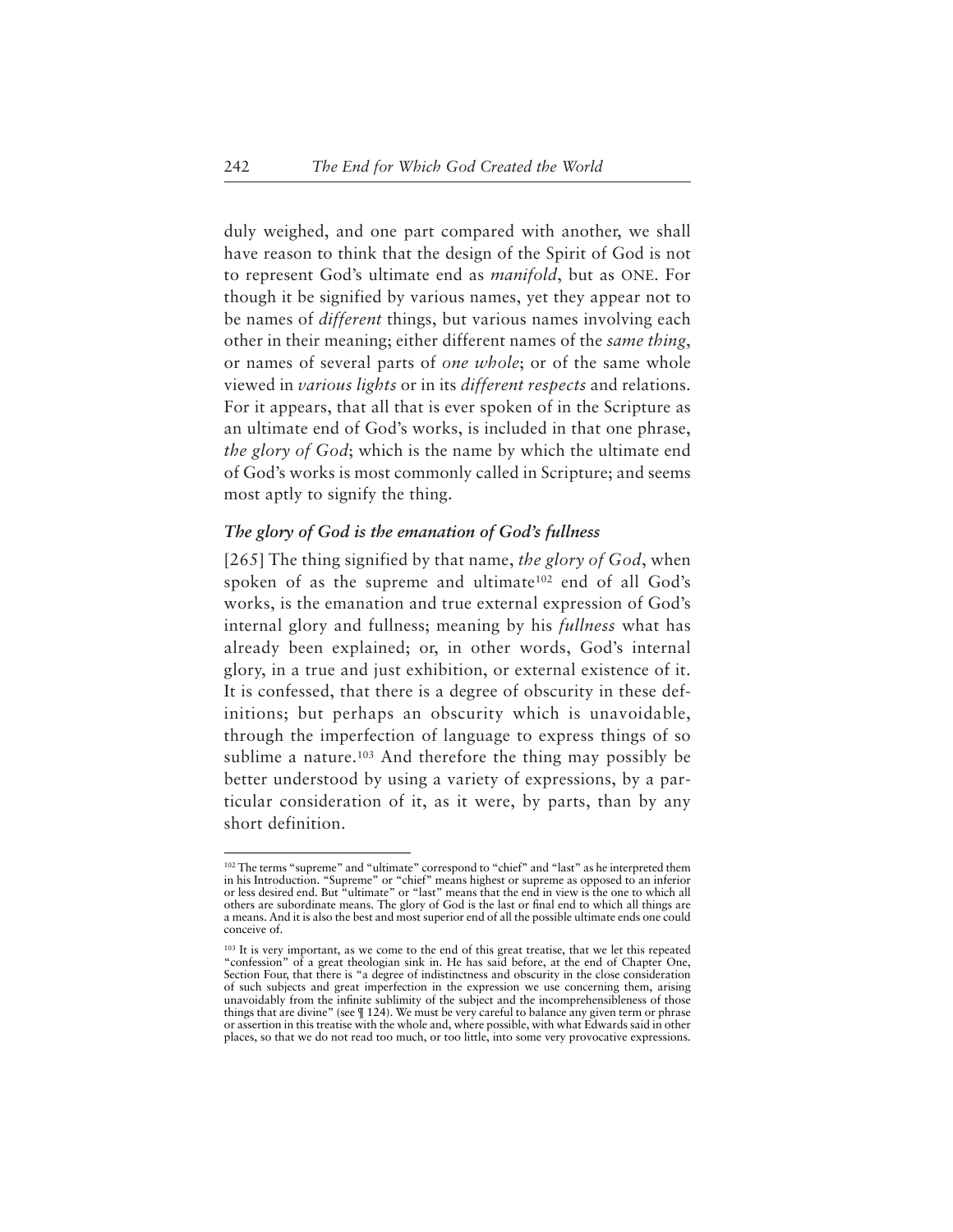## *The glory of God includes manifestations of his fullness to the creation and the creature's esteem and love and enjoyment of God's fullness*

[266] It includes the *exercise* of God's perfections to produce a proper *effect*, in opposition to their lying eternally dormant and ineffectual: as his power being eternally without any act or fruit of that power; his wisdom eternally ineffectual in any wise production, or prudent disposal of any thing, &c. The *manifestation* of his internal glory to created understandings. The *communication* of the infinite fullness of God to the creature. The creature's high *esteem* of God, love to him, and complacence [i.e., satisfaction, delight] and joy in him; and the proper *exercises* and *expressions* of these.

[267] These, at first view, may appear to be entirely distinct things: but if we more closely consider the matter, they will all appear to be ONE thing, in a variety of views and relations. They are all but the *emanation of God's glory*; or the excellent brightness and fullness of the divinity *diffused, overflowing* and, as it were, *enlarged*; or in one word, *existing ad extra*. <sup>104</sup> God *exercising* his perfection to produce a proper *effect*, is not distinct from the emanation or *communication* of his *fullness*: for this is the effect, *viz.* his *fullness communicated*, and the producing of this effect is the communication of his fullness; and there is nothing in this effectual exerting of God's perfection, but the emanation of God's internal glory.

#### *All God's internal glory is summed up in his understanding, virtue and happiness*

[268] Now God's *internal* glory, is either in his understanding or will. The glory or fullness of his *understanding* is his knowledge. The internal glory and fullness of God, having its special seat in

<sup>104</sup> On the Latin phrase *ad extra* see footnote 27. Where Edwards speaks of the "divinity *diffused*, *overflowing* and, as it were *enlarged*, or in one word *existing ad extra*," at least three things are important to note, lest we construe him as a pantheist or see ourselves as God. 1) Note the crucial term "as it were," which cautions us that there is something very delicate and complex and easily misconstrued in this assertion. 2) Note that "divinity" overflowing may refer not to the extension of God's essence in his creation, but in some sense, overflowing of his glorious knowledge and love and joy that he has in himself. 3) Note what is said on this issue in numerous other places in the *Dissertation* that help us keep our balance in handling such a lofty theme. See the related footnotes mentioned in footnote 113.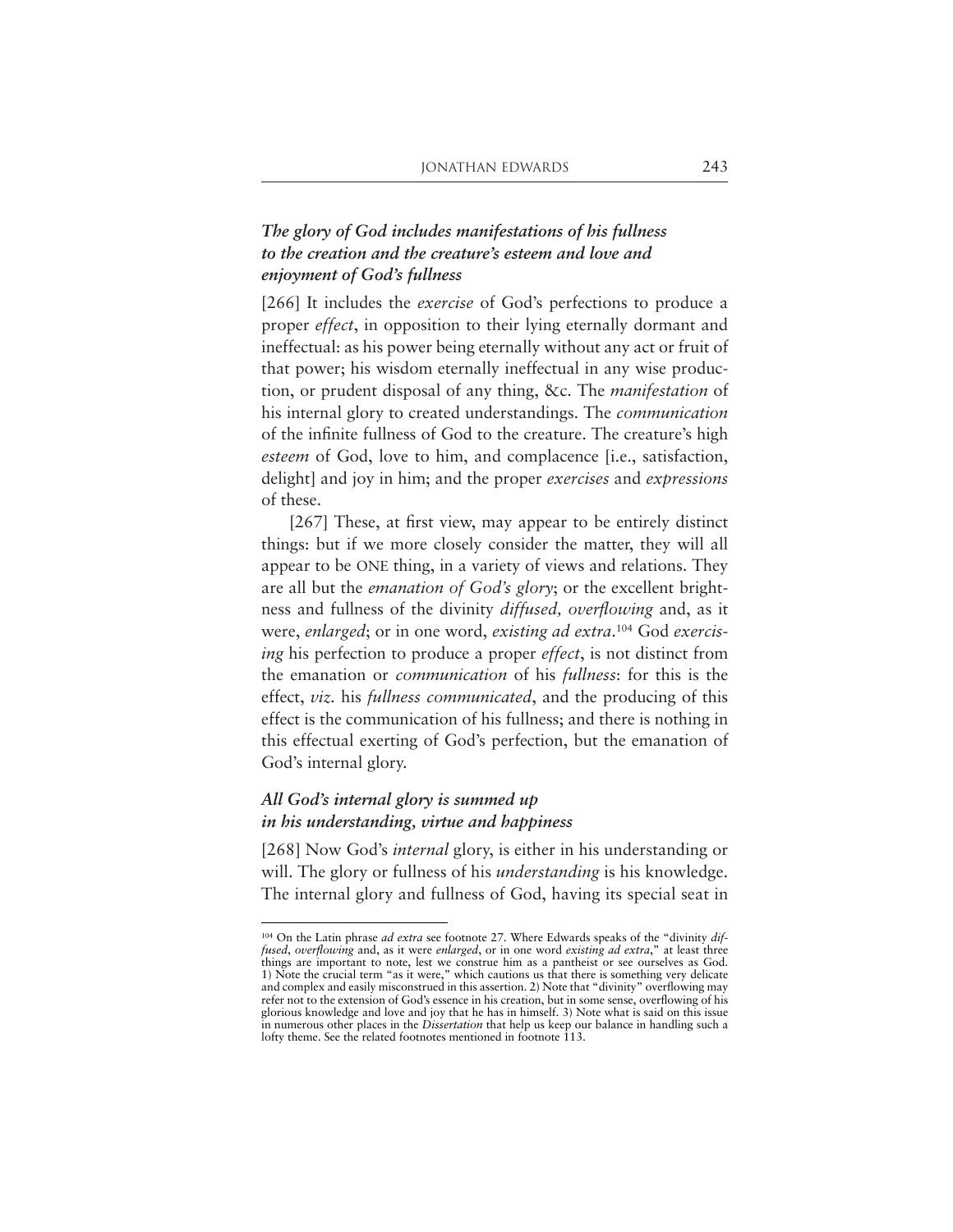his *will,* is his holiness and happiness.105 The *whole* of God's *internal* good or glory, is in these three things, *viz.* his infinite *knowledge,* his infinite virtue or *holiness*, and his infinite joy and *happiness*. Indeed there are a great many attributes in God, according to our way of conceiving them: but all may be reduced to these; or to their degree, circumstances, and relations. We have no conception of God's *power*, different from the degree of these things, with a certain relation of them to effects.106 God's *infinity* is not properly a distinct *kind* of good, but only expresses the *degree* of good there is in him. So God's *eternity* is not a distinct good; but is the duration of good. His *immutability* is still the same good, with a negation of change. So that, as I said, the *fullness* of the Godhead is the fullness of his *understanding*, consisting in his knowledge; and the fullness of his will consisting in his virtue and happiness.

#### *God's external glory includes the creatures knowing, loving, and rejoicing in God*

[269] And therefore, the *external* glory of God consists in the *communication* of these. The communication of his knowledge is chiefly in giving the *knowledge of himself*: for this is the knowledge in which the fullness of God's understanding chiefly consists. And thus we see how the manifestation of God's glory to created

<sup>&</sup>lt;sup>105</sup> Edwards sometimes distinguishes acts of the will and their more vigorous exercises. The latter he calls the affections, or, as we would say, the emotions (though not including the bodily effects). See footnotes 26, 107. That is what he is doing when he speaks of the holiness and happiness of God and of us, as acts of the will. *Holiness*, he says below, is love to God, and *happiness* is joy in God. But love to God is simply the broader term and refers to the esteem and regard that we are to have to God. When this is in vigorous exercise, as it should be, it is joy in God. Earlier in *The End for Which God Created the World,* he said that love to God included "complacence in" (¶ 257) God's perfections. This means "delight" in God's perfections. This is confirmed in his *Treatise on Grace*, where he says, "Divine love, as it has God for its object, may be thus described. 'Tis the soul's relish of the supreme excellency of the Divine nature, inclining the heart to God as the chief good" (*Treatise on Grace and Other Posthumously Published Writings*, ed. by Paul Helm, [Cambridge: James Clarke & Co. Ltd., 1971], p. 49). Thus holiness (love to God) and happiness (joy in God) are not two completely distinct responses to God. This is confirmed in other places, for example, Miscellany #448 (ed. by Thomas Schafer, p. 495), where he sums up the way we glorify God not with three, but only two responses: "God glorifies himself towards the creatures also two ways: (1) by appearing to them, being manifested to their understandings; (2) in communicating himself to their hearts, and in their rejoicing and delighting in, and enjoying the manifestations which he makes of himself."

<sup>106</sup> So he is saying that the *power* of God is not a properly distinct kind of good in God but is, for example, the virtue of God in unstoppable effectiveness. "Power" is simply the forcefulness of knowledge, virtue or happiness in accomplishing their ends. Similarly "eternality" is the extent of these three and "immutability" is the negation of change in these three. Etc.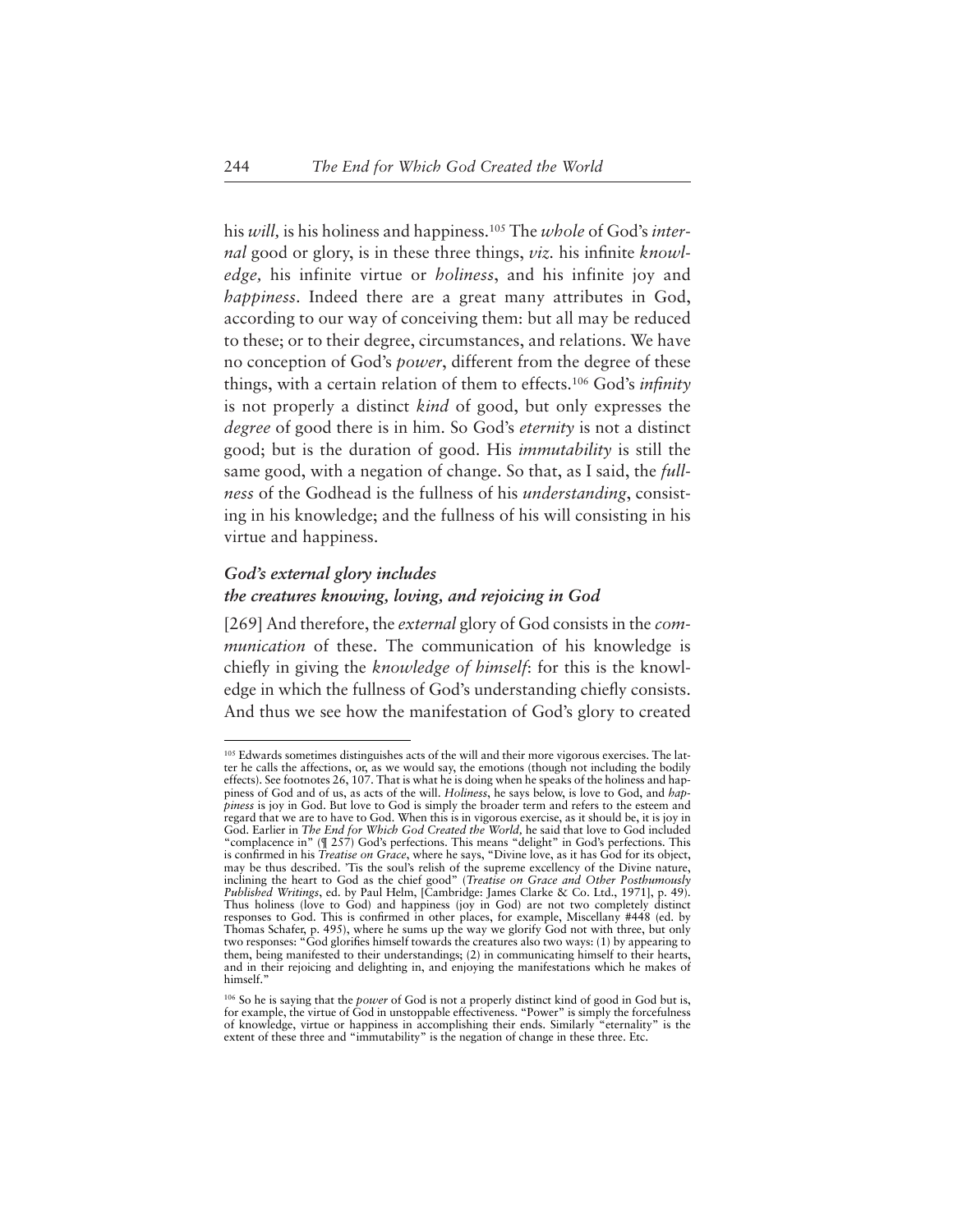understandings, and their seeing and knowing it, is not distinct from an emanation or communication of God's fullness, but clearly implied in it. Again, the communication of God's virtue or holiness, is principally in communicating the *love of himself*. And thus we see how, not only the creature's seeing and knowing God's excellence, but also supremely esteeming and loving him, belongs to the communication of *God's fullness*. And the communication of God's joy and happiness, consists chiefly in communicating to the creature that happiness and joy which consists in *rejoicing in God*, and in his glorious excellency; for in such joy God's own happiness does principally consist. And in these things, *knowing* God's excellency, *loving* God for it, and *rejoicing* in it, and in the *exercise* and *expression* of these, consists God's honor and praise; so that these are clearly implied in that glory of God, which consists in the *emanation* of his internal glory.

## *The glory of God is reflected mainly in man's two faculties: knowing and willing*

[270] And though all these things, which seem to be so various, are signified by that *glory*, which the Scripture speaks of as the ultimate end of all God's works; yet it is manifest there is no greater, and no other variety in it, than in the internal and essential glory of God itself. God's internal glory is partly in his understanding, and partly in his will. And this internal glory, as seated in the will of God, implies both his holiness and his happiness: both are evidently God's glory, according to the use of the phrase. So that as God's external glory is only the emanation of his internal, this variety necessarily follows. And again, it hence appears that here is no other variety or distinction, but what necessarily arises from the distinct faculties of the creature, to which the communication is made, as created in the image of God: even as having these two faculties of understanding and will.107 God communicates himself to the *understanding* of the

<sup>107</sup> See footnote 26 concerning the function of the will as the source of "decisions" *and* "affections." The affections (e.g., joy) are "the more vigorous and sensible exercises of the inclination and will of the soul." Thus there are not three faculties in man (understanding, will, and emotion), but only two (understanding and will). The emotions are the same as affections and the physical components of them (racing heart, sweaty hands, wobbly knees, etc.) are not properly part of the actings of the soul, but only the responses of the body, which Edwards calls "the motion of the blood and animal spirits" (*Religious Affections,* p. 96).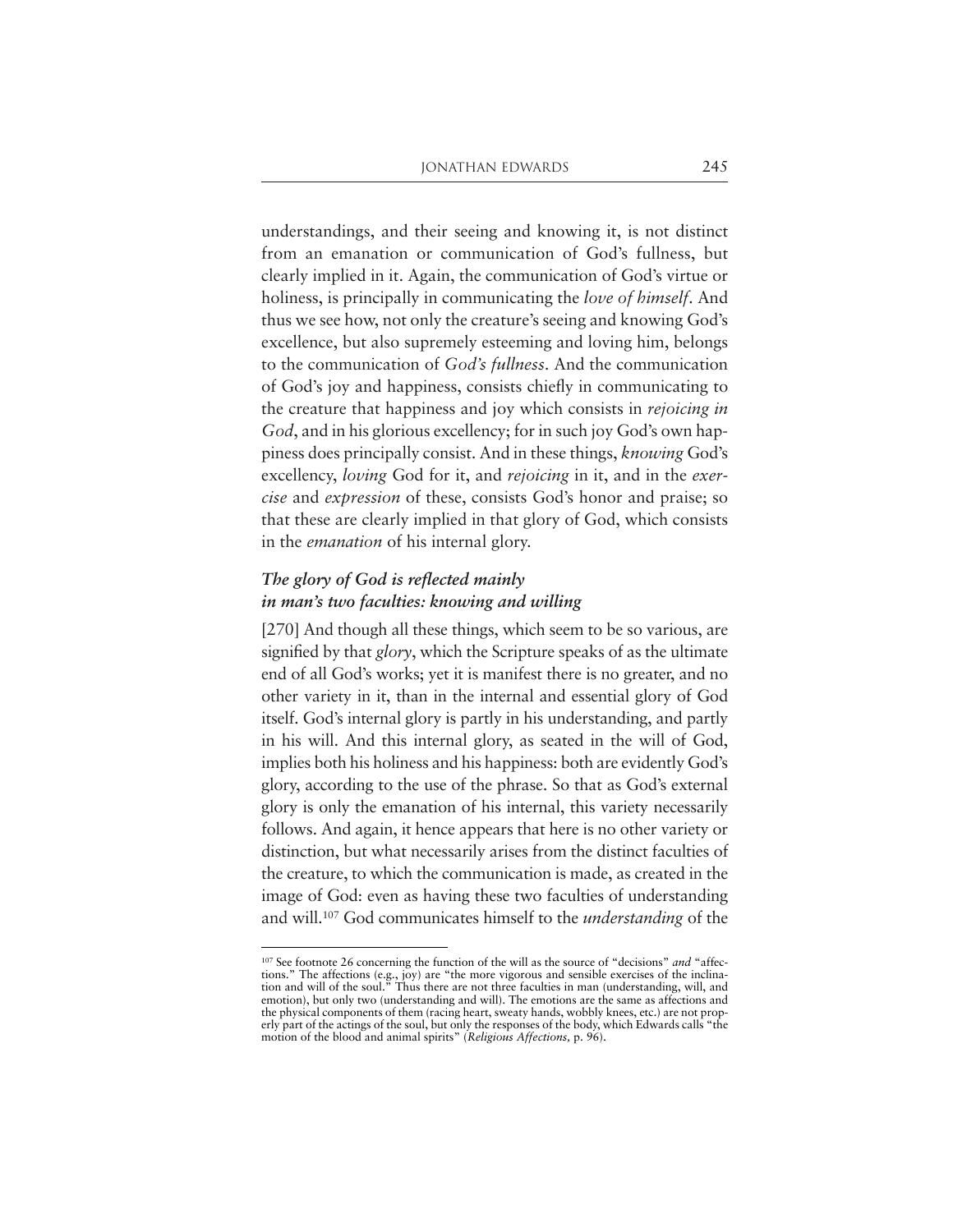creature, in giving him the *knowledge* of his glory; and to the *will* of the creature, in giving him *holiness*, consisting primarily in the love of God: and in giving the creature *happiness*, chiefly consisting in *joy* in God.108 These are the sum of that emanation of divine fullness called in Scripture, *the glory of God*. The first part of this glory is called *truth,* the latter, *grace*, John 1:14. "We beheld his *glory*, the glory of the only-begotten of the Father, full of *grace* and *truth*."

## *The glory of God is compared to the emanation of light from a luminary*

[271] Thus we see that the great end of God's works, which is so variously expressed in Scripture, is indeed but ONE; and this *one* end is most properly and comprehensively called, THE GLORY OF GOD; by which name it is most commonly called in Scripture; and is fitly compared to an effulgence or emanation of light from a luminary. Light is the external expression, exhibition, and manifestation of the excellency of the luminary, of the sun for instance: It is the abundant, extensive emanation and communication of the fullness of the sun to innumerable beings that partake of it. It is by this that the sun itself is seen, and his glory beheld, and all other things are discovered: it is by a participation of this communication from the sun, that surrounding objects receive all their luster, beauty, and brightness. It is by this that all nature receives life, comfort, and joy. Light is abundantly used in Scripture to represent and signify these three things, knowledge, holiness, and happiness.109

### *The one end of all creation is God's internal glory existing in its emanation*

[272] What has been said may be sufficient to show how those things, which are spoken of in Scripture as ultimate ends of God's

<sup>108</sup> As we have seen, joy in God is but love to God in more vigorous action. See footnote 105.

<sup>109</sup> Edwards's own footnote: It is used to signify *knowledge*, or manifestation and evidence by which knowledge is received. Psalm 19:8 and 119:105, 130; Proverbs 6:23; Isaiah 8:20 and 9:2 and 29:18; Daniel 5:11; Ephesians 5:13: "But all things that are reproved, are made manifest by the light; for whatsoever doth make manifest, is light," &c. It is used to signify *virtue*, or moral good. Job 25:5; Ecclesiastes 8:1; Isaiah 5:20 and 24:23 and 62:1; Ezekiel 28:7, 17; Daniel 2:31; 1 John 1:5, &c. And it is abundantly used to signify comfort, joy, and happiness. Esther 8:16; Job 18:8 and 22:28 and 29:3 and 30:26; Psalm 27:1 and 97:11 and 118:27 and 112:4; Isaiah 43:16 and 50:10 and 59:9; Jeremiah 13:16; Lamentations 3; Ezekiel 32:8; Amos 5:18; Micah 7:8, 9, &c.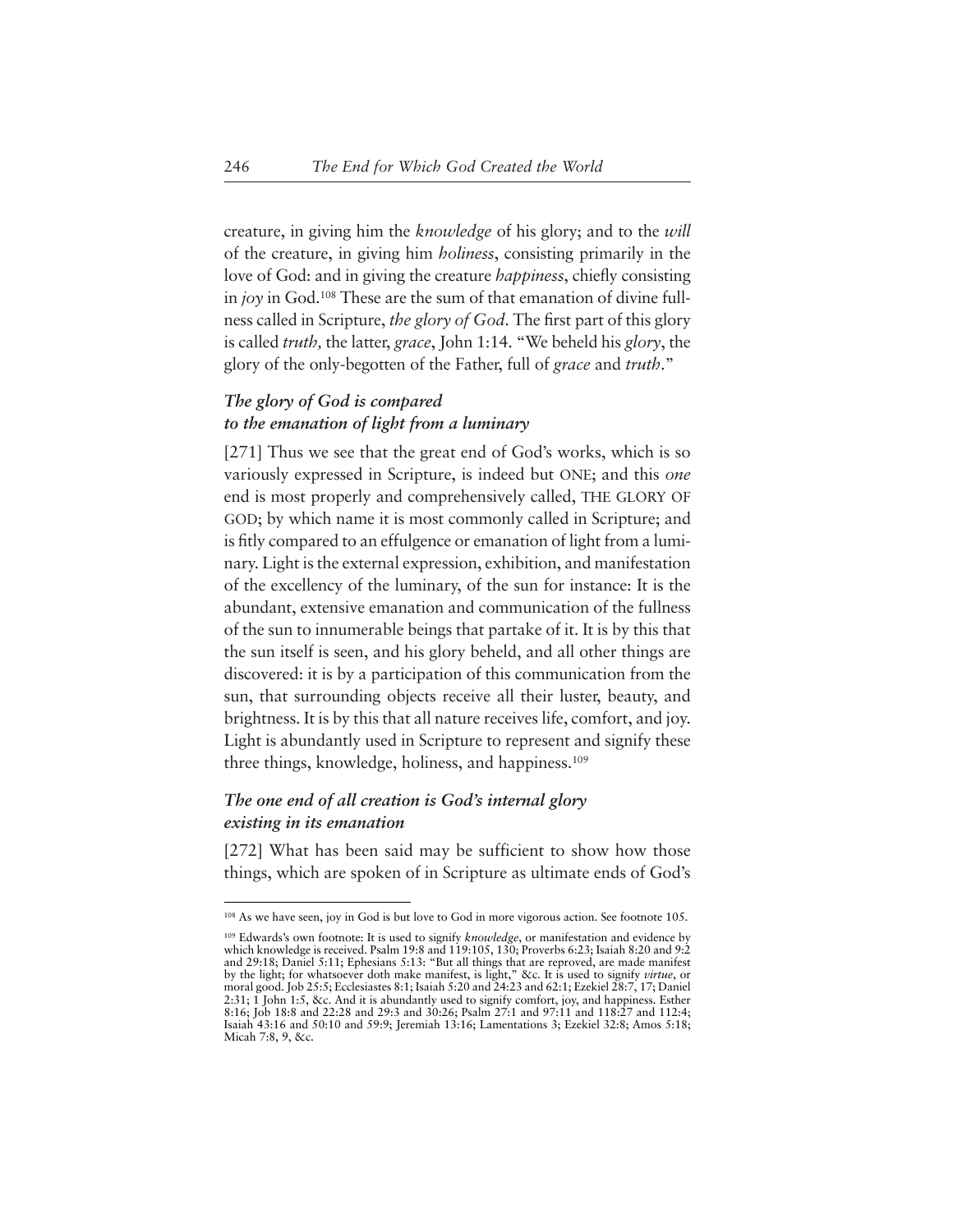works, though they may seem at first view to be distinct, are all plainly to be reduced to this *one* thing, *viz. God's internal glory or fullness existing in its emanation.* And though God, in seeking this end, seeks the creature's good; yet therein appears his supreme regard to himself.

#### *The whole is of God, and in God, and to God; and he is the beginning, and the middle, and the end*

[273] The emanation or communication of the divine fullness, consisting in the knowledge of God, love to him, and joy in him, has relation indeed both to *God* and the *creature*: but it has relation to God as its *fountain*, as the thing communicated is something of its internal fullness. The water in the stream is something of the fountain; and the beams of the sun are something of the sun.110 And again, they have relation to God as their *object*: for the knowledge communicated, is the knowledge of God; and the love communicated, is the love of God; and the happiness communicated, is joy in God. In the creature's knowing, esteeming, loving, rejoicing in, and praising God, the glory of God is both *exhibited* and *acknowledged*; his fullness is *received* and *returned*. Here is both an *emanation* and *remanation*. The refulgence shines upon and into the creature, and is reflected back to the luminary. The beams of glory come from God, are something of God, and are refunded back again to their original. So that the whole is *of* God, and *in* God, and *to* God; and he is the beginning, and the middle, and the end.111

[274] And though it be true that God has respect to the *creature* in these things; yet his respect to himself, and to the creature, are not properly a double and divided respect. What has been said, (Chapter One, Sections 3 and 4) (¶¶ 57-124) may be sufficient to show this. Nevertheless, it may not be amiss here briefly to say a few things; though mostly implied in what has been said already.

[275] When God was about to create the world, he had respect to that *emanation of his glory*, which is *actually* the consequence

<sup>110</sup> On the question of the union of man and God see footnotes 38, 41-46, 104, 113, 115.

<sup>&</sup>lt;sup>111</sup> These five preceding sentences are a beautiful summary of Edwards's message. This is the kind of writing that makes Edwards cross the line from philosopher to worshipper—and take us with him.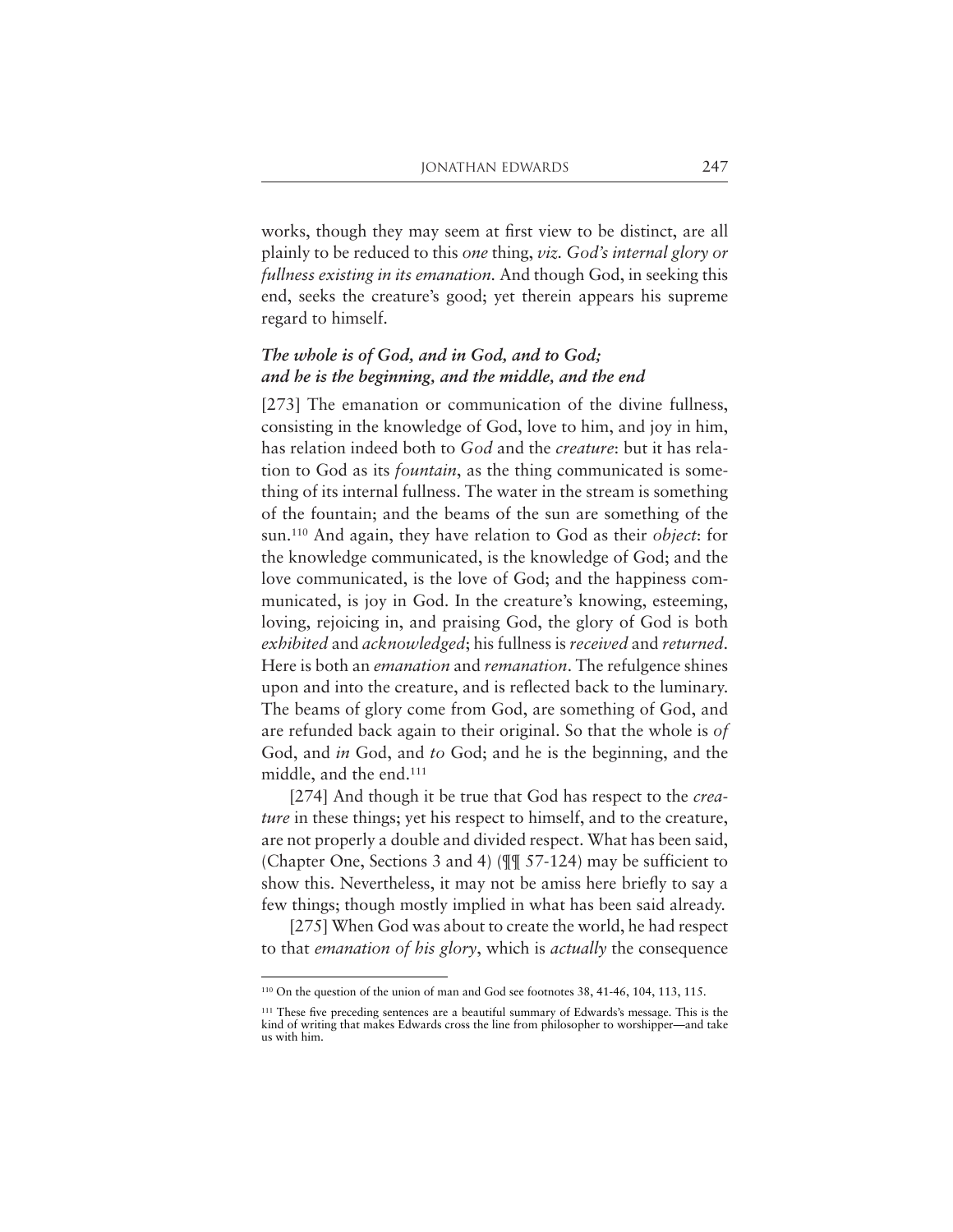of the creation, both with regard to himself and the creature. He had regard to it as an *emanation* from himself, a *communication* of himself, and, as the *thing communicated*, in its nature *returned* to himself, as its final term. And he had regard to it also as the *emanation* was *to* the creature, and as the *thing communicated* was *in* the creature, as its subject.

## *Because God values his glory he values the joy of creatures in that glory*

[276] And God had regard to it in this manner, as he had a supreme regard to himself, and value for his own infinite, internal glory. It was this value for himself that caused him to value and seek that his internal glory should *flow forth* from himself. It was from his value for112 his glorious perfections of wisdom, righteousness, &c. that he valued the proper *exercise* and effect of these perfections, in wise and righteous acts and effects. It was from his infinite value for his internal glory and fullness, that he valued the *thing itself* communicated, which is something of the same, extant in the creature. Thus, because he infinitely values his own glory, consisting in the knowledge of himself, love to himself, and complacence *[i.e., satisfaction, delight]* and joy in himself; he therefore valued the image, communication, or participation of these in the creature. And it is because he values himself, that he delights in the knowledge, and love, and joy of the creature; as being himself the object of this knowledge, love, and complacence [i.e., satisfaction, delight]. For it is the necessary consequence of true esteem and love, that we value others' esteem of the same object, and dislike the contrary. For the same reason, God approves of others' esteem and love of himself.

## *The key to uniting God's self-regard and his love for man is to see that man's joy in God is an exaltation of God*

[277] Thus it is easy to conceive how God should seek the good of the creature, consisting in the creature's knowledge and holiness, and even his happiness, from a supreme regard to *himself*; as his happiness arises from that which is an image and participation of God's own beauty; and consists in the creature's exercising a

<sup>&</sup>lt;sup>112</sup> That is, "It was from his *valuing* his glorious perfections . . ."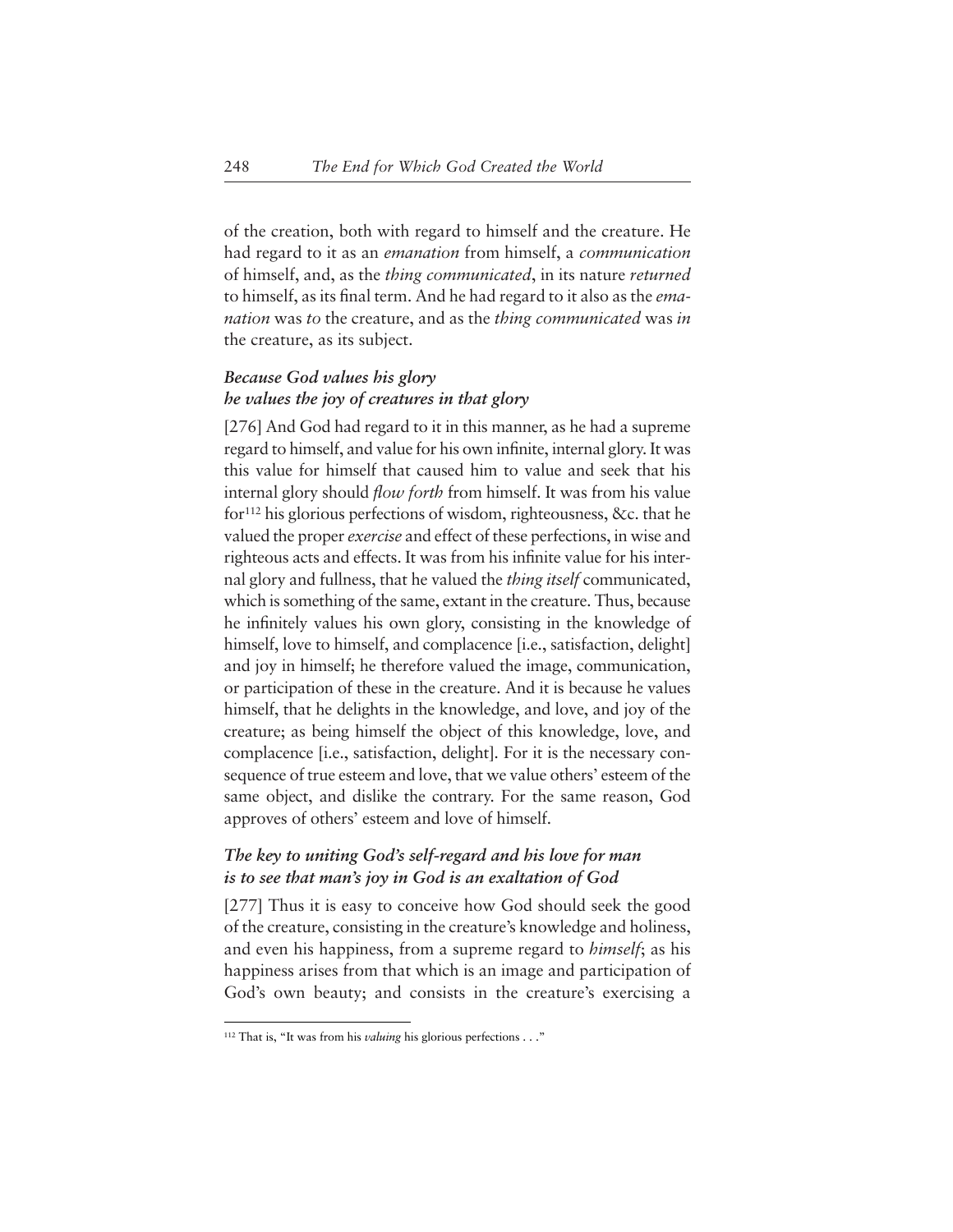supreme regard to God, and complacence [i.e., satisfaction, delight] in him; in beholding God's glory, in esteeming and loving it, and rejoicing in it, and in his exercising and testifying love and supreme respect to God: which is the same thing with the creature's exalting God as his chief good, and making him his supreme end.

### *God's respect to the creature's good, and his respect to himself, is not a divided respect*

[278] And though the emanation of God's fullness, intended in the creation, is to the creature as its *object*; and though the creature is the *subject* of the fullness communicated, which is the creature's good; yet it does not necessarily follow, that even in so doing, God did not make *himself* his end. It comes to the same thing. God's respect to the creature's good, and his respect to himself, is not a divided respect; but both are united in one, as the happiness of the creature aimed at is happiness in union with himself. The creature is no further happy with this happiness which God makes his ultimate end, than he becomes one with God. The more happiness the greater union: when the happiness is perfect, the union is perfect.<sup>113</sup> And as the happiness will be increasing to eternity, the union will become more and more strict and perfect; nearer and more like to that between God the Father and the Son; who are so united, that their interest is perfectly one. If the happiness of the creature be considered in the whole of the creature's eternal duration, with all the infinity of its progress, and infinite increase of nearness and union to God; in this view, the creature must be looked upon as united to God in an infinite strictness.

## *Union with God by sharing the joy God has in himself will increase forever*

[279] If God has respect to something in the creature, which he views as of everlasting duration, and as rising higher and higher

<sup>113</sup> The union is a sharing, more and more, for all eternity the very happiness that God has in himself. This is not a "strict" metaphysical, or essential union, but a real "strict" one nevertheless. It seems that Edwards guards himself from the charge of making the creature God in two ways: one is by stressing that the union is in the sharing of God's experience of God (knowing, loving, enjoying) rather than God's being God; and the other is by stressing that even this union will never be perfected to all eternity, but will be increasing forever. See related material at footnotes 38, 41-46, 104, 115.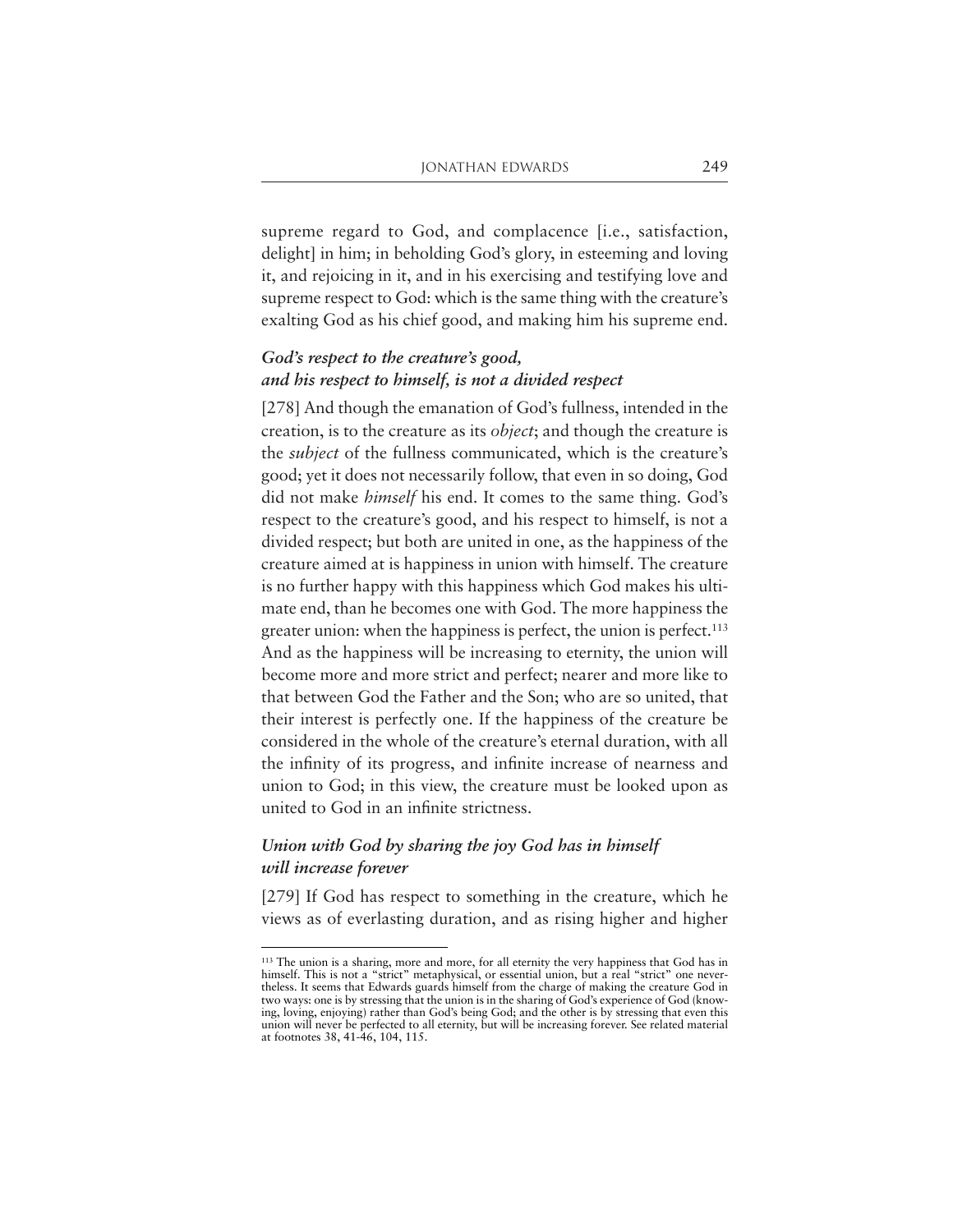through that infinite duration, and that not with constantly diminishing (but perhaps an increasing) celerity;<sup>114</sup> then he has respect to it, as, in the whole, of infinite height; though there never will be any particular time when it can be said already to have come to such a height.

[280] Let the most perfect union with God be represented by something at an infinite height above us; and the eternally increasing union of the saints with God, by something that is ascending constantly towards that infinite height, moving upwards with a given velocity; and that is to continue thus to move to all eternity. God, who views the whole of this eternally increasing height, views it as an infinite height. And if he has respect to it, and makes it his end, as in the whole of it, he has respect to it as an infinite height, though the time will never come when it can be said it has already arrived at this infinite height.

[281] God aims at that which the motion or progression which he causes, aims at, or tends to. If there be many things supposed to be so made and appointed, that, by a constant eternal motion, they all tend to a certain center; then it appears that he who made them, and is the cause of their motion, aimed at that center; and that term of their motion, to which they eternally tend, and are eternally, as it were, striving after. And if God be this center, then God aimed at himself. And herein it appears, that as he is the first author of their being and motion, so he is the last end, the final term, to which is their ultimate tendency and aim.

[282] We may judge of the end that the Creator aimed at, in the being, nature, and tendency he gives the creature, by the mark or term which they constantly aim at in their tendency and eternal progress; though the time will never come, when it can be said it is attained to, in the most absolutely perfect manner.

[283] But if strictness of union to God be viewed as thus infinitely exalted; then the creature must be regarded as nearly and closely united to God. And viewed thus, their interest must be viewed as one with God's interest; and so is not regarded properly with a disjunct [i.e., disconnected] and separate, but an undivided respect. And as to any difficulty of reconciling God's not making

<sup>&</sup>lt;sup>114</sup> "Celerity" means rapidity or speed.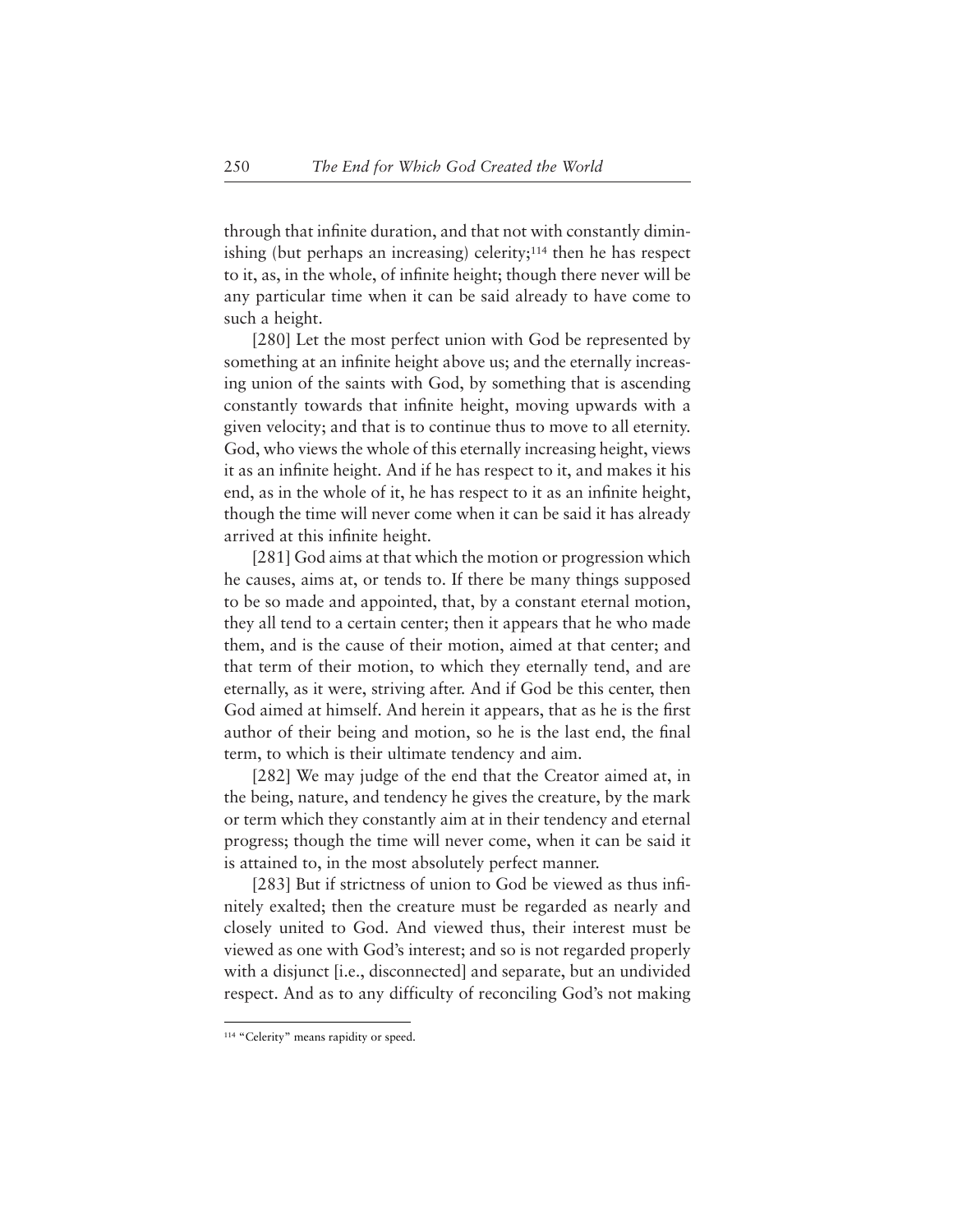the creature his ultimate end, with a respect properly distinct from a respect to himself; with his benevolence and free grace, and the creature's obligation to gratitude, the reader must be referred to Chapter One, Section Four, Objection Four, where this objection has been considered and answered at large.

[284] If by reason of the strictness of the union of a man and his family,<sup>115</sup> their interest may be looked upon as one, how much more so is the interest of Christ and his church—whose first union in heaven is unspeakably more perfect and exalted, than that of an earthly father and his family—if they be considered with regard to their eternal and increasing union? Doubtless it may justly be esteemed so much one, that it may be sought, not with a distinct and separate, but an undivided respect. It is certain that what God aimed at in the creation of the world, was the good that would be the consequence of the creation, in the whole continuance of the thing created.

### *It will take an eternity of increasing joy to experience all the fullness of God*

[285] It is no solid objection against God aiming at an infinitely perfect union of the creature with himself, that the particular time will never come when it can be said, the union is now infinitely perfect. God aims at satisfying justice in the eternal damnation of sinners; which will be satisfied by their damnation, considered no otherwise than with regard to its eternal duration. But yet there never will come that particular moment, when it can be said, that now justice is satisfied. But if this does not satisfy our modern freethinkers who do not like the talk about satisfying justice with an infinite punishment; I suppose it will not be denied by any, that God, in glorifying the saints in heaven with eternal felicity, aims to satisfy his infinite grace or benevolence, by the bestowment of a good infinitely valuable, because eternal: and yet there never will come the moment, when it can be said, that *now* this infinitely valuable good has been actually bestowed.

#### END

<sup>115</sup> This use of the word "strict" in reference between a man and his family should caution us not to interpret the "strict union" between God and his people as a divinization of man. See footnotes 42-46, 104, 113.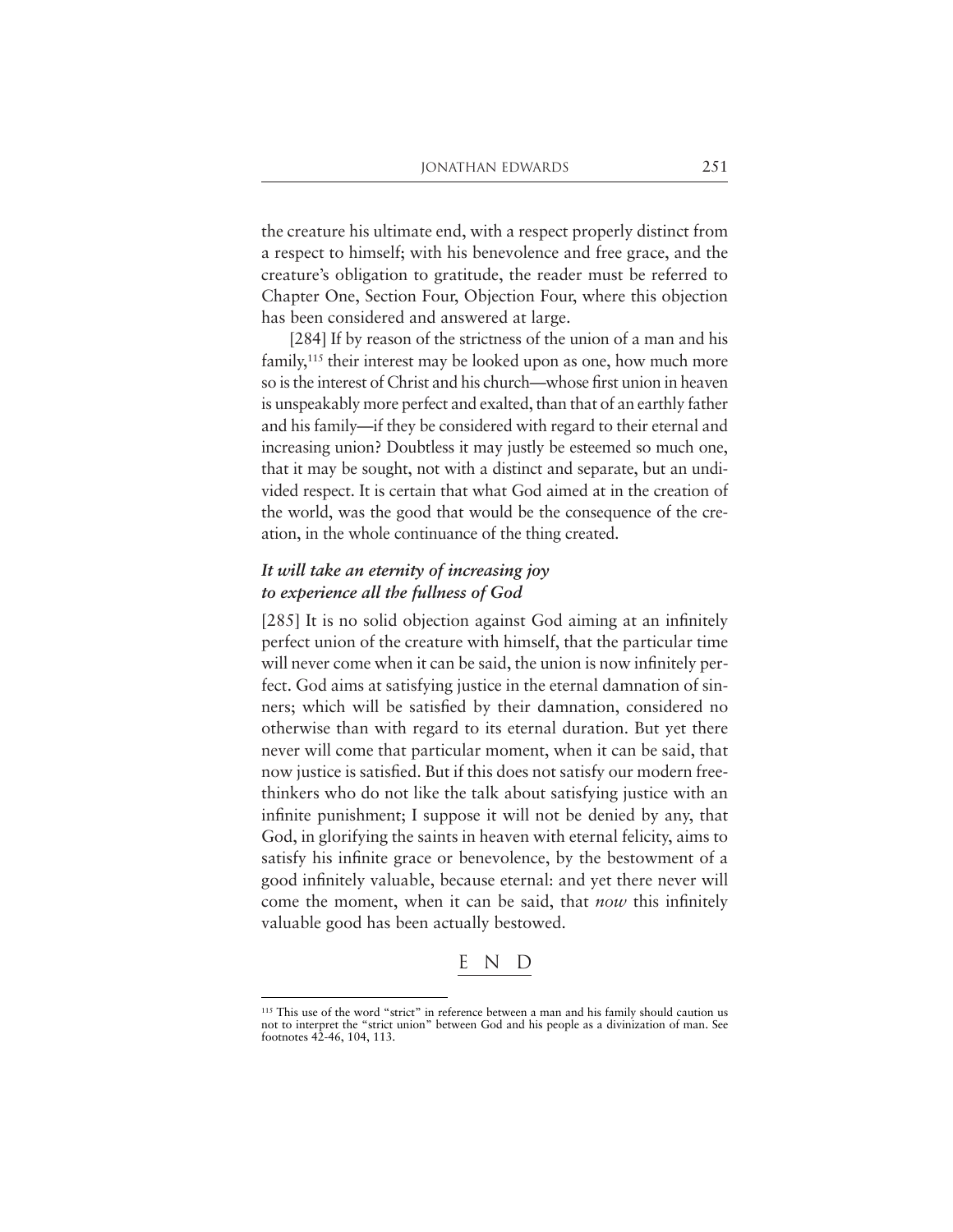# **Desiring God Ministries**

The reader who wants to ponder further the vision of God and<br>life presented in this book may be interested in the resources pro-<br>vided by *Desiring God Ministries* (DGM)—an extension of<br>Bethlehem Bantist Church in Minneapo life presented in this book may be interested in the resources provided by *Desiring God Ministries* (DGM)—an extension of Bethlehem Baptist Church in Minneapolis, Minnesota. DGM exists to spread a passion for the supremacy of God in all things for the joy of all peoples by producing and distributing for the wider Christian church resources that promote the vision that *God is most glorified in us when we are most satisfied in him*; and by appealing to non-Christians to hope in God and be satisfied with all that he is for them in Jesus.

We make all John Piper's books available at significant discount and we continually produce new collections of audio tapes, articles and manuscripts from our archives containing over twenty years of his preaching and writing ministry. We would be happy to send you a free catalog. We accept VISA, MasterCard and Discover if you would like to order resources by phone.

#### WHATEVER YOU CAN AFFORD!

It is not our goal at DGM to make money. Our goal is to make the treasure of the gospel as accessible to you as possible. The suggested prices in our catalog help to cover our costs, but we offer all of our resources on a "whatever you can afford" basis. We won't allow money to be a barrier to those who wish to receive Biblical teaching for their personal use. Don't be afraid to use this policy!

> (612) 338-7653 or toll free: 1-888-346-4700 Fax: (612) 338-6901 www.desiringGOD.org mail@desiringGOD.org

Desiring God Ministries 720 Thirteenth Avenue South Minneapolis, Minnesota 55415-1793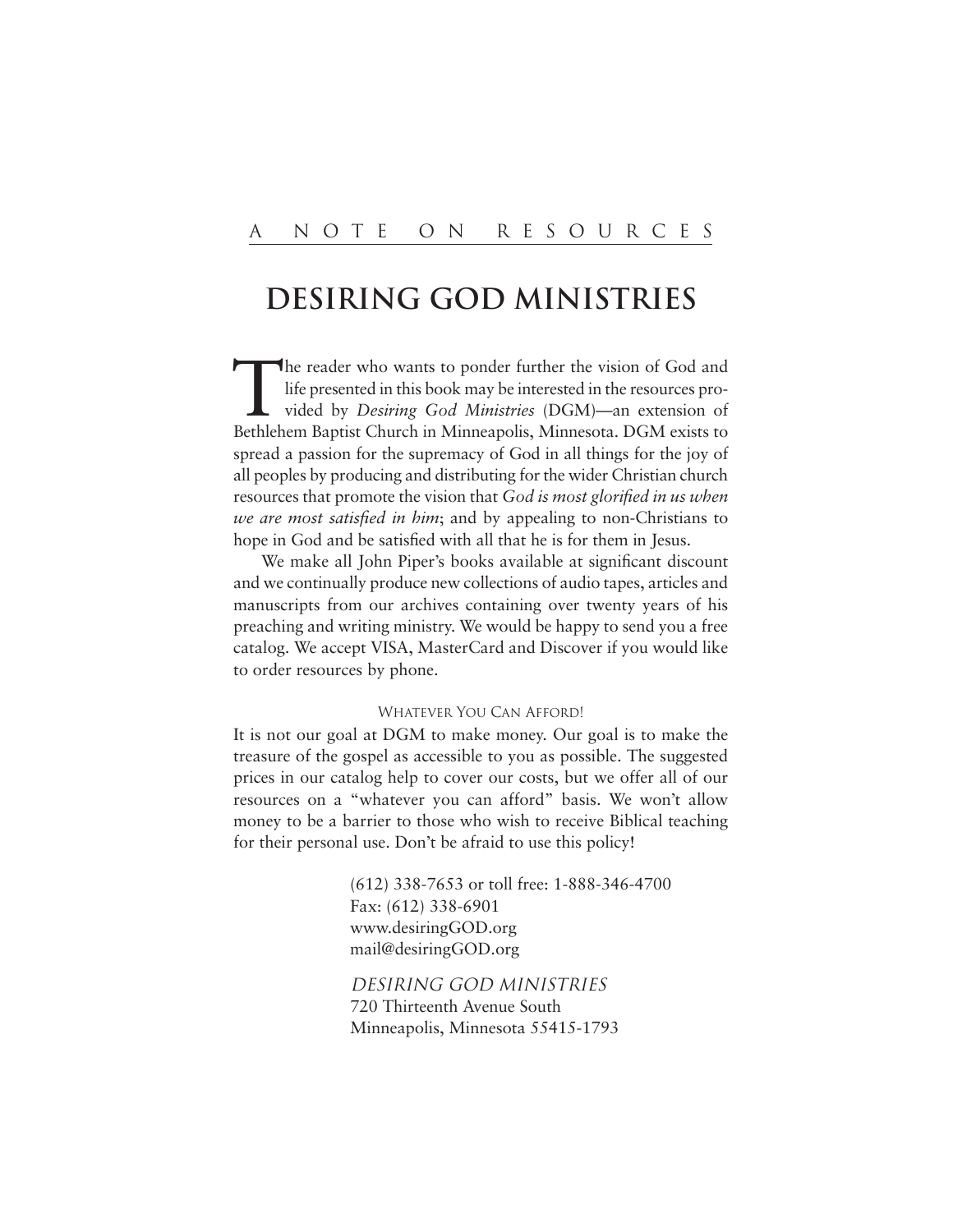# S CRIPTURE I NDEX

| <b>GENESIS</b> |          | DEUTERONOMY   |             | 2 KINGS      |             |
|----------------|----------|---------------|-------------|--------------|-------------|
| 5:9            | 230      | 4:34,35       | 216         | 6:14         | 230         |
| 11:4           | 240      | 5:24          | 231         | 18:17        | 230         |
| 29:35          | 219      | 8:7,8         | 224         | 19:19        | 215         |
| 31:1           | 232      | 12:11         | 241         |              |             |
| 45:13          | 232      | 26:19         | 240         | 1 CHRONICLES |             |
|                |          | 28:47-48      | 40          | 16:24        | 231         |
| <b>EXODUS</b>  |          |               |             | 16:28,29     | 200         |
| 3:8            | 231      | 28:58         | 231         | 17:8         | 215         |
| 6:7            | 216      | 28:63         | 220, 221    | 17:23,24     | 215         |
| 7:5            | 216      | 29:5,6        | 216         |              |             |
|                |          | 32:15         | 225         |              |             |
| 7:17           | 216      | 32:35         | 83          | 2 CHRONICLES |             |
| 8:10           | 216      | 33:5          | 225         | 5:14         | 234         |
| 8:22           | 216      | 33:26         | 225         | 7:1,2,3      | 234         |
| 9:12           | 38       |               |             | 16:9         | 34          |
| 9:16           | 213, 215 | <b>JOSHUA</b> |             |              |             |
| 10:2           | 216      | 6:19          | 197         | NEHEMIAH     |             |
| 14:17,18       | 208, 215 | 7:8,9         | 212         | 9:10         | 213, 240    |
| 16:7           | 231      |               |             | 9:17         | 221         |
| 16:12          | 216, 234 | <b>JUDGES</b> |             | 9:31         | 224         |
| 19:16          | 230      | 9:4           | 231         |              |             |
| 24:16,17       | 234      |               |             | ESTHER       |             |
| 24:23          | 234      |               |             | 1:4          | 231         |
| 28:2           | 231      | 1 SAMUEL      |             | 5:11         | 232         |
| 28:8           | 194      | 12:22         | 211         | 8:16         | 246         |
| 28:40          | 231      | 17:46         | 215         |              |             |
| 29:43          | 241      | 18:23         | 231         | JOB          |             |
| 29:44,45,46    | 216      |               |             | 18:8         | 246         |
| 31:13          | 216      | 2 SAMUEL      |             | 19:9         | 232         |
| 33:18,19       | 235, 240 | 6:20          | 231         | 22:28        | 246         |
| 33:19          | 240-41   | 7:9           | 240         | 25:5         | 246         |
| 34:5,6,7       | 241      | 7:23          | 211, 212-13 | 29:3         | 246         |
| 40:34,35       | 234      | 7:26          | 213         | 29:20        | 231         |
|                |          | 8:13          | 240         | 30:8         | 240         |
|                |          | 14:26         | 230         |              |             |
| LEVITICUS      |          | 18:11         | 194         | 30:26        | 246         |
| 9:6            | 234      | 19:43         | 231         | 37:6,7       | 217-18      |
| 9:23           | 234      |               | 240         |              |             |
| 10:3           | 198      | 23:18         |             | PSALMS       |             |
|                |          |               |             | 5:15         | 201         |
| NUMBERS        |          | 1 KINGS       |             | 6:4          | 224         |
| 14:10          | 234      | 8:11          | 234         | 8            | 209         |
| 14:20,21,22,23 | 208      | 8:43          | 216         | 8:1          | 213-14, 240 |
| 14:21          | 238      | 8:59,60       | 216         | 8:1,2        | 218         |
| 16:9           | 231      | 10:2          | 230         | 8:9          | 214         |
| 16:19          | 234      | 12:11         | 230         | 9:1          | 215, 239    |
| 21:5           | 231      | 20:28         | 216         | 9:2          | 239         |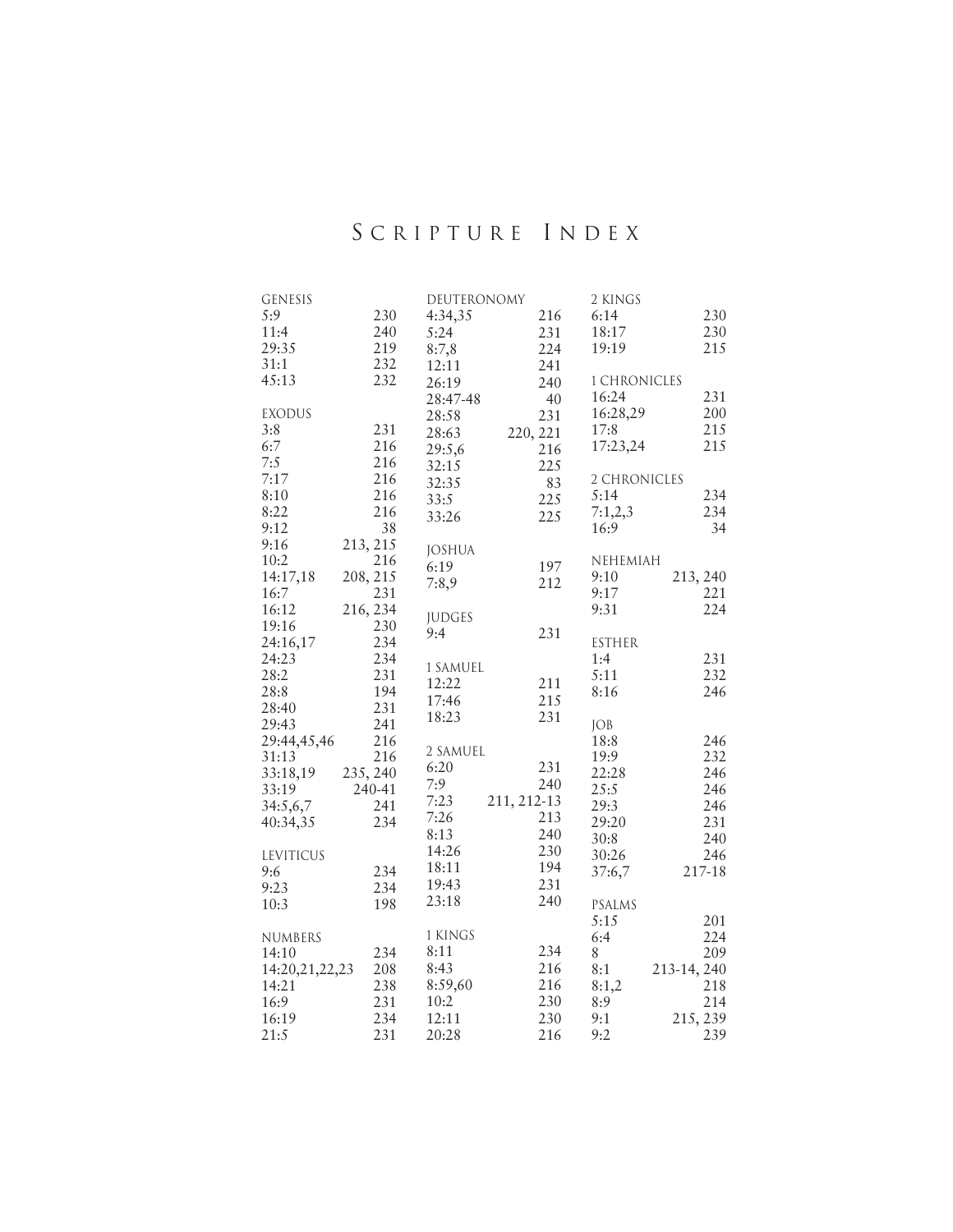| 9:11       | 215                   | 69:7,8          | 200           | 136:4            | 227             |
|------------|-----------------------|-----------------|---------------|------------------|-----------------|
| 9:14       | 215, 239              | 71:6,7,8        | 239           | 136:5-9          | 227-228         |
| 16:3       | 229                   | 71:18           | 215           | 136:10           | 226             |
| 16:10-11   | 214                   | 71:22,23        | 239           | 136:15           | 226             |
| 16:11      | 112, 157              | 72:18, 19       | 200           | 136:17-20        | 226             |
| 17:15      | 214                   | 73:24           | 233           | 138:2            | 239             |
|            | 19:1 45, 57, 215, 231 | 73:24-26        | 214           | 145:1-12         | 239             |
| $19:1-6$   | 218                   | 74:7            | 241           | 145:5            | 231             |
| 19:8       | 246                   | 75:9            | 215           | 145:5-10         | 220             |
| 21:14,15   | 239                   | 76:1            | 213, 215      | 145:6            | 215             |
| 22:21,22   | 217                   | 79:9            | 206, 211, 240 | 145:8            | 221             |
| 22:21-23   | 196                   | 79:13           | 215, 239      | 145:11           | 215             |
| 22:23      | 238                   | 83:18           | 215           | 145:12           | 215, 231        |
| 23:3       | 211                   | 87:3            | 231           | 145:13           | 213, 231        |
| 23:6       | 34                    | 88:10           | 218-19        | 147:1,2,5,6      | 239             |
| 25:7       | 224                   | 88:11,12        | 214           | 148              | 220             |
| 25:11      | 211, 224              | 96:2,3          | 215           | 148:13           | 209, 213,       |
| 26:7       | 215                   | 96:3            | 42            |                  | 214, 239, 240   |
| 27:1       | 246                   | 96:4,5          | 239           | 149:5            | 233             |
| 28:7       | 239                   | 97:11           | 246           | 150:2            | 239             |
| 29:1,2     | 200                   | 98:4,5          | 239           |                  |                 |
| 30:9       | 214, 219              |                 | 239           |                  |                 |
|            | 239                   | 99:2,3<br>100:2 |               | PROVERBS<br>6:23 | 246             |
| 30:12      |                       |                 | 46            |                  |                 |
| 31:3       | 211                   | 100:4           | 239           | 8:30,31          | 223             |
| 31:16      | 224                   | 101:1           | 215           | 16:4             | 184             |
| 33:2       | 239                   | 102:15          | 240           | 22:1             | 240             |
| 34:1,2,3   | 239                   | 102:16          | 231           | 26:9             | 50              |
| 35:18      | 239                   | 102:21          | 216           | 26:7             | 50              |
| 35:27,28   | 239                   | 103:8           | 221           | 27:3             | 230             |
| 37:4       | 43, 46                | 103:19-22       | 220           |                  |                 |
| 38:4       | 230                   | 104:31          | 45, 209-10    | ECCLESIASTES     |                 |
| $42:1 - 2$ | 41                    | 104:33,34       | 239           | 1:9              | XI.             |
| 42:4       | 239                   | 106:8           | 211, 216      | 8:1              | 246             |
| 44:8       | 239                   | 106:47          | 239           |                  |                 |
| 44:26      | 224                   | 107:21          | 239           |                  | SONG OF SOLOMON |
| 45:13      | 231                   | 107:21,22       | 239           | 5:1              | 81-82           |
| 49:15      | 214                   | 107:22          | 215           |                  |                 |
| 49:16,17   | 232                   | 107:32          | 239           | <b>ISAIAH</b>    |                 |
| 50:15      | 43                    | 108:3,4,5       | 239           | 3:24             | 194             |
| 50:23      | 197, 238              | 109:21          | 211           | 4:2              | 231             |
| 57:5       | 200                   | 112:4           | 246           | 5:20             | 246             |
| 63:3       | 75, 231               | 115:1           | 200, 201      | 6:1,2,3          | 233             |
| 63:3,4     | 239                   | 115:17,18       | 219           | 6:2,3            | 200             |
| 63:5       | 239                   | 118:27          | 246           | 6:3              | 210, 237        |
| 66:1,2     | 239                   | 119:100         | 75            | 6:10             | 233             |
| 66:3       | 231                   | 119:105         | 246           | 8:20             | 246             |
| 66:8,9     | 239                   | 119:130         | 246           | 9:2              | 246             |
| 67:3,4,5   | 239                   | 119:164         | 239           | 10:3             | 232             |
| 67:4       | 42                    | 135:6-11        | 220           | 10:16            | 232             |
| 67:6       | 231                   | 135:3           | 239           | 10:18            | 231             |
|            |                       |                 |               |                  |                 |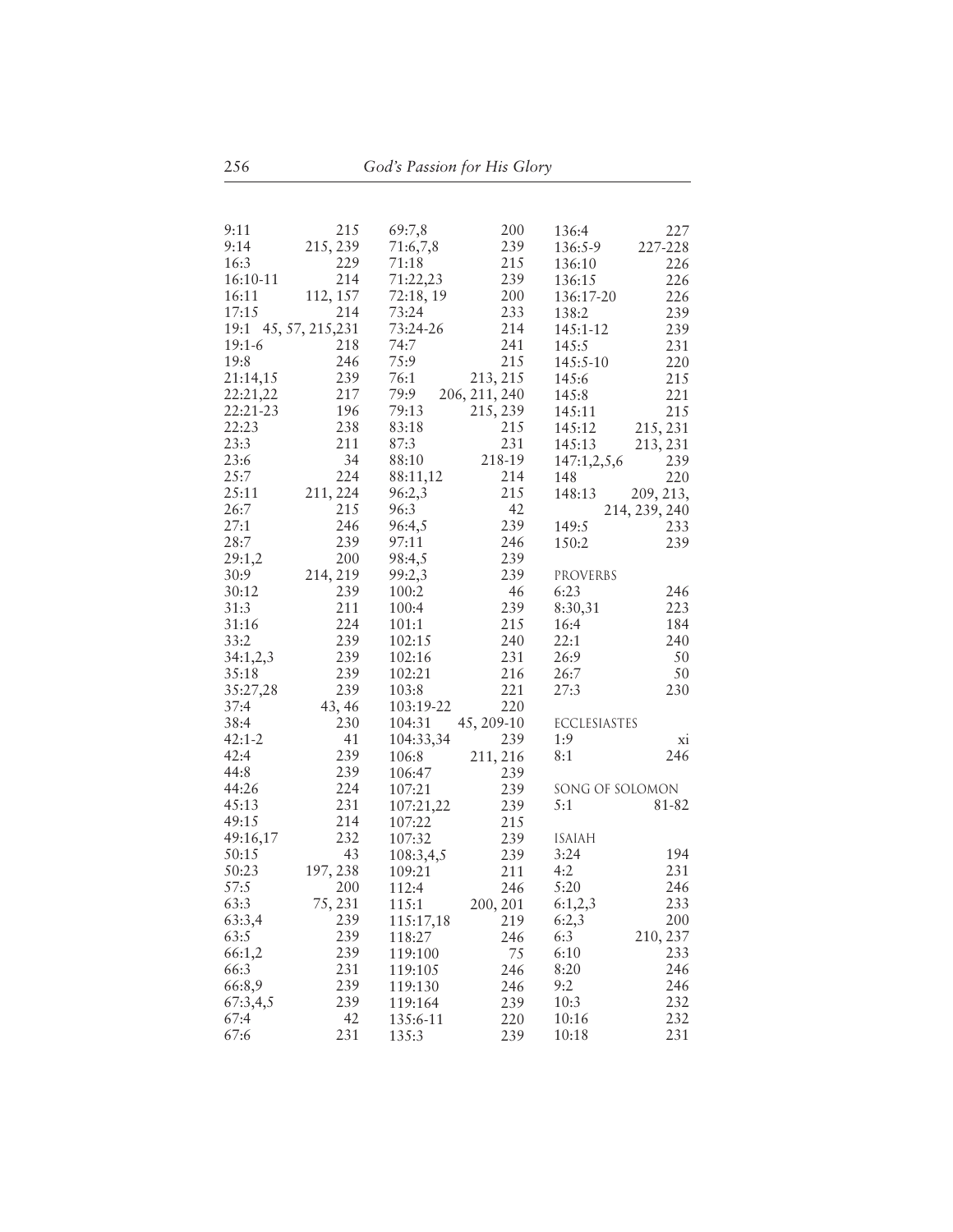JOHN PIPER 257

| 12:4       | 213         | 61:3                | 192, 194       | 12:16       | 215      |
|------------|-------------|---------------------|----------------|-------------|----------|
| 16:40      | 231         | 61:6                | 232            | 12:20       | 215      |
| 17:3,4     | 232         | 62:1                | 246            | 13:9        | 215      |
| 21:16      | 232         | 62:2                | 231            | 13:14       | 215      |
| 22:21      | 194         | 62:5                | 223            | 13:21,23    | 215      |
| 23:10      | 194         | 63:12               | 211            | 14:8        | 215      |
| 24:15      | 196         | 64:1,2              | 215            | 15:7        | 215      |
| 24:23      | 233-34, 246 | 64:4                | 217            | 16:62       | 217      |
| 25:3       | 196         | 66:11,12            | 232            | 18:23       | 221      |
| 29:18      | 246         |                     | 196, 215       |             | 220, 221 |
| 30:27      | 230         | 66:19               |                | 18:32<br>20 | 211      |
| 32:2       |             |                     |                |             |          |
|            | 230         | JEREMIAH            |                | 20:9        | 211      |
| 35:21      | 231         | 2:13                | 81             | 20:12       | 216      |
| 36:2ff.    | 230         | $3:12-13$           | 36             | 20:14       | 211      |
| 38:18,19   | 214, 219    | 13:9                | 194            | 20:20       | 216      |
| 40:5       | 231         | 13:11               | 194, 213, 218, | 20:22       | 211      |
| 42:8       | 238         | 238, 240            |                | 20:34-44    | 216-17   |
| 42:10-12   | 200         | 13:15,16            | 196            | 21:5        | 215      |
| 42:12      | 215, 238    | 13:16               | 246            | 22:16       | 215      |
| $43:1 - 7$ | 193         | 14:7                | 211            | 23:49       | 216      |
| 43:3,4     | 226         | 14:21               | 241            | 24:17       | 216      |
| 43:6,7     | 192         | 29:7                | 100            | 24:21       | 216      |
| 43:16      | 246         | 32:40-41            | 220            | 25:5        | 216      |
| 43:21      | 215         | 33:9                | 240            | 25:7        | 215      |
| 44:2       | 225         | 33:8,9              | 219            | 25:11       | 215      |
| 44:23      | 195, 206    | 51:10               | 215            | 25:17       | 215      |
| 44:6       | 183         |                     |                | 26:6        | 215      |
| 45:3       | 215         | <b>LAMENTATIONS</b> |                | 28:7        | 246      |
| 46:13      | 156         | 3                   | 246            | 28:17       | 246      |
| 48:9       | 240         | 3:33                | 221            | 28:22       | 198, 208 |
| 48:9,10    | 212         |                     |                | 28:22,23,24 | 215      |
| 48:9-11    | 219, 238    | EZEKIEL             |                | 28:25,26    | 217      |
|            |             |                     |                | 29:9        |          |
| 48:10,11   | 206         | 1:22                | 225            |             | 215      |
| 48:11      | 191, 240    | 1:26-28             | 225            | 29:16       | 215      |
| 48:12      | 183         | 1:28                | 233            | 29:21       | 217      |
| 49:3       | 195, 206    | 3:23                | 234            | 30:8        | 215      |
| 49:22,23   | 217         | 5:13                | 221            | 30:19       | 215      |
| 50:10      | 246         | 6:7                 | 215            | 30:25,26    | 215      |
| 53:10,11   | 223, 237    | 6:10                | 215            | 31:18       | 231      |
| $55:1-3$   | 40          | 6:13,14             | 215            | 32:15       | 215      |
| 58:8       | 234         | 7:4                 | $215\,$        | 32:8        | 246      |
| 59:9       | 246         | 7:9                 | 215            | 33:11       | 221      |
| 59:19      | 240         | 7:27                | 215            | 33:29       | 215      |
| 60:1,2     | 234         | 8:4                 | 234            | 34:27       | 217      |
| 60:6       | 215         | 9:3                 | 234            | 35:4        | 215      |
| 60:7       | 241         | 10:4                | 233            | 35:12       | 215      |
| 60:13      | 231         | 10;18,19            | 234            | 35:15       | 215      |
| 60:19      | 234         | 11:10,11,12         | 215            | 35:9        | 216      |
| 60:19-21   | 193-94      | 11:22,23            | 234            | 36:11       | 217      |
| 60:21      | 192         | 12:14               | 215            | 36:21,22,23 | 212      |
|            |             |                     |                |             |          |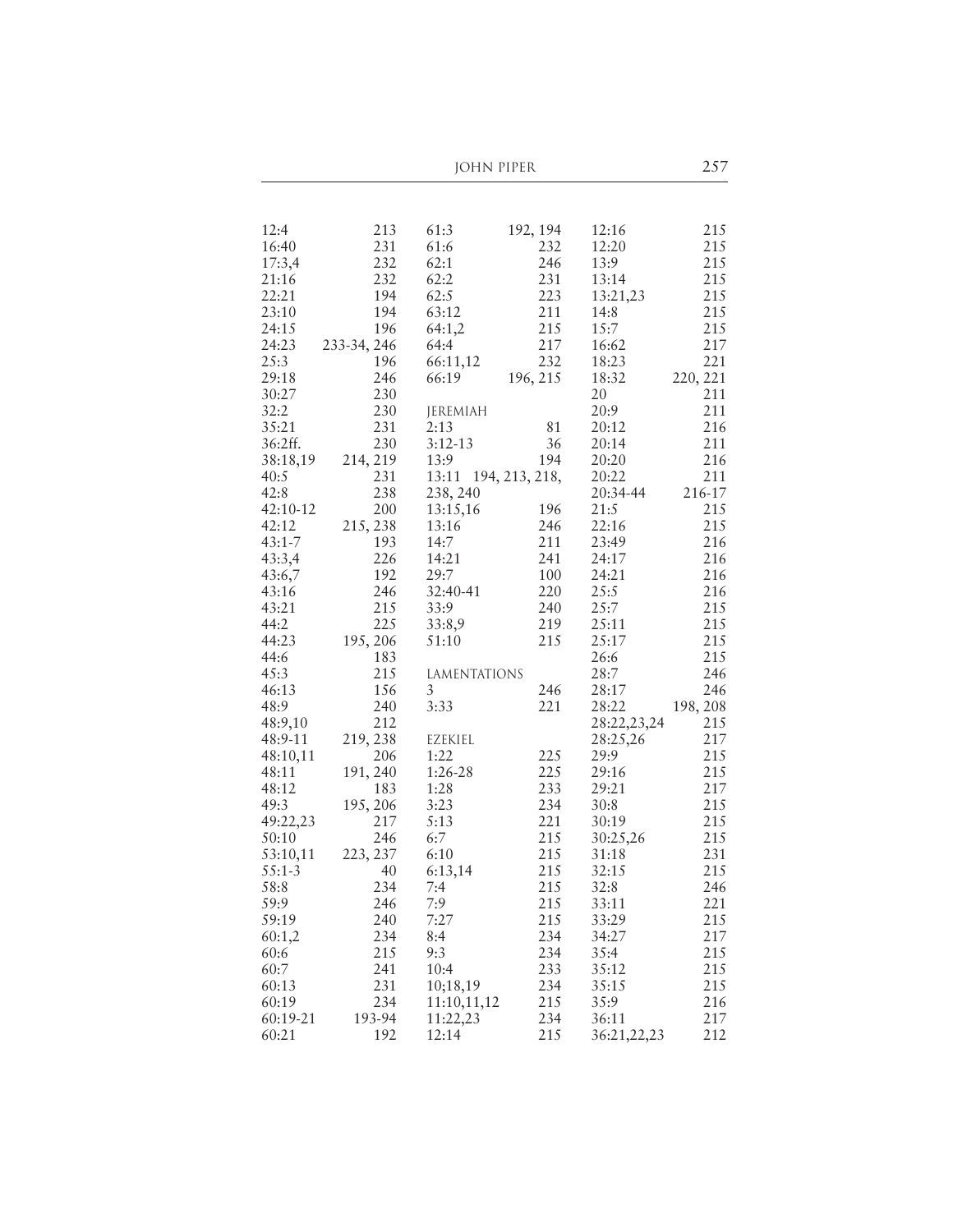| 258          | God's Passion for His Glory |               |             |               |              |
|--------------|-----------------------------|---------------|-------------|---------------|--------------|
|              |                             |               |             |               |              |
| 36:38        | 217                         | 3:20          | 240         | 12:23-32      | $223 - 24,$  |
| 37:6         | 217                         |               |             |               | 235-37       |
| 37:13        | 217                         | <b>HAGGAI</b> |             | 12:27,28      | 201          |
| 38:23        | 215                         | 1:8           | 208         | 12:27-32      | $203 - 4$    |
| 39:6,7       | 215                         | 2:3           | 231         | 12:28         | 205          |
| 39:21,22     | 215                         | 2:9           | 231         | 12:41         | 233          |
| 39:13        | 208                         |               |             | 13:31,32      | 204, 205     |
| 39:21,22     | 215, 216                    | MATTHEW       |             | 14:13         | 43           |
| 39:21,22,23  | 238                         | 4:8           | 232         | 15:8          | 195          |
| 39:25        | 212                         | 5:8           | 73          | 16:24         | 43           |
| 39:28,29     | 217                         | 5:16          | 196         | 17            | 204          |
| 43:2         | 233                         | 6:26          | 35          | 17:1          | 202          |
| 43:4,5       | 234                         | 6:29          | 231         | 17:2          | 206, 225     |
| 44:4         | 234                         | 11:27         | 225         | 17:4,5        | 205          |
|              |                             | 13:42         | 83          | 17:10         | 195          |
| DANIEL       |                             | 16:27         | 231         | 17:19         | 222          |
| 2:31         | 246                         | 19:19         | 106         | 17:21,23      | 161          |
| 4:17         | 215                         | 19:29         | 213         | 17:22         | 232          |
| 5:11         | 246                         | 21:16         | 218         | 17:26         | 113, 217     |
| 5:23         | 196                         | 24:30         | 231         |               |              |
| 5:27         | 231                         | 25:34         | 228         | <b>ACTS</b>   |              |
| 9:15         | 212                         | 25:41,46      | 38          | 2:46,47       | 239          |
| 9:19         | 212                         | 28:18         | 206         | 3:8           | 239          |
|              |                             | 28:18,19      | 225         | 7:55          | 234          |
| <b>HOSEA</b> |                             |               |             | 15:14         | 213          |
| 9:11         | 232                         | <b>MARK</b>   |             | 17:25         | 41           |
|              |                             | 2:28          | 225         | 17:28         | 179          |
| JOEL         |                             | 9:48          | 83          | 22:11         | 234          |
| 3:17         | 217                         |               |             | 26:17-18      | 101          |
|              |                             | LUKE          |             |               |              |
| AMOS         |                             | 2:14          | 200, 204    | <b>ROMANS</b> |              |
| 5:18         | 246                         | 2:9           | 234         | $1 - 16$      | 86           |
|              |                             |               | 197         |               |              |
| 6:6          | 100                         | 7:18          |             | 1:5<br>1:23   | 213          |
|              |                             | 8:14          | 39          |               | 36           |
| JONAH        |                             | 9:31,32       | 231         | 2:5           | 218          |
| 4:2          | 221                         | 12:32         | 34          | 2:7           | 232          |
|              |                             | 16:28         | 83          | 2:10          | 232          |
| <b>MICAH</b> |                             | 20:38         | $\mathbf V$ | 3:7           | 196          |
| 7:8,9        | 246                         | 24:26         | 232         | 3:23          | 33, 36, 232  |
| 7:18         | 221                         |               |             | $3:25-26$     | 34, 157, 217 |
|              |                             | JOHN          |             | 3:26          | 33           |
| <b>NAHUM</b> |                             | 1:14          | 231, 246    | 4:20          | 197          |
| 2:9          | 232                         | 2:11          | 231         | 5:2           | 232          |
|              |                             | 3:16          | 222         | 5:5           | 88           |
| HABAKKUK     |                             | 3:35          | 225         | $5:12-21$     | 96           |
| 2:14         | 231                         | 7:18          | 201, 203    | 5:18          | 96           |
|              |                             | 8:34          | 88          | 6:4           | 231          |
| ZEPHANIAH    |                             | 11:40         | 231         | $6:16-23$     | 88           |
| 3:4          | 231                         | 12:23         | 205         | 8:8           | 88           |
| 3:17         | 34, 220, 223                | 12:23,24      | 156, 204    | 8:18          | 232          |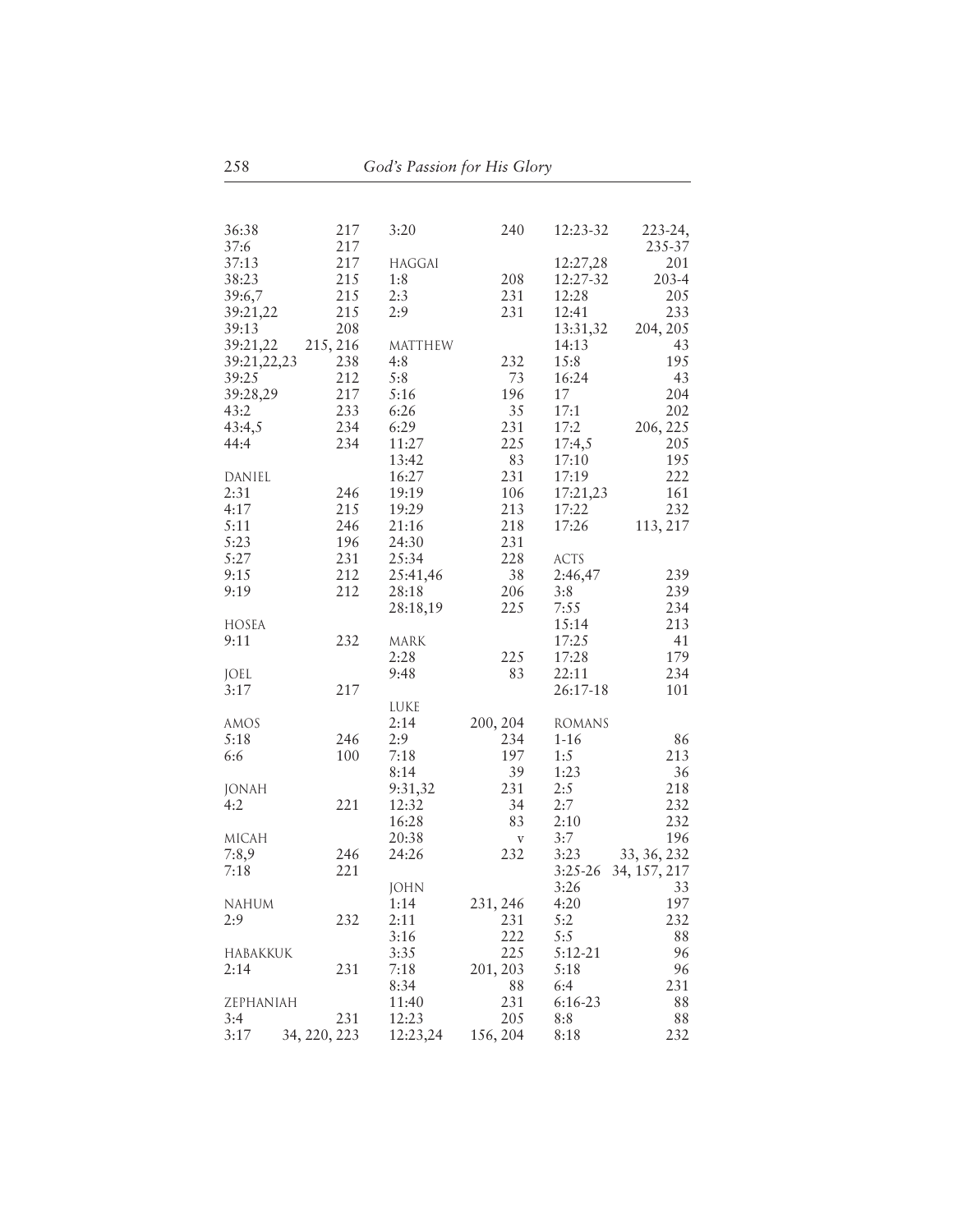JOHN PIPER 259

| $9:1-23$              | 141           | 1:4,5       | 199          | $1:16-17$       | 45       |
|-----------------------|---------------|-------------|--------------|-----------------|----------|
| $9:22-23$             | 208, 216,     | 2:20        | 222          | 1:17            | 179      |
|                       | 226, 227, 235 | 5:14        | 228          | 1:18            | 206      |
| 9:23                  | 232           | 6:15        | 207          | 1:19            | 151      |
| 11:36                 | 34, 184, 191, |             |              | 1:27            | 233      |
|                       | 199           |             |              | 2:9             |          |
|                       |               | EPHESIANS   |              |                 | 151      |
| 12:4,5ff.             | 229           | $1:3-6$     | 205          | 3:4             | 233      |
| 13:8,9,10             | 228           | $1:3-14$    | 219          |                 |          |
| 15:5,6                | 196           | 1:5         | 195          | 1 THESSALONIANS |          |
| $15:8 - 10$           | 43            | 1:6         | 195, 238     | 2:12            | 233      |
| 15:9                  | 201           | 1:7         | 235          | 2:19            | 229      |
| 16:27                 | 199           | $1:8-14$    | $205 - 6$    |                 |          |
|                       |               | 1:12        | 195, 238     | 2 THESSALONIANS |          |
| 1 CORINTHIANS         |               | 1:14        | 195, 238     | $1:8-9$         | 38       |
| 2:7                   | 232           | 1:18        | 232-33       | 1:9             | 231      |
| 2:8                   | 231           | $1:20-23$   | 225          | 1:9,10          | 209      |
| $3:21-22$             | 207           | 1:21        | 206          | 1:10            | 195      |
| 3:22,23               | 227           | $1:22-23$   | 151          | 1:11,12         | 195      |
| 6:20                  | 197           | 1:22        | 207          | 2:14            | 233      |
| 10:13                 | 36            | 2:1         | 111          |                 |          |
| 10:24                 | 34            | 2:4         | 222          |                 |          |
|                       | 198           |             | 235          | 1 TIMOTHY       |          |
| 10:31                 |               | $2:4-6$     |              | 3:16            | 233      |
| 11:7                  | 156           | $2:4-7$     | 217          |                 |          |
| 12:12                 | 229           | 2:5         | 111          | 2 TIMOTHY       |          |
| 12:25ff.              | 229           | 2:7         | 37, 220, 235 | 2:4             | 52       |
| 13                    | 90, 100, 103  | 3:8,9,10    | 217          | 2:7             | 29       |
| 13:3                  | 36, 108       | 3:16        | 235          | 2:10            | 229, 233 |
| 13:591, 103, 105, 229 |               | 3:21        | 199-200, 231 | 4:18            | 199      |
| 14:20                 | 29            | 4:13        | 151          |                 |          |
| 15:28                 | 179           | 4:15,16     | 229          | <b>TITUS</b>    |          |
| 15:40                 | 231           | 5:13        | 246          | 2:13            | 231      |
| 15:41                 | 233           | 5:25        | 222          |                 |          |
| 15:58                 | 177           | $5:25-30$   | 178          | HEBREWS         |          |
|                       |               |             |              | 1:3             | 234      |
| 2 CORINTHIANS         |               | PHILIPPIANS |              | 1:14            | 207, 229 |
| 1:20                  | 208           | 1:10,11     | 195          | 2:8             | 206      |
| 3:7                   | 234           | 1:11        | 219, 239     | 2:10            | 184, 233 |
| 3:10                  | 231           | $1:20-21$   | 45-46        | 2:12            | 217      |
|                       | 234           |             |              |                 |          |
| 3:18                  |               | 1:23        | 46           | 3:3             | 237      |
| 4:4                   | 39, 234       | $2:6-11$    | 205          | 5:12            | 52       |
| 4:6                   | 39, 112, 234  | 2:10        | 206          | $12:1-2$        | 237      |
| 4:14,15               | 206           | 2:11        | 197          | 13:7            | 50       |
| 4:15                  | 229, 239      | 3:21        | 206          | 13:21           | 200      |
| 4:17                  | 232           | 4:4         | 46           |                 |          |
| 5:17                  | 207           | 4:19        | 235          | JAMES           |          |
| 6:20                  | 198           | 4:20        | 200          | 2:8             | 228      |
| 8:19                  | 197           |             |              |                 |          |
|                       |               | COLOSSIANS  |              | 1 PETER         |          |
| <b>GALATIANS</b>      |               | 1:11        | 231          | 1:8             | 233      |
| $1-6$                 | 86            | 1:16        | 184          | 1:11            | 233      |
|                       |               |             |              |                 |          |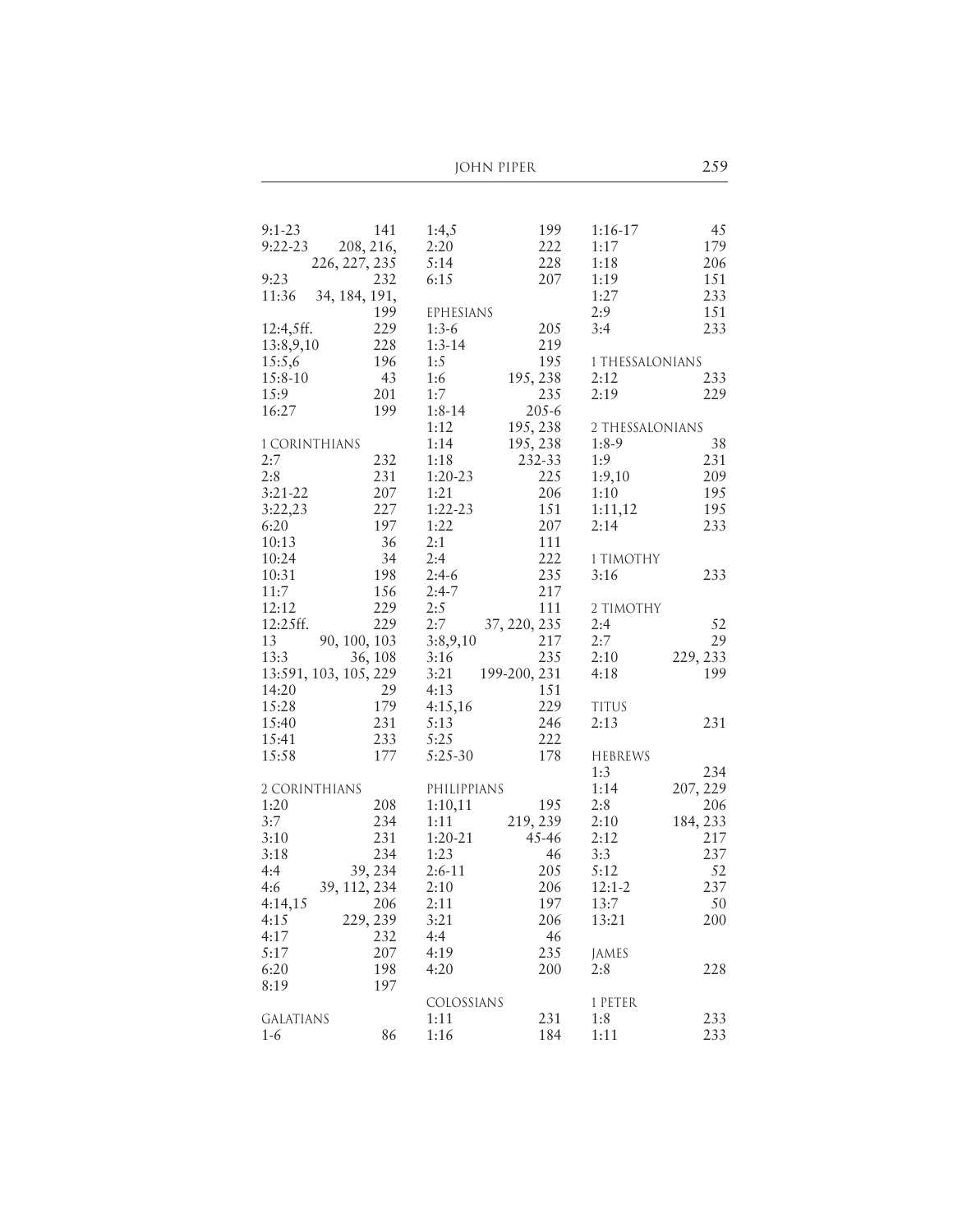| 260                   |          | God's Passion for His Glory |        |           |     |  |
|-----------------------|----------|-----------------------------|--------|-----------|-----|--|
|                       |          |                             |        |           |     |  |
| $1:19-20$             | 166      | 3:9                         | 88     | 4:9       | 200 |  |
| 1:21                  | 233      | 4:8                         | 155    | $4:11-14$ | 200 |  |
| 1:24                  | 231      | 4:9                         | 222    | 7:12      | 200 |  |
| 2:12                  | 196      | 4:10                        | 222    | 11:13     | 196 |  |
| 2:9                   | 215      | 4:16                        | 155    | 14:6,7    | 196 |  |
| 3:18                  | 157      |                             |        | 15:8      | 234 |  |
| 4:11 195-96, 198, 201 |          | 3 JOHN                      |        | 16:9      | 196 |  |
| 4:13                  | 233      | 7                           | 213    | 18:1      | 234 |  |
| 5:10                  | 233      |                             |        | 18:20     | 227 |  |
|                       |          | <b>JUDE</b>                 |        | 19:1,2,3  | 239 |  |
| 2 PETER               |          | 25                          | 200    | 19:6,7    | 239 |  |
| 1:3                   | 233      |                             |        |           |     |  |
| 1:17                  | 231, 234 | <b>REVELATION</b>           |        | 19:15     | 83  |  |
| 3:9                   | 221      | 1:5,6                       | 200    | 21:6      | 184 |  |
| 3:18                  | 55, 200  | 1:8                         | 183    | 21:11     | 234 |  |
|                       |          | 1:11                        | 183-84 | 21:23     | 234 |  |
| 1 JOHN                |          | 1:17                        | 184    | 21:24,26  | 233 |  |
| 1:5ff.                | 246      | 2:3                         | 213    | 22:13     | 184 |  |
| 2:12                  | 211      | 3:16                        | 81     |           |     |  |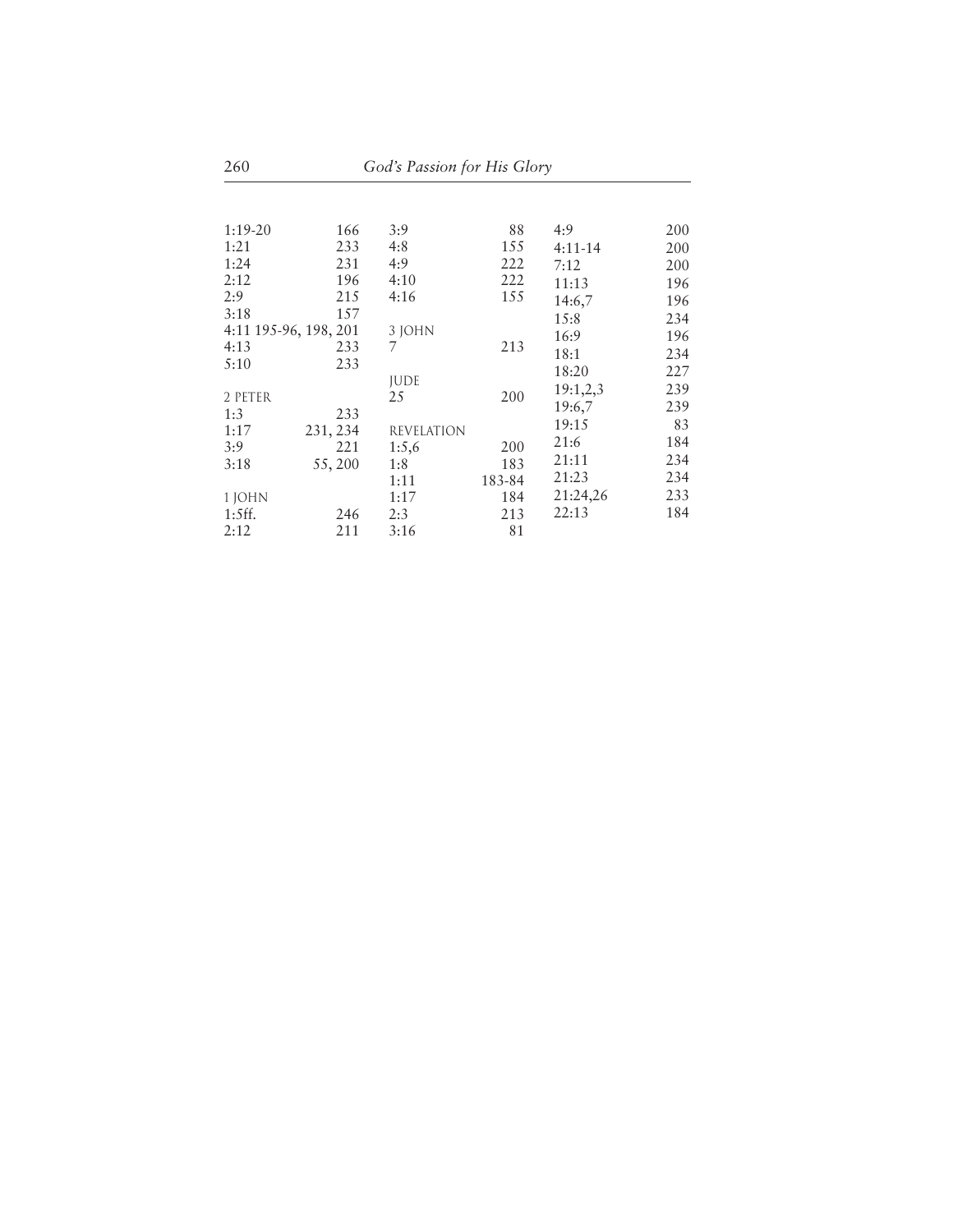## P ERSON I NDEX

Adler, Mortimer, xi, 29, 68, 184 Alexander, J.W., 25 Aristotle, 184 Asbury, Francis, 61 Athanasius, St., 28 Augustine, St., 39, 86-87

Barter, Mervyn T., xv Bellamy, Joseph, 121-22 Blamires, Harry, 24 Boyd, Greg, 139 Brainerd, David, 49, 59-61, 102 Brand, David, 20, 22, 32, 66 Bromiley, Geoffrey, 84 Burr, Aaron, 70 Burr, Esther (Edwards), 71

Calvin, John, 89 Carey, S. Pearce, 60 Carey, William, 60, 61 Chalmers, Thomas, 25, 84 Chauncy, Charles, 93 Clarke, Samuel, 70 Coke, Thomas, 61 Colson, Charles, 20, 47

Davies, Ronald E., 100 Davies, Samuel, xiv, 83 de Malebranche, Nicolas, 67 De Witt, John, xiv, 48, 50 Dodds, Elisabeth, 57, 58 Dwight, Sereno, 31, 51, 55, 56, 58, 62, 76

Edwards, Jerusha (daughter), 59, 63 Edwards, Lucy (daughter), 72 Edwards, Pierrepont (son), 63 Edwards, Sarah (daughter), 63 Edwards, Sarah (wife), 53, 58, 73 Edwards, Timothy (father), 51 Edwards, Tryon, 68 Elliot, Jim, 61 Elwood, Douglas J., 25

Ferm, Vergilius, xii

Fernando, Ajith, 24 Fiering, Norman, 51, 65-66 Finney, Charles G., 88-89 Franklin, Benjamin, 26 Fuller, Andrew, 60 Fuller, Daniel, xvi, 32, 34, 147 Gamache, Rick, xvi Gerstner, Edna, 58 Gerstner, John, 38 Goodwin, Thomas, 235 Govantes, Pedro, xv Green, Ashbel, xiii, 48, 83 Guinness, Os, xiii, 23, 77-78 Hand, Thomas A., 87 Haroutunian, Joseph, 25 Hawley, Gideon, 60 Hickman, Edward, 121 Holmes, Oliver Wendell, 26, 27 Hopkins, Samuel, 27, 69, 90, 121- 22 Housatonnuck River Indians, 64 Hutcheson, Francis, 70 Johnson, Eric, xv Kennedy, John F., 27 Kierkegaard, Soren, 25 Lacher, Debra, xv Lee, Sang, 49 Lesser, M.X., 27 Lewis, C.S., 27-29, 32, 46, 81 Livingstone, David, 61 Lloyd-Jones, D. Martyn, 20 Locke, John, 51 Luther, Martin, 30 M'Cheyne, Robert, 61 Martyn, Henry, 61 McGrath, Alister, 23 Miller, Perry, 25, 26, 49, 89, 90 Mills, Samuel, 61

Morrison, Robert, 61 Murray, Andrew, 61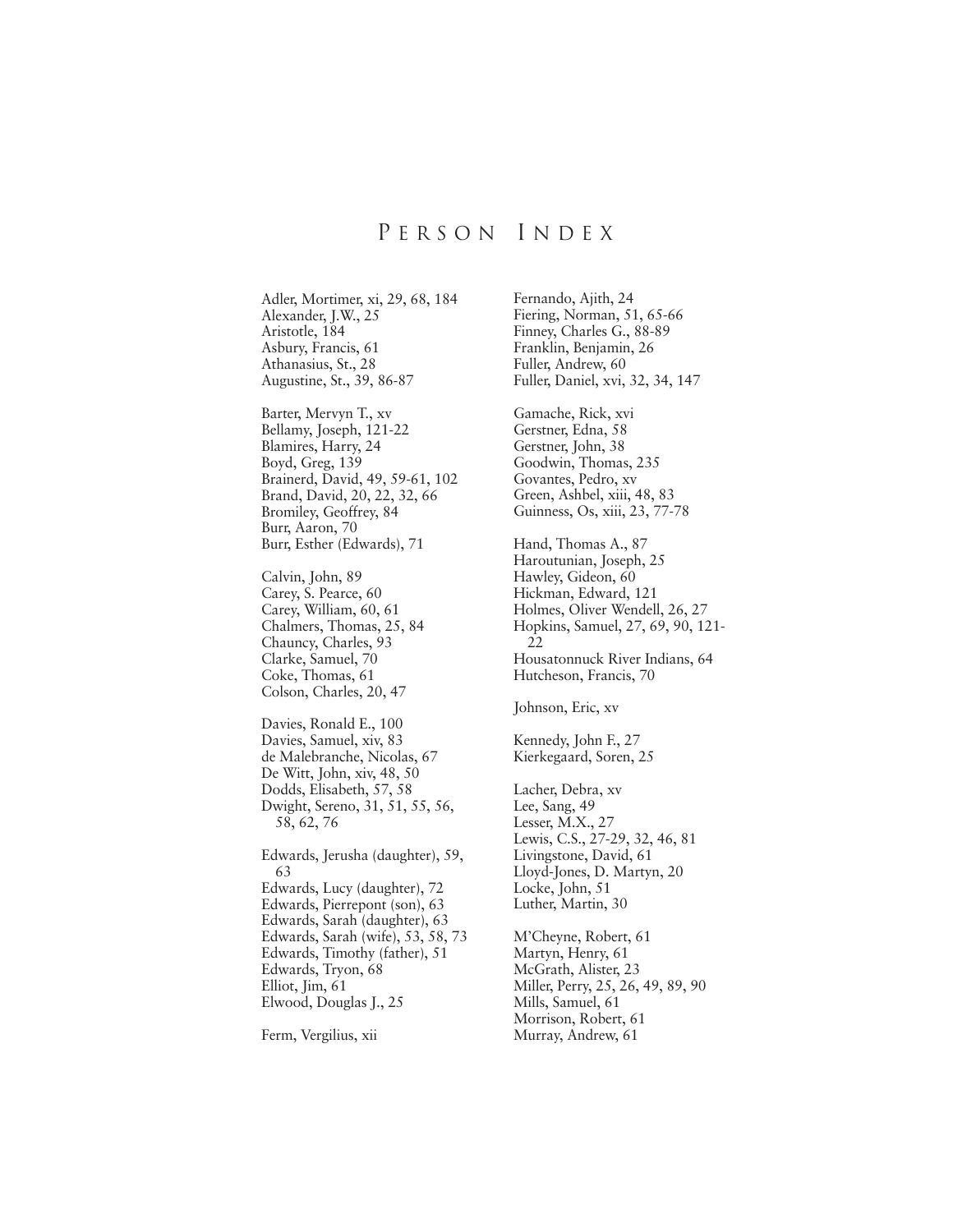Murray, Iain, xii, xiv, 27, 50, 60, 66, 70, 84, 122

Niebuhr, Richard, 25 Noll, Mark, xiii, xvi, 20, 21-23, 27, 30, 31, 57, 70, 95 Nouwen, Henri, 25

Parkes, Henry Pamford, 90 Parsons, Elihu, 63 Pascal, Blaise, 67 Pelagius, 87 Pierrepont, Sarah, 53 Piper, John, 29, 38, 141, 157, 158, 220 Piper, Noël, xvii, 90

Ramsey, Paul, xi-xii, 65, 66, 67, 88, 117, 123, 160, 161 Ryland, John, 61

Schwartz, Fredrick, 61 Scott, T. Kermit, 87, 88 Seer, John, xiii Shaftesbury, Earl of, 70 Socinus, Faustus, 139 Steinbach, Carol, xvi Stewart, Randall, 26 Stoddard, Solomon, 53, 62 Sutcliff, John, 60

Taylor, John (Dr.), 70 Tennent, G., 148 Townsend, Harvey, 69, 70

Van Doren, Charles, 29, 68 Vanauken, Sheldon, 46 von Leibniz, Gottfried Wilhelm, 67

Warfield, Benjamin, 84 Watson, Philip, 30 Wells, David, xiii, xiv, 23, 24, 39, 77-78 Wesley, John, 60 Westblade, Don, 82 Whitefield, George, 100 Winship, A.E., 58 Winslow, Ola, 56 Wonwanonpequunnonnt, John, 64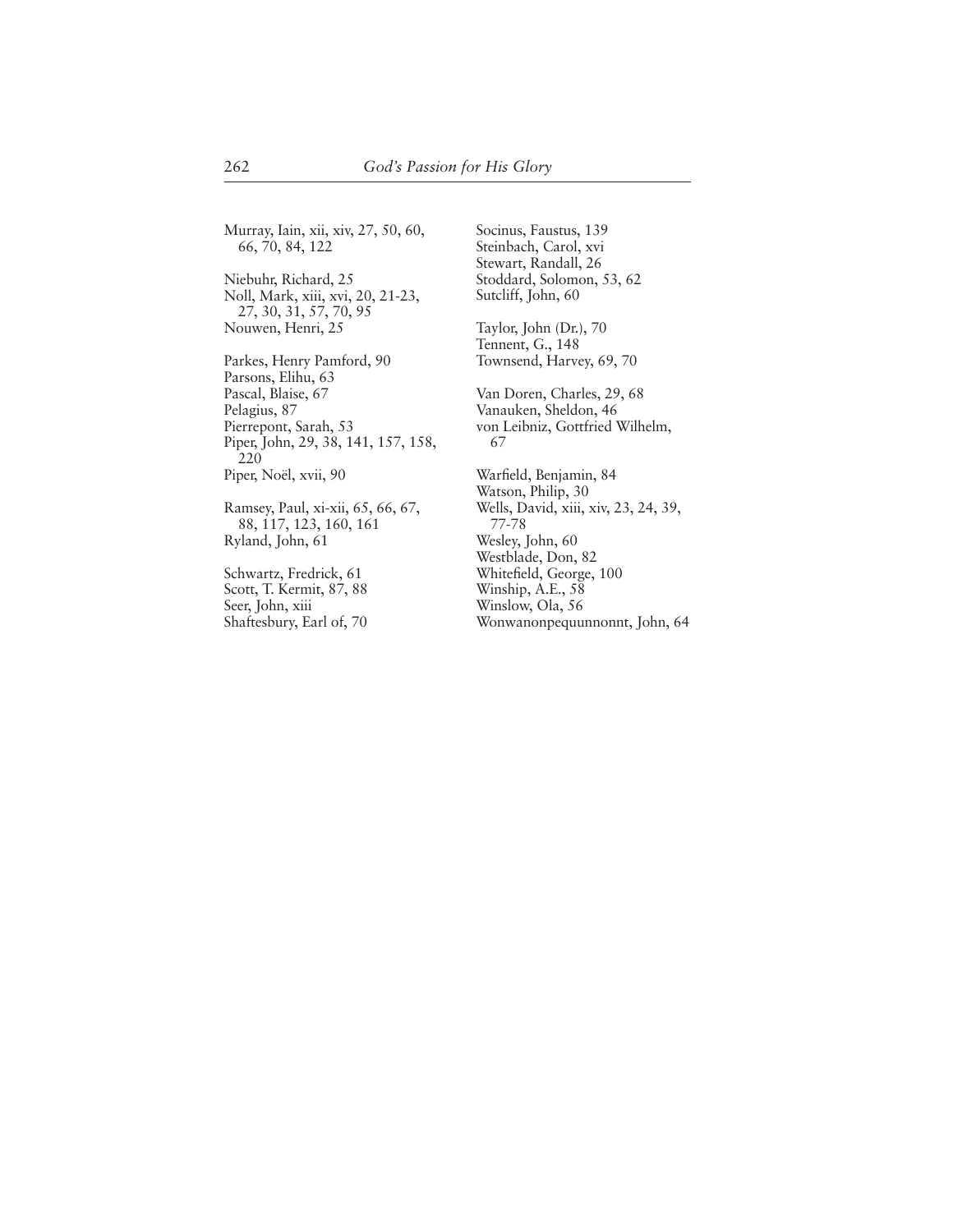## S UBJECT I NDEX

Academia, 43-45

Biography, why write it, why read it?, 49-50 *Charity and Its Fruits*, 90-91 Church, God's love to it is love to himself, 178 Criticism of Edwards's theology, 27, 88-89 Culture, its smallness as a concern, 100-101 Death, 45-46 Delight in God, see Joy Desiring God Ministries, 254 Edwards, Jonathan birth, 50 call to Princeton, 70-72 concern for public life, 99-100 criticism of his theology, 27, 88- 89 death, 72-73 devotion to Scripture, 55 dismissal from church, 62-63 falling in love, 53 family man, 58 farewell sermon, 62-63 first pastorate, 51 Great Awakening leader, 58-59 how he studied, xii, 29-30, 51, 55 intensity, 52, 81 lover of nature, 56, Northampton ministry begins, 53 on culture, 99-103 on mystery, 85-86 pain, 65 paradoxes, 22 n.2 philosophical engagement, 65- 66 Piper's two worlds held together, 93-94 self-discipline, 56

Stockbridge move, 64 why we need him, 97 *End for Which God Created the World*, glory of God as end of creation, 191-210 glory of God is internal excellence, 231 God makes himself and good of man a single end in creation, 241-254 God makes virtue his end in creation, 174 God making himself the end of creation, 138, 152-161, 183-185 good of man as ultimate end, 220-229 heart of Edwards's theology, 92 manuscripts and editions, 121- 123 meaning of "end," 125-136 my first reading, 91-92 name of God as end of creation, 210-220 reason teaches about it, 137-181 Scripture teaching, 183-251 Enjoying God glorifies him, 31-47 Evangelicalism, doctrinal weakening, 77-78, 82 pragmatism, 23-26, 78-79 why it needs Edwards, 97 Evangelism, 39 Evil of the heart, 107 Fall as shrinking the soul's concern, 103-104 First Great Wakening, see Great Awakening Fountain prone to overflow, 165 Freedom of God, see God *Freedom of the Will*, 67, 86-89 Glorifying God, see also Glory of God by enjoying him, 31-47, 79-80, 248-249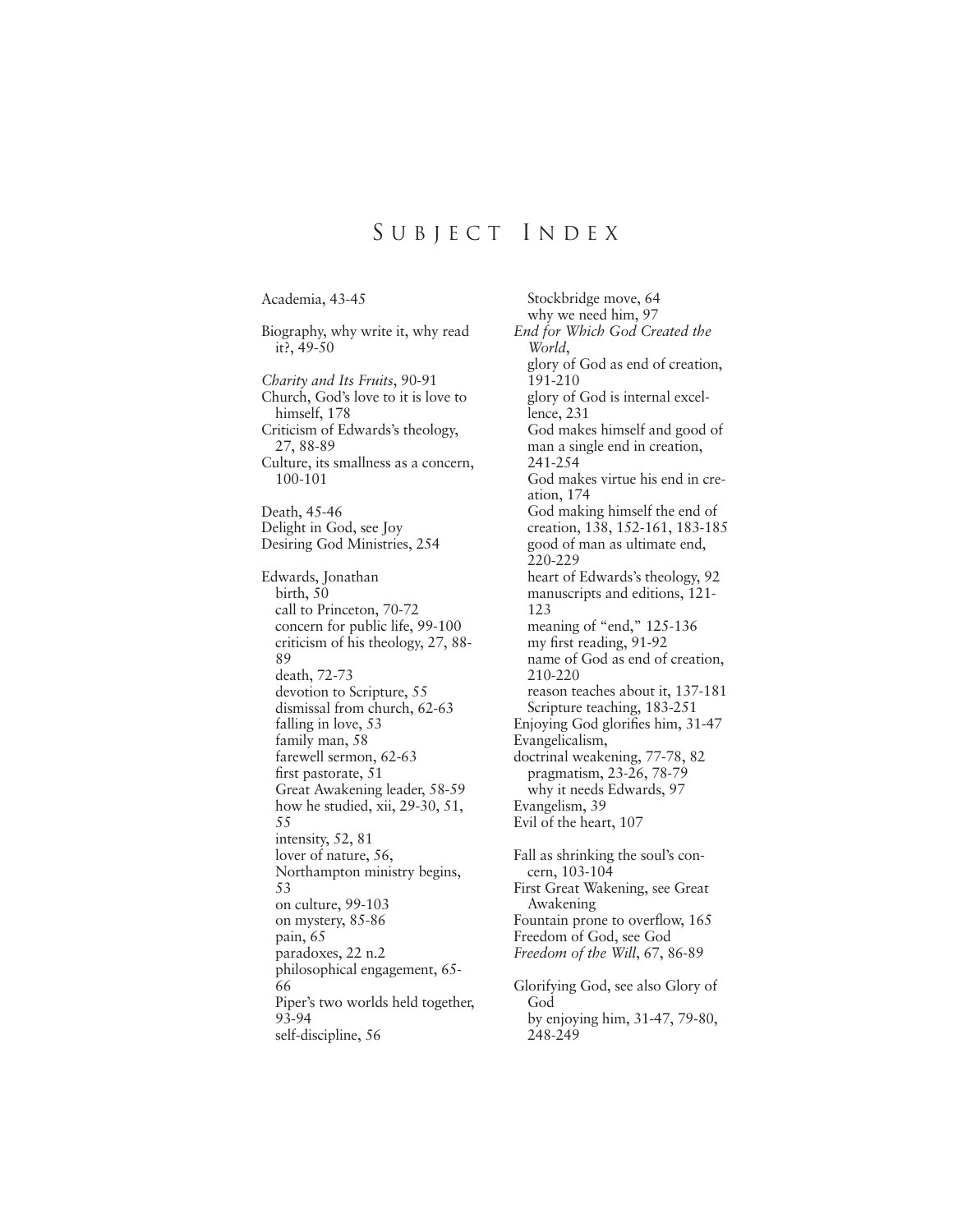how Edwards says it, 32-33 in two ways, 79 Glory of God, see also God all that is the end of God is included in this, 241-242 and good of man not at odds, 33-34, 176-177, 224, 241-254, 248-249 as light from a luminary, 246 creature's esteem and love of God's fullness, 243-244 emanation of God's fullness, 242 honor given him by creature, 237-239 internal excellence, 231 internal summed up in his understanding, virtue and happiness, 243-244 meaning in Scripture, 229-241 outshining of internal excellence, 233-234 possessions, 231-232 reflected in man's knowing and willing, 245-246 same as name of God, 239-241 valued by God in human joy in it, 248 God, see also Glory of God does all for the praise of men, 171-176 freedom of his action, 178-181 God not dependent on our happiness, 164-165 glory as his ultimate end, 191- 209 good of man as God's ultimate end, 220-229 his joy overflowing in creation, 150-151 his love for us, 34-35 is God selfish?, 168-171, 179- 180 kingdom of prepared for his people, 228 judgment of serves happiness of his people, 226 makes himself and good of man a single end in creation, 241-254

makes himself ultimate end in creation, 138, 152-161, 183-185 makes virtue his end in creation, 174 moral rectitude: values himself most, 140-145 name of God as his end in creation, 210-220 objections to God's making himself his end, 162-182 providence of, 186-188, 225- 228 respect to man is respect to self, 177 satisfied in self, yet gratified in creating, 166-167 self-love as passion for God, 112-113 should we thank God for what he does for himself?, 176-181 sovereignty of and freedom of will, 86-88 supremacy in all things, 109 Great Awakening, Edwards's leadership, 58-59 Happiness, see also Joy, and self-love, 105-107 as a duty, 46-47 God delights in ours, 163 God not dependent on ours, 164-165 God's glory includes creature's delight in God, 244-245 loving your own, 80-81 man's and God's glory not at odds, 33-34, 176-177, 224, 241-254, 248-249 Heaven, ever-increasing joy, 37, 160, 249-251 Hell, 38-39 Holiness, see also Virtue God delights in ours, 163, 173- 174 *How to Read a Book*, 29 Inability, 88 Internet, how would Edwards

use?, 101-102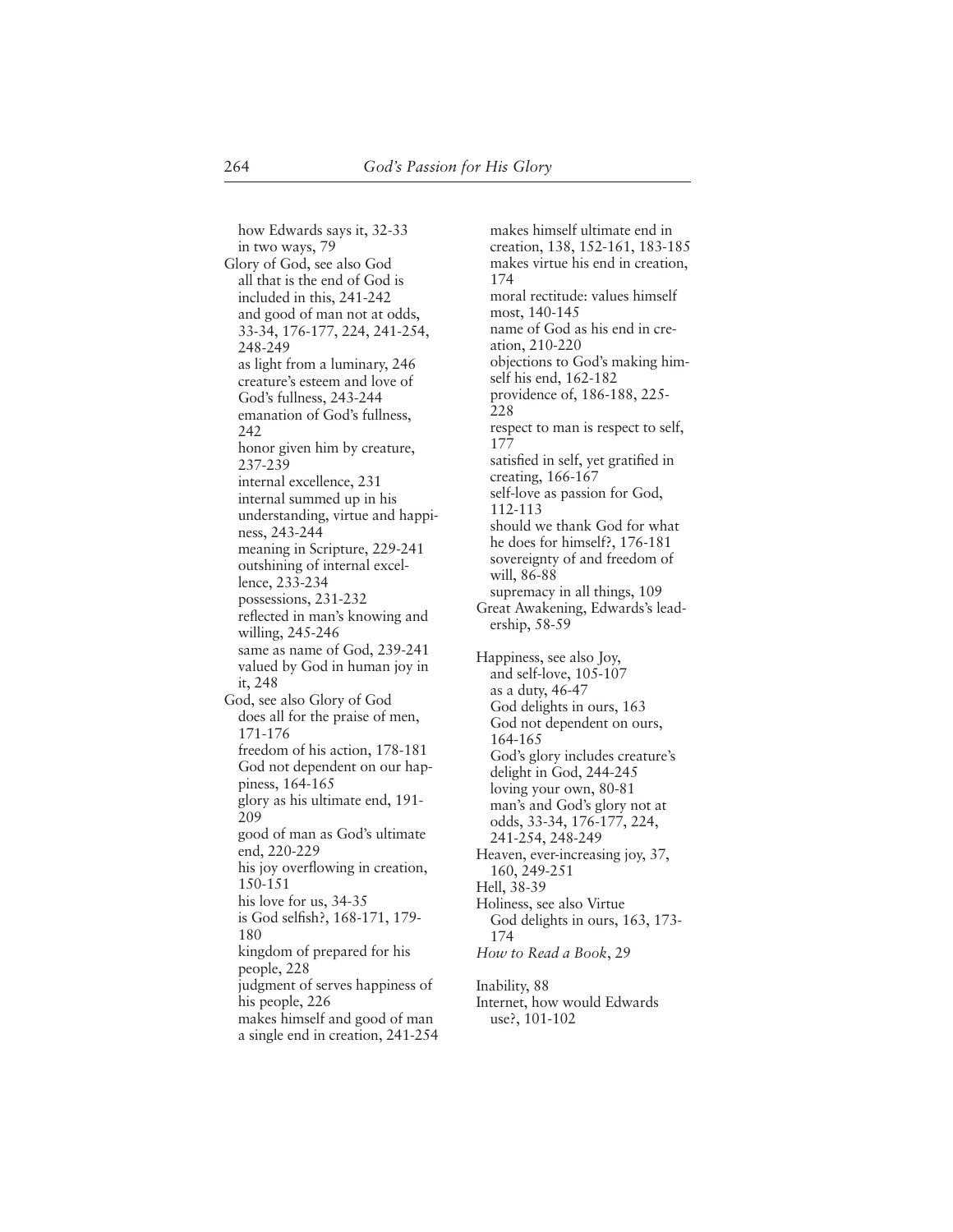Joy, see also Happiness ever-increasing in heaven, 37, 160, 249-251 fitting that beings exist to delight in God, 149-150 in God glorifies him, 31-47 God's commitment to ours, 34 God values his glory in man's joy in it, 248 God's joy overflowing to others, 150-151 Judgment of God, serves happiness of God's people, 226 Kingdom of God, prepared for people of God, 228 Life of the mind, 43-45 Love of God for us, his love to church is love to self, 178 is his enabling us to enjoy exalting him, 34-35 is his exalting himself, 170-171 Magnifying God by enjoying him,  $31 - 47$ Missions, and culture, 102 relation to glory of God and joy, 42-43 role of Brainerd's *Life*, 59-61 Moral inability, 88 Mystery, 85 Name of God, end for which God created, 210- 220 same as glory of God, 239-241 Natural inability, 88 New birth, see Regeneration Old books, their value, 28 *Original Sin*, 70, 95-97 Paradoxes of Jonathan Edwards, 22 n.2 Parochialism, infinite, 108-109

Philosophy, Edwards's engagement, 65-67

Piety of Jonathan Edwards, 22 Pragmatism, dangers of, 23-26, 78-79 Prayer, 43 Preaching, 39-40 Primary teacher, xi Providence of God, 186-188, 225- 228 Reason, and revelation, 138, 181 by itself defective, 137 what it teaches about end of creation, 137-181 Regeneration, God touches blind eyes, 112 root of true virtue, 111 *Religious Affections*, impact on author, 92-93 Resources for materials, 254 Revelation, improves reason, 138 surest guide, 181 Scholarship, 43-45 Secondary teacher, xi-xiii Self-esteem, see also Self-love and the fall, 103-104 narrowness of, 103 Selfishness of God?, 168-171, 179- 180 Self-love and regeneration, 112 as passion for the supremacy of God, 112-113 natural and spiritual, 109-111 two kinds, 104-107 Self-worth, see Self-esteem Sin, see also Evil as sacrilege and suicide, 36-37, 81 Spiritual sight, 73-74 Study, aim of all Edwards's thought, 74-75 Edwards's habits, 29-30, 51-55, 67-69 of Scripture, xii

Theology, evangelical loss of, 78 n.1